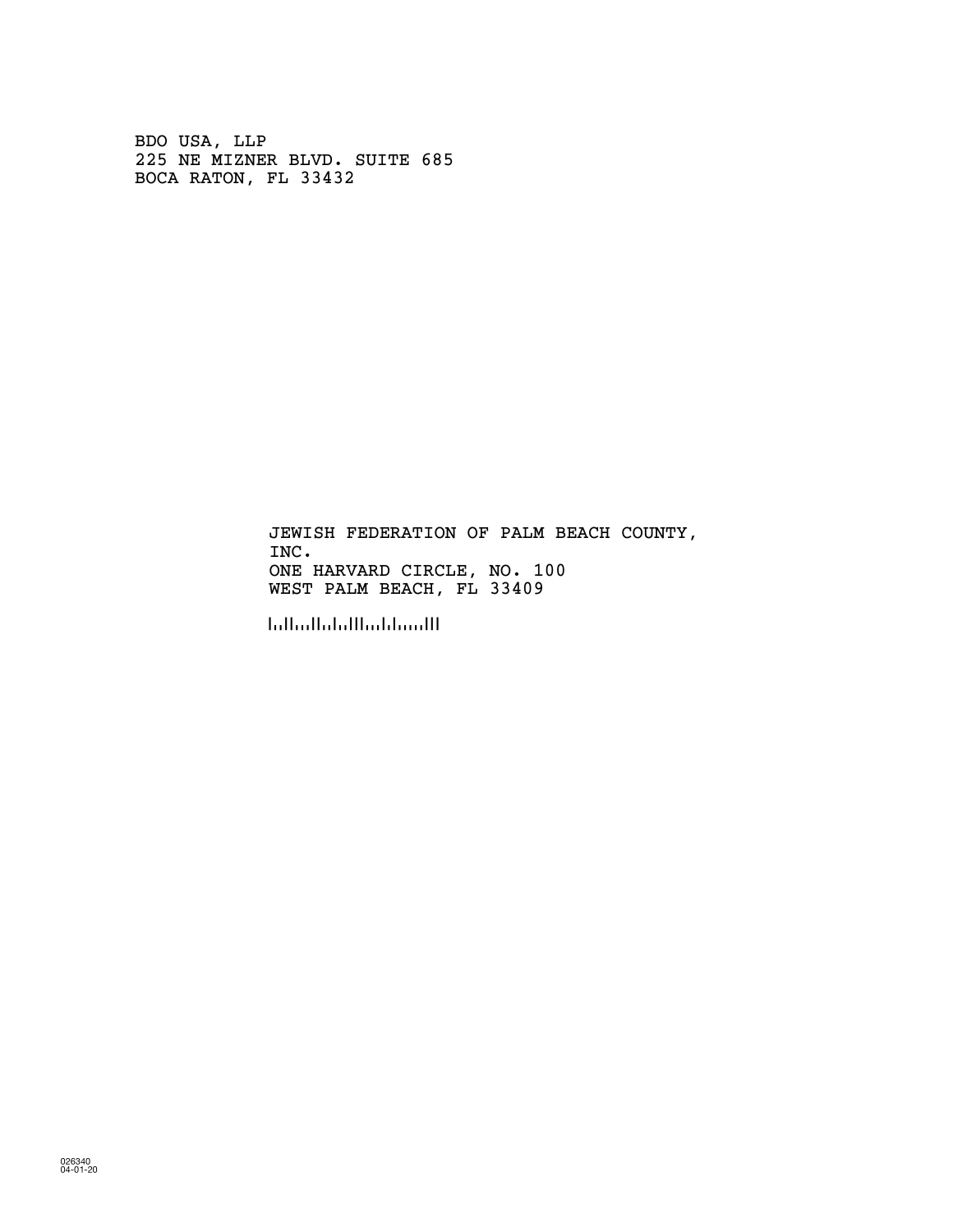Caution: Forms printed from within Adobe Acrobat products may not meet IRS or state taxing agency specifications. When using Acrobat, select the "Actual Size" in the Adobe "Print" dialog.

CLIENT'S COPY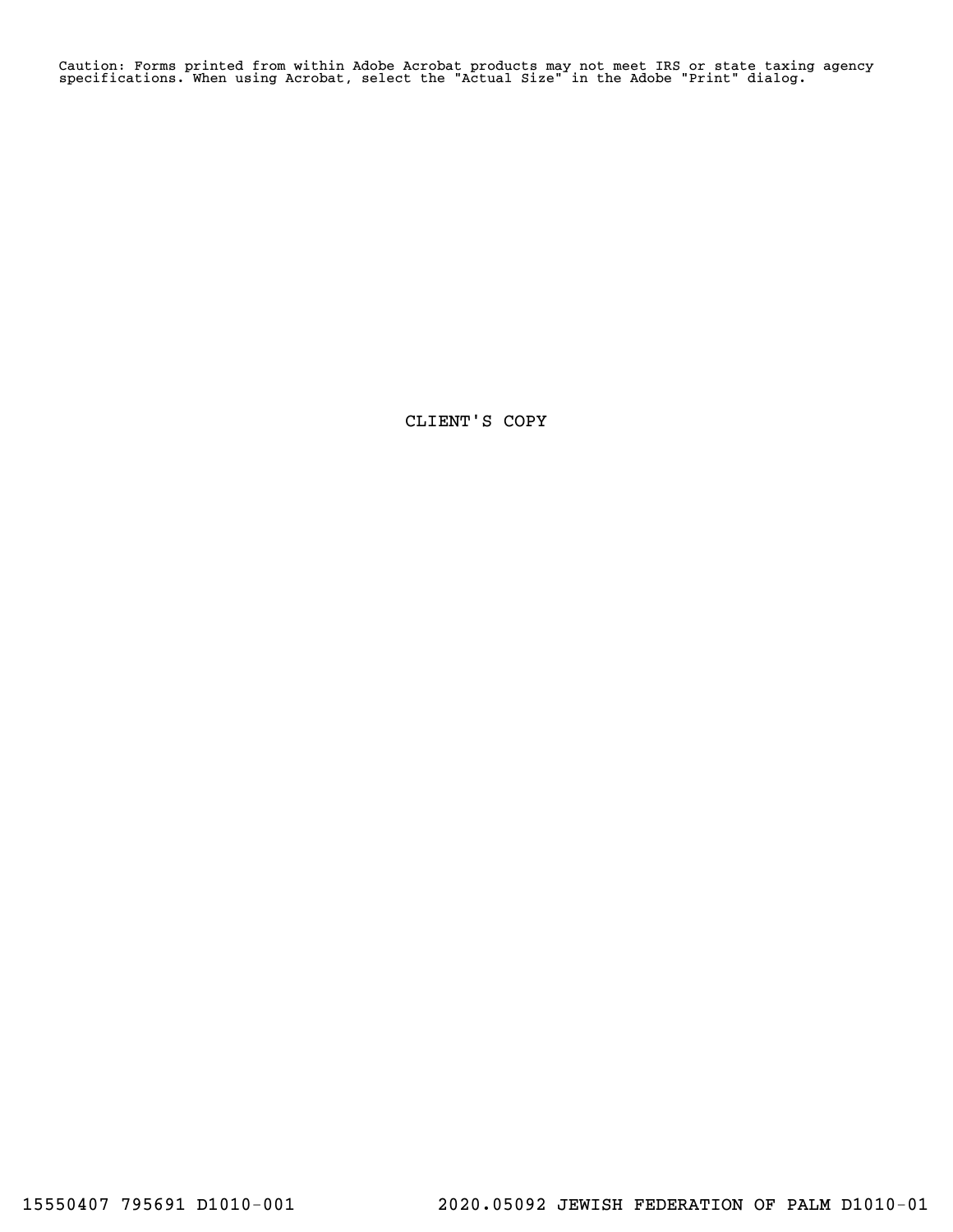#### BDO USA, LLP 225 NE Mizner Blvd., Suite 685 Boca Raton, Florida 33432 (561) 909-2100 561-909-2100

April 7, 2022

JEWISH FEDERATION OF PALM BEACH COUNTY, INC. One HARVARD CIRCLE No. 100 WEST PALM BEACH, FL 33409

Dear Michael Hoffman, CEO:

Enclosed is the organization's 2020 Exempt Organization return.

Specific filing instructions are as follows.

FORM 990 RETURN:

This return has qualified for electronic filing. After you have reviewed the return for completeness and accuracy, please sign, date and return Form 8879-EO to our office. We will transmit the return electronically to the IRS and no further action is required. Return Form 8879-EO to us by May 16, 2022.

FORM 990-T RETURN:

No amount is due on Form 990-T.

Please sign and mail on or before May 16, 2022.

Mail to:

Department of the Treasury Internal Revenue Service Center Ogden, UT 84201-0027

Copies of all the returns are enclosed for your files. We suggest that you retain these copies indefinitely.

Very truly yours,

BDO USA, LLP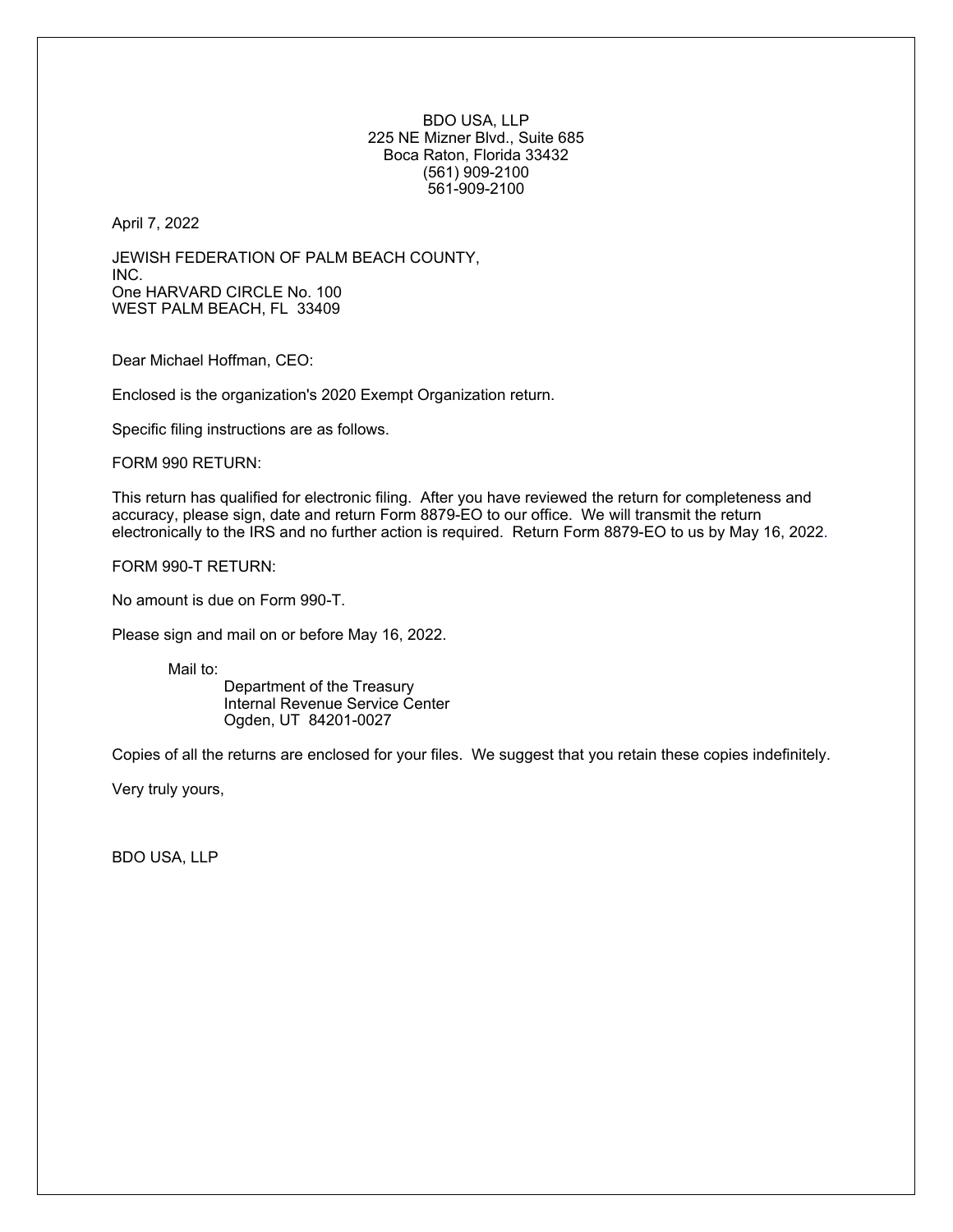#### BDO USA, LLP 225 NE Mizner Blvd., Suite 685 Boca Raton, Florida 33432 (561) 909-2100 561-909-2100

April 7, 2022

JEWISH FEDERATION OF PALM BEACH COUNTY, INC. One HARVARD CIRCLE No. 100 WEST PALM BEACH, FL 33409

Dear Michael Hoffman, CEO:

FLORIDA FORM F-1120 RETURN:

The Florida Form F-1120 return has qualified for electronic filing. Please review your return for completeness and accuracy. We will then transmit your return electronically to the Florida DOR. Do not mail the paper copy of the return to the Florida DOR.

No payment is required.

A copy of the return is enclosed for your files. We suggest that you retain this copy indefinitely.

Very truly yours,

BDO USA, LLP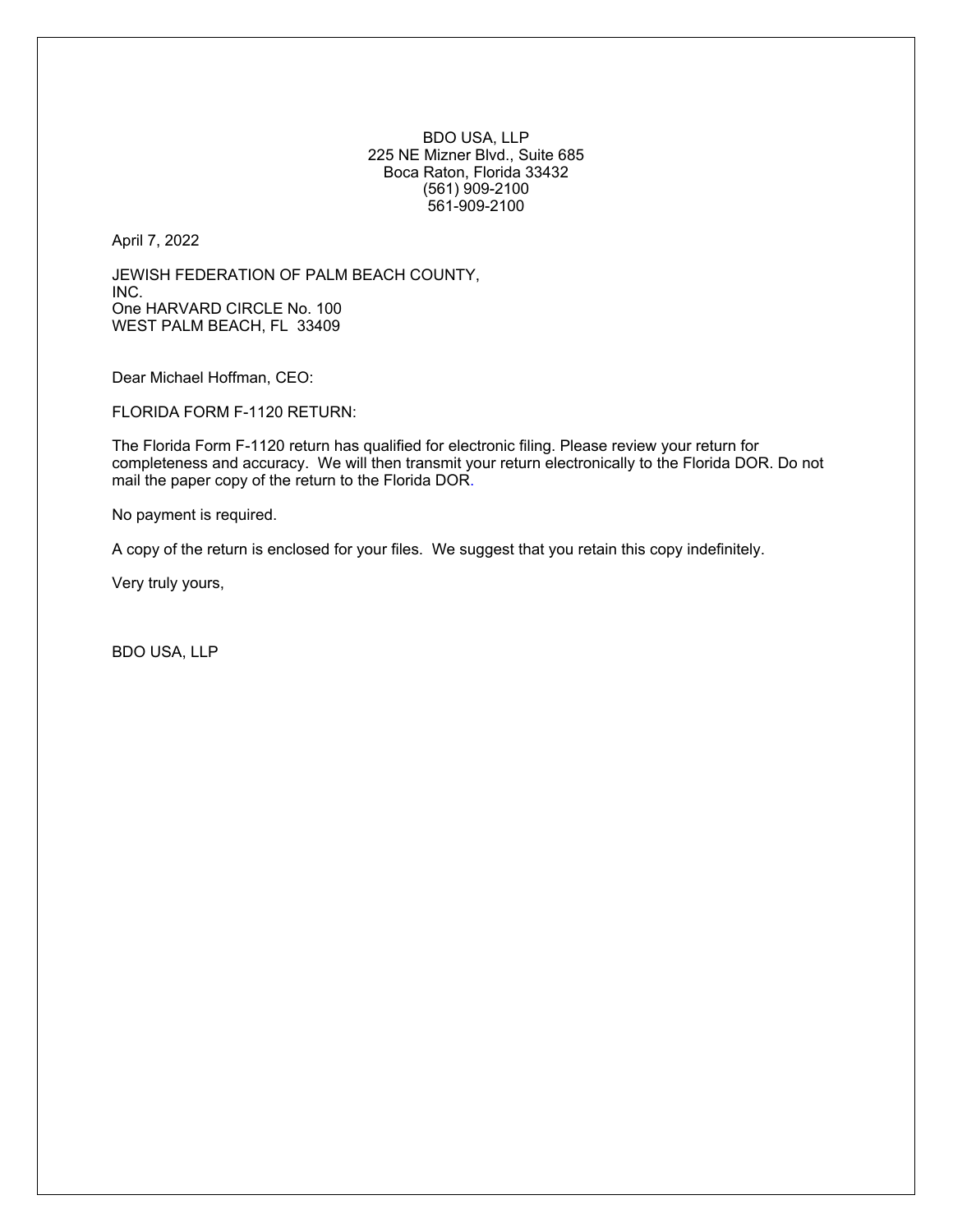# **Filing Instructions**

| <b>Prepared for:</b>                                                                                    | Prepared by:                                                           |
|---------------------------------------------------------------------------------------------------------|------------------------------------------------------------------------|
| JEWISH FEDERATION OF PALM BEACH COUN<br>INC.<br>One HARVARD CIRCLE No. 100<br>WEST PALM BEACH, FL 33409 | IBDO USA, LLP<br>225 NE MIZNER BLVD. SUITE 685<br>BOCA RATOn, FL 33432 |

2020 FORM 990

Electronic Filing:

 This return has qualified for electronic filing. After you have reviewed the return for completeness and accuracy, please sign, date and return Form 8879-EO to our office. We will transmit the return electronically to the IRS and no further action is required. Return Form 8879-EO to us by May 16, 2022

2020 FORM 990-T

Please sign and mail on or before May 16, 2022.

No amount is due on Form 990-T.

 Mail to - Department of the Treasury Internal Revenue Service Center Ogden, UT 84201-0027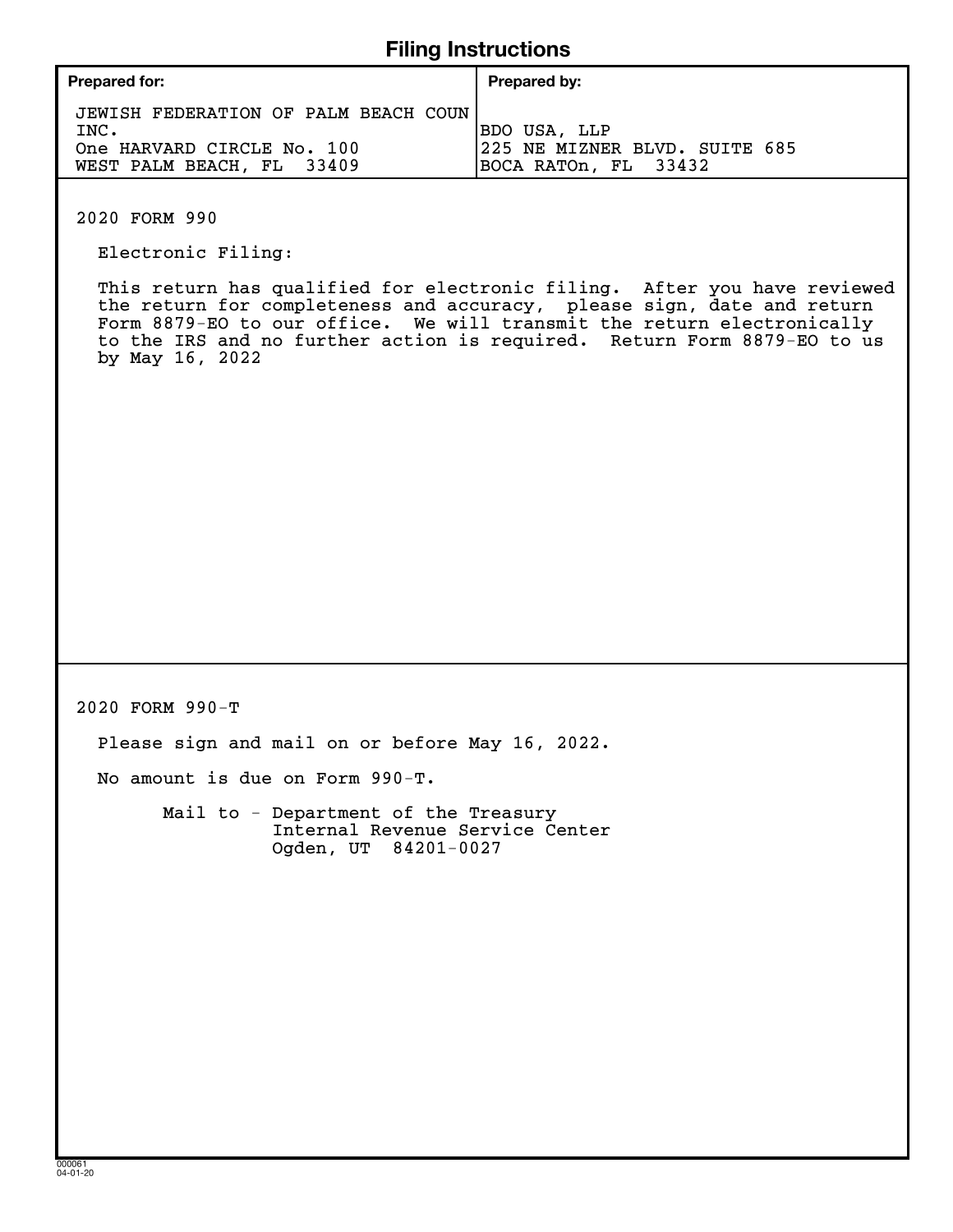# **Filing Instructions**

| <b>Prepared for:</b>                                                                                    | <b>Prepared by:</b>                                                   |
|---------------------------------------------------------------------------------------------------------|-----------------------------------------------------------------------|
| JEWISH FEDERATION OF PALM BEACH COUN<br>INC.<br>One HARVARD CIRCLE No. 100<br>WEST PALM BEACH, FL 33409 | BDO USA, LLP<br>225 NE MIZNER BLVD. SUITE 685<br>BOCA RATOn, FL 33432 |

2020 FLORIDA FORM F-1120

No payment is required.

 The Florida Form F-1120 return has qualified for electronic filing. Please review your return for completeness and accuracy. We will then transmit your return electronically to the Florida DOR. Do not mail the paper copy of the return to the Florida DOR.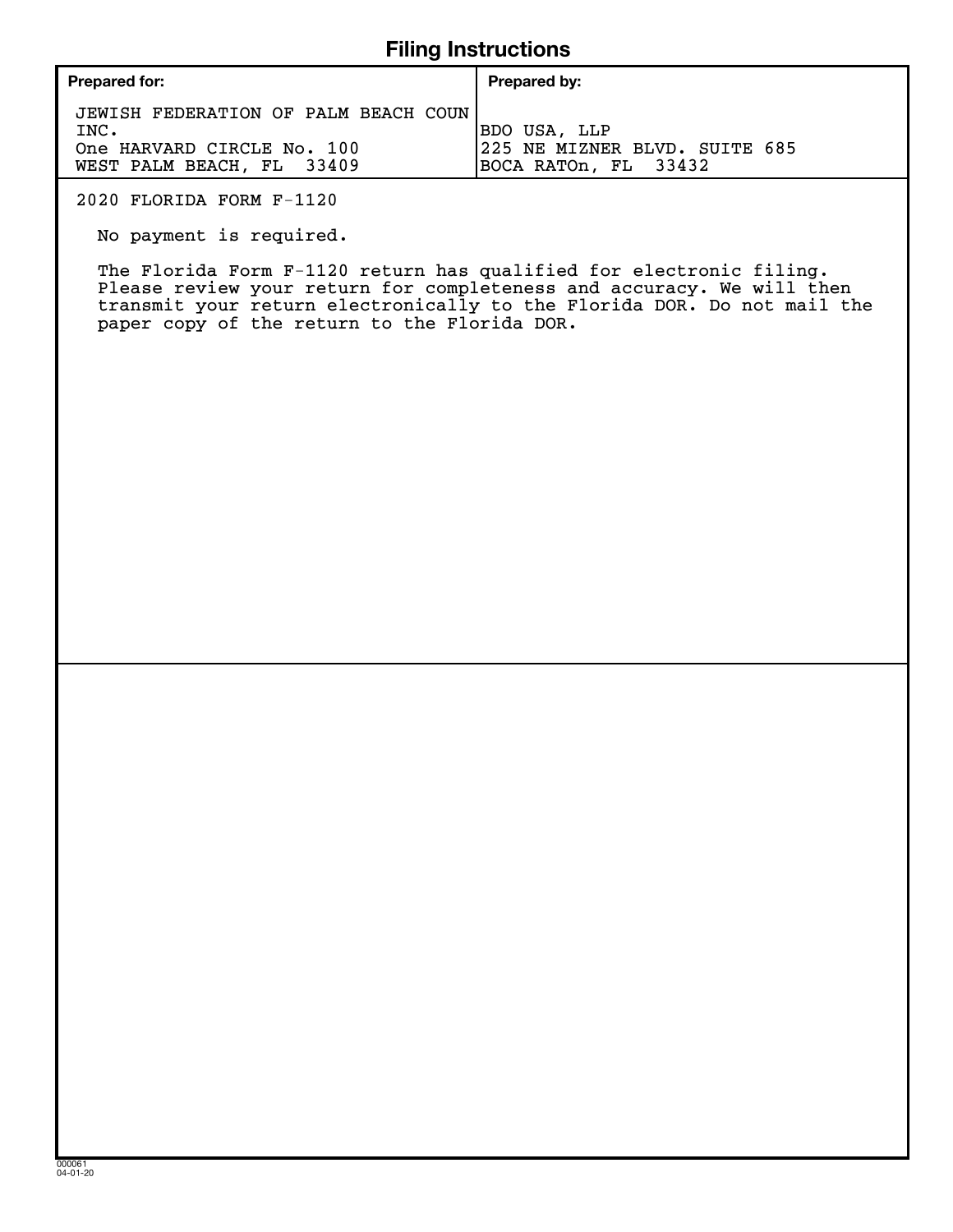(Rev. January 2020)

## **Application for Automatic Extension of Time To File an Exempt Organization Return**

Department of the Treasury Internal Revenue Service

**| File a separate application for each return.**

**| Go to www.irs.gov/Form8868 for the latest information.**

**Electronic filing (e-file).**  You can electronically file Form 8868 to request a 6-month automatic extension of time to file any of the filing of this form, visit www.irs.gov/e-file-providers/e-file-for-charities-and-non-profits. forms listed below with the exception of Form 8870, Information Return for Transfers Associated With Certain Personal Benefit Contracts, for which an extension request must be sent to the IRS in paper format (see instructions). For more details on the electronic

#### **Automatic 6-Month Extension of Time.** Only submit original (no copies needed).

All corporations required to file an income tax return other than Form 990-T (including 1120-C filers), partnerships, REMICs, and trusts must use Form 7004 to request an extension of time to file income tax returns.

| Type or<br>print                                                                                                                          | Name of exempt organization or other filer, see instructions.<br>JEWISH FEDERATION OF PALM BEACH COUNTY,<br>INC.                                                                                                                                                                                                                                                                                                                                                                                                                                                                                       |        |                                                                                                                                                                        | Taxpayer identification number (TIN)<br>59-0948696 |                                              |                         |                  |
|-------------------------------------------------------------------------------------------------------------------------------------------|--------------------------------------------------------------------------------------------------------------------------------------------------------------------------------------------------------------------------------------------------------------------------------------------------------------------------------------------------------------------------------------------------------------------------------------------------------------------------------------------------------------------------------------------------------------------------------------------------------|--------|------------------------------------------------------------------------------------------------------------------------------------------------------------------------|----------------------------------------------------|----------------------------------------------|-------------------------|------------------|
| File by the<br>due date for<br>filing your<br>return. See                                                                                 | Number, street, and room or suite no. If a P.O. box, see instructions.<br>ONE HARVARD CIRCLE, NO. 100                                                                                                                                                                                                                                                                                                                                                                                                                                                                                                  |        |                                                                                                                                                                        |                                                    |                                              |                         |                  |
| City, town or post office, state, and ZIP code. For a foreign address, see instructions.<br>instructions.<br>WEST PALM BEACH, FL<br>33409 |                                                                                                                                                                                                                                                                                                                                                                                                                                                                                                                                                                                                        |        |                                                                                                                                                                        |                                                    |                                              |                         |                  |
|                                                                                                                                           | Enter the Return Code for the return that this application is for (file a separate application for each return)                                                                                                                                                                                                                                                                                                                                                                                                                                                                                        |        |                                                                                                                                                                        |                                                    |                                              |                         | $\mathbf 0$<br>1 |
| <b>Application</b>                                                                                                                        |                                                                                                                                                                                                                                                                                                                                                                                                                                                                                                                                                                                                        | Return | Application                                                                                                                                                            |                                                    |                                              |                         | Return           |
| Is For                                                                                                                                    |                                                                                                                                                                                                                                                                                                                                                                                                                                                                                                                                                                                                        | Code   | Is For                                                                                                                                                                 |                                                    |                                              |                         | Code             |
|                                                                                                                                           | Form 990 or Form 990-EZ                                                                                                                                                                                                                                                                                                                                                                                                                                                                                                                                                                                | 01     | Form 990-T (corporation)                                                                                                                                               |                                                    |                                              |                         | 07               |
| Form 990-BL                                                                                                                               |                                                                                                                                                                                                                                                                                                                                                                                                                                                                                                                                                                                                        | 02     | Form 1041-A                                                                                                                                                            |                                                    |                                              |                         | 08               |
|                                                                                                                                           | Form 4720 (individual)                                                                                                                                                                                                                                                                                                                                                                                                                                                                                                                                                                                 | 03     | Form 4720 (other than individual)                                                                                                                                      |                                                    |                                              |                         | 09               |
| Form 990-PF                                                                                                                               |                                                                                                                                                                                                                                                                                                                                                                                                                                                                                                                                                                                                        | 04     | Form 5227                                                                                                                                                              |                                                    |                                              |                         | 10               |
|                                                                                                                                           | Form 990-T (sec. 401(a) or 408(a) trust)                                                                                                                                                                                                                                                                                                                                                                                                                                                                                                                                                               | 05     | Form 6069                                                                                                                                                              |                                                    |                                              |                         | 11               |
|                                                                                                                                           | Form 990-T (trust other than above)                                                                                                                                                                                                                                                                                                                                                                                                                                                                                                                                                                    | 06     | Form 8870                                                                                                                                                              |                                                    |                                              |                         | 12               |
| $box \blacktriangleright$<br>1<br>2                                                                                                       | If this is for a Group Return, enter the organization's four digit Group Exemption Number (GEN) __________. If this is for the whole group, check this<br>. If it is for part of the group, check this box $\blacktriangleright$<br>I request an automatic 6-month extension of time until<br>the organization named above. The extension is for the organization's return for:<br>calendar year ______<br>or<br>$\blacktriangleright$ $\boxed{\text{X}}$ tax year beginning JUL 1, 2020<br>If the tax year entered in line 1 is for less than 12 months, check reason:<br>Change in accounting period |        | and attach a list with the names and TINs of all members the extension is for.<br>MAY 16, 2022<br>$\frac{1}{2}$ , and ending $\frac{JUN}{30}$ , 2021<br>Initial return | Final return                                       | , to file the exempt organization return for |                         |                  |
| За                                                                                                                                        | If this application is for Forms 990-BL, 990-PF, 990-T, 4720, or 6069, enter the tentative tax, less<br>any nonrefundable credits. See instructions.                                                                                                                                                                                                                                                                                                                                                                                                                                                   |        |                                                                                                                                                                        | За                                                 | \$                                           |                         | 0.               |
| b                                                                                                                                         | If this application is for Forms 990-PF, 990-T, 4720, or 6069, enter any refundable credits and                                                                                                                                                                                                                                                                                                                                                                                                                                                                                                        |        |                                                                                                                                                                        |                                                    |                                              |                         |                  |
|                                                                                                                                           | estimated tax payments made. Include any prior year overpayment allowed as a credit.                                                                                                                                                                                                                                                                                                                                                                                                                                                                                                                   |        |                                                                                                                                                                        | 3 <sub>b</sub>                                     | \$                                           |                         | 0.               |
| c                                                                                                                                         | <b>Balance due.</b> Subtract line 3b from line 3a. Include your payment with this form, if required, by                                                                                                                                                                                                                                                                                                                                                                                                                                                                                                |        |                                                                                                                                                                        |                                                    |                                              |                         |                  |
|                                                                                                                                           | using EFTPS (Electronic Federal Tax Payment System). See instructions.                                                                                                                                                                                                                                                                                                                                                                                                                                                                                                                                 |        |                                                                                                                                                                        | 3c                                                 | S                                            |                         | 0.               |
| instructions.<br>LHA                                                                                                                      | Caution: If you are going to make an electronic funds withdrawal (direct debit) with this Form 8868, see Form 8453-EO and Form 8879-EO for payment<br>For Privacy Act and Paperwork Reduction Act Notice, see instructions.                                                                                                                                                                                                                                                                                                                                                                            |        |                                                                                                                                                                        |                                                    |                                              | Form 8868 (Rev. 1-2020) |                  |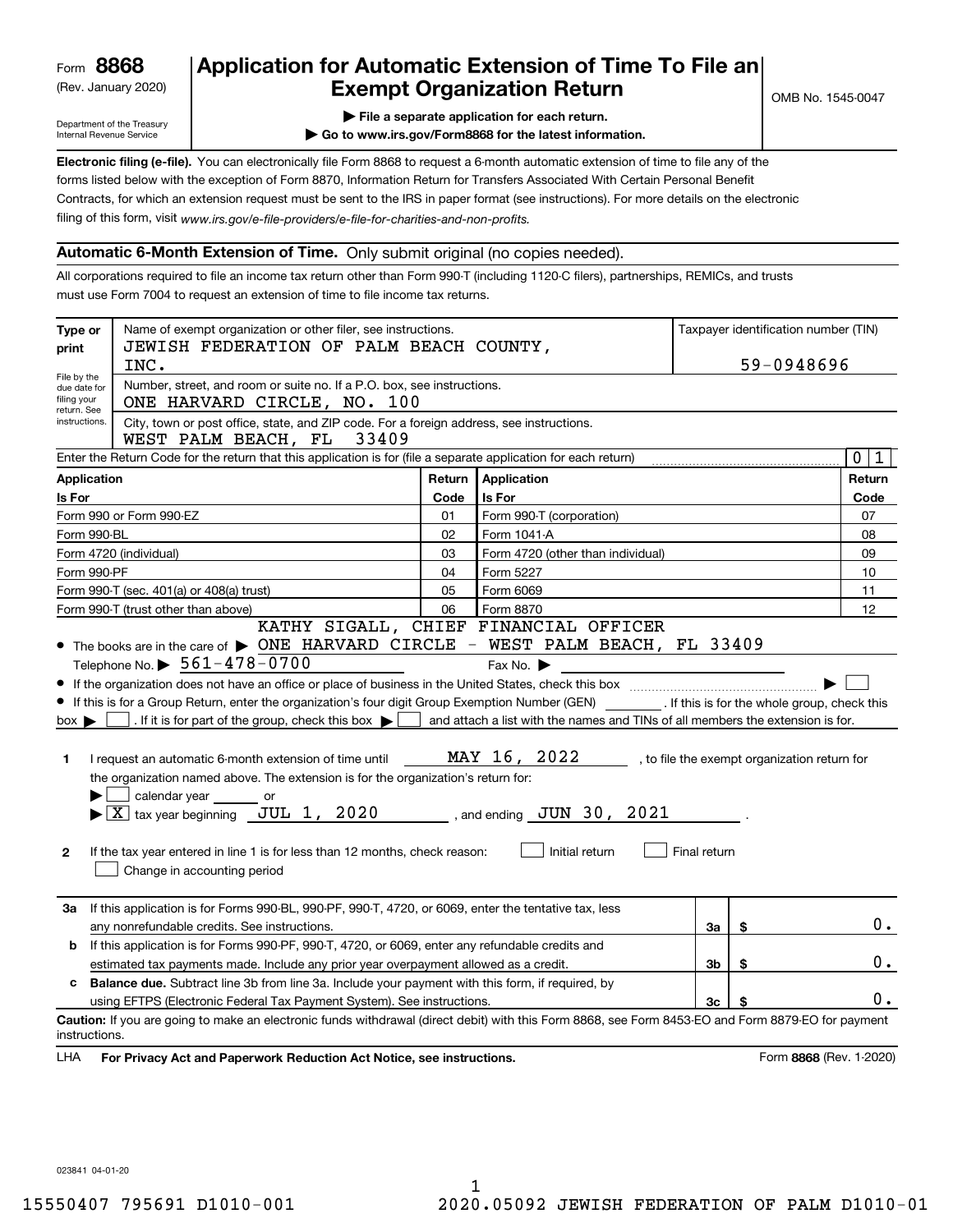|                                                        |         |                                                                                                     |                                                                                                                                             |                         |                                  |                             |                         |                                  |                             |                                                             | OMB No. 1545-0047                                                |
|--------------------------------------------------------|---------|-----------------------------------------------------------------------------------------------------|---------------------------------------------------------------------------------------------------------------------------------------------|-------------------------|----------------------------------|-----------------------------|-------------------------|----------------------------------|-----------------------------|-------------------------------------------------------------|------------------------------------------------------------------|
| Form 990                                               |         | Under section 501(c), 527, or 4947(a)(1) of the Internal Revenue Code (except private foundations)  | <b>Return of Organization Exempt From Income Tax</b>                                                                                        |                         |                                  |                             |                         |                                  |                             |                                                             |                                                                  |
|                                                        |         |                                                                                                     | Do not enter social security numbers on this form as it may be made public.                                                                 |                         |                                  |                             |                         |                                  |                             |                                                             |                                                                  |
| Department of the Treasury<br>Internal Revenue Service |         |                                                                                                     | Go to www.irs.gov/Form990 for instructions and the latest information.                                                                      |                         |                                  |                             |                         |                                  |                             | <b>Open to Public</b>                                       | <b>Inspection</b>                                                |
|                                                        |         | A For the 2020 calendar year, or tax year beginning                                                 |                                                                                                                                             | JUL 1,                  | 2020                             |                             | and ending JUN 30, 2021 |                                  |                             |                                                             |                                                                  |
| <b>B</b> Check if                                      |         | <b>C</b> Name of organization                                                                       |                                                                                                                                             |                         |                                  |                             |                         |                                  |                             | D Employer identification number                            |                                                                  |
| applicable:                                            |         | JEWISH FEDERATION OF PALM BEACH COUNTY,                                                             |                                                                                                                                             |                         |                                  |                             |                         |                                  |                             |                                                             |                                                                  |
| Address<br>change                                      | INC.    |                                                                                                     |                                                                                                                                             |                         |                                  |                             |                         |                                  |                             |                                                             |                                                                  |
| Name<br>change                                         |         | Doing business as                                                                                   |                                                                                                                                             |                         |                                  |                             |                         |                                  | 59-0948696                  |                                                             |                                                                  |
| Initial<br>return                                      |         | Number and street (or P.O. box if mail is not delivered to street address)                          |                                                                                                                                             |                         |                                  |                             | Room/suite              |                                  | E Telephone number          |                                                             |                                                                  |
| Final<br>return/                                       |         | ONE HARVARD CIRCLE                                                                                  |                                                                                                                                             |                         |                                  |                             | 100                     |                                  | $561 - 478 - 0700$          |                                                             |                                                                  |
| termin-<br>ated                                        |         | City or town, state or province, country, and ZIP or foreign postal code                            |                                                                                                                                             |                         |                                  |                             |                         | G Gross receipts \$              |                             | 44,894,930.                                                 |                                                                  |
| Amended<br> return                                     |         | WEST PALM BEACH, FL 33409                                                                           |                                                                                                                                             |                         |                                  |                             |                         |                                  | H(a) Is this a group return |                                                             |                                                                  |
| Applica-<br>tion<br>pending                            |         | F Name and address of principal officer: MICHAEL HOFFMAN                                            |                                                                                                                                             |                         |                                  |                             |                         |                                  | for subordinates?           |                                                             | $ {\mathsf Y}{\mathsf e}{\mathsf s} \ \overline{{\mathsf X}}$ No |
|                                                        |         | SAME AS C ABOVE                                                                                     |                                                                                                                                             |                         |                                  |                             |                         |                                  |                             | $H(b)$ Are all subordinates included? $\Box$ Yes            | <b>No</b>                                                        |
|                                                        |         | Tax-exempt status: $\boxed{\mathbf{X}}$ 501(c)(3)                                                   | $501(c)$ (                                                                                                                                  | $\sqrt{ }$ (insert no.) |                                  | $4947(a)(1)$ or             | 527                     |                                  |                             | If "No," attach a list. See instructions                    |                                                                  |
|                                                        |         | J Website: WWW.JEWISHPALMBEACH.ORG                                                                  |                                                                                                                                             |                         |                                  |                             |                         |                                  |                             | $H(c)$ Group exemption number $\blacktriangleright$         |                                                                  |
|                                                        |         | K Form of organization: X Corporation                                                               | Trust                                                                                                                                       | Association             |                                  | Other $\blacktriangleright$ |                         |                                  |                             | L Year of formation: $1962$ M State of legal domicile: $FL$ |                                                                  |
| Part I                                                 | Summary |                                                                                                     |                                                                                                                                             |                         |                                  |                             |                         |                                  |                             |                                                             |                                                                  |
| 1.                                                     |         | Briefly describe the organization's mission or most significant activities: PLEASE REFER TO MISSION |                                                                                                                                             |                         |                                  |                             |                         |                                  |                             |                                                             |                                                                  |
|                                                        |         | DESCRIBED AT PART III, QUESTION 1                                                                   |                                                                                                                                             |                         |                                  |                             |                         |                                  |                             |                                                             |                                                                  |
|                                                        |         |                                                                                                     |                                                                                                                                             |                         |                                  |                             |                         |                                  |                             |                                                             |                                                                  |
| 2                                                      |         |                                                                                                     | Check this box $\blacktriangleright$ $\Box$ if the organization discontinued its operations or disposed of more than 25% of its net assets. |                         |                                  |                             |                         |                                  |                             |                                                             |                                                                  |
| з                                                      |         | Number of voting members of the governing body (Part VI, line 1a)                                   |                                                                                                                                             |                         |                                  |                             |                         |                                  | 3                           |                                                             |                                                                  |
| 4                                                      |         |                                                                                                     |                                                                                                                                             |                         |                                  |                             |                         |                                  | $\overline{\mathbf{4}}$     |                                                             |                                                                  |
| 5                                                      |         |                                                                                                     |                                                                                                                                             |                         |                                  |                             |                         |                                  | 5                           |                                                             |                                                                  |
|                                                        |         |                                                                                                     |                                                                                                                                             |                         |                                  |                             |                         |                                  | 6                           |                                                             |                                                                  |
|                                                        |         |                                                                                                     |                                                                                                                                             |                         |                                  |                             |                         |                                  | 7a                          | $-217,861.$                                                 |                                                                  |
|                                                        |         |                                                                                                     |                                                                                                                                             |                         |                                  |                             |                         |                                  | 7b                          |                                                             |                                                                  |
|                                                        |         |                                                                                                     |                                                                                                                                             |                         |                                  |                             |                         | <b>Prior Year</b>                |                             | <b>Current Year</b>                                         |                                                                  |
| 8                                                      |         | Contributions and grants (Part VIII, line 1h)                                                       |                                                                                                                                             |                         |                                  |                             |                         | $\overline{23,412,790}$ .        |                             | 33,829,153.                                                 |                                                                  |
| 9                                                      |         | Program service revenue (Part VIII, line 2g)                                                        |                                                                                                                                             |                         |                                  |                             |                         |                                  | 1,054,263.                  |                                                             |                                                                  |
| 10                                                     |         |                                                                                                     |                                                                                                                                             |                         |                                  |                             |                         |                                  | 3,765,705.                  | 5,538,696.                                                  |                                                                  |
| 11                                                     |         | Other revenue (Part VIII, column (A), lines 5, 6d, 8c, 9c, 10c, and 11e)                            |                                                                                                                                             |                         |                                  |                             |                         |                                  | 1,434,574.                  | 1, 157, 427.                                                |                                                                  |
| 12                                                     |         | Total revenue - add lines 8 through 11 (must equal Part VIII, column (A), line 12)                  |                                                                                                                                             |                         |                                  |                             |                         | 29,667,332.                      |                             | 40,996,005.                                                 |                                                                  |
| 13                                                     |         | Grants and similar amounts paid (Part IX, column (A), lines 1-3)                                    |                                                                                                                                             |                         |                                  |                             |                         | 16, 716, 053.                    |                             | 25,488,390.                                                 |                                                                  |
|                                                        |         |                                                                                                     |                                                                                                                                             |                         |                                  |                             |                         |                                  | 0.                          |                                                             |                                                                  |
| 15                                                     |         | Salaries, other compensation, employee benefits (Part IX, column (A), lines 5-10)                   |                                                                                                                                             |                         |                                  |                             |                         |                                  | 8,504,929.                  | 7,655,078.                                                  |                                                                  |
|                                                        |         | 16a Professional fundraising fees (Part IX, column (A), line 11e)                                   |                                                                                                                                             |                         |                                  |                             |                         |                                  | $\mathbf 0$ .               |                                                             |                                                                  |
|                                                        |         | <b>b</b> Total fundraising expenses (Part IX, column (D), line 25)                                  |                                                                                                                                             |                         | $\blacktriangleright$ 3,454,998. |                             |                         |                                  |                             |                                                             |                                                                  |
| 17                                                     |         |                                                                                                     |                                                                                                                                             |                         |                                  |                             |                         |                                  | 5,090,028.                  | 4,056,749.                                                  |                                                                  |
| 18                                                     |         | Total expenses. Add lines 13-17 (must equal Part IX, column (A), line 25) [                         |                                                                                                                                             |                         |                                  |                             |                         | 30,311,010.                      |                             | 37,200,217.                                                 |                                                                  |
| 19                                                     |         |                                                                                                     |                                                                                                                                             |                         |                                  |                             |                         |                                  | $-643,678.$                 | 3,795,788.                                                  |                                                                  |
|                                                        |         |                                                                                                     |                                                                                                                                             |                         |                                  |                             |                         | <b>Beginning of Current Year</b> |                             | <b>End of Year</b>                                          |                                                                  |
| Activities & Governance<br>Revenue<br>Expenses<br>20   |         | Total assets (Part X, line 16)                                                                      |                                                                                                                                             |                         |                                  |                             |                         | 158,652,657.                     |                             | 188,649,798.                                                | 51<br>111<br>2000<br>0.<br>470, 729.<br>0.<br>0.                 |
| t Assets or<br>d Balances<br>21<br>혏<br>22             |         | Total liabilities (Part X, line 26)                                                                 |                                                                                                                                             |                         |                                  |                             |                         | 34,804,404.<br>123,848,253.      |                             | 40,746,730.<br>147,903,068.                                 |                                                                  |

true, correct, and complete. Declaration of preparer (other than officer) is based on all information of which preparer has any knowledge.<br>[Michael Hoffman](https://na3.documents.adobe.com/verifier?tx=CBJCHBCAABAAr9CFI76ee4ORclatN0-r4jGtBavWVHtq)

|                    | VIIU/IULU 11077/MULLI<br>Michael Hoffman (Apr 11, 2022 13:55 EDT)                 |                              |                                             |
|--------------------|-----------------------------------------------------------------------------------|------------------------------|---------------------------------------------|
| Sign               | Signature of officer                                                              |                              | Date                                        |
| Here               | HOFFMAN.<br>MICHAEL                                                               | CHIEF EXECUTIVE OFFICER      |                                             |
|                    | Type or print name and title                                                      |                              |                                             |
|                    | Print/Type preparer's name                                                        | Preparer's signature         | Date<br><b>PTIN</b><br>Check                |
| Paid               | DAVID HOLLANDER                                                                   |                              | P00646430<br>self-emploved                  |
| Preparer           | BDO USA, LLP<br>Firm's name                                                       |                              | Firm's EIN $\blacktriangleright$ 13-5381590 |
| Use Only           | Firm's address 225 NE MIZNER BLVD. SUITE 685                                      |                              |                                             |
|                    | BOCA RATON, FL 33432                                                              | Phone no. $561 - 909 - 2100$ |                                             |
|                    | May the IRS discuss this return with the preparer shown above? See instructions   |                              | x<br>Yes<br>No                              |
| $000001$ $10.0000$ | $1 \text{ H}$ . Ear Danarwark Baduation Act Nation, see the concrete instructions |                              | $F_{\text{arm}}$ 990 (2020)                 |

032001 12-23-20 LHA **For Paperwork Reduction Act Notice, see the separate instructions.** Form 990 (2020)

**990**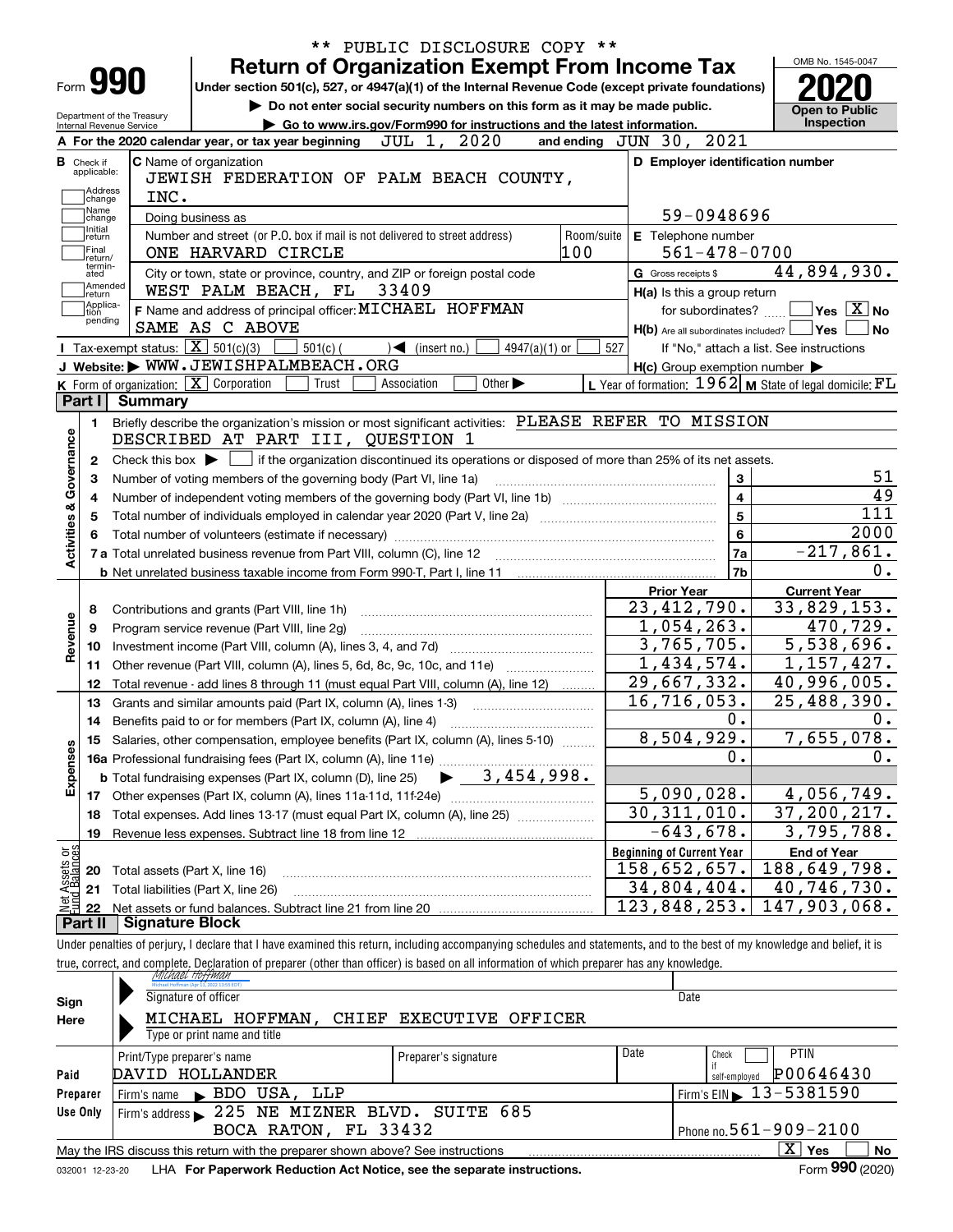|              | 59-0948696<br>INC.<br>Page 2<br>Form 990 (2020)<br>Part III   Statement of Program Service Accomplishments                                                                                                                                    |
|--------------|-----------------------------------------------------------------------------------------------------------------------------------------------------------------------------------------------------------------------------------------------|
|              | $\overline{\mathbf{x}}$                                                                                                                                                                                                                       |
| 1            | Briefly describe the organization's mission:                                                                                                                                                                                                  |
|              | THE JEWISH FEDERATION OF PALM BEACH COUNTY IS THE COMMUNITY-BUILDING                                                                                                                                                                          |
|              | ORGANIZATION OF THE JEWISH COMMUNITY. OUR MISSION IS TO STRENGTHEN                                                                                                                                                                            |
|              | JEWISH IDENTITY, ENERGIZE THE RELATIONSHIP WITH ISRAEL AND MEET HUMAN                                                                                                                                                                         |
|              | NEEDS THAT ARE UNIQUELY THE OBLIGATION OF THE JEWISH COMMUNITY.                                                                                                                                                                               |
| $\mathbf{2}$ | Did the organization undertake any significant program services during the year which were not listed on the                                                                                                                                  |
|              | $\sqrt{}$ Yes $\sqrt{X}$ No<br>prior Form 990 or 990-EZ?                                                                                                                                                                                      |
|              | If "Yes," describe these new services on Schedule O.                                                                                                                                                                                          |
| 3            | $\overline{\mathsf{Y}}$ es $\overline{\mathsf{X}}$ No<br>Did the organization cease conducting, or make significant changes in how it conducts, any program services?                                                                         |
|              | If "Yes," describe these changes on Schedule O.                                                                                                                                                                                               |
| 4            | Describe the organization's program service accomplishments for each of its three largest program services, as measured by expenses.                                                                                                          |
|              | Section 501(c)(3) and 501(c)(4) organizations are required to report the amount of grants and allocations to others, the total expenses, and                                                                                                  |
|              | revenue, if any, for each program service reported.                                                                                                                                                                                           |
| 4a           | 20,070.<br>(Expenses \$<br>(Code:                                                                                                                                                                                                             |
|              | FEDERATION OPERATING PROGRAMS                                                                                                                                                                                                                 |
|              | MISSIONS - THE MISSIONS PROGRAM DEVELOPS, COORDINATES AND FACILITATES                                                                                                                                                                         |
|              | IMMERSIVE CONTENT RICH TRAVEL EXPERIENCES THAT HIGHLIGHT THE BREADTH                                                                                                                                                                          |
|              | AND DEPTH OF PROJECTS AND PROGRAMS THAT THE FEDERATION SUPPORTS IN                                                                                                                                                                            |
|              | ISRAEL, THE FORMER SOVIET UNION AND OTHER COUNTRIES.                                                                                                                                                                                          |
|              |                                                                                                                                                                                                                                               |
|              | THE MOSAIC PROGRAM PRODUCES THE TELEVISION SHOW MOSAIC, WHICH<br>MOSAIC -                                                                                                                                                                     |
|              | ON SUNDAY MORNINGS ON THE LOCAL NBC AFFILIATE.<br>CAN BE SEEN<br>THIS PROGRAM                                                                                                                                                                 |
|              | INFORMATIONAL INTERVIEWS RELATED TO LOCAL, NATIONAL AND<br>CONSISTS OF                                                                                                                                                                        |
|              | INTERNATIONAL JEWISH ISSUES AND THEIR IMPACT ON THE LOCAL JEWISH                                                                                                                                                                              |
|              | COMMUNITY.                                                                                                                                                                                                                                    |
|              |                                                                                                                                                                                                                                               |
| 4b           | 0.<br>(Expenses \$<br>(Code:<br>AGENCY SERVICES AND CAMPUS OPERATIONS                                                                                                                                                                         |
|              |                                                                                                                                                                                                                                               |
|              | AGENCY SERVICES: THE AGENCY SERVICES PROGRAM PROVIDES SUPPORT FOR THE                                                                                                                                                                         |
|              | MANDEL JEWISH COMMUNITY CENTERS AND THE ARTHUR I. MEYER JEWISH ACADEMY.                                                                                                                                                                       |
|              |                                                                                                                                                                                                                                               |
|              | CAMPUS OPERATIONS : THE CAMPUS OPERATIONS MAINTAINS THE REAL ESTATE AND                                                                                                                                                                       |
|              | FACILITIES OWNED BY THE FEDERATION, WHICH INCLUDES LAND, BUILDING, AND                                                                                                                                                                        |
|              | SECURITY FOR THE MANDEL JCC AND THE ARTHUR I. MEYER JEWISH ACADEMY.                                                                                                                                                                           |
|              |                                                                                                                                                                                                                                               |
|              |                                                                                                                                                                                                                                               |
|              |                                                                                                                                                                                                                                               |
|              |                                                                                                                                                                                                                                               |
| 4c           | $(\text{Code:}\_\_)$ (Expenses \$1,089,423. including grants of \$1,089,423. including grants of \$1,089,199. including grants of \$1,000. including grants of \$1,000. including grants of \$1,000. including grants of \$1,000. including g |
|              | COMMUNITY PROGRAM CENTER                                                                                                                                                                                                                      |
|              | JEWISH COMMUNITY RELATIONS COUNCIL - THE COMMUNITY RELATIONS PROGRAM                                                                                                                                                                          |
|              | HELPS TO ENSURE A VIBRANT JEWISH FUTURE BY CONVENING, EDUCATING AND                                                                                                                                                                           |
|              | MOBILIZING THE JEWISH COMMUNITY TO (1) PROMOTE A SECURE JEWISH AND                                                                                                                                                                            |
|              | DEMOCRATIC STATE OF ISRAEL; (2) COMBAT ANTI-SEMITISM, DISCRIMINATION                                                                                                                                                                          |
|              | (3) FOSTER UNDERSTANDING WITHIN AND BEYOND THE JEWISH<br>AND BIGOTRY;                                                                                                                                                                         |
|              | COMMUNITY; AND (4) CHAMPION A JUST AND PLURALISTIC SOCIETY.                                                                                                                                                                                   |
|              |                                                                                                                                                                                                                                               |
|              |                                                                                                                                                                                                                                               |
|              |                                                                                                                                                                                                                                               |
|              |                                                                                                                                                                                                                                               |
|              |                                                                                                                                                                                                                                               |
|              |                                                                                                                                                                                                                                               |
|              | 4d Other program services (Describe on Schedule O.)<br>(Expenses \$                                                                                                                                                                           |
|              | 27, 012, 519. including grants of \$ $25$ , $488$ , $390$ .) (Revenue \$ 130, 659.)<br>30,438,860.                                                                                                                                            |
|              | 4e Total program service expenses<br>Form 990 (2020)                                                                                                                                                                                          |
|              | SEE SCHEDULE O FOR CONTINUATION(S)<br>032002 12-23-20                                                                                                                                                                                         |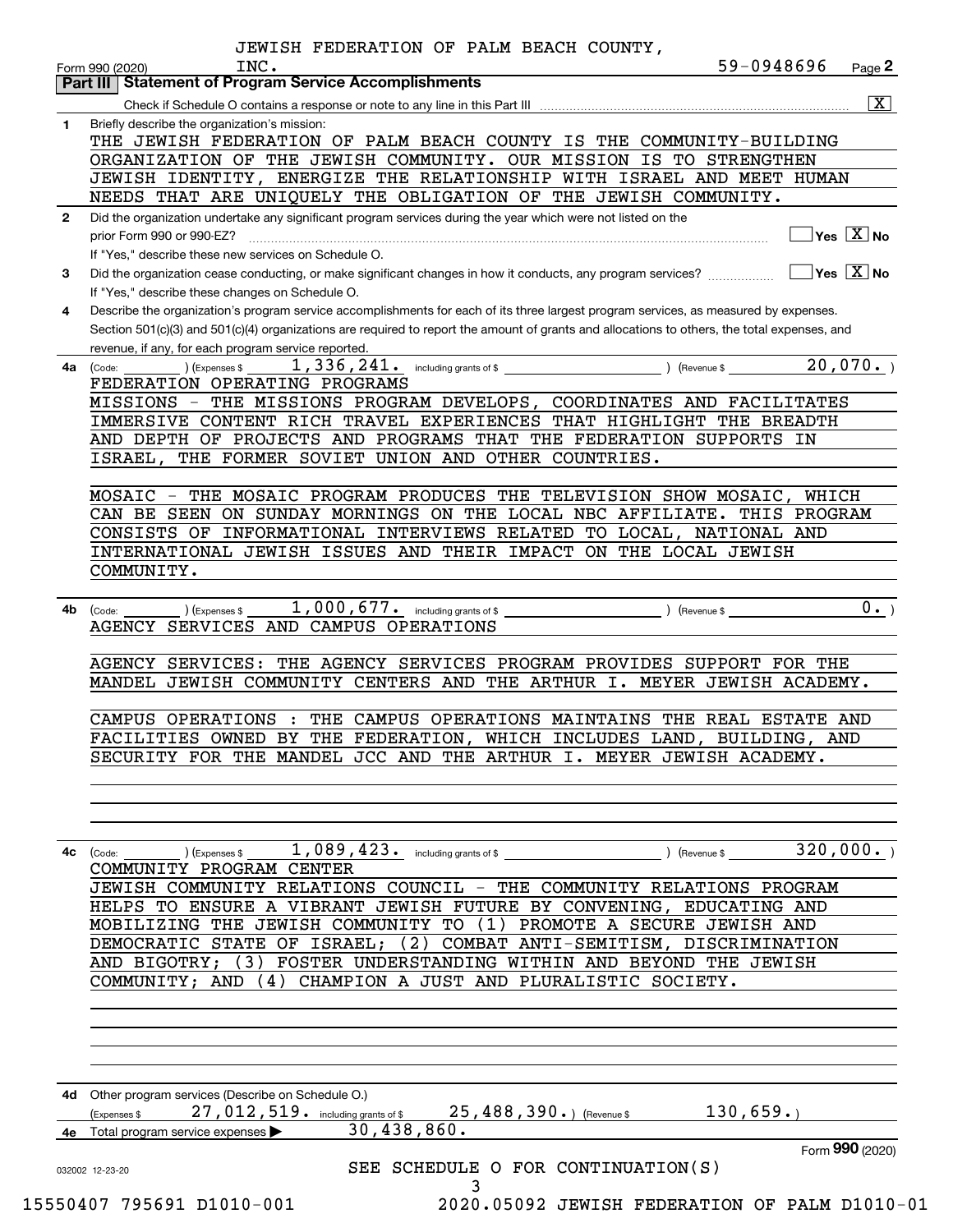|     |                                                                                                                                       |                 | Yes                     | No          |
|-----|---------------------------------------------------------------------------------------------------------------------------------------|-----------------|-------------------------|-------------|
| 1.  | Is the organization described in section $501(c)(3)$ or $4947(a)(1)$ (other than a private foundation)?                               |                 |                         |             |
|     |                                                                                                                                       | 1.              | х                       |             |
| 2   |                                                                                                                                       | $\mathbf{2}$    | $\overline{\mathbf{x}}$ |             |
| 3   | Did the organization engage in direct or indirect political campaign activities on behalf of or in opposition to candidates for       |                 |                         |             |
|     |                                                                                                                                       | 3               |                         | x           |
| 4   | Section 501(c)(3) organizations. Did the organization engage in lobbying activities, or have a section 501(h) election in effect      |                 |                         |             |
|     |                                                                                                                                       | 4               |                         | x           |
| 5   | Is the organization a section 501(c)(4), 501(c)(5), or 501(c)(6) organization that receives membership dues, assessments, or          |                 |                         |             |
|     |                                                                                                                                       | 5               |                         | x           |
| 6   | Did the organization maintain any donor advised funds or any similar funds or accounts for which donors have the right to             |                 |                         |             |
|     | provide advice on the distribution or investment of amounts in such funds or accounts? If "Yes," complete Schedule D, Part I          | 6               | X                       |             |
| 7   | Did the organization receive or hold a conservation easement, including easements to preserve open space,                             |                 |                         |             |
|     |                                                                                                                                       | $\overline{7}$  |                         | x           |
| 8   | Did the organization maintain collections of works of art, historical treasures, or other similar assets? If "Yes," complete          |                 |                         |             |
|     |                                                                                                                                       | 8               |                         | x           |
| 9   | Did the organization report an amount in Part X, line 21, for escrow or custodial account liability, serve as a custodian for         |                 |                         |             |
|     | amounts not listed in Part X; or provide credit counseling, debt management, credit repair, or debt negotiation services?             |                 |                         |             |
|     | If "Yes," complete Schedule D, Part IV …………………………………………………………………………………………                                                             | 9               |                         | x           |
| 10  | Did the organization, directly or through a related organization, hold assets in donor-restricted endowments                          |                 |                         |             |
|     |                                                                                                                                       | 10              | X                       |             |
| 11  | If the organization's answer to any of the following questions is "Yes," then complete Schedule D, Parts VI, VIII, VIII, IX, or X     |                 |                         |             |
|     | as applicable.                                                                                                                        |                 |                         |             |
|     | a Did the organization report an amount for land, buildings, and equipment in Part X, line 10? If "Yes," complete Schedule D,         |                 |                         |             |
|     |                                                                                                                                       | 11a             | X                       |             |
|     | <b>b</b> Did the organization report an amount for investments - other securities in Part X, line 12, that is 5% or more of its total |                 |                         |             |
|     |                                                                                                                                       | 11 <sub>b</sub> | X                       |             |
|     | c Did the organization report an amount for investments - program related in Part X, line 13, that is 5% or more of its total         |                 |                         | x           |
|     |                                                                                                                                       | 11c             |                         |             |
|     | d Did the organization report an amount for other assets in Part X, line 15, that is 5% or more of its total assets reported in       |                 |                         | x           |
|     |                                                                                                                                       | 11d<br>11e      | $\mathbf X$             |             |
| f   | Did the organization's separate or consolidated financial statements for the tax year include a footnote that addresses               |                 |                         |             |
|     | the organization's liability for uncertain tax positions under FIN 48 (ASC 740)? If "Yes," complete Schedule D, Part X                | 11f             | X                       |             |
|     | 12a Did the organization obtain separate, independent audited financial statements for the tax year? If "Yes," complete               |                 |                         |             |
|     |                                                                                                                                       | 12a             |                         | x           |
|     | <b>b</b> Was the organization included in consolidated, independent audited financial statements for the tax year?                    |                 |                         |             |
|     | If "Yes," and if the organization answered "No" to line 12a, then completing Schedule D, Parts XI and XII is optional                 | 12b             | x                       |             |
| 13  |                                                                                                                                       | 13              |                         | X           |
| 14a | Did the organization maintain an office, employees, or agents outside of the United States?                                           | 14a             |                         | X           |
| b   | Did the organization have aggregate revenues or expenses of more than \$10,000 from grantmaking, fundraising, business,               |                 |                         |             |
|     | investment, and program service activities outside the United States, or aggregate foreign investments valued at \$100,000            |                 |                         |             |
|     |                                                                                                                                       | 14b             |                         | X           |
| 15  | Did the organization report on Part IX, column (A), line 3, more than \$5,000 of grants or other assistance to or for any             |                 |                         |             |
|     |                                                                                                                                       | 15              |                         | X           |
| 16  | Did the organization report on Part IX, column (A), line 3, more than \$5,000 of aggregate grants or other assistance to              |                 |                         |             |
|     |                                                                                                                                       | 16              |                         | X           |
| 17  | Did the organization report a total of more than \$15,000 of expenses for professional fundraising services on Part IX,               |                 |                         |             |
|     |                                                                                                                                       | 17              |                         | X           |
| 18  | Did the organization report more than \$15,000 total of fundraising event gross income and contributions on Part VIII, lines          |                 |                         |             |
|     |                                                                                                                                       | 18              |                         | X           |
| 19  | Did the organization report more than \$15,000 of gross income from gaming activities on Part VIII, line 9a? If "Yes."                |                 |                         |             |
|     |                                                                                                                                       | 19              |                         | х           |
| 20a |                                                                                                                                       | <b>20a</b>      |                         | $\mathbf X$ |
| b   | If "Yes" to line 20a, did the organization attach a copy of its audited financial statements to this return?                          | 20 <sub>b</sub> |                         |             |
| 21  | Did the organization report more than \$5,000 of grants or other assistance to any domestic organization or                           |                 |                         |             |
|     |                                                                                                                                       | 21              | X                       |             |
|     | 032003 12-23-20                                                                                                                       |                 | Form 990 (2020)         |             |

032003 12-23-20

4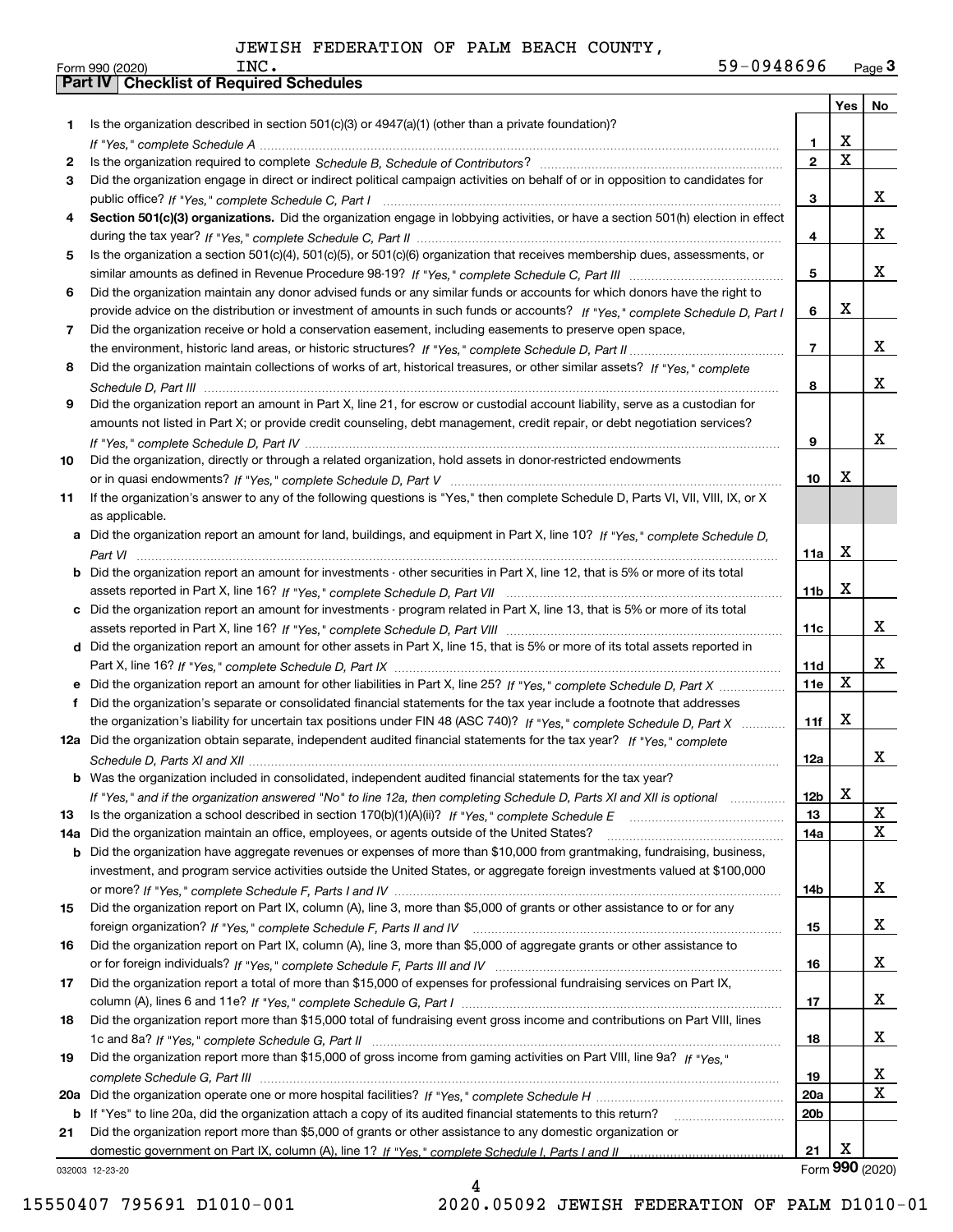| 59-0948696 | Page $4$ |
|------------|----------|
|------------|----------|

|               | 59-0948696<br>INC.<br>Form 990 (2020)                                                                                        |            |                              | Page 4                  |
|---------------|------------------------------------------------------------------------------------------------------------------------------|------------|------------------------------|-------------------------|
|               | Part IV   Checklist of Required Schedules (continued)                                                                        |            |                              |                         |
|               |                                                                                                                              |            | <b>Yes</b>                   | No                      |
| 22            | Did the organization report more than \$5,000 of grants or other assistance to or for domestic individuals on                |            |                              |                         |
|               |                                                                                                                              | 22         |                              | x                       |
| 23            | Did the organization answer "Yes" to Part VII, Section A, line 3, 4, or 5 about compensation of the organization's current   |            |                              |                         |
|               | and former officers, directors, trustees, key employees, and highest compensated employees? If "Yes," complete               |            |                              |                         |
|               |                                                                                                                              | 23         | х                            |                         |
|               | 24a Did the organization have a tax-exempt bond issue with an outstanding principal amount of more than \$100,000 as of the  |            |                              |                         |
|               | last day of the year, that was issued after December 31, 2002? If "Yes," answer lines 24b through 24d and complete           |            |                              |                         |
|               |                                                                                                                              | 24a        |                              | x                       |
|               | <b>b</b> Did the organization invest any proceeds of tax-exempt bonds beyond a temporary period exception?                   | 24b        |                              |                         |
|               | c Did the organization maintain an escrow account other than a refunding escrow at any time during the year to defease       |            |                              |                         |
|               |                                                                                                                              | 24c        |                              |                         |
|               | d Did the organization act as an "on behalf of" issuer for bonds outstanding at any time during the year?                    | 24d        |                              |                         |
|               | 25a Section 501(c)(3), 501(c)(4), and 501(c)(29) organizations. Did the organization engage in an excess benefit             | 25a        |                              | x                       |
|               | b Is the organization aware that it engaged in an excess benefit transaction with a disqualified person in a prior year, and |            |                              |                         |
|               | that the transaction has not been reported on any of the organization's prior Forms 990 or 990-EZ? If "Yes," complete        |            |                              |                         |
|               | Schedule L. Part I                                                                                                           | 25b        |                              | х                       |
| 26            | Did the organization report any amount on Part X, line 5 or 22, for receivables from or payables to any current              |            |                              |                         |
|               | or former officer, director, trustee, key employee, creator or founder, substantial contributor, or 35%                      |            |                              |                         |
|               |                                                                                                                              | 26         | х                            |                         |
| 27            | Did the organization provide a grant or other assistance to any current or former officer, director, trustee, key employee,  |            |                              |                         |
|               | creator or founder, substantial contributor or employee thereof, a grant selection committee member, or to a 35% controlled  |            |                              |                         |
|               | entity (including an employee thereof) or family member of any of these persons? If "Yes," complete Schedule L, Part III     | 27         |                              | x                       |
| 28            | Was the organization a party to a business transaction with one of the following parties (see Schedule L, Part IV            |            |                              |                         |
|               | instructions, for applicable filing thresholds, conditions, and exceptions):                                                 |            |                              |                         |
|               | a A current or former officer, director, trustee, key employee, creator or founder, or substantial contributor? If           |            |                              |                         |
|               |                                                                                                                              | 28a        | х                            |                         |
|               |                                                                                                                              | 28b        |                              | $\mathbf{x}$            |
|               | c A 35% controlled entity of one or more individuals and/or organizations described in lines 28a or 28b? If                  |            |                              |                         |
|               |                                                                                                                              | 28c        |                              | х                       |
| 29            |                                                                                                                              | 29         | X                            |                         |
| 30            | Did the organization receive contributions of art, historical treasures, or other similar assets, or qualified conservation  |            |                              |                         |
|               |                                                                                                                              | 30         |                              | X                       |
| 31            | Did the organization liquidate, terminate, or dissolve and cease operations? If "Yes," complete Schedule N, Part I           | 31         |                              | $\overline{\mathbf{x}}$ |
| 32            | Did the organization sell, exchange, dispose of, or transfer more than 25% of its net assets? If "Yes," complete             |            |                              |                         |
|               |                                                                                                                              | 32         |                              | х                       |
| 33            | Did the organization own 100% of an entity disregarded as separate from the organization under Regulations                   |            |                              |                         |
|               |                                                                                                                              | 33         |                              | x                       |
| 34            | Was the organization related to any tax-exempt or taxable entity? If "Yes," complete Schedule R, Part II, III, or IV, and    |            |                              |                         |
|               |                                                                                                                              | 34         | x<br>$\overline{\mathbf{x}}$ |                         |
|               | 35a Did the organization have a controlled entity within the meaning of section 512(b)(13)?                                  | <b>35a</b> |                              |                         |
|               | b If "Yes" to line 35a, did the organization receive any payment from or engage in any transaction with a controlled entity  |            | Х                            |                         |
|               |                                                                                                                              | 35b        |                              |                         |
| 36            | Section 501(c)(3) organizations. Did the organization make any transfers to an exempt non-charitable related organization?   |            |                              | X.                      |
| 37            | Did the organization conduct more than 5% of its activities through an entity that is not a related organization             | 36         |                              |                         |
|               |                                                                                                                              | 37         |                              | х                       |
| 38            | Did the organization complete Schedule O and provide explanations in Schedule O for Part VI, lines 11b and 19?               |            |                              |                         |
|               | Note: All Form 990 filers are required to complete Schedule O                                                                | 38         | х                            |                         |
| <b>Part V</b> | <b>Statements Regarding Other IRS Filings and Tax Compliance</b>                                                             |            |                              |                         |
|               | Check if Schedule O contains a response or note to any line in this Part V                                                   |            |                              |                         |
|               |                                                                                                                              |            | Yes                          | No                      |
|               | 67<br>1a                                                                                                                     |            |                              |                         |
|               | <b>b</b> Enter the number of Forms W-2G included in line 1a. Enter -0- if not applicable<br>1b                               | 0          |                              |                         |
|               | c Did the organization comply with backup withholding rules for reportable payments to vendors and reportable gaming         |            |                              |                         |
|               | (gambling) winnings to prize winners?                                                                                        | 1c         | x                            |                         |
|               | 032004 12-23-20                                                                                                              |            |                              | Form 990 (2020)         |
|               | 5                                                                                                                            |            |                              |                         |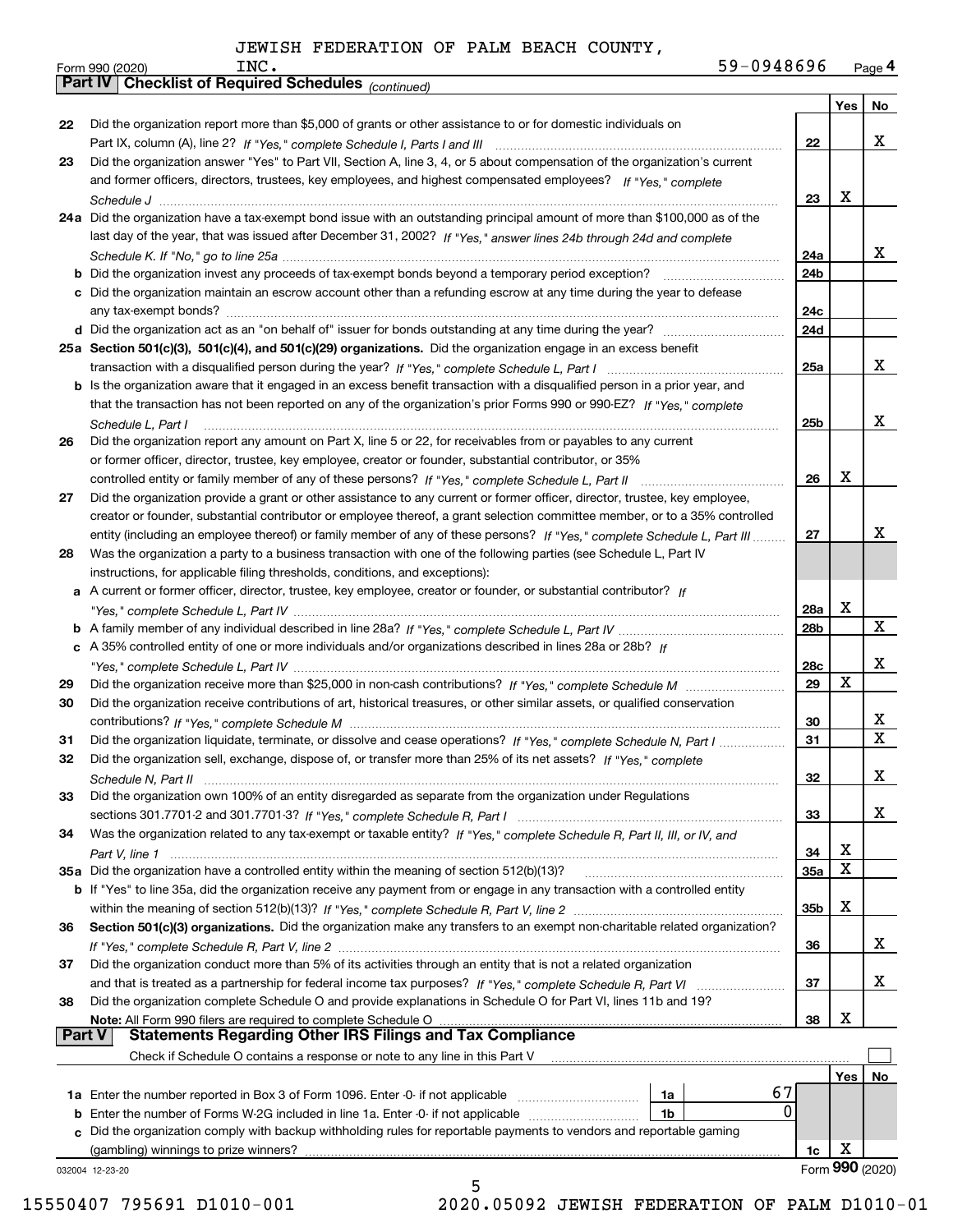|  |  | JEWISH FEDERATION OF PALM BEACH COUNTY. |  |  |  |  |
|--|--|-----------------------------------------|--|--|--|--|
|--|--|-----------------------------------------|--|--|--|--|

| <b>Part V</b><br><b>Yes</b><br>No<br>2a Enter the number of employees reported on Form W-3, Transmittal of Wage and Tax Statements,<br>111<br>filed for the calendar year ending with or within the year covered by this return<br>2a<br>х<br>2b<br>х<br>За<br>3a Did the organization have unrelated business gross income of \$1,000 or more during the year?<br>X<br>3b<br>4a At any time during the calendar year, did the organization have an interest in, or a signature or other authority over, a<br>х<br>4a<br>financial account in a foreign country (such as a bank account, securities account, or other financial account)?<br><b>b</b> If "Yes," enter the name of the foreign country $\blacktriangleright$<br>See instructions for filing requirements for FinCEN Form 114, Report of Foreign Bank and Financial Accounts (FBAR).<br>х<br>5a Was the organization a party to a prohibited tax shelter transaction at any time during the tax year?<br>5a<br>X<br>5b<br>b<br>5c<br>c<br>6a Does the organization have annual gross receipts that are normally greater than \$100,000, and did the organization solicit<br>х<br>6a<br><b>b</b> If "Yes," did the organization include with every solicitation an express statement that such contributions or gifts<br>6b<br>were not tax deductible?<br>Organizations that may receive deductible contributions under section 170(c).<br>7<br>х<br>Did the organization receive a payment in excess of \$75 made partly as a contribution and partly for goods and services provided to the payor?<br>7a<br>а<br>If "Yes," did the organization notify the donor of the value of the goods or services provided?<br>7b<br>b<br>c Did the organization sell, exchange, or otherwise dispose of tangible personal property for which it was required<br>х<br>7c<br>7d  <br>d If "Yes," indicate the number of Forms 8282 filed during the year [11] [11] No. 2010 [12] Henry Manuscover, 1<br>х<br>Did the organization receive any funds, directly or indirectly, to pay premiums on a personal benefit contract?<br>7e<br>е<br>х<br>7f<br>Did the organization, during the year, pay premiums, directly or indirectly, on a personal benefit contract?<br>f<br>If the organization received a contribution of qualified intellectual property, did the organization file Form 8899 as required?<br>7g<br>g<br>If the organization received a contribution of cars, boats, airplanes, or other vehicles, did the organization file a Form 1098-C?<br>7h<br>h.<br>Sponsoring organizations maintaining donor advised funds. Did a donor advised fund maintained by the<br>8<br>х<br>8<br>sponsoring organization have excess business holdings at any time during the year?<br>Sponsoring organizations maintaining donor advised funds.<br>9<br>х<br>Did the sponsoring organization make any taxable distributions under section 4966?<br>9а<br>а<br>Χ<br>9b<br>Did the sponsoring organization make a distribution to a donor, donor advisor, or related person?<br>b<br>Section 501(c)(7) organizations. Enter:<br>10<br>10a<br> 10 <sub>b</sub>  <br>Gross receipts, included on Form 990, Part VIII, line 12, for public use of club facilities<br>Section 501(c)(12) organizations. Enter:<br>11<br>11a<br>a<br>b Gross income from other sources (Do not net amounts due or paid to other sources against<br>11b<br>12a Section 4947(a)(1) non-exempt charitable trusts. Is the organization filing Form 990 in lieu of Form 1041?<br>12a<br>12b<br><b>b</b> If "Yes," enter the amount of tax-exempt interest received or accrued during the year <i>manument</i><br>Section 501(c)(29) qualified nonprofit health insurance issuers.<br>13<br>13a<br>a Is the organization licensed to issue qualified health plans in more than one state?<br>Note: See the instructions for additional information the organization must report on Schedule O.<br><b>b</b> Enter the amount of reserves the organization is required to maintain by the states in which the<br>13b<br>13с<br>х<br>Did the organization receive any payments for indoor tanning services during the tax year?<br>14a<br>14a<br>14b<br><b>b</b> If "Yes," has it filed a Form 720 to report these payments? If "No," provide an explanation on Schedule O<br>Is the organization subject to the section 4960 tax on payment(s) of more than \$1,000,000 in remuneration or<br>15<br>x<br>15<br>If "Yes," see instructions and file Form 4720, Schedule N.<br>х<br>Is the organization an educational institution subject to the section 4968 excise tax on net investment income?<br>16<br>16<br>If "Yes," complete Form 4720, Schedule O. | 59-0948696<br>INC.<br>Form 990 (2020)                                 |  |  | $_{\text{Page}}$ 5 |
|------------------------------------------------------------------------------------------------------------------------------------------------------------------------------------------------------------------------------------------------------------------------------------------------------------------------------------------------------------------------------------------------------------------------------------------------------------------------------------------------------------------------------------------------------------------------------------------------------------------------------------------------------------------------------------------------------------------------------------------------------------------------------------------------------------------------------------------------------------------------------------------------------------------------------------------------------------------------------------------------------------------------------------------------------------------------------------------------------------------------------------------------------------------------------------------------------------------------------------------------------------------------------------------------------------------------------------------------------------------------------------------------------------------------------------------------------------------------------------------------------------------------------------------------------------------------------------------------------------------------------------------------------------------------------------------------------------------------------------------------------------------------------------------------------------------------------------------------------------------------------------------------------------------------------------------------------------------------------------------------------------------------------------------------------------------------------------------------------------------------------------------------------------------------------------------------------------------------------------------------------------------------------------------------------------------------------------------------------------------------------------------------------------------------------------------------------------------------------------------------------------------------------------------------------------------------------------------------------------------------------------------------------------------------------------------------------------------------------------------------------------------------------------------------------------------------------------------------------------------------------------------------------------------------------------------------------------------------------------------------------------------------------------------------------------------------------------------------------------------------------------------------------------------------------------------------------------------------------------------------------------------------------------------------------------------------------------------------------------------------------------------------------------------------------------------------------------------------------------------------------------------------------------------------------------------------------------------------------------------------------------------------------------------------------------------------------------------------------------------------------------------------------------------------------------------------------------------------------------------------------------------------------------------------------------------------------------------------------------------------------------------------------------------------------------------------------------------------------------------------------------------------------------------------------------------------------------------------------------------------------------------------------------------------------------------------------------------------------------------------------------------------------------------------------------------------------------------------------------------------------------------------------------------------------------------------------------------------------------------------------------------------------------------------------------|-----------------------------------------------------------------------|--|--|--------------------|
|                                                                                                                                                                                                                                                                                                                                                                                                                                                                                                                                                                                                                                                                                                                                                                                                                                                                                                                                                                                                                                                                                                                                                                                                                                                                                                                                                                                                                                                                                                                                                                                                                                                                                                                                                                                                                                                                                                                                                                                                                                                                                                                                                                                                                                                                                                                                                                                                                                                                                                                                                                                                                                                                                                                                                                                                                                                                                                                                                                                                                                                                                                                                                                                                                                                                                                                                                                                                                                                                                                                                                                                                                                                                                                                                                                                                                                                                                                                                                                                                                                                                                                                                                                                                                                                                                                                                                                                                                                                                                                                                                                                                                                                                                    | Statements Regarding Other IRS Filings and Tax Compliance (continued) |  |  |                    |
|                                                                                                                                                                                                                                                                                                                                                                                                                                                                                                                                                                                                                                                                                                                                                                                                                                                                                                                                                                                                                                                                                                                                                                                                                                                                                                                                                                                                                                                                                                                                                                                                                                                                                                                                                                                                                                                                                                                                                                                                                                                                                                                                                                                                                                                                                                                                                                                                                                                                                                                                                                                                                                                                                                                                                                                                                                                                                                                                                                                                                                                                                                                                                                                                                                                                                                                                                                                                                                                                                                                                                                                                                                                                                                                                                                                                                                                                                                                                                                                                                                                                                                                                                                                                                                                                                                                                                                                                                                                                                                                                                                                                                                                                                    |                                                                       |  |  |                    |
|                                                                                                                                                                                                                                                                                                                                                                                                                                                                                                                                                                                                                                                                                                                                                                                                                                                                                                                                                                                                                                                                                                                                                                                                                                                                                                                                                                                                                                                                                                                                                                                                                                                                                                                                                                                                                                                                                                                                                                                                                                                                                                                                                                                                                                                                                                                                                                                                                                                                                                                                                                                                                                                                                                                                                                                                                                                                                                                                                                                                                                                                                                                                                                                                                                                                                                                                                                                                                                                                                                                                                                                                                                                                                                                                                                                                                                                                                                                                                                                                                                                                                                                                                                                                                                                                                                                                                                                                                                                                                                                                                                                                                                                                                    |                                                                       |  |  |                    |
|                                                                                                                                                                                                                                                                                                                                                                                                                                                                                                                                                                                                                                                                                                                                                                                                                                                                                                                                                                                                                                                                                                                                                                                                                                                                                                                                                                                                                                                                                                                                                                                                                                                                                                                                                                                                                                                                                                                                                                                                                                                                                                                                                                                                                                                                                                                                                                                                                                                                                                                                                                                                                                                                                                                                                                                                                                                                                                                                                                                                                                                                                                                                                                                                                                                                                                                                                                                                                                                                                                                                                                                                                                                                                                                                                                                                                                                                                                                                                                                                                                                                                                                                                                                                                                                                                                                                                                                                                                                                                                                                                                                                                                                                                    |                                                                       |  |  |                    |
|                                                                                                                                                                                                                                                                                                                                                                                                                                                                                                                                                                                                                                                                                                                                                                                                                                                                                                                                                                                                                                                                                                                                                                                                                                                                                                                                                                                                                                                                                                                                                                                                                                                                                                                                                                                                                                                                                                                                                                                                                                                                                                                                                                                                                                                                                                                                                                                                                                                                                                                                                                                                                                                                                                                                                                                                                                                                                                                                                                                                                                                                                                                                                                                                                                                                                                                                                                                                                                                                                                                                                                                                                                                                                                                                                                                                                                                                                                                                                                                                                                                                                                                                                                                                                                                                                                                                                                                                                                                                                                                                                                                                                                                                                    |                                                                       |  |  |                    |
|                                                                                                                                                                                                                                                                                                                                                                                                                                                                                                                                                                                                                                                                                                                                                                                                                                                                                                                                                                                                                                                                                                                                                                                                                                                                                                                                                                                                                                                                                                                                                                                                                                                                                                                                                                                                                                                                                                                                                                                                                                                                                                                                                                                                                                                                                                                                                                                                                                                                                                                                                                                                                                                                                                                                                                                                                                                                                                                                                                                                                                                                                                                                                                                                                                                                                                                                                                                                                                                                                                                                                                                                                                                                                                                                                                                                                                                                                                                                                                                                                                                                                                                                                                                                                                                                                                                                                                                                                                                                                                                                                                                                                                                                                    |                                                                       |  |  |                    |
|                                                                                                                                                                                                                                                                                                                                                                                                                                                                                                                                                                                                                                                                                                                                                                                                                                                                                                                                                                                                                                                                                                                                                                                                                                                                                                                                                                                                                                                                                                                                                                                                                                                                                                                                                                                                                                                                                                                                                                                                                                                                                                                                                                                                                                                                                                                                                                                                                                                                                                                                                                                                                                                                                                                                                                                                                                                                                                                                                                                                                                                                                                                                                                                                                                                                                                                                                                                                                                                                                                                                                                                                                                                                                                                                                                                                                                                                                                                                                                                                                                                                                                                                                                                                                                                                                                                                                                                                                                                                                                                                                                                                                                                                                    |                                                                       |  |  |                    |
|                                                                                                                                                                                                                                                                                                                                                                                                                                                                                                                                                                                                                                                                                                                                                                                                                                                                                                                                                                                                                                                                                                                                                                                                                                                                                                                                                                                                                                                                                                                                                                                                                                                                                                                                                                                                                                                                                                                                                                                                                                                                                                                                                                                                                                                                                                                                                                                                                                                                                                                                                                                                                                                                                                                                                                                                                                                                                                                                                                                                                                                                                                                                                                                                                                                                                                                                                                                                                                                                                                                                                                                                                                                                                                                                                                                                                                                                                                                                                                                                                                                                                                                                                                                                                                                                                                                                                                                                                                                                                                                                                                                                                                                                                    |                                                                       |  |  |                    |
|                                                                                                                                                                                                                                                                                                                                                                                                                                                                                                                                                                                                                                                                                                                                                                                                                                                                                                                                                                                                                                                                                                                                                                                                                                                                                                                                                                                                                                                                                                                                                                                                                                                                                                                                                                                                                                                                                                                                                                                                                                                                                                                                                                                                                                                                                                                                                                                                                                                                                                                                                                                                                                                                                                                                                                                                                                                                                                                                                                                                                                                                                                                                                                                                                                                                                                                                                                                                                                                                                                                                                                                                                                                                                                                                                                                                                                                                                                                                                                                                                                                                                                                                                                                                                                                                                                                                                                                                                                                                                                                                                                                                                                                                                    |                                                                       |  |  |                    |
|                                                                                                                                                                                                                                                                                                                                                                                                                                                                                                                                                                                                                                                                                                                                                                                                                                                                                                                                                                                                                                                                                                                                                                                                                                                                                                                                                                                                                                                                                                                                                                                                                                                                                                                                                                                                                                                                                                                                                                                                                                                                                                                                                                                                                                                                                                                                                                                                                                                                                                                                                                                                                                                                                                                                                                                                                                                                                                                                                                                                                                                                                                                                                                                                                                                                                                                                                                                                                                                                                                                                                                                                                                                                                                                                                                                                                                                                                                                                                                                                                                                                                                                                                                                                                                                                                                                                                                                                                                                                                                                                                                                                                                                                                    |                                                                       |  |  |                    |
|                                                                                                                                                                                                                                                                                                                                                                                                                                                                                                                                                                                                                                                                                                                                                                                                                                                                                                                                                                                                                                                                                                                                                                                                                                                                                                                                                                                                                                                                                                                                                                                                                                                                                                                                                                                                                                                                                                                                                                                                                                                                                                                                                                                                                                                                                                                                                                                                                                                                                                                                                                                                                                                                                                                                                                                                                                                                                                                                                                                                                                                                                                                                                                                                                                                                                                                                                                                                                                                                                                                                                                                                                                                                                                                                                                                                                                                                                                                                                                                                                                                                                                                                                                                                                                                                                                                                                                                                                                                                                                                                                                                                                                                                                    |                                                                       |  |  |                    |
|                                                                                                                                                                                                                                                                                                                                                                                                                                                                                                                                                                                                                                                                                                                                                                                                                                                                                                                                                                                                                                                                                                                                                                                                                                                                                                                                                                                                                                                                                                                                                                                                                                                                                                                                                                                                                                                                                                                                                                                                                                                                                                                                                                                                                                                                                                                                                                                                                                                                                                                                                                                                                                                                                                                                                                                                                                                                                                                                                                                                                                                                                                                                                                                                                                                                                                                                                                                                                                                                                                                                                                                                                                                                                                                                                                                                                                                                                                                                                                                                                                                                                                                                                                                                                                                                                                                                                                                                                                                                                                                                                                                                                                                                                    |                                                                       |  |  |                    |
|                                                                                                                                                                                                                                                                                                                                                                                                                                                                                                                                                                                                                                                                                                                                                                                                                                                                                                                                                                                                                                                                                                                                                                                                                                                                                                                                                                                                                                                                                                                                                                                                                                                                                                                                                                                                                                                                                                                                                                                                                                                                                                                                                                                                                                                                                                                                                                                                                                                                                                                                                                                                                                                                                                                                                                                                                                                                                                                                                                                                                                                                                                                                                                                                                                                                                                                                                                                                                                                                                                                                                                                                                                                                                                                                                                                                                                                                                                                                                                                                                                                                                                                                                                                                                                                                                                                                                                                                                                                                                                                                                                                                                                                                                    |                                                                       |  |  |                    |
|                                                                                                                                                                                                                                                                                                                                                                                                                                                                                                                                                                                                                                                                                                                                                                                                                                                                                                                                                                                                                                                                                                                                                                                                                                                                                                                                                                                                                                                                                                                                                                                                                                                                                                                                                                                                                                                                                                                                                                                                                                                                                                                                                                                                                                                                                                                                                                                                                                                                                                                                                                                                                                                                                                                                                                                                                                                                                                                                                                                                                                                                                                                                                                                                                                                                                                                                                                                                                                                                                                                                                                                                                                                                                                                                                                                                                                                                                                                                                                                                                                                                                                                                                                                                                                                                                                                                                                                                                                                                                                                                                                                                                                                                                    |                                                                       |  |  |                    |
|                                                                                                                                                                                                                                                                                                                                                                                                                                                                                                                                                                                                                                                                                                                                                                                                                                                                                                                                                                                                                                                                                                                                                                                                                                                                                                                                                                                                                                                                                                                                                                                                                                                                                                                                                                                                                                                                                                                                                                                                                                                                                                                                                                                                                                                                                                                                                                                                                                                                                                                                                                                                                                                                                                                                                                                                                                                                                                                                                                                                                                                                                                                                                                                                                                                                                                                                                                                                                                                                                                                                                                                                                                                                                                                                                                                                                                                                                                                                                                                                                                                                                                                                                                                                                                                                                                                                                                                                                                                                                                                                                                                                                                                                                    |                                                                       |  |  |                    |
|                                                                                                                                                                                                                                                                                                                                                                                                                                                                                                                                                                                                                                                                                                                                                                                                                                                                                                                                                                                                                                                                                                                                                                                                                                                                                                                                                                                                                                                                                                                                                                                                                                                                                                                                                                                                                                                                                                                                                                                                                                                                                                                                                                                                                                                                                                                                                                                                                                                                                                                                                                                                                                                                                                                                                                                                                                                                                                                                                                                                                                                                                                                                                                                                                                                                                                                                                                                                                                                                                                                                                                                                                                                                                                                                                                                                                                                                                                                                                                                                                                                                                                                                                                                                                                                                                                                                                                                                                                                                                                                                                                                                                                                                                    |                                                                       |  |  |                    |
|                                                                                                                                                                                                                                                                                                                                                                                                                                                                                                                                                                                                                                                                                                                                                                                                                                                                                                                                                                                                                                                                                                                                                                                                                                                                                                                                                                                                                                                                                                                                                                                                                                                                                                                                                                                                                                                                                                                                                                                                                                                                                                                                                                                                                                                                                                                                                                                                                                                                                                                                                                                                                                                                                                                                                                                                                                                                                                                                                                                                                                                                                                                                                                                                                                                                                                                                                                                                                                                                                                                                                                                                                                                                                                                                                                                                                                                                                                                                                                                                                                                                                                                                                                                                                                                                                                                                                                                                                                                                                                                                                                                                                                                                                    |                                                                       |  |  |                    |
|                                                                                                                                                                                                                                                                                                                                                                                                                                                                                                                                                                                                                                                                                                                                                                                                                                                                                                                                                                                                                                                                                                                                                                                                                                                                                                                                                                                                                                                                                                                                                                                                                                                                                                                                                                                                                                                                                                                                                                                                                                                                                                                                                                                                                                                                                                                                                                                                                                                                                                                                                                                                                                                                                                                                                                                                                                                                                                                                                                                                                                                                                                                                                                                                                                                                                                                                                                                                                                                                                                                                                                                                                                                                                                                                                                                                                                                                                                                                                                                                                                                                                                                                                                                                                                                                                                                                                                                                                                                                                                                                                                                                                                                                                    |                                                                       |  |  |                    |
|                                                                                                                                                                                                                                                                                                                                                                                                                                                                                                                                                                                                                                                                                                                                                                                                                                                                                                                                                                                                                                                                                                                                                                                                                                                                                                                                                                                                                                                                                                                                                                                                                                                                                                                                                                                                                                                                                                                                                                                                                                                                                                                                                                                                                                                                                                                                                                                                                                                                                                                                                                                                                                                                                                                                                                                                                                                                                                                                                                                                                                                                                                                                                                                                                                                                                                                                                                                                                                                                                                                                                                                                                                                                                                                                                                                                                                                                                                                                                                                                                                                                                                                                                                                                                                                                                                                                                                                                                                                                                                                                                                                                                                                                                    |                                                                       |  |  |                    |
|                                                                                                                                                                                                                                                                                                                                                                                                                                                                                                                                                                                                                                                                                                                                                                                                                                                                                                                                                                                                                                                                                                                                                                                                                                                                                                                                                                                                                                                                                                                                                                                                                                                                                                                                                                                                                                                                                                                                                                                                                                                                                                                                                                                                                                                                                                                                                                                                                                                                                                                                                                                                                                                                                                                                                                                                                                                                                                                                                                                                                                                                                                                                                                                                                                                                                                                                                                                                                                                                                                                                                                                                                                                                                                                                                                                                                                                                                                                                                                                                                                                                                                                                                                                                                                                                                                                                                                                                                                                                                                                                                                                                                                                                                    |                                                                       |  |  |                    |
|                                                                                                                                                                                                                                                                                                                                                                                                                                                                                                                                                                                                                                                                                                                                                                                                                                                                                                                                                                                                                                                                                                                                                                                                                                                                                                                                                                                                                                                                                                                                                                                                                                                                                                                                                                                                                                                                                                                                                                                                                                                                                                                                                                                                                                                                                                                                                                                                                                                                                                                                                                                                                                                                                                                                                                                                                                                                                                                                                                                                                                                                                                                                                                                                                                                                                                                                                                                                                                                                                                                                                                                                                                                                                                                                                                                                                                                                                                                                                                                                                                                                                                                                                                                                                                                                                                                                                                                                                                                                                                                                                                                                                                                                                    |                                                                       |  |  |                    |
|                                                                                                                                                                                                                                                                                                                                                                                                                                                                                                                                                                                                                                                                                                                                                                                                                                                                                                                                                                                                                                                                                                                                                                                                                                                                                                                                                                                                                                                                                                                                                                                                                                                                                                                                                                                                                                                                                                                                                                                                                                                                                                                                                                                                                                                                                                                                                                                                                                                                                                                                                                                                                                                                                                                                                                                                                                                                                                                                                                                                                                                                                                                                                                                                                                                                                                                                                                                                                                                                                                                                                                                                                                                                                                                                                                                                                                                                                                                                                                                                                                                                                                                                                                                                                                                                                                                                                                                                                                                                                                                                                                                                                                                                                    |                                                                       |  |  |                    |
|                                                                                                                                                                                                                                                                                                                                                                                                                                                                                                                                                                                                                                                                                                                                                                                                                                                                                                                                                                                                                                                                                                                                                                                                                                                                                                                                                                                                                                                                                                                                                                                                                                                                                                                                                                                                                                                                                                                                                                                                                                                                                                                                                                                                                                                                                                                                                                                                                                                                                                                                                                                                                                                                                                                                                                                                                                                                                                                                                                                                                                                                                                                                                                                                                                                                                                                                                                                                                                                                                                                                                                                                                                                                                                                                                                                                                                                                                                                                                                                                                                                                                                                                                                                                                                                                                                                                                                                                                                                                                                                                                                                                                                                                                    |                                                                       |  |  |                    |
|                                                                                                                                                                                                                                                                                                                                                                                                                                                                                                                                                                                                                                                                                                                                                                                                                                                                                                                                                                                                                                                                                                                                                                                                                                                                                                                                                                                                                                                                                                                                                                                                                                                                                                                                                                                                                                                                                                                                                                                                                                                                                                                                                                                                                                                                                                                                                                                                                                                                                                                                                                                                                                                                                                                                                                                                                                                                                                                                                                                                                                                                                                                                                                                                                                                                                                                                                                                                                                                                                                                                                                                                                                                                                                                                                                                                                                                                                                                                                                                                                                                                                                                                                                                                                                                                                                                                                                                                                                                                                                                                                                                                                                                                                    |                                                                       |  |  |                    |
|                                                                                                                                                                                                                                                                                                                                                                                                                                                                                                                                                                                                                                                                                                                                                                                                                                                                                                                                                                                                                                                                                                                                                                                                                                                                                                                                                                                                                                                                                                                                                                                                                                                                                                                                                                                                                                                                                                                                                                                                                                                                                                                                                                                                                                                                                                                                                                                                                                                                                                                                                                                                                                                                                                                                                                                                                                                                                                                                                                                                                                                                                                                                                                                                                                                                                                                                                                                                                                                                                                                                                                                                                                                                                                                                                                                                                                                                                                                                                                                                                                                                                                                                                                                                                                                                                                                                                                                                                                                                                                                                                                                                                                                                                    |                                                                       |  |  |                    |
|                                                                                                                                                                                                                                                                                                                                                                                                                                                                                                                                                                                                                                                                                                                                                                                                                                                                                                                                                                                                                                                                                                                                                                                                                                                                                                                                                                                                                                                                                                                                                                                                                                                                                                                                                                                                                                                                                                                                                                                                                                                                                                                                                                                                                                                                                                                                                                                                                                                                                                                                                                                                                                                                                                                                                                                                                                                                                                                                                                                                                                                                                                                                                                                                                                                                                                                                                                                                                                                                                                                                                                                                                                                                                                                                                                                                                                                                                                                                                                                                                                                                                                                                                                                                                                                                                                                                                                                                                                                                                                                                                                                                                                                                                    |                                                                       |  |  |                    |
|                                                                                                                                                                                                                                                                                                                                                                                                                                                                                                                                                                                                                                                                                                                                                                                                                                                                                                                                                                                                                                                                                                                                                                                                                                                                                                                                                                                                                                                                                                                                                                                                                                                                                                                                                                                                                                                                                                                                                                                                                                                                                                                                                                                                                                                                                                                                                                                                                                                                                                                                                                                                                                                                                                                                                                                                                                                                                                                                                                                                                                                                                                                                                                                                                                                                                                                                                                                                                                                                                                                                                                                                                                                                                                                                                                                                                                                                                                                                                                                                                                                                                                                                                                                                                                                                                                                                                                                                                                                                                                                                                                                                                                                                                    |                                                                       |  |  |                    |
|                                                                                                                                                                                                                                                                                                                                                                                                                                                                                                                                                                                                                                                                                                                                                                                                                                                                                                                                                                                                                                                                                                                                                                                                                                                                                                                                                                                                                                                                                                                                                                                                                                                                                                                                                                                                                                                                                                                                                                                                                                                                                                                                                                                                                                                                                                                                                                                                                                                                                                                                                                                                                                                                                                                                                                                                                                                                                                                                                                                                                                                                                                                                                                                                                                                                                                                                                                                                                                                                                                                                                                                                                                                                                                                                                                                                                                                                                                                                                                                                                                                                                                                                                                                                                                                                                                                                                                                                                                                                                                                                                                                                                                                                                    |                                                                       |  |  |                    |
|                                                                                                                                                                                                                                                                                                                                                                                                                                                                                                                                                                                                                                                                                                                                                                                                                                                                                                                                                                                                                                                                                                                                                                                                                                                                                                                                                                                                                                                                                                                                                                                                                                                                                                                                                                                                                                                                                                                                                                                                                                                                                                                                                                                                                                                                                                                                                                                                                                                                                                                                                                                                                                                                                                                                                                                                                                                                                                                                                                                                                                                                                                                                                                                                                                                                                                                                                                                                                                                                                                                                                                                                                                                                                                                                                                                                                                                                                                                                                                                                                                                                                                                                                                                                                                                                                                                                                                                                                                                                                                                                                                                                                                                                                    |                                                                       |  |  |                    |
|                                                                                                                                                                                                                                                                                                                                                                                                                                                                                                                                                                                                                                                                                                                                                                                                                                                                                                                                                                                                                                                                                                                                                                                                                                                                                                                                                                                                                                                                                                                                                                                                                                                                                                                                                                                                                                                                                                                                                                                                                                                                                                                                                                                                                                                                                                                                                                                                                                                                                                                                                                                                                                                                                                                                                                                                                                                                                                                                                                                                                                                                                                                                                                                                                                                                                                                                                                                                                                                                                                                                                                                                                                                                                                                                                                                                                                                                                                                                                                                                                                                                                                                                                                                                                                                                                                                                                                                                                                                                                                                                                                                                                                                                                    |                                                                       |  |  |                    |
|                                                                                                                                                                                                                                                                                                                                                                                                                                                                                                                                                                                                                                                                                                                                                                                                                                                                                                                                                                                                                                                                                                                                                                                                                                                                                                                                                                                                                                                                                                                                                                                                                                                                                                                                                                                                                                                                                                                                                                                                                                                                                                                                                                                                                                                                                                                                                                                                                                                                                                                                                                                                                                                                                                                                                                                                                                                                                                                                                                                                                                                                                                                                                                                                                                                                                                                                                                                                                                                                                                                                                                                                                                                                                                                                                                                                                                                                                                                                                                                                                                                                                                                                                                                                                                                                                                                                                                                                                                                                                                                                                                                                                                                                                    |                                                                       |  |  |                    |
|                                                                                                                                                                                                                                                                                                                                                                                                                                                                                                                                                                                                                                                                                                                                                                                                                                                                                                                                                                                                                                                                                                                                                                                                                                                                                                                                                                                                                                                                                                                                                                                                                                                                                                                                                                                                                                                                                                                                                                                                                                                                                                                                                                                                                                                                                                                                                                                                                                                                                                                                                                                                                                                                                                                                                                                                                                                                                                                                                                                                                                                                                                                                                                                                                                                                                                                                                                                                                                                                                                                                                                                                                                                                                                                                                                                                                                                                                                                                                                                                                                                                                                                                                                                                                                                                                                                                                                                                                                                                                                                                                                                                                                                                                    |                                                                       |  |  |                    |
|                                                                                                                                                                                                                                                                                                                                                                                                                                                                                                                                                                                                                                                                                                                                                                                                                                                                                                                                                                                                                                                                                                                                                                                                                                                                                                                                                                                                                                                                                                                                                                                                                                                                                                                                                                                                                                                                                                                                                                                                                                                                                                                                                                                                                                                                                                                                                                                                                                                                                                                                                                                                                                                                                                                                                                                                                                                                                                                                                                                                                                                                                                                                                                                                                                                                                                                                                                                                                                                                                                                                                                                                                                                                                                                                                                                                                                                                                                                                                                                                                                                                                                                                                                                                                                                                                                                                                                                                                                                                                                                                                                                                                                                                                    |                                                                       |  |  |                    |
|                                                                                                                                                                                                                                                                                                                                                                                                                                                                                                                                                                                                                                                                                                                                                                                                                                                                                                                                                                                                                                                                                                                                                                                                                                                                                                                                                                                                                                                                                                                                                                                                                                                                                                                                                                                                                                                                                                                                                                                                                                                                                                                                                                                                                                                                                                                                                                                                                                                                                                                                                                                                                                                                                                                                                                                                                                                                                                                                                                                                                                                                                                                                                                                                                                                                                                                                                                                                                                                                                                                                                                                                                                                                                                                                                                                                                                                                                                                                                                                                                                                                                                                                                                                                                                                                                                                                                                                                                                                                                                                                                                                                                                                                                    |                                                                       |  |  |                    |
|                                                                                                                                                                                                                                                                                                                                                                                                                                                                                                                                                                                                                                                                                                                                                                                                                                                                                                                                                                                                                                                                                                                                                                                                                                                                                                                                                                                                                                                                                                                                                                                                                                                                                                                                                                                                                                                                                                                                                                                                                                                                                                                                                                                                                                                                                                                                                                                                                                                                                                                                                                                                                                                                                                                                                                                                                                                                                                                                                                                                                                                                                                                                                                                                                                                                                                                                                                                                                                                                                                                                                                                                                                                                                                                                                                                                                                                                                                                                                                                                                                                                                                                                                                                                                                                                                                                                                                                                                                                                                                                                                                                                                                                                                    |                                                                       |  |  |                    |
|                                                                                                                                                                                                                                                                                                                                                                                                                                                                                                                                                                                                                                                                                                                                                                                                                                                                                                                                                                                                                                                                                                                                                                                                                                                                                                                                                                                                                                                                                                                                                                                                                                                                                                                                                                                                                                                                                                                                                                                                                                                                                                                                                                                                                                                                                                                                                                                                                                                                                                                                                                                                                                                                                                                                                                                                                                                                                                                                                                                                                                                                                                                                                                                                                                                                                                                                                                                                                                                                                                                                                                                                                                                                                                                                                                                                                                                                                                                                                                                                                                                                                                                                                                                                                                                                                                                                                                                                                                                                                                                                                                                                                                                                                    |                                                                       |  |  |                    |
|                                                                                                                                                                                                                                                                                                                                                                                                                                                                                                                                                                                                                                                                                                                                                                                                                                                                                                                                                                                                                                                                                                                                                                                                                                                                                                                                                                                                                                                                                                                                                                                                                                                                                                                                                                                                                                                                                                                                                                                                                                                                                                                                                                                                                                                                                                                                                                                                                                                                                                                                                                                                                                                                                                                                                                                                                                                                                                                                                                                                                                                                                                                                                                                                                                                                                                                                                                                                                                                                                                                                                                                                                                                                                                                                                                                                                                                                                                                                                                                                                                                                                                                                                                                                                                                                                                                                                                                                                                                                                                                                                                                                                                                                                    |                                                                       |  |  |                    |
|                                                                                                                                                                                                                                                                                                                                                                                                                                                                                                                                                                                                                                                                                                                                                                                                                                                                                                                                                                                                                                                                                                                                                                                                                                                                                                                                                                                                                                                                                                                                                                                                                                                                                                                                                                                                                                                                                                                                                                                                                                                                                                                                                                                                                                                                                                                                                                                                                                                                                                                                                                                                                                                                                                                                                                                                                                                                                                                                                                                                                                                                                                                                                                                                                                                                                                                                                                                                                                                                                                                                                                                                                                                                                                                                                                                                                                                                                                                                                                                                                                                                                                                                                                                                                                                                                                                                                                                                                                                                                                                                                                                                                                                                                    |                                                                       |  |  |                    |
|                                                                                                                                                                                                                                                                                                                                                                                                                                                                                                                                                                                                                                                                                                                                                                                                                                                                                                                                                                                                                                                                                                                                                                                                                                                                                                                                                                                                                                                                                                                                                                                                                                                                                                                                                                                                                                                                                                                                                                                                                                                                                                                                                                                                                                                                                                                                                                                                                                                                                                                                                                                                                                                                                                                                                                                                                                                                                                                                                                                                                                                                                                                                                                                                                                                                                                                                                                                                                                                                                                                                                                                                                                                                                                                                                                                                                                                                                                                                                                                                                                                                                                                                                                                                                                                                                                                                                                                                                                                                                                                                                                                                                                                                                    |                                                                       |  |  |                    |
|                                                                                                                                                                                                                                                                                                                                                                                                                                                                                                                                                                                                                                                                                                                                                                                                                                                                                                                                                                                                                                                                                                                                                                                                                                                                                                                                                                                                                                                                                                                                                                                                                                                                                                                                                                                                                                                                                                                                                                                                                                                                                                                                                                                                                                                                                                                                                                                                                                                                                                                                                                                                                                                                                                                                                                                                                                                                                                                                                                                                                                                                                                                                                                                                                                                                                                                                                                                                                                                                                                                                                                                                                                                                                                                                                                                                                                                                                                                                                                                                                                                                                                                                                                                                                                                                                                                                                                                                                                                                                                                                                                                                                                                                                    |                                                                       |  |  |                    |
|                                                                                                                                                                                                                                                                                                                                                                                                                                                                                                                                                                                                                                                                                                                                                                                                                                                                                                                                                                                                                                                                                                                                                                                                                                                                                                                                                                                                                                                                                                                                                                                                                                                                                                                                                                                                                                                                                                                                                                                                                                                                                                                                                                                                                                                                                                                                                                                                                                                                                                                                                                                                                                                                                                                                                                                                                                                                                                                                                                                                                                                                                                                                                                                                                                                                                                                                                                                                                                                                                                                                                                                                                                                                                                                                                                                                                                                                                                                                                                                                                                                                                                                                                                                                                                                                                                                                                                                                                                                                                                                                                                                                                                                                                    |                                                                       |  |  |                    |
|                                                                                                                                                                                                                                                                                                                                                                                                                                                                                                                                                                                                                                                                                                                                                                                                                                                                                                                                                                                                                                                                                                                                                                                                                                                                                                                                                                                                                                                                                                                                                                                                                                                                                                                                                                                                                                                                                                                                                                                                                                                                                                                                                                                                                                                                                                                                                                                                                                                                                                                                                                                                                                                                                                                                                                                                                                                                                                                                                                                                                                                                                                                                                                                                                                                                                                                                                                                                                                                                                                                                                                                                                                                                                                                                                                                                                                                                                                                                                                                                                                                                                                                                                                                                                                                                                                                                                                                                                                                                                                                                                                                                                                                                                    |                                                                       |  |  |                    |
|                                                                                                                                                                                                                                                                                                                                                                                                                                                                                                                                                                                                                                                                                                                                                                                                                                                                                                                                                                                                                                                                                                                                                                                                                                                                                                                                                                                                                                                                                                                                                                                                                                                                                                                                                                                                                                                                                                                                                                                                                                                                                                                                                                                                                                                                                                                                                                                                                                                                                                                                                                                                                                                                                                                                                                                                                                                                                                                                                                                                                                                                                                                                                                                                                                                                                                                                                                                                                                                                                                                                                                                                                                                                                                                                                                                                                                                                                                                                                                                                                                                                                                                                                                                                                                                                                                                                                                                                                                                                                                                                                                                                                                                                                    |                                                                       |  |  |                    |
|                                                                                                                                                                                                                                                                                                                                                                                                                                                                                                                                                                                                                                                                                                                                                                                                                                                                                                                                                                                                                                                                                                                                                                                                                                                                                                                                                                                                                                                                                                                                                                                                                                                                                                                                                                                                                                                                                                                                                                                                                                                                                                                                                                                                                                                                                                                                                                                                                                                                                                                                                                                                                                                                                                                                                                                                                                                                                                                                                                                                                                                                                                                                                                                                                                                                                                                                                                                                                                                                                                                                                                                                                                                                                                                                                                                                                                                                                                                                                                                                                                                                                                                                                                                                                                                                                                                                                                                                                                                                                                                                                                                                                                                                                    |                                                                       |  |  |                    |
|                                                                                                                                                                                                                                                                                                                                                                                                                                                                                                                                                                                                                                                                                                                                                                                                                                                                                                                                                                                                                                                                                                                                                                                                                                                                                                                                                                                                                                                                                                                                                                                                                                                                                                                                                                                                                                                                                                                                                                                                                                                                                                                                                                                                                                                                                                                                                                                                                                                                                                                                                                                                                                                                                                                                                                                                                                                                                                                                                                                                                                                                                                                                                                                                                                                                                                                                                                                                                                                                                                                                                                                                                                                                                                                                                                                                                                                                                                                                                                                                                                                                                                                                                                                                                                                                                                                                                                                                                                                                                                                                                                                                                                                                                    |                                                                       |  |  |                    |
|                                                                                                                                                                                                                                                                                                                                                                                                                                                                                                                                                                                                                                                                                                                                                                                                                                                                                                                                                                                                                                                                                                                                                                                                                                                                                                                                                                                                                                                                                                                                                                                                                                                                                                                                                                                                                                                                                                                                                                                                                                                                                                                                                                                                                                                                                                                                                                                                                                                                                                                                                                                                                                                                                                                                                                                                                                                                                                                                                                                                                                                                                                                                                                                                                                                                                                                                                                                                                                                                                                                                                                                                                                                                                                                                                                                                                                                                                                                                                                                                                                                                                                                                                                                                                                                                                                                                                                                                                                                                                                                                                                                                                                                                                    |                                                                       |  |  |                    |
|                                                                                                                                                                                                                                                                                                                                                                                                                                                                                                                                                                                                                                                                                                                                                                                                                                                                                                                                                                                                                                                                                                                                                                                                                                                                                                                                                                                                                                                                                                                                                                                                                                                                                                                                                                                                                                                                                                                                                                                                                                                                                                                                                                                                                                                                                                                                                                                                                                                                                                                                                                                                                                                                                                                                                                                                                                                                                                                                                                                                                                                                                                                                                                                                                                                                                                                                                                                                                                                                                                                                                                                                                                                                                                                                                                                                                                                                                                                                                                                                                                                                                                                                                                                                                                                                                                                                                                                                                                                                                                                                                                                                                                                                                    |                                                                       |  |  |                    |
|                                                                                                                                                                                                                                                                                                                                                                                                                                                                                                                                                                                                                                                                                                                                                                                                                                                                                                                                                                                                                                                                                                                                                                                                                                                                                                                                                                                                                                                                                                                                                                                                                                                                                                                                                                                                                                                                                                                                                                                                                                                                                                                                                                                                                                                                                                                                                                                                                                                                                                                                                                                                                                                                                                                                                                                                                                                                                                                                                                                                                                                                                                                                                                                                                                                                                                                                                                                                                                                                                                                                                                                                                                                                                                                                                                                                                                                                                                                                                                                                                                                                                                                                                                                                                                                                                                                                                                                                                                                                                                                                                                                                                                                                                    |                                                                       |  |  |                    |
|                                                                                                                                                                                                                                                                                                                                                                                                                                                                                                                                                                                                                                                                                                                                                                                                                                                                                                                                                                                                                                                                                                                                                                                                                                                                                                                                                                                                                                                                                                                                                                                                                                                                                                                                                                                                                                                                                                                                                                                                                                                                                                                                                                                                                                                                                                                                                                                                                                                                                                                                                                                                                                                                                                                                                                                                                                                                                                                                                                                                                                                                                                                                                                                                                                                                                                                                                                                                                                                                                                                                                                                                                                                                                                                                                                                                                                                                                                                                                                                                                                                                                                                                                                                                                                                                                                                                                                                                                                                                                                                                                                                                                                                                                    |                                                                       |  |  |                    |
|                                                                                                                                                                                                                                                                                                                                                                                                                                                                                                                                                                                                                                                                                                                                                                                                                                                                                                                                                                                                                                                                                                                                                                                                                                                                                                                                                                                                                                                                                                                                                                                                                                                                                                                                                                                                                                                                                                                                                                                                                                                                                                                                                                                                                                                                                                                                                                                                                                                                                                                                                                                                                                                                                                                                                                                                                                                                                                                                                                                                                                                                                                                                                                                                                                                                                                                                                                                                                                                                                                                                                                                                                                                                                                                                                                                                                                                                                                                                                                                                                                                                                                                                                                                                                                                                                                                                                                                                                                                                                                                                                                                                                                                                                    |                                                                       |  |  |                    |
|                                                                                                                                                                                                                                                                                                                                                                                                                                                                                                                                                                                                                                                                                                                                                                                                                                                                                                                                                                                                                                                                                                                                                                                                                                                                                                                                                                                                                                                                                                                                                                                                                                                                                                                                                                                                                                                                                                                                                                                                                                                                                                                                                                                                                                                                                                                                                                                                                                                                                                                                                                                                                                                                                                                                                                                                                                                                                                                                                                                                                                                                                                                                                                                                                                                                                                                                                                                                                                                                                                                                                                                                                                                                                                                                                                                                                                                                                                                                                                                                                                                                                                                                                                                                                                                                                                                                                                                                                                                                                                                                                                                                                                                                                    |                                                                       |  |  |                    |
|                                                                                                                                                                                                                                                                                                                                                                                                                                                                                                                                                                                                                                                                                                                                                                                                                                                                                                                                                                                                                                                                                                                                                                                                                                                                                                                                                                                                                                                                                                                                                                                                                                                                                                                                                                                                                                                                                                                                                                                                                                                                                                                                                                                                                                                                                                                                                                                                                                                                                                                                                                                                                                                                                                                                                                                                                                                                                                                                                                                                                                                                                                                                                                                                                                                                                                                                                                                                                                                                                                                                                                                                                                                                                                                                                                                                                                                                                                                                                                                                                                                                                                                                                                                                                                                                                                                                                                                                                                                                                                                                                                                                                                                                                    |                                                                       |  |  |                    |
|                                                                                                                                                                                                                                                                                                                                                                                                                                                                                                                                                                                                                                                                                                                                                                                                                                                                                                                                                                                                                                                                                                                                                                                                                                                                                                                                                                                                                                                                                                                                                                                                                                                                                                                                                                                                                                                                                                                                                                                                                                                                                                                                                                                                                                                                                                                                                                                                                                                                                                                                                                                                                                                                                                                                                                                                                                                                                                                                                                                                                                                                                                                                                                                                                                                                                                                                                                                                                                                                                                                                                                                                                                                                                                                                                                                                                                                                                                                                                                                                                                                                                                                                                                                                                                                                                                                                                                                                                                                                                                                                                                                                                                                                                    |                                                                       |  |  |                    |
|                                                                                                                                                                                                                                                                                                                                                                                                                                                                                                                                                                                                                                                                                                                                                                                                                                                                                                                                                                                                                                                                                                                                                                                                                                                                                                                                                                                                                                                                                                                                                                                                                                                                                                                                                                                                                                                                                                                                                                                                                                                                                                                                                                                                                                                                                                                                                                                                                                                                                                                                                                                                                                                                                                                                                                                                                                                                                                                                                                                                                                                                                                                                                                                                                                                                                                                                                                                                                                                                                                                                                                                                                                                                                                                                                                                                                                                                                                                                                                                                                                                                                                                                                                                                                                                                                                                                                                                                                                                                                                                                                                                                                                                                                    |                                                                       |  |  |                    |
|                                                                                                                                                                                                                                                                                                                                                                                                                                                                                                                                                                                                                                                                                                                                                                                                                                                                                                                                                                                                                                                                                                                                                                                                                                                                                                                                                                                                                                                                                                                                                                                                                                                                                                                                                                                                                                                                                                                                                                                                                                                                                                                                                                                                                                                                                                                                                                                                                                                                                                                                                                                                                                                                                                                                                                                                                                                                                                                                                                                                                                                                                                                                                                                                                                                                                                                                                                                                                                                                                                                                                                                                                                                                                                                                                                                                                                                                                                                                                                                                                                                                                                                                                                                                                                                                                                                                                                                                                                                                                                                                                                                                                                                                                    |                                                                       |  |  |                    |

Form (2020) **990**

032005 12-23-20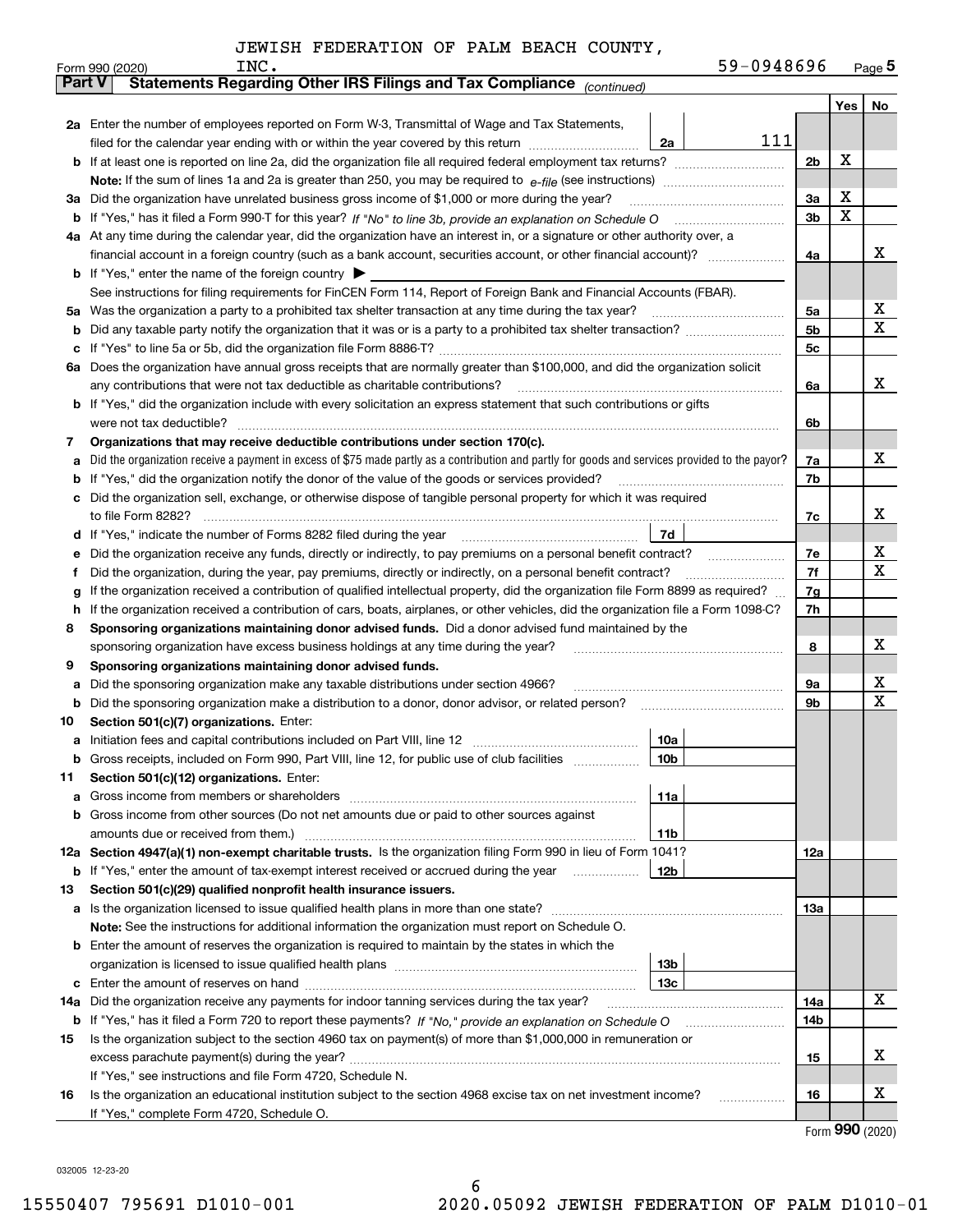|     | INC.<br>Form 990 (2020)                                                                                                                                                                                                      |    | 59-0948696 |                 |                         | Page $6$                |
|-----|------------------------------------------------------------------------------------------------------------------------------------------------------------------------------------------------------------------------------|----|------------|-----------------|-------------------------|-------------------------|
|     | <b>Part VI</b><br>Governance, Management, and Disclosure For each "Yes" response to lines 2 through 7b below, and for a "No" response                                                                                        |    |            |                 |                         |                         |
|     | to line 8a, 8b, or 10b below, describe the circumstances, processes, or changes on Schedule O. See instructions.                                                                                                             |    |            |                 |                         |                         |
|     |                                                                                                                                                                                                                              |    |            |                 |                         | $\overline{\mathbf{x}}$ |
|     | Section A. Governing Body and Management                                                                                                                                                                                     |    |            |                 |                         |                         |
|     |                                                                                                                                                                                                                              |    |            |                 | Yes                     | No                      |
|     | <b>1a</b> Enter the number of voting members of the governing body at the end of the tax year<br>and a complete the complete state of the                                                                                    | 1a | 51         |                 |                         |                         |
|     | If there are material differences in voting rights among members of the governing body, or if the governing                                                                                                                  |    |            |                 |                         |                         |
|     | body delegated broad authority to an executive committee or similar committee, explain on Schedule O.                                                                                                                        |    |            |                 |                         |                         |
| b   | Enter the number of voting members included on line 1a, above, who are independent                                                                                                                                           | 1b | 49         |                 |                         |                         |
| 2   | Did any officer, director, trustee, or key employee have a family relationship or a business relationship with any other                                                                                                     |    |            |                 |                         |                         |
|     | officer, director, trustee, or key employee?                                                                                                                                                                                 |    | .          | 2               | х                       |                         |
| 3   | Did the organization delegate control over management duties customarily performed by or under the direct supervision                                                                                                        |    |            |                 |                         |                         |
|     | of officers, directors, trustees, or key employees to a management company or other person?                                                                                                                                  |    |            | 3               |                         | х                       |
| 4   | Did the organization make any significant changes to its governing documents since the prior Form 990 was filed?                                                                                                             |    |            | 4               |                         | $\mathbf X$             |
| 5   | Did the organization become aware during the year of a significant diversion of the organization's assets?                                                                                                                   |    |            | 5               |                         | X                       |
| 6   | Did the organization have members or stockholders?                                                                                                                                                                           |    |            | 6               |                         | X                       |
| 7a  | Did the organization have members, stockholders, or other persons who had the power to elect or appoint one or                                                                                                               |    |            |                 |                         |                         |
|     | more members of the governing body?                                                                                                                                                                                          |    |            | 7a              |                         | х                       |
|     | <b>b</b> Are any governance decisions of the organization reserved to (or subject to approval by) members, stockholders, or                                                                                                  |    |            |                 |                         |                         |
|     | persons other than the governing body?                                                                                                                                                                                       |    |            | 7b              |                         | x                       |
| 8   | Did the organization contemporaneously document the meetings held or written actions undertaken during the year by the following:                                                                                            |    |            |                 |                         |                         |
| a   |                                                                                                                                                                                                                              |    |            | 8а              | х                       |                         |
| b   | Each committee with authority to act on behalf of the governing body?                                                                                                                                                        |    |            | 8b              | X                       |                         |
| 9   | Is there any officer, director, trustee, or key employee listed in Part VII, Section A, who cannot be reached at the                                                                                                         |    |            |                 |                         |                         |
|     |                                                                                                                                                                                                                              |    |            | 9               |                         | х                       |
|     | <b>Section B. Policies</b> (This Section B requests information about policies not required by the Internal Revenue Code.)                                                                                                   |    |            |                 |                         |                         |
|     |                                                                                                                                                                                                                              |    |            |                 | Yes∣                    | $No$                    |
|     |                                                                                                                                                                                                                              |    | .          | 10a             |                         | x                       |
|     | b If "Yes," did the organization have written policies and procedures governing the activities of such chapters, affiliates,                                                                                                 |    |            |                 |                         |                         |
|     | and branches to ensure their operations are consistent with the organization's exempt purposes?                                                                                                                              |    |            | 10 <sub>b</sub> | X                       |                         |
| 11a | Has the organization provided a complete copy of this Form 990 to all members of its governing body before filing the form?<br>Describe in Schedule O the process, if any, used by the organization to review this Form 990. |    |            | 11a             |                         |                         |
| b   |                                                                                                                                                                                                                              |    |            | 12a             | х                       |                         |
| b   |                                                                                                                                                                                                                              |    |            | 12 <sub>b</sub> | х                       |                         |
|     | Did the organization regularly and consistently monitor and enforce compliance with the policy? If "Yes." describe                                                                                                           |    |            |                 |                         |                         |
|     | in Schedule O how this was done measurements and the control of the state of the state of the state of the sta                                                                                                               |    |            | 12c             | X                       |                         |
| 13  |                                                                                                                                                                                                                              |    |            | 13              | $\overline{\textbf{X}}$ |                         |
| 14  | Did the organization have a written document retention and destruction policy?                                                                                                                                               |    |            | 14              | х                       |                         |
| 15  | Did the process for determining compensation of the following persons include a review and approval by independent                                                                                                           |    |            |                 |                         |                         |
|     | persons, comparability data, and contemporaneous substantiation of the deliberation and decision?                                                                                                                            |    |            |                 |                         |                         |
| a   | The organization's CEO, Executive Director, or top management official manufactured content of the organization's CEO, Executive Director, or top management official                                                        |    |            | 15a             | х                       |                         |
| b   | Other officers or key employees of the organization                                                                                                                                                                          |    |            | 15b             | х                       |                         |
|     | If "Yes" to line 15a or 15b, describe the process in Schedule O (see instructions).                                                                                                                                          |    |            |                 |                         |                         |
|     | 16a Did the organization invest in, contribute assets to, or participate in a joint venture or similar arrangement with a                                                                                                    |    |            |                 |                         |                         |
|     | taxable entity during the year?                                                                                                                                                                                              |    |            | 16a             |                         | х                       |
|     | b If "Yes," did the organization follow a written policy or procedure requiring the organization to evaluate its participation                                                                                               |    |            |                 |                         |                         |
|     | in joint venture arrangements under applicable federal tax law, and take steps to safeguard the organization's                                                                                                               |    |            |                 |                         |                         |
|     |                                                                                                                                                                                                                              |    |            | 16b             |                         |                         |
|     | <b>Section C. Disclosure</b>                                                                                                                                                                                                 |    |            |                 |                         |                         |
| 17  | List the states with which a copy of this Form 990 is required to be filed $\blacktriangleright$ FL                                                                                                                          |    |            |                 |                         |                         |
| 18  | Section 6104 requires an organization to make its Forms 1023 (1024 or 1024-A, if applicable), 990, and 990-T (Section 501(c)(3)s only) available                                                                             |    |            |                 |                         |                         |
|     | for public inspection. Indicate how you made these available. Check all that apply.<br>$X$ Own website<br>$\lfloor x \rfloor$ Upon request<br>Another's website<br>Other (explain on Schedule O)                             |    |            |                 |                         |                         |
| 19  | Describe on Schedule O whether (and if so, how) the organization made its governing documents, conflict of interest policy, and financial                                                                                    |    |            |                 |                         |                         |
|     | statements available to the public during the tax year.                                                                                                                                                                      |    |            |                 |                         |                         |
| 20  | State the name, address, and telephone number of the person who possesses the organization's books and records                                                                                                               |    |            |                 |                         |                         |
|     | KATHY SIGALL, CHIEF FINANCIAL OFFICER - 561-478-0700                                                                                                                                                                         |    |            |                 |                         |                         |
|     | 33409<br>ONE HARVARD CIRCLE, WEST PALM BEACH, FL                                                                                                                                                                             |    |            |                 |                         |                         |
|     | 032006 12-23-20                                                                                                                                                                                                              |    |            |                 | Form 990 (2020)         |                         |
|     | 7                                                                                                                                                                                                                            |    |            |                 |                         |                         |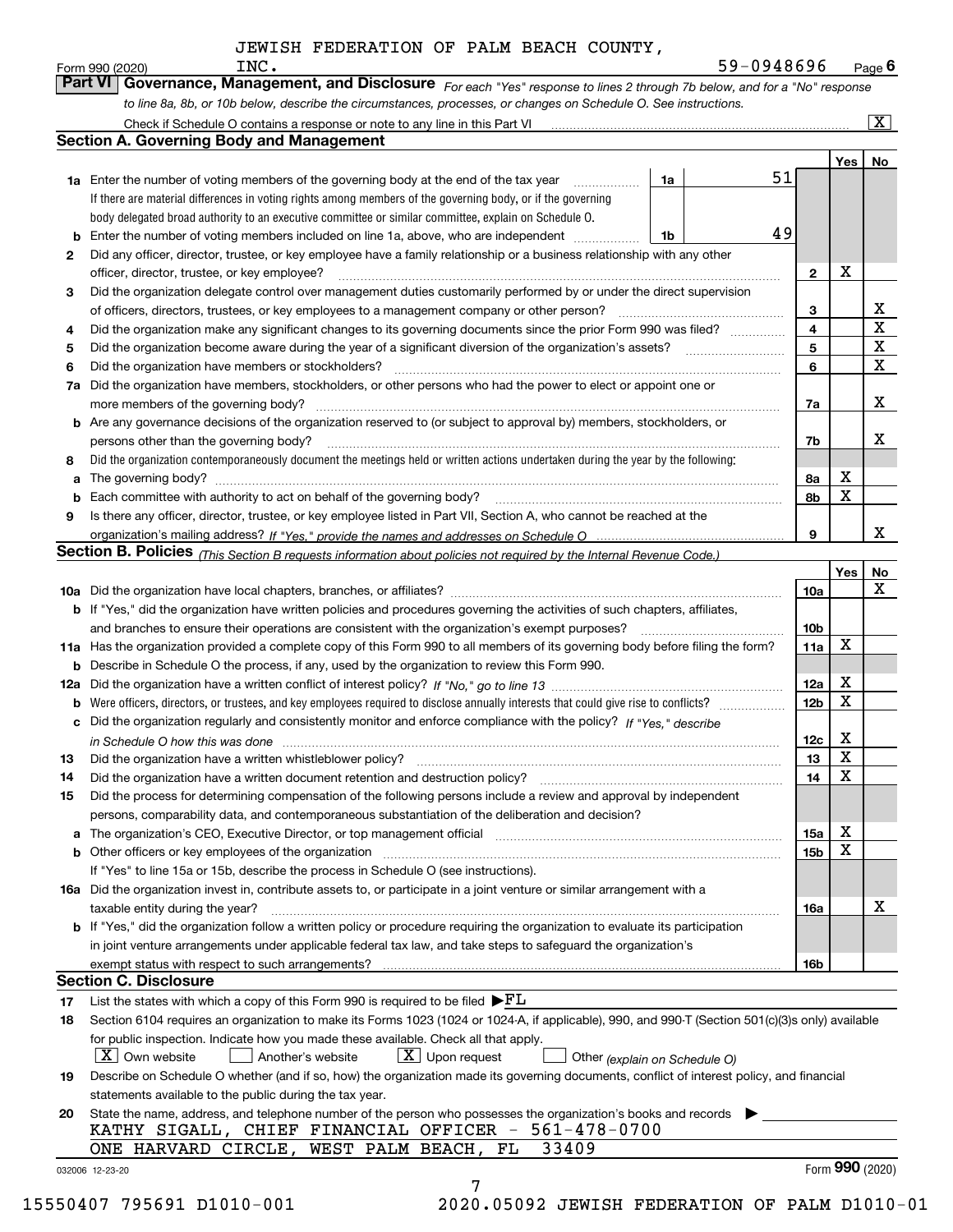$\mathcal{L}^{\text{max}}$ 

| Form 990 (2020) | INC.                                          | 59-0948696                                                                                 | Page <i>I</i> |
|-----------------|-----------------------------------------------|--------------------------------------------------------------------------------------------|---------------|
|                 |                                               | Part VII Compensation of Officers, Directors, Trustees, Key Employees, Highest Compensated |               |
|                 | <b>Employees, and Independent Contractors</b> |                                                                                            |               |

Check if Schedule O contains a response or note to any line in this Part VII

**Section A. Officers, Directors, Trustees, Key Employees, and Highest Compensated Employees**

**1a**  Complete this table for all persons required to be listed. Report compensation for the calendar year ending with or within the organization's tax year. **•** List all of the organization's current officers, directors, trustees (whether individuals or organizations), regardless of amount of compensation.

Enter -0- in columns (D), (E), and (F) if no compensation was paid.

 $\bullet$  List all of the organization's  $\,$ current key employees, if any. See instructions for definition of "key employee."

**•** List the organization's five current highest compensated employees (other than an officer, director, trustee, or key employee) who received reportable compensation (Box 5 of Form W-2 and/or Box 7 of Form 1099-MISC) of more than \$100,000 from the organization and any related organizations.

**•** List all of the organization's former officers, key employees, and highest compensated employees who received more than \$100,000 of reportable compensation from the organization and any related organizations.

**former directors or trustees**  ¥ List all of the organization's that received, in the capacity as a former director or trustee of the organization, more than \$10,000 of reportable compensation from the organization and any related organizations.

See instructions for the order in which to list the persons above.

Check this box if neither the organization nor any related organization compensated any current officer, director, or trustee.  $\mathcal{L}^{\text{max}}$ 

| (A)                                 | (B)                    |                               |                                                                  | (C)     |              |                                  |        | (D)                 | (E)                              | (F)                      |
|-------------------------------------|------------------------|-------------------------------|------------------------------------------------------------------|---------|--------------|----------------------------------|--------|---------------------|----------------------------------|--------------------------|
| Name and title                      | Average                |                               | (do not check more than one                                      |         | Position     |                                  |        | Reportable          | Reportable                       | Estimated                |
|                                     | hours per              |                               | box, unless person is both an<br>officer and a director/trustee) |         |              |                                  |        | compensation        | compensation                     | amount of                |
|                                     | week                   |                               |                                                                  |         |              |                                  |        | from                | from related                     | other                    |
|                                     | (list any<br>hours for |                               |                                                                  |         |              |                                  |        | the<br>organization | organizations<br>(W-2/1099-MISC) | compensation<br>from the |
|                                     | related                |                               |                                                                  |         |              |                                  |        | (W-2/1099-MISC)     |                                  | organization             |
|                                     | organizations          |                               |                                                                  |         |              |                                  |        |                     |                                  | and related              |
|                                     | below                  | ndividual trustee or director | nstitutional trustee                                             |         | Key employee |                                  |        |                     |                                  | organizations            |
|                                     | line)                  |                               |                                                                  | Officer |              | Highest compensated<br> employee | Former |                     |                                  |                          |
| MICHAEL HOFFMAN<br>(1)              | $\overline{51.00}$     |                               |                                                                  |         |              |                                  |        |                     |                                  |                          |
| CHIEF EXECUTIVE OFFICER             | 4.00                   |                               |                                                                  | Χ       |              |                                  |        | 313,701.            | 0.                               | 47,731.                  |
| MATTHEW KERNKRAUT<br>(2)            | 43.00                  |                               |                                                                  |         |              |                                  |        |                     |                                  |                          |
| CHIEF DEVELOPMENT OFFICER           | 2.00                   |                               |                                                                  |         |              | X                                |        | 257,957.            | 0.                               | 44,101.                  |
| KATHY SIGALL<br>(3)                 | 43.00                  |                               |                                                                  |         |              |                                  |        |                     |                                  |                          |
| CHIEF FINANCIAL OFFICER             | 2.00                   |                               |                                                                  | X       |              |                                  |        | 191,223.            | 0.                               | 24,308.                  |
| MINDY HANKEN<br>(4)                 | 43.00                  |                               |                                                                  |         |              |                                  |        |                     |                                  |                          |
| CHIEF PROGRAM OFFICER               | 2.00                   |                               |                                                                  |         |              | X                                |        | 171,787.            | 0.                               | 23,141.                  |
| LISBETH ROCK<br>(5)                 | 43.00                  |                               |                                                                  |         |              |                                  |        |                     |                                  |                          |
| EXECUTIVE DIRECTOR                  | 2.00                   |                               |                                                                  |         |              | X                                |        | 157,933.            | 0.                               | 16,577.                  |
| ILAN HURVITZ<br>(6)                 | 43.00                  |                               |                                                                  |         |              |                                  |        |                     |                                  |                          |
| CHIEF PLANNING OFFICER              | 2.00                   |                               |                                                                  |         |              | $\mathbf X$                      |        | 154,183.            | 0.                               | 13,148.                  |
| HOPE SILVERMAN<br>(7)               | 10.00                  |                               |                                                                  |         |              |                                  |        |                     |                                  |                          |
| <b>BOARD CHAIR</b>                  | 4.00                   | $\mathbf X$                   |                                                                  | X       |              |                                  |        | 0.                  | 0.                               | 0.                       |
| <b>ARTHUR LEHRHOFF</b><br>(8)       | 2.00                   |                               |                                                                  |         |              |                                  |        |                     |                                  |                          |
| VICE CHAIR                          |                        |                               |                                                                  | X       |              |                                  |        | 0.                  | 0.                               | $\mathbf 0$ .            |
| (9)<br>MARK LEVY                    | 2.00                   |                               |                                                                  |         |              |                                  |        |                     |                                  |                          |
| VICE CHAIR                          |                        | $\mathbf X$                   |                                                                  | Χ       |              |                                  |        | 0.                  | 0.                               | 0.                       |
| (10) RONALD P. PERTNOY              | 2.00                   |                               |                                                                  |         |              |                                  |        |                     |                                  |                          |
| VICE CHAIR                          |                        | X                             |                                                                  | X       |              |                                  |        | 0.                  | 0.                               | $0_{.}$                  |
| (11) DEBBIE SHAPIRO                 | 2.00                   |                               |                                                                  |         |              |                                  |        |                     |                                  |                          |
| VICE CHAIR                          |                        | $\overline{\textbf{X}}$       |                                                                  | X       |              |                                  |        | 0.                  | 0.                               | $\mathbf 0$ .            |
| (12) ROBERT GORDON                  | 2.00                   |                               |                                                                  |         |              |                                  |        |                     |                                  |                          |
| <b>TREASURER</b>                    | 4.00                   | $\mathbf X$                   |                                                                  | X       |              |                                  |        | 0.                  | 0.                               | 0.                       |
| (13) ARTHUR LORING                  | $\overline{2.00}$      |                               |                                                                  |         |              |                                  |        |                     |                                  |                          |
| <b>SECRETARY</b>                    | 4.00                   |                               |                                                                  | X       |              |                                  |        | 0.                  | 0.                               | 0.                       |
| (14) IRA GERSTEIN                   | 2.00                   |                               |                                                                  |         |              |                                  |        |                     |                                  |                          |
| FORMER BOARD CHAIR                  |                        | $\mathbf X$                   |                                                                  |         |              |                                  |        | 0.                  | 0.                               | 0.                       |
| (15) BRIAN SEYMOUR                  | 2.00                   |                               |                                                                  |         |              |                                  |        |                     |                                  |                          |
| CAMPAIGN CHAIR                      |                        | X                             |                                                                  |         |              |                                  |        | 0.                  | 0.                               | 0.                       |
| (16) SYDELLE SONKIN                 | 2.00                   |                               |                                                                  |         |              |                                  |        |                     |                                  |                          |
| WOMEN'S PHILANTHROPY BOARD CHAIR    |                        | X                             |                                                                  |         |              |                                  |        | 0.                  | 0.                               | $\mathbf 0$ .            |
| (17) RONDA STARR                    | 2.00                   |                               |                                                                  |         |              |                                  |        |                     |                                  |                          |
| WOMEN'S PHILANTHROPY CAMPAIGN CHAIR |                        | X                             |                                                                  |         |              |                                  |        | 0.                  | 0.                               | 0.<br>$000 - 1$          |

032007 12-23-20

Form (2020) **990**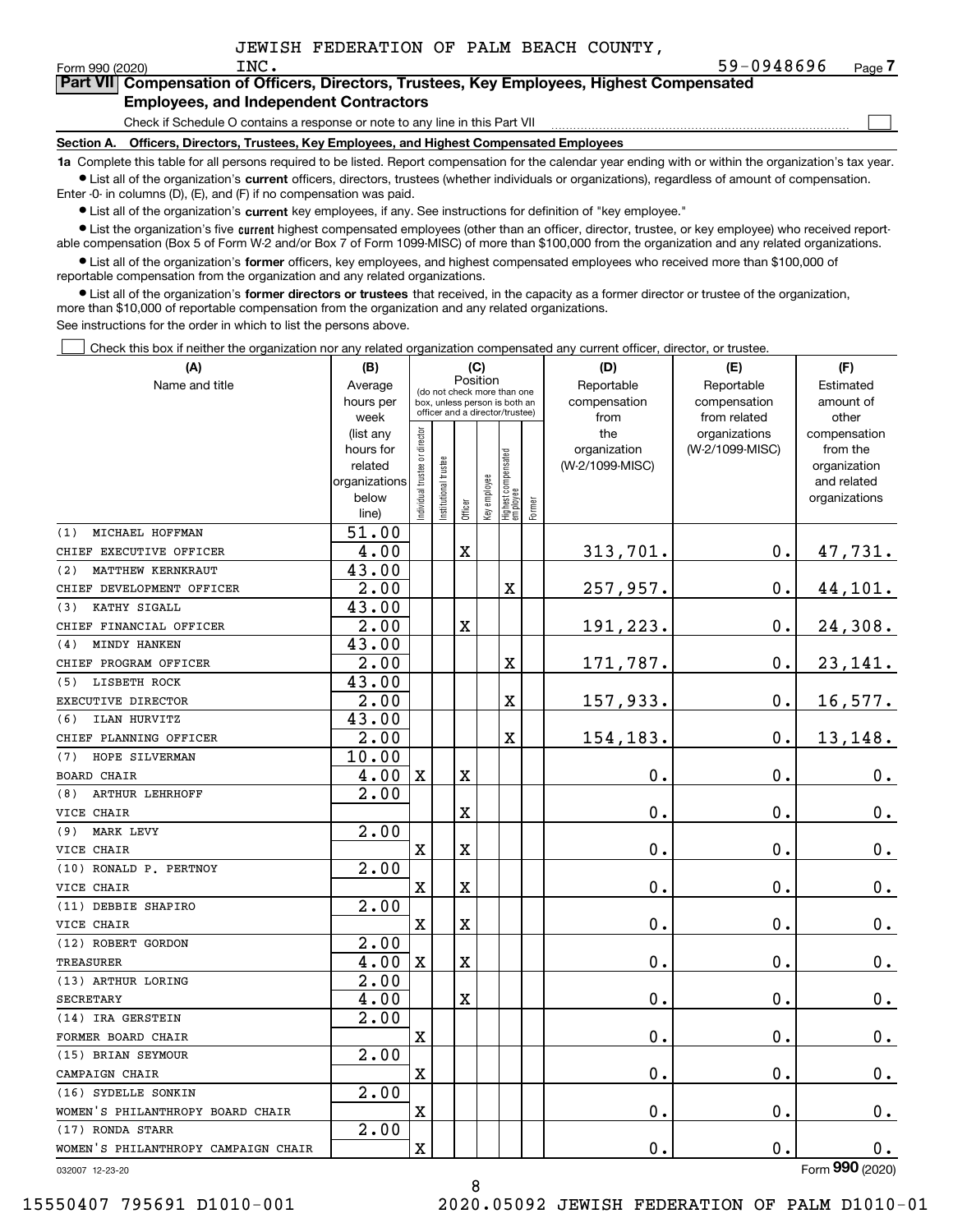| JEWISH FEDERATION OF PALM BEACH COUNTY, |  |  |  |  |  |
|-----------------------------------------|--|--|--|--|--|
|-----------------------------------------|--|--|--|--|--|

INC.

Form 990 (2020) Page **8** 59-0948696

| <b>Part VII</b><br>Section A. Officers, Directors, Trustees, Key Employees, and Highest Compensated Employees (continued)                    |                                         |                                |                                                                  |            |              |                                 |        |                         |                                  |                          |
|----------------------------------------------------------------------------------------------------------------------------------------------|-----------------------------------------|--------------------------------|------------------------------------------------------------------|------------|--------------|---------------------------------|--------|-------------------------|----------------------------------|--------------------------|
| (A)                                                                                                                                          | (B)                                     |                                | (D)                                                              | (E)        | (F)          |                                 |        |                         |                                  |                          |
| Name and title                                                                                                                               | Position<br>(do not check more than one |                                | Reportable                                                       | Reportable | Estimated    |                                 |        |                         |                                  |                          |
|                                                                                                                                              | hours per                               |                                | box, unless person is both an<br>officer and a director/trustee) |            |              |                                 |        | compensation            | compensation                     | amount of                |
|                                                                                                                                              | week                                    |                                |                                                                  |            |              |                                 |        | from                    | from related                     | other                    |
|                                                                                                                                              | (list any<br>hours for                  |                                |                                                                  |            |              |                                 |        | the<br>organization     | organizations<br>(W-2/1099-MISC) | compensation<br>from the |
|                                                                                                                                              | related                                 |                                |                                                                  |            |              |                                 |        | (W-2/1099-MISC)         |                                  | organization             |
|                                                                                                                                              | organizations                           |                                |                                                                  |            |              |                                 |        |                         |                                  | and related              |
|                                                                                                                                              | below                                   | Individual trustee or director | Institutional trustee                                            |            | key employee | Highest compensated<br>employee |        |                         |                                  | organizations            |
|                                                                                                                                              | line)                                   |                                |                                                                  | Officer    |              |                                 | Former |                         |                                  |                          |
| (18) BERYL SIMONSON                                                                                                                          | 2.00                                    |                                |                                                                  |            |              |                                 |        |                         |                                  |                          |
| AMFOC CHAIR                                                                                                                                  |                                         | X                              |                                                                  |            |              |                                 |        | 0.                      | $0$ .                            | 0.                       |
| (19) STEVE ELLISON                                                                                                                           | 2.00                                    |                                |                                                                  |            |              |                                 |        |                         |                                  |                          |
| COMMUNITY STRATEGY CHAIR                                                                                                                     |                                         | X                              |                                                                  |            |              |                                 |        | 0.                      | 0.                               | 0.                       |
| (20) CHARLES GOTTESMAN                                                                                                                       | 2.00                                    |                                |                                                                  |            |              |                                 |        |                         |                                  |                          |
| HUMAN RESOURCES CHAIR                                                                                                                        |                                         | X                              |                                                                  |            |              |                                 |        | 0.                      | 0.                               | 0.                       |
| (21) SUSAN SHULMAN PERTNOY                                                                                                                   | 2.00                                    |                                |                                                                  |            |              |                                 |        |                         |                                  |                          |
| ISRAEL & OVERSEAS CHAIR                                                                                                                      |                                         | X                              |                                                                  |            |              |                                 |        | 0.                      | 0.                               | 0.                       |
| (22) JOEL YUDENFREUND                                                                                                                        | 2.00                                    |                                |                                                                  |            |              |                                 |        |                         |                                  |                          |
| JEWISH COMMUNITY FOUNDATION CHAIR                                                                                                            |                                         | X                              |                                                                  |            |              |                                 |        | 0.                      | 0.                               | 0.                       |
| (23) SAM LIEBOVICH                                                                                                                           | 2.00                                    |                                |                                                                  |            |              |                                 |        |                         |                                  |                          |
| MEMBER AT LARGE                                                                                                                              |                                         | X                              |                                                                  |            |              |                                 |        | 0.                      | 0.                               | 0.                       |
| (24) LYNN PESECKIS                                                                                                                           | 2.00                                    |                                |                                                                  |            |              |                                 |        |                         |                                  |                          |
| MEMBER AT LARGE                                                                                                                              |                                         | X                              |                                                                  |            |              |                                 |        | 0.                      | 0.                               | 0.                       |
| (25) RICHARD BAER                                                                                                                            | 2.00                                    |                                |                                                                  |            |              |                                 |        |                         |                                  |                          |
| MEMBER AT LARGE                                                                                                                              |                                         | X                              |                                                                  |            |              |                                 |        | 0.                      | 0.                               | 0.                       |
| (26) JIM BALDINGER                                                                                                                           | 2.00                                    |                                |                                                                  |            |              |                                 |        |                         |                                  |                          |
| MEMBER AT LARGE                                                                                                                              |                                         | $\mathbf x$                    |                                                                  |            |              |                                 |        | 0.                      | 0.                               | 0.                       |
| 1b Subtotal                                                                                                                                  |                                         |                                |                                                                  |            |              |                                 |        | 1, 246, 784.            | $\overline{0}$ .                 | 169,006.                 |
| c Total from continuation sheets to Part VII, Section A manufactured and response to Total from example.                                     |                                         |                                |                                                                  |            |              |                                 |        | 0.                      | $\overline{0}$ .                 | 0.                       |
|                                                                                                                                              |                                         |                                |                                                                  |            |              |                                 |        | 1,246,784.              | $\overline{0}$ .                 | 169,006.                 |
| Total number of individuals (including but not limited to those listed above) who received more than \$100,000 of reportable<br>$\mathbf{2}$ |                                         |                                |                                                                  |            |              |                                 |        |                         |                                  |                          |
| compensation from the organization $\blacktriangleright$                                                                                     |                                         |                                |                                                                  |            |              |                                 |        |                         |                                  | 6                        |
|                                                                                                                                              |                                         |                                |                                                                  |            |              |                                 |        |                         |                                  | No<br>Yes                |
| Did the organization list any former officer, director, trustee, key employee, or highest compensated employee on<br>3                       |                                         |                                |                                                                  |            |              |                                 |        |                         |                                  |                          |
| line 1a? If "Yes," complete Schedule J for such individual                                                                                   |                                         |                                |                                                                  |            |              |                                 |        |                         |                                  | X<br>3                   |
| For any individual listed on line 1a, is the sum of reportable compensation and other compensation from the organization<br>4                |                                         |                                |                                                                  |            |              |                                 |        |                         |                                  |                          |
|                                                                                                                                              |                                         |                                |                                                                  |            |              |                                 |        |                         |                                  | X<br>4                   |
| Did any person listed on line 1a receive or accrue compensation from any unrelated organization or individual for services<br>5              |                                         |                                |                                                                  |            |              |                                 |        |                         |                                  |                          |
|                                                                                                                                              |                                         |                                |                                                                  |            |              |                                 |        |                         |                                  | X<br>5                   |
| <b>Section B. Independent Contractors</b>                                                                                                    |                                         |                                |                                                                  |            |              |                                 |        |                         |                                  |                          |
| Complete this table for your five highest compensated independent contractors that received more than \$100,000 of compensation from<br>1    |                                         |                                |                                                                  |            |              |                                 |        |                         |                                  |                          |
| the organization. Report compensation for the calendar year ending with or within the organization's tax year.                               |                                         |                                |                                                                  |            |              |                                 |        |                         |                                  |                          |
| (A)                                                                                                                                          |                                         |                                |                                                                  |            |              |                                 |        | (B)                     |                                  | (C)                      |
| Name and business address                                                                                                                    |                                         |                                |                                                                  |            |              |                                 |        | Description of services |                                  | Compensation             |
| SUNSTATES SECURITY LLC, 801 CORPORATE                                                                                                        |                                         |                                |                                                                  |            |              |                                 |        |                         |                                  |                          |
| CENTER DRIVE, SUITE 300, RALEIGH, NC 27607                                                                                                   |                                         |                                |                                                                  |            |              |                                 |        | SECURITY                |                                  | 331,395.                 |
| CLEAR-ARMOR LLC                                                                                                                              |                                         |                                |                                                                  |            |              |                                 |        | BUILDING SECURITY       |                                  |                          |
| 32991 N THORNAPPLE LN, GRAYSLAKE, IL 60030                                                                                                   |                                         |                                |                                                                  |            |              |                                 |        | <b>ENHANCEMENTS</b>     |                                  | 305,868.                 |
| COMMERCIAL LANDSCAPE PROFESSIONALS, INC.,                                                                                                    |                                         |                                |                                                                  |            |              |                                 |        |                         |                                  |                          |
| 1579 WILD FERN DRIVE, FLEMING ISLAND, FL                                                                                                     |                                         |                                |                                                                  |            |              |                                 |        | LANDSCAPE SERVICES      |                                  | 143,529.                 |
| COMMERCIAL LANDSCAPE PROFESSIONALS, INC.,                                                                                                    |                                         |                                |                                                                  |            |              |                                 |        |                         |                                  |                          |
| 2600 NATURES WAY, PALM BEACH GARDENS, FL                                                                                                     |                                         |                                |                                                                  |            |              |                                 |        | LANDSCAPE SERVICES      |                                  | 101, 362.                |
|                                                                                                                                              |                                         |                                |                                                                  |            |              |                                 |        |                         |                                  |                          |
|                                                                                                                                              |                                         |                                |                                                                  |            |              |                                 |        |                         |                                  |                          |
| Total number of independent contractors (including but not limited to those listed above) who received more than<br>$\mathbf{2}$             |                                         |                                |                                                                  |            |              |                                 |        |                         |                                  |                          |

\$100,000 of compensation from the organization

SEE PART VII, SECTION A CONTINUATION SHEETS

Form (2020) **990**

032008 12-23-20

9

4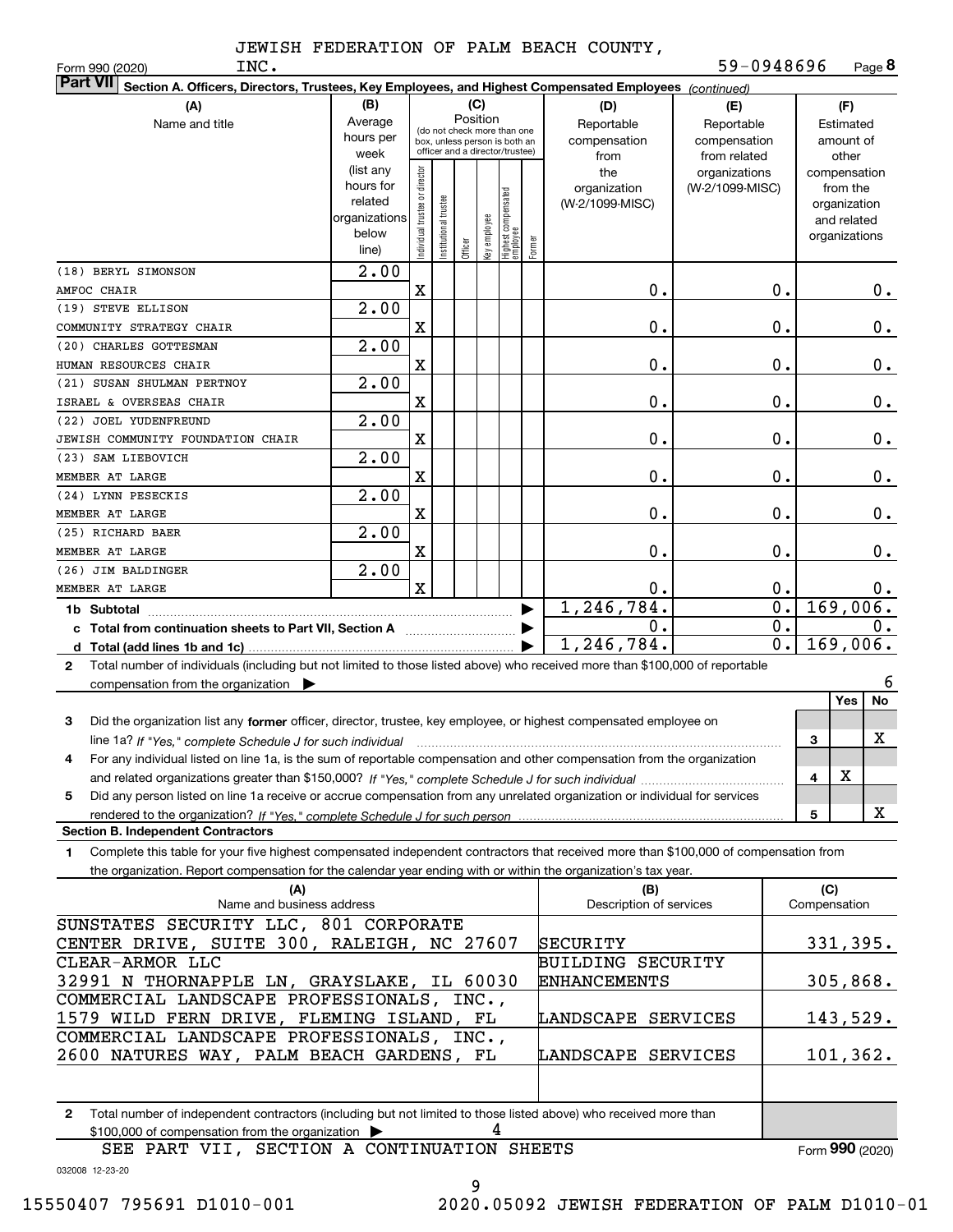Form 990

### INC. 59-0948696

| Part VII Section A. Officers, Directors, Trustees, Key Employees, and Highest Compensated Employees (continued) |                          |                                |                        |          |              |                              |        |                 |                 |               |
|-----------------------------------------------------------------------------------------------------------------|--------------------------|--------------------------------|------------------------|----------|--------------|------------------------------|--------|-----------------|-----------------|---------------|
| (A)                                                                                                             | (B)                      |                                |                        |          | (C)          |                              |        | (D)             | (E)             | (F)           |
| Name and title                                                                                                  | Average                  |                                |                        | Position |              |                              |        | Reportable      | Reportable      | Estimated     |
|                                                                                                                 | hours                    |                                | (check all that apply) |          |              |                              |        | compensation    | compensation    | amount of     |
|                                                                                                                 | per                      |                                |                        |          |              |                              |        | from            | from related    | other         |
|                                                                                                                 | week                     |                                |                        |          |              |                              |        | the             | organizations   | compensation  |
|                                                                                                                 | (list any                |                                |                        |          |              |                              |        | organization    | (W-2/1099-MISC) | from the      |
|                                                                                                                 | hours for                |                                |                        |          |              |                              |        | (W-2/1099-MISC) |                 | organization  |
|                                                                                                                 | related<br>organizations |                                |                        |          |              |                              |        |                 |                 | and related   |
|                                                                                                                 | below                    |                                |                        |          |              |                              |        |                 |                 | organizations |
|                                                                                                                 | line)                    | Individual trustee or director | nstitutional trustee   | Officer  | Key employee | Highest compensated employee | Former |                 |                 |               |
| (27) SANDRA BORNSTEIN                                                                                           | $\overline{2.00}$        |                                |                        |          |              |                              |        |                 |                 |               |
| MEMBER AT LARGE                                                                                                 |                          | $\mathbf x$                    |                        |          |              |                              |        | $\mathbf 0$ .   | $\mathbf 0$ .   | 0.            |
| (28) MARTIN CASS                                                                                                | 2.00                     |                                |                        |          |              |                              |        |                 |                 |               |
| MEMBER AT LARGE                                                                                                 |                          | X                              |                        |          |              |                              |        | 0.              | $\mathbf 0$ .   | $\mathbf 0$ . |
| (29) JONATHAN CHANE                                                                                             | 2.00                     |                                |                        |          |              |                              |        |                 |                 |               |
| MEMBER AT LARGE                                                                                                 |                          | $\mathbf x$                    |                        |          |              |                              |        | 0.              | $\mathbf 0$ .   | $0$ .         |
| (30) ANDREW COMITER                                                                                             | 2.00                     |                                |                        |          |              |                              |        |                 |                 |               |
| MEMBER AT LARGE                                                                                                 |                          | $\mathbf x$                    |                        |          |              |                              |        | 0.              | $\mathbf 0$ .   | $\mathbf 0$ . |
| (31) PAMELA COMITER                                                                                             | 2.00                     |                                |                        |          |              |                              |        |                 |                 |               |
| MEMBER AT LARGE                                                                                                 |                          | $\mathbf x$                    |                        |          |              |                              |        | 0.              | $\mathbf 0$ .   | 0.            |
| (32) RICHARD COMITER                                                                                            | 2.00                     |                                |                        |          |              |                              |        |                 |                 |               |
| MEMBER AT LARGE                                                                                                 |                          | X                              |                        |          |              |                              |        | 0.              | $\mathbf 0$ .   | 0.            |
| (33) HAROLD DANENBERG                                                                                           | 2.00                     |                                |                        |          |              |                              |        |                 |                 |               |
| MEMBER AT LARGE                                                                                                 |                          | X                              |                        |          |              |                              |        | 0.              | $\mathbf 0$ .   | $0$ .         |
| (34) SHERYL DAVIDOFF                                                                                            | 2.00                     |                                |                        |          |              |                              |        |                 |                 |               |
| MEMBER AT LARGE                                                                                                 |                          | $\mathbf x$                    |                        |          |              |                              |        | 0.              | $\mathbf 0$ .   | $\mathbf 0$ . |
| (35) MALKA FINGOLD                                                                                              | 2.00                     |                                |                        |          |              |                              |        |                 |                 |               |
| MEMBER AT LARGE                                                                                                 |                          | $\mathbf x$                    |                        |          |              |                              |        | 0.              | $\mathbf 0$ .   | $\mathbf 0$ . |
| (36) JULIANA KOHL GENDELMAN                                                                                     | 2.00                     |                                |                        |          |              |                              |        |                 |                 |               |
| MEMBER AT LARGE                                                                                                 |                          | $\mathbf x$                    |                        |          |              |                              |        | 0.              | $\mathbf 0$ .   | 0.            |
| (37) RAYMOND GOLDEN                                                                                             | 2.00                     |                                |                        |          |              |                              |        |                 |                 |               |
| MEMBER AT LARGE                                                                                                 |                          | $\mathbf x$                    |                        |          |              |                              |        | 0.              | $\mathbf 0$ .   | $\mathbf 0$ . |
| (38) ALAN HASPEL                                                                                                | 2.00                     |                                |                        |          |              |                              |        |                 |                 |               |
| MEMBER AT LARGE                                                                                                 |                          | $\mathbf x$                    |                        |          |              |                              |        | 0.              | $\mathbf 0$ .   | 0.            |
| (39) BOWIE JACOBSON                                                                                             | 2.00                     |                                |                        |          |              |                              |        |                 |                 |               |
| MEMBER AT LARGE                                                                                                 |                          | X                              |                        |          |              |                              |        | 0.              | $\mathbf 0$ .   | $\mathbf 0$ . |
| (40) HERBERT JAVER                                                                                              | 2.00                     |                                |                        |          |              |                              |        |                 |                 |               |
| AUDIT COMMITTEE CHAIR                                                                                           |                          | X                              |                        |          |              |                              |        | 0.              | $\mathbf 0$ .   | $0_{\cdot}$   |
| (41) RABBI YARON KAPITULNIK                                                                                     | 2.00                     |                                |                        |          |              |                              |        |                 |                 |               |
| MEMBER AT LARGE                                                                                                 |                          | X                              |                        |          |              |                              |        | $\mathbf 0$ .   | О.              | $0\cdot$      |
| (42) LYNN KASTON                                                                                                | 2.00                     |                                |                        |          |              |                              |        |                 |                 |               |
| MEMBER AT LARGE                                                                                                 |                          | X                              |                        |          |              |                              |        | 0.              | О.              | $0_{.}$       |
| (43) MICHAEL L. KOHNER                                                                                          | 2.00                     |                                |                        |          |              |                              |        |                 |                 |               |
| MEMBER AT LARGE                                                                                                 |                          | X                              |                        |          |              |                              |        | 0.              | О.              | $0_{.}$       |
| (44) MICHAEL LAMPERT                                                                                            | 2.00                     |                                |                        |          |              |                              |        |                 |                 |               |
| MEMBER AT LARGE                                                                                                 |                          | X                              |                        |          |              |                              |        | 0.              | О.              | $0_{.}$       |
| (45) VIVIAN LIEBERMAN                                                                                           | 2.00                     |                                |                        |          |              |                              |        |                 |                 |               |
| MEMBER AT LARGE                                                                                                 |                          | $\mathbf X$                    |                        |          |              |                              |        | 0.              | О.              | $0_{.}$       |
| (46) KAREN LIST                                                                                                 | 2.00                     |                                |                        |          |              |                              |        |                 |                 |               |
| MEMBER AT LARGE                                                                                                 |                          | X                              |                        |          |              |                              |        | 0.              | О.              | 0.            |
|                                                                                                                 |                          |                                |                        |          |              |                              |        |                 |                 |               |
|                                                                                                                 |                          |                                |                        |          |              |                              |        |                 |                 |               |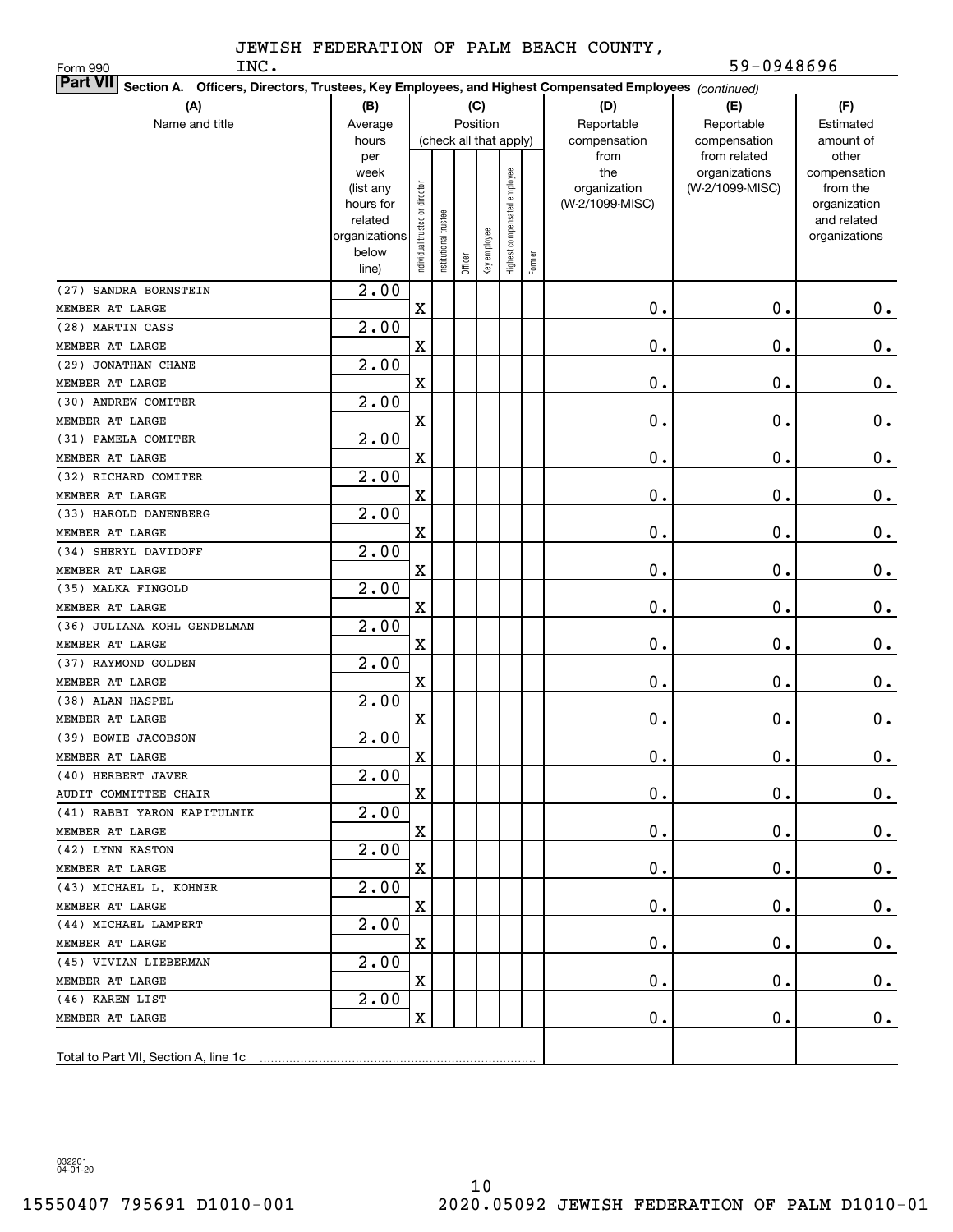| JEWISH FEDERATION OF PALM BEACH COUNTY, |  |  |
|-----------------------------------------|--|--|
|                                         |  |  |

Form 990

## INC. 59-0948696

| Part VII Section A. Officers, Directors, Trustees, Key Employees, and Highest Compensated Employees (continued) |                   |                                |                       |         |              |                              |              |                 |                               |                       |
|-----------------------------------------------------------------------------------------------------------------|-------------------|--------------------------------|-----------------------|---------|--------------|------------------------------|--------------|-----------------|-------------------------------|-----------------------|
| (A)                                                                                                             | (B)<br>(C)        |                                |                       |         |              |                              |              |                 | (E)                           | (F)                   |
| Name and title                                                                                                  | Average           | Position                       |                       |         |              |                              |              | Reportable      | Reportable                    | Estimated             |
|                                                                                                                 | hours             | (check all that apply)         |                       |         |              | compensation                 | compensation | amount of       |                               |                       |
|                                                                                                                 | per<br>week       |                                |                       |         |              |                              |              | from<br>the     | from related<br>organizations | other<br>compensation |
|                                                                                                                 | (list any         |                                |                       |         |              |                              |              | organization    | (W-2/1099-MISC)               | from the              |
|                                                                                                                 | hours for         |                                |                       |         |              |                              |              | (W-2/1099-MISC) |                               | organization          |
|                                                                                                                 | related           |                                |                       |         |              |                              |              |                 |                               | and related           |
|                                                                                                                 | organizations     |                                |                       |         |              |                              |              |                 |                               | organizations         |
|                                                                                                                 | below<br>line)    | Individual trustee or director | Institutional trustee | Officer | Key employee | Highest compensated employee | Former       |                 |                               |                       |
| (47) BRIAN LEMELMAN                                                                                             | $\overline{2.00}$ |                                |                       |         |              |                              |              |                 |                               |                       |
| MEMBER AT LARGE                                                                                                 |                   | $\mathbf X$                    |                       |         |              |                              |              | $\mathbf 0$ .   | $0$ .                         | $0_{.}$               |
| (48) GARY LESSER                                                                                                | 2.00              |                                |                       |         |              |                              |              |                 |                               |                       |
| MEMBER AT LARGE                                                                                                 |                   | $\mathbf X$                    |                       |         |              |                              |              | $\mathbf 0$ .   | $0$ .                         | 0.                    |
| (49) BENTE S. LYONS                                                                                             | 2.00              |                                |                       |         |              |                              |              |                 |                               |                       |
| MEMBER AT LARGE                                                                                                 |                   | $\mathbf x$                    |                       |         |              |                              |              | $\mathbf 0$ .   | $0$ .                         | 0.                    |
| (50) ROBERT NAFTALY                                                                                             | 2.00              |                                |                       |         |              |                              |              |                 |                               |                       |
| MEMBER AT LARGE                                                                                                 |                   | $\mathbf X$                    |                       |         |              |                              |              | $\mathbf 0$ .   | $0$ .                         | 0.                    |
| (51) CINDY SCHLOSSBERG                                                                                          | 2.00              |                                |                       |         |              |                              |              |                 |                               |                       |
| MEMBER AT LARGE                                                                                                 |                   | $\mathbf X$                    |                       |         |              |                              |              | $\mathbf 0$ .   | 0.                            | 0.                    |
| (52) KEVIN SHAPIRO                                                                                              | 2.00              |                                |                       |         |              |                              |              |                 |                               |                       |
| MEMBER AT LARGE                                                                                                 |                   | $\mathbf X$                    |                       |         |              |                              |              | $\mathbf 0$ .   | 0.                            | 0.                    |
| (53) CAROLE SOLOMON                                                                                             | 2.00              |                                |                       |         |              |                              |              |                 |                               |                       |
| MEMBER AT LARGE                                                                                                 |                   | $\mathbf X$                    |                       |         |              |                              |              | $\mathbf 0$ .   | 0.                            | 0.                    |
| (54) WARREN SPECTOR                                                                                             | 2.00              |                                |                       |         |              |                              |              |                 |                               |                       |
| MEMBER AT LARGE                                                                                                 |                   | $\mathbf X$                    |                       |         |              |                              |              | $\mathbf 0$ .   | 0.                            | 0.                    |
| (55) BETH WAYNE                                                                                                 | 2.00              |                                |                       |         |              |                              |              |                 |                               |                       |
| MEMBER AT LARGE                                                                                                 |                   | $\mathbf X$                    |                       |         |              |                              |              | $\mathbf 0$ .   | 0.                            | 0.                    |
| (56) PENNI WEINBERG                                                                                             | 2.00              |                                |                       |         |              |                              |              |                 |                               |                       |
| MEMBER AT LARGE                                                                                                 |                   | $\mathbf X$                    |                       |         |              |                              |              | $\mathbf 0$ .   | $\mathbf 0$ .                 | 0.                    |
|                                                                                                                 |                   |                                |                       |         |              |                              |              |                 |                               |                       |
|                                                                                                                 |                   |                                |                       |         |              |                              |              |                 |                               |                       |
|                                                                                                                 |                   |                                |                       |         |              |                              |              |                 |                               |                       |
|                                                                                                                 |                   |                                |                       |         |              |                              |              |                 |                               |                       |
|                                                                                                                 |                   |                                |                       |         |              |                              |              |                 |                               |                       |
|                                                                                                                 |                   |                                |                       |         |              |                              |              |                 |                               |                       |
|                                                                                                                 |                   |                                |                       |         |              |                              |              |                 |                               |                       |
|                                                                                                                 |                   |                                |                       |         |              |                              |              |                 |                               |                       |
|                                                                                                                 |                   |                                |                       |         |              |                              |              |                 |                               |                       |
|                                                                                                                 |                   |                                |                       |         |              |                              |              |                 |                               |                       |
|                                                                                                                 |                   |                                |                       |         |              |                              |              |                 |                               |                       |
|                                                                                                                 |                   |                                |                       |         |              |                              |              |                 |                               |                       |
|                                                                                                                 |                   |                                |                       |         |              |                              |              |                 |                               |                       |
|                                                                                                                 |                   |                                |                       |         |              |                              |              |                 |                               |                       |
|                                                                                                                 |                   |                                |                       |         |              |                              |              |                 |                               |                       |
|                                                                                                                 |                   |                                |                       |         |              |                              |              |                 |                               |                       |
|                                                                                                                 |                   |                                |                       |         |              |                              |              |                 |                               |                       |
|                                                                                                                 |                   |                                |                       |         |              |                              |              |                 |                               |                       |
|                                                                                                                 |                   |                                |                       |         |              |                              |              |                 |                               |                       |
|                                                                                                                 |                   |                                |                       |         |              |                              |              |                 |                               |                       |
|                                                                                                                 |                   |                                |                       |         |              |                              |              |                 |                               |                       |

032201 04-01-20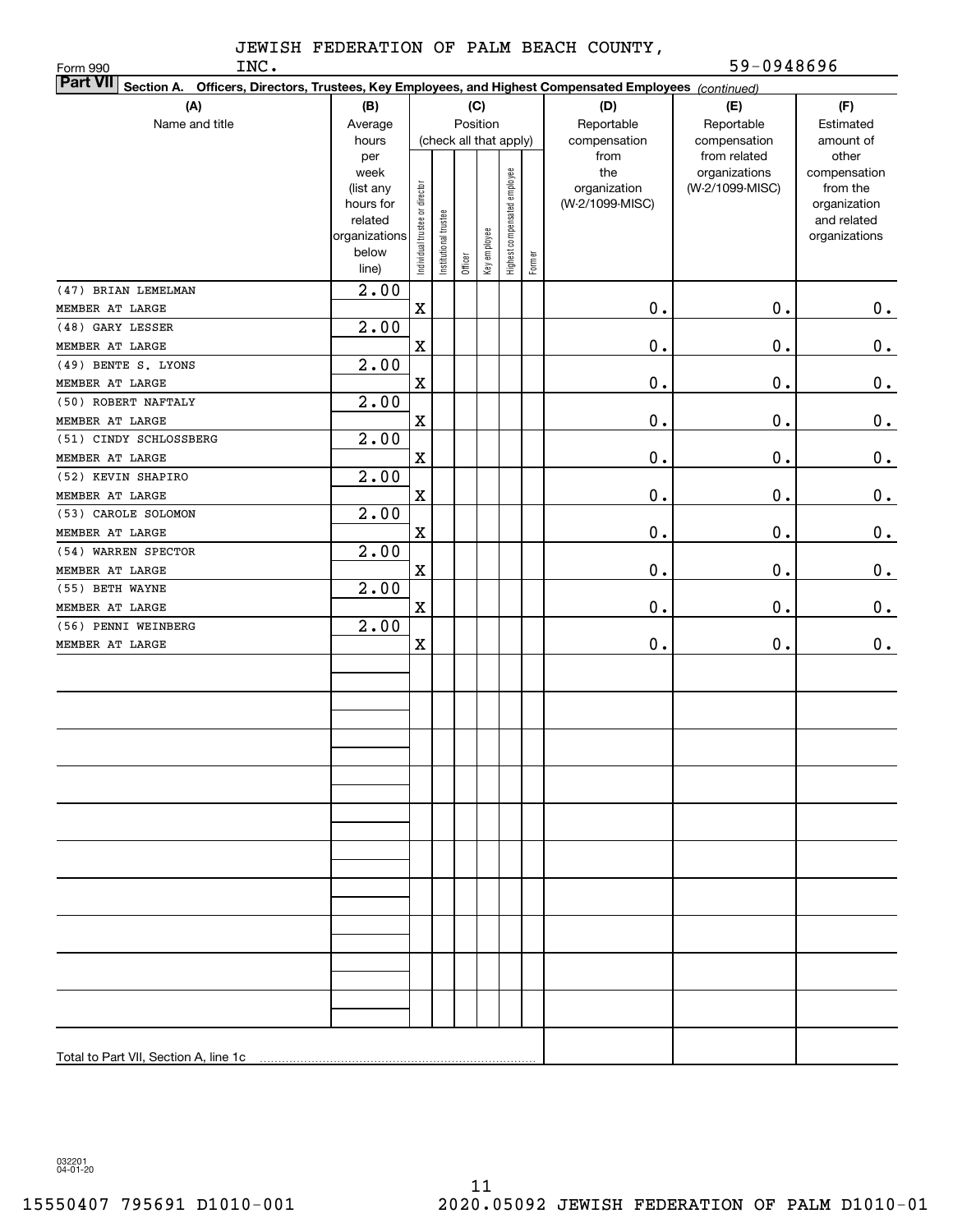INC.

|                                                           | <b>Part VIII</b> |   | <b>Statement of Revenue</b>                                                                    |    |                                 |                      |                             |                                                                    |                                                 |                                                                 |
|-----------------------------------------------------------|------------------|---|------------------------------------------------------------------------------------------------|----|---------------------------------|----------------------|-----------------------------|--------------------------------------------------------------------|-------------------------------------------------|-----------------------------------------------------------------|
|                                                           |                  |   | Check if Schedule O contains a response or note to any line in this Part VIII                  |    |                                 |                      |                             |                                                                    |                                                 |                                                                 |
|                                                           |                  |   |                                                                                                |    |                                 |                      | (A)<br>Total revenue        | $\overline{(\mathsf{B})}$<br>Related or exempt<br>function revenue | $\overline{C}$<br>Unrelated<br>business revenue | (D)<br>Revenue excluded<br>from tax under<br>sections 512 - 514 |
|                                                           |                  |   | 1 a Federated campaigns                                                                        |    | 1a                              | 16,439,426.          |                             |                                                                    |                                                 |                                                                 |
| Contributions, Gifts, Grants<br>and Other Similar Amounts |                  |   | <b>b</b> Membership dues                                                                       |    | 1 <sub>b</sub>                  |                      |                             |                                                                    |                                                 |                                                                 |
|                                                           |                  |   | $\ldots \ldots \ldots \ldots \ldots$<br>c Fundraising events                                   |    | 1c                              |                      |                             |                                                                    |                                                 |                                                                 |
|                                                           |                  |   | d Related organizations                                                                        |    | 1 <sub>d</sub>                  |                      |                             |                                                                    |                                                 |                                                                 |
|                                                           |                  |   | e Government grants (contributions)                                                            | .  | 1e                              | 1,419,917.           |                             |                                                                    |                                                 |                                                                 |
|                                                           |                  |   | f All other contributions, gifts, grants, and                                                  |    |                                 |                      |                             |                                                                    |                                                 |                                                                 |
|                                                           |                  |   | similar amounts not included above                                                             |    | 1f                              | 15,969,810.          |                             |                                                                    |                                                 |                                                                 |
|                                                           |                  |   |                                                                                                |    | $1g$ $\frac{1}{3}$              | 3,946,956.           |                             |                                                                    |                                                 |                                                                 |
|                                                           |                  |   | Noncash contributions included in lines 1a-1f                                                  |    |                                 | ▶                    | 33,829,153.                 |                                                                    |                                                 |                                                                 |
|                                                           |                  |   |                                                                                                |    |                                 | <b>Business Code</b> |                             |                                                                    |                                                 |                                                                 |
|                                                           |                  |   | DESIGNATED PROGRAM REVENUE                                                                     |    |                                 | 900099               | 470,729.                    | 470,729.                                                           |                                                 |                                                                 |
|                                                           | 2a               |   |                                                                                                |    |                                 |                      |                             |                                                                    |                                                 |                                                                 |
|                                                           |                  | b |                                                                                                |    |                                 |                      |                             |                                                                    |                                                 |                                                                 |
|                                                           |                  | с |                                                                                                |    |                                 |                      |                             |                                                                    |                                                 |                                                                 |
|                                                           |                  | d |                                                                                                |    |                                 |                      |                             |                                                                    |                                                 |                                                                 |
| Program Service<br>Revenue                                |                  | е |                                                                                                |    |                                 |                      |                             |                                                                    |                                                 |                                                                 |
|                                                           |                  |   | f All other program service revenue                                                            |    |                                 | ▶                    | 470,729.                    |                                                                    |                                                 |                                                                 |
|                                                           | 3                | a | Investment income (including dividends, interest, and                                          |    |                                 |                      |                             |                                                                    |                                                 |                                                                 |
|                                                           |                  |   |                                                                                                |    |                                 |                      | 1,962,219.                  |                                                                    | $-217,861.$                                     | 2,180,080.                                                      |
|                                                           |                  |   |                                                                                                |    |                                 |                      |                             |                                                                    |                                                 |                                                                 |
|                                                           | 4                |   | Income from investment of tax-exempt bond proceeds                                             |    |                                 |                      |                             |                                                                    |                                                 |                                                                 |
|                                                           | 5                |   |                                                                                                |    | (i) Real                        | (ii) Personal        |                             |                                                                    |                                                 |                                                                 |
|                                                           |                  |   |                                                                                                |    |                                 |                      |                             |                                                                    |                                                 |                                                                 |
|                                                           |                  |   | 6 a Gross rents<br>.                                                                           | 6a |                                 |                      |                             |                                                                    |                                                 |                                                                 |
|                                                           |                  |   | <b>b</b> Less: rental expenses                                                                 | 6b |                                 |                      |                             |                                                                    |                                                 |                                                                 |
|                                                           |                  |   | c Rental income or (loss)                                                                      | 6c |                                 |                      |                             |                                                                    |                                                 |                                                                 |
|                                                           |                  |   | d Net rental income or (loss)                                                                  |    | (i) Securities                  | (ii) Other           |                             |                                                                    |                                                 |                                                                 |
|                                                           |                  |   | 7 a Gross amount from sales of                                                                 |    |                                 |                      |                             |                                                                    |                                                 |                                                                 |
|                                                           |                  |   | assets other than inventory                                                                    | 7a | 7,475,402.                      |                      |                             |                                                                    |                                                 |                                                                 |
|                                                           |                  |   | <b>b</b> Less: cost or other basis                                                             |    |                                 |                      |                             |                                                                    |                                                 |                                                                 |
| Revenue                                                   |                  |   | and sales expenses                                                                             | 7b | 3,898,925.<br>$ 7c $ 3,576,477. |                      |                             |                                                                    |                                                 |                                                                 |
|                                                           |                  |   | c Gain or (loss)                                                                               |    |                                 |                      |                             |                                                                    |                                                 | 3,576,477.                                                      |
| 늦                                                         |                  |   |                                                                                                |    |                                 | ▶                    | 3,576,477.                  |                                                                    |                                                 |                                                                 |
| <b>Other</b>                                              |                  |   | 8 a Gross income from fundraising events (not                                                  |    |                                 |                      |                             |                                                                    |                                                 |                                                                 |
|                                                           |                  |   | including \$                                                                                   |    |                                 |                      |                             |                                                                    |                                                 |                                                                 |
|                                                           |                  |   | contributions reported on line 1c). See                                                        |    |                                 |                      |                             |                                                                    |                                                 |                                                                 |
|                                                           |                  |   |                                                                                                |    | 8a<br>8b                        |                      |                             |                                                                    |                                                 |                                                                 |
|                                                           |                  |   |                                                                                                |    |                                 |                      |                             |                                                                    |                                                 |                                                                 |
|                                                           |                  |   | c Net income or (loss) from fundraising events<br>9 a Gross income from gaming activities. See |    |                                 |                      |                             |                                                                    |                                                 |                                                                 |
|                                                           |                  |   |                                                                                                |    |                                 |                      |                             |                                                                    |                                                 |                                                                 |
|                                                           |                  |   |                                                                                                |    | ∣9a<br>9 <sub>b</sub>           |                      |                             |                                                                    |                                                 |                                                                 |
|                                                           |                  |   | <b>b</b> Less: direct expenses<br>c Net income or (loss) from gaming activities                |    |                                 |                      |                             |                                                                    |                                                 |                                                                 |
|                                                           |                  |   |                                                                                                |    |                                 |                      |                             |                                                                    |                                                 |                                                                 |
|                                                           |                  |   | 10 a Gross sales of inventory, less returns                                                    |    | 10a                             |                      |                             |                                                                    |                                                 |                                                                 |
|                                                           |                  |   |                                                                                                |    | 10b                             |                      |                             |                                                                    |                                                 |                                                                 |
|                                                           |                  |   | <b>b</b> Less: cost of goods sold                                                              |    |                                 |                      |                             |                                                                    |                                                 |                                                                 |
|                                                           |                  |   | c Net income or (loss) from sales of inventory                                                 |    |                                 | <b>Business Code</b> |                             |                                                                    |                                                 |                                                                 |
|                                                           |                  |   | 11 a MISCELLANEOUS INCOME                                                                      |    |                                 | 900099               | 501,490.                    |                                                                    |                                                 | 501,490.                                                        |
|                                                           |                  |   | <b>b</b> ADMIN FEES                                                                            |    |                                 | 900099               | 479,937.                    |                                                                    |                                                 | 479,937.                                                        |
| Miscellaneous<br>Revenue                                  |                  |   | C SPONSERSHIP INCOME                                                                           |    |                                 | 900099               | 176,000.                    |                                                                    |                                                 | 176,000.                                                        |
|                                                           |                  |   |                                                                                                |    |                                 |                      |                             |                                                                    |                                                 |                                                                 |
|                                                           |                  |   |                                                                                                |    |                                 |                      |                             |                                                                    |                                                 |                                                                 |
|                                                           |                  |   |                                                                                                |    |                                 | ▶                    | 1, 157, 427.<br>40,996,005. | 470,729.                                                           | $-217,861.$                                     | 6,913,984.                                                      |
|                                                           | 12               |   | Total revenue. See instructions                                                                |    |                                 |                      |                             |                                                                    |                                                 | Form 990 (2020)                                                 |
| 032009 12-23-20                                           |                  |   |                                                                                                |    |                                 |                      |                             |                                                                    |                                                 |                                                                 |

12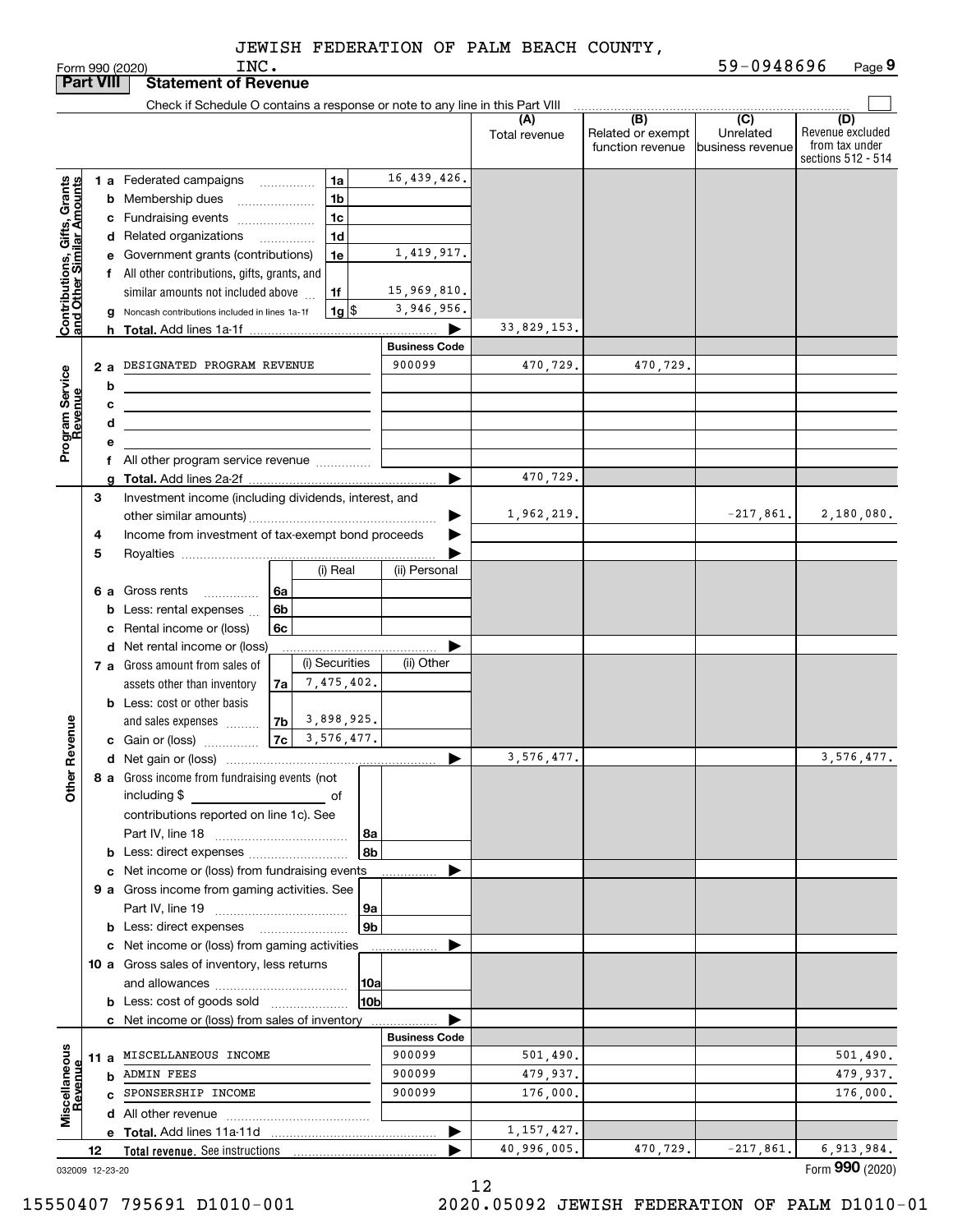*Section 501(c)(3) and 501(c)(4) organizations must complete all columns. All other organizations must complete column (A).* **Part IX Statement of Functional Expenses**

|              | Do not include amounts reported on lines 6b,<br>7b, 8b, 9b, and 10b of Part VIII.                        | (A)<br>Total expenses   | (B)<br>Program service<br>expenses | $\overline{C}$<br>Management and<br>general expenses | (D)<br>Fundraising<br>expenses |
|--------------|----------------------------------------------------------------------------------------------------------|-------------------------|------------------------------------|------------------------------------------------------|--------------------------------|
| 1.           | Grants and other assistance to domestic organizations                                                    |                         |                                    |                                                      |                                |
|              | and domestic governments. See Part IV, line 21                                                           | 25,488,390.             | 25,488,390.                        |                                                      |                                |
| $\mathbf{2}$ | Grants and other assistance to domestic                                                                  |                         |                                    |                                                      |                                |
|              | individuals. See Part IV, line 22                                                                        |                         |                                    |                                                      |                                |
| 3            | Grants and other assistance to foreign                                                                   |                         |                                    |                                                      |                                |
|              | organizations, foreign governments, and foreign                                                          |                         |                                    |                                                      |                                |
|              | individuals. See Part IV, lines 15 and 16                                                                |                         |                                    |                                                      |                                |
| 4            | Benefits paid to or for members                                                                          |                         |                                    |                                                      |                                |
| 5            | Compensation of current officers, directors,                                                             |                         |                                    |                                                      |                                |
|              |                                                                                                          | 625,560.                | 105,834.                           | 221, 112.                                            | 298,614.                       |
| 6            | Compensation not included above to disqualified                                                          |                         |                                    |                                                      |                                |
|              | persons (as defined under section 4958(f)(1)) and                                                        |                         |                                    |                                                      |                                |
|              | persons described in section 4958(c)(3)(B)                                                               |                         |                                    |                                                      |                                |
| 7            | Other salaries and wages                                                                                 | $\overline{5,318,942.}$ | 2, 295, 886.                       | 1,158,606.                                           | 1,864,450.                     |
| 8            | Pension plan accruals and contributions (include                                                         |                         |                                    |                                                      |                                |
|              | section 401(k) and 403(b) employer contributions)                                                        | 420,511.                | 172,735.                           | 87,016.                                              | 160,760.                       |
| 9            |                                                                                                          | 874,912.                | 359,392.                           | 181,045.                                             | 334, 475.                      |
| 10           |                                                                                                          | 415, 153.               | 176,439.                           | 95,359.                                              | 143,355.                       |
| 11           | Fees for services (nonemployees):                                                                        |                         |                                    |                                                      |                                |
| a            |                                                                                                          | 78,326.                 | 39,214.                            | 15,484.                                              | 23,628.                        |
| b            |                                                                                                          | 50,880.                 |                                    | 50,880.                                              |                                |
| c            |                                                                                                          |                         |                                    |                                                      |                                |
| d            |                                                                                                          |                         |                                    |                                                      |                                |
| е            | Professional fundraising services. See Part IV, line 17                                                  | 97,384.                 |                                    | 97,384.                                              |                                |
| f            | Investment management fees<br>Other. (If line 11g amount exceeds 10% of line 25,                         |                         |                                    |                                                      |                                |
| g            | column (A) amount, list line 11g expenses on Sch 0.)                                                     |                         |                                    |                                                      |                                |
| 12           |                                                                                                          | 165,514.                | 105,929.                           | 11,586.                                              | 47,999.                        |
| 13           |                                                                                                          | 223,996.                | 88,997.                            | 54,459.                                              | 80,540.                        |
| 14           |                                                                                                          |                         |                                    |                                                      |                                |
| 15           |                                                                                                          |                         |                                    |                                                      |                                |
| 16           |                                                                                                          | 10,067.                 | 2,240.                             | 7,696.                                               | 131.                           |
| 17           | Travel                                                                                                   | 11,955.                 | 2,454.                             | 9,204.                                               | 297.                           |
| 18           | Payments of travel or entertainment expenses                                                             |                         |                                    |                                                      |                                |
|              | for any federal, state, or local public officials                                                        |                         |                                    |                                                      |                                |
| 19           | Conferences, conventions, and meetings                                                                   | 612,062.                | 389,769.                           | 46,616.                                              | 175,677.                       |
| 20           | Interest                                                                                                 | 170, 707.               | 137, 362.                          | 33, 345.                                             |                                |
| 21           |                                                                                                          |                         |                                    |                                                      |                                |
| 22           | Depreciation, depletion, and amortization                                                                | 1,086,024.              | 792,435.                           | 152,955.                                             | 140,634.                       |
| 23           | Insurance                                                                                                | 46,102.                 |                                    | 46,102.                                              |                                |
| 24           | Other expenses. Itemize expenses not covered                                                             |                         |                                    |                                                      |                                |
|              | above (List miscellaneous expenses on line 24e. If<br>line 24e amount exceeds 10% of line 25, column (A) |                         |                                    |                                                      |                                |
|              | amount, list line 24e expenses on Schedule O.)                                                           |                         |                                    |                                                      |                                |
|              | a BAD DEBT                                                                                               | 887,261.                |                                    | 887,261.                                             |                                |
| b            | PROFESSIONAL FEES                                                                                        | 248,982.                | 128,834.                           | 16,828.                                              | 103,320.                       |
|              | c REPAIRS AND MAINTENANCE                                                                                | 247,148.                | 87,394.                            | 81,385.                                              | 78,369.                        |
| d            | MISCELLANEOUS                                                                                            | 120, 341.               | 65,556.                            | 52,036.                                              | 2,749.                         |
|              | e All other expenses                                                                                     |                         |                                    |                                                      |                                |
| 25           | Total functional expenses. Add lines 1 through 24e                                                       | 37,200,217.             | 30,438,860.                        | 3,306,359.                                           | 3,454,998.                     |
| 26           | Joint costs. Complete this line only if the organization                                                 |                         |                                    |                                                      |                                |
|              | reported in column (B) joint costs from a combined                                                       |                         |                                    |                                                      |                                |
|              | educational campaign and fundraising solicitation.                                                       |                         |                                    |                                                      |                                |
|              | Check here $\blacktriangleright$<br>if following SOP 98-2 (ASC 958-720)                                  |                         |                                    |                                                      | Form 990 (2020)                |
|              | 032010 12-23-20                                                                                          |                         |                                    |                                                      |                                |

032010 12-23-20

13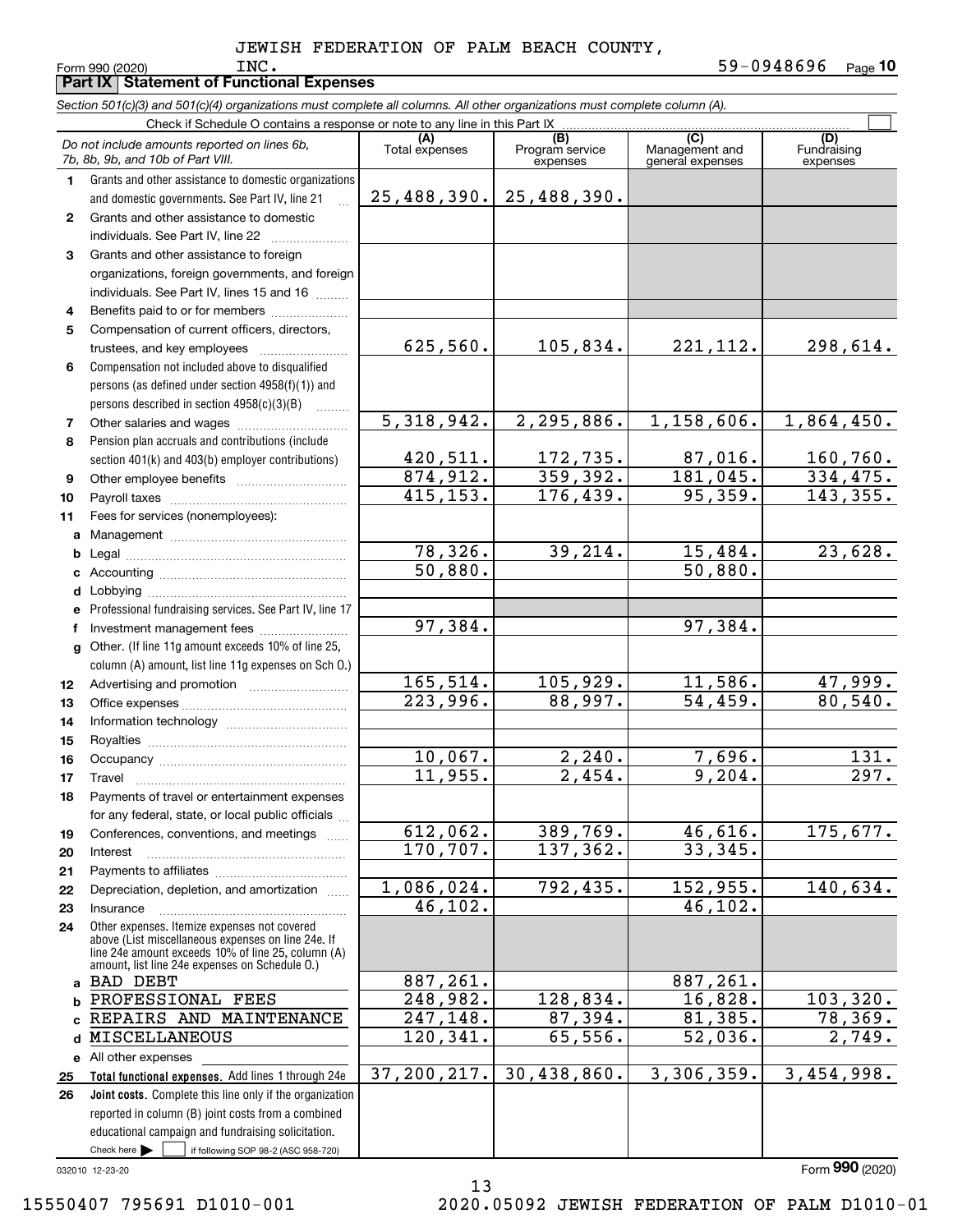|                             | Part X   | <b>Balance Sheet</b>                                                                                                                                                                                                           |                    |                          |                         |                           |  |  |  |
|-----------------------------|----------|--------------------------------------------------------------------------------------------------------------------------------------------------------------------------------------------------------------------------------|--------------------|--------------------------|-------------------------|---------------------------|--|--|--|
|                             |          |                                                                                                                                                                                                                                |                    |                          |                         |                           |  |  |  |
|                             |          |                                                                                                                                                                                                                                |                    | (A)<br>Beginning of year |                         | (B)<br>End of year        |  |  |  |
|                             | 1.       |                                                                                                                                                                                                                                |                    |                          | 1                       |                           |  |  |  |
|                             | 2        |                                                                                                                                                                                                                                |                    | 8, 119, 252.             | $\overline{\mathbf{2}}$ | 8,833,643.                |  |  |  |
|                             | З        |                                                                                                                                                                                                                                |                    | 8,626,485.               | $\overline{\mathbf{3}}$ | 9,051,187.                |  |  |  |
|                             | 4        |                                                                                                                                                                                                                                |                    |                          | 4                       | 4,009,909.                |  |  |  |
|                             | 5        | Loans and other receivables from any current or former officer, director,                                                                                                                                                      |                    |                          |                         |                           |  |  |  |
|                             |          | trustee, key employee, creator or founder, substantial contributor, or 35%                                                                                                                                                     |                    |                          |                         |                           |  |  |  |
|                             |          | controlled entity or family member of any of these persons                                                                                                                                                                     |                    | 80,978.                  | 5                       | 69,039.                   |  |  |  |
|                             | 6        | Loans and other receivables from other disqualified persons (as defined                                                                                                                                                        |                    |                          |                         |                           |  |  |  |
|                             |          | under section $4958(f)(1)$ , and persons described in section $4958(c)(3)(B)$                                                                                                                                                  | .                  |                          | 6                       |                           |  |  |  |
|                             | 7        |                                                                                                                                                                                                                                |                    | 10,447,139.              | $\overline{7}$          | 5,394,567.                |  |  |  |
| Assets                      | 8        |                                                                                                                                                                                                                                |                    |                          | 8                       |                           |  |  |  |
|                             | 9        | Prepaid expenses and deferred charges                                                                                                                                                                                          |                    | 328, 126.                | $\boldsymbol{9}$        | 283,351.                  |  |  |  |
|                             |          | 10a Land, buildings, and equipment: cost or other                                                                                                                                                                              | <u>35,046,636.</u> |                          |                         |                           |  |  |  |
|                             |          | basis. Complete Part VI of Schedule D  10a                                                                                                                                                                                     |                    |                          |                         |                           |  |  |  |
|                             |          | $\frac{10b}{10b}$<br><b>b</b> Less: accumulated depreciation                                                                                                                                                                   | 6,642,512.         | 28,975,359.              | 10 <sub>c</sub>         | 28, 404, 124.             |  |  |  |
|                             | 11       |                                                                                                                                                                                                                                |                    | 39, 144, 027.            | 11                      | 40,130,882.               |  |  |  |
|                             | 12       |                                                                                                                                                                                                                                |                    | 62,577,089.              | 12                      | 92,104,334.               |  |  |  |
|                             | 13       |                                                                                                                                                                                                                                |                    |                          | 13                      |                           |  |  |  |
|                             | 14       |                                                                                                                                                                                                                                |                    |                          | 14                      |                           |  |  |  |
|                             | 15       |                                                                                                                                                                                                                                |                    | 354,202.                 | 15                      | 368,762.                  |  |  |  |
|                             | 16       |                                                                                                                                                                                                                                |                    | 158,652,657.<br>997,871. | 16                      | 188,649,798.<br>752, 366. |  |  |  |
|                             | 17       |                                                                                                                                                                                                                                |                    |                          | 17                      | 3,100,000.                |  |  |  |
|                             | 18       |                                                                                                                                                                                                                                |                    |                          | 18<br>19                | 5,470.                    |  |  |  |
|                             | 19       | Deferred revenue manual contracts and contracts are contracted and contract and contract are contracted and contract are contracted and contract are contracted and contract are contracted and contract are contracted and co |                    |                          | 20                      |                           |  |  |  |
|                             | 20<br>21 | Escrow or custodial account liability. Complete Part IV of Schedule D                                                                                                                                                          |                    |                          | 21                      |                           |  |  |  |
|                             | 22       | Loans and other payables to any current or former officer, director,                                                                                                                                                           | .                  |                          |                         |                           |  |  |  |
| Liabilities                 |          | trustee, key employee, creator or founder, substantial contributor, or 35%                                                                                                                                                     |                    |                          |                         |                           |  |  |  |
|                             |          | controlled entity or family member of any of these persons                                                                                                                                                                     |                    |                          | 22                      |                           |  |  |  |
|                             | 23       | Secured mortgages and notes payable to unrelated third parties                                                                                                                                                                 |                    | 12,368,421.              | 23                      | 11,842,105.               |  |  |  |
|                             | 24       | Unsecured notes and loans payable to unrelated third parties                                                                                                                                                                   |                    | 4, 246, 513.             | 24                      | 2,826,596.                |  |  |  |
|                             | 25       | Other liabilities (including federal income tax, payables to related third                                                                                                                                                     |                    |                          |                         |                           |  |  |  |
|                             |          | parties, and other liabilities not included on lines 17-24). Complete Part X                                                                                                                                                   |                    |                          |                         |                           |  |  |  |
|                             |          | of Schedule D                                                                                                                                                                                                                  |                    | <u>17,191,599.</u>       | 25                      | 22, 220, 193.             |  |  |  |
|                             | 26       | Total liabilities. Add lines 17 through 25                                                                                                                                                                                     |                    | 34,804,404.              | 26                      | 40,746,730.               |  |  |  |
|                             |          | Organizations that follow FASB ASC 958, check here $\blacktriangleright \boxed{X}$                                                                                                                                             |                    |                          |                         |                           |  |  |  |
|                             |          | and complete lines 27, 28, 32, and 33.                                                                                                                                                                                         |                    |                          |                         |                           |  |  |  |
|                             | 27       |                                                                                                                                                                                                                                |                    | 76,689,049.              | 27                      | 87,535,512.               |  |  |  |
|                             | 28       | Net assets with donor restrictions                                                                                                                                                                                             |                    | 47, 159, 204.            | 28                      | 60, 367, 556.             |  |  |  |
|                             |          | Organizations that do not follow FASB ASC 958, check here $\blacktriangleright$                                                                                                                                                |                    |                          |                         |                           |  |  |  |
|                             |          | and complete lines 29 through 33.                                                                                                                                                                                              |                    |                          |                         |                           |  |  |  |
| Net Assets or Fund Balances | 29       |                                                                                                                                                                                                                                |                    |                          | 29                      |                           |  |  |  |
|                             | 30       | Paid-in or capital surplus, or land, building, or equipment fund                                                                                                                                                               |                    |                          | 30                      |                           |  |  |  |
|                             | 31       | Retained earnings, endowment, accumulated income, or other funds                                                                                                                                                               | .                  |                          | 31                      |                           |  |  |  |
|                             | 32       | Total net assets or fund balances                                                                                                                                                                                              |                    | 123,848,253.             | 32                      | 147,903,068.              |  |  |  |
|                             | 33       |                                                                                                                                                                                                                                |                    | 158,652,657.             | 33                      | 188,649,798.              |  |  |  |

Form (2020) **990**

032011 12-23-20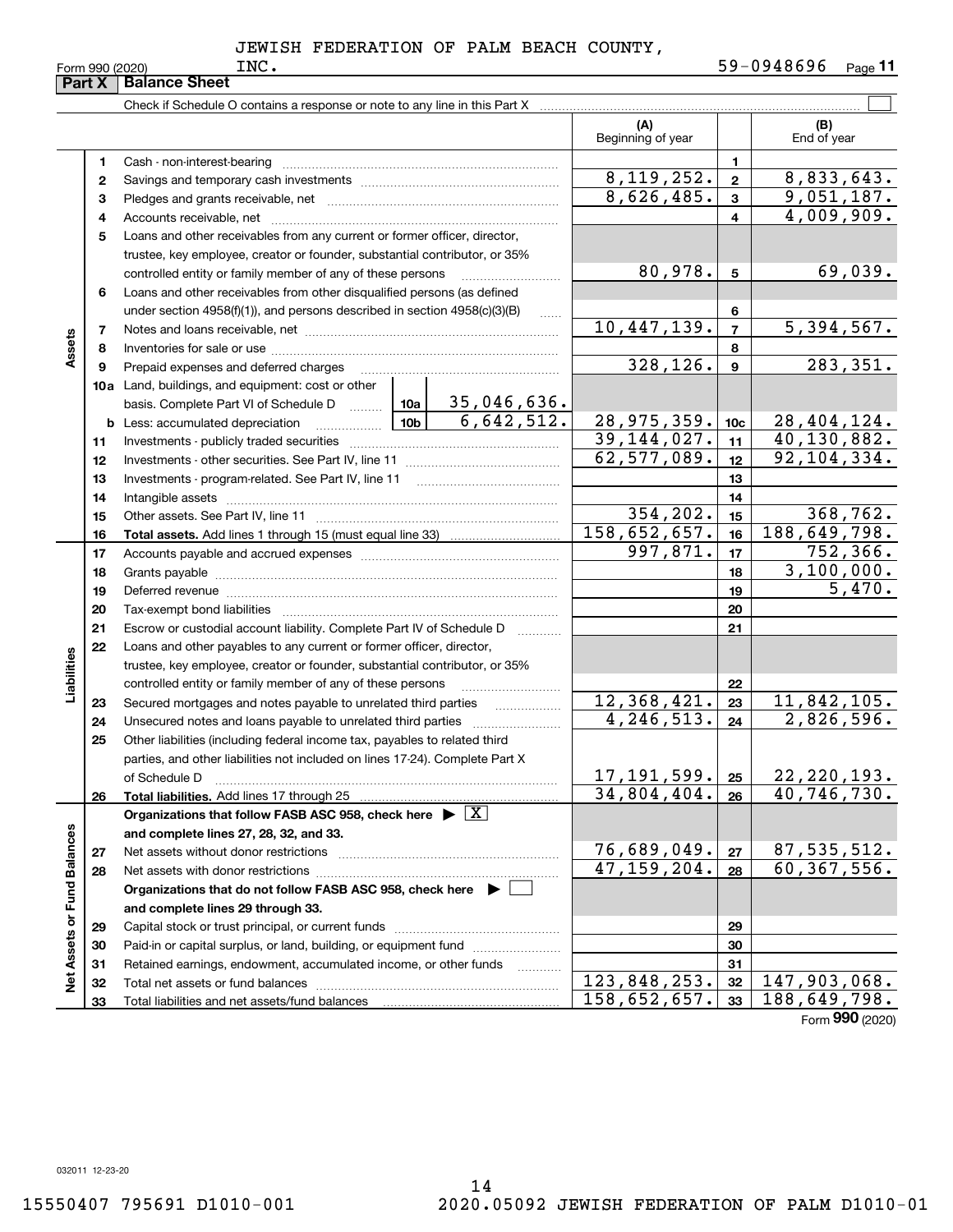|      | JEWISH FEDERATION OF PALM BEACH COUNTY. |  |  |               |
|------|-----------------------------------------|--|--|---------------|
| הזרד |                                         |  |  | 50 - NQ 18696 |

|    | Form 990 (2020)<br>INC.                                                                                                                                                                 |                         | 59-0948696   |                |     | $Page$ <sup>12</sup> |
|----|-----------------------------------------------------------------------------------------------------------------------------------------------------------------------------------------|-------------------------|--------------|----------------|-----|----------------------|
|    | Part XI   Reconciliation of Net Assets                                                                                                                                                  |                         |              |                |     |                      |
|    |                                                                                                                                                                                         |                         |              |                |     |                      |
|    |                                                                                                                                                                                         |                         |              |                |     |                      |
| 1  | Total revenue (must equal Part VIII, column (A), line 12)                                                                                                                               | $\mathbf 1$             |              | 40,996,005.    |     |                      |
| 2  | Total expenses (must equal Part IX, column (A), line 25)                                                                                                                                | $\overline{2}$          |              | 37,200,217.    |     |                      |
| 3  | Revenue less expenses. Subtract line 2 from line 1                                                                                                                                      | $\mathbf{3}$            |              | 3,795,788.     |     |                      |
| 4  | Net assets or fund balances at beginning of year (must equal Part X, line 32, column (A)) <i>massets</i> or fund balances at beginning of year (must equal Part X, line 32, column (A)) | $\overline{\mathbf{4}}$ | 123,848,253. |                |     |                      |
| 5  |                                                                                                                                                                                         | 5                       |              | 20, 259, 027.  |     |                      |
| 6  |                                                                                                                                                                                         | 6                       |              |                |     |                      |
| 7  | Investment expenses www.communication.com/www.communication.com/www.communication.com/www.com                                                                                           | $\overline{7}$          |              |                |     |                      |
| 8  | Prior period adjustments                                                                                                                                                                | 8                       |              |                |     |                      |
| 9  | Other changes in net assets or fund balances (explain on Schedule O)                                                                                                                    | $\mathbf{9}$            |              |                |     | 0.                   |
| 10 | Net assets or fund balances at end of year. Combine lines 3 through 9 (must equal Part X, line 32,                                                                                      |                         |              |                |     |                      |
|    | column (B))                                                                                                                                                                             | 10 <sup>10</sup>        | 147,903,068. |                |     |                      |
|    | Part XII Financial Statements and Reporting                                                                                                                                             |                         |              |                |     |                      |
|    |                                                                                                                                                                                         |                         |              |                |     | $\boxed{\text{X}}$   |
|    |                                                                                                                                                                                         |                         |              |                | Yes | <b>No</b>            |
| 1. | $ X $ Accrual<br>Accounting method used to prepare the Form 990: [16] Cash<br>Other                                                                                                     |                         |              |                |     |                      |
|    | If the organization changed its method of accounting from a prior year or checked "Other," explain in Schedule O.                                                                       |                         |              |                |     |                      |
|    | 2a Were the organization's financial statements compiled or reviewed by an independent accountant?                                                                                      |                         |              | 2a             |     | х                    |
|    | If "Yes," check a box below to indicate whether the financial statements for the year were compiled or reviewed on a                                                                    |                         |              |                |     |                      |
|    | separate basis, consolidated basis, or both:                                                                                                                                            |                         |              |                |     |                      |
|    | Separate basis<br>Consolidated basis<br>Both consolidated and separate basis                                                                                                            |                         |              |                |     |                      |
|    | <b>b</b> Were the organization's financial statements audited by an independent accountant?                                                                                             |                         |              | 2 <sub>b</sub> | Х   |                      |
|    | If "Yes," check a box below to indicate whether the financial statements for the year were audited on a separate basis,                                                                 |                         |              |                |     |                      |
|    | consolidated basis, or both:                                                                                                                                                            |                         |              |                |     |                      |
|    | $\overline{X}$ Consolidated basis<br>Separate basis<br>Both consolidated and separate basis                                                                                             |                         |              |                |     |                      |
|    | c If "Yes" to line 2a or 2b, does the organization have a committee that assumes responsibility for oversight of the audit,                                                             |                         |              |                |     |                      |
|    |                                                                                                                                                                                         |                         |              | 2c             | X   |                      |
|    | If the organization changed either its oversight process or selection process during the tax year, explain on Schedule O.                                                               |                         |              |                |     |                      |
|    | 3a As a result of a federal award, was the organization required to undergo an audit or audits as set forth in the Single Audit                                                         |                         |              |                |     |                      |
|    |                                                                                                                                                                                         |                         |              | За             |     | x                    |
|    | b If "Yes," did the organization undergo the required audit or audits? If the organization did not undergo the required audit                                                           |                         |              |                |     |                      |
|    |                                                                                                                                                                                         |                         |              | 3b             |     |                      |

Form (2020) **990**

032012 12-23-20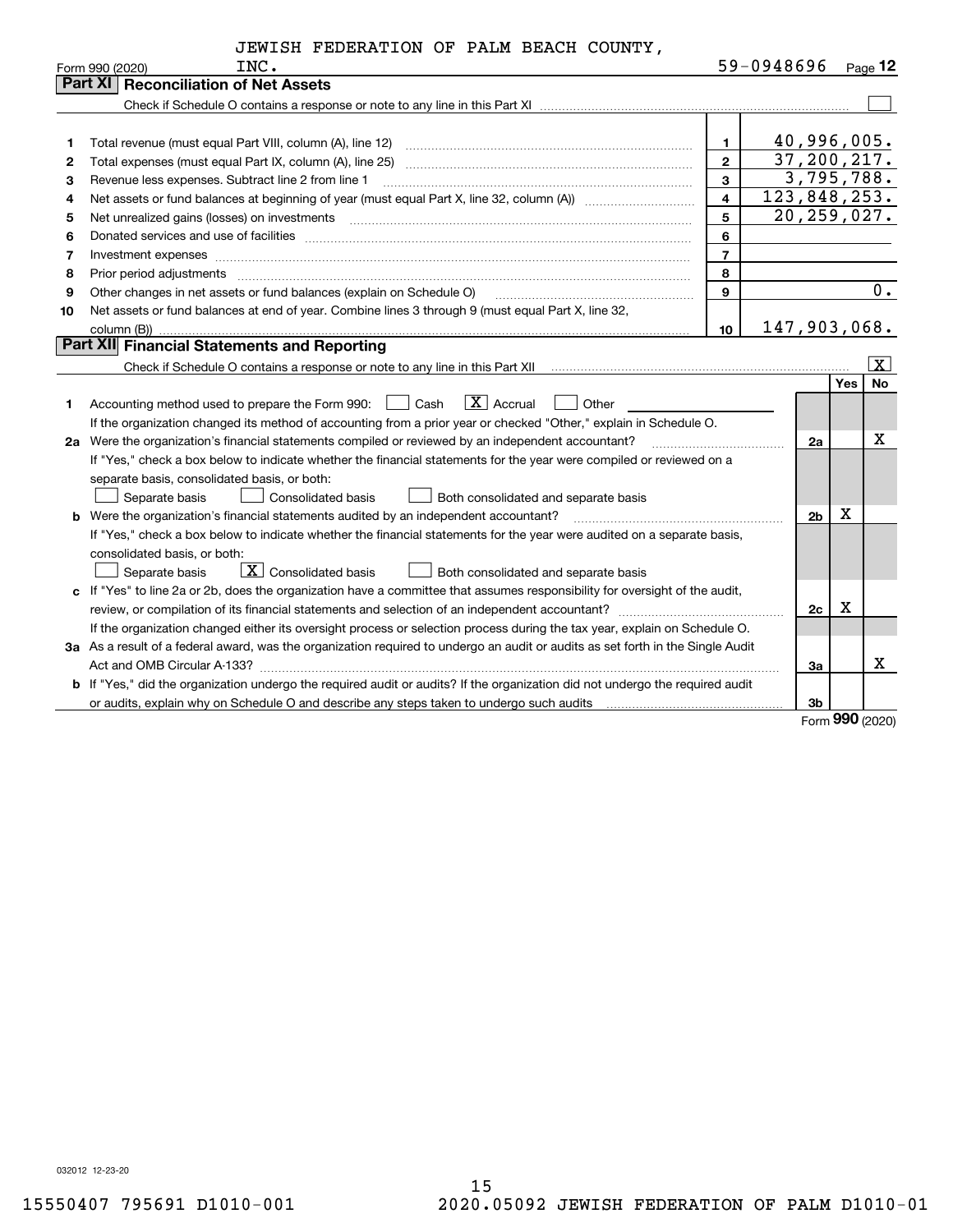| <b>SCHEDULE A</b>    |                                                                                                                                            |                                                                        |                                                                                                                         |      |  |                                                               |  | OMB No. 1545-0047                                                                                                                                                                                                                                              |  |      |                                                                |                            |  |                                                                                                                                              |  |
|----------------------|--------------------------------------------------------------------------------------------------------------------------------------------|------------------------------------------------------------------------|-------------------------------------------------------------------------------------------------------------------------|------|--|---------------------------------------------------------------|--|----------------------------------------------------------------------------------------------------------------------------------------------------------------------------------------------------------------------------------------------------------------|--|------|----------------------------------------------------------------|----------------------------|--|----------------------------------------------------------------------------------------------------------------------------------------------|--|
| (Form 990 or 990-EZ) |                                                                                                                                            | <b>Public Charity Status and Public Support</b>                        |                                                                                                                         |      |  |                                                               |  |                                                                                                                                                                                                                                                                |  |      |                                                                |                            |  |                                                                                                                                              |  |
|                      |                                                                                                                                            |                                                                        | Complete if the organization is a section 501(c)(3) organization or a section<br>4947(a)(1) nonexempt charitable trust. |      |  |                                                               |  |                                                                                                                                                                                                                                                                |  |      |                                                                |                            |  |                                                                                                                                              |  |
|                      |                                                                                                                                            | Department of the Treasury                                             |                                                                                                                         |      |  |                                                               |  | Attach to Form 990 or Form 990-EZ.                                                                                                                                                                                                                             |  |      |                                                                |                            |  | <b>Open to Public</b>                                                                                                                        |  |
|                      |                                                                                                                                            | Internal Revenue Service                                               |                                                                                                                         |      |  |                                                               |  | Go to www.irs.gov/Form990 for instructions and the latest information.                                                                                                                                                                                         |  |      |                                                                |                            |  | Inspection                                                                                                                                   |  |
|                      |                                                                                                                                            | Name of the organization                                               |                                                                                                                         |      |  |                                                               |  | JEWISH FEDERATION OF PALM BEACH COUNTY,                                                                                                                                                                                                                        |  |      |                                                                |                            |  | <b>Employer identification number</b>                                                                                                        |  |
|                      | Part I                                                                                                                                     |                                                                        |                                                                                                                         | INC. |  |                                                               |  | Reason for Public Charity Status. (All organizations must complete this part.) See instructions.                                                                                                                                                               |  |      |                                                                |                            |  | 59-0948696                                                                                                                                   |  |
|                      |                                                                                                                                            |                                                                        |                                                                                                                         |      |  |                                                               |  |                                                                                                                                                                                                                                                                |  |      |                                                                |                            |  |                                                                                                                                              |  |
| 1                    |                                                                                                                                            |                                                                        |                                                                                                                         |      |  |                                                               |  | The organization is not a private foundation because it is: (For lines 1 through 12, check only one box.)<br>A church, convention of churches, or association of churches described in section 170(b)(1)(A)(i).                                                |  |      |                                                                |                            |  |                                                                                                                                              |  |
| 2                    |                                                                                                                                            |                                                                        |                                                                                                                         |      |  |                                                               |  | A school described in section 170(b)(1)(A)(ii). (Attach Schedule E (Form 990 or 990-EZ).)                                                                                                                                                                      |  |      |                                                                |                            |  |                                                                                                                                              |  |
| з                    |                                                                                                                                            |                                                                        |                                                                                                                         |      |  |                                                               |  | A hospital or a cooperative hospital service organization described in section 170(b)(1)(A)(iii).                                                                                                                                                              |  |      |                                                                |                            |  |                                                                                                                                              |  |
| 4                    | A medical research organization operated in conjunction with a hospital described in section 170(b)(1)(A)(iii). Enter the hospital's name, |                                                                        |                                                                                                                         |      |  |                                                               |  |                                                                                                                                                                                                                                                                |  |      |                                                                |                            |  |                                                                                                                                              |  |
|                      |                                                                                                                                            | city, and state:                                                       |                                                                                                                         |      |  |                                                               |  |                                                                                                                                                                                                                                                                |  |      |                                                                |                            |  |                                                                                                                                              |  |
| 5                    |                                                                                                                                            |                                                                        |                                                                                                                         |      |  |                                                               |  | An organization operated for the benefit of a college or university owned or operated by a governmental unit described in                                                                                                                                      |  |      |                                                                |                            |  |                                                                                                                                              |  |
|                      |                                                                                                                                            | section 170(b)(1)(A)(iv). (Complete Part II.)                          |                                                                                                                         |      |  |                                                               |  |                                                                                                                                                                                                                                                                |  |      |                                                                |                            |  |                                                                                                                                              |  |
| 6                    |                                                                                                                                            |                                                                        |                                                                                                                         |      |  |                                                               |  | A federal, state, or local government or governmental unit described in section 170(b)(1)(A)(v).                                                                                                                                                               |  |      |                                                                |                            |  |                                                                                                                                              |  |
| 7                    | $\lfloor x \rfloor$                                                                                                                        |                                                                        |                                                                                                                         |      |  |                                                               |  |                                                                                                                                                                                                                                                                |  |      |                                                                |                            |  | An organization that normally receives a substantial part of its support from a governmental unit or from the general public described in    |  |
|                      |                                                                                                                                            | section 170(b)(1)(A)(vi). (Complete Part II.)                          |                                                                                                                         |      |  |                                                               |  |                                                                                                                                                                                                                                                                |  |      |                                                                |                            |  |                                                                                                                                              |  |
| 8<br>9               |                                                                                                                                            |                                                                        |                                                                                                                         |      |  |                                                               |  | A community trust described in section 170(b)(1)(A)(vi). (Complete Part II.)<br>An agricultural research organization described in section 170(b)(1)(A)(ix) operated in conjunction with a land-grant college                                                  |  |      |                                                                |                            |  |                                                                                                                                              |  |
|                      |                                                                                                                                            |                                                                        |                                                                                                                         |      |  |                                                               |  | or university or a non-land-grant college of agriculture (see instructions). Enter the name, city, and state of the college or                                                                                                                                 |  |      |                                                                |                            |  |                                                                                                                                              |  |
|                      |                                                                                                                                            | university:                                                            |                                                                                                                         |      |  |                                                               |  |                                                                                                                                                                                                                                                                |  |      |                                                                |                            |  |                                                                                                                                              |  |
| 10                   |                                                                                                                                            |                                                                        |                                                                                                                         |      |  |                                                               |  |                                                                                                                                                                                                                                                                |  |      |                                                                |                            |  | An organization that normally receives (1) more than 33 1/3% of its support from contributions, membership fees, and gross receipts from     |  |
|                      |                                                                                                                                            |                                                                        |                                                                                                                         |      |  |                                                               |  |                                                                                                                                                                                                                                                                |  |      |                                                                |                            |  | activities related to its exempt functions, subject to certain exceptions; and (2) no more than 33 1/3% of its support from gross investment |  |
|                      |                                                                                                                                            |                                                                        |                                                                                                                         |      |  |                                                               |  |                                                                                                                                                                                                                                                                |  |      |                                                                |                            |  | income and unrelated business taxable income (less section 511 tax) from businesses acquired by the organization after June 30, 1975.        |  |
|                      |                                                                                                                                            | See section 509(a)(2). (Complete Part III.)                            |                                                                                                                         |      |  |                                                               |  |                                                                                                                                                                                                                                                                |  |      |                                                                |                            |  |                                                                                                                                              |  |
| 11                   |                                                                                                                                            |                                                                        |                                                                                                                         |      |  |                                                               |  | An organization organized and operated exclusively to test for public safety. See section 509(a)(4).                                                                                                                                                           |  |      |                                                                |                            |  |                                                                                                                                              |  |
| 12 <sub>2</sub>      |                                                                                                                                            |                                                                        |                                                                                                                         |      |  |                                                               |  |                                                                                                                                                                                                                                                                |  |      |                                                                |                            |  | An organization organized and operated exclusively for the benefit of, to perform the functions of, or to carry out the purposes of one or   |  |
|                      |                                                                                                                                            |                                                                        |                                                                                                                         |      |  |                                                               |  | more publicly supported organizations described in section 509(a)(1) or section 509(a)(2). See section 509(a)(3). Check the box in                                                                                                                             |  |      |                                                                |                            |  |                                                                                                                                              |  |
|                      |                                                                                                                                            |                                                                        |                                                                                                                         |      |  |                                                               |  | lines 12a through 12d that describes the type of supporting organization and complete lines 12e, 12f, and 12g.                                                                                                                                                 |  |      |                                                                |                            |  |                                                                                                                                              |  |
| a                    |                                                                                                                                            |                                                                        |                                                                                                                         |      |  |                                                               |  | Type I. A supporting organization operated, supervised, or controlled by its supported organization(s), typically by giving<br>the supported organization(s) the power to regularly appoint or elect a majority of the directors or trustees of the supporting |  |      |                                                                |                            |  |                                                                                                                                              |  |
|                      |                                                                                                                                            |                                                                        |                                                                                                                         |      |  | organization. You must complete Part IV, Sections A and B.    |  |                                                                                                                                                                                                                                                                |  |      |                                                                |                            |  |                                                                                                                                              |  |
| b                    |                                                                                                                                            |                                                                        |                                                                                                                         |      |  |                                                               |  | Type II. A supporting organization supervised or controlled in connection with its supported organization(s), by having                                                                                                                                        |  |      |                                                                |                            |  |                                                                                                                                              |  |
|                      |                                                                                                                                            |                                                                        |                                                                                                                         |      |  |                                                               |  | control or management of the supporting organization vested in the same persons that control or manage the supported                                                                                                                                           |  |      |                                                                |                            |  |                                                                                                                                              |  |
|                      |                                                                                                                                            |                                                                        |                                                                                                                         |      |  | organization(s). You must complete Part IV, Sections A and C. |  |                                                                                                                                                                                                                                                                |  |      |                                                                |                            |  |                                                                                                                                              |  |
| с                    |                                                                                                                                            |                                                                        |                                                                                                                         |      |  |                                                               |  | Type III functionally integrated. A supporting organization operated in connection with, and functionally integrated with,                                                                                                                                     |  |      |                                                                |                            |  |                                                                                                                                              |  |
|                      |                                                                                                                                            |                                                                        |                                                                                                                         |      |  |                                                               |  | its supported organization(s) (see instructions). You must complete Part IV, Sections A, D, and E.                                                                                                                                                             |  |      |                                                                |                            |  |                                                                                                                                              |  |
| d                    |                                                                                                                                            |                                                                        |                                                                                                                         |      |  |                                                               |  | Type III non-functionally integrated. A supporting organization operated in connection with its supported organization(s)                                                                                                                                      |  |      |                                                                |                            |  |                                                                                                                                              |  |
|                      |                                                                                                                                            |                                                                        |                                                                                                                         |      |  |                                                               |  | that is not functionally integrated. The organization generally must satisfy a distribution requirement and an attentiveness                                                                                                                                   |  |      |                                                                |                            |  |                                                                                                                                              |  |
| е                    |                                                                                                                                            |                                                                        |                                                                                                                         |      |  |                                                               |  | requirement (see instructions). You must complete Part IV, Sections A and D, and Part V.<br>Check this box if the organization received a written determination from the IRS that it is a Type I, Type II, Type III                                            |  |      |                                                                |                            |  |                                                                                                                                              |  |
|                      |                                                                                                                                            |                                                                        |                                                                                                                         |      |  |                                                               |  | functionally integrated, or Type III non-functionally integrated supporting organization.                                                                                                                                                                      |  |      |                                                                |                            |  |                                                                                                                                              |  |
|                      |                                                                                                                                            | f Enter the number of supported organizations                          |                                                                                                                         |      |  |                                                               |  |                                                                                                                                                                                                                                                                |  |      |                                                                |                            |  |                                                                                                                                              |  |
|                      |                                                                                                                                            | Provide the following information about the supported organization(s). |                                                                                                                         |      |  |                                                               |  |                                                                                                                                                                                                                                                                |  |      |                                                                |                            |  |                                                                                                                                              |  |
|                      |                                                                                                                                            | (i) Name of supported                                                  |                                                                                                                         |      |  | (ii) EIN                                                      |  | (iii) Type of organization<br>(described on lines 1-10                                                                                                                                                                                                         |  |      | (iv) Is the organization listed<br>in your governing document? | (v) Amount of monetary     |  | (vi) Amount of other                                                                                                                         |  |
|                      |                                                                                                                                            | organization                                                           |                                                                                                                         |      |  |                                                               |  | above (see instructions))                                                                                                                                                                                                                                      |  | Yes  | No                                                             | support (see instructions) |  | support (see instructions)                                                                                                                   |  |
|                      |                                                                                                                                            |                                                                        |                                                                                                                         |      |  |                                                               |  |                                                                                                                                                                                                                                                                |  |      |                                                                |                            |  |                                                                                                                                              |  |
|                      |                                                                                                                                            |                                                                        |                                                                                                                         |      |  |                                                               |  |                                                                                                                                                                                                                                                                |  |      |                                                                |                            |  |                                                                                                                                              |  |
|                      |                                                                                                                                            |                                                                        |                                                                                                                         |      |  |                                                               |  |                                                                                                                                                                                                                                                                |  |      |                                                                |                            |  |                                                                                                                                              |  |
|                      |                                                                                                                                            |                                                                        |                                                                                                                         |      |  |                                                               |  |                                                                                                                                                                                                                                                                |  |      |                                                                |                            |  |                                                                                                                                              |  |
|                      |                                                                                                                                            |                                                                        |                                                                                                                         |      |  |                                                               |  |                                                                                                                                                                                                                                                                |  |      |                                                                |                            |  |                                                                                                                                              |  |
|                      |                                                                                                                                            |                                                                        |                                                                                                                         |      |  |                                                               |  |                                                                                                                                                                                                                                                                |  |      |                                                                |                            |  |                                                                                                                                              |  |
|                      |                                                                                                                                            |                                                                        |                                                                                                                         |      |  |                                                               |  |                                                                                                                                                                                                                                                                |  |      |                                                                |                            |  |                                                                                                                                              |  |
|                      |                                                                                                                                            |                                                                        |                                                                                                                         |      |  |                                                               |  |                                                                                                                                                                                                                                                                |  |      |                                                                |                            |  |                                                                                                                                              |  |
|                      |                                                                                                                                            |                                                                        |                                                                                                                         |      |  |                                                               |  |                                                                                                                                                                                                                                                                |  |      |                                                                |                            |  |                                                                                                                                              |  |
| Total                |                                                                                                                                            |                                                                        |                                                                                                                         |      |  |                                                               |  |                                                                                                                                                                                                                                                                |  | 000E |                                                                |                            |  | $0.00 - 0.000$ $E71.0000$                                                                                                                    |  |

LHA For Paperwork Reduction Act Notice, see the Instructions for Form 990 or 990-EZ. <sub>032021</sub> o1-25-21 Schedule A (Form 990 or 990-EZ) 2020 16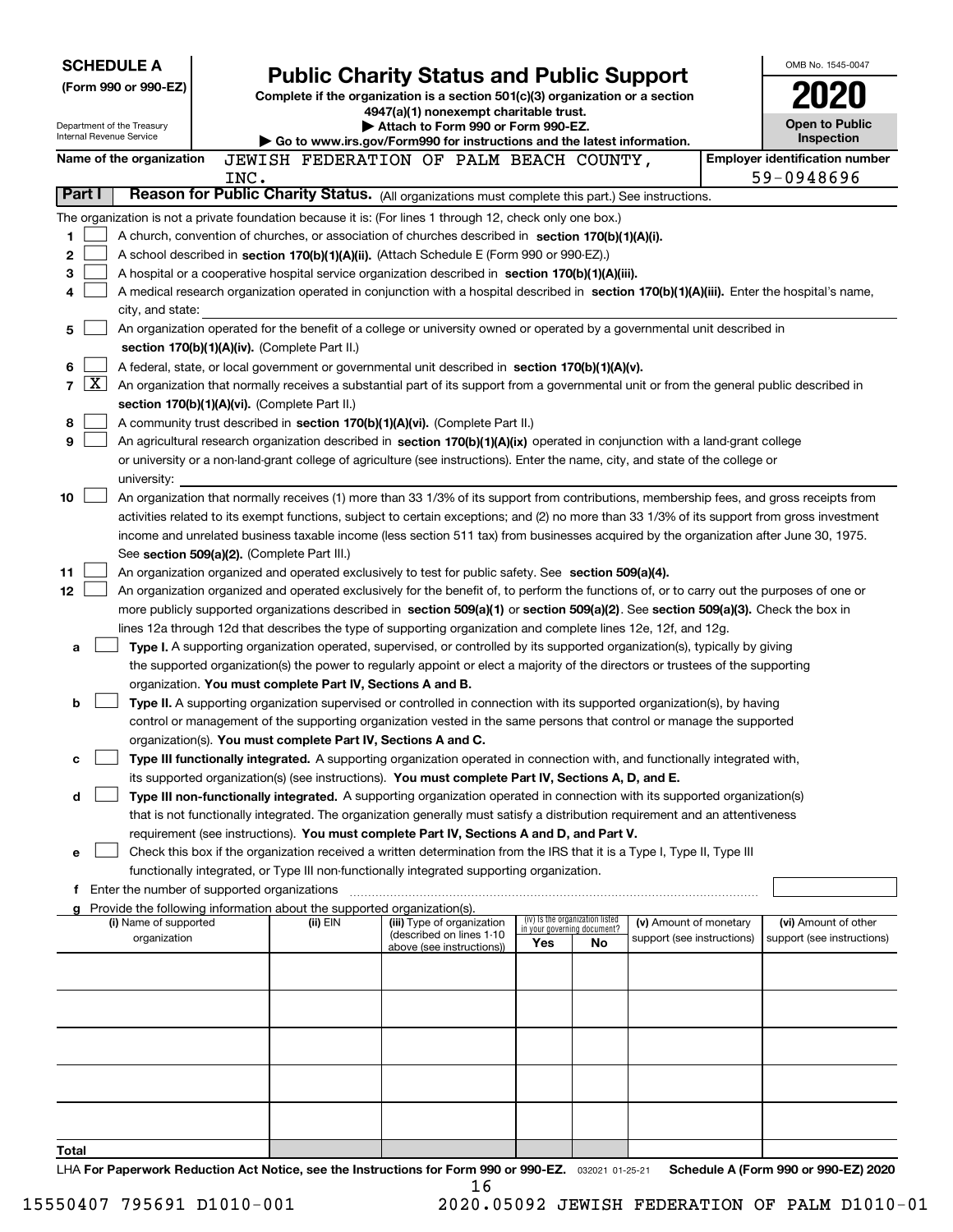#### **2** Schedule A (Form 990 or 990-EZ) 2020 Page

INC. 59-0948696

| Part II  Support Schedule for Organizations Described in Sections 170(b)(1)(A)(iv) and 170(b)(1)(A)(vi)                                         |
|-------------------------------------------------------------------------------------------------------------------------------------------------|
| (Complete only if you checked the box on line 5, 7, or 8 of Part I or if the organization failed to qualify under Part III. If the organization |
| fails to qualify under the tests listed below, please complete Part III.)                                                                       |

|     | <b>Section A. Public Support</b>                                                                                                                                                                                               |                                                        |            |            |            |                                      |                                          |  |
|-----|--------------------------------------------------------------------------------------------------------------------------------------------------------------------------------------------------------------------------------|--------------------------------------------------------|------------|------------|------------|--------------------------------------|------------------------------------------|--|
|     | Calendar year (or fiscal year beginning in)                                                                                                                                                                                    | (a) 2016                                               | $(b)$ 2017 | $(c)$ 2018 | $(d)$ 2019 | (e) 2020                             | (f) Total                                |  |
|     | 1 Gifts, grants, contributions, and                                                                                                                                                                                            |                                                        |            |            |            |                                      |                                          |  |
|     | membership fees received. (Do not                                                                                                                                                                                              |                                                        |            |            |            |                                      |                                          |  |
|     | include any "unusual grants.")                                                                                                                                                                                                 | 28162240.21006114.24375111.23412790.33829153.130785408 |            |            |            |                                      |                                          |  |
|     | 2 Tax revenues levied for the organ-                                                                                                                                                                                           |                                                        |            |            |            |                                      |                                          |  |
|     | ization's benefit and either paid to                                                                                                                                                                                           |                                                        |            |            |            |                                      |                                          |  |
|     | or expended on its behalf                                                                                                                                                                                                      |                                                        |            |            |            |                                      |                                          |  |
|     | 3 The value of services or facilities                                                                                                                                                                                          |                                                        |            |            |            |                                      |                                          |  |
|     | furnished by a governmental unit to                                                                                                                                                                                            |                                                        |            |            |            |                                      |                                          |  |
|     | the organization without charge                                                                                                                                                                                                |                                                        |            |            |            |                                      |                                          |  |
|     | 4 Total. Add lines 1 through 3                                                                                                                                                                                                 | 28162240.21006114.24375111.23412790.33829153.130785408 |            |            |            |                                      |                                          |  |
|     | The portion of total contributions                                                                                                                                                                                             |                                                        |            |            |            |                                      |                                          |  |
|     | by each person (other than a                                                                                                                                                                                                   |                                                        |            |            |            |                                      |                                          |  |
|     | governmental unit or publicly                                                                                                                                                                                                  |                                                        |            |            |            |                                      |                                          |  |
|     | supported organization) included                                                                                                                                                                                               |                                                        |            |            |            |                                      |                                          |  |
|     | on line 1 that exceeds 2% of the                                                                                                                                                                                               |                                                        |            |            |            |                                      |                                          |  |
|     | amount shown on line 11,                                                                                                                                                                                                       |                                                        |            |            |            |                                      |                                          |  |
|     | column (f)                                                                                                                                                                                                                     |                                                        |            |            |            |                                      | 8883178.                                 |  |
|     | 6 Public support. Subtract line 5 from line 4.                                                                                                                                                                                 |                                                        |            |            |            |                                      | 121902230                                |  |
|     | <b>Section B. Total Support</b>                                                                                                                                                                                                |                                                        |            |            |            |                                      |                                          |  |
|     | Calendar year (or fiscal year beginning in)                                                                                                                                                                                    | (a) 2016                                               | (b) 2017   | $(c)$ 2018 | $(d)$ 2019 | (e) 2020                             | (f) Total                                |  |
|     | <b>7</b> Amounts from line 4                                                                                                                                                                                                   | 28162240.21006114.24375111.23412790.33829153.130785408 |            |            |            |                                      |                                          |  |
| 8   | Gross income from interest,                                                                                                                                                                                                    |                                                        |            |            |            |                                      |                                          |  |
|     | dividends, payments received on                                                                                                                                                                                                |                                                        |            |            |            |                                      |                                          |  |
|     | securities loans, rents, royalties,                                                                                                                                                                                            |                                                        |            |            |            |                                      |                                          |  |
|     | and income from similar sources                                                                                                                                                                                                | 3102121.                                               | 4646973.   | 3463198.   | 3765705.   |                                      | 2180080.17158077.                        |  |
|     | 9 Net income from unrelated business                                                                                                                                                                                           |                                                        |            |            |            |                                      |                                          |  |
|     | activities, whether or not the                                                                                                                                                                                                 |                                                        |            |            |            |                                      |                                          |  |
|     | business is regularly carried on                                                                                                                                                                                               |                                                        |            |            |            |                                      | $-217,861.+217,861.$                     |  |
|     | 10 Other income. Do not include gain                                                                                                                                                                                           |                                                        |            |            |            |                                      |                                          |  |
|     | or loss from the sale of capital                                                                                                                                                                                               |                                                        |            |            |            |                                      |                                          |  |
|     | assets (Explain in Part VI.)                                                                                                                                                                                                   | 1953803.                                               | 5022650.   | 2795046.   | 2488837.   |                                      | 1157427.13417763.                        |  |
|     | <b>11 Total support.</b> Add lines 7 through 10                                                                                                                                                                                |                                                        |            |            |            |                                      | 161143387                                |  |
|     | 12 Gross receipts from related activities, etc. (see instructions)                                                                                                                                                             |                                                        |            |            |            | 12                                   | 470,429.                                 |  |
|     | 13 First 5 years. If the Form 990 is for the organization's first, second, third, fourth, or fifth tax year as a section 501(c)(3)                                                                                             |                                                        |            |            |            |                                      |                                          |  |
|     | organization, check this box and stop here manufactured and according to the state of the state of the state of the state of the state of the state of the state of the state of the state of the state of the state of the st |                                                        |            |            |            |                                      |                                          |  |
|     | <b>Section C. Computation of Public Support Percentage</b>                                                                                                                                                                     |                                                        |            |            |            |                                      |                                          |  |
|     |                                                                                                                                                                                                                                |                                                        |            |            |            | 14                                   | 75.65<br>$\frac{9}{6}$                   |  |
|     |                                                                                                                                                                                                                                |                                                        |            |            |            | 15                                   | 75.20<br>%                               |  |
|     | 16a 33 1/3% support test - 2020. If the organization did not check the box on line 13, and line 14 is 33 1/3% or more, check this box and                                                                                      |                                                        |            |            |            |                                      |                                          |  |
|     | stop here. The organization qualifies as a publicly supported organization                                                                                                                                                     |                                                        |            |            |            |                                      | $\blacktriangleright$ $\boxed{\text{X}}$ |  |
|     | b 33 1/3% support test - 2019. If the organization did not check a box on line 13 or 16a, and line 15 is 33 1/3% or more, check this box                                                                                       |                                                        |            |            |            |                                      |                                          |  |
|     | and stop here. The organization qualifies as a publicly supported organization                                                                                                                                                 |                                                        |            |            |            |                                      |                                          |  |
|     | 17a 10% -facts-and-circumstances test - 2020. If the organization did not check a box on line 13, 16a, or 16b, and line 14 is 10% or more,                                                                                     |                                                        |            |            |            |                                      |                                          |  |
|     | and if the organization meets the facts-and-circumstances test, check this box and stop here. Explain in Part VI how the organization                                                                                          |                                                        |            |            |            |                                      |                                          |  |
|     | meets the facts-and-circumstances test. The organization qualifies as a publicly supported organization                                                                                                                        |                                                        |            |            |            |                                      |                                          |  |
|     | <b>b 10% -facts-and-circumstances test - 2019.</b> If the organization did not check a box on line 13, 16a, 16b, or 17a, and line 15 is 10% or                                                                                 |                                                        |            |            |            |                                      |                                          |  |
|     | more, and if the organization meets the facts-and-circumstances test, check this box and stop here. Explain in Part VI how the                                                                                                 |                                                        |            |            |            |                                      |                                          |  |
|     | organization meets the facts-and-circumstances test. The organization qualifies as a publicly supported organization                                                                                                           |                                                        |            |            |            |                                      |                                          |  |
| 18. | Private foundation. If the organization did not check a box on line 13, 16a, 16b, 17a, or 17b, check this box and see instructions                                                                                             |                                                        |            |            |            |                                      |                                          |  |
|     |                                                                                                                                                                                                                                |                                                        |            |            |            | Schedule A (Form 990 or 990-F7) 2020 |                                          |  |

**Schedule A (Form 990 or 990-EZ) 2020**

032022 01-25-21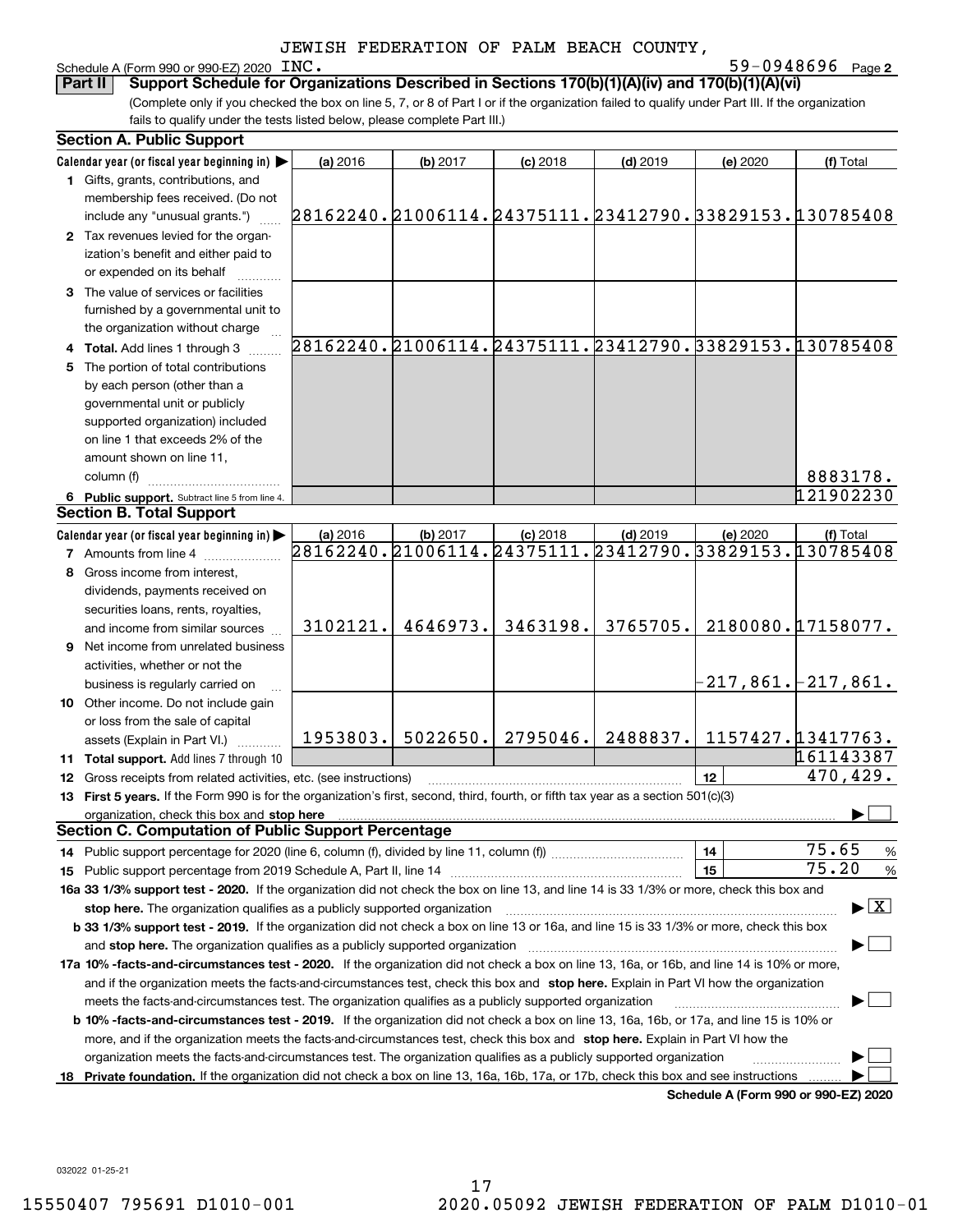#### **Part III Support Schedule for Organizations Described in Section 509(a)(2)**

(Complete only if you checked the box on line 10 of Part I or if the organization failed to qualify under Part II. If the organization fails to qualify under the tests listed below, please complete Part II.)

| <b>Section A. Public Support</b>                                                                                                                                                                                               |          |          |            |            |          |                                      |
|--------------------------------------------------------------------------------------------------------------------------------------------------------------------------------------------------------------------------------|----------|----------|------------|------------|----------|--------------------------------------|
| Calendar year (or fiscal year beginning in) $\blacktriangleright$                                                                                                                                                              | (a) 2016 | (b) 2017 | $(c)$ 2018 | $(d)$ 2019 | (e) 2020 | (f) Total                            |
| 1 Gifts, grants, contributions, and                                                                                                                                                                                            |          |          |            |            |          |                                      |
| membership fees received. (Do not                                                                                                                                                                                              |          |          |            |            |          |                                      |
| include any "unusual grants.")                                                                                                                                                                                                 |          |          |            |            |          |                                      |
| 2 Gross receipts from admissions,<br>merchandise sold or services per-<br>formed, or facilities furnished in<br>any activity that is related to the<br>organization's tax-exempt purpose                                       |          |          |            |            |          |                                      |
| 3 Gross receipts from activities that<br>are not an unrelated trade or bus-                                                                                                                                                    |          |          |            |            |          |                                      |
| iness under section 513                                                                                                                                                                                                        |          |          |            |            |          |                                      |
| 4 Tax revenues levied for the organ-<br>ization's benefit and either paid to<br>or expended on its behalf                                                                                                                      |          |          |            |            |          |                                      |
| .<br>5 The value of services or facilities<br>furnished by a governmental unit to                                                                                                                                              |          |          |            |            |          |                                      |
| the organization without charge                                                                                                                                                                                                |          |          |            |            |          |                                      |
| <b>6 Total.</b> Add lines 1 through 5                                                                                                                                                                                          |          |          |            |            |          |                                      |
| 7a Amounts included on lines 1, 2, and<br>3 received from disqualified persons                                                                                                                                                 |          |          |            |            |          |                                      |
| <b>b</b> Amounts included on lines 2 and 3 received<br>from other than disqualified persons that<br>exceed the greater of \$5,000 or 1% of the<br>amount on line 13 for the year                                               |          |          |            |            |          |                                      |
| c Add lines 7a and 7b                                                                                                                                                                                                          |          |          |            |            |          |                                      |
| 8 Public support. (Subtract line 7c from line 6.)<br><b>Section B. Total Support</b>                                                                                                                                           |          |          |            |            |          |                                      |
| Calendar year (or fiscal year beginning in)                                                                                                                                                                                    | (a) 2016 | (b) 2017 | $(c)$ 2018 | $(d)$ 2019 | (e) 2020 | (f) Total                            |
| 9 Amounts from line 6                                                                                                                                                                                                          |          |          |            |            |          |                                      |
| 10a Gross income from interest,<br>dividends, payments received on<br>securities loans, rents, royalties,<br>and income from similar sources                                                                                   |          |          |            |            |          |                                      |
| <b>b</b> Unrelated business taxable income<br>(less section 511 taxes) from businesses<br>acquired after June 30, 1975                                                                                                         |          |          |            |            |          |                                      |
| c Add lines 10a and 10b                                                                                                                                                                                                        |          |          |            |            |          |                                      |
| <b>11</b> Net income from unrelated business<br>activities not included in line 10b,<br>whether or not the business is<br>regularly carried on                                                                                 |          |          |            |            |          |                                      |
| <b>12</b> Other income. Do not include gain<br>or loss from the sale of capital<br>assets (Explain in Part VI.)                                                                                                                |          |          |            |            |          |                                      |
| <b>13 Total support.</b> (Add lines 9, 10c, 11, and 12.)                                                                                                                                                                       |          |          |            |            |          |                                      |
| 14 First 5 years. If the Form 990 is for the organization's first, second, third, fourth, or fifth tax year as a section 501(c)(3) organization,                                                                               |          |          |            |            |          |                                      |
| check this box and stop here measurements and contact the contract of the contract of the contract of the contract of the contract of the contract of the contract of the contract of the contract of the contract of the cont |          |          |            |            |          |                                      |
| <b>Section C. Computation of Public Support Percentage</b>                                                                                                                                                                     |          |          |            |            |          |                                      |
|                                                                                                                                                                                                                                |          |          |            |            | 15       | %                                    |
| 16 Public support percentage from 2019 Schedule A, Part III, line 15                                                                                                                                                           |          |          |            |            | 16       | %                                    |
| <b>Section D. Computation of Investment Income Percentage</b>                                                                                                                                                                  |          |          |            |            |          |                                      |
| 17 Investment income percentage for 2020 (line 10c, column (f), divided by line 13, column (f))<br>18 Investment income percentage from 2019 Schedule A, Part III, line 17                                                     |          |          |            |            | 17<br>18 | %<br>%                               |
| 19a 33 1/3% support tests - 2020. If the organization did not check the box on line 14, and line 15 is more than 33 1/3%, and line 17 is not                                                                                   |          |          |            |            |          |                                      |
| more than 33 1/3%, check this box and stop here. The organization qualifies as a publicly supported organization                                                                                                               |          |          |            |            |          | ▶                                    |
| b 33 1/3% support tests - 2019. If the organization did not check a box on line 14 or line 19a, and line 16 is more than 33 1/3%, and                                                                                          |          |          |            |            |          |                                      |
| line 18 is not more than 33 1/3%, check this box and stop here. The organization qualifies as a publicly supported organization                                                                                                |          |          |            |            |          |                                      |
| 20 Private foundation. If the organization did not check a box on line 14, 19a, or 19b, check this box and see instructions                                                                                                    |          |          |            |            |          |                                      |
| 032023 01-25-21                                                                                                                                                                                                                |          |          |            |            |          | Schedule A (Form 990 or 990-EZ) 2020 |
|                                                                                                                                                                                                                                |          | 18       |            |            |          |                                      |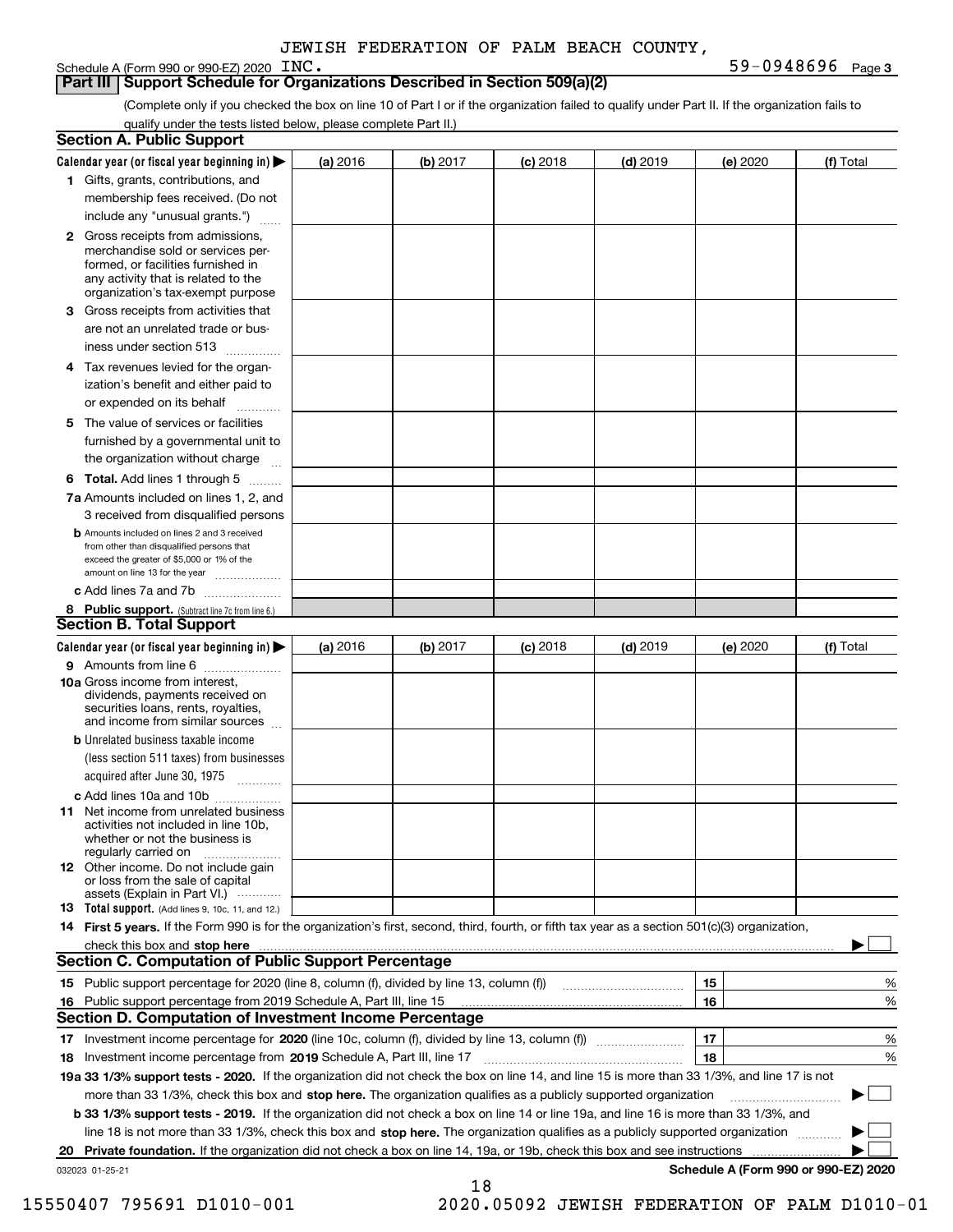**1**

**2**

**3a**

**3b**

**3c**

**4a**

**4b**

**4c**

**5a**

**5b5c**

**6**

**7**

**8**

**9a**

**9b**

**9c**

**10a**

**10b**

**YesNo**

#### Schedule A (Form 990 or 990-EZ) 2020  $\text{INC}$ . **Part IV Supporting Organizations**

(Complete only if you checked a box in line 12 on Part I. If you checked box 12a, Part I, complete Sections A and B. If you checked box 12b, Part I, complete Sections A and C. If you checked box 12c, Part I, complete Sections A, D, and E. If you checked box 12d, Part I, complete Sections A and D, and complete Part V.)

#### **Section A. All Supporting Organizations**

- **1** Are all of the organization's supported organizations listed by name in the organization's governing documents? If "No," describe in **Part VI** how the supported organizations are designated. If designated by *class or purpose, describe the designation. If historic and continuing relationship, explain.*
- **2** Did the organization have any supported organization that does not have an IRS determination of status under section 509(a)(1) or (2)? If "Yes," explain in Part VI how the organization determined that the supported *organization was described in section 509(a)(1) or (2).*
- **3a** Did the organization have a supported organization described in section 501(c)(4), (5), or (6)? If "Yes," answer *lines 3b and 3c below.*
- **b** Did the organization confirm that each supported organization qualified under section 501(c)(4), (5), or (6) and satisfied the public support tests under section 509(a)(2)? If "Yes," describe in **Part VI** when and how the *organization made the determination.*
- **c**Did the organization ensure that all support to such organizations was used exclusively for section 170(c)(2)(B) purposes? If "Yes," explain in **Part VI** what controls the organization put in place to ensure such use.
- **4a***If* Was any supported organization not organized in the United States ("foreign supported organization")? *"Yes," and if you checked box 12a or 12b in Part I, answer lines 4b and 4c below.*
- **b** Did the organization have ultimate control and discretion in deciding whether to make grants to the foreign supported organization? If "Yes," describe in **Part VI** how the organization had such control and discretion *despite being controlled or supervised by or in connection with its supported organizations.*
- **c** Did the organization support any foreign supported organization that does not have an IRS determination under sections 501(c)(3) and 509(a)(1) or (2)? If "Yes," explain in **Part VI** what controls the organization used *to ensure that all support to the foreign supported organization was used exclusively for section 170(c)(2)(B) purposes.*
- **5a** Did the organization add, substitute, or remove any supported organizations during the tax year? If "Yes," answer lines 5b and 5c below (if applicable). Also, provide detail in **Part VI,** including (i) the names and EIN *numbers of the supported organizations added, substituted, or removed; (ii) the reasons for each such action; (iii) the authority under the organization's organizing document authorizing such action; and (iv) how the action was accomplished (such as by amendment to the organizing document).*
- **b** Type I or Type II only. Was any added or substituted supported organization part of a class already designated in the organization's organizing document?
- **cSubstitutions only.**  Was the substitution the result of an event beyond the organization's control?
- **6** Did the organization provide support (whether in the form of grants or the provision of services or facilities) to **Part VI.** *If "Yes," provide detail in* support or benefit one or more of the filing organization's supported organizations? anyone other than (i) its supported organizations, (ii) individuals that are part of the charitable class benefited by one or more of its supported organizations, or (iii) other supporting organizations that also
- **7**Did the organization provide a grant, loan, compensation, or other similar payment to a substantial contributor *If "Yes," complete Part I of Schedule L (Form 990 or 990-EZ).* regard to a substantial contributor? (as defined in section 4958(c)(3)(C)), a family member of a substantial contributor, or a 35% controlled entity with
- **8** Did the organization make a loan to a disqualified person (as defined in section 4958) not described in line 7? *If "Yes," complete Part I of Schedule L (Form 990 or 990-EZ).*
- **9a** Was the organization controlled directly or indirectly at any time during the tax year by one or more in section 509(a)(1) or (2))? If "Yes," *provide detail in* <code>Part VI.</code> disqualified persons, as defined in section 4946 (other than foundation managers and organizations described
- **b** Did one or more disqualified persons (as defined in line 9a) hold a controlling interest in any entity in which the supporting organization had an interest? If "Yes," provide detail in P**art VI**.
- **c**Did a disqualified person (as defined in line 9a) have an ownership interest in, or derive any personal benefit from, assets in which the supporting organization also had an interest? If "Yes," provide detail in P**art VI.**
- **10a** Was the organization subject to the excess business holdings rules of section 4943 because of section supporting organizations)? If "Yes," answer line 10b below. 4943(f) (regarding certain Type II supporting organizations, and all Type III non-functionally integrated
- **b** Did the organization have any excess business holdings in the tax year? (Use Schedule C, Form 4720, to *determine whether the organization had excess business holdings.)*

19

032024 01-25-21

**Schedule A (Form 990 or 990-EZ) 2020**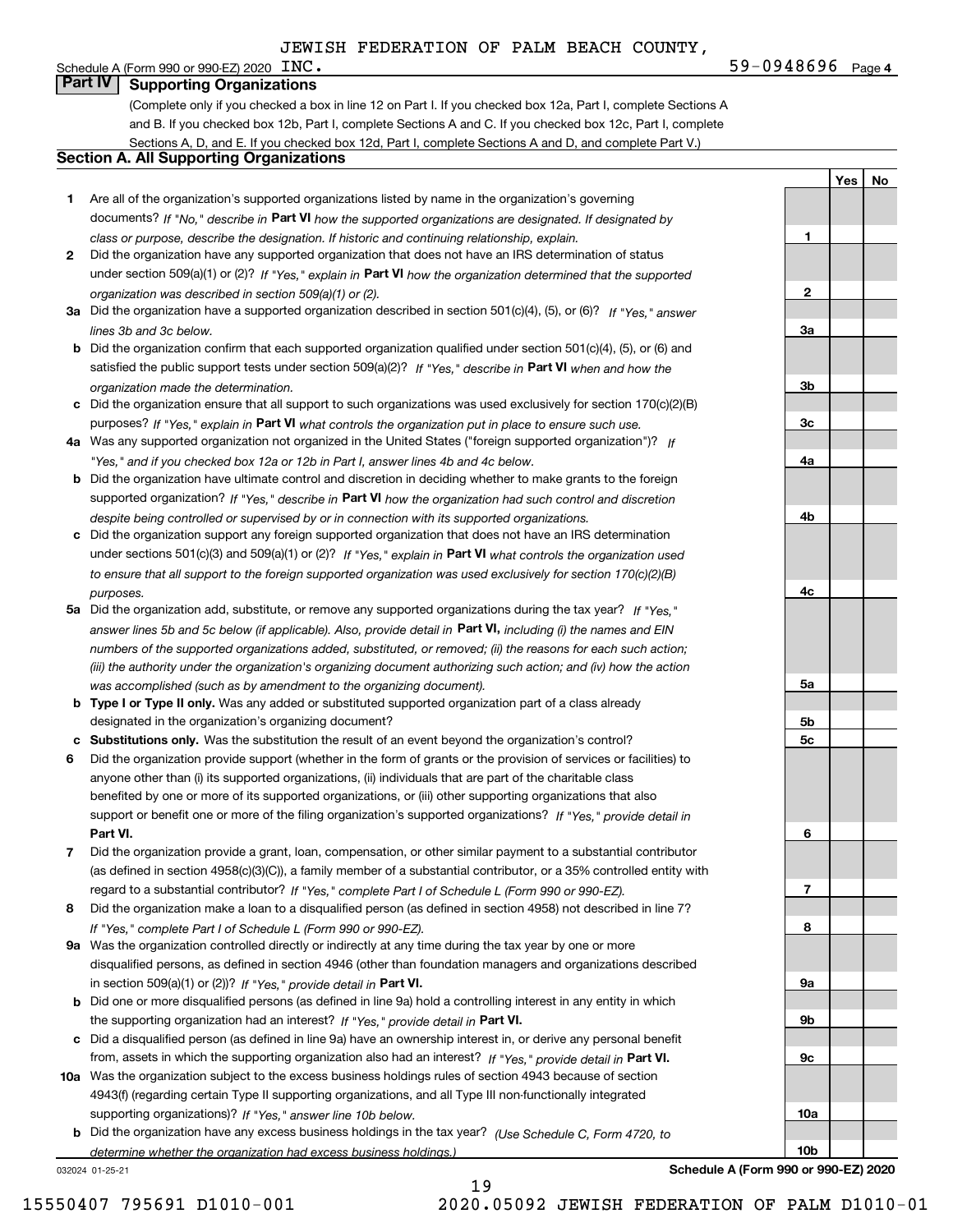| INC. | 59-0948696 <sub>Page 5</sub> |  |
|------|------------------------------|--|
|      |                              |  |

|    | <b>Supporting Organizations (continued)</b><br>Part IV                                                                                                                                                                                                    |                |     |    |
|----|-----------------------------------------------------------------------------------------------------------------------------------------------------------------------------------------------------------------------------------------------------------|----------------|-----|----|
|    |                                                                                                                                                                                                                                                           |                | Yes | No |
| 11 | Has the organization accepted a gift or contribution from any of the following persons?                                                                                                                                                                   |                |     |    |
|    | a A person who directly or indirectly controls, either alone or together with persons described in lines 11b and                                                                                                                                          |                |     |    |
|    | 11c below, the governing body of a supported organization?                                                                                                                                                                                                | 11a            |     |    |
|    | <b>b</b> A family member of a person described in line 11a above?                                                                                                                                                                                         | 11b            |     |    |
|    | c A 35% controlled entity of a person described in line 11a or 11b above? If "Yes" to line 11a, 11b, or 11c, provide                                                                                                                                      |                |     |    |
|    | detail in Part VI.                                                                                                                                                                                                                                        | 11c            |     |    |
|    | <b>Section B. Type I Supporting Organizations</b>                                                                                                                                                                                                         |                |     |    |
|    |                                                                                                                                                                                                                                                           |                | Yes | No |
| 1  | Did the governing body, members of the governing body, officers acting in their official capacity, or membership of one or                                                                                                                                |                |     |    |
|    | more supported organizations have the power to regularly appoint or elect at least a majority of the organization's officers,                                                                                                                             |                |     |    |
|    | directors, or trustees at all times during the tax year? If "No," describe in Part VI how the supported organization(s)<br>effectively operated, supervised, or controlled the organization's activities. If the organization had more than one supported |                |     |    |
|    | organization, describe how the powers to appoint and/or remove officers, directors, or trustees were allocated among the                                                                                                                                  |                |     |    |
|    | supported organizations and what conditions or restrictions, if any, applied to such powers during the tax year.                                                                                                                                          | 1              |     |    |
| 2  | Did the organization operate for the benefit of any supported organization other than the supported                                                                                                                                                       |                |     |    |
|    | organization(s) that operated, supervised, or controlled the supporting organization? If "Yes," explain in                                                                                                                                                |                |     |    |
|    | <b>Part VI</b> how providing such benefit carried out the purposes of the supported organization(s) that operated.                                                                                                                                        |                |     |    |
|    | supervised, or controlled the supporting organization.                                                                                                                                                                                                    | $\overline{2}$ |     |    |
|    | <b>Section C. Type II Supporting Organizations</b>                                                                                                                                                                                                        |                |     |    |
|    |                                                                                                                                                                                                                                                           |                | Yes | No |
| 1  | Were a majority of the organization's directors or trustees during the tax year also a majority of the directors                                                                                                                                          |                |     |    |
|    | or trustees of each of the organization's supported organization(s)? If "No." describe in Part VI how control                                                                                                                                             |                |     |    |
|    | or management of the supporting organization was vested in the same persons that controlled or managed                                                                                                                                                    |                |     |    |
|    | the supported organization(s).<br><b>Section D. All Type III Supporting Organizations</b>                                                                                                                                                                 | 1              |     |    |
|    |                                                                                                                                                                                                                                                           |                |     | No |
|    |                                                                                                                                                                                                                                                           |                | Yes |    |
| 1  | Did the organization provide to each of its supported organizations, by the last day of the fifth month of the<br>organization's tax year, (i) a written notice describing the type and amount of support provided during the prior tax                   |                |     |    |
|    | year, (ii) a copy of the Form 990 that was most recently filed as of the date of notification, and (iii) copies of the                                                                                                                                    |                |     |    |
|    | organization's governing documents in effect on the date of notification, to the extent not previously provided?                                                                                                                                          | 1              |     |    |
| 2  | Were any of the organization's officers, directors, or trustees either (i) appointed or elected by the supported                                                                                                                                          |                |     |    |
|    | organization(s) or (ii) serving on the governing body of a supported organization? If "No," explain in Part VI how                                                                                                                                        |                |     |    |
|    | the organization maintained a close and continuous working relationship with the supported organization(s).                                                                                                                                               | $\mathbf{2}$   |     |    |
| 3  | By reason of the relationship described in line 2, above, did the organization's supported organizations have a                                                                                                                                           |                |     |    |
|    | significant voice in the organization's investment policies and in directing the use of the organization's                                                                                                                                                |                |     |    |
|    | income or assets at all times during the tax year? If "Yes," describe in Part VI the role the organization's                                                                                                                                              |                |     |    |
|    | supported organizations played in this regard.                                                                                                                                                                                                            | 3              |     |    |
|    | Section E. Type III Functionally Integrated Supporting Organizations                                                                                                                                                                                      |                |     |    |
| 1  | Check the box next to the method that the organization used to satisfy the Integral Part Test during the year (see instructions).                                                                                                                         |                |     |    |
| a  | The organization satisfied the Activities Test. Complete line 2 below.                                                                                                                                                                                    |                |     |    |
| b  | The organization is the parent of each of its supported organizations. Complete line 3 below.                                                                                                                                                             |                |     |    |
| c  | The organization supported a governmental entity. Describe in Part VI how you supported a governmental entity (see instructions)                                                                                                                          |                |     |    |
| 2  | Activities Test. Answer lines 2a and 2b below.                                                                                                                                                                                                            |                | Yes | No |
| а  | Did substantially all of the organization's activities during the tax year directly further the exempt purposes of                                                                                                                                        |                |     |    |
|    | the supported organization(s) to which the organization was responsive? If "Yes," then in Part VI identify                                                                                                                                                |                |     |    |
|    | those supported organizations and explain how these activities directly furthered their exempt purposes,                                                                                                                                                  |                |     |    |
|    | how the organization was responsive to those supported organizations, and how the organization determined                                                                                                                                                 |                |     |    |
|    | that these activities constituted substantially all of its activities.                                                                                                                                                                                    | 2a             |     |    |
|    | <b>b</b> Did the activities described in line 2a, above, constitute activities that, but for the organization's involvement,                                                                                                                              |                |     |    |
|    | one or more of the organization's supported organization(s) would have been engaged in? If "Yes," explain in                                                                                                                                              |                |     |    |
|    | <b>Part VI</b> the reasons for the organization's position that its supported organization(s) would have engaged in                                                                                                                                       |                |     |    |
|    | these activities but for the organization's involvement.                                                                                                                                                                                                  | 2b             |     |    |
| з  | Parent of Supported Organizations. Answer lines 3a and 3b below.                                                                                                                                                                                          |                |     |    |
|    | a Did the organization have the power to regularly appoint or elect a majority of the officers, directors, or                                                                                                                                             |                |     |    |
|    | trustees of each of the supported organizations? If "Yes" or "No" provide details in Part VI.<br><b>b</b> Did the organization exercise a substantial degree of direction over the policies, programs, and activities of each                             | За             |     |    |
|    | of its supported organizations? If "Yes," describe in Part VI the role played by the organization in this regard.                                                                                                                                         | 3b             |     |    |
|    | Schedule A (Form 990 or 990-EZ) 2020<br>032025 01-25-21                                                                                                                                                                                                   |                |     |    |
|    | 20                                                                                                                                                                                                                                                        |                |     |    |

Schedule A (Form 990 or 990-EZ) 2020 INC.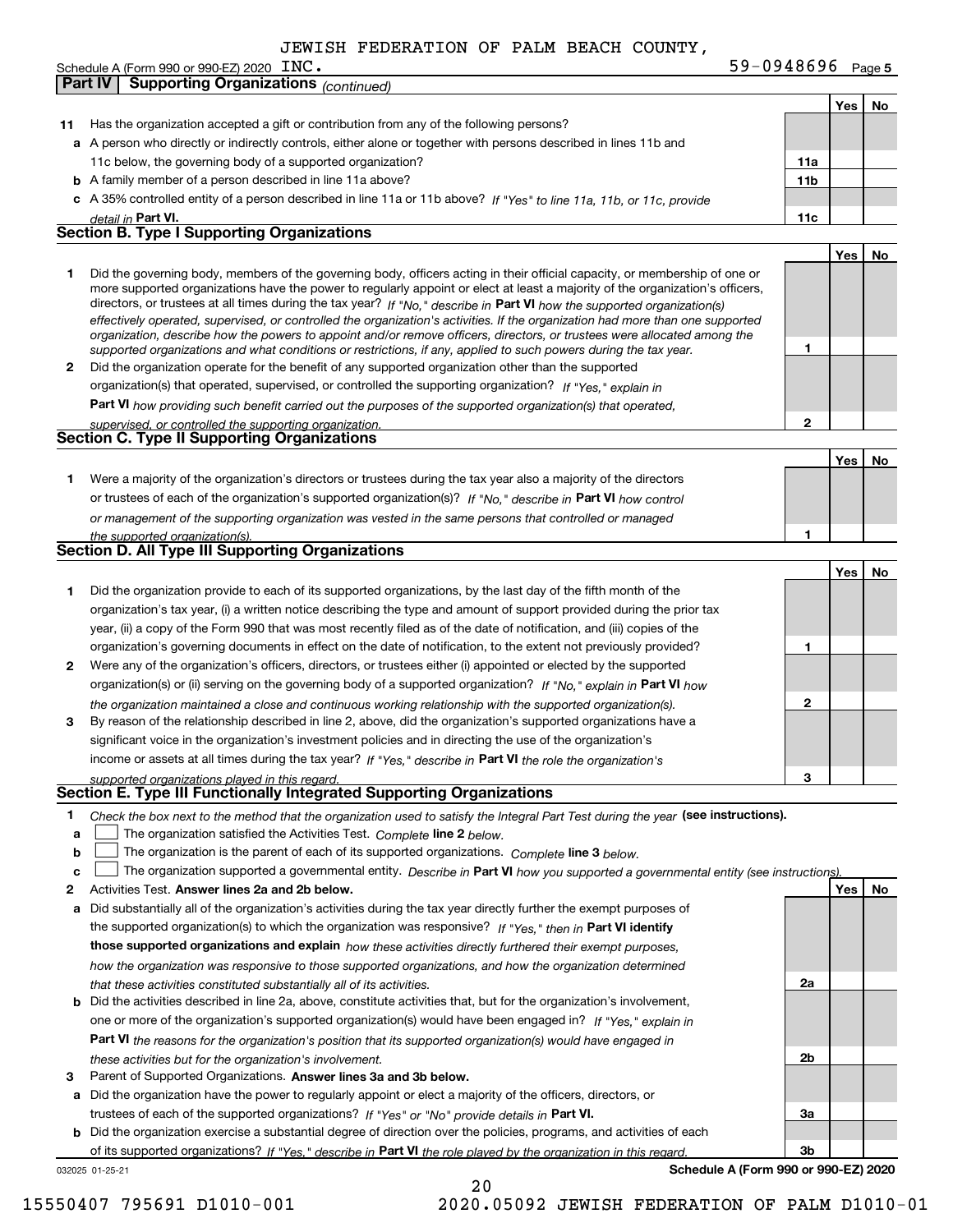|  | 59-0948696 | Page 6 |
|--|------------|--------|
|--|------------|--------|

|                | Schedule A (Form 990 or 990-EZ) 2020 INC.                                                                                                      |                | $59 - 0948696$ Page 6 |                                |  |
|----------------|------------------------------------------------------------------------------------------------------------------------------------------------|----------------|-----------------------|--------------------------------|--|
|                | Type III Non-Functionally Integrated 509(a)(3) Supporting Organizations<br><b>Part V</b>                                                       |                |                       |                                |  |
| 1              | Check here if the organization satisfied the Integral Part Test as a qualifying trust on Nov. 20, 1970 (explain in Part VI). See instructions. |                |                       |                                |  |
|                | All other Type III non-functionally integrated supporting organizations must complete Sections A through E.                                    |                |                       |                                |  |
|                | Section A - Adjusted Net Income                                                                                                                |                | (A) Prior Year        | (B) Current Year<br>(optional) |  |
| 1.             | Net short-term capital gain                                                                                                                    | 1              |                       |                                |  |
| $\mathbf{2}$   | Recoveries of prior-year distributions                                                                                                         | $\mathbf{2}$   |                       |                                |  |
| 3              | Other gross income (see instructions)                                                                                                          | 3              |                       |                                |  |
| 4              | Add lines 1 through 3.                                                                                                                         | 4              |                       |                                |  |
| 5              | Depreciation and depletion                                                                                                                     | 5              |                       |                                |  |
| 6              | Portion of operating expenses paid or incurred for production or                                                                               |                |                       |                                |  |
|                | collection of gross income or for management, conservation, or                                                                                 |                |                       |                                |  |
|                | maintenance of property held for production of income (see instructions)                                                                       | 6              |                       |                                |  |
| $\overline{7}$ | Other expenses (see instructions)                                                                                                              | $\overline{7}$ |                       |                                |  |
| 8              | Adjusted Net Income (subtract lines 5, 6, and 7 from line 4)                                                                                   | 8              |                       |                                |  |
|                | Section B - Minimum Asset Amount                                                                                                               |                | (A) Prior Year        | (B) Current Year<br>(optional) |  |
| 1              | Aggregate fair market value of all non-exempt-use assets (see                                                                                  |                |                       |                                |  |
|                | instructions for short tax year or assets held for part of year):                                                                              |                |                       |                                |  |
|                | a Average monthly value of securities                                                                                                          | 1a             |                       |                                |  |
|                | <b>b</b> Average monthly cash balances                                                                                                         | 1b             |                       |                                |  |
|                | c Fair market value of other non-exempt-use assets                                                                                             | 1c             |                       |                                |  |
|                | d Total (add lines 1a, 1b, and 1c)                                                                                                             | 1d             |                       |                                |  |
|                | <b>e</b> Discount claimed for blockage or other factors                                                                                        |                |                       |                                |  |
|                | (explain in detail in Part VI):                                                                                                                |                |                       |                                |  |
| 2              | Acquisition indebtedness applicable to non-exempt-use assets                                                                                   | $\mathbf{2}$   |                       |                                |  |
| 3              | Subtract line 2 from line 1d.                                                                                                                  | 3              |                       |                                |  |
| 4              | Cash deemed held for exempt use. Enter 0.015 of line 3 (for greater amount,                                                                    |                |                       |                                |  |
|                | see instructions).                                                                                                                             | 4              |                       |                                |  |
| 5              | Net value of non-exempt-use assets (subtract line 4 from line 3)                                                                               | 5              |                       |                                |  |
| 6              | Multiply line 5 by 0.035.                                                                                                                      | 6              |                       |                                |  |
| 7              | Recoveries of prior-year distributions                                                                                                         | $\overline{7}$ |                       |                                |  |
| 8              | Minimum Asset Amount (add line 7 to line 6)                                                                                                    | 8              |                       |                                |  |
|                | <b>Section C - Distributable Amount</b>                                                                                                        |                |                       | <b>Current Year</b>            |  |
| 1              | Adjusted net income for prior year (from Section A, line 8, column A)                                                                          | 1              |                       |                                |  |
| 2              | Enter 0.85 of line 1.                                                                                                                          | $\overline{2}$ |                       |                                |  |
| 3              | Minimum asset amount for prior year (from Section B, line 8, column A)                                                                         | 3              |                       |                                |  |
| 4              | Enter greater of line 2 or line 3.                                                                                                             | 4              |                       |                                |  |
| 5              | Income tax imposed in prior year                                                                                                               | 5              |                       |                                |  |
| 6              | <b>Distributable Amount.</b> Subtract line 5 from line 4, unless subject to                                                                    |                |                       |                                |  |
|                | emergency temporary reduction (see instructions).                                                                                              | 6              |                       |                                |  |

**7** Check here if the current year is the organization's first as a non-functionally integrated Type III supporting organization (see instructions).

**Schedule A (Form 990 or 990-EZ) 2020**

032026 01-25-21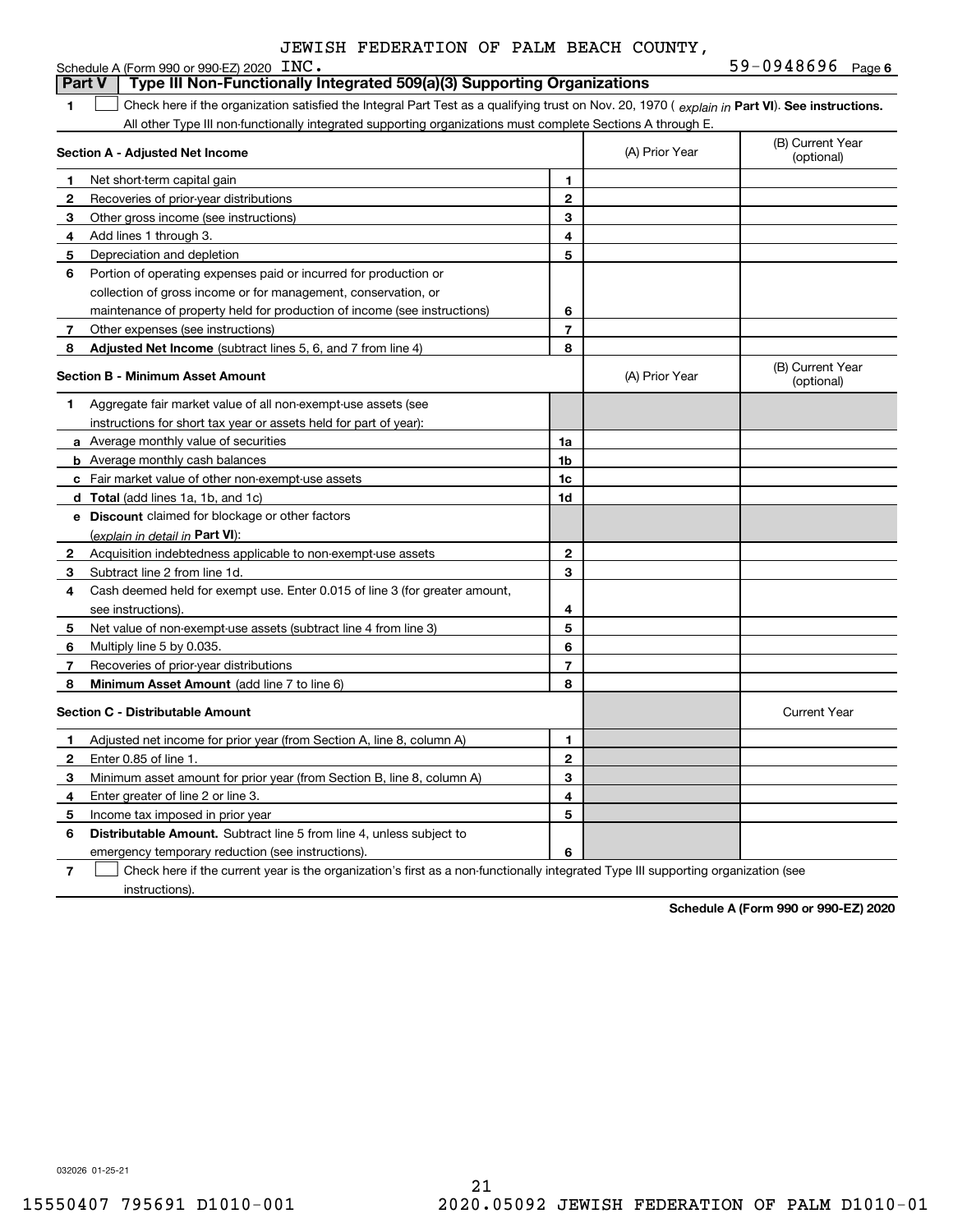| 59-0948696 Page 7<br>Schedule A (Form 990 or 990-EZ) 2020 INC.<br>Type III Non-Functionally Integrated 509(a)(3) Supporting Organizations<br><b>Part V</b> |                                                                                               |                                    |                                               |                |                                                  |  |
|------------------------------------------------------------------------------------------------------------------------------------------------------------|-----------------------------------------------------------------------------------------------|------------------------------------|-----------------------------------------------|----------------|--------------------------------------------------|--|
|                                                                                                                                                            |                                                                                               |                                    | (continued)                                   |                |                                                  |  |
|                                                                                                                                                            | <b>Section D - Distributions</b>                                                              |                                    |                                               |                | <b>Current Year</b>                              |  |
| 1                                                                                                                                                          | Amounts paid to supported organizations to accomplish exempt purposes                         |                                    |                                               | 1              |                                                  |  |
| 2                                                                                                                                                          | Amounts paid to perform activity that directly furthers exempt purposes of supported          |                                    |                                               |                |                                                  |  |
|                                                                                                                                                            | organizations, in excess of income from activity                                              |                                    |                                               | 2              |                                                  |  |
| 3                                                                                                                                                          | Administrative expenses paid to accomplish exempt purposes of supported organizations         |                                    |                                               | 3              |                                                  |  |
| 4                                                                                                                                                          | Amounts paid to acquire exempt-use assets                                                     |                                    |                                               | 4              |                                                  |  |
| 5                                                                                                                                                          | Qualified set-aside amounts (prior IRS approval required - <i>provide details in</i> Part VI) |                                    | 5                                             |                |                                                  |  |
| 6                                                                                                                                                          | Other distributions ( <i>describe in</i> Part VI). See instructions.                          |                                    | 6                                             |                |                                                  |  |
| 7                                                                                                                                                          | Total annual distributions. Add lines 1 through 6.                                            |                                    |                                               | $\overline{7}$ |                                                  |  |
| 8                                                                                                                                                          | Distributions to attentive supported organizations to which the organization is responsive    |                                    |                                               |                |                                                  |  |
|                                                                                                                                                            | (provide details in Part VI). See instructions.                                               |                                    |                                               | 8              |                                                  |  |
| 9                                                                                                                                                          | Distributable amount for 2020 from Section C, line 6                                          |                                    |                                               | 9              |                                                  |  |
| 10                                                                                                                                                         | Line 8 amount divided by line 9 amount                                                        |                                    |                                               | 10             |                                                  |  |
|                                                                                                                                                            | <b>Section E - Distribution Allocations</b> (see instructions)                                | (i)<br><b>Excess Distributions</b> | (ii)<br><b>Underdistributions</b><br>Pre-2020 |                | (iii)<br><b>Distributable</b><br>Amount for 2020 |  |
| 1                                                                                                                                                          | Distributable amount for 2020 from Section C, line 6                                          |                                    |                                               |                |                                                  |  |
| 2                                                                                                                                                          | Underdistributions, if any, for years prior to 2020 (reason-                                  |                                    |                                               |                |                                                  |  |
|                                                                                                                                                            | able cause required - explain in Part VI). See instructions.                                  |                                    |                                               |                |                                                  |  |
| З                                                                                                                                                          | Excess distributions carryover, if any, to 2020                                               |                                    |                                               |                |                                                  |  |
|                                                                                                                                                            | <b>a</b> From 2015                                                                            |                                    |                                               |                |                                                  |  |
|                                                                                                                                                            | <b>b</b> From 2016                                                                            |                                    |                                               |                |                                                  |  |
|                                                                                                                                                            | c From 2017                                                                                   |                                    |                                               |                |                                                  |  |
|                                                                                                                                                            | d From 2018                                                                                   |                                    |                                               |                |                                                  |  |
|                                                                                                                                                            | e From 2019                                                                                   |                                    |                                               |                |                                                  |  |
|                                                                                                                                                            | f Total of lines 3a through 3e                                                                |                                    |                                               |                |                                                  |  |
|                                                                                                                                                            | g Applied to underdistributions of prior years                                                |                                    |                                               |                |                                                  |  |
|                                                                                                                                                            | <b>h</b> Applied to 2020 distributable amount                                                 |                                    |                                               |                |                                                  |  |
| Ť.                                                                                                                                                         | Carryover from 2015 not applied (see instructions)                                            |                                    |                                               |                |                                                  |  |
|                                                                                                                                                            | Remainder. Subtract lines 3g, 3h, and 3i from line 3f.                                        |                                    |                                               |                |                                                  |  |
| 4                                                                                                                                                          | Distributions for 2020 from Section D,                                                        |                                    |                                               |                |                                                  |  |
|                                                                                                                                                            | line $7:$                                                                                     |                                    |                                               |                |                                                  |  |
|                                                                                                                                                            | a Applied to underdistributions of prior years                                                |                                    |                                               |                |                                                  |  |
|                                                                                                                                                            | <b>b</b> Applied to 2020 distributable amount                                                 |                                    |                                               |                |                                                  |  |
|                                                                                                                                                            | <b>c</b> Remainder. Subtract lines 4a and 4b from line 4.                                     |                                    |                                               |                |                                                  |  |
|                                                                                                                                                            | 5 Remaining underdistributions for years prior to 2020, if                                    |                                    |                                               |                |                                                  |  |
|                                                                                                                                                            | any. Subtract lines 3g and 4a from line 2. For result greater                                 |                                    |                                               |                |                                                  |  |
|                                                                                                                                                            | than zero, explain in Part VI. See instructions.                                              |                                    |                                               |                |                                                  |  |
| 6                                                                                                                                                          | Remaining underdistributions for 2020. Subtract lines 3h                                      |                                    |                                               |                |                                                  |  |
|                                                                                                                                                            | and 4b from line 1. For result greater than zero, explain in                                  |                                    |                                               |                |                                                  |  |
|                                                                                                                                                            | <b>Part VI.</b> See instructions.                                                             |                                    |                                               |                |                                                  |  |
| 7                                                                                                                                                          | Excess distributions carryover to 2021. Add lines 3j                                          |                                    |                                               |                |                                                  |  |
|                                                                                                                                                            | and 4c.                                                                                       |                                    |                                               |                |                                                  |  |
| 8.                                                                                                                                                         | Breakdown of line 7:                                                                          |                                    |                                               |                |                                                  |  |
|                                                                                                                                                            | a Excess from 2016                                                                            |                                    |                                               |                |                                                  |  |
|                                                                                                                                                            | <b>b</b> Excess from 2017                                                                     |                                    |                                               |                |                                                  |  |
|                                                                                                                                                            | c Excess from 2018                                                                            |                                    |                                               |                |                                                  |  |
|                                                                                                                                                            | d Excess from 2019                                                                            |                                    |                                               |                |                                                  |  |
|                                                                                                                                                            | e Excess from 2020                                                                            |                                    |                                               |                |                                                  |  |

**Schedule A (Form 990 or 990-EZ) 2020**

032027 01-25-21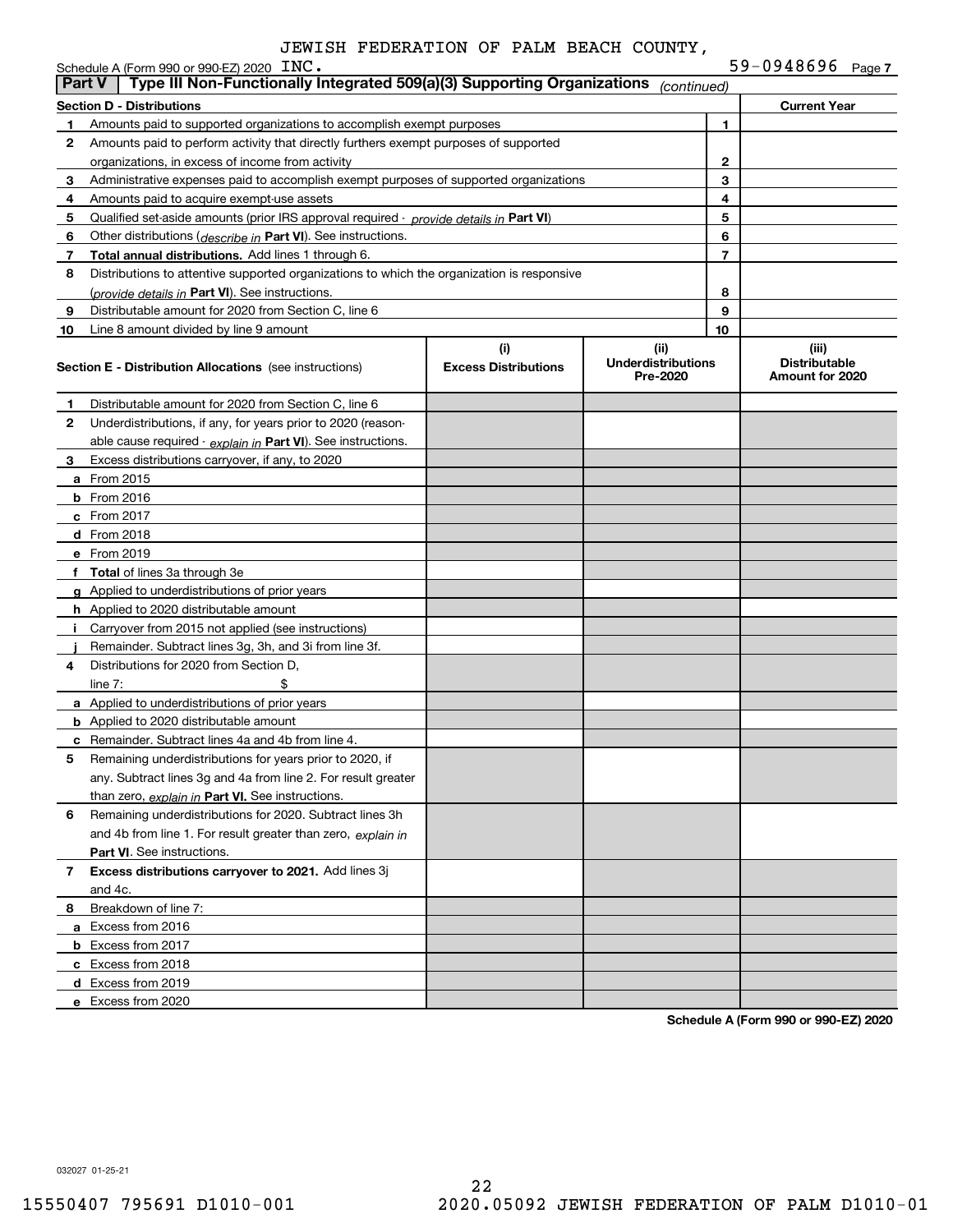|                 |                                                                                                                                                                                                                                                                                                                                                                                                                  | JEWISH FEDERATION OF PALM BEACH COUNTY, |    |  |                                                                                                                                                  |
|-----------------|------------------------------------------------------------------------------------------------------------------------------------------------------------------------------------------------------------------------------------------------------------------------------------------------------------------------------------------------------------------------------------------------------------------|-----------------------------------------|----|--|--------------------------------------------------------------------------------------------------------------------------------------------------|
|                 | Schedule A (Form 990 or 990-EZ) 2020 INC.                                                                                                                                                                                                                                                                                                                                                                        |                                         |    |  | 59-0948696 Page 8                                                                                                                                |
| <b>Part VI</b>  | Supplemental Information. Provide the explanations required by Part II, line 10; Part II, line 17a or 17b; Part III, line 12;<br>Part IV, Section A, lines 1, 2, 3b, 3c, 4b, 4c, 5a, 6, 9a, 9b, 9c, 11a, 11b, and 11c; Part IV, Section B, lines 1 and 2; Part IV, Section C,<br>Section D, lines 5, 6, and 8; and Part V, Section E, lines 2, 5, and 6. Also complete this part for any additional information. |                                         |    |  | line 1; Part IV, Section D, lines 2 and 3; Part IV, Section E, lines 1c, 2a, 2b, 3a, and 3b; Part V, line 1; Part V, Section B, line 1e; Part V, |
|                 | (See instructions.)                                                                                                                                                                                                                                                                                                                                                                                              |                                         |    |  |                                                                                                                                                  |
|                 |                                                                                                                                                                                                                                                                                                                                                                                                                  |                                         |    |  |                                                                                                                                                  |
|                 |                                                                                                                                                                                                                                                                                                                                                                                                                  |                                         |    |  |                                                                                                                                                  |
|                 |                                                                                                                                                                                                                                                                                                                                                                                                                  |                                         |    |  |                                                                                                                                                  |
|                 |                                                                                                                                                                                                                                                                                                                                                                                                                  |                                         |    |  |                                                                                                                                                  |
|                 |                                                                                                                                                                                                                                                                                                                                                                                                                  |                                         |    |  |                                                                                                                                                  |
|                 |                                                                                                                                                                                                                                                                                                                                                                                                                  |                                         |    |  |                                                                                                                                                  |
|                 |                                                                                                                                                                                                                                                                                                                                                                                                                  |                                         |    |  |                                                                                                                                                  |
|                 |                                                                                                                                                                                                                                                                                                                                                                                                                  |                                         |    |  |                                                                                                                                                  |
|                 |                                                                                                                                                                                                                                                                                                                                                                                                                  |                                         |    |  |                                                                                                                                                  |
|                 |                                                                                                                                                                                                                                                                                                                                                                                                                  |                                         |    |  |                                                                                                                                                  |
|                 |                                                                                                                                                                                                                                                                                                                                                                                                                  |                                         |    |  |                                                                                                                                                  |
|                 |                                                                                                                                                                                                                                                                                                                                                                                                                  |                                         |    |  |                                                                                                                                                  |
|                 |                                                                                                                                                                                                                                                                                                                                                                                                                  |                                         |    |  |                                                                                                                                                  |
|                 |                                                                                                                                                                                                                                                                                                                                                                                                                  |                                         |    |  |                                                                                                                                                  |
|                 |                                                                                                                                                                                                                                                                                                                                                                                                                  |                                         |    |  |                                                                                                                                                  |
|                 |                                                                                                                                                                                                                                                                                                                                                                                                                  |                                         |    |  |                                                                                                                                                  |
|                 |                                                                                                                                                                                                                                                                                                                                                                                                                  |                                         |    |  |                                                                                                                                                  |
|                 |                                                                                                                                                                                                                                                                                                                                                                                                                  |                                         |    |  |                                                                                                                                                  |
|                 |                                                                                                                                                                                                                                                                                                                                                                                                                  |                                         |    |  |                                                                                                                                                  |
|                 |                                                                                                                                                                                                                                                                                                                                                                                                                  |                                         |    |  |                                                                                                                                                  |
|                 |                                                                                                                                                                                                                                                                                                                                                                                                                  |                                         |    |  |                                                                                                                                                  |
|                 |                                                                                                                                                                                                                                                                                                                                                                                                                  |                                         |    |  |                                                                                                                                                  |
|                 |                                                                                                                                                                                                                                                                                                                                                                                                                  |                                         |    |  |                                                                                                                                                  |
|                 |                                                                                                                                                                                                                                                                                                                                                                                                                  |                                         |    |  |                                                                                                                                                  |
|                 |                                                                                                                                                                                                                                                                                                                                                                                                                  |                                         |    |  |                                                                                                                                                  |
|                 |                                                                                                                                                                                                                                                                                                                                                                                                                  |                                         |    |  |                                                                                                                                                  |
|                 |                                                                                                                                                                                                                                                                                                                                                                                                                  |                                         |    |  |                                                                                                                                                  |
|                 |                                                                                                                                                                                                                                                                                                                                                                                                                  |                                         |    |  |                                                                                                                                                  |
|                 |                                                                                                                                                                                                                                                                                                                                                                                                                  |                                         |    |  |                                                                                                                                                  |
|                 |                                                                                                                                                                                                                                                                                                                                                                                                                  |                                         |    |  |                                                                                                                                                  |
|                 |                                                                                                                                                                                                                                                                                                                                                                                                                  |                                         |    |  |                                                                                                                                                  |
|                 |                                                                                                                                                                                                                                                                                                                                                                                                                  |                                         |    |  |                                                                                                                                                  |
|                 |                                                                                                                                                                                                                                                                                                                                                                                                                  |                                         |    |  |                                                                                                                                                  |
|                 |                                                                                                                                                                                                                                                                                                                                                                                                                  |                                         |    |  |                                                                                                                                                  |
|                 |                                                                                                                                                                                                                                                                                                                                                                                                                  |                                         |    |  |                                                                                                                                                  |
|                 |                                                                                                                                                                                                                                                                                                                                                                                                                  |                                         |    |  |                                                                                                                                                  |
|                 |                                                                                                                                                                                                                                                                                                                                                                                                                  |                                         |    |  |                                                                                                                                                  |
|                 |                                                                                                                                                                                                                                                                                                                                                                                                                  |                                         |    |  |                                                                                                                                                  |
| 032028 01-25-21 |                                                                                                                                                                                                                                                                                                                                                                                                                  |                                         |    |  | Schedule A (Form 990 or 990-EZ) 2020                                                                                                             |
|                 |                                                                                                                                                                                                                                                                                                                                                                                                                  |                                         | 23 |  |                                                                                                                                                  |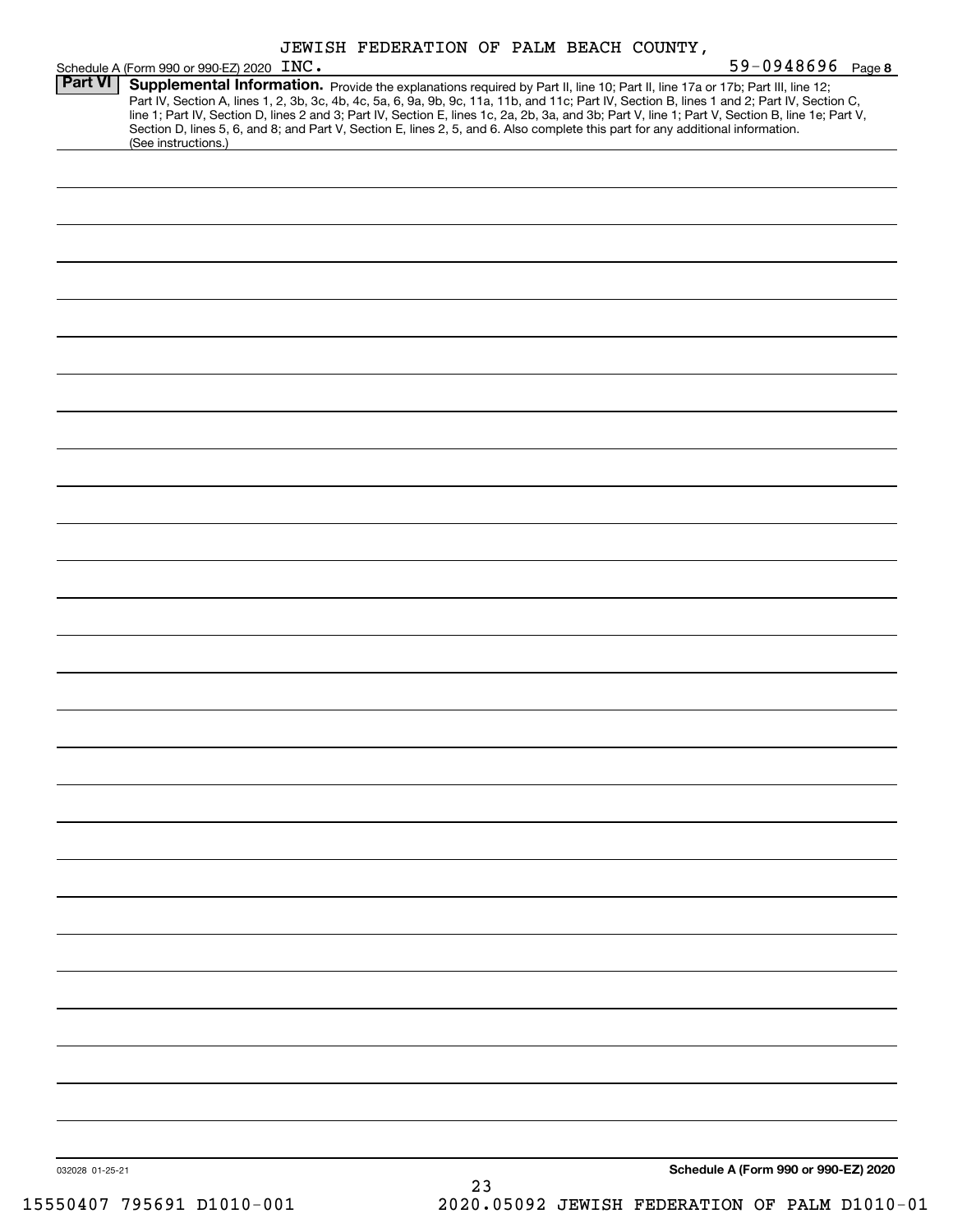# **Identification of Excess Contributions Included on Part II, Line 5 Schedule A 2020**

INC. 59-0948696

# **\*\* Do Not File \*\* \*\*\* Not Open to Public Inspection \*\*\***

| <b>Contributor's Name</b>                | <b>Total</b><br><b>Contributions</b> | <b>Excess</b><br><b>Contributions</b> |
|------------------------------------------|--------------------------------------|---------------------------------------|
| JACK, JOSEPH, & MORTON MANDEL FOUNDATION | 7,782,736.                           | 4,559,868.                            |
| ARLENE KAUFMAN AND SANFORD M BAKLOR      | 4,458,407.                           | 1,235,539.                            |
| DAVID BLACHER TRUST                      | 6, 310, 639.                         | 3,087,771.                            |
|                                          |                                      |                                       |
|                                          |                                      |                                       |
|                                          |                                      |                                       |
|                                          |                                      |                                       |
|                                          |                                      |                                       |
|                                          |                                      |                                       |
|                                          |                                      |                                       |
|                                          |                                      |                                       |
|                                          |                                      |                                       |
|                                          |                                      |                                       |
|                                          |                                      |                                       |
|                                          |                                      |                                       |
|                                          |                                      |                                       |
|                                          |                                      |                                       |
|                                          |                                      |                                       |
|                                          |                                      |                                       |
|                                          |                                      |                                       |
|                                          |                                      |                                       |
|                                          |                                      |                                       |
|                                          |                                      |                                       |
|                                          |                                      |                                       |
|                                          |                                      | 1 m c                                 |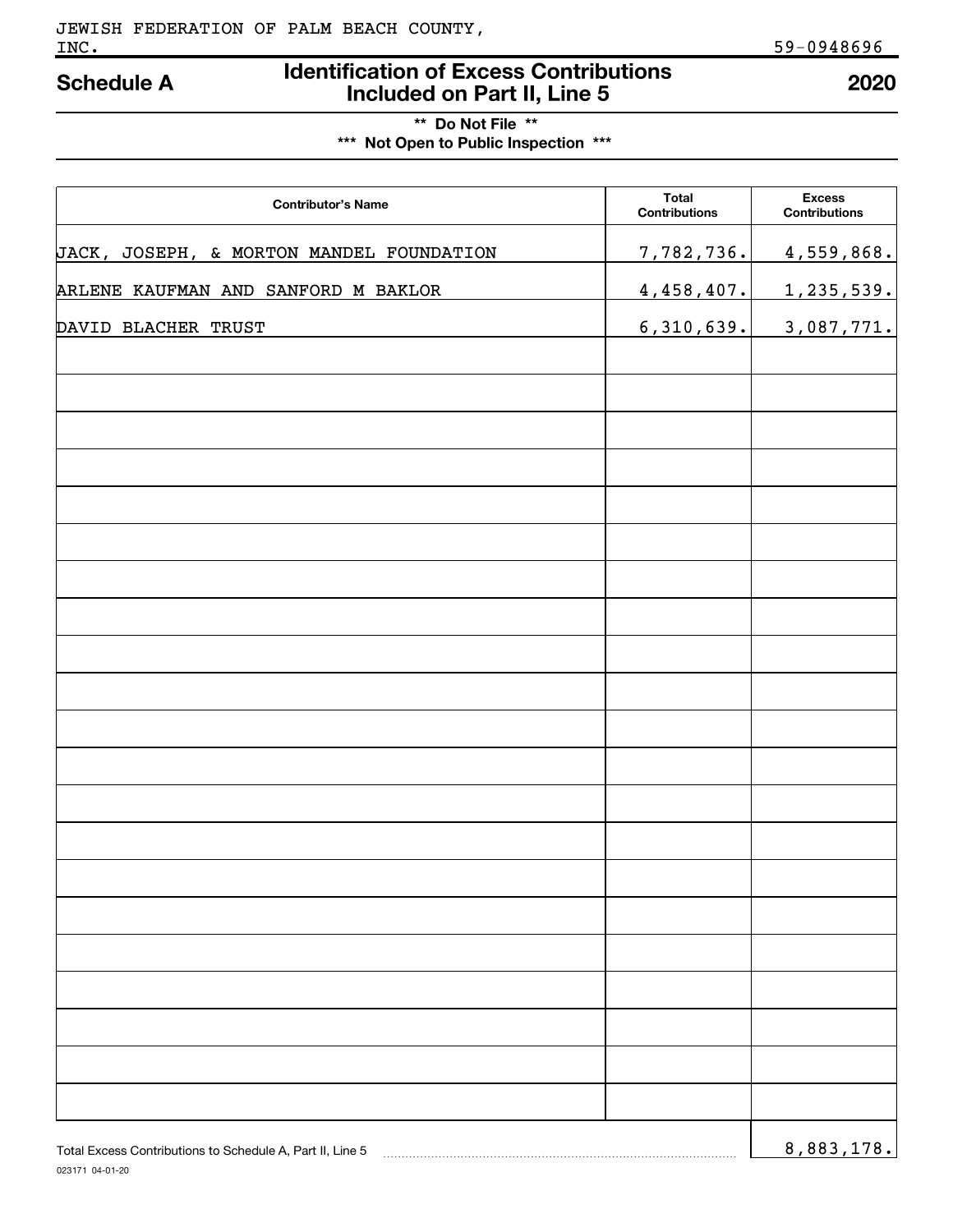Department of the Treasury Internal Revenue Service **(Form 990, 990-EZ, or 990-PF)**

#### Name of the organization

|  |  | ** PUBLIC DISCLOSURE COPY ** |  |  |
|--|--|------------------------------|--|--|
|--|--|------------------------------|--|--|

# **Schedule B Schedule of Contributors**

**| Attach to Form 990, Form 990-EZ, or Form 990-PF. | Go to www.irs.gov/Form990 for the latest information.** OMB No. 1545-0047

**2020**

**Employer identification number**

|                                       | JEWISH FEDERATION OF PALM BEACH COUNTY,<br>INC.                                    | 59-0948696 |
|---------------------------------------|------------------------------------------------------------------------------------|------------|
| <b>Organization type (check one):</b> |                                                                                    |            |
| Filers of:                            | Section:                                                                           |            |
| Form 990 or 990-EZ                    | $X$ 501(c)( 3) (enter number) organization                                         |            |
|                                       | $4947(a)(1)$ nonexempt charitable trust <b>not</b> treated as a private foundation |            |
|                                       | 527 political organization                                                         |            |
| Form 990-PF                           | 501(c)(3) exempt private foundation                                                |            |
|                                       | 4947(a)(1) nonexempt charitable trust treated as a private foundation              |            |

501(c)(3) taxable private foundation  $\mathcal{L}^{\text{max}}$ 

Check if your organization is covered by the **General Rule** or a **Special Rule. Note:**  Only a section 501(c)(7), (8), or (10) organization can check boxes for both the General Rule and a Special Rule. See instructions.

#### **General Rule**

 $\mathcal{L}^{\text{max}}$ 

For an organization filing Form 990, 990-EZ, or 990-PF that received, during the year, contributions totaling \$5,000 or more (in money or property) from any one contributor. Complete Parts I and II. See instructions for determining a contributor's total contributions.

#### **Special Rules**

any one contributor, during the year, total contributions of the greater of  $\,$  (1) \$5,000; or **(2)** 2% of the amount on (i) Form 990, Part VIII, line 1h;  $\boxed{\textbf{X}}$  For an organization described in section 501(c)(3) filing Form 990 or 990-EZ that met the 33 1/3% support test of the regulations under sections 509(a)(1) and 170(b)(1)(A)(vi), that checked Schedule A (Form 990 or 990-EZ), Part II, line 13, 16a, or 16b, and that received from or (ii) Form 990-EZ, line 1. Complete Parts I and II.

For an organization described in section 501(c)(7), (8), or (10) filing Form 990 or 990-EZ that received from any one contributor, during the year, total contributions of more than \$1,000 exclusively for religious, charitable, scientific, literary, or educational purposes, or for the prevention of cruelty to children or animals. Complete Parts I (entering "N/A" in column (b) instead of the contributor name and address), II, and III.  $\mathcal{L}^{\text{max}}$ 

purpose. Don't complete any of the parts unless the **General Rule** applies to this organization because it received *nonexclusively* year, contributions <sub>exclusively</sub> for religious, charitable, etc., purposes, but no such contributions totaled more than \$1,000. If this box is checked, enter here the total contributions that were received during the year for an  $\;$ exclusively religious, charitable, etc., For an organization described in section 501(c)(7), (8), or (10) filing Form 990 or 990-EZ that received from any one contributor, during the religious, charitable, etc., contributions totaling \$5,000 or more during the year  $\Box$ — $\Box$   $\Box$  $\mathcal{L}^{\text{max}}$ 

**Caution:**  An organization that isn't covered by the General Rule and/or the Special Rules doesn't file Schedule B (Form 990, 990-EZ, or 990-PF),  **must** but it answer "No" on Part IV, line 2, of its Form 990; or check the box on line H of its Form 990-EZ or on its Form 990-PF, Part I, line 2, to certify that it doesn't meet the filing requirements of Schedule B (Form 990, 990-EZ, or 990-PF).

**For Paperwork Reduction Act Notice, see the instructions for Form 990, 990-EZ, or 990-PF. Schedule B (Form 990, 990-EZ, or 990-PF) (2020)** LHA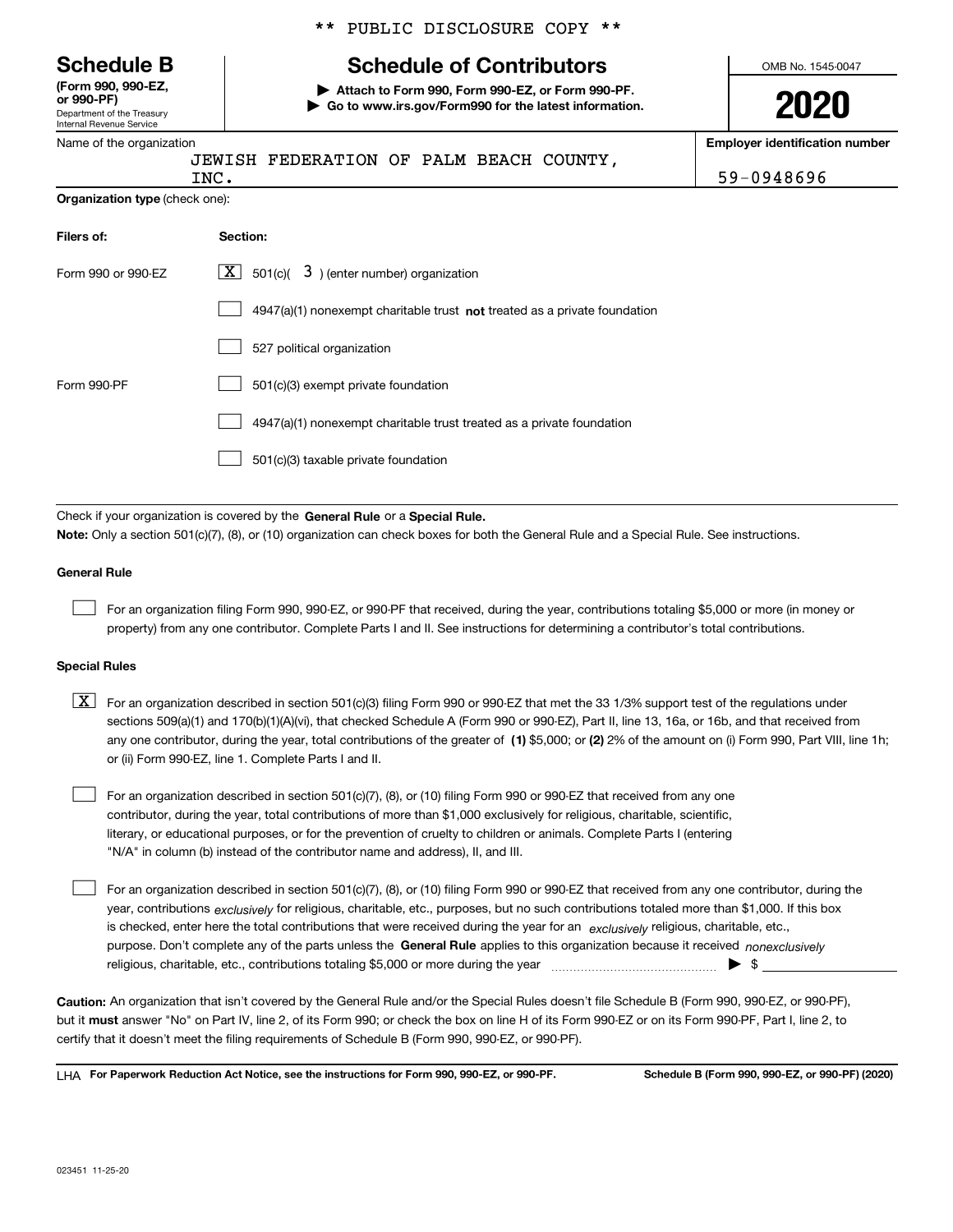### Schedule B (Form 990, 990-EZ, or 990-PF) (2020) **Page 2** Page 2

### JEWISH FEDERATION OF PALM BEACH COUNTY, INC. 59-0948696

|                              | Schedule B (Form 990, 990-EZ, or 990-PF) (2020)                                                |                                   |                             | Page 2                                                                                                      |
|------------------------------|------------------------------------------------------------------------------------------------|-----------------------------------|-----------------------------|-------------------------------------------------------------------------------------------------------------|
| Name of organization<br>INC. | JEWISH FEDERATION OF PALM BEACH COUNTY,                                                        |                                   |                             | <b>Employer identification number</b><br>59-0948696                                                         |
| Part I                       | Contributors (see instructions). Use duplicate copies of Part I if additional space is needed. |                                   |                             |                                                                                                             |
| (a)<br>No.                   | (b)<br>Name, address, and ZIP + 4                                                              | <b>Total contributions</b>        | (d)<br>Type of contribution |                                                                                                             |
| $\mathbf 1$                  |                                                                                                | 6,310,639.<br>\$                  |                             | $\mathbf{X}$<br>Person<br>Payroll<br>Noncash<br>(Complete Part II for<br>noncash contributions.)            |
| (a)<br>No.                   | (b)<br>Name, address, and ZIP + 4                                                              | (c)<br><b>Total contributions</b> |                             | (d)<br>Type of contribution                                                                                 |
| $\boldsymbol{2}$             |                                                                                                | 2,025,375.<br>\$                  |                             | $\mathbf{X}$<br>Person<br>Payroll<br>Noncash<br>(Complete Part II for<br>noncash contributions.)            |
| (a)<br>No.                   | (b)<br>Name, address, and ZIP + 4                                                              | (c)<br><b>Total contributions</b> |                             | (d)<br>Type of contribution                                                                                 |
| $\mathbf{3}$                 |                                                                                                | 1,000,000.<br>\$                  |                             | $\overline{\mathbf{X}}$<br>Person<br>Payroll<br>Noncash<br>(Complete Part II for<br>noncash contributions.) |
| (a)<br>No.                   | (b)<br>Name, address, and ZIP + 4                                                              | (c)<br><b>Total contributions</b> |                             | (d)<br>Type of contribution                                                                                 |
| 4                            |                                                                                                | 750,000.<br>\$                    |                             | $\mathbf{X}$<br>Person<br>Payroll<br>Noncash<br>(Complete Part II for<br>noncash contributions.)            |
| (a)<br>No.                   | (b)<br>Name, address, and ZIP + 4                                                              | (c)<br><b>Total contributions</b> |                             | (d)<br>Type of contribution                                                                                 |
| 5                            |                                                                                                | 1,525,000.<br>\$                  |                             | $\boxed{\text{X}}$<br>Person<br>Payroll<br>Noncash<br>(Complete Part II for<br>noncash contributions.)      |
| (a)<br>No.                   | (b)<br>Name, address, and ZIP + 4                                                              | (c)<br><b>Total contributions</b> |                             | (d)<br>Type of contribution                                                                                 |
| 6                            |                                                                                                | 1,419,917.<br>\$                  |                             | $\boxed{\text{X}}$<br>Person<br>Payroll<br>Noncash<br>(Complete Part II for<br>noncash contributions.)      |

023452 11-25-20 **Schedule B (Form 990, 990-EZ, or 990-PF) (2020)**

26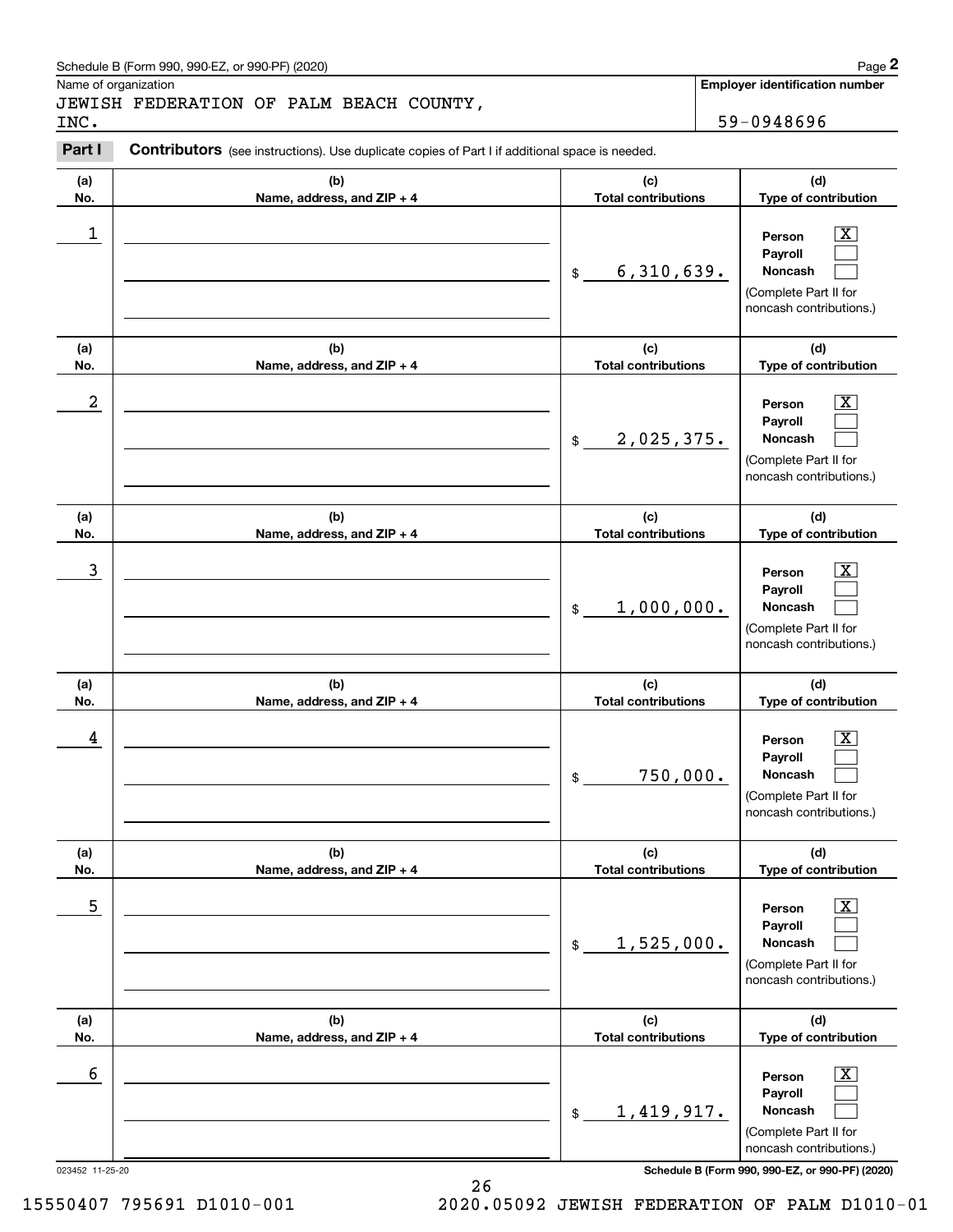|                              | Schedule B (Form 990, 990-EZ, or 990-PF) (2020)                                                     |                                                 | Page 3                                              |
|------------------------------|-----------------------------------------------------------------------------------------------------|-------------------------------------------------|-----------------------------------------------------|
| Name of organization<br>INC. | JEWISH FEDERATION OF PALM BEACH COUNTY,                                                             |                                                 | <b>Employer identification number</b><br>59-0948696 |
| Part II                      | Noncash Property (see instructions). Use duplicate copies of Part II if additional space is needed. |                                                 |                                                     |
| (a)<br>No.<br>from<br>Part I | (c)<br>(b)<br>FMV (or estimate)<br>Description of noncash property given<br>(See instructions.)     |                                                 | (d)<br>Date received                                |
|                              |                                                                                                     | \$                                              |                                                     |
| (a)<br>No.<br>from<br>Part I | (b)<br>Description of noncash property given                                                        | (c)<br>FMV (or estimate)<br>(See instructions.) | (d)<br>Date received                                |
|                              |                                                                                                     | \$                                              |                                                     |
| (a)<br>No.<br>from<br>Part I | (b)<br>Description of noncash property given                                                        | (c)<br>FMV (or estimate)<br>(See instructions.) | (d)<br>Date received                                |
|                              |                                                                                                     | \$                                              |                                                     |
| (a)<br>No.<br>from<br>Part I | (b)<br>Description of noncash property given                                                        | (c)<br>FMV (or estimate)<br>(See instructions.) | (d)<br>Date received                                |
|                              |                                                                                                     | \$                                              |                                                     |
| (a)<br>No.<br>from<br>Part I | (b)<br>Description of noncash property given                                                        | (c)<br>FMV (or estimate)<br>(See instructions.) | (d)<br>Date received                                |
|                              |                                                                                                     | \$                                              |                                                     |
| (a)<br>No.<br>from<br>Part I | (b)<br>Description of noncash property given                                                        | (c)<br>FMV (or estimate)<br>(See instructions.) | (d)<br>Date received                                |
|                              |                                                                                                     | \$                                              |                                                     |
| 023453 11-25-20              |                                                                                                     |                                                 | Schedule B (Form 990, 990-EZ, or 990-PF) (2020)     |

## 15550407 795691 D1010-001 2020.05092 JEWISH FEDERATION OF PALM D1010-01

27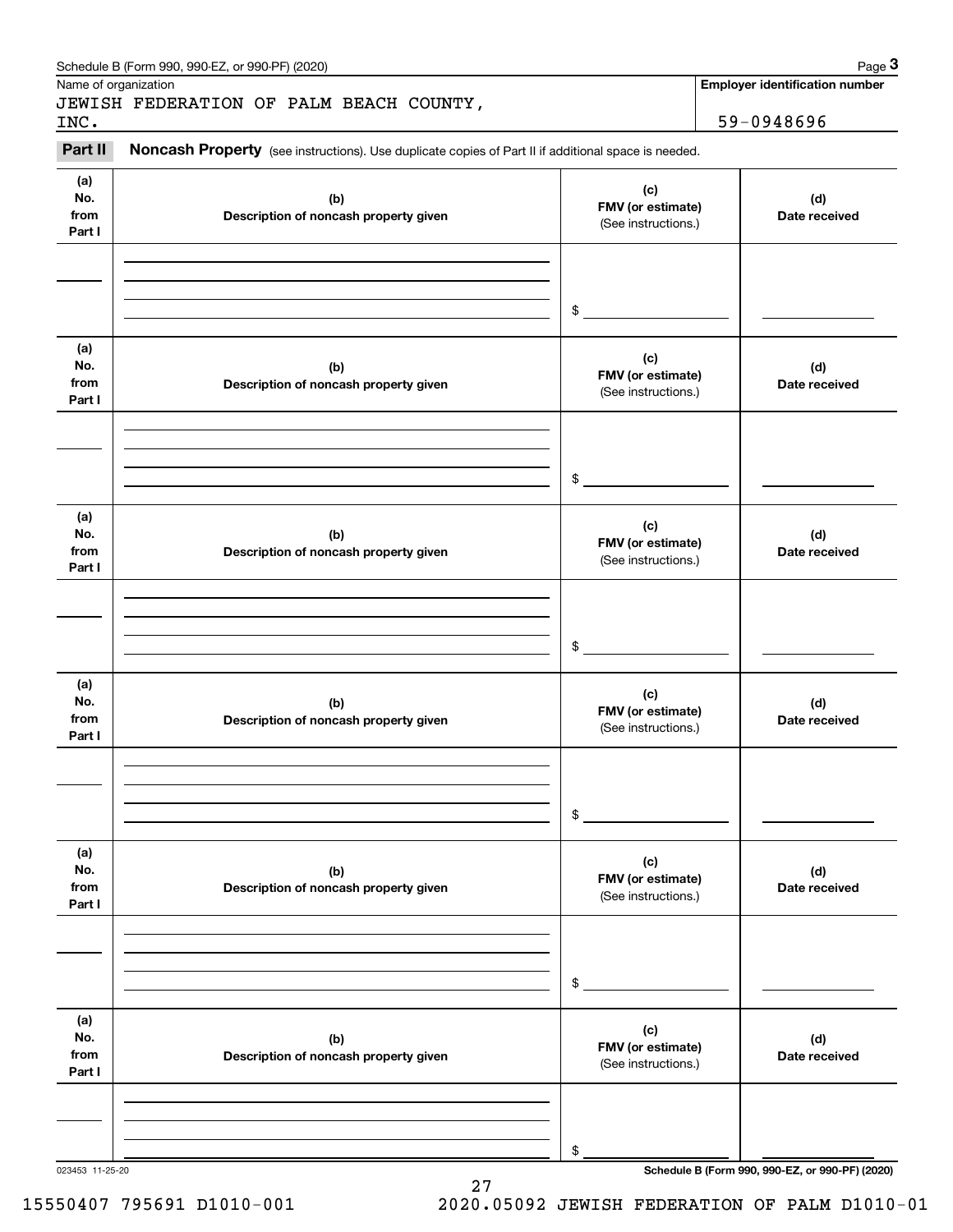|                      | Schedule B (Form 990, 990-EZ, or 990-PF) (2020)                                                                                                                                   |                      |  | Page 4                                                                                                                                                         |  |  |  |  |
|----------------------|-----------------------------------------------------------------------------------------------------------------------------------------------------------------------------------|----------------------|--|----------------------------------------------------------------------------------------------------------------------------------------------------------------|--|--|--|--|
| Name of organization |                                                                                                                                                                                   |                      |  | <b>Employer identification number</b>                                                                                                                          |  |  |  |  |
|                      | JEWISH FEDERATION OF PALM BEACH COUNTY,                                                                                                                                           |                      |  |                                                                                                                                                                |  |  |  |  |
| INC.                 |                                                                                                                                                                                   |                      |  | 59-0948696                                                                                                                                                     |  |  |  |  |
| Part III             | from any one contributor. Complete columns (a) through (e) and the following line entry. For organizations                                                                        |                      |  | Exclusively religious, charitable, etc., contributions to organizations described in section 501(c)(7), (8), or (10) that total more than \$1,000 for the year |  |  |  |  |
|                      | completing Part III, enter the total of exclusively religious, charitable, etc., contributions of \$1,000 or less for the year. (Enter this info. once.) $\blacktriangleright$ \$ |                      |  |                                                                                                                                                                |  |  |  |  |
| (a) No.              | Use duplicate copies of Part III if additional space is needed.                                                                                                                   |                      |  |                                                                                                                                                                |  |  |  |  |
| from                 | (b) Purpose of gift                                                                                                                                                               | (c) Use of gift      |  | (d) Description of how gift is held                                                                                                                            |  |  |  |  |
| Part I               |                                                                                                                                                                                   |                      |  |                                                                                                                                                                |  |  |  |  |
|                      |                                                                                                                                                                                   |                      |  |                                                                                                                                                                |  |  |  |  |
|                      |                                                                                                                                                                                   |                      |  |                                                                                                                                                                |  |  |  |  |
|                      |                                                                                                                                                                                   |                      |  |                                                                                                                                                                |  |  |  |  |
|                      |                                                                                                                                                                                   | (e) Transfer of gift |  |                                                                                                                                                                |  |  |  |  |
|                      |                                                                                                                                                                                   |                      |  |                                                                                                                                                                |  |  |  |  |
|                      | Transferee's name, address, and ZIP + 4                                                                                                                                           |                      |  | Relationship of transferor to transferee                                                                                                                       |  |  |  |  |
|                      |                                                                                                                                                                                   |                      |  |                                                                                                                                                                |  |  |  |  |
|                      |                                                                                                                                                                                   |                      |  |                                                                                                                                                                |  |  |  |  |
|                      |                                                                                                                                                                                   |                      |  |                                                                                                                                                                |  |  |  |  |
|                      |                                                                                                                                                                                   |                      |  |                                                                                                                                                                |  |  |  |  |
| (a) No.<br>from      | (b) Purpose of gift                                                                                                                                                               | (c) Use of gift      |  | (d) Description of how gift is held                                                                                                                            |  |  |  |  |
| Part I               |                                                                                                                                                                                   |                      |  |                                                                                                                                                                |  |  |  |  |
|                      |                                                                                                                                                                                   |                      |  |                                                                                                                                                                |  |  |  |  |
|                      |                                                                                                                                                                                   |                      |  |                                                                                                                                                                |  |  |  |  |
|                      |                                                                                                                                                                                   |                      |  |                                                                                                                                                                |  |  |  |  |
|                      |                                                                                                                                                                                   |                      |  |                                                                                                                                                                |  |  |  |  |
|                      | (e) Transfer of gift                                                                                                                                                              |                      |  |                                                                                                                                                                |  |  |  |  |
|                      | Transferee's name, address, and ZIP + 4                                                                                                                                           |                      |  | Relationship of transferor to transferee                                                                                                                       |  |  |  |  |
|                      |                                                                                                                                                                                   |                      |  |                                                                                                                                                                |  |  |  |  |
|                      |                                                                                                                                                                                   |                      |  |                                                                                                                                                                |  |  |  |  |
|                      |                                                                                                                                                                                   |                      |  |                                                                                                                                                                |  |  |  |  |
|                      |                                                                                                                                                                                   |                      |  |                                                                                                                                                                |  |  |  |  |
| (a) No.<br>from      | (b) Purpose of gift                                                                                                                                                               | (c) Use of gift      |  | (d) Description of how gift is held                                                                                                                            |  |  |  |  |
| Part I               |                                                                                                                                                                                   |                      |  |                                                                                                                                                                |  |  |  |  |
|                      |                                                                                                                                                                                   |                      |  |                                                                                                                                                                |  |  |  |  |
|                      |                                                                                                                                                                                   |                      |  |                                                                                                                                                                |  |  |  |  |
|                      |                                                                                                                                                                                   |                      |  |                                                                                                                                                                |  |  |  |  |
|                      |                                                                                                                                                                                   | (e) Transfer of gift |  |                                                                                                                                                                |  |  |  |  |
|                      |                                                                                                                                                                                   |                      |  |                                                                                                                                                                |  |  |  |  |
|                      | Transferee's name, address, and $ZIP + 4$                                                                                                                                         |                      |  | Relationship of transferor to transferee                                                                                                                       |  |  |  |  |
|                      |                                                                                                                                                                                   |                      |  |                                                                                                                                                                |  |  |  |  |
|                      |                                                                                                                                                                                   |                      |  |                                                                                                                                                                |  |  |  |  |
|                      |                                                                                                                                                                                   |                      |  |                                                                                                                                                                |  |  |  |  |
|                      |                                                                                                                                                                                   |                      |  |                                                                                                                                                                |  |  |  |  |
| (a) No.<br>from      | (b) Purpose of gift                                                                                                                                                               | (c) Use of gift      |  | (d) Description of how gift is held                                                                                                                            |  |  |  |  |
| Part I               |                                                                                                                                                                                   |                      |  |                                                                                                                                                                |  |  |  |  |
|                      |                                                                                                                                                                                   |                      |  |                                                                                                                                                                |  |  |  |  |
|                      |                                                                                                                                                                                   |                      |  |                                                                                                                                                                |  |  |  |  |
|                      |                                                                                                                                                                                   |                      |  |                                                                                                                                                                |  |  |  |  |
|                      |                                                                                                                                                                                   |                      |  |                                                                                                                                                                |  |  |  |  |
|                      | (e) Transfer of gift                                                                                                                                                              |                      |  |                                                                                                                                                                |  |  |  |  |
|                      | Transferee's name, address, and $ZIP + 4$                                                                                                                                         |                      |  | Relationship of transferor to transferee                                                                                                                       |  |  |  |  |
|                      |                                                                                                                                                                                   |                      |  |                                                                                                                                                                |  |  |  |  |
|                      |                                                                                                                                                                                   |                      |  |                                                                                                                                                                |  |  |  |  |
|                      |                                                                                                                                                                                   |                      |  |                                                                                                                                                                |  |  |  |  |
|                      |                                                                                                                                                                                   |                      |  |                                                                                                                                                                |  |  |  |  |

28

**Schedule B (Form 990, 990-EZ, or 990-PF) (2020)**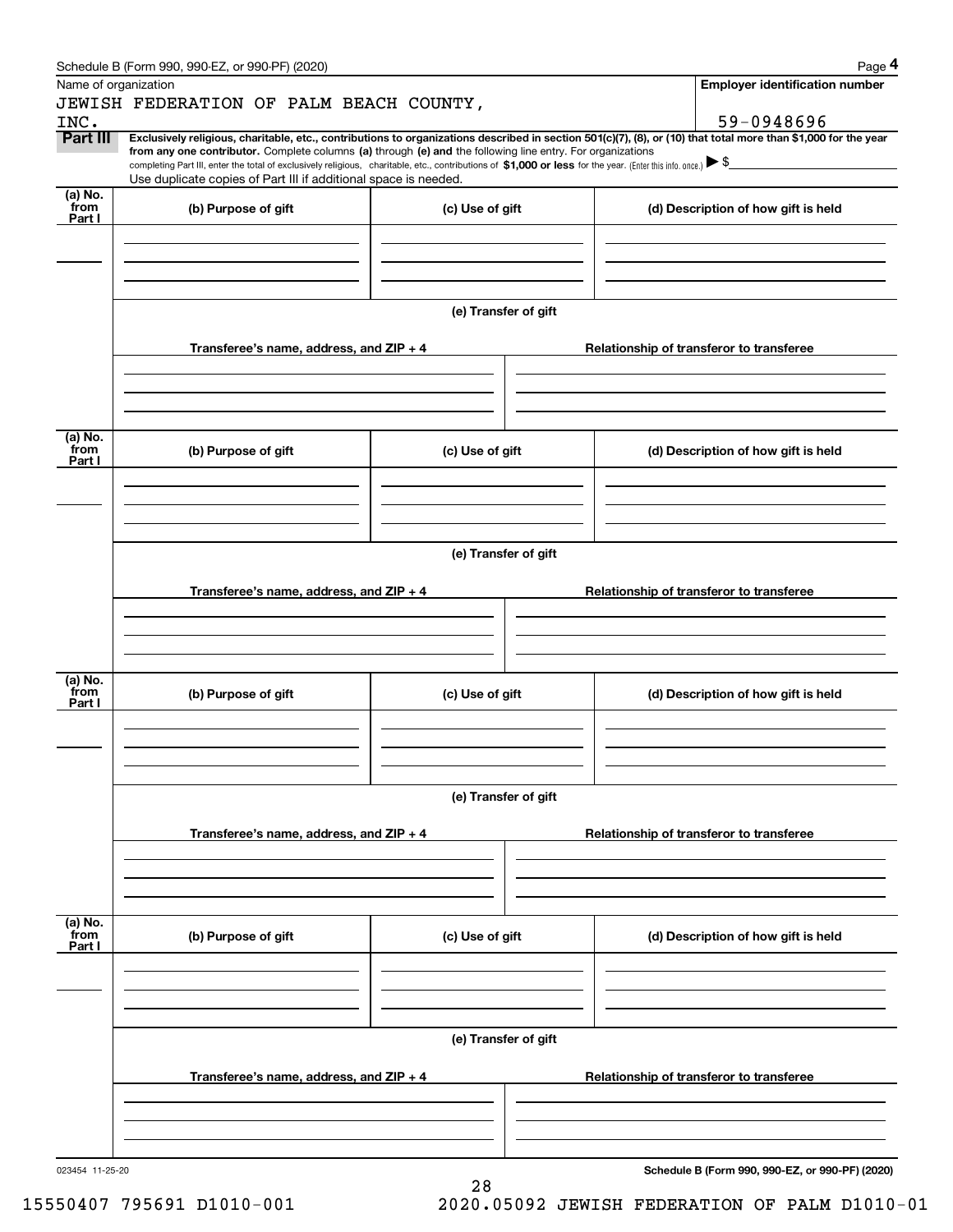|         | <b>SCHEDULE D</b>                                                                                                                                  |                                                                                                                                                                     | <b>Supplemental Financial Statements</b>                                                                                                       |                          | OMB No. 1545-0047                                                                                                                                                                                                                                                                                                   |
|---------|----------------------------------------------------------------------------------------------------------------------------------------------------|---------------------------------------------------------------------------------------------------------------------------------------------------------------------|------------------------------------------------------------------------------------------------------------------------------------------------|--------------------------|---------------------------------------------------------------------------------------------------------------------------------------------------------------------------------------------------------------------------------------------------------------------------------------------------------------------|
|         | Complete if the organization answered "Yes" on Form 990,<br>(Form 990)<br>Part IV, line 6, 7, 8, 9, 10, 11a, 11b, 11c, 11d, 11e, 11f, 12a, or 12b. |                                                                                                                                                                     |                                                                                                                                                |                          |                                                                                                                                                                                                                                                                                                                     |
|         | Department of the Treasury                                                                                                                         |                                                                                                                                                                     | Attach to Form 990.                                                                                                                            |                          | Open to Public                                                                                                                                                                                                                                                                                                      |
|         | Internal Revenue Service                                                                                                                           | Go to www.irs.gov/Form990 for instructions and the latest information.                                                                                              | <b>Inspection</b>                                                                                                                              |                          |                                                                                                                                                                                                                                                                                                                     |
|         | Name of the organization                                                                                                                           | INC.                                                                                                                                                                | JEWISH FEDERATION OF PALM BEACH COUNTY,                                                                                                        |                          | <b>Employer identification number</b><br>59-0948696                                                                                                                                                                                                                                                                 |
| Part I  |                                                                                                                                                    |                                                                                                                                                                     | Organizations Maintaining Donor Advised Funds or Other Similar Funds or Accounts. Complete if the                                              |                          |                                                                                                                                                                                                                                                                                                                     |
|         |                                                                                                                                                    | organization answered "Yes" on Form 990, Part IV, line 6.                                                                                                           |                                                                                                                                                |                          |                                                                                                                                                                                                                                                                                                                     |
|         |                                                                                                                                                    |                                                                                                                                                                     | (a) Donor advised funds                                                                                                                        |                          | (b) Funds and other accounts                                                                                                                                                                                                                                                                                        |
| 1       |                                                                                                                                                    |                                                                                                                                                                     | 107                                                                                                                                            |                          |                                                                                                                                                                                                                                                                                                                     |
| 2       |                                                                                                                                                    | Aggregate value of contributions to (during year)                                                                                                                   | 3,882,880.                                                                                                                                     |                          |                                                                                                                                                                                                                                                                                                                     |
| 3       |                                                                                                                                                    |                                                                                                                                                                     | 6,701,944.                                                                                                                                     |                          |                                                                                                                                                                                                                                                                                                                     |
| 4       |                                                                                                                                                    |                                                                                                                                                                     | $\overline{23,384,534}$ .                                                                                                                      |                          |                                                                                                                                                                                                                                                                                                                     |
| 5       |                                                                                                                                                    |                                                                                                                                                                     | Did the organization inform all donors and donor advisors in writing that the assets held in donor advised funds                               |                          |                                                                                                                                                                                                                                                                                                                     |
|         |                                                                                                                                                    |                                                                                                                                                                     |                                                                                                                                                |                          | $\boxed{\text{X}}$ Yes<br><b>No</b>                                                                                                                                                                                                                                                                                 |
| 6       |                                                                                                                                                    |                                                                                                                                                                     | Did the organization inform all grantees, donors, and donor advisors in writing that grant funds can be used only                              |                          |                                                                                                                                                                                                                                                                                                                     |
|         |                                                                                                                                                    |                                                                                                                                                                     | for charitable purposes and not for the benefit of the donor or donor advisor, or for any other purpose conferring                             |                          | $\overline{X}$ Yes                                                                                                                                                                                                                                                                                                  |
| Part II |                                                                                                                                                    |                                                                                                                                                                     | Conservation Easements. Complete if the organization answered "Yes" on Form 990, Part IV, line 7.                                              |                          | No                                                                                                                                                                                                                                                                                                                  |
|         |                                                                                                                                                    |                                                                                                                                                                     |                                                                                                                                                |                          |                                                                                                                                                                                                                                                                                                                     |
| 1       |                                                                                                                                                    | Purpose(s) of conservation easements held by the organization (check all that apply).<br>Preservation of land for public use (for example, recreation or education) | Preservation of a historically important land area                                                                                             |                          |                                                                                                                                                                                                                                                                                                                     |
|         |                                                                                                                                                    | Protection of natural habitat                                                                                                                                       | Preservation of a certified historic structure                                                                                                 |                          |                                                                                                                                                                                                                                                                                                                     |
|         |                                                                                                                                                    | Preservation of open space                                                                                                                                          |                                                                                                                                                |                          |                                                                                                                                                                                                                                                                                                                     |
| 2       |                                                                                                                                                    |                                                                                                                                                                     | Complete lines 2a through 2d if the organization held a qualified conservation contribution in the form of a conservation easement on the last |                          |                                                                                                                                                                                                                                                                                                                     |
|         | day of the tax year.                                                                                                                               |                                                                                                                                                                     |                                                                                                                                                |                          | Held at the End of the Tax Year                                                                                                                                                                                                                                                                                     |
| а       |                                                                                                                                                    |                                                                                                                                                                     |                                                                                                                                                | 2a                       |                                                                                                                                                                                                                                                                                                                     |
| b       |                                                                                                                                                    | Total acreage restricted by conservation easements                                                                                                                  |                                                                                                                                                | 2b                       |                                                                                                                                                                                                                                                                                                                     |
| с       |                                                                                                                                                    |                                                                                                                                                                     |                                                                                                                                                | 2c                       |                                                                                                                                                                                                                                                                                                                     |
| d       |                                                                                                                                                    |                                                                                                                                                                     | Number of conservation easements included in (c) acquired after 7/25/06, and not on a historic structure                                       |                          |                                                                                                                                                                                                                                                                                                                     |
|         |                                                                                                                                                    |                                                                                                                                                                     |                                                                                                                                                | 2d                       |                                                                                                                                                                                                                                                                                                                     |
| 3       |                                                                                                                                                    |                                                                                                                                                                     | Number of conservation easements modified, transferred, released, extinguished, or terminated by the organization during the tax               |                          |                                                                                                                                                                                                                                                                                                                     |
|         | $\gamma$ ear                                                                                                                                       |                                                                                                                                                                     |                                                                                                                                                |                          |                                                                                                                                                                                                                                                                                                                     |
| 4       |                                                                                                                                                    | Number of states where property subject to conservation easement is located >                                                                                       |                                                                                                                                                |                          |                                                                                                                                                                                                                                                                                                                     |
| 5       |                                                                                                                                                    |                                                                                                                                                                     | Does the organization have a written policy regarding the periodic monitoring, inspection, handling of                                         |                          |                                                                                                                                                                                                                                                                                                                     |
|         |                                                                                                                                                    | violations, and enforcement of the conservation easements it holds?                                                                                                 |                                                                                                                                                |                          | No<br>Yes                                                                                                                                                                                                                                                                                                           |
| 6       |                                                                                                                                                    |                                                                                                                                                                     | Staff and volunteer hours devoted to monitoring, inspecting, handling of violations, and enforcing conservation easements during the year      |                          |                                                                                                                                                                                                                                                                                                                     |
|         |                                                                                                                                                    |                                                                                                                                                                     |                                                                                                                                                |                          |                                                                                                                                                                                                                                                                                                                     |
| 7       |                                                                                                                                                    |                                                                                                                                                                     | Amount of expenses incurred in monitoring, inspecting, handling of violations, and enforcing conservation easements during the year            |                          |                                                                                                                                                                                                                                                                                                                     |
|         | $\blacktriangleright$ \$                                                                                                                           |                                                                                                                                                                     |                                                                                                                                                |                          |                                                                                                                                                                                                                                                                                                                     |
| 8       |                                                                                                                                                    |                                                                                                                                                                     | Does each conservation easement reported on line 2(d) above satisfy the requirements of section 170(h)(4)(B)(i)                                |                          |                                                                                                                                                                                                                                                                                                                     |
|         |                                                                                                                                                    |                                                                                                                                                                     |                                                                                                                                                |                          | Yes<br>No                                                                                                                                                                                                                                                                                                           |
| 9       |                                                                                                                                                    |                                                                                                                                                                     | In Part XIII, describe how the organization reports conservation easements in its revenue and expense statement and                            |                          |                                                                                                                                                                                                                                                                                                                     |
|         |                                                                                                                                                    |                                                                                                                                                                     | balance sheet, and include, if applicable, the text of the footnote to the organization's financial statements that describes the              |                          |                                                                                                                                                                                                                                                                                                                     |
|         |                                                                                                                                                    | organization's accounting for conservation easements.                                                                                                               |                                                                                                                                                |                          |                                                                                                                                                                                                                                                                                                                     |
|         | Part III                                                                                                                                           |                                                                                                                                                                     | Organizations Maintaining Collections of Art, Historical Treasures, or Other Similar Assets.                                                   |                          |                                                                                                                                                                                                                                                                                                                     |
|         |                                                                                                                                                    | Complete if the organization answered "Yes" on Form 990, Part IV, line 8.                                                                                           |                                                                                                                                                |                          |                                                                                                                                                                                                                                                                                                                     |
|         |                                                                                                                                                    |                                                                                                                                                                     | 1a If the organization elected, as permitted under FASB ASC 958, not to report in its revenue statement and balance sheet works                |                          |                                                                                                                                                                                                                                                                                                                     |
|         |                                                                                                                                                    |                                                                                                                                                                     | of art, historical treasures, or other similar assets held for public exhibition, education, or research in furtherance of public              |                          |                                                                                                                                                                                                                                                                                                                     |
|         |                                                                                                                                                    |                                                                                                                                                                     | service, provide in Part XIII the text of the footnote to its financial statements that describes these items.                                 |                          |                                                                                                                                                                                                                                                                                                                     |
| b       |                                                                                                                                                    |                                                                                                                                                                     | If the organization elected, as permitted under FASB ASC 958, to report in its revenue statement and balance sheet works of                    |                          |                                                                                                                                                                                                                                                                                                                     |
|         |                                                                                                                                                    |                                                                                                                                                                     | art, historical treasures, or other similar assets held for public exhibition, education, or research in furtherance of public service,        |                          |                                                                                                                                                                                                                                                                                                                     |
|         |                                                                                                                                                    | provide the following amounts relating to these items:                                                                                                              |                                                                                                                                                |                          |                                                                                                                                                                                                                                                                                                                     |
|         |                                                                                                                                                    |                                                                                                                                                                     |                                                                                                                                                |                          | $\frac{1}{2}$ $\frac{1}{2}$ $\frac{1}{2}$ $\frac{1}{2}$ $\frac{1}{2}$ $\frac{1}{2}$ $\frac{1}{2}$ $\frac{1}{2}$ $\frac{1}{2}$ $\frac{1}{2}$ $\frac{1}{2}$ $\frac{1}{2}$ $\frac{1}{2}$ $\frac{1}{2}$ $\frac{1}{2}$ $\frac{1}{2}$ $\frac{1}{2}$ $\frac{1}{2}$ $\frac{1}{2}$ $\frac{1}{2}$ $\frac{1}{2}$ $\frac{1}{2}$ |
|         |                                                                                                                                                    | (ii) Assets included in Form 990, Part X                                                                                                                            |                                                                                                                                                | $\blacktriangleright$ \$ |                                                                                                                                                                                                                                                                                                                     |
| 2       |                                                                                                                                                    |                                                                                                                                                                     | If the organization received or held works of art, historical treasures, or other similar assets for financial gain, provide                   |                          |                                                                                                                                                                                                                                                                                                                     |
|         |                                                                                                                                                    | the following amounts required to be reported under FASB ASC 958 relating to these items:                                                                           |                                                                                                                                                |                          |                                                                                                                                                                                                                                                                                                                     |
| а       |                                                                                                                                                    |                                                                                                                                                                     |                                                                                                                                                | \$                       |                                                                                                                                                                                                                                                                                                                     |
|         |                                                                                                                                                    |                                                                                                                                                                     |                                                                                                                                                | \$                       |                                                                                                                                                                                                                                                                                                                     |
|         |                                                                                                                                                    | LHA For Paperwork Reduction Act Notice, see the Instructions for Form 990.                                                                                          |                                                                                                                                                |                          | Schedule D (Form 990) 2020                                                                                                                                                                                                                                                                                          |
|         | 032051 12-01-20                                                                                                                                    |                                                                                                                                                                     |                                                                                                                                                |                          |                                                                                                                                                                                                                                                                                                                     |
|         |                                                                                                                                                    |                                                                                                                                                                     | 29                                                                                                                                             |                          |                                                                                                                                                                                                                                                                                                                     |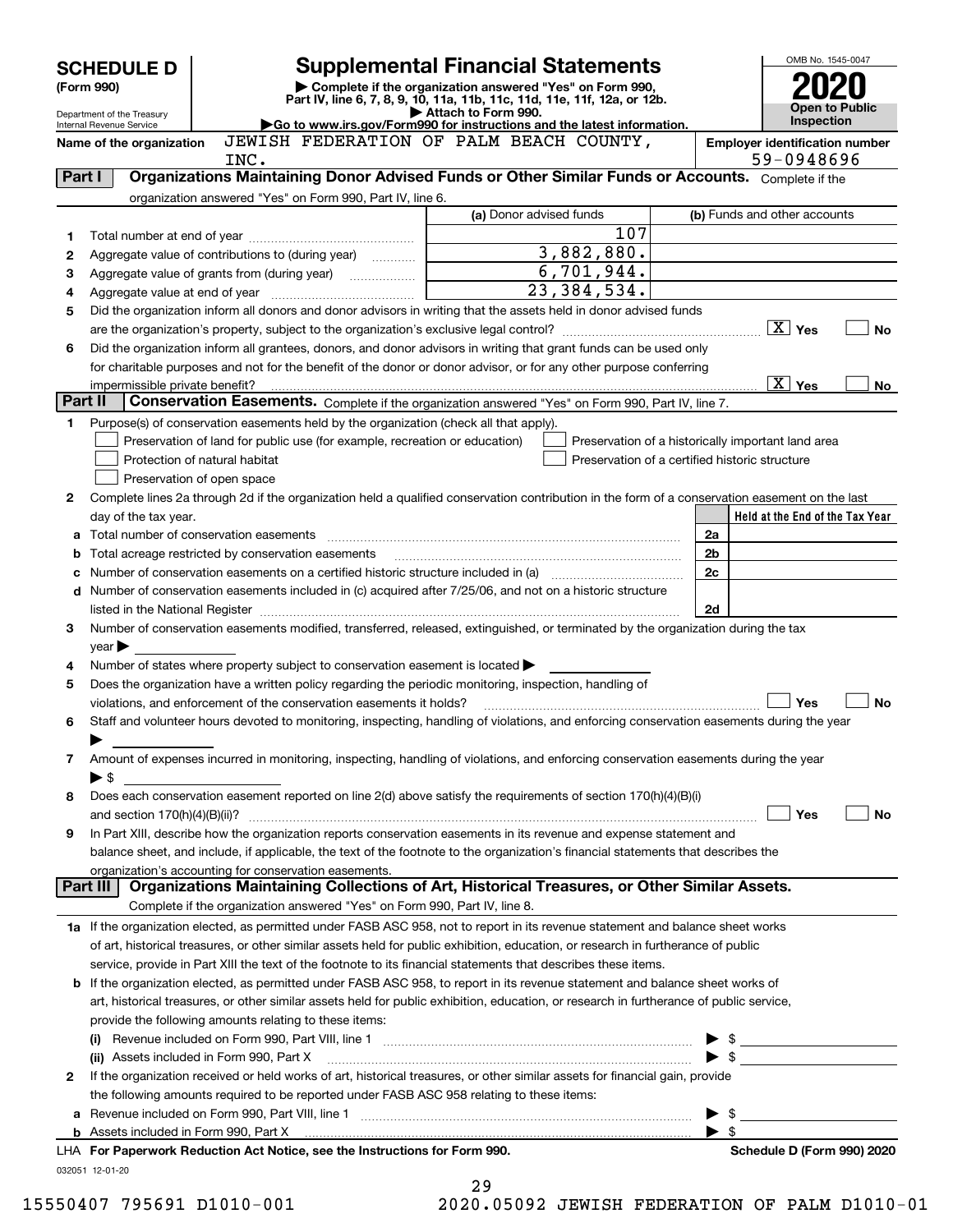|    |                                                                                                                                                                                                                                | JEWISH FEDERATION OF PALM BEACH COUNTY, |                                                                                                                                                                                                                                |                    |  |                      |             |                          |                              |
|----|--------------------------------------------------------------------------------------------------------------------------------------------------------------------------------------------------------------------------------|-----------------------------------------|--------------------------------------------------------------------------------------------------------------------------------------------------------------------------------------------------------------------------------|--------------------|--|----------------------|-------------|--------------------------|------------------------------|
|    | INC.<br>Schedule D (Form 990) 2020                                                                                                                                                                                             |                                         |                                                                                                                                                                                                                                |                    |  |                      |             | 59-0948696 Page 2        |                              |
|    | Organizations Maintaining Collections of Art, Historical Treasures, or Other Similar Assets (continued)<br>Part III                                                                                                            |                                         |                                                                                                                                                                                                                                |                    |  |                      |             |                          |                              |
| 3  | Using the organization's acquisition, accession, and other records, check any of the following that make significant use of its                                                                                                |                                         |                                                                                                                                                                                                                                |                    |  |                      |             |                          |                              |
|    | collection items (check all that apply):                                                                                                                                                                                       |                                         |                                                                                                                                                                                                                                |                    |  |                      |             |                          |                              |
| a  | Public exhibition<br>Loan or exchange program<br>d                                                                                                                                                                             |                                         |                                                                                                                                                                                                                                |                    |  |                      |             |                          |                              |
| b  | Scholarly research                                                                                                                                                                                                             | е                                       | Other the contract of the contract of the contract of the contract of the contract of the contract of the contract of the contract of the contract of the contract of the contract of the contract of the contract of the cont |                    |  |                      |             |                          |                              |
| c  | Preservation for future generations                                                                                                                                                                                            |                                         |                                                                                                                                                                                                                                |                    |  |                      |             |                          |                              |
| 4  | Provide a description of the organization's collections and explain how they further the organization's exempt purpose in Part XIII.                                                                                           |                                         |                                                                                                                                                                                                                                |                    |  |                      |             |                          |                              |
| 5  | During the year, did the organization solicit or receive donations of art, historical treasures, or other similar assets                                                                                                       |                                         |                                                                                                                                                                                                                                |                    |  |                      |             |                          |                              |
|    | Part IV                                                                                                                                                                                                                        |                                         |                                                                                                                                                                                                                                |                    |  |                      |             | Yes                      | No                           |
|    | Escrow and Custodial Arrangements. Complete if the organization answered "Yes" on Form 990, Part IV, line 9, or<br>reported an amount on Form 990, Part X, line 21.                                                            |                                         |                                                                                                                                                                                                                                |                    |  |                      |             |                          |                              |
|    |                                                                                                                                                                                                                                |                                         |                                                                                                                                                                                                                                |                    |  |                      |             |                          |                              |
|    | 1a Is the organization an agent, trustee, custodian or other intermediary for contributions or other assets not included                                                                                                       |                                         |                                                                                                                                                                                                                                |                    |  |                      |             | Yes                      | No                           |
|    | b If "Yes," explain the arrangement in Part XIII and complete the following table:                                                                                                                                             |                                         |                                                                                                                                                                                                                                |                    |  |                      |             |                          |                              |
|    |                                                                                                                                                                                                                                |                                         |                                                                                                                                                                                                                                |                    |  |                      |             | Amount                   |                              |
|    | c Beginning balance measurements and the contract of the contract of the contract of the contract of the contract of the contract of the contract of the contract of the contract of the contract of the contract of the contr |                                         |                                                                                                                                                                                                                                |                    |  | 1c                   |             |                          |                              |
|    |                                                                                                                                                                                                                                |                                         |                                                                                                                                                                                                                                |                    |  | 1d                   |             |                          |                              |
| е  | Distributions during the year manufactured and an intervention of the year manufactured and the year                                                                                                                           |                                         |                                                                                                                                                                                                                                |                    |  | 1e                   |             |                          |                              |
| f. | Ending balance manufactured and a series of the contract of the contract of the contract of the contract of the                                                                                                                |                                         |                                                                                                                                                                                                                                |                    |  | 1f                   |             |                          |                              |
|    | 2a Did the organization include an amount on Form 990, Part X, line 21, for escrow or custodial account liability?                                                                                                             |                                         |                                                                                                                                                                                                                                |                    |  |                      |             | <b>Yes</b>               | No                           |
|    | b If "Yes," explain the arrangement in Part XIII. Check here if the explanation has been provided on Part XIII                                                                                                                 |                                         |                                                                                                                                                                                                                                |                    |  |                      |             |                          |                              |
|    | <b>Part V</b><br>Endowment Funds. Complete if the organization answered "Yes" on Form 990, Part IV, line 10.                                                                                                                   |                                         |                                                                                                                                                                                                                                |                    |  |                      |             |                          |                              |
|    |                                                                                                                                                                                                                                | (a) Current year                        | (b) Prior year                                                                                                                                                                                                                 | (c) Two years back |  | (d) Three years back |             | (e) Four years back      |                              |
|    | 1a Beginning of year balance                                                                                                                                                                                                   | 54, 130, 485.                           | 53,873,681.                                                                                                                                                                                                                    | 52,088,667.        |  | 49, 563, 237.        |             |                          | 47,036,709.                  |
| b  |                                                                                                                                                                                                                                | 4,960,804.                              | 1,937,629.                                                                                                                                                                                                                     | 2,427,551.         |  |                      | 1,385,214.  |                          | 771,812.                     |
|    | Net investment earnings, gains, and losses                                                                                                                                                                                     | 17, 166, 472.                           | 1,434,353.                                                                                                                                                                                                                     | 2,504,496.         |  |                      | 4,160,774.  | 4,952,848.               |                              |
| d  |                                                                                                                                                                                                                                | 2,800,468.                              | 2,906,196.                                                                                                                                                                                                                     | 2,940,280.         |  |                      | 2,820,721.  | 3,012,399.               |                              |
|    | e Other expenditures for facilities                                                                                                                                                                                            |                                         |                                                                                                                                                                                                                                |                    |  |                      |             |                          |                              |
|    | and programs                                                                                                                                                                                                                   |                                         |                                                                                                                                                                                                                                |                    |  |                      |             |                          |                              |
|    | f Administrative expenses                                                                                                                                                                                                      | 232,719.                                | 208,982.                                                                                                                                                                                                                       | 206,753.           |  |                      | 199,837.    |                          | 185,733.                     |
|    | End of year balance                                                                                                                                                                                                            | 73, 224, 574.                           | 54, 130, 485.                                                                                                                                                                                                                  | 53,873,681.        |  |                      | 52,088,667. |                          | 49, 563, 237.                |
| 2  | Provide the estimated percentage of the current year end balance (line 1g, column (a)) held as:                                                                                                                                | 29.0000                                 |                                                                                                                                                                                                                                |                    |  |                      |             |                          |                              |
| a  | Board designated or quasi-endowment ><br>Permanent endowment > 53.0000                                                                                                                                                         |                                         | %                                                                                                                                                                                                                              |                    |  |                      |             |                          |                              |
|    | c Term endowment $\blacktriangleright$ 18.0000 %                                                                                                                                                                               | %                                       |                                                                                                                                                                                                                                |                    |  |                      |             |                          |                              |
|    | The percentages on lines 2a, 2b, and 2c should equal 100%.                                                                                                                                                                     |                                         |                                                                                                                                                                                                                                |                    |  |                      |             |                          |                              |
|    | 3a Are there endowment funds not in the possession of the organization that are held and administered for the organization                                                                                                     |                                         |                                                                                                                                                                                                                                |                    |  |                      |             |                          |                              |
|    | by:                                                                                                                                                                                                                            |                                         |                                                                                                                                                                                                                                |                    |  |                      |             |                          | Yes<br>No                    |
|    | (i)                                                                                                                                                                                                                            |                                         |                                                                                                                                                                                                                                |                    |  |                      |             | 3a(i)                    | X                            |
|    |                                                                                                                                                                                                                                |                                         |                                                                                                                                                                                                                                |                    |  |                      |             | 3a(ii)                   | X                            |
|    |                                                                                                                                                                                                                                |                                         |                                                                                                                                                                                                                                |                    |  |                      |             | 3 <sub>b</sub>           |                              |
| 4  | Describe in Part XIII the intended uses of the organization's endowment funds.                                                                                                                                                 |                                         |                                                                                                                                                                                                                                |                    |  |                      |             |                          |                              |
|    | <b>Part VI</b><br>Land, Buildings, and Equipment.                                                                                                                                                                              |                                         |                                                                                                                                                                                                                                |                    |  |                      |             |                          |                              |
|    | Complete if the organization answered "Yes" on Form 990, Part IV, line 11a. See Form 990, Part X, line 10.                                                                                                                     |                                         |                                                                                                                                                                                                                                |                    |  |                      |             |                          |                              |
|    | Description of property                                                                                                                                                                                                        | (a) Cost or other                       |                                                                                                                                                                                                                                | (b) Cost or other  |  | (c) Accumulated      |             | (d) Book value           |                              |
|    |                                                                                                                                                                                                                                | basis (investment)                      |                                                                                                                                                                                                                                | basis (other)      |  | depreciation         |             |                          |                              |
|    |                                                                                                                                                                                                                                |                                         |                                                                                                                                                                                                                                | 5,827,000.         |  |                      |             | 5,827,000.               |                              |
|    |                                                                                                                                                                                                                                |                                         |                                                                                                                                                                                                                                | 25, 211, 936.      |  | 5,712,622.           |             | 19,499,314.              |                              |
|    |                                                                                                                                                                                                                                |                                         |                                                                                                                                                                                                                                |                    |  |                      |             |                          |                              |
|    |                                                                                                                                                                                                                                |                                         |                                                                                                                                                                                                                                | 584,120.           |  | 132,788.             |             |                          | 451,332.                     |
|    |                                                                                                                                                                                                                                |                                         |                                                                                                                                                                                                                                | 3,423,580.         |  | 797, 102.            |             | $\overline{2,626,478}$ . |                              |
|    |                                                                                                                                                                                                                                |                                         |                                                                                                                                                                                                                                |                    |  |                      |             | 28,404,124.              | Calcabile D (Fause 000) 0000 |

**Schedule D (Form 990) 2020**

032052 12-01-20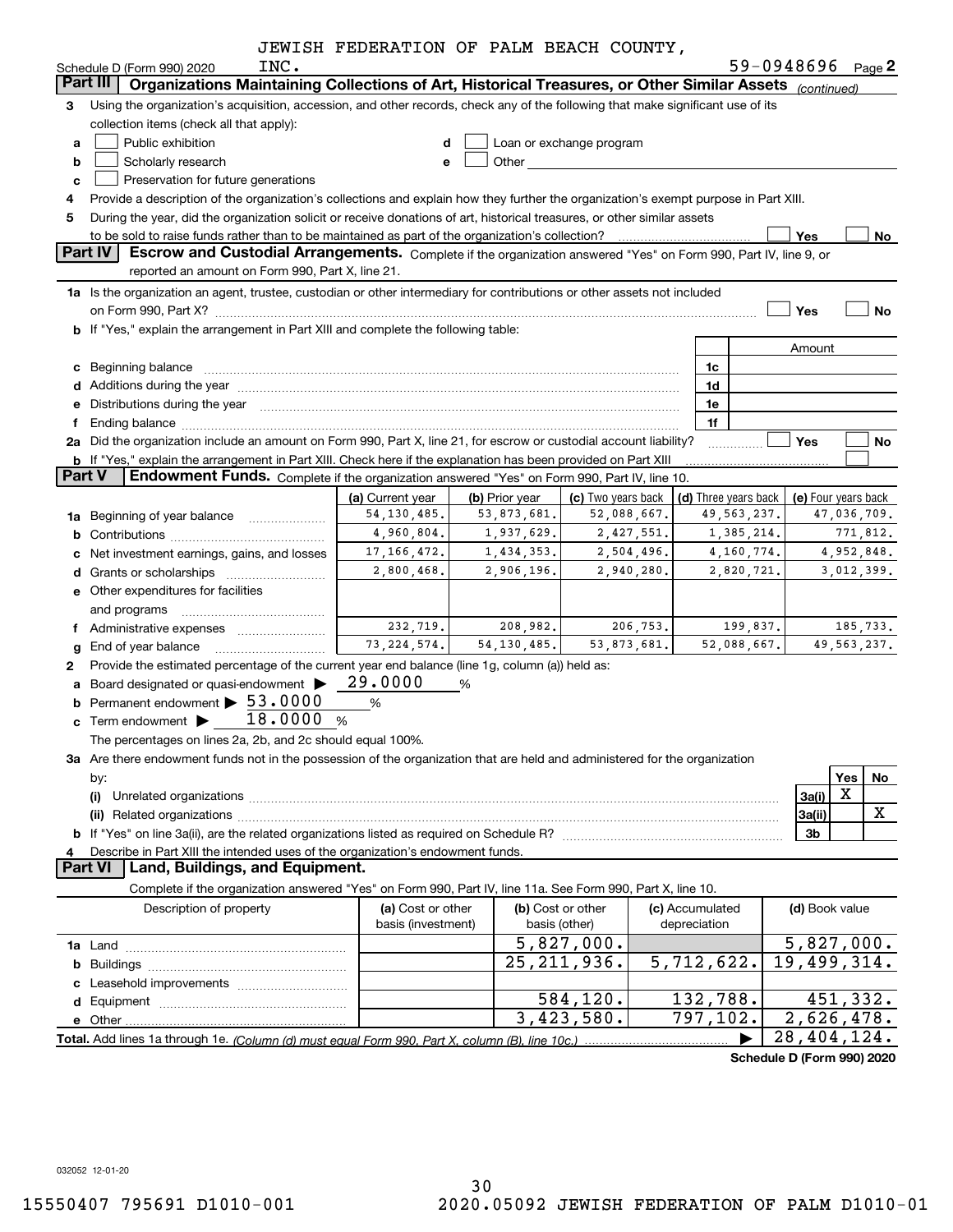Schedule D (Form 990) 2020

#### **Part VII Investments - Other Securities.**

Complete if the organization answered "Yes" on Form 990, Part IV, line 11b. See Form 990, Part X, line 12.

| (a) Description of security or category (including name of security)                   | (b) Book value | (c) Method of valuation: Cost or end-of-year market value |  |  |  |
|----------------------------------------------------------------------------------------|----------------|-----------------------------------------------------------|--|--|--|
| (1) Financial derivatives                                                              |                |                                                           |  |  |  |
|                                                                                        |                |                                                           |  |  |  |
| $(3)$ Other                                                                            |                |                                                           |  |  |  |
| STATE OF ISRAEL BONDS<br>(A)                                                           | 304,500.       | END-OF-YEAR MARKET VALUE                                  |  |  |  |
| BOND MUTUAL FUNDS<br>(B)                                                               | 11,938,745.    | END-OF-YEAR MARKET VALUE                                  |  |  |  |
| EQUITY MUTUAL FUNDS<br>(C)                                                             | 47, 133, 328.  | END-OF-YEAR MARKET VALUE                                  |  |  |  |
| PRIVATE EQUITY<br>(D)                                                                  | 13,812,891.    | END-OF-YEAR MARKET VALUE                                  |  |  |  |
| REAL ASSET FUNDS<br>(E)                                                                | 5, 151, 536.   | END-OF-YEAR MARKET VALUE                                  |  |  |  |
| MULTI-ASSET/OPPORTUNISTIC<br>(F)                                                       | 13, 763, 334.  | END-OF-YEAR MARKET VALUE                                  |  |  |  |
| (G)                                                                                    |                |                                                           |  |  |  |
| (H)                                                                                    |                |                                                           |  |  |  |
| Total. (Col. (b) must equal Form 990, Part X, col. (B) line 12.) $\blacktriangleright$ | 92, 104, 334.  |                                                           |  |  |  |
| $P_{\text{out}}(0,0)$                                                                  |                |                                                           |  |  |  |

#### **Part VIII Investments - Program Related.**

Complete if the organization answered "Yes" on Form 990, Part IV, line 11c. See Form 990, Part X, line 13.

| (a) Description of investment                                    | (b) Book value | (c) Method of valuation: Cost or end-of-year market value |
|------------------------------------------------------------------|----------------|-----------------------------------------------------------|
| (1)                                                              |                |                                                           |
| (2)                                                              |                |                                                           |
| $\frac{1}{2}$                                                    |                |                                                           |
| (4)                                                              |                |                                                           |
| $\frac{1}{2}$                                                    |                |                                                           |
| (6)                                                              |                |                                                           |
| (7)                                                              |                |                                                           |
| (8)                                                              |                |                                                           |
| (9)                                                              |                |                                                           |
| Total. (Col. (b) must equal Form 990, Part X, col. (B) line 13.) |                |                                                           |

#### **Part IX Other Assets.**

Complete if the organization answered "Yes" on Form 990, Part IV, line 11d. See Form 990, Part X, line 15.

| (a) Description                                                                                    | (b) Book value |
|----------------------------------------------------------------------------------------------------|----------------|
| (1)                                                                                                |                |
| (2)                                                                                                |                |
| (3)                                                                                                |                |
| (4)                                                                                                |                |
| (5)                                                                                                |                |
| (6)                                                                                                |                |
| (7)                                                                                                |                |
| (8)                                                                                                |                |
| (9)                                                                                                |                |
| Total. (Column (b) must equal Form 990, Part X, col. (B) line 15.)<br>I Dort V   Othor Lichilitics |                |

**Part X Other Liabilities.**

Complete if the organization answered "Yes" on Form 990, Part IV, line 11e or 11f. See Form 990, Part X, line 25.

| 1.  | (a) Description of liability       |               |  |  |  |  |
|-----|------------------------------------|---------------|--|--|--|--|
|     | Federal income taxes               |               |  |  |  |  |
| (2) | ALLOCATIONS PAYABLE- JFNA          | 4,320,084.    |  |  |  |  |
| (3) | SPLIT INTEREST AGREEMENTS          | 2,085,179.    |  |  |  |  |
| (4) | OBLIGATIONS TO AFFILIATED AGENCIES |               |  |  |  |  |
| (5) | TRUST<br>IN<br>HELD                | 6,529,960.    |  |  |  |  |
| (6) | CAMPAIGN GIFTS<br>DESIGNATED       | 685,890.      |  |  |  |  |
| (7) | DUE TO PALM BEACH JEWISH COMMUNITY |               |  |  |  |  |
| (8) | CAMPUS CORPORATION                 | 5,417,788.    |  |  |  |  |
| (9) | CAPITAL LEASES                     | 58,749.       |  |  |  |  |
|     |                                    | 22, 220, 193. |  |  |  |  |

**2.** Liability for uncertain tax positions. In Part XIII, provide the text of the footnote to the organization's financial statements that reports the

organization's liability for uncertain tax positions under FASB ASC 740. Check here if the text of the footnote has been provided in Part XIII  $\boxed{\text{X}}$ 

**Schedule D (Form 990) 2020**

032053 12-01-20

#### SEE PART XIII FOR CONTINUATIONS 31 15550407 795691 D1010-001 2020.05092 JEWISH FEDERATION OF PALM D1010-01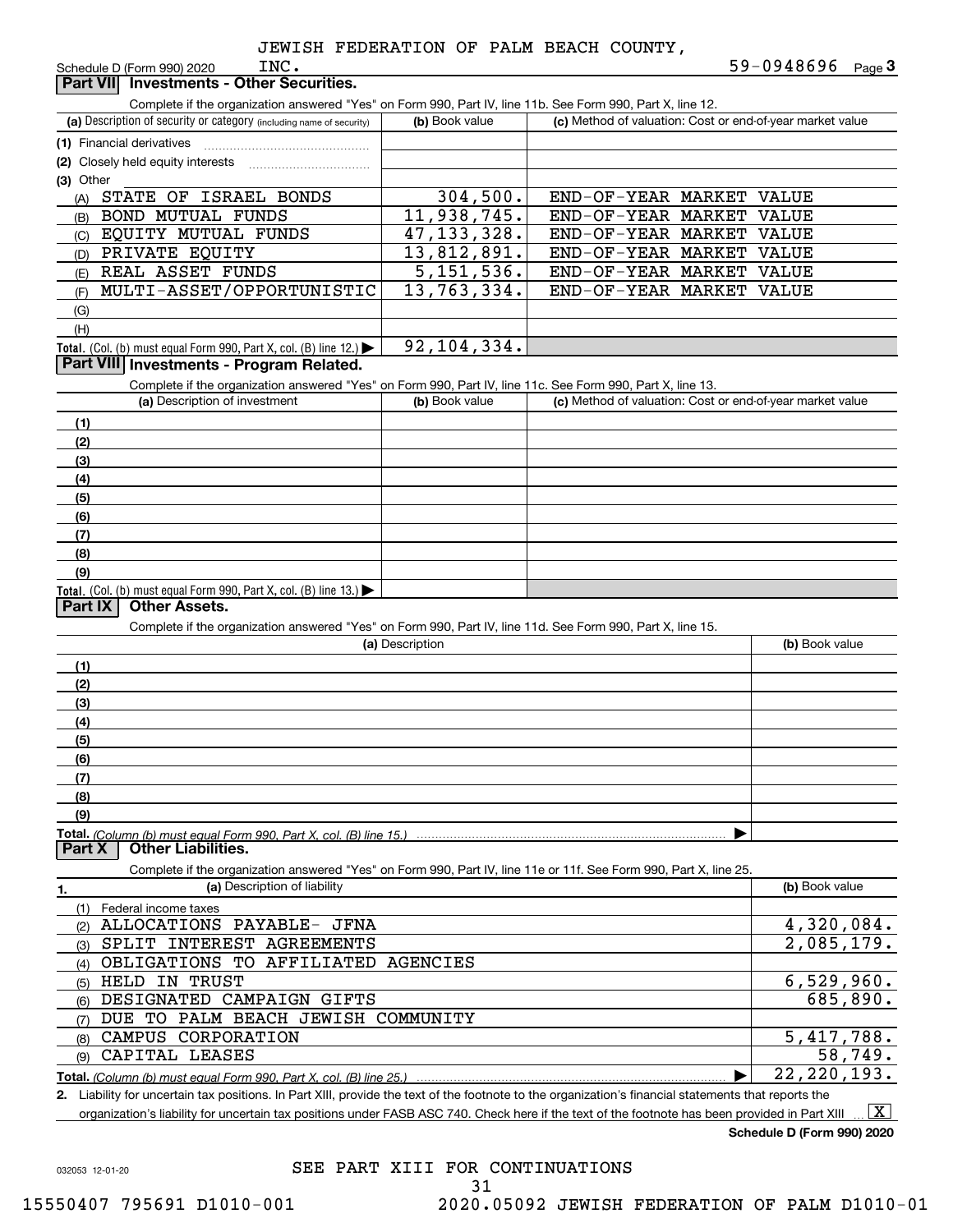|    | INC.<br>Schedule D (Form 990) 2020                                                                                                                                                                                                   |                | 59-0948696<br>Page $4$ |
|----|--------------------------------------------------------------------------------------------------------------------------------------------------------------------------------------------------------------------------------------|----------------|------------------------|
|    | Reconciliation of Revenue per Audited Financial Statements With Revenue per Return.<br>Part XI                                                                                                                                       |                |                        |
|    | Complete if the organization answered "Yes" on Form 990, Part IV, line 12a.                                                                                                                                                          |                |                        |
| 1  | Total revenue, gains, and other support per audited financial statements                                                                                                                                                             |                | $\blacksquare$         |
| 2  | Amounts included on line 1 but not on Form 990, Part VIII, line 12:                                                                                                                                                                  |                |                        |
| a  | Net unrealized gains (losses) on investments [11] [12] matter and all the unrealized gains (losses) on investments                                                                                                                   | 2a             |                        |
| b  |                                                                                                                                                                                                                                      | 2 <sub>b</sub> |                        |
| c  | Recoveries of prior year grants [111] [12] Recoveries of prior year grants [14] [14] Recoveries of prior year grants                                                                                                                 | 2c             |                        |
| d  |                                                                                                                                                                                                                                      | 2d             |                        |
| е  | Add lines 2a through 2d                                                                                                                                                                                                              |                | <b>2e</b>              |
| 3  |                                                                                                                                                                                                                                      |                | 3                      |
| 4  | Amounts included on Form 990, Part VIII, line 12, but not on line 1:                                                                                                                                                                 |                |                        |
| a  |                                                                                                                                                                                                                                      | 4a             |                        |
| b  | Other (Describe in Part XIII.) <b>Construction Contract Construction</b> Chern Construction Construction Construction                                                                                                                | 4 <sub>b</sub> |                        |
|    | Add lines 4a and 4b                                                                                                                                                                                                                  |                | 4c                     |
| 5. |                                                                                                                                                                                                                                      |                | 5                      |
|    | Part XII   Reconciliation of Expenses per Audited Financial Statements With Expenses per Return.                                                                                                                                     |                |                        |
|    | Complete if the organization answered "Yes" on Form 990, Part IV, line 12a.                                                                                                                                                          |                |                        |
| 1. | Total expenses and losses per audited financial statements [11] [12] contain an according to the statements [11] [12] and the statements [12] and the statements [12] and the statements and the statements and the statements       |                | $\mathbf{1}$           |
| 2  | Amounts included on line 1 but not on Form 990, Part IX, line 25:                                                                                                                                                                    |                |                        |
| a  |                                                                                                                                                                                                                                      | 2a             |                        |
| b  |                                                                                                                                                                                                                                      | 2 <sub>b</sub> |                        |
|    | Other losses                                                                                                                                                                                                                         | 2c             |                        |
| d  |                                                                                                                                                                                                                                      |                |                        |
| е  | Add lines 2a through 2d <b>contained a contained a contained a contained a contained a contained a contained a contained a contact a contact a contact a contact a contact a contact a contact a contact a contact a contact a c</b> |                | 2e                     |
| З. | Subtract line 2e from line 1                                                                                                                                                                                                         |                | 3                      |
| 4  | Amounts included on Form 990, Part IX, line 25, but not on line 1:                                                                                                                                                                   |                |                        |
| a  |                                                                                                                                                                                                                                      | 4a             |                        |
| b  | Other (Describe in Part XIII.)                                                                                                                                                                                                       | 4 <sub>b</sub> |                        |
| c. | Add lines 4a and 4b                                                                                                                                                                                                                  |                | 4c                     |
| 5. |                                                                                                                                                                                                                                      |                | 5                      |
|    | Part XIII Supplemental Information.                                                                                                                                                                                                  |                |                        |

Provide the descriptions required for Part II, lines 3, 5, and 9; Part III, lines 1a and 4; Part IV, lines 1b and 2b; Part V, line 4; Part X, line 2; Part XI, lines 2d and 4b; and Part XII, lines 2d and 4b. Also complete this part to provide any additional information.

PART V, LINE 4:

| THE FEDERATION HAS ADOPTED INVESTMENT POLICIES FOR ENDOWMENT ASSETS WITH  |  |
|---------------------------------------------------------------------------|--|
| ITS PRIMARY OBJECTIVE TO PROVIDE FOR LONG-TERM GROWTH OF PRINCIPAL AND    |  |
| INCOME WITHIN REASONABLE RISK TOLERANCES ENABLING THE FEDERATION TO MAKE  |  |
| GRANTS TO VARIOUS FUNDS HELD FOR SUPPORTED ORGANIZATIONS ON A CONTINUING  |  |
| AND CONSISTENT BASIS. THE FOCUS IS ON REASONABLE AND CONSISTENT LONG-TERM |  |
| CAPITAL APPRECIATION. PRIMARY EMPHASIS IS PLACED ON MAINTAINING REAL      |  |
| GROWTH OF ASSETS NET OF INFLATION AND FEES.                               |  |
|                                                                           |  |

PART X, LINE 2:

#### THE FEDERATION IS A NONPROFIT CORPORATION WHOSE REVENUE IS DERIVED FROM

CONTRIBUTIONS AND OTHER FUNDRAISING ACTIVITIES. THE FEDERATION IS EXEMPT

32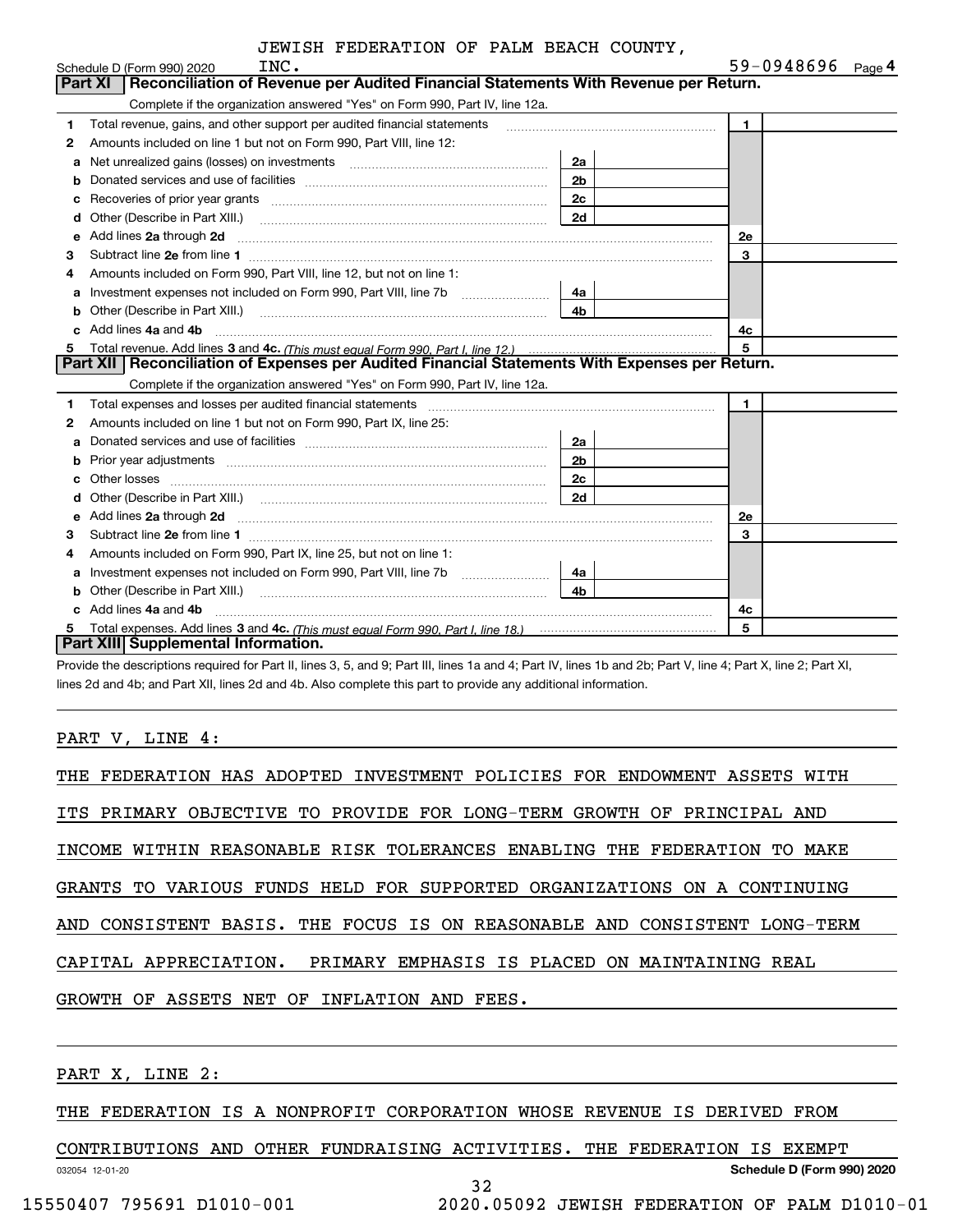**5**INC. 59-0948696 *(continued)* **Part XIII Supplemental Information**  Schedule D (Form 990) 2020  $INC$ . FROM FEDERAL INCOME TAXES UNDER SECTION 501 (C) (3) OF THE INTERNAL REVENUE CODE AND SALES AND USE TAX UNDER THE LAWS OF THE STATE OF FLORIDA. DURING THE YEARS ENDED JUNE 30, 2021 AND 2020, THE FEDERATION GENERATED NET UNRELATED BUSINESS LOSSES FROM CERTAIN ALTERNATIVE INVESTMENTS. NO PROVISIONS FOR FEDERAL OR STATE INCOME TAXES WERE RECORDED AS THE AMOUNTS ARE IMMATERIAL TO THESE CONSOLIDATED FINANCIAL STATEMENTS. JEWISH FEDERATION OF PALM BEACH COUNTY,

THE FEDERATION RECOGNIZES AND MEASURES TAX POSITIONS BASED ON THEIR TECHNICAL MERIT AND ASSESSES THE LIKELIHOOD THAT THE POSITIONS WILL BE SUSTAINED UPON EXAMINATION BASED ON THE FACTS, CIRCUMSTANCES AND INFORMATION AVAILABLE AT THE END OF EACH PERIOD. INTEREST AND PENALTIES ON TAX LIABILITIES, IF ANY, WOULD BE RECORDED IN INTEREST EXPENSE AND OTHER NON-INTEREST EXPENSE, RESPECTIVELY.

THE U.S. FEDERAL JURISDICTION AND FLORIDA ARE THE MAJOR TAX JURISDICTIONS WHERE THE FEDERATION FILES INCOME TAX RETURNS. THE FEDERATION IS GENERALLY NO LONGER SUBJECT TO U.S. FEDERAL OR STATE EXAMINATIONS BY TAX AUTHORITIES FOR FISCAL YEARS BEFORE 2018.

**Schedule D (Form 990) 2020**

032055 12-01-20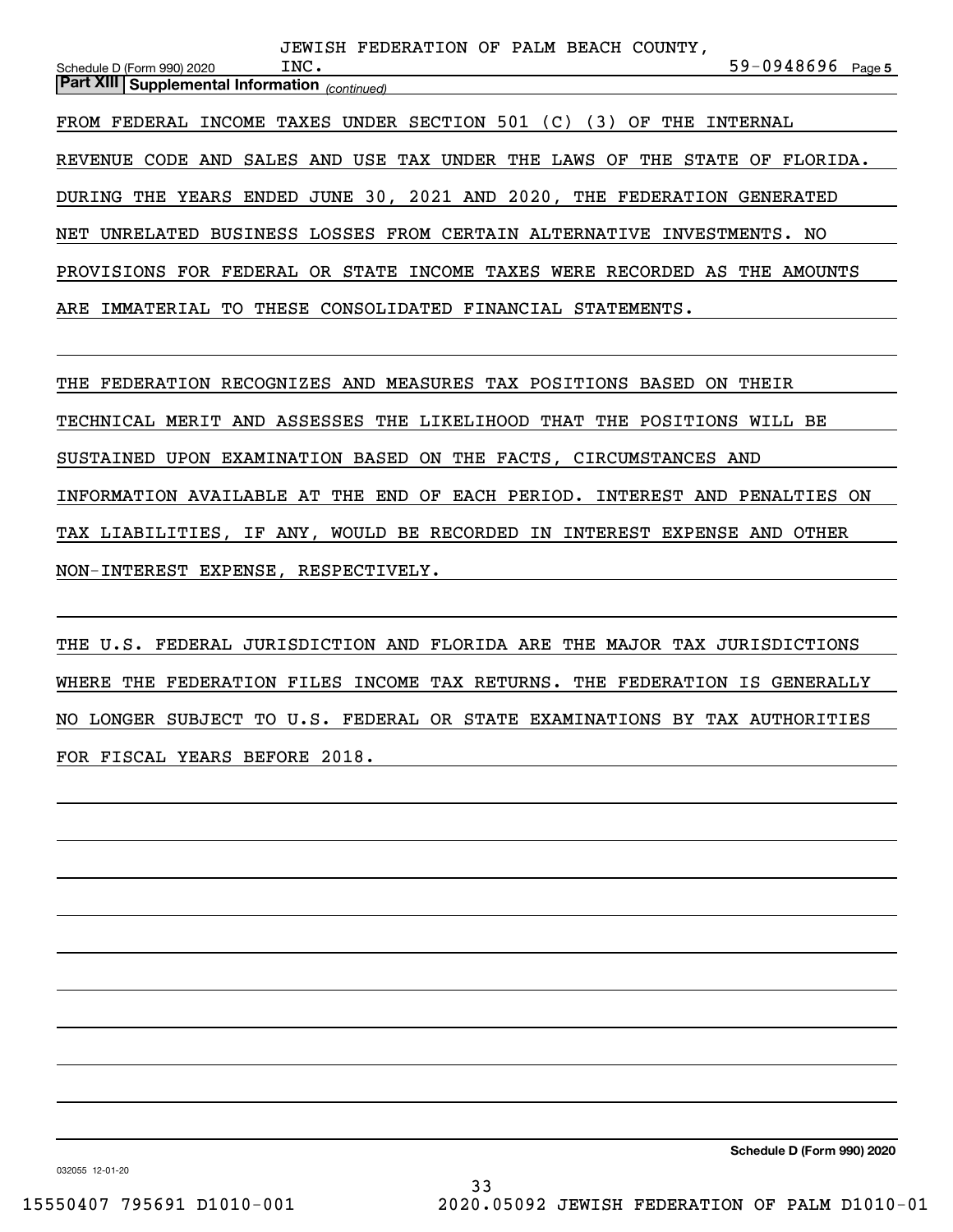| JEWISH FEDERATION OF PALM BEACH COUNTY, |  |  |
|-----------------------------------------|--|--|
|                                         |  |  |

*(continued)* **Part XIII Supplemental Information**  Schedule D (Form 990) **INC .** 5 9 – 0 9 4 8 6 9 6 Page **5** 

| <b>Part X</b>   Other Liabilities. See Form 990, Part X, line 25. |                              |
|-------------------------------------------------------------------|------------------------------|
| (a) Description of liability                                      | (b) Amount<br>3, $122, 543.$ |
| ALLOCATIONS PAYABLE- OTHER                                        |                              |
|                                                                   |                              |
|                                                                   |                              |
|                                                                   |                              |
|                                                                   |                              |
|                                                                   |                              |
|                                                                   |                              |
|                                                                   |                              |
|                                                                   |                              |
|                                                                   |                              |
|                                                                   |                              |
|                                                                   |                              |
|                                                                   |                              |
|                                                                   |                              |
|                                                                   |                              |
|                                                                   |                              |
|                                                                   |                              |
|                                                                   |                              |
|                                                                   |                              |
|                                                                   |                              |
|                                                                   |                              |
|                                                                   |                              |
|                                                                   |                              |
|                                                                   |                              |
|                                                                   |                              |
|                                                                   |                              |
|                                                                   |                              |
|                                                                   |                              |
|                                                                   |                              |
|                                                                   |                              |
|                                                                   |                              |
|                                                                   |                              |
|                                                                   |                              |
|                                                                   |                              |
|                                                                   |                              |
|                                                                   |                              |
|                                                                   |                              |
|                                                                   |                              |
|                                                                   |                              |
|                                                                   |                              |
|                                                                   |                              |
|                                                                   |                              |
|                                                                   |                              |
|                                                                   |                              |
|                                                                   |                              |
|                                                                   |                              |
|                                                                   |                              |
|                                                                   |                              |
|                                                                   |                              |
|                                                                   |                              |
|                                                                   |                              |
|                                                                   |                              |
|                                                                   |                              |
|                                                                   | -                            |

**Schedule D (Form 990)**

032451 04-01-20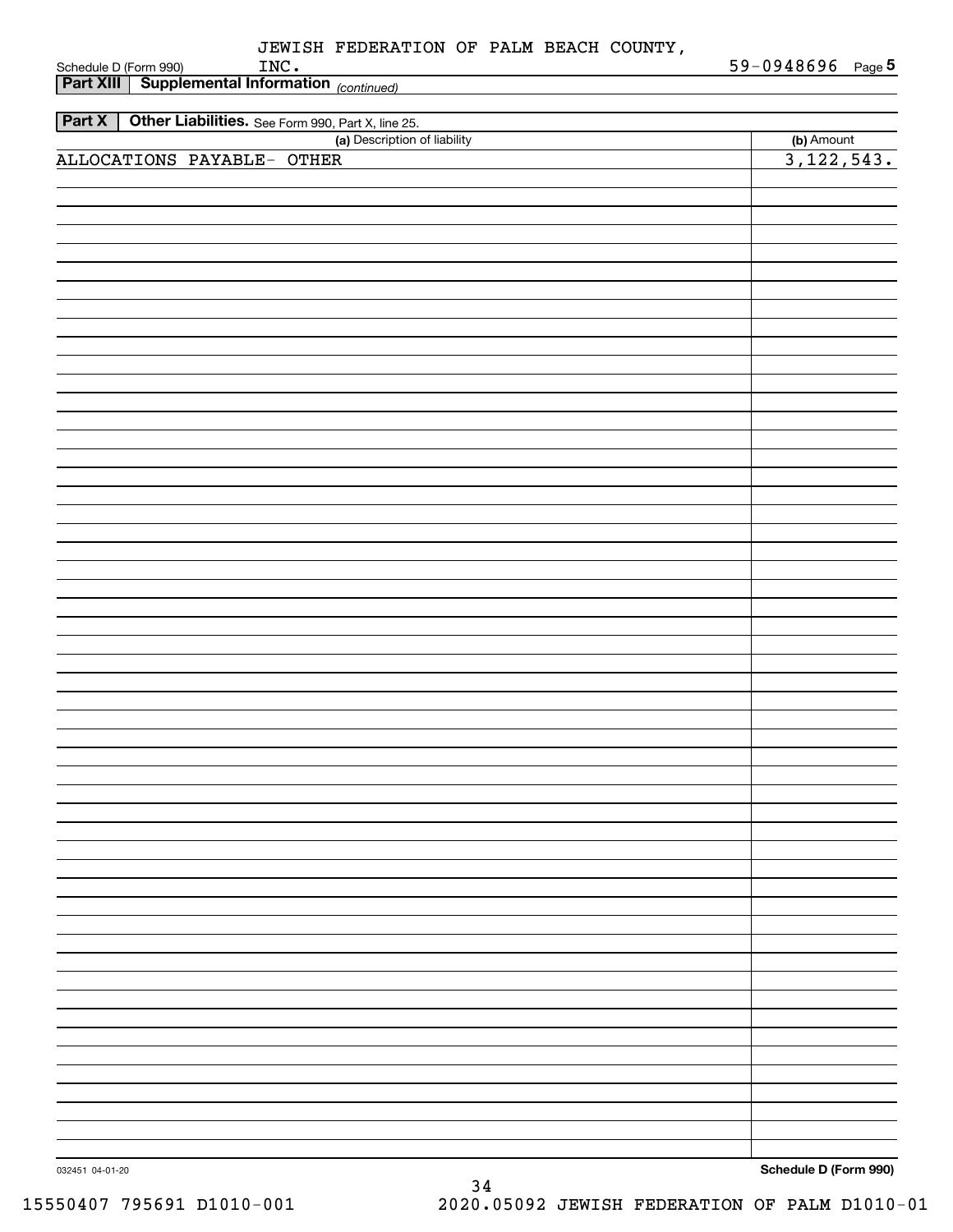| <b>SCHEDULE I</b>                                                                                                                                                                                                                                                         |                                                                                                                                       | <b>Grants and Other Assistance to Organizations,</b> |                                                       |                                         |                                                                |                                          | OMB No. 1545-0047                                                         |
|---------------------------------------------------------------------------------------------------------------------------------------------------------------------------------------------------------------------------------------------------------------------------|---------------------------------------------------------------------------------------------------------------------------------------|------------------------------------------------------|-------------------------------------------------------|-----------------------------------------|----------------------------------------------------------------|------------------------------------------|---------------------------------------------------------------------------|
| (Form 990)                                                                                                                                                                                                                                                                | Governments, and Individuals in the United States<br>Complete if the organization answered "Yes" on Form 990, Part IV, line 21 or 22. |                                                      |                                                       |                                         |                                                                |                                          |                                                                           |
| Department of the Treasury<br>Internal Revenue Service                                                                                                                                                                                                                    |                                                                                                                                       |                                                      | Attach to Form 990.                                   |                                         |                                                                |                                          | <b>Open to Public</b>                                                     |
|                                                                                                                                                                                                                                                                           |                                                                                                                                       | JEWISH FEDERATION OF PALM BEACH COUNTY,              | Go to www.irs.gov/Form990 for the latest information. |                                         |                                                                |                                          | Inspection                                                                |
| Name of the organization<br>INC.                                                                                                                                                                                                                                          |                                                                                                                                       |                                                      |                                                       |                                         |                                                                |                                          | <b>Employer identification number</b><br>59-0948696                       |
| <b>General Information on Grants and Assistance</b><br>Part I                                                                                                                                                                                                             |                                                                                                                                       |                                                      |                                                       |                                         |                                                                |                                          |                                                                           |
| Does the organization maintain records to substantiate the amount of the grants or assistance, the grantees' eligibility for the grants or assistance, and the selection<br>1.                                                                                            |                                                                                                                                       |                                                      |                                                       |                                         |                                                                |                                          | $\boxed{\text{X}}$ Yes<br>  No                                            |
| Describe in Part IV the organization's procedures for monitoring the use of grant funds in the United States.<br>$\mathbf{2}$<br>Part II                                                                                                                                  |                                                                                                                                       |                                                      |                                                       |                                         |                                                                |                                          |                                                                           |
| Grants and Other Assistance to Domestic Organizations and Domestic Governments. Complete if the organization answered "Yes" on Form 990, Part IV, line 21, for any<br>recipient that received more than \$5,000. Part II can be duplicated if additional space is needed. |                                                                                                                                       |                                                      |                                                       |                                         |                                                                |                                          |                                                                           |
| 1 (a) Name and address of organization<br>or government                                                                                                                                                                                                                   | $(b)$ EIN                                                                                                                             | (c) IRC section<br>(if applicable)                   | (d) Amount of<br>cash grant                           | (e) Amount of<br>non-cash<br>assistance | (f) Method of<br>valuation (book,<br>FMV, appraisal,<br>other) | (g) Description of<br>noncash assistance | (h) Purpose of grant<br>or assistance                                     |
| 92ND STREET Y<br>1395 LEXINGTON AVENUE<br>NEW YORK, NY 10130                                                                                                                                                                                                              | 13-1624229                                                                                                                            | 501(C)(3)                                            | 5,000.                                                | 0.                                      |                                                                |                                          | GENERAL SUPPORT TO CARRY<br>OUT THE MISSION OF THE<br><b>ORGANIZATION</b> |
| ACADIA CENTER/ENVIRONMENT<br>NORTHEAST - P. O. BOX 583 -<br>ROCKPORT, ME 04856                                                                                                                                                                                            | 01-0518193                                                                                                                            | 501(C)(3)                                            | 5,000                                                 | 0.                                      |                                                                |                                          | GENERAL SUPPORT TO CARRY<br>OUT THE MISSION OF THE<br><b>ORGANIZATION</b> |
| ADOPT-A-FAMILY OF THE PALM BEACHES<br>1712 SECOND AVE NORTH<br>LAKE WORTH, FL 33460                                                                                                                                                                                       | 59-2471253                                                                                                                            | 501(C)(3)                                            | 5,000                                                 | $\mathbf{0}$ .                          |                                                                |                                          | GENERAL SUPPORT TO CARRY<br>OUT THE MISSION OF THE<br><b>DRGANIZATION</b> |
| AHRC NEW YORK CITY FOUNDATION,<br>INC. - 83 MAIDEN LANE, 8TH FLOOR -<br>NEW YORK, NY 10038                                                                                                                                                                                | 13-3779611                                                                                                                            | 501(C)(3)                                            | 5,000                                                 | 0                                       |                                                                |                                          | GENERAL SUPPORT TO CARRY<br>OUT THE MISSION OF THE<br>ORGANIZATION        |
| ALACHUA COUNTY COALITION FOR THE<br>HOMELESS AND HUNGRY INC. - 3055 NE<br>28TH DRIVE - GAINESVILLE, FL 32609                                                                                                                                                              | 43-1960048                                                                                                                            | 501(C)(3)                                            | 10,000                                                | 0.                                      |                                                                |                                          | GENERAL SUPPORT TO CARRY<br>OUT THE MISSION OF THE<br><b>ORGANIZATION</b> |
| ALPERT JEWISH FAMILY & CHILDREN'S<br>SERVICE, INC. - 5841 CORPORATE<br>WAY, STE. 200 - WEST PALM BEACH,<br>FL 33407-2039                                                                                                                                                  | 59-1520581                                                                                                                            | 501(C)(3)                                            | 333.776.                                              | 0.                                      |                                                                |                                          | GENERAL SUPPORT TO CARRY<br>OUT THE MISSION OF THE<br><b>ORGANIZATION</b> |
| 2 Enter total number of section $501(c)(3)$ and government organizations listed in the line 1 table                                                                                                                                                                       |                                                                                                                                       |                                                      |                                                       |                                         |                                                                |                                          | 133.                                                                      |
| Enter total number of other organizations listed in the line 1 table<br>3                                                                                                                                                                                                 |                                                                                                                                       |                                                      |                                                       |                                         |                                                                |                                          |                                                                           |

**For Paperwork Reduction Act Notice, see the Instructions for Form 990. Schedule I (Form 990) 2020** LHA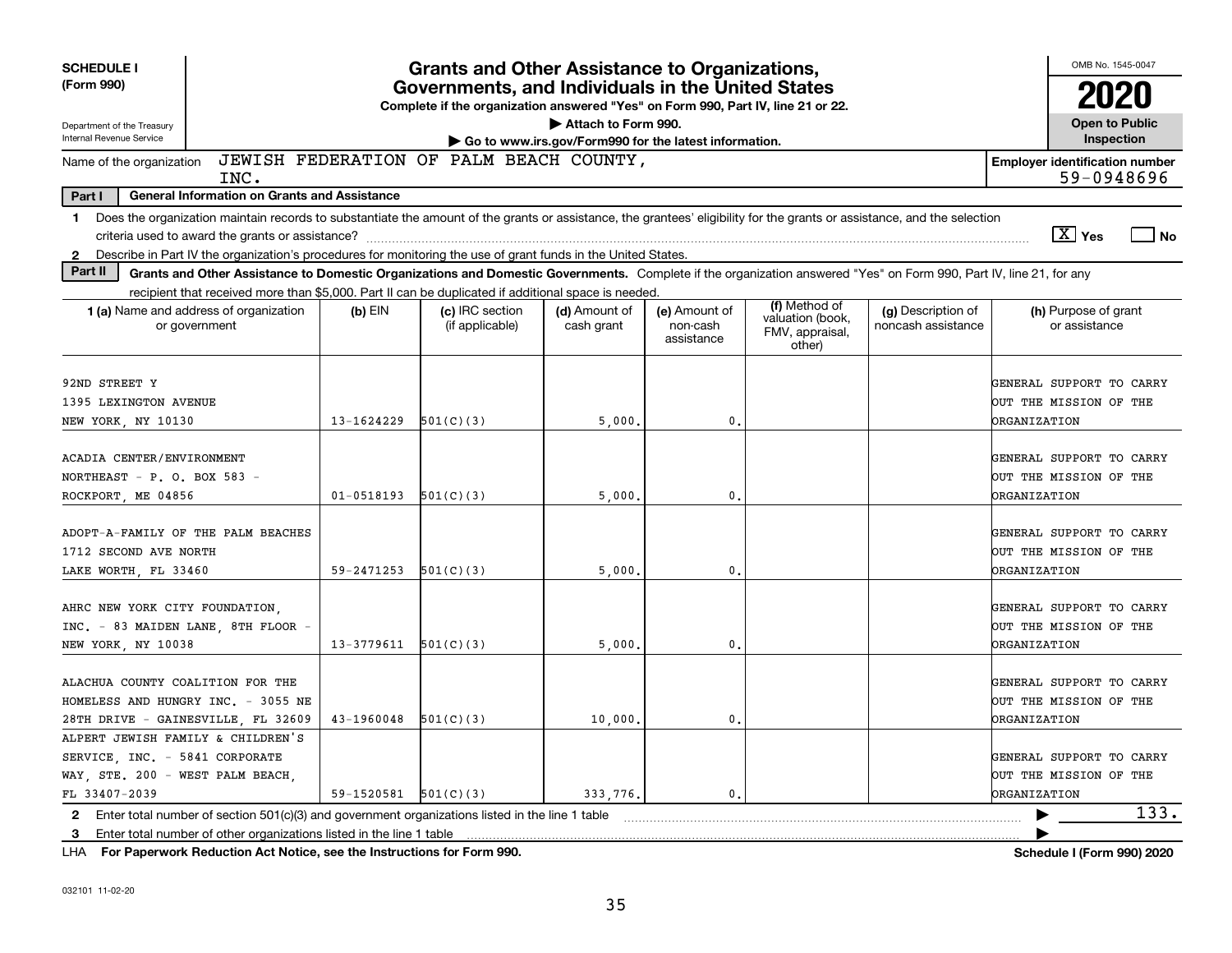| Part II   Continuation of Grants and Other Assistance to Domestic Organizations and Domestic Governments (Schedule I (Form 990), Part II.) |            |                                  |                             |                                         |                                                                |                                           |                                       |
|--------------------------------------------------------------------------------------------------------------------------------------------|------------|----------------------------------|-----------------------------|-----------------------------------------|----------------------------------------------------------------|-------------------------------------------|---------------------------------------|
| (a) Name and address of<br>organization or government                                                                                      | $(b)$ EIN  | (c) IRC section<br>if applicable | (d) Amount of<br>cash grant | (e) Amount of<br>non-cash<br>assistance | (f) Method of<br>valuation<br>(book, FMV,<br>appraisal, other) | (g) Description of<br>non-cash assistance | (h) Purpose of grant<br>or assistance |
| ALZHEIMER'S DRUG DISCOVERY                                                                                                                 |            |                                  |                             |                                         |                                                                |                                           | GENERAL SUPPORT TO CARRY              |
| FOUNDATION - 57 W. 57TH ST., SUITE                                                                                                         |            |                                  |                             |                                         |                                                                |                                           | OUT THE MISSION OF THE                |
| 94 - NEW YORK, NY 10019                                                                                                                    | 20-1082179 | 501(C)(3)                        | 20,000.                     | $\mathfrak o$ .                         |                                                                |                                           | <b>DRGANIZATION</b>                   |
| AMERICAN ASSOCIATES BEN GURION                                                                                                             |            |                                  |                             |                                         |                                                                |                                           |                                       |
| UNIVERSITY OF THE NEGEV INC. -                                                                                                             |            |                                  |                             |                                         |                                                                |                                           | GENERAL SUPPORT TO CARRY              |
| 1001 AVENUE OF THE AMERICAS, 19TH                                                                                                          |            |                                  |                             |                                         |                                                                |                                           | OUT THE MISSION OF THE                |
| FLOOR - NEW YORK, NY 10018                                                                                                                 | 23-7270753 | 501(C)(3)                        | 10,300                      | $\mathbf{0}$                            |                                                                |                                           | <b>DRGANIZATION</b>                   |
|                                                                                                                                            |            |                                  |                             |                                         |                                                                |                                           |                                       |
| AMERICAN CIVIL LIBERTIES UNION                                                                                                             |            |                                  |                             |                                         |                                                                |                                           | GENERAL SUPPORT TO CARRY              |
| FOUNDATION - 125 BROAD STREET -                                                                                                            |            |                                  |                             |                                         |                                                                |                                           | OUT THE MISSION OF THE                |
| 18TH FLOOR - NEW YORK, NY 10004                                                                                                            | 13-6213516 | 501(C)(3)                        | 5,300.                      | 0.                                      |                                                                |                                           | <b>DRGANIZATION</b>                   |
| AMERICAN COMMITTEE FOR THE                                                                                                                 |            |                                  |                             |                                         |                                                                |                                           |                                       |
| WEIZMANN INST. OF SCIENCE INC. -                                                                                                           |            |                                  |                             |                                         |                                                                |                                           | GENERAL SUPPORT TO CARRY              |
| 5900 N. ANDREWS AVENUE, SUITE 415                                                                                                          |            |                                  |                             |                                         |                                                                |                                           | OUT THE MISSION OF THE                |
| - FT. LAUDERDALE, FL 33309                                                                                                                 | 13-1623886 | 501(C)(3)                        | 10,000                      | $\mathbf{0}$                            |                                                                |                                           | <b>DRGANIZATION</b>                   |
|                                                                                                                                            |            |                                  |                             |                                         |                                                                |                                           |                                       |
| AMERICAN FRIENDS OF MAGEN DAVID                                                                                                            |            |                                  |                             |                                         |                                                                |                                           | GENERAL SUPPORT TO CARRY              |
| ADOM - 20 W. 36TH STREET STE.                                                                                                              |            |                                  |                             |                                         |                                                                |                                           | OUT THE MISSION OF THE                |
| 1100 - NEW YORK, NY 10008                                                                                                                  | 13-1790719 | 501(C)(3)                        | 52,160.                     | $\mathbf{0}$                            |                                                                |                                           | <b>DRGANIZATION</b>                   |
|                                                                                                                                            |            |                                  |                             |                                         |                                                                |                                           |                                       |
| AMERICAN FRIENDS OF RAMBAM                                                                                                                 |            |                                  |                             |                                         |                                                                |                                           | GENERAL SUPPORT TO CARRY              |
| 420 LEXINGTON AVENUE, ROOM 171                                                                                                             |            |                                  |                             |                                         |                                                                |                                           | OUT THE MISSION OF THE                |
| NEW YORK, NY 10170                                                                                                                         | 23-7049727 | 501(C)(3)                        | 5,000                       | 0.                                      |                                                                |                                           | <b>DRGANIZATION</b>                   |
| AMERICAN FRIENDS OF THE HEBREW                                                                                                             |            |                                  |                             |                                         |                                                                |                                           |                                       |
| UNIVERSITY, INC. - 1 BATTERY PARK                                                                                                          |            |                                  |                             |                                         |                                                                |                                           | GENERAL SUPPORT TO CARRY              |
| PLAZA, 25TH FLOOR - NEW YORK, NY                                                                                                           |            |                                  |                             |                                         |                                                                |                                           | OUT THE MISSION OF THE                |
| 10004                                                                                                                                      | 13-1568923 | 501(C)(3)                        | 2,505,000.                  | 0.                                      |                                                                |                                           | <b>DRGANIZATION</b>                   |
| AMERICAN FRIENDS OF THE ISRAEL                                                                                                             |            |                                  |                             |                                         |                                                                |                                           |                                       |
| DEMOCRACY INSTITUTE INC. - C/O THE                                                                                                         |            |                                  |                             |                                         |                                                                |                                           | GENERAL SUPPORT TO CARRY              |
| MARCUS FAMILY OFFICE, 3282                                                                                                                 |            |                                  |                             |                                         |                                                                |                                           | OUT THE MISSION OF THE                |
| NORTHSIDE PARKWAY - ATLANTA, GA                                                                                                            | 13-3348313 | 501(C)(3)                        | 50,000                      | $\mathbf{0}$                            |                                                                |                                           | <b>DRGANIZATION</b>                   |
|                                                                                                                                            |            |                                  |                             |                                         |                                                                |                                           |                                       |
| AMERICAN FRIENDS OF THE ISRAEL                                                                                                             |            |                                  |                             |                                         |                                                                |                                           | GENERAL SUPPORT TO CARRY              |
| MUSEUM - 545 FIFTH AVENUE, SUITE                                                                                                           |            |                                  |                             |                                         |                                                                |                                           | OUT THE MISSION OF THE                |
| 920 - NEW YORK, NY 10017                                                                                                                   | 23-7182582 | 501(C)(3)                        | 37,500.                     | $\mathbf{0}$ .                          |                                                                |                                           | <b>DRGANIZATION</b>                   |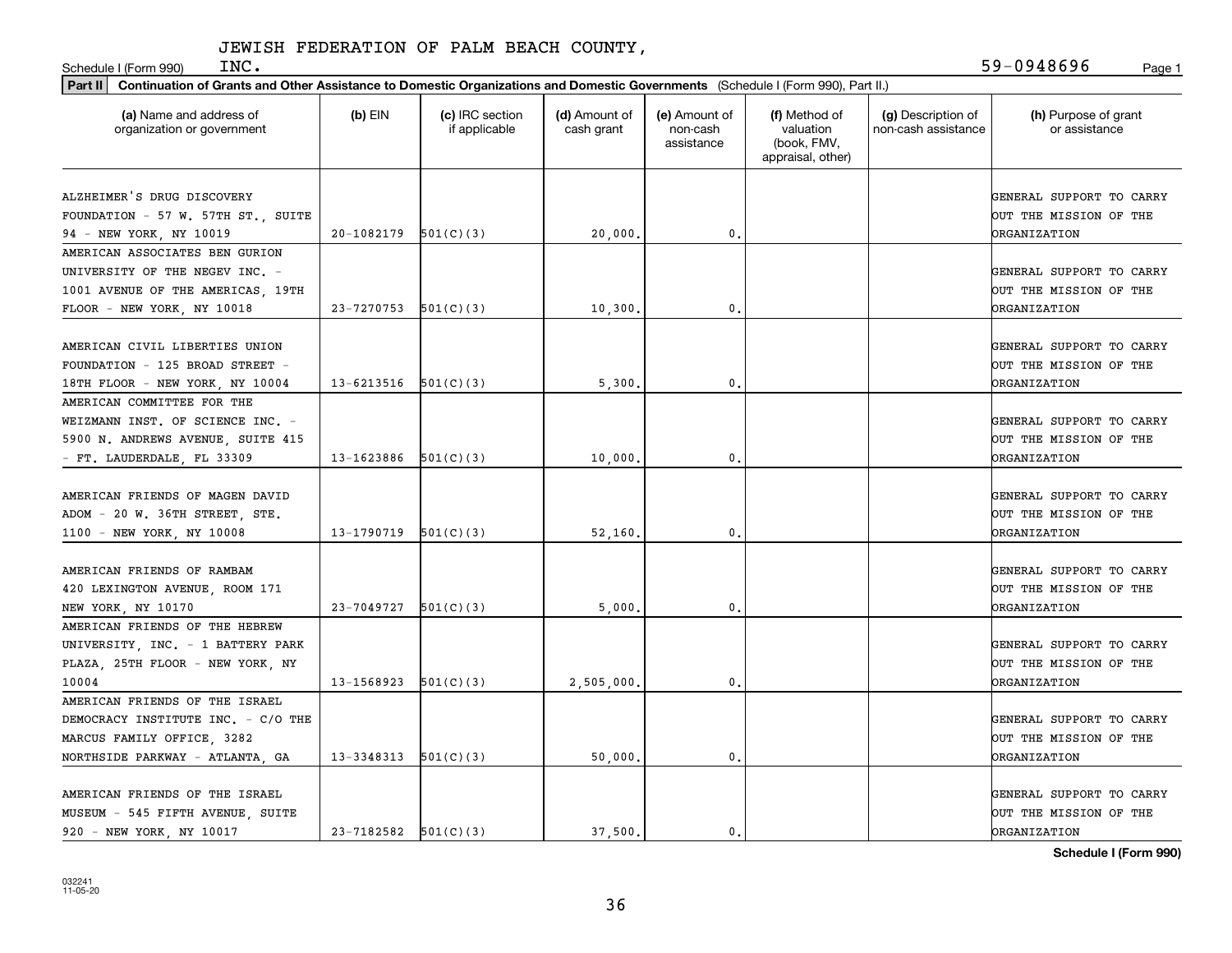| (h) Purpose of grant<br>or assistance                                     |
|---------------------------------------------------------------------------|
|                                                                           |
| GENERAL SUPPORT TO CARRY                                                  |
| OUT THE MISSION OF THE                                                    |
| <b>DRGANIZATION</b>                                                       |
| GENERAL SUPPORT TO CARRY<br>OUT THE MISSION OF THE<br><b>DRGANIZATION</b> |
|                                                                           |
| GENERAL SUPPORT TO CARRY                                                  |
| OUT THE MISSION OF THE                                                    |
| <b>DRGANIZATION</b>                                                       |
| GENERAL SUPPORT TO CARRY                                                  |
| OUT THE MISSION OF THE                                                    |
| <b>DRGANIZATION</b>                                                       |
|                                                                           |
| GENERAL SUPPORT TO CARRY                                                  |
| OUT THE MISSION OF THE                                                    |
| <b>DRGANIZATION</b>                                                       |
|                                                                           |
| GENERAL SUPPORT TO CARRY                                                  |
| OUT THE MISSION OF THE                                                    |
| <b>DRGANIZATION</b>                                                       |
| GENERAL SUPPORT TO CARRY<br>OUT THE MISSION OF THE<br><b>DRGANIZATION</b> |
|                                                                           |
| GENERAL SUPPORT TO CARRY                                                  |
| OUT THE MISSION OF THE                                                    |
| <b>ORGANIZATION</b>                                                       |
| GENERAL SUPPORT TO CARRY                                                  |
|                                                                           |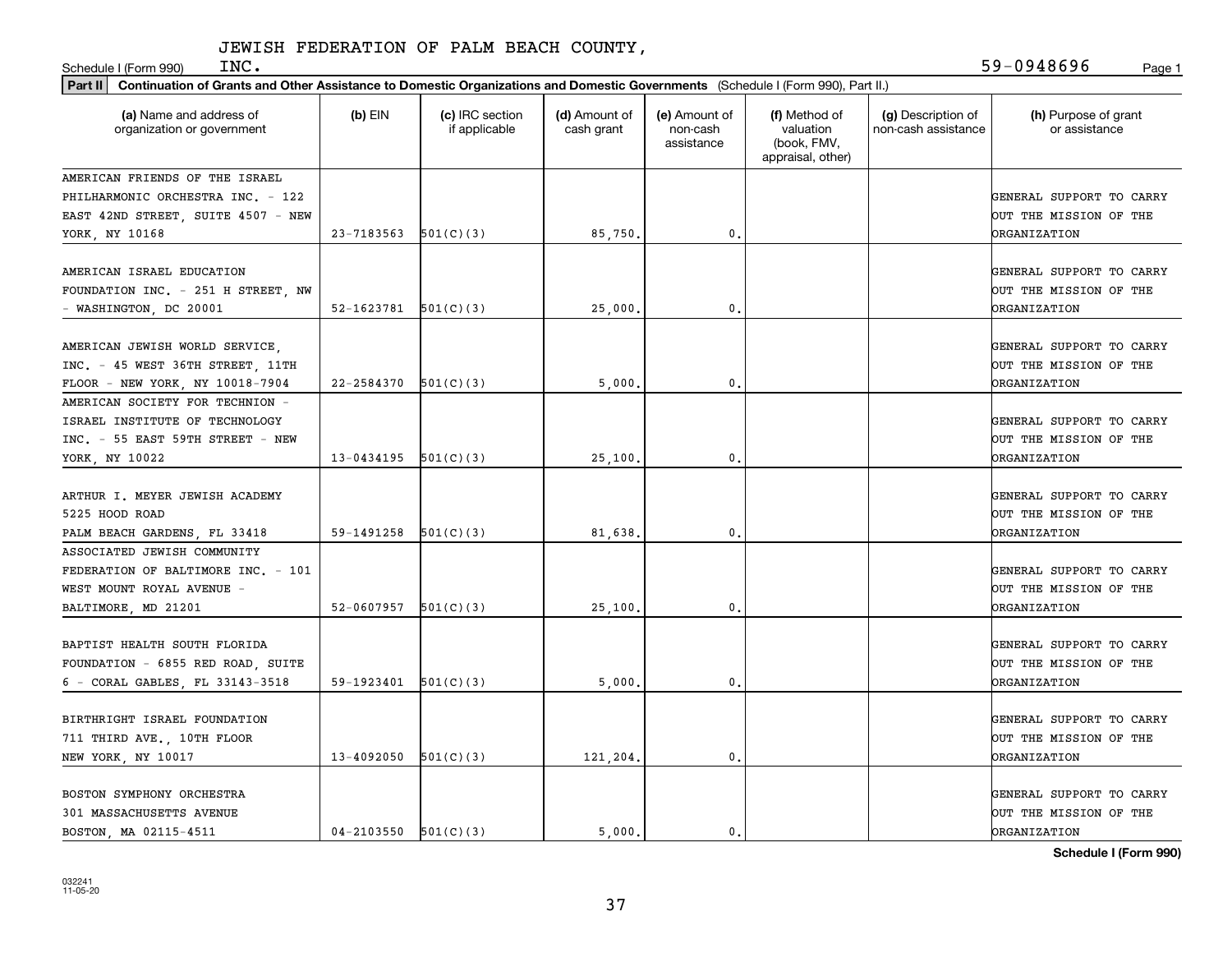| Part II   Continuation of Grants and Other Assistance to Domestic Organizations and Domestic Governments (Schedule I (Form 990), Part II.) |                          |                                  |                             |                                         |                                                                |                                           |                                                                           |
|--------------------------------------------------------------------------------------------------------------------------------------------|--------------------------|----------------------------------|-----------------------------|-----------------------------------------|----------------------------------------------------------------|-------------------------------------------|---------------------------------------------------------------------------|
| (a) Name and address of<br>organization or government                                                                                      | $(b)$ EIN                | (c) IRC section<br>if applicable | (d) Amount of<br>cash grant | (e) Amount of<br>non-cash<br>assistance | (f) Method of<br>valuation<br>(book, FMV,<br>appraisal, other) | (g) Description of<br>non-cash assistance | (h) Purpose of grant<br>or assistance                                     |
| BREAD OF THE MIGHTY FOOD BANK INC.<br>325 NW 10TH AVENUE<br>GAINESVILLE, FL 32601                                                          | 59-2805577               | 501(C)(3)                        | 10,000.                     | $\mathbf 0$ .                           |                                                                |                                           | GENERAL SUPPORT TO CARRY<br>OUT THE MISSION OF THE<br><b>DRGANIZATION</b> |
| BRIGHAM & WOMEN'S HOSPITAL INC.<br>DEVELOPMENT OFFICE, 116 HUNTINGTON<br>AVENUE, 3RD FLOOR - BOSTON, MA<br>02116                           | 04-2312909               | 501(C)(3)                        | 5,100                       | $\mathbf{0}$ .                          |                                                                |                                           | GENERAL SUPPORT TO CARRY<br>OUT THE MISSION OF THE<br><b>DRGANIZATION</b> |
| CAMP BAUERCREST, INC.<br>17 OLD COUNTY ROAD<br>AMESBURY, MA 01913                                                                          | 04-6002096               | 501(C)(3)                        | 5,000                       | $\mathbf{0}$                            |                                                                |                                           | GENERAL SUPPORT TO CARRY<br>OUT THE MISSION OF THE<br><b>DRGANIZATION</b> |
| CARE AND SHARE INC<br>2605 PREAMBLE POINT<br>COLORADO SPRINGS, CO 80915-1200                                                               | 84-0731930               | 501(C)(3)                        | 50,000                      | $\mathbf 0$ .                           |                                                                |                                           | GENERAL SUPPORT TO CARRY<br>OUT THE MISSION OF THE<br><b>DRGANIZATION</b> |
| CENTRAL PARK CONSERVANCY INC.<br>14 EAST 60TH STREET, 8TH FLOOR<br>NEW YORK, NY 10022                                                      | 13-3022855               | 501(C)(3)                        | 6,000                       | $\mathbf{0}$                            |                                                                |                                           | GENERAL SUPPORT TO CARRY<br>OUT THE MISSION OF THE<br><b>DRGANIZATION</b> |
| CENTRAL SYNAGOGUE<br>123 EAST 55TH STREET, ATTN:<br>FINANCE DEPARTMENT - NEW YORK, NY<br>10022-3566                                        | 13-1628161               | 501(C)(3)                        | 5,350                       | 0.                                      |                                                                |                                           | GENERAL SUPPORT TO CARRY<br>OUT THE MISSION OF THE<br><b>DRGANIZATION</b> |
| CHABAD JEWISH CENTER OF JUPITER<br>1209 MAIN STREET, SUITE 11<br>JUPITER, FL 33458-5244                                                    | $20-0186163$ $501(C)(3)$ |                                  | 25,680.                     | 0.                                      |                                                                |                                           | GENERAL SUPPORT TO CARRY<br>OUT THE MISSION OF THE<br><b>DRGANIZATION</b> |
| CHABAD JEWISH CENTER OF MARTIN &<br>ST. LUCIE COUNTY - 2809 S.W.<br>SUNSET TRAIL - PALM CITY, FL 34990                                     | 65-0896121               | 501(C)(3)                        | 52,180                      | 0.                                      |                                                                |                                           | GENERAL SUPPORT TO CARRY<br>OUT THE MISSION OF THE<br><b>DRGANIZATION</b> |
| CHILDREN'S GOLF FOUNDATION, INC.<br>7301 HAVERHILL ROAD N<br>RIVIERA BEACH, FL 33407                                                       | 65-0262208               | 501(C)(3)                        | 5,000.                      | $\mathbf{0}$ .                          |                                                                |                                           | GENERAL SUPPORT TO CARRY<br>OUT THE MISSION OF THE<br><b>DRGANIZATION</b> |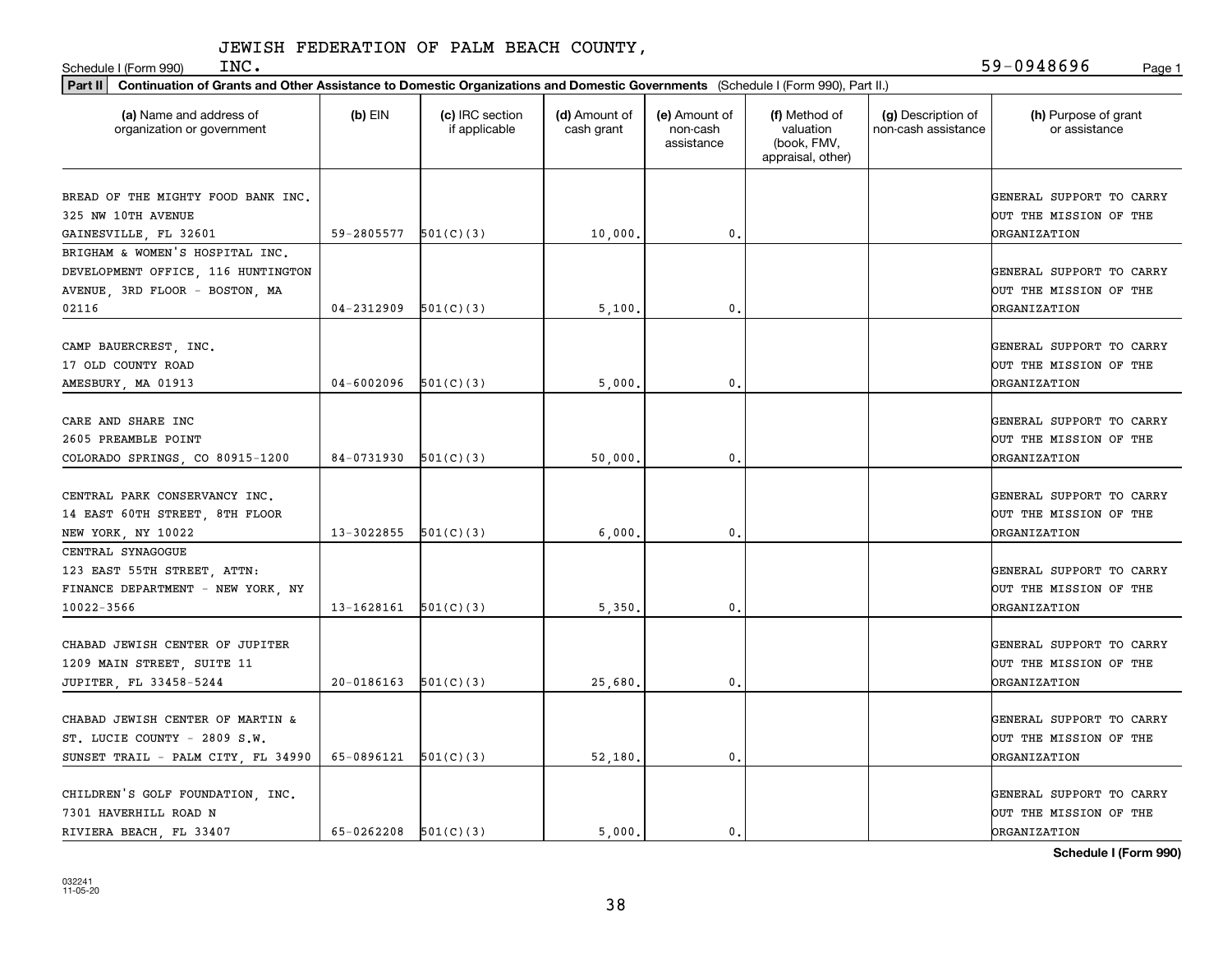| Part II   Continuation of Grants and Other Assistance to Domestic Organizations and Domestic Governments (Schedule I (Form 990), Part II.) |                            |                                  |                             |                                         |                                                                |                                           |                                                                           |
|--------------------------------------------------------------------------------------------------------------------------------------------|----------------------------|----------------------------------|-----------------------------|-----------------------------------------|----------------------------------------------------------------|-------------------------------------------|---------------------------------------------------------------------------|
| (a) Name and address of<br>organization or government                                                                                      | $(b)$ EIN                  | (c) IRC section<br>if applicable | (d) Amount of<br>cash grant | (e) Amount of<br>non-cash<br>assistance | (f) Method of<br>valuation<br>(book, FMV,<br>appraisal, other) | (g) Description of<br>non-cash assistance | (h) Purpose of grant<br>or assistance                                     |
| COMMUNITY CHEST OF PORT WASHINGTON<br>INC. - 382 MAIN STREET - PORT<br>WASHINGTON, NY 11050                                                | $11-1614994$ $501(C)(3)$   |                                  | 7,500.                      | 0.                                      |                                                                |                                           | GENERAL SUPPORT TO CARRY<br>OUT THE MISSION OF THE<br><b>DRGANIZATION</b> |
| CONSERVATION COLORADO EDUCATION<br>FUND - 1536 WYNKOOP ST., SUITE 510<br>$-$ DENVER, CO 80202                                              | 84-0614285                 | 501(C)(3)                        | 5,000                       | 0.                                      |                                                                |                                           | GENERAL SUPPORT TO CARRY<br>OUT THE MISSION OF THE<br><b>DRGANIZATION</b> |
| DIA CENTER FOR THE ARTS INC<br>535 W 22ND STREET, FLOOR 4<br>NEW YORK, NY 10011                                                            | 23-7397946                 | 501(C)(3)                        | 20,500.                     | $^{\circ}$ .                            |                                                                |                                           | GENERAL SUPPORT TO CARRY<br>OUT THE MISSION OF THE<br><b>DRGANIZATION</b> |
| DIRECT RELIEF<br>6100 WALLACE BECKNELL<br>SANTA BARBARA, CA 93117                                                                          | $95-1831116$ $501(C)(3)$   |                                  | 10,000                      | $\mathbf{0}$ .                          |                                                                |                                           | GENERAL SUPPORT TO CARRY<br>OUT THE MISSION OF THE<br><b>DRGANIZATION</b> |
| DOCTORS WITHOUT BORDERS USA INC.<br>P. O. BOX 5030<br>HAGERSTOWN, MD 21741-5030                                                            | $13 - 3433452$ $501(C)(3)$ |                                  | 12,100.                     | 0.                                      |                                                                |                                           | GENERAL SUPPORT TO CARRY<br>OUT THE MISSION OF THE<br><b>DRGANIZATION</b> |
| DONORSCHOOSE, INC.<br>213 WEST 35TH ST, SECOND FLOOR EAST<br>NEW YORK, NY 10001                                                            | 13-4129457                 | 501(C)(3)                        | 5,000                       | $\mathbf{0}$                            |                                                                |                                           | GENERAL SUPPORT TO CARRY<br>OUT THE MISSION OF THE<br><b>DRGANIZATION</b> |
| FEEDING SOUTH FLORIDA<br>4925 PARK RIDGE BLVD.<br>BOYNTON BEACH, FL 33426                                                                  | 59-2097520                 | 501(C)(3)                        | 8,500                       | 0.                                      |                                                                |                                           | GENERAL SUPPORT TO CARRY<br>OUT THE MISSION OF THE<br><b>DRGANIZATION</b> |
| FOOD BANK OF THE ROCKIES<br>10700 E 45TH AVENUE<br>DENVER, CO 80239                                                                        | 84-0772672 $501(C)(3)$     |                                  | 150,000.                    | 0.                                      |                                                                |                                           | GENERAL SUPPORT TO CARRY<br>OUT THE MISSION OF THE<br><b>ORGANIZATION</b> |
| FOODBANK OF SANTA BARBARA COUNTY<br>4554 HOLLISTER AVE.<br>SANTA BARBARA, CA 93110                                                         | $77-0169214$ $501(C)(3)$   |                                  | 25,000.                     | $\mathbf{0}$ .                          |                                                                |                                           | GENERAL SUPPORT TO CARRY<br>OUT THE MISSION OF THE<br><b>DRGANIZATION</b> |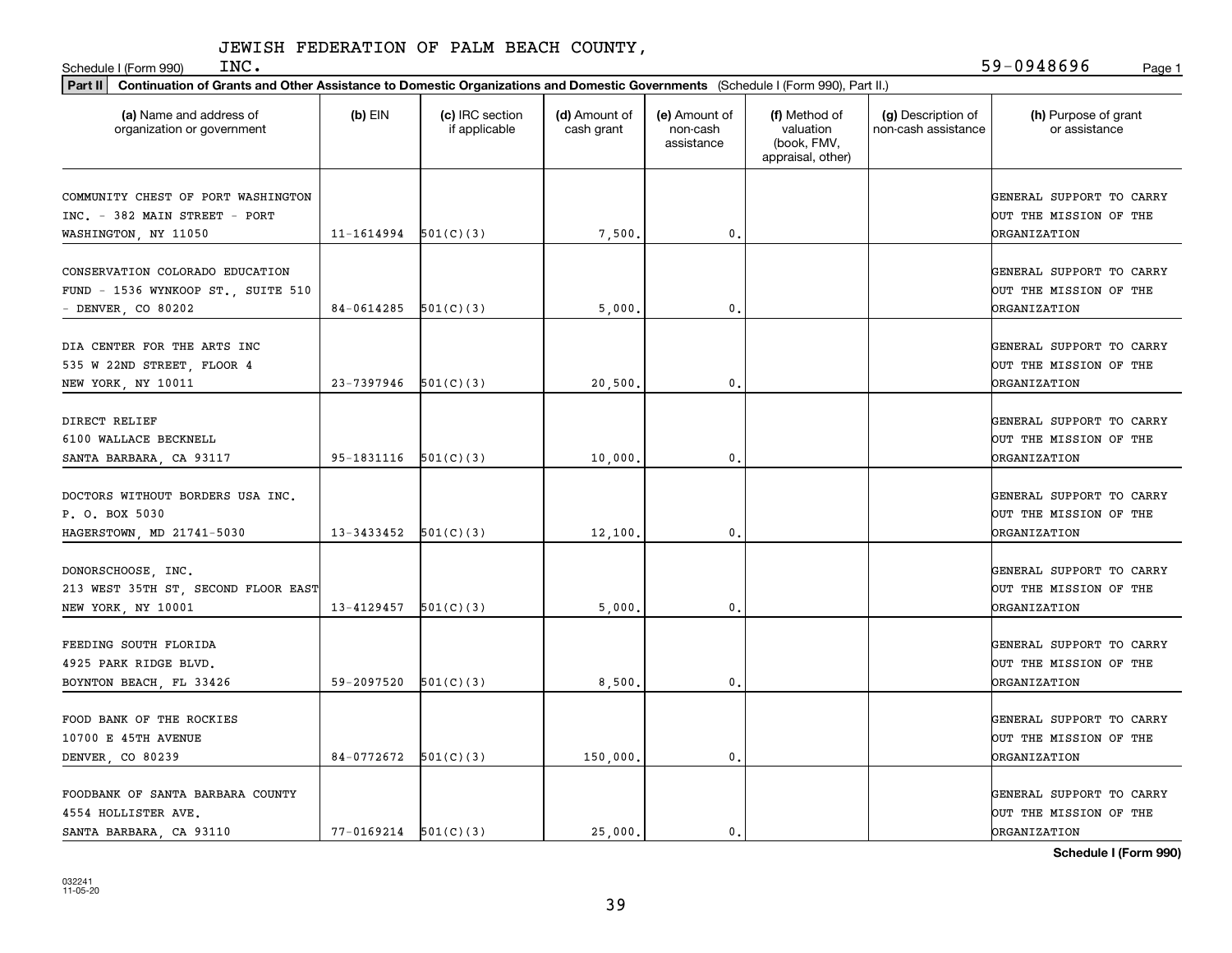| Part II   Continuation of Grants and Other Assistance to Domestic Organizations and Domestic Governments (Schedule I (Form 990), Part II.) |            |                                  |                             |                                         |                                                                |                                           |                                                                           |
|--------------------------------------------------------------------------------------------------------------------------------------------|------------|----------------------------------|-----------------------------|-----------------------------------------|----------------------------------------------------------------|-------------------------------------------|---------------------------------------------------------------------------|
| (a) Name and address of<br>organization or government                                                                                      | $(b)$ EIN  | (c) IRC section<br>if applicable | (d) Amount of<br>cash grant | (e) Amount of<br>non-cash<br>assistance | (f) Method of<br>valuation<br>(book, FMV,<br>appraisal, other) | (g) Description of<br>non-cash assistance | (h) Purpose of grant<br>or assistance                                     |
| FOUNDATION FOR THE DEFENSE OF<br>DEMOCRACIES, INC. - P.O. BOX 33249<br>- WASHINGTON, DC 20033                                              | 13-4174402 | 501(C)(3)                        | 6,000,                      | 0.                                      |                                                                |                                           | GENERAL SUPPORT TO CARRY<br>OUT THE MISSION OF THE<br><b>DRGANIZATION</b> |
| FRIENDS OF ISRAEL DEFENSE FORCES<br>P.O. BOX 4224<br>NEW YORK, NY 10163                                                                    | 13-3156445 | 501(C)(3)                        | 26,640.                     | 0.                                      |                                                                |                                           | GENERAL SUPPORT TO CARRY<br>OUT THE MISSION OF THE<br><b>DRGANIZATION</b> |
| FRIENDS OF THE JEWISH MUSEUM OF<br>VIENNA, INC. - 301 EAST 87TH<br>STREET, # 20E - NEW YORK, NY 10128                                      | 45-5313316 | 501(C)(3)                        | 5,000                       | $\mathfrak{o}$ .                        |                                                                |                                           | GENERAL SUPPORT TO CARRY<br>OUT THE MISSION OF THE<br><b>DRGANIZATION</b> |
| GORDON JEWISH COMMUNITY CENTER<br>801 PERCY WARNER BOULEVARD<br>NASHVILLE, TN 37205                                                        | 62-0475746 | 501(C)(3)                        | 5,000                       | $\mathbf{0}$                            |                                                                |                                           | GENERAL SUPPORT TO CARRY<br>OUT THE MISSION OF THE<br><b>DRGANIZATION</b> |
| GREATER CHICAGO FOOD DEPOSITORY<br>4100 WEST ANN LURIE PLACE<br>CHICAGO, IL 60632                                                          | 36-2971864 | 501(C)(3)                        | 150,000.                    | $\mathfrak o$ .                         |                                                                |                                           | GENERAL SUPPORT TO CARRY<br>OUT THE MISSION OF THE<br><b>ORGANIZATION</b> |
| HADASSAH, THE WOMEN'S ZIONIST<br>ORGANIZATION OF AMERICA, INC. - 40<br>WALL STREET, 8TH FLOOR - NEW YORK,<br>NY 10005                      | 13-1656651 | 501(C)(3)                        | 21,000                      | 0.                                      |                                                                |                                           | GENERAL SUPPORT TO CARRY<br>OUT THE MISSION OF THE<br><b>ORGANIZATION</b> |
| HAROLD GRINSPOON FOUNDATION<br>67 HUNT STREET, SUITE 1<br>AGAWAM, MA 01001                                                                 | 04-6685725 | 501(C)(3)                        | 25,000.                     | $^{\circ}$ .                            |                                                                |                                           | GENERAL SUPPORT TO CARRY<br>OUT THE MISSION OF THE<br><b>DRGANIZATION</b> |
| HASBARA FELLOWSHIPS<br>315 WEST 36TH STREET, 2ND FLOOR<br>NEW YORK, NY 10018                                                               | 20-1651102 | 501(C)(3)                        | 5,000.                      | 0.                                      |                                                                |                                           | GENERAL SUPPORT TO CARRY<br>OUT THE MISSION OF THE<br><b>DRGANIZATION</b> |
| HEBREW UNION COLLEGE-JIR<br>1 WEST FOURTH STREET<br>NEW YORK, NY 10012                                                                     | 31-0537067 | 501(C)(3)                        | 25,118.                     | $\mathbf{0}$ .                          |                                                                |                                           | GENERAL SUPPORT TO CARRY<br>OUT THE MISSION OF THE<br><b>DRGANIZATION</b> |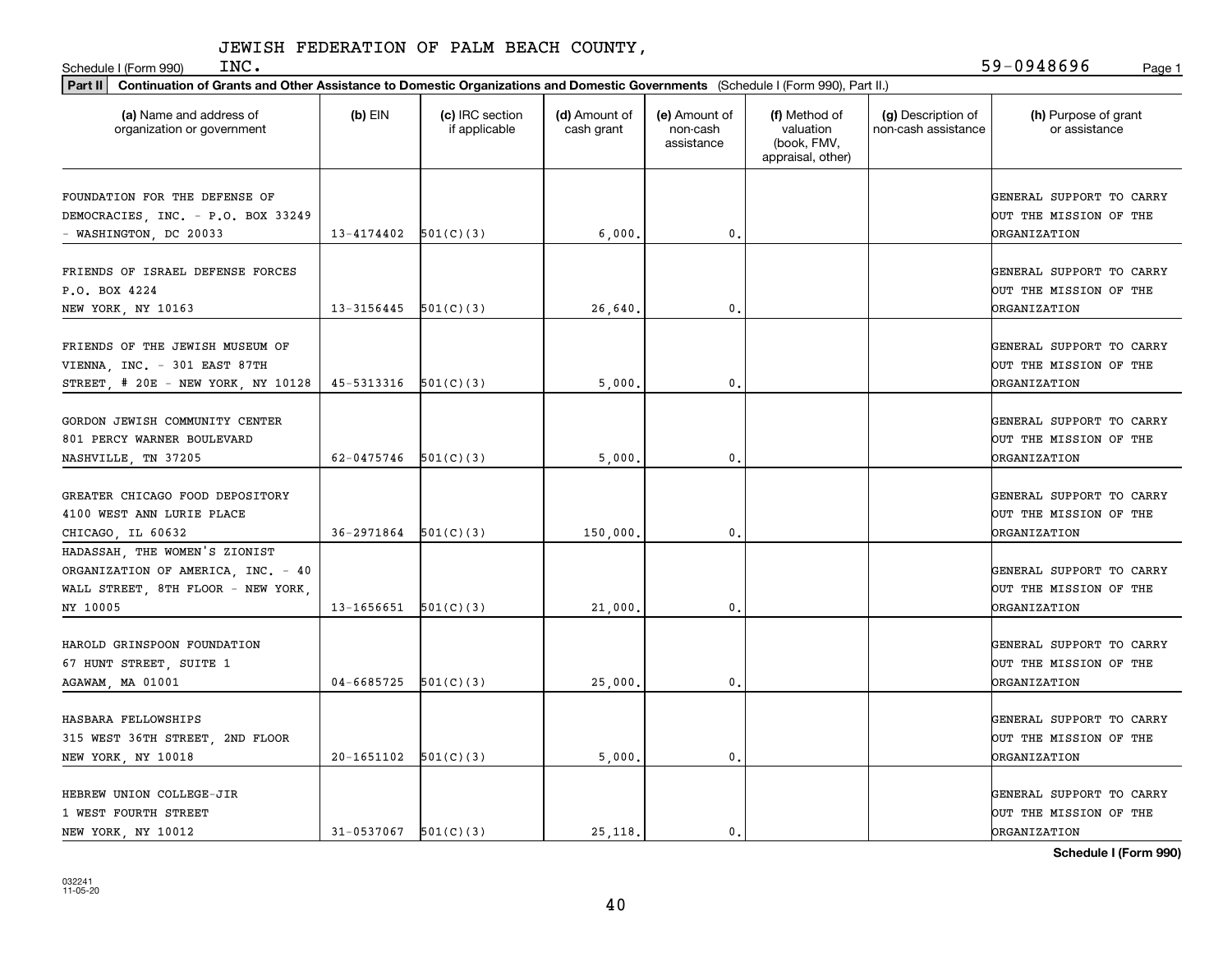|                                                                                                                              | Part II   Continuation of Grants and Other Assistance to Domestic Organizations and Domestic Governments (Schedule I (Form 990), Part II.) |                                  |                             |                                         |                                                                |                                           |                                                                           |  |  |  |
|------------------------------------------------------------------------------------------------------------------------------|--------------------------------------------------------------------------------------------------------------------------------------------|----------------------------------|-----------------------------|-----------------------------------------|----------------------------------------------------------------|-------------------------------------------|---------------------------------------------------------------------------|--|--|--|
| (a) Name and address of<br>organization or government                                                                        | $(b)$ EIN                                                                                                                                  | (c) IRC section<br>if applicable | (d) Amount of<br>cash grant | (e) Amount of<br>non-cash<br>assistance | (f) Method of<br>valuation<br>(book, FMV,<br>appraisal, other) | (g) Description of<br>non-cash assistance | (h) Purpose of grant<br>or assistance                                     |  |  |  |
| HILLEL DAY SCHOOL OF METROPOLITAN<br>DETROIT - 32200 MIDDLEBELT RD. -<br>FARMINGTON HILLS, MI 48334-1715                     | 38-1586703                                                                                                                                 | 501(C)(3)                        | 10,360.                     | 0.                                      |                                                                |                                           | GENERAL SUPPORT TO CARRY<br>OUT THE MISSION OF THE<br><b>DRGANIZATION</b> |  |  |  |
| HILLEL FOUNDATION FOR JEWISH<br>CAMPUS LIFE - 800 8TH ST. N.W. -<br>WASHINGTON, DC 20001                                     | 52-1844823                                                                                                                                 | 501(C)(3)                        | 25,000,                     | 0.                                      |                                                                |                                           | GENERAL SUPPORT TO CARRY<br>OUT THE MISSION OF THE<br><b>DRGANIZATION</b> |  |  |  |
| HILLEL OF BROWARD & PALM BEACH<br>LEVINE WEINBERGER JEWISH LIFE<br>CENTER, 777 GLADES ROAD - BLDG<br>LY-3A - BOCA RA         | 56-2472825                                                                                                                                 | 501(C)(3)                        | 30,540.                     | $\mathbf{0}$ .                          |                                                                |                                           | GENERAL SUPPORT TO CARRY<br>OUT THE MISSION OF THE<br><b>DRGANIZATION</b> |  |  |  |
| HILLSDALE COLLEGE<br>33 E COLLEGE ST<br>HILLSDALE, MI 49242                                                                  | 38-1374230                                                                                                                                 | 501(C)(3)                        | 10,000                      | $\mathbf{0}$ .                          |                                                                |                                           | GENERAL SUPPORT TO CARRY<br>OUT THE MISSION OF THE<br><b>ORGANIZATION</b> |  |  |  |
| HOSPICE OF KONA, INC.<br>PO BOX 4130<br>KAILUA KONA, HI 96745                                                                | 99-0246297                                                                                                                                 | 501(C)(3)                        | 10,000,                     | 0.                                      |                                                                |                                           | GENERAL SUPPORT TO CARRY<br>OUT THE MISSION OF THE<br><b>DRGANIZATION</b> |  |  |  |
| ICAHN SCHOOL OF MEDICINE AT MOUNT<br>SINAI - MOUNT SINAI HEALTH SYSTEM<br>OFFICE OF DEVELOPMENT - NEW YORK,<br>NY 10029-9988 | 13-6171197                                                                                                                                 | 501(C)(3)                        | 50,000.                     | 0.                                      |                                                                |                                           | GENERAL SUPPORT TO CARRY<br>OUT THE MISSION OF THE<br><b>DRGANIZATION</b> |  |  |  |
| INDIGENOUS LIFE WAYS<br>#259 2418 E. HISTORIC HWY 66<br>GALLUP, NM 87301                                                     | 81-0688387                                                                                                                                 | 501(C)(3)                        | 5,000                       | $^{\circ}$ .                            |                                                                |                                           | GENERAL SUPPORT TO CARRY<br>OUT THE MISSION OF THE<br><b>DRGANIZATION</b> |  |  |  |
| INTERFAITH NUTRITION NETWORK<br>211 FULTON AVENUE - 2ND FLOOR<br>HEMPSTEAD, NY 11550                                         | 11-2676892                                                                                                                                 | 501(C)(3)                        | 5,000.                      | $\mathbf{0}$ .                          |                                                                |                                           | GENERAL SUPPORT TO CARRY<br>OUT THE MISSION OF THE<br><b>ORGANIZATION</b> |  |  |  |
| INTERNATIONAL PLANNED PARENTHOOD<br>FEDERATION - 125 MAIDEN LANE, FL 9<br>- NEW YORK, NY 10038-5063                          | 13-1845455                                                                                                                                 | 501(C)(3)                        | 10,000.                     | $\mathfrak{o}$ .                        |                                                                |                                           | GENERAL SUPPORT TO CARRY<br>OUT THE MISSION OF THE<br><b>DRGANIZATION</b> |  |  |  |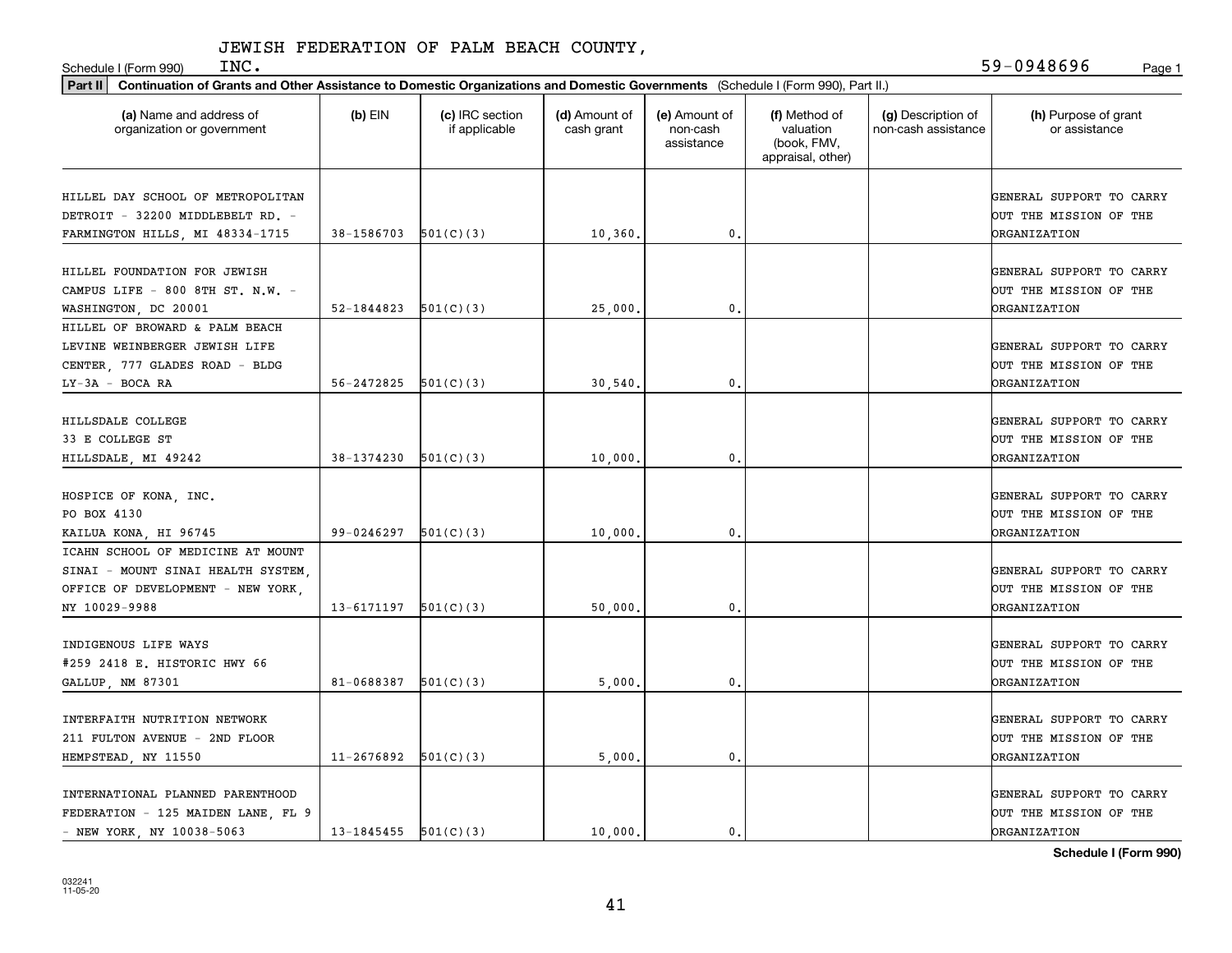| INC.<br>Schedule I (Form 990)                                                                                                               |                          |                                  |                             |                                         |                                                                |                                           | 59-0948696                                                                | Page 1 |
|---------------------------------------------------------------------------------------------------------------------------------------------|--------------------------|----------------------------------|-----------------------------|-----------------------------------------|----------------------------------------------------------------|-------------------------------------------|---------------------------------------------------------------------------|--------|
| Continuation of Grants and Other Assistance to Domestic Organizations and Domestic Governments (Schedule I (Form 990), Part II.)<br>Part II |                          |                                  |                             |                                         |                                                                |                                           |                                                                           |        |
| (a) Name and address of<br>organization or government                                                                                       | $(b)$ EIN                | (c) IRC section<br>if applicable | (d) Amount of<br>cash grant | (e) Amount of<br>non-cash<br>assistance | (f) Method of<br>valuation<br>(book, FMV,<br>appraisal, other) | (g) Description of<br>non-cash assistance | (h) Purpose of grant<br>or assistance                                     |        |
| ISLAND HARVEST LTD.<br>15 GRUMMAN ROAD WEST, SUITE 145<br>BETHPAGE, NY 11714-3569                                                           | 11-3136350               | 501(C)(3)                        | 5,000                       | 0.                                      |                                                                |                                           | GENERAL SUPPORT TO CARRY<br>OUT THE MISSION OF THE<br><b>ORGANIZATION</b> |        |
| ISRAEL EMERGENCY ALLIANCE<br>6413 S. CONGRESS AVE., STE. 220<br>BOCA RATON, FL 33481                                                        | 01-0566033               | 501(C)(3)                        | 5,200.                      | 0.                                      |                                                                |                                           | GENERAL SUPPORT TO CARRY<br>OUT THE MISSION OF THE<br><b>DRGANIZATION</b> |        |
| ISRAEL POLICY FORUM<br>355 LEXINGTON AVENUE, 4TH FLOOR<br>NEW YORK, NY 10017                                                                | 90-0653286               | 501(C)(3)                        | 50,000.                     | 0.                                      |                                                                |                                           | GENERAL SUPPORT TO CARRY<br>OUT THE MISSION OF THE<br><b>ORGANIZATION</b> |        |
| ISRAEL TENNIS CENTERS FOUNDATION<br>3275 WEST HILLSBORO BLVD, SUITE 102<br>DEERFIELD BEACH, FL 33442                                        | 13-2961273               | 501(C)(3)                        | 21,180                      | 0.                                      |                                                                |                                           | GENERAL SUPPORT TO CARRY<br>OUT THE MISSION OF THE<br>ORGANIZATION        |        |
| <b>JEWISH BOOK COUNCIL</b><br>520 8TH AVENUE, 4TH FLOOR<br><b>NEW YORK, NY 10018</b>                                                        | 13-3737760               | 501(C)(3)                        | 15,000                      | 0.                                      |                                                                |                                           | GENERAL SUPPORT TO CARRY<br>OUT THE MISSION OF THE<br><b>ORGANIZATION</b> |        |
| JEWISH COMMUNITY CENTER OF<br>METROPOLITAN DETROIT - 6600 W<br>MAPLE ROAD - WEST BLOOMFIELD, MI<br>48322                                    | $38-1358397$ $501(C)(3)$ |                                  | 8,200.                      | 0.                                      |                                                                |                                           | GENERAL SUPPORT TO CARRY<br>OUT THE MISSION OF THE<br><b>ORGANIZATION</b> |        |
| <b>JEWISH FEDERATIONS OF NORTH</b><br>AMERICA - 25 BROADWAY, SUITE 1700<br>$-$ NEW YORK, NY 10004-1010                                      | 13-1624240               | 501(C)(3)                        | 698,278                     | 0.                                      |                                                                |                                           | GENERAL SUPPORT TO CARRY<br>OUT THE MISSION OF THE<br><b>DRGANIZATION</b> |        |
| JEWISH HOSPICE & CHAPLAINCY<br>NETWORK - 6555 W MAPLE RD - W<br>BLOOMFIELD, MI 48322                                                        | 38-3429268               | 501(C)(3)                        | 5,500.                      | $\mathbf{0}$ .                          |                                                                |                                           | GENERAL SUPPORT TO CARRY<br>OUT THE MISSION OF THE<br><b>ORGANIZATION</b> |        |
| JEWISH RESIDENTIAL AND FAMILY<br>SERVICES INC. - 5841 CORPORATE<br>WAY, STE. 200 - WEST PALM BEACH,<br>FL 33407                             | $65-0737159$ $501(C)(3)$ |                                  | 112,051.                    | 0.                                      |                                                                |                                           | GENERAL SUPPORT TO CARRY<br>OUT THE MISSION OF THE<br><b>ORGANIZATION</b> |        |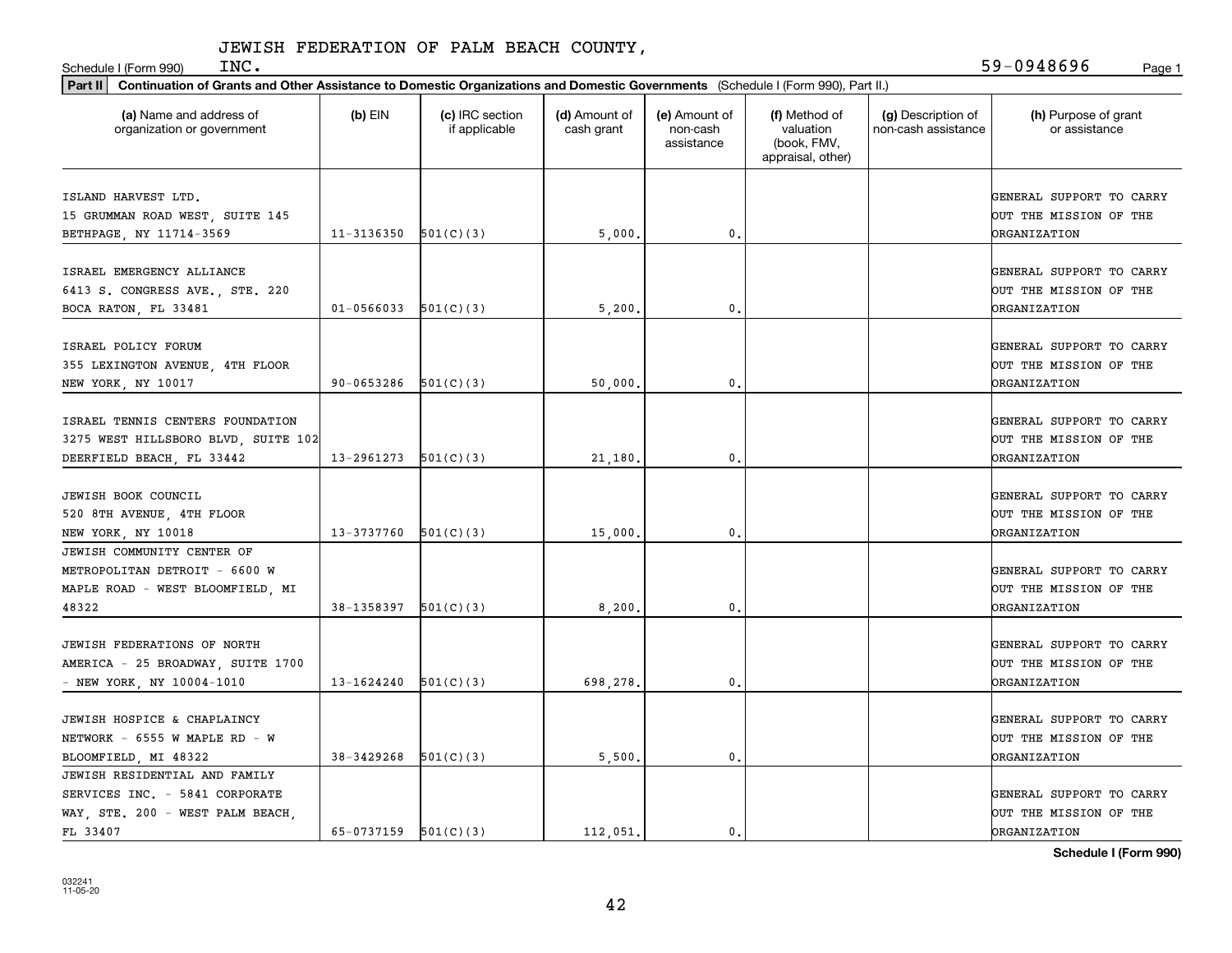| Part II   Continuation of Grants and Other Assistance to Domestic Organizations and Domestic Governments (Schedule I (Form 990), Part II.) |            |                                  |                             |                                         |                                                                |                                           |                                       |
|--------------------------------------------------------------------------------------------------------------------------------------------|------------|----------------------------------|-----------------------------|-----------------------------------------|----------------------------------------------------------------|-------------------------------------------|---------------------------------------|
| (a) Name and address of<br>organization or government                                                                                      | $(b)$ EIN  | (c) IRC section<br>if applicable | (d) Amount of<br>cash grant | (e) Amount of<br>non-cash<br>assistance | (f) Method of<br>valuation<br>(book, FMV,<br>appraisal, other) | (g) Description of<br>non-cash assistance | (h) Purpose of grant<br>or assistance |
| JEWISH WOMEN'S FOUNDATION OF THE                                                                                                           |            |                                  |                             |                                         |                                                                |                                           |                                       |
| GREATER PALM BEACHES - 2247 PALM                                                                                                           |            |                                  |                             |                                         |                                                                |                                           | GENERAL SUPPORT TO CARRY              |
| BEACH LAKES BLVD., SUITE 28 - WEST                                                                                                         |            |                                  |                             |                                         |                                                                |                                           | OUT THE MISSION OF THE                |
| PALM BEACH, FL 33409                                                                                                                       | 47-1611411 | 501(C)(3)                        | 10,500.                     | 0.                                      |                                                                |                                           | <b>DRGANIZATION</b>                   |
| JUDAISM AND DEMOCRACY ACTION                                                                                                               |            |                                  |                             |                                         |                                                                |                                           |                                       |
| ALLIANCE OF NORTH AMERICA, INC. -                                                                                                          |            |                                  |                             |                                         |                                                                |                                           | GENERAL SUPPORT TO CARRY              |
| 6 COPPER BEECH CIRCLE - WHITE                                                                                                              |            |                                  |                             |                                         |                                                                |                                           | OUT THE MISSION OF THE                |
| PLAINS, NY 10605                                                                                                                           | 13-4072492 | 501(C)(3)                        | 50,000                      | 0.                                      |                                                                |                                           | <b>DRGANIZATION</b>                   |
| JUPITER MEDICAL CENTER FOUNDATION                                                                                                          |            |                                  |                             |                                         |                                                                |                                           | GENERAL SUPPORT TO CARRY              |
| INC. - 1210 SOUTH OLD DIXIE                                                                                                                |            |                                  |                             |                                         |                                                                |                                           | OUT THE MISSION OF THE                |
| HIGHWAY - JUPITER, FL 33458                                                                                                                | 65-0132406 | 501(C)(3)                        | 28,600                      | 0.                                      |                                                                |                                           | <b>DRGANIZATION</b>                   |
| JUVENILE DIABETES RESEARCH                                                                                                                 |            |                                  |                             |                                         |                                                                |                                           |                                       |
| FOUNDATION INTERNATIONAL -                                                                                                                 |            |                                  |                             |                                         |                                                                |                                           | GENERAL SUPPORT TO CARRY              |
| SOUTHERN FLORIDA CHAPTER, 1641                                                                                                             |            |                                  |                             |                                         |                                                                |                                           | OUT THE MISSION OF THE                |
| WORTHINGTON ROAD, STE. 34 - WEST                                                                                                           | 23-1907729 | 501(C)(3)                        | 5,500                       | 0.                                      |                                                                |                                           | <b>ORGANIZATION</b>                   |
| KAVOD-ENSURING DIGNITY FOR                                                                                                                 |            |                                  |                             |                                         |                                                                |                                           |                                       |
| HOLOCAUST SURVIVORS - 1779 KIRBY                                                                                                           |            |                                  |                             |                                         |                                                                |                                           | GENERAL SUPPORT TO CARRY              |
| ROAD, STE#1-362 - MEMPHIS, TN                                                                                                              |            |                                  |                             |                                         |                                                                |                                           | OUT THE MISSION OF THE                |
| 38138                                                                                                                                      | 47-5495289 |                                  | 55,000                      | $\mathbf{0}$                            |                                                                |                                           | <b>ORGANIZATION</b>                   |
| KENT STATE UNIVERSITY FOUNDATION                                                                                                           |            |                                  |                             |                                         |                                                                |                                           |                                       |
| DIV. OF PHILANTHROPY & ALUMNI                                                                                                              |            |                                  |                             |                                         |                                                                |                                           | GENERAL SUPPORT TO CARRY              |
| ENGAGEMENT, 8 EAST SUMMIT STREET -                                                                                                         |            |                                  |                             |                                         |                                                                |                                           | OUT THE MISSION OF THE                |
| KENT, OH 44                                                                                                                                | 34-6576307 | 501(C)(3)                        | 5,000                       | 0.                                      |                                                                |                                           | <b>DRGANIZATION</b>                   |
|                                                                                                                                            |            |                                  |                             |                                         |                                                                |                                           |                                       |
| KRAMER SENIOR SERVICES AGENCY,                                                                                                             |            |                                  |                             |                                         |                                                                |                                           | GENERAL SUPPORT TO CARRY              |
| $INC. - 4847$ DAVID MACK DRIVE -                                                                                                           |            |                                  |                             |                                         |                                                                |                                           | OUT THE MISSION OF THE                |
| WEST PALM BEACH, FL 33417                                                                                                                  | 90-0730105 | 501(C)(3)                        | 101,018,                    | 0.                                      |                                                                |                                           | <b>DRGANIZATION</b>                   |
|                                                                                                                                            |            |                                  |                             |                                         |                                                                |                                           |                                       |
| LEADERSHIP INSTITUTE, ARLINGTON,                                                                                                           |            |                                  |                             |                                         |                                                                |                                           | GENERAL SUPPORT TO CARRY              |
| VA - 1101 NORTH HIGHLAND STREET -                                                                                                          |            |                                  |                             |                                         |                                                                |                                           | OUT THE MISSION OF THE                |
| ARLINGTON, VA 22201                                                                                                                        | 51-0235174 | 501(C)(3)                        | 5,000.                      | $\mathbf{0}$ .                          |                                                                |                                           | <b>ORGANIZATION</b>                   |
|                                                                                                                                            |            |                                  |                             |                                         |                                                                |                                           |                                       |
| LEADING EDGE ALLIANCE, INC.                                                                                                                |            |                                  |                             |                                         |                                                                |                                           | GENERAL SUPPORT TO CARRY              |
| 85 BROAD STREET, 16TH FLOOR                                                                                                                |            |                                  |                             |                                         |                                                                |                                           | OUT THE MISSION OF THE                |
| NEW YORK, NY 10004                                                                                                                         | 81-2625263 | 501(C)(3)                        | 10,000.                     | 0.                                      |                                                                |                                           | <b>DRGANIZATION</b>                   |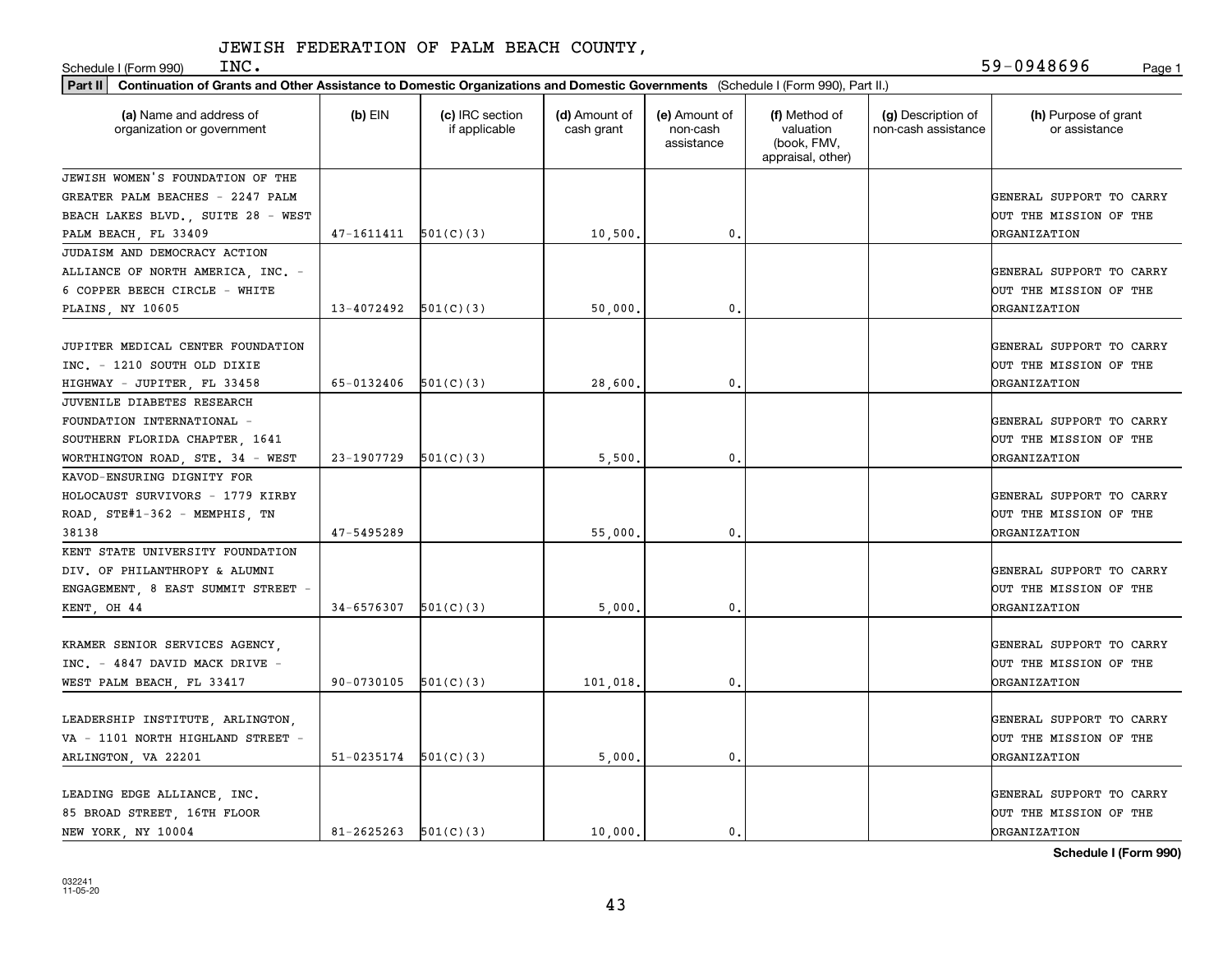| Part II   Continuation of Grants and Other Assistance to Domestic Organizations and Domestic Governments (Schedule I (Form 990), Part II.) |                          |                                  |                             |                                         |                                                                |                                           |                                                                           |
|--------------------------------------------------------------------------------------------------------------------------------------------|--------------------------|----------------------------------|-----------------------------|-----------------------------------------|----------------------------------------------------------------|-------------------------------------------|---------------------------------------------------------------------------|
| (a) Name and address of<br>organization or government                                                                                      | $(b)$ EIN                | (c) IRC section<br>if applicable | (d) Amount of<br>cash grant | (e) Amount of<br>non-cash<br>assistance | (f) Method of<br>valuation<br>(book, FMV,<br>appraisal, other) | (g) Description of<br>non-cash assistance | (h) Purpose of grant<br>or assistance                                     |
| LEWY BODY DEMENTIA ASSOCIATION,<br>INC. - 912 KILLIAN HILL ROAD, S.W.<br>- LILBURN, GA 30047                                               | 05-0577683               | 501(C)(3)                        | 5,000.                      | 0.                                      |                                                                |                                           | GENERAL SUPPORT TO CARRY<br>OUT THE MISSION OF THE<br><b>DRGANIZATION</b> |
| MANDEL JEWISH COMMUNITY CENTER OF<br>THE PALM BEACHES, INC. - 8500 JOG<br>ROAD - BOYNTON BEACH, FL 33472                                   | 59-1582799               | 501(C)(3)                        | 213, 274.                   | $\mathbf{0}$                            |                                                                |                                           | GENERAL SUPPORT TO CARRY<br>OUT THE MISSION OF THE<br><b>DRGANIZATION</b> |
| MANNA FOOD CENTER, INC.<br>12301 OLD COLUMBIA PIKE, SUITE 2<br>SILVER SPRING, MD 20904                                                     | 52-1289203               | 501(C)(3)                        | 5,000                       | $\mathfrak{o}$ .                        |                                                                |                                           | GENERAL SUPPORT TO CARRY<br>OUT THE MISSION OF THE<br><b>DRGANIZATION</b> |
| METROPOLITAN OPERA ASSOCIATION<br>INC. - METROPLITAN OPERA, 3<br>LINCOLN CENTER - NEW YORK, NY<br>10023                                    | 13-1624087               | 501(C)(3)                        | 7,500                       | $\mathbf{0}$                            |                                                                |                                           | GENERAL SUPPORT TO CARRY<br>OUT THE MISSION OF THE<br><b>DRGANIZATION</b> |
| MIAMI CITY BALLET<br>2200 LIBERTY AVENUE<br>MIAMI BEACH, FL 33139-9824                                                                     | 59-2578534               | 501(C)(3)                        | 5,000                       | 0.                                      |                                                                |                                           | GENERAL SUPPORT TO CARRY<br>OUT THE MISSION OF THE<br><b>DRGANIZATION</b> |
| MORSELIFE FOUNDATION, INC.<br>4847 DAVID S. MACK DRIVE<br>WEST PALM BEACH, FL 33417                                                        | 59-2774476               | 501(C)(3)                        | 138,250,                    | $\mathbf{0}$                            |                                                                |                                           | GENERAL SUPPORT TO CARRY<br>OUT THE MISSION OF THE<br><b>DRGANIZATION</b> |
| NATIONAL ABORTION FEDERATION<br>1090 VERMONT AVENUE, NW, SUITE 1000<br>WASHINGTON, DC 20005                                                | 43-1097957               | 501(C)(3)                        | 5,000                       | 0.                                      |                                                                |                                           | GENERAL SUPPORT TO CARRY<br>OUT THE MISSION OF THE<br><b>DRGANIZATION</b> |
| NATIONAL CENTER FOR HEBREW<br>LANGUAGE - 729 7TH AVENUE, 9TH<br>FLOOR - NEW YORK, NY 10019                                                 | $26-4077251$ $501(C)(3)$ |                                  | 10,000.                     | $^{\circ}$ .                            |                                                                |                                           | GENERAL SUPPORT TO CARRY<br>OUT THE MISSION OF THE<br><b>ORGANIZATION</b> |
| NATIONAL IMMIGRATION LAW CENTER<br>3450 WILSHIRE BLVD., #108 - 62<br>LOS ANGELES, CA 90010                                                 | 95-4539765               | 501(C)(3)                        | 7.000.                      | $\mathfrak{o}$ .                        |                                                                |                                           | GENERAL SUPPORT TO CARRY<br>OUT THE MISSION OF THE<br><b>DRGANIZATION</b> |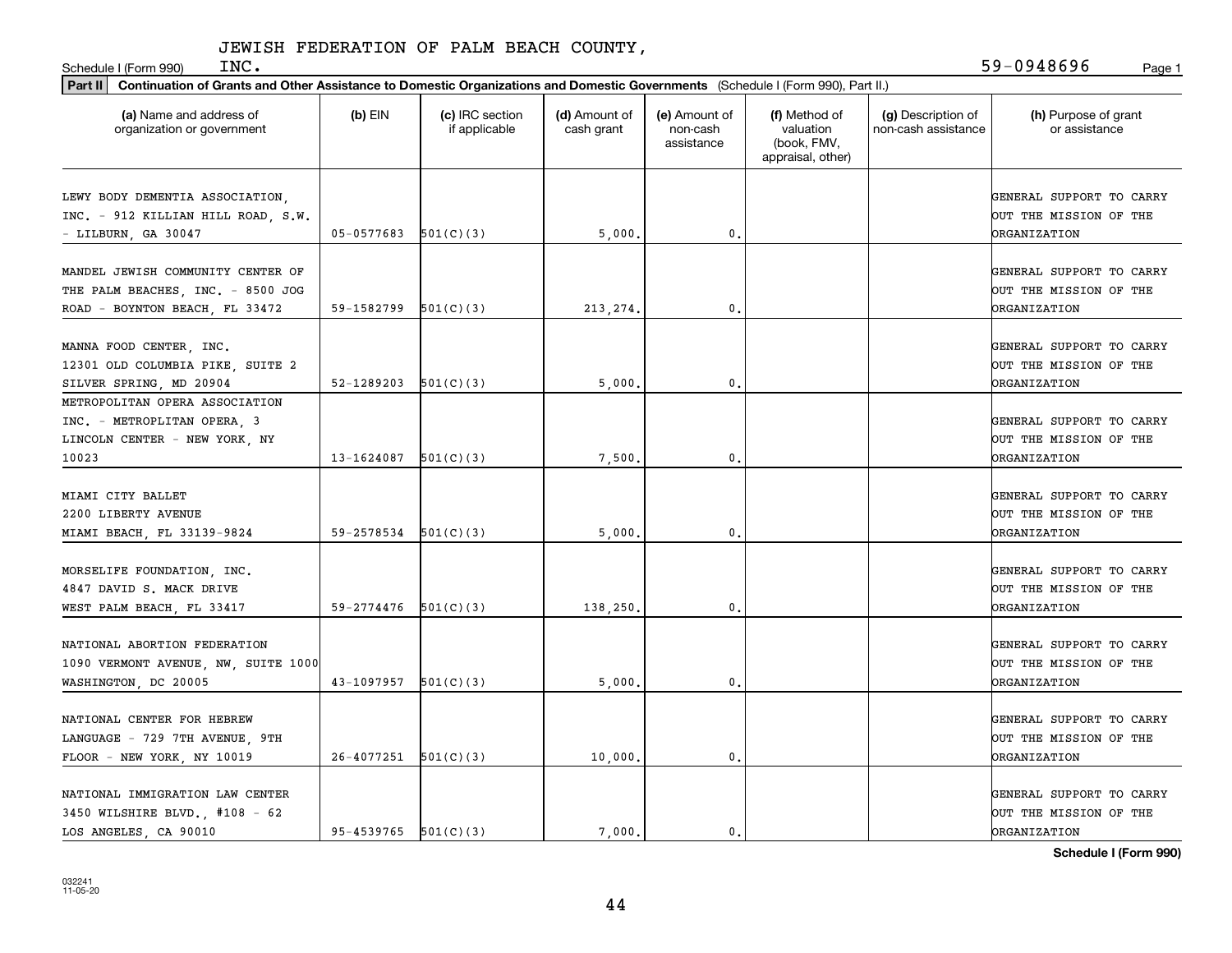| (a) Name and address of<br>organization or government                                                              | $(b)$ EIN  | (c) IRC section<br>if applicable | (d) Amount of<br>cash grant | (e) Amount of<br>non-cash<br>assistance | (f) Method of<br>valuation<br>(book, FMV,<br>appraisal, other) | (g) Description of<br>non-cash assistance | (h) Purpose of grant<br>or assistance                                     |
|--------------------------------------------------------------------------------------------------------------------|------------|----------------------------------|-----------------------------|-----------------------------------------|----------------------------------------------------------------|-------------------------------------------|---------------------------------------------------------------------------|
| NEW YORK LANDMARKS CONSERVANCY<br>INC. - 1 WHITEHALL STEET, FLOOR 21<br>- NEW YORK, NY 10004                       | 23-7181785 | 501(C)(3)                        | 10,000,                     | 0.                                      |                                                                |                                           | GENERAL SUPPORT TO CARRY<br>OUT THE MISSION OF THE<br><b>DRGANIZATION</b> |
| NORTON MUSEUM OF ART<br>1450 S. DIXIE HIGHWAY<br>WEST PALM BEACH, FL 33401                                         | 59-0624432 | 501(C)(3)                        | 111,100                     | 0.                                      |                                                                |                                           | GENERAL SUPPORT TO CARRY<br>OUT THE MISSION OF THE<br><b>ORGANIZATION</b> |
| <b>OCEAN FOUNDATION</b><br>1320 19TH STREET, NW, 5TH FLOOR<br>WASHINGTON, DC 20036                                 | 71-0863908 | 501(C)(3)                        | 5,000                       | $\mathfrak o$ .                         |                                                                |                                           | GENERAL SUPPORT TO CARRY<br>OUT THE MISSION OF THE<br><b>DRGANIZATION</b> |
| OVARIAN CANCER RESEARCH ALLIANCE<br>14 PENNSYLVANIA PLAZA SUITE 2110<br>NY, NY 10122                               | 13-3806788 | 501(C)(3)                        | 10,180                      | $\mathbf{0}$                            |                                                                |                                           | GENERAL SUPPORT TO CARRY<br>OUT THE MISSION OF THE<br><b>DRGANIZATION</b> |
| P.E.F. ISRAEL ENDOWMENT FUNDS,<br>INC. - 630 THIRD AVENUE, SUITE<br>1501, SUITE 15 - NEW YORK, NY<br>10017         | 13-6104086 | 501(C)(3)                        | 35,280                      | $\mathsf 0$ .                           |                                                                |                                           | GENERAL SUPPORT TO CARRY<br>OUT THE MISSION OF THE<br><b>ORGANIZATION</b> |
| PALM BEACH CIVIC ASSOCIATION<br>THE PARAMOUNT BUILDING, 139 NORTH<br>COUNTY ROAD, SUITE 33 - PALM<br>BEACH, FL 334 | 59-0542089 | 501(C)(3)                        | 9,250                       | $\mathbf{0}$ .                          |                                                                |                                           | GENERAL SUPPORT TO CARRY<br>OUT THE MISSION OF THE<br><b>ORGANIZATION</b> |
| PALM BEACH GARDENS POLICE<br>FOUNDATION - 10500 N. MILITARY<br>ROAD - PALM BEACH GARDENS, FL<br>33410              | 42-1748215 | 501(C)(3)                        | 5,000                       | $\mathfrak o$ .                         |                                                                |                                           | GENERAL SUPPORT TO CARRY<br>OUT THE MISSION OF THE<br><b>DRGANIZATION</b> |
| PALM BEACH OPERA INC.<br>1800 SOUTH AUSTRALIAN AVENUE,<br>SUITE 301 - WEST PALM BEACH FL<br>33409                  | 59-1060864 | 501(C)(3)                        | 11,500                      | $\mathbf{0}$                            |                                                                |                                           | GENERAL SUPPORT TO CARRY<br>OUT THE MISSION OF THE<br><b>DRGANIZATION</b> |
| PALM BEACH ORTHODOX SYNAGOGUE<br>120 N. COUNTY ROAD<br>PALM BEACH, FL 33480                                        | 65-0478910 | 501(C)(3)                        | 32,540.                     | $\mathbf{0}$ .                          |                                                                |                                           | GENERAL SUPPORT TO CARRY<br>OUT THE MISSION OF THE<br><b>DRGANIZATION</b> |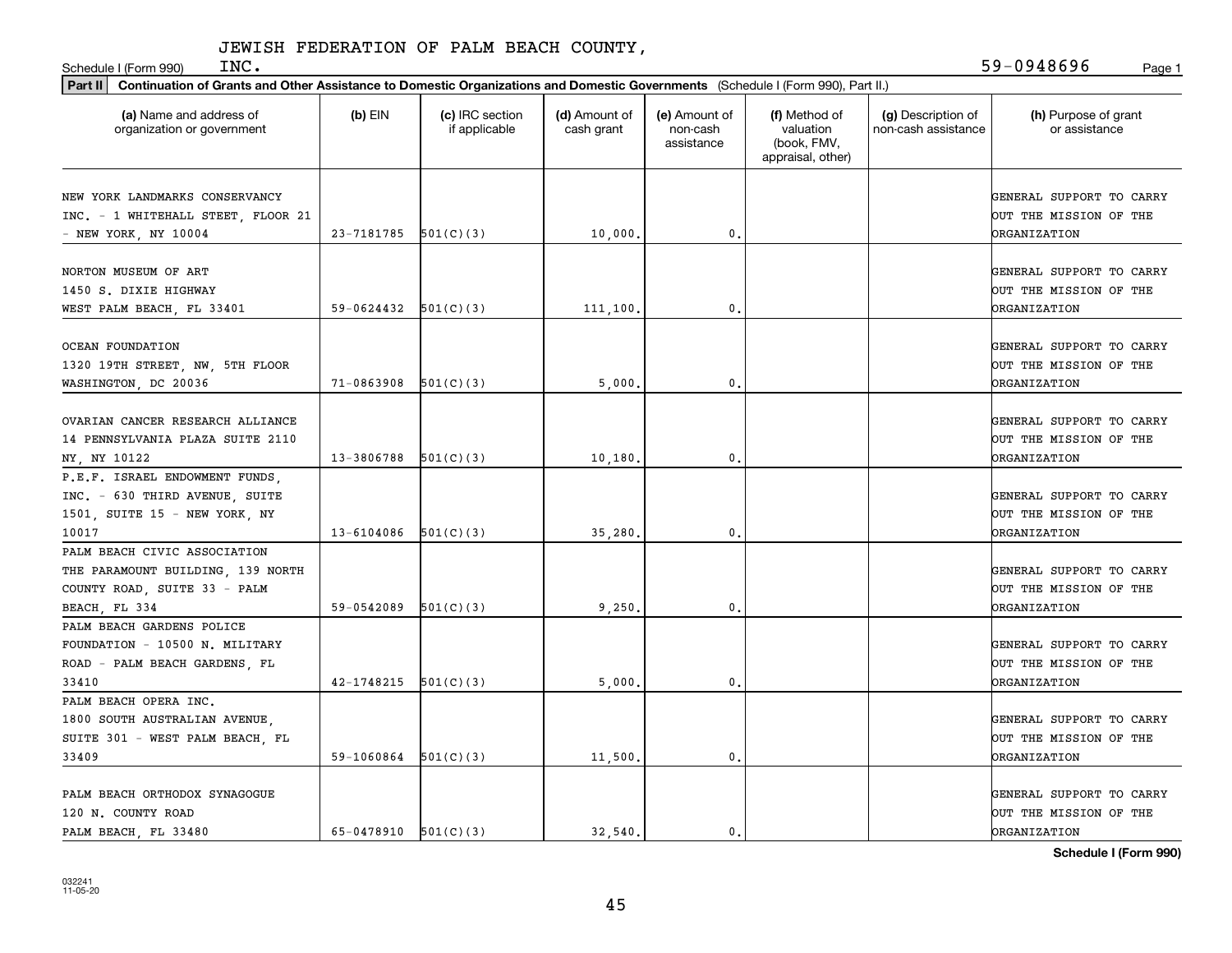| Part II   Continuation of Grants and Other Assistance to Domestic Organizations and Domestic Governments (Schedule I (Form 990), Part II.) |                            |                                  |                             |                                         |                                                                |                                           |                                                                           |
|--------------------------------------------------------------------------------------------------------------------------------------------|----------------------------|----------------------------------|-----------------------------|-----------------------------------------|----------------------------------------------------------------|-------------------------------------------|---------------------------------------------------------------------------|
| (a) Name and address of<br>organization or government                                                                                      | $(b)$ EIN                  | (c) IRC section<br>if applicable | (d) Amount of<br>cash grant | (e) Amount of<br>non-cash<br>assistance | (f) Method of<br>valuation<br>(book, FMV,<br>appraisal, other) | (g) Description of<br>non-cash assistance | (h) Purpose of grant<br>or assistance                                     |
| PALM BEACH POLICE FOUNDATION, INC.<br>139 N. COUNTY RD., STE. 26<br>PALM BEACH, FL 33480                                                   | 83-0462654                 | 501(C)(3)                        | 7,500.                      | $\mathsf 0$ .                           |                                                                |                                           | GENERAL SUPPORT TO CARRY<br>OUT THE MISSION OF THE<br><b>ORGANIZATION</b> |
| PEACEWORKS NETWORK FOUNDATION<br>P.O. BOX 1577 - OCS, OLD CHELSEA ST<br>NEW YORK, NY 10113                                                 | 30-0102398                 | 501(C)(3)                        | 100,000                     | 0.                                      |                                                                |                                           | GENERAL SUPPORT TO CARRY<br>OUT THE MISSION OF THE<br><b>DRGANIZATION</b> |
| PINK FUND INC.<br>22122 METAMORA DR<br>BEVERLY HILLS, MI 48025-3608                                                                        | 45-0544575                 | 501(C)(3)                        | 5,000                       | 0.                                      |                                                                |                                           | GENERAL SUPPORT TO CARRY<br>OUT THE MISSION OF THE<br><b>DRGANIZATION</b> |
| PLANNED PARENTHOOD OF GREATER NEW<br>YORK - 26 BLEECKER ST - NEW YORK,<br>NY 10012                                                         | $13 - 2621497$ $501(C)(3)$ |                                  | 5,000                       | 0                                       |                                                                |                                           | GENERAL SUPPORT TO CARRY<br>OUT THE MISSION OF THE<br><b>DRGANIZATION</b> |
| PLANNED PARENTHOOD OF SOUTH EAST<br>AND NORTH FLORIDA - 2300 NORTH<br>FLORIDA MANGO ROAD - WEST PALM<br>BEACH, FL 33409                    | 59-1391115                 | 501(C)(3)                        | 87,200                      | $\mathbf{0}$                            |                                                                |                                           | GENERAL SUPPORT TO CARRY<br>OUT THE MISSION OF THE<br><b>ORGANIZATION</b> |
| PROMISE FUND OF FLORIDA, INC.<br>340 ROYAL POINCIANA WAY, SUITE 328<br>PALM BEACH, FL 33480                                                | 83-0535519                 | 501(C)(3)                        | 10,000                      | 0.                                      |                                                                |                                           | GENERAL SUPPORT TO CARRY<br>OUT THE MISSION OF THE<br><b>DRGANIZATION</b> |
| RAILS-TO-TRAILS CONSERVANCY<br>THE DUKE ELLINGTON BUILDING, 2121<br>WARD COURT N.W., 5TH FLOOR -<br>WASHINGTON, D                          | 52-1437006                 | 501(C)(3)                        | 17,600                      | 0.                                      |                                                                |                                           | GENERAL SUPPORT TO CARRY<br>OUT THE MISSION OF THE<br><b>ORGANIZATION</b> |
| RAYMOND F. KRAVIS CENTER FOR THE<br>PERFORMING ARTS - 701 OKEECHOBEE<br>BOULEVARD - WEST PALM BEACH, FL<br>33401-6399                      | 59-2245054                 | 501(C)(3)                        | 83,500                      | $\mathbf{0}$                            |                                                                |                                           | GENERAL SUPPORT TO CARRY<br>OUT THE MISSION OF THE<br><b>DRGANIZATION</b> |
| REGIONAL FOOD BANK OF OKLAHOMA<br>3355 S PURDUE STREET<br>OKLAHOMA CITY, OK 73179-7640                                                     | 73-1100380                 | 501(C)(3)                        | 100,000.                    | $\mathbf{0}$ .                          |                                                                |                                           | GENERAL SUPPORT TO CARRY<br>OUT THE MISSION OF THE<br><b>ORGANIZATION</b> |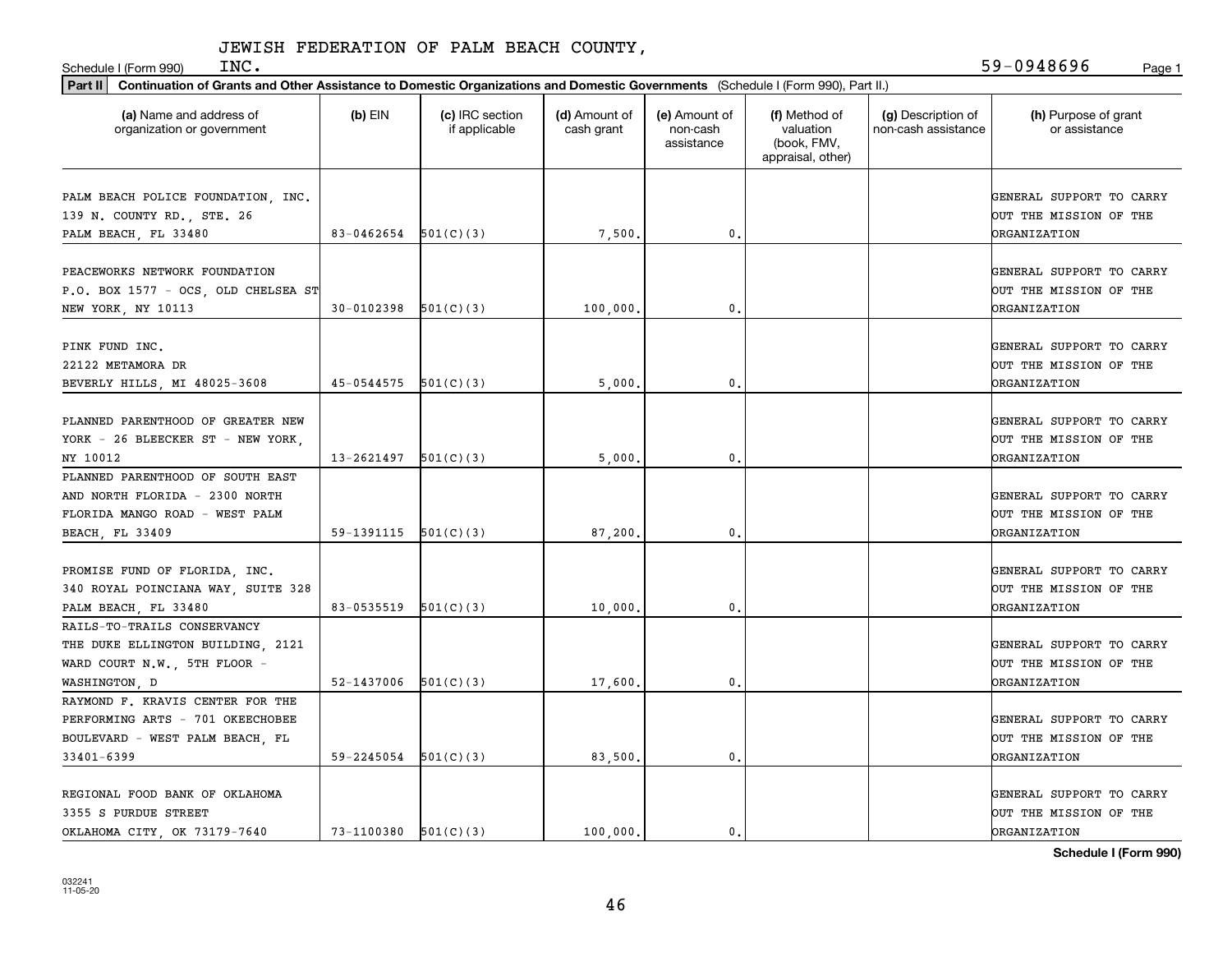| Part II   Continuation of Grants and Other Assistance to Domestic Organizations and Domestic Governments (Schedule I (Form 990), Part II.) |                                    |                                  |                             |                                         |                                                                |                                           |                                       |
|--------------------------------------------------------------------------------------------------------------------------------------------|------------------------------------|----------------------------------|-----------------------------|-----------------------------------------|----------------------------------------------------------------|-------------------------------------------|---------------------------------------|
| (a) Name and address of<br>organization or government                                                                                      | $(b)$ EIN                          | (c) IRC section<br>if applicable | (d) Amount of<br>cash grant | (e) Amount of<br>non-cash<br>assistance | (f) Method of<br>valuation<br>(book, FMV,<br>appraisal, other) | (g) Description of<br>non-cash assistance | (h) Purpose of grant<br>or assistance |
| RESCUING FAMILIES INC.                                                                                                                     |                                    |                                  |                             |                                         |                                                                |                                           | GENERAL SUPPORT TO CARRY              |
| P.O. BOX 146                                                                                                                               |                                    |                                  |                             |                                         |                                                                |                                           | OUT THE MISSION OF THE                |
| FRANKLIN SQUARE, NY 11010                                                                                                                  | 81-4202707                         | 501(C)(3)                        | 5,000.                      | 0.                                      |                                                                |                                           | <b>DRGANIZATION</b>                   |
|                                                                                                                                            |                                    |                                  |                             |                                         |                                                                |                                           |                                       |
| ROADRUNNER FOOD BANK, INC.                                                                                                                 |                                    |                                  |                             |                                         |                                                                |                                           | GENERAL SUPPORT TO CARRY              |
| 5840 OFFICE BLVD. NE                                                                                                                       |                                    |                                  |                             |                                         |                                                                |                                           | OUT THE MISSION OF THE                |
| ALBUQUERQUE, NM 87109                                                                                                                      | 85-0278525                         | 501(C)(3)                        | 100,000                     | 0.                                      |                                                                |                                           | <b>DRGANIZATION</b>                   |
| RUTH AND NORMAN RALES JEWISH                                                                                                               |                                    |                                  |                             |                                         |                                                                |                                           |                                       |
| FAMILY SERVICES, INC. - 21300 RUTH                                                                                                         |                                    |                                  |                             |                                         |                                                                |                                           | GENERAL SUPPORT TO CARRY              |
| AND BARON COLEMAN BLVD. - BOCA                                                                                                             |                                    |                                  |                             |                                         |                                                                |                                           | OUT THE MISSION OF THE                |
| RATON, FL 33428                                                                                                                            | 65-1115689                         | 501(C)(3)                        | 5,000                       | $\mathfrak{o}$ .                        |                                                                |                                           | <b>DRGANIZATION</b>                   |
|                                                                                                                                            |                                    |                                  |                             |                                         |                                                                |                                           |                                       |
| <b>SCRIPPS COLLEGE</b>                                                                                                                     |                                    |                                  |                             |                                         |                                                                |                                           | GENERAL SUPPORT TO CARRY              |
| 1030 COLUMBIA AVENUE #2000                                                                                                                 |                                    |                                  |                             |                                         |                                                                |                                           | OUT THE MISSION OF THE                |
| CLAREMONT, CA 91711                                                                                                                        | 95-1664123                         | 501(C)(3)                        | 7,000                       | 0.                                      |                                                                |                                           | <b>ORGANIZATION</b>                   |
|                                                                                                                                            |                                    |                                  |                             |                                         |                                                                |                                           |                                       |
| SHARE OUR STRENGTH, INC.                                                                                                                   |                                    |                                  |                             |                                         |                                                                |                                           | GENERAL SUPPORT TO CARRY              |
| 1030 15TH ST. NW, STE. 1100 W                                                                                                              |                                    |                                  |                             |                                         |                                                                |                                           | OUT THE MISSION OF THE                |
| WASHINGTON, DC 20005                                                                                                                       | 52-1367538                         | 501(C)(3)                        | 6,500                       | 0.                                      |                                                                |                                           | <b>ORGANIZATION</b>                   |
|                                                                                                                                            |                                    |                                  |                             |                                         |                                                                |                                           | GENERAL SUPPORT TO CARRY              |
| SOME, INC.                                                                                                                                 |                                    |                                  |                             |                                         |                                                                |                                           | OUT THE MISSION OF THE                |
| 71 O STREET, NW                                                                                                                            | 23-7098123                         |                                  |                             | 0.                                      |                                                                |                                           |                                       |
| WASHINGTON, DC 20001                                                                                                                       |                                    | 501(C)(3)                        | 5,000                       |                                         |                                                                |                                           | <b>DRGANIZATION</b>                   |
| SOUTH FLORIDA PBS                                                                                                                          |                                    |                                  |                             |                                         |                                                                |                                           | GENERAL SUPPORT TO CARRY              |
| P.O. BOX 610002                                                                                                                            |                                    |                                  |                             |                                         |                                                                |                                           | OUT THE MISSION OF THE                |
|                                                                                                                                            | 59-0737868                         | 501(C)(3)                        |                             | $\mathfrak{o}$ .                        |                                                                |                                           | <b>DRGANIZATION</b>                   |
| MIAMI, FL 33261-0002                                                                                                                       |                                    |                                  | 10,500.                     |                                         |                                                                |                                           |                                       |
| SOUTHERN POVERTY LAW CENTER INC.                                                                                                           |                                    |                                  |                             |                                         |                                                                |                                           | GENERAL SUPPORT TO CARRY              |
| 400 WASHINGTON AVENUE                                                                                                                      |                                    |                                  |                             |                                         |                                                                |                                           | OUT THE MISSION OF THE                |
| MONTGOMERY, AL 36104                                                                                                                       | 63-0598743 $\vert 501(C)(3) \vert$ |                                  | 20,800.                     | $\mathbf{0}$ .                          |                                                                |                                           | <b>ORGANIZATION</b>                   |
|                                                                                                                                            |                                    |                                  |                             |                                         |                                                                |                                           |                                       |
| ST. JUDE CHILDREN'S RESEARCH                                                                                                               |                                    |                                  |                             |                                         |                                                                |                                           | GENERAL SUPPORT TO CARRY              |
| HOSPITAL - 501 SAINT JUDE PLACE -                                                                                                          |                                    |                                  |                             |                                         |                                                                |                                           | OUT THE MISSION OF THE                |
| MEMPHIS, TN 38105                                                                                                                          | $62 - 0646012$ $501(C)(3)$         |                                  | 6,988.                      | 0.                                      |                                                                |                                           | <b>DRGANIZATION</b>                   |
|                                                                                                                                            |                                    |                                  |                             |                                         |                                                                |                                           |                                       |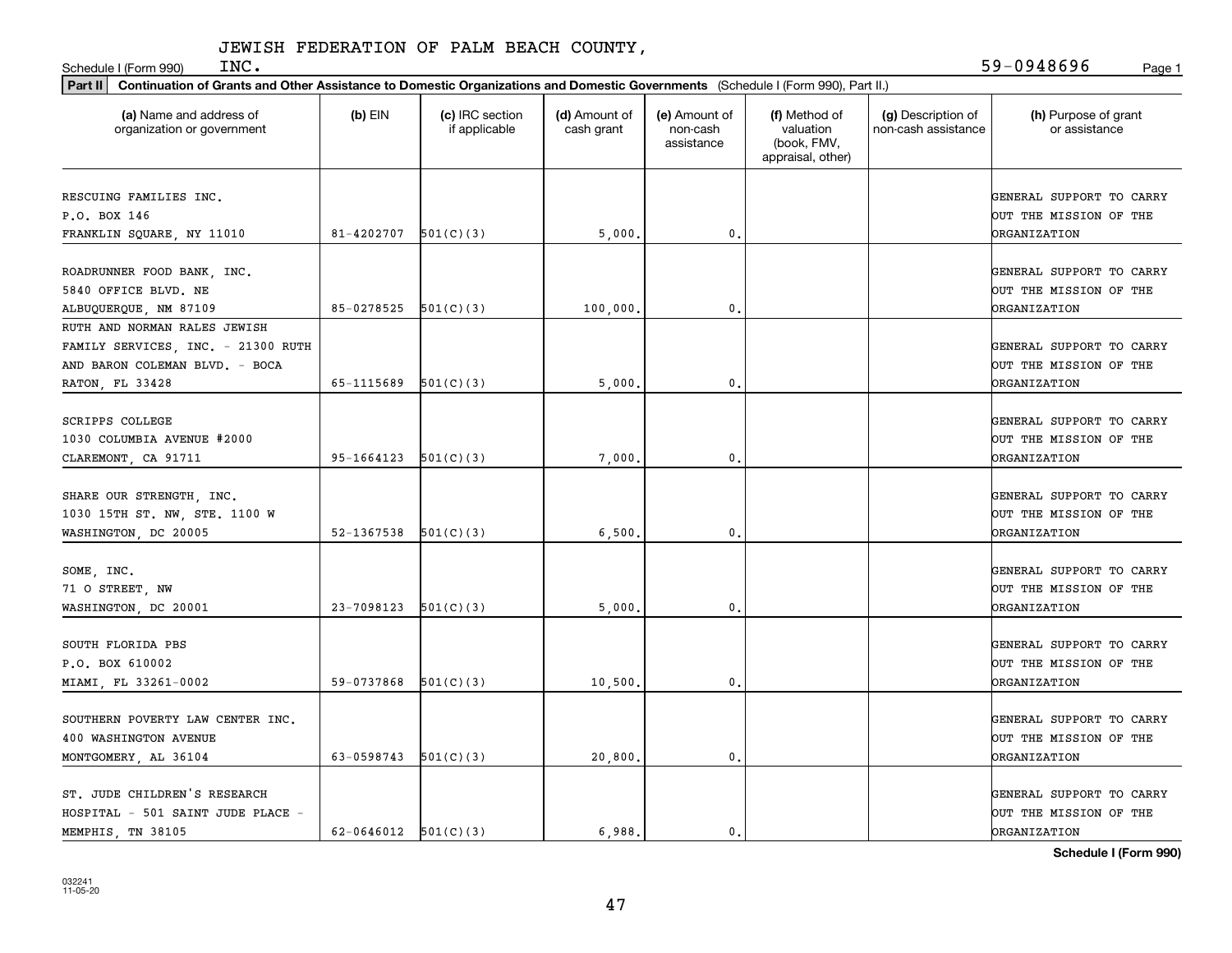| Part II   Continuation of Grants and Other Assistance to Domestic Organizations and Domestic Governments (Schedule I (Form 990), Part II.) |                          |                                  |                             |                                         |                                                                |                                           |                                                                           |
|--------------------------------------------------------------------------------------------------------------------------------------------|--------------------------|----------------------------------|-----------------------------|-----------------------------------------|----------------------------------------------------------------|-------------------------------------------|---------------------------------------------------------------------------|
| (a) Name and address of<br>organization or government                                                                                      | $(b)$ EIN                | (c) IRC section<br>if applicable | (d) Amount of<br>cash grant | (e) Amount of<br>non-cash<br>assistance | (f) Method of<br>valuation<br>(book, FMV,<br>appraisal, other) | (g) Description of<br>non-cash assistance | (h) Purpose of grant<br>or assistance                                     |
| TEMPLE EMANU-EL OF PALM BEACH INC.<br>190 NORTH COUNTY ROAD<br>PALM BEACH, FL 33480-3740                                                   | 59-1027143               | 501(C)(3)                        | 78,920.                     | 0.                                      |                                                                |                                           | GENERAL SUPPORT TO CARRY<br>OUT THE MISSION OF THE<br><b>DRGANIZATION</b> |
| TEMPLE ISRAEL<br>NANCY & DON CARTER CAMPUS, 191 N.<br>FLAGLER DR. - WEST PALM BEACH, FL<br>33407                                           | 59-0696295               | 501(C)(3)                        | 6,650                       | $\mathbf{0}$                            |                                                                |                                           | GENERAL SUPPORT TO CARRY<br>OUT THE MISSION OF THE<br><b>DRGANIZATION</b> |
| TEMPLE JUDEA OF PALM BEACH COUNTY,<br>INC. - 4311 HOOD ROAD - PALM BEACH<br>GARDENS, FL 33410                                              | 59-2100649               | 501(C)(3)                        | 23,740.                     | $\mathfrak{o}$ .                        |                                                                |                                           | GENERAL SUPPORT TO CARRY<br>OUT THE MISSION OF THE<br><b>DRGANIZATION</b> |
| TEMPLE MICAH<br>2829 WISCONSIN AVENUE N.W.<br>WASHINGTON, DC 20007-4702                                                                    | 52-0845118               | 501(C)(3)                        | 10,000                      | $\mathbf{0}$ .                          |                                                                |                                           | GENERAL SUPPORT TO CARRY<br>OUT THE MISSION OF THE<br><b>DRGANIZATION</b> |
| THE ART GUILD OF PORT WASHINGTON<br>200 PORT WASHINGTON BLVD<br>MANHASSET, NY 11030                                                        | 11-3532550               | 501(C)(3)                        | 10,000,                     | 0.                                      |                                                                |                                           | GENERAL SUPPORT TO CARRY<br>OUT THE MISSION OF THE<br><b>DRGANIZATION</b> |
| THE ASSOCIATION OF ISRAEL'S<br>DECORATIVE ARTS - 100 WORTH<br>AVENUE, #713 - PALM BEACH, FL<br>33480                                       | 30-0255276               | 501(C)(3)                        | 10,000                      | $\mathbf{0}$                            |                                                                |                                           | GENERAL SUPPORT TO CARRY<br>OUT THE MISSION OF THE<br><b>DRGANIZATION</b> |
| THE AVALON THEATER PROJECT INC.<br>5612 CONNECTICUT AVENUE N.W.<br>WASHINGTON, DC 20015                                                    | 52-2360410               | 501(C)(3)                        | 7,500                       | 0.                                      |                                                                |                                           | GENERAL SUPPORT TO CARRY<br>OUT THE MISSION OF THE<br><b>DRGANIZATION</b> |
| THE BREAST CANCER RESEARCH<br>FOUNDATION, INC. - 28 WEST 44TH<br>STREET, STE. 609 - NEW YORK, NY<br>10036                                  | 13-3727250               | 501(C)(3)                        | 41,250.                     | 0.                                      |                                                                |                                           | GENERAL SUPPORT TO CARRY<br>OUT THE MISSION OF THE<br><b>ORGANIZATION</b> |
| THE COMMUNITY SYNAGOGUE-TEMPLE<br>BETH AM - 160 MIDDLE NECK ROAD -<br>PORT WASHINGTON, NY 11050                                            | $11-1992681$ $501(C)(3)$ |                                  | 5.000.                      | $\mathbf{0}$ .                          |                                                                |                                           | GENERAL SUPPORT TO CARRY<br>OUT THE MISSION OF THE<br><b>DRGANIZATION</b> |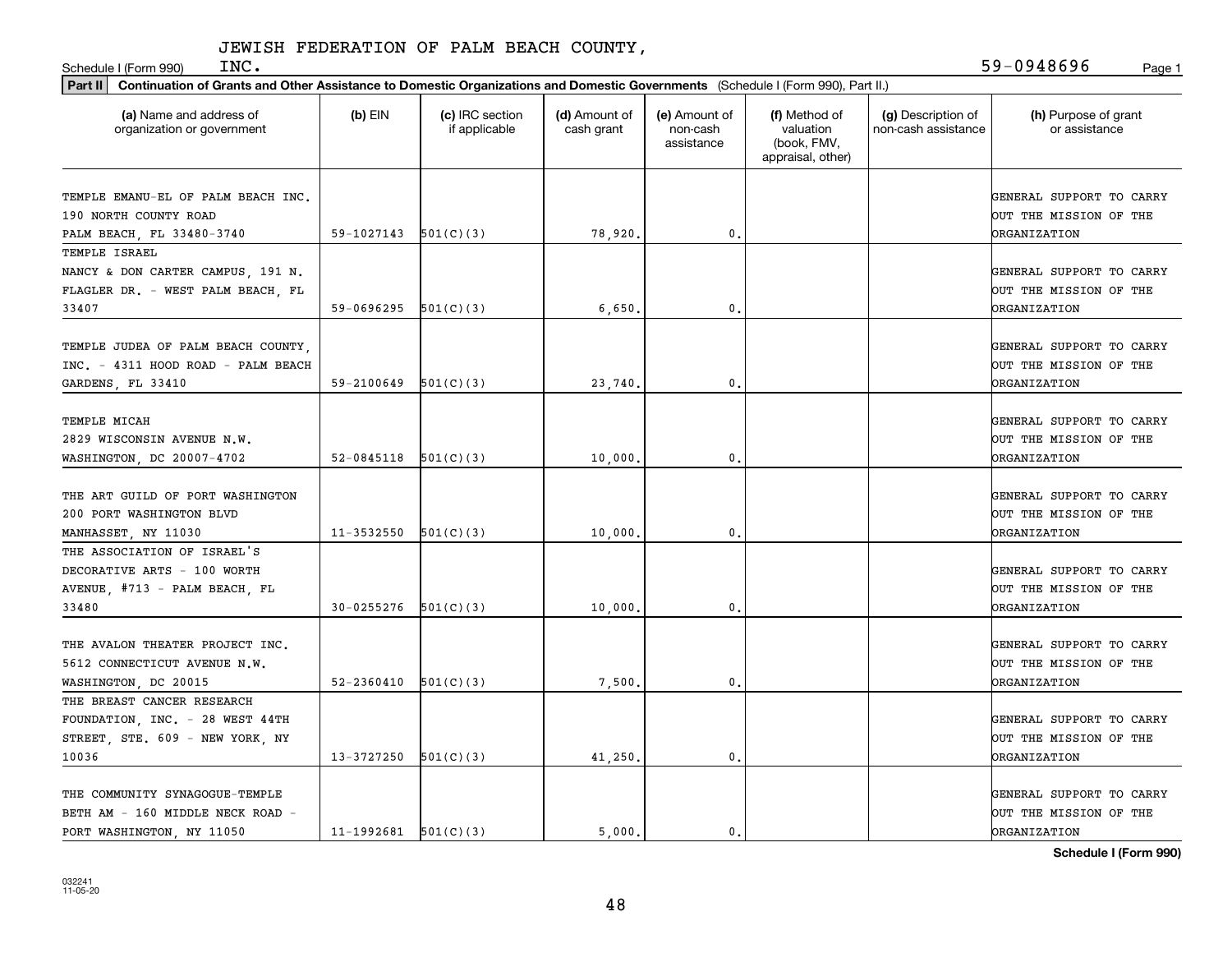|                                                       | Part II   Continuation of Grants and Other Assistance to Domestic Organizations and Domestic Governments (Schedule I (Form 990), Part II.) |                                  |                             |                                         |                                                                |                                           |                                                    |  |  |  |
|-------------------------------------------------------|--------------------------------------------------------------------------------------------------------------------------------------------|----------------------------------|-----------------------------|-----------------------------------------|----------------------------------------------------------------|-------------------------------------------|----------------------------------------------------|--|--|--|
| (a) Name and address of<br>organization or government | $(b)$ EIN                                                                                                                                  | (c) IRC section<br>if applicable | (d) Amount of<br>cash grant | (e) Amount of<br>non-cash<br>assistance | (f) Method of<br>valuation<br>(book, FMV,<br>appraisal, other) | (g) Description of<br>non-cash assistance | (h) Purpose of grant<br>or assistance              |  |  |  |
| THE ELIE WIESEL FOUNDATION FOR                        |                                                                                                                                            |                                  |                             |                                         |                                                                |                                           |                                                    |  |  |  |
| HUMANITY, INC. - 555 MADISON                          |                                                                                                                                            |                                  |                             |                                         |                                                                |                                           | GENERAL SUPPORT TO CARRY                           |  |  |  |
| AVENUE, 2TH FLOOR - NEW YORK, NY                      |                                                                                                                                            |                                  |                             |                                         |                                                                |                                           | OUT THE MISSION OF THE                             |  |  |  |
| 10022                                                 | $13-3398151$ $501(C)(3)$                                                                                                                   |                                  | 18,000.                     | $\mathsf 0$ .                           |                                                                |                                           | <b>ORGANIZATION</b>                                |  |  |  |
| THE ISRAEL BRIDGE                                     |                                                                                                                                            |                                  |                             |                                         |                                                                |                                           | GENERAL SUPPORT TO CARRY                           |  |  |  |
|                                                       |                                                                                                                                            |                                  |                             |                                         |                                                                |                                           | OUT THE MISSION OF THE                             |  |  |  |
| C/O VIC GREENSTEIN, 3531 OAKTON DRI                   | 01-0848028                                                                                                                                 | 501(C)(3)                        |                             | 0.                                      |                                                                |                                           | <b>DRGANIZATION</b>                                |  |  |  |
| MINNETONKA, MN 55305                                  |                                                                                                                                            |                                  | 5,000                       |                                         |                                                                |                                           |                                                    |  |  |  |
| THE JEWISH ALLIANCE, INC.                             |                                                                                                                                            |                                  |                             |                                         |                                                                |                                           | GENERAL SUPPORT TO CARRY                           |  |  |  |
| 445 PARK AVENUE, SUITE 16A                            |                                                                                                                                            |                                  |                             |                                         |                                                                |                                           | OUT THE MISSION OF THE                             |  |  |  |
| NEW YORK, NY 10022                                    | 83-3859068                                                                                                                                 | 501(C)(3)                        | 250,791                     | 0.                                      |                                                                |                                           | <b>DRGANIZATION</b>                                |  |  |  |
|                                                       |                                                                                                                                            |                                  |                             |                                         |                                                                |                                           |                                                    |  |  |  |
| THE SOCIETY OF THE FOUR ARTS, INC.                    |                                                                                                                                            |                                  |                             |                                         |                                                                |                                           | GENERAL SUPPORT TO CARRY                           |  |  |  |
| 100 FOUR ARTS PLAZA                                   |                                                                                                                                            |                                  |                             |                                         |                                                                |                                           | OUT THE MISSION OF THE                             |  |  |  |
| PALM BEACH, FL 33480                                  | 59-0454318                                                                                                                                 | 501(C)(3)                        | 10,000                      | 0                                       |                                                                |                                           | <b>DRGANIZATION</b>                                |  |  |  |
| THOMAS JEFFERSON UNIVERSITY                           |                                                                                                                                            |                                  |                             |                                         |                                                                |                                           |                                                    |  |  |  |
| OFFICE OF INSTITUTIONAL                               |                                                                                                                                            |                                  |                             |                                         |                                                                |                                           | GENERAL SUPPORT TO CARRY                           |  |  |  |
| ADVANCEMENT, 125 S. 9TH STREET,                       |                                                                                                                                            |                                  |                             |                                         |                                                                |                                           | OUT THE MISSION OF THE                             |  |  |  |
| SUITE 6 - PHILADELPH                                  | 23-1352651                                                                                                                                 | 501(C)(3)                        | 10,000                      | $\mathbf{0}$                            |                                                                |                                           | <b>ORGANIZATION</b>                                |  |  |  |
| TOWN OF PALM BEACH UNITED WAY INC.                    |                                                                                                                                            |                                  |                             |                                         |                                                                |                                           |                                                    |  |  |  |
|                                                       |                                                                                                                                            |                                  |                             |                                         |                                                                |                                           | GENERAL SUPPORT TO CARRY<br>OUT THE MISSION OF THE |  |  |  |
| 44 COCOANUT ROW - SUITE M-201                         | 59-0637885                                                                                                                                 |                                  |                             | 0.                                      |                                                                |                                           |                                                    |  |  |  |
| PALM BEACH, FL 33480-4069                             |                                                                                                                                            | 501(C)(3)                        | 39,600                      |                                         |                                                                |                                           | <b>DRGANIZATION</b>                                |  |  |  |
| VILLAGE ACADEMIES, INC.                               |                                                                                                                                            |                                  |                             |                                         |                                                                |                                           | GENERAL SUPPORT TO CARRY                           |  |  |  |
| 35 WEST 124TH STREET, 5TH FLOOR                       |                                                                                                                                            |                                  |                             |                                         |                                                                |                                           | OUT THE MISSION OF THE                             |  |  |  |
| NEW YORK, NY 10027                                    | 13-4186070                                                                                                                                 | 501(C)(3)                        | 13,000                      | 0.                                      |                                                                |                                           | <b>ORGANIZATION</b>                                |  |  |  |
|                                                       |                                                                                                                                            |                                  |                             |                                         |                                                                |                                           |                                                    |  |  |  |
| WASHINGTON INSTITUTE FOR NEAR EAST                    |                                                                                                                                            |                                  |                             |                                         |                                                                |                                           | GENERAL SUPPORT TO CARRY                           |  |  |  |
| POLICY - 1111 19TH STREET, NW,                        |                                                                                                                                            |                                  |                             |                                         |                                                                |                                           | OUT THE MISSION OF THE                             |  |  |  |
| STE. 500 - WASHINGTON, DC 20036                       | 52-1376034                                                                                                                                 | 501(C)(3)                        | 172,500                     | $\mathfrak o$ .                         |                                                                |                                           | <b>DRGANIZATION</b>                                |  |  |  |
|                                                       |                                                                                                                                            |                                  |                             |                                         |                                                                |                                           |                                                    |  |  |  |
| WITHINREACH FOUNDATION, INC.                          |                                                                                                                                            |                                  |                             |                                         |                                                                |                                           | GENERAL SUPPORT TO CARRY                           |  |  |  |
| P.O. BOX 256                                          |                                                                                                                                            |                                  |                             |                                         |                                                                |                                           | OUT THE MISSION OF THE                             |  |  |  |
| PORT WASHINGTON, NY 11050                             | 46-0874626                                                                                                                                 | 501(C)(3)                        | 5.000.                      | $\mathbf{0}$ .                          |                                                                |                                           | <b>ORGANIZATION</b>                                |  |  |  |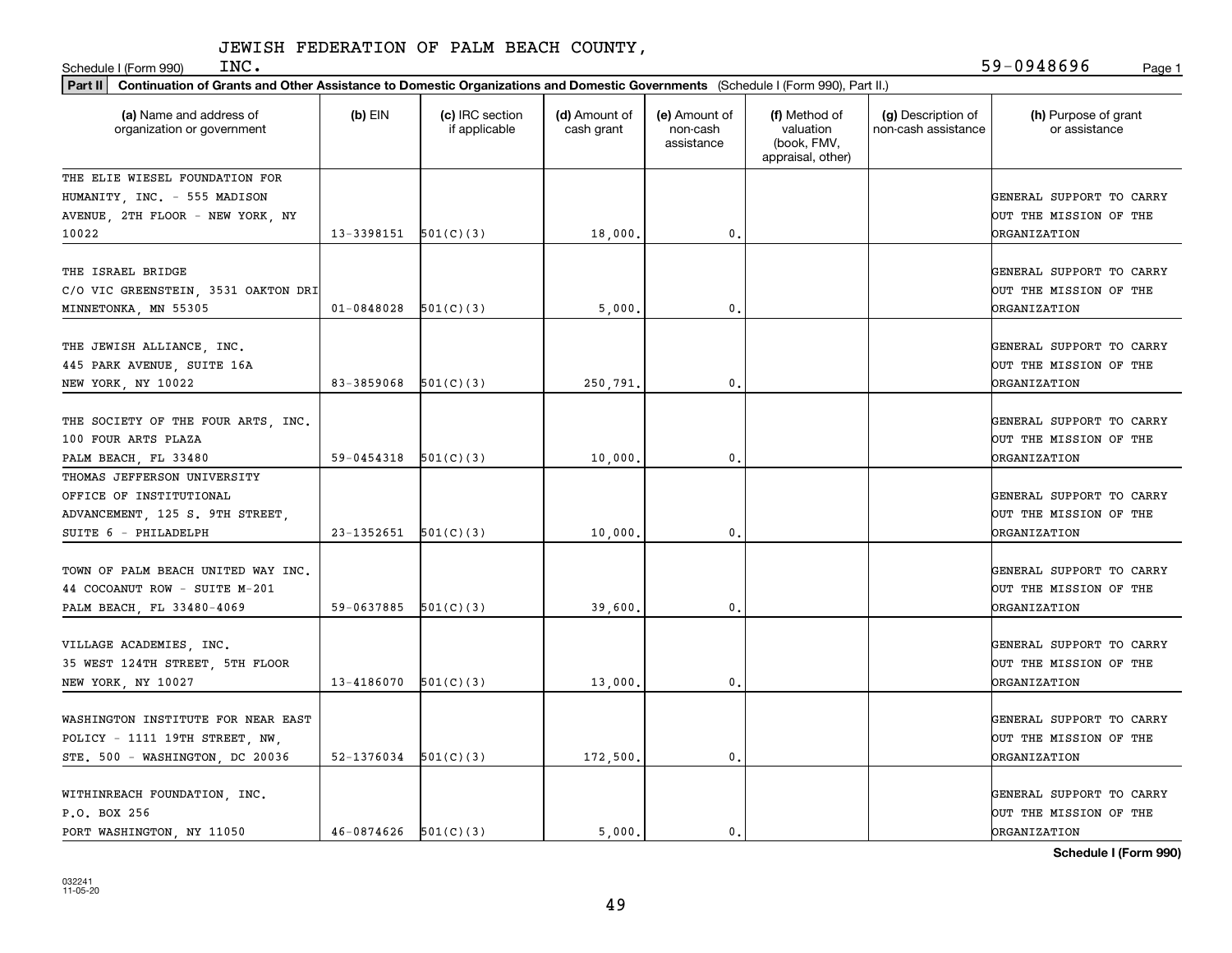59-0948696

| INC.<br>Schedule I (Form 990)                                                                                                               |            |                                  |                             |                                         |                                                                |                                           | 59-0948696<br>Page 1                                                      |  |  |
|---------------------------------------------------------------------------------------------------------------------------------------------|------------|----------------------------------|-----------------------------|-----------------------------------------|----------------------------------------------------------------|-------------------------------------------|---------------------------------------------------------------------------|--|--|
| Continuation of Grants and Other Assistance to Domestic Organizations and Domestic Governments (Schedule I (Form 990), Part II.)<br>Part II |            |                                  |                             |                                         |                                                                |                                           |                                                                           |  |  |
| (a) Name and address of<br>organization or government                                                                                       | $(b)$ EIN  | (c) IRC section<br>if applicable | (d) Amount of<br>cash grant | (e) Amount of<br>non-cash<br>assistance | (f) Method of<br>valuation<br>(book, FMV,<br>appraisal, other) | (g) Description of<br>non-cash assistance | (h) Purpose of grant<br>or assistance                                     |  |  |
| YOUTH RENEWAL FUND<br>250 W57TH STREET, SUITE 632<br>NEW YORK, NY 10107                                                                     | 13-3641489 | 501(C)(3)                        | 5,000.                      | $^{\circ}$ .                            |                                                                |                                           | GENERAL SUPPORT TO CARRY<br>OUT THE MISSION OF THE<br><b>DRGANIZATION</b> |  |  |
| PALM BEACH JEWISH COMMUNITY CAMPUS<br>CORP. - ONE HARVARD CIRCLE, SUITE<br>100 - WEST PALM BEACH, FL 33409                                  | 65-0006250 | 501(C)(3)                        | 2,230,267.                  | $\mathbf{0}$                            |                                                                |                                           | GENERAL SUPPORT TO CARRY<br>OUT THE MISSION OF THE<br><b>ORGANIZATION</b> |  |  |
| NORTH PALM BEACH COUNTY JEWISH<br>COMMUNITY CAMPUS CORP. - ONE<br>HARVARD CIRCLE, SUITE 100 - WEST<br>PALM BEACH, FL 33409                  | 46-1245509 | 501(C)(3)                        | 117,060.                    | $\mathfrak{o}$ .                        |                                                                |                                           | GENERAL SUPPORT TO CARRY<br>OUT THE MISSION OF THE<br><b>ORGANIZATION</b> |  |  |
|                                                                                                                                             |            |                                  |                             |                                         |                                                                |                                           |                                                                           |  |  |
|                                                                                                                                             |            |                                  |                             |                                         |                                                                |                                           |                                                                           |  |  |
|                                                                                                                                             |            |                                  |                             |                                         |                                                                |                                           |                                                                           |  |  |
|                                                                                                                                             |            |                                  |                             |                                         |                                                                |                                           |                                                                           |  |  |
|                                                                                                                                             |            |                                  |                             |                                         |                                                                |                                           |                                                                           |  |  |
|                                                                                                                                             |            |                                  |                             |                                         |                                                                |                                           |                                                                           |  |  |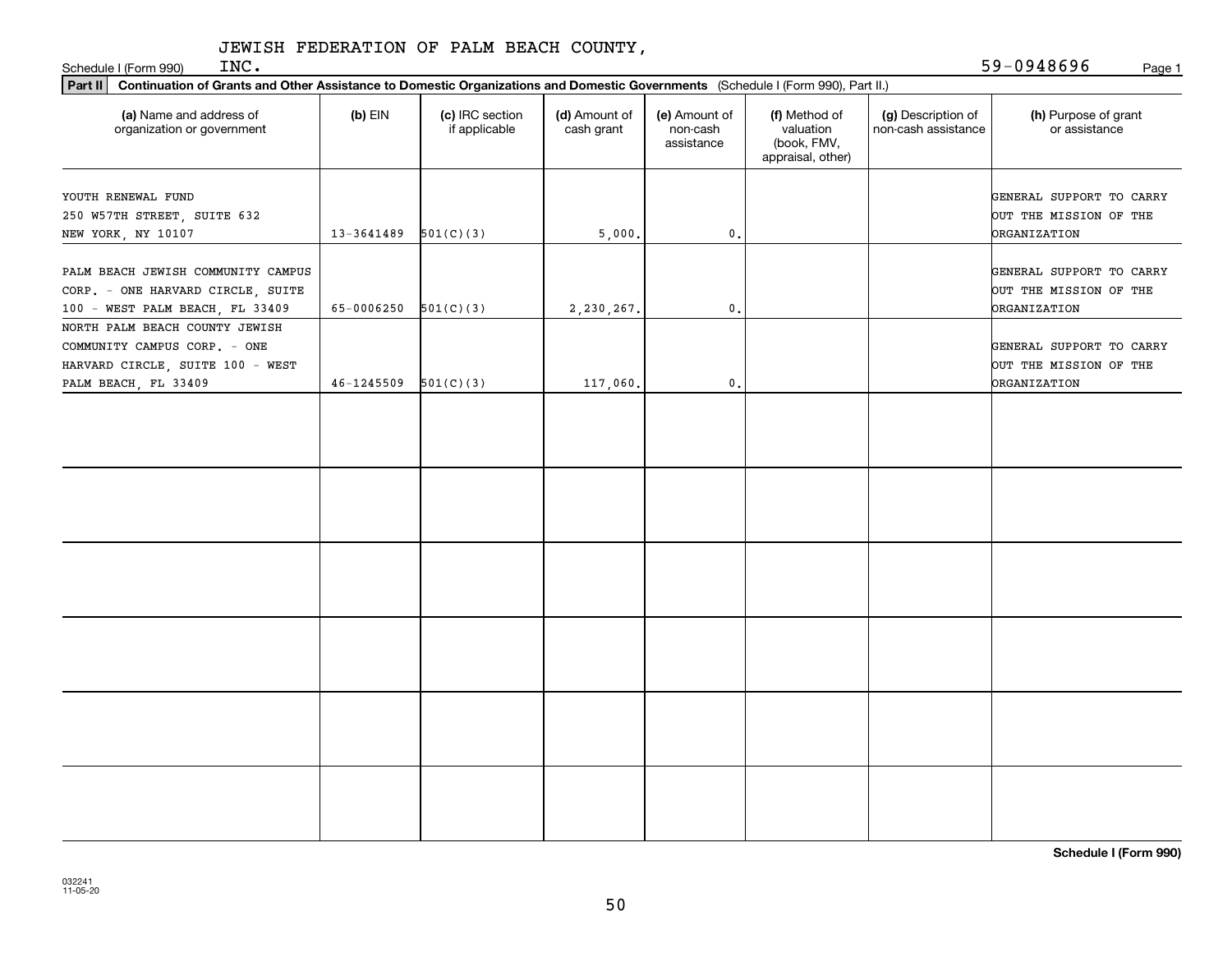|                            |      | JEWISH FEDERATION OF PALM BEACH COUNTY, |  |  |
|----------------------------|------|-----------------------------------------|--|--|
| Schedule I (Form 990) 2020 | INC. |                                         |  |  |

**2**INC. 59-0948696

**Part III | Grants and Other Assistance to Domestic Individuals. Complete if the organization answered "Yes" on Form 990, Part IV, line 22.** Part III can be duplicated if additional space is needed.

| (a) Type of grant or assistance                                                                                                                      | (b) Number of<br>recipients | (c) Amount of<br>cash grant | (d) Amount of non-<br>cash assistance | (e) Method of valuation<br>(book, FMV, appraisal, other) | (f) Description of noncash assistance |
|------------------------------------------------------------------------------------------------------------------------------------------------------|-----------------------------|-----------------------------|---------------------------------------|----------------------------------------------------------|---------------------------------------|
|                                                                                                                                                      |                             |                             |                                       |                                                          |                                       |
|                                                                                                                                                      |                             |                             |                                       |                                                          |                                       |
|                                                                                                                                                      |                             |                             |                                       |                                                          |                                       |
|                                                                                                                                                      |                             |                             |                                       |                                                          |                                       |
|                                                                                                                                                      |                             |                             |                                       |                                                          |                                       |
|                                                                                                                                                      |                             |                             |                                       |                                                          |                                       |
|                                                                                                                                                      |                             |                             |                                       |                                                          |                                       |
|                                                                                                                                                      |                             |                             |                                       |                                                          |                                       |
|                                                                                                                                                      |                             |                             |                                       |                                                          |                                       |
|                                                                                                                                                      |                             |                             |                                       |                                                          |                                       |
| Supplemental Information. Provide the information required in Part I, line 2; Part III, column (b); and any other additional information.<br>Part IV |                             |                             |                                       |                                                          |                                       |

PART I, LINE 2:

WHEN FUNDS ARE GRANTED FOR A SPECIFIC PROJECT, THERE IS USUALLY A GRANT

AGREEMENT OR LETTER OF DIRECTION WHICH INCLUDES REPORTING REQUIREMENTS. FOR

GENERAL SUPPORT GRANTS, THERE ARE NO REPORTING REQUIREMENTS. THE TAX

STATUS AND PUBLIC CHARITY CLASSIFICATION OF ALL GRANTEES IS VERIFIED.

GRANTS FOR GENERAL ASSISTANCE IS MONITORED BY THE PLANNING AND ALLOCATIONS

DEPARTMENT WHICH REQUIRES REPORTS AND FINANCIAL DATA INDICATING HOW FUNDS

ARE UTILIZED.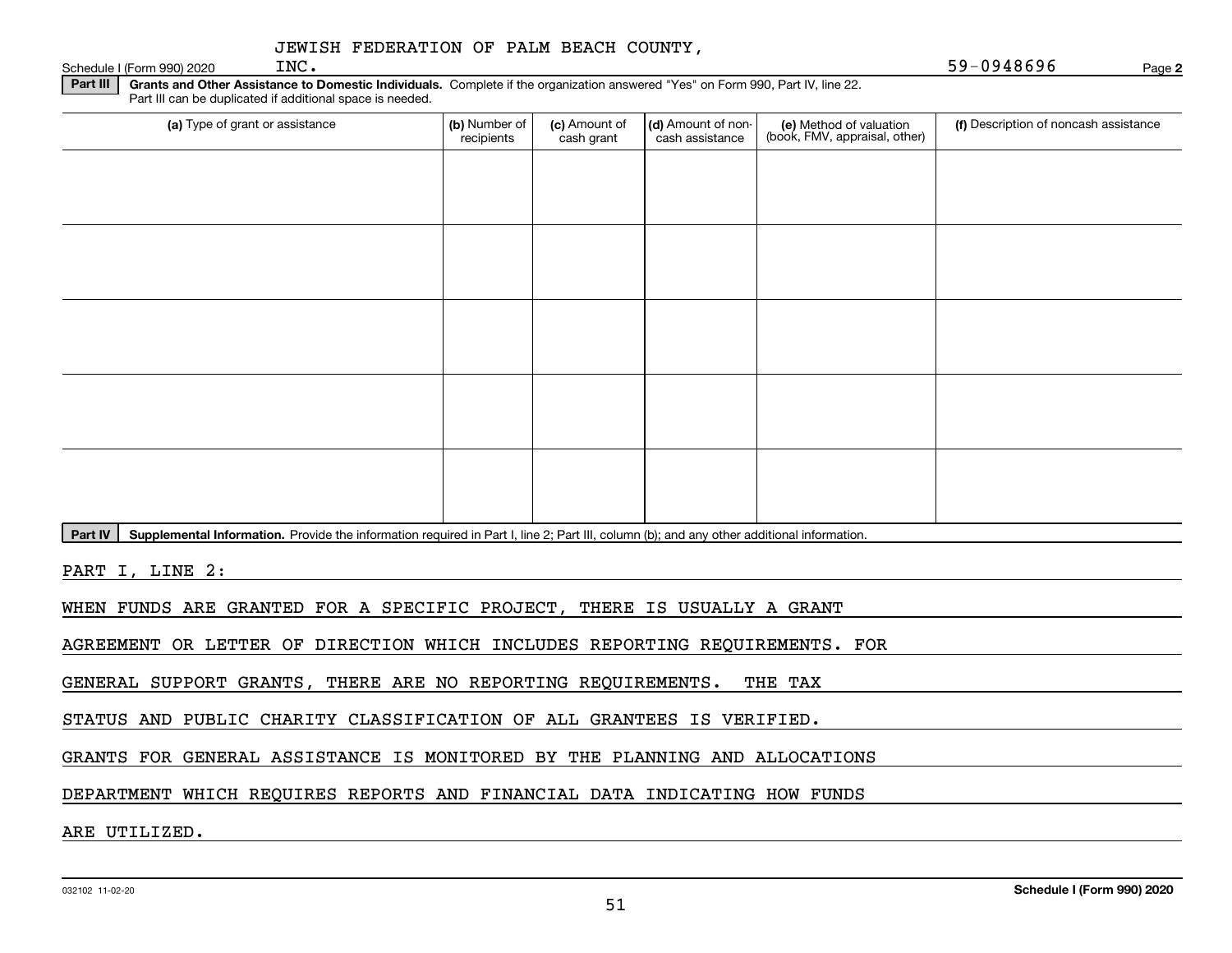| JEWISH FEDERATION OF PALM BEACH COUNTY,<br>59-0948696 Page 2<br>INC.      |
|---------------------------------------------------------------------------|
| Schedule I (Form 990)<br><b>Part IV   Supplemental Information</b>        |
| SCHEDULE I, PART I, LINE 2                                                |
| JEWISH FEDERATION OF PALM BEACH COUNTY, INC. REPORTS GRANTS ON SCHEDULE   |
| I TO THE JEWISH FEDERATIONS OF NORTH AMERICA (JFNA), WHICH IS A           |
| 501(C)(3) DOMESTIC U.S. CHARITY. IN ADDITION, JFNA, AND ITS BENEFICIARY   |
| AGENCIES, UNITED ISRAEL APPEAL (UIA), A SUBSIDIARY OF JFNA, AND THE       |
| AMERICAN JEWISH JOINT DISTRIBUTION COMMITTEE (JDC) - BOTH 501 (C) (3)     |
| FILE A SEPARATE FORM 990 AND DETAILED SCHEDULE F.<br>ORGANIZATIONS-- EACH |
|                                                                           |
|                                                                           |
|                                                                           |
|                                                                           |
|                                                                           |
|                                                                           |
|                                                                           |
|                                                                           |
|                                                                           |
|                                                                           |
|                                                                           |
|                                                                           |
|                                                                           |
|                                                                           |
|                                                                           |
|                                                                           |
|                                                                           |
|                                                                           |
|                                                                           |
|                                                                           |
| Schedule I (Form 990)<br>nonnn.                                           |

032291 04-01-20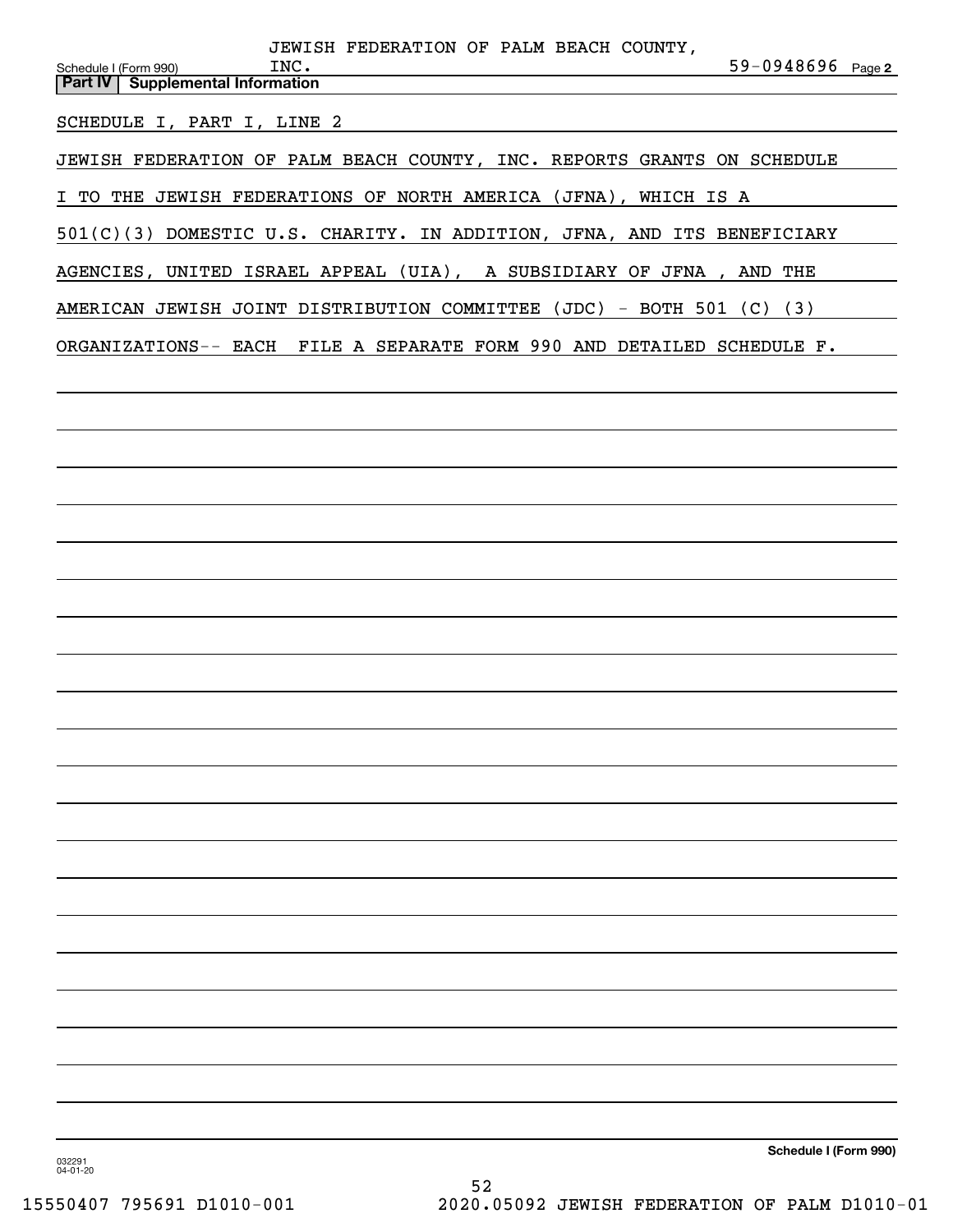|    | <b>Compensation Information</b><br><b>SCHEDULE J</b>                                                                                                                                                                                 |                                       | OMB No. 1545-0047     |            |                                                    |  |  |
|----|--------------------------------------------------------------------------------------------------------------------------------------------------------------------------------------------------------------------------------------|---------------------------------------|-----------------------|------------|----------------------------------------------------|--|--|
|    | (Form 990)<br>For certain Officers, Directors, Trustees, Key Employees, and Highest                                                                                                                                                  |                                       | 2020                  |            |                                                    |  |  |
|    | <b>Compensated Employees</b>                                                                                                                                                                                                         |                                       |                       |            |                                                    |  |  |
|    | Complete if the organization answered "Yes" on Form 990, Part IV, line 23.<br>Attach to Form 990.                                                                                                                                    |                                       | <b>Open to Public</b> |            |                                                    |  |  |
|    | Department of the Treasury<br>Go to www.irs.gov/Form990 for instructions and the latest information.<br>Internal Revenue Service                                                                                                     |                                       | Inspection            |            |                                                    |  |  |
|    | JEWISH FEDERATION OF PALM BEACH COUNTY,<br>Name of the organization                                                                                                                                                                  | <b>Employer identification number</b> |                       |            |                                                    |  |  |
|    | INC.                                                                                                                                                                                                                                 | 59-0948696                            |                       |            |                                                    |  |  |
|    | <b>Questions Regarding Compensation</b><br>Part I                                                                                                                                                                                    |                                       |                       |            |                                                    |  |  |
|    |                                                                                                                                                                                                                                      |                                       |                       | <b>Yes</b> | No                                                 |  |  |
|    | 1a Check the appropriate box(es) if the organization provided any of the following to or for a person listed on Form 990,                                                                                                            |                                       |                       |            |                                                    |  |  |
|    | Part VII, Section A, line 1a. Complete Part III to provide any relevant information regarding these items.                                                                                                                           |                                       |                       |            |                                                    |  |  |
|    | First-class or charter travel<br>Housing allowance or residence for personal use                                                                                                                                                     |                                       |                       |            |                                                    |  |  |
|    | Travel for companions<br>Payments for business use of personal residence                                                                                                                                                             |                                       |                       |            |                                                    |  |  |
|    | Tax indemnification and gross-up payments<br>Health or social club dues or initiation fees                                                                                                                                           |                                       |                       |            |                                                    |  |  |
|    | Discretionary spending account<br>Personal services (such as maid, chauffeur, chef)                                                                                                                                                  |                                       |                       |            |                                                    |  |  |
|    |                                                                                                                                                                                                                                      |                                       |                       |            |                                                    |  |  |
|    | <b>b</b> If any of the boxes on line 1a are checked, did the organization follow a written policy regarding payment or                                                                                                               |                                       |                       |            |                                                    |  |  |
|    | reimbursement or provision of all of the expenses described above? If "No," complete Part III to explain                                                                                                                             |                                       | 1b                    |            |                                                    |  |  |
| 2  | Did the organization require substantiation prior to reimbursing or allowing expenses incurred by all directors,                                                                                                                     |                                       |                       |            |                                                    |  |  |
|    | trustees, and officers, including the CEO/Executive Director, regarding the items checked on line 1a?                                                                                                                                |                                       | $\mathbf{2}$          | х          |                                                    |  |  |
|    |                                                                                                                                                                                                                                      |                                       |                       |            |                                                    |  |  |
| 3  | Indicate which, if any, of the following the organization used to establish the compensation of the organization's                                                                                                                   |                                       |                       |            |                                                    |  |  |
|    | CEO/Executive Director. Check all that apply. Do not check any boxes for methods used by a related organization to                                                                                                                   |                                       |                       |            |                                                    |  |  |
|    | establish compensation of the CEO/Executive Director, but explain in Part III.                                                                                                                                                       |                                       |                       |            |                                                    |  |  |
|    | $ \mathbf{X} $ Compensation committee<br>$X$ Written employment contract                                                                                                                                                             |                                       |                       |            |                                                    |  |  |
|    | $X$ Compensation survey or study<br>Independent compensation consultant                                                                                                                                                              |                                       |                       |            |                                                    |  |  |
|    | $\mathbf{X}$ Approval by the board or compensation committee<br>Form 990 of other organizations                                                                                                                                      |                                       |                       |            |                                                    |  |  |
|    |                                                                                                                                                                                                                                      |                                       |                       |            |                                                    |  |  |
|    | During the year, did any person listed on Form 990, Part VII, Section A, line 1a, with respect to the filing                                                                                                                         |                                       |                       |            |                                                    |  |  |
|    | organization or a related organization:                                                                                                                                                                                              |                                       |                       |            |                                                    |  |  |
|    | Receive a severance payment or change-of-control payment?                                                                                                                                                                            |                                       | 4a                    |            | х                                                  |  |  |
|    | Participate in or receive payment from a supplemental nonqualified retirement plan?                                                                                                                                                  |                                       | 4b                    |            | $\overline{\textbf{X}}$<br>$\overline{\mathbf{x}}$ |  |  |
| c  | Participate in or receive payment from an equity-based compensation arrangement?                                                                                                                                                     |                                       | 4c                    |            |                                                    |  |  |
|    | If "Yes" to any of lines 4a-c, list the persons and provide the applicable amounts for each item in Part III.                                                                                                                        |                                       |                       |            |                                                    |  |  |
|    |                                                                                                                                                                                                                                      |                                       |                       |            |                                                    |  |  |
|    | Only section 501(c)(3), 501(c)(4), and 501(c)(29) organizations must complete lines 5-9.                                                                                                                                             |                                       |                       |            |                                                    |  |  |
|    | For persons listed on Form 990, Part VII, Section A, line 1a, did the organization pay or accrue any compensation                                                                                                                    |                                       |                       |            |                                                    |  |  |
|    | contingent on the revenues of:                                                                                                                                                                                                       |                                       |                       |            | x                                                  |  |  |
|    | a The organization? <b>Entitation</b> and the organization?                                                                                                                                                                          |                                       | 5а                    |            | $\overline{\mathbf{x}}$                            |  |  |
|    |                                                                                                                                                                                                                                      |                                       | 5b                    |            |                                                    |  |  |
| 6. | If "Yes" on line 5a or 5b, describe in Part III.<br>For persons listed on Form 990, Part VII, Section A, line 1a, did the organization pay or accrue any compensation                                                                |                                       |                       |            |                                                    |  |  |
|    | contingent on the net earnings of:                                                                                                                                                                                                   |                                       |                       |            |                                                    |  |  |
|    |                                                                                                                                                                                                                                      |                                       |                       |            | x                                                  |  |  |
|    | a The organization? <b>Entitled Strategies and Strategies and Strategies and Strategies and Strategies and Strategies and Strategies and Strategies and Strategies and Strategies and Strategies and Strategies and Strategies a</b> |                                       | 6a                    |            | $\overline{\mathbf{x}}$                            |  |  |
|    | If "Yes" on line 6a or 6b, describe in Part III.                                                                                                                                                                                     |                                       | 6b                    |            |                                                    |  |  |
|    | 7 For persons listed on Form 990, Part VII, Section A, line 1a, did the organization provide any nonfixed payments                                                                                                                   |                                       |                       |            |                                                    |  |  |
|    |                                                                                                                                                                                                                                      |                                       | 7                     |            | x                                                  |  |  |
|    | Were any amounts reported on Form 990, Part VII, paid or accrued pursuant to a contract that was subject to the                                                                                                                      |                                       |                       |            |                                                    |  |  |
| 8  |                                                                                                                                                                                                                                      |                                       | 8                     |            | х                                                  |  |  |
| 9  | initial contract exception described in Regulations section 53.4958-4(a)(3)? If "Yes," describe in Part III<br>If "Yes" on line 8, did the organization also follow the rebuttable presumption procedure described in                |                                       |                       |            |                                                    |  |  |
|    |                                                                                                                                                                                                                                      |                                       | 9                     |            |                                                    |  |  |
|    | LHA For Paperwork Reduction Act Notice, see the Instructions for Form 990.                                                                                                                                                           | Schedule J (Form 990) 2020            |                       |            |                                                    |  |  |
|    |                                                                                                                                                                                                                                      |                                       |                       |            |                                                    |  |  |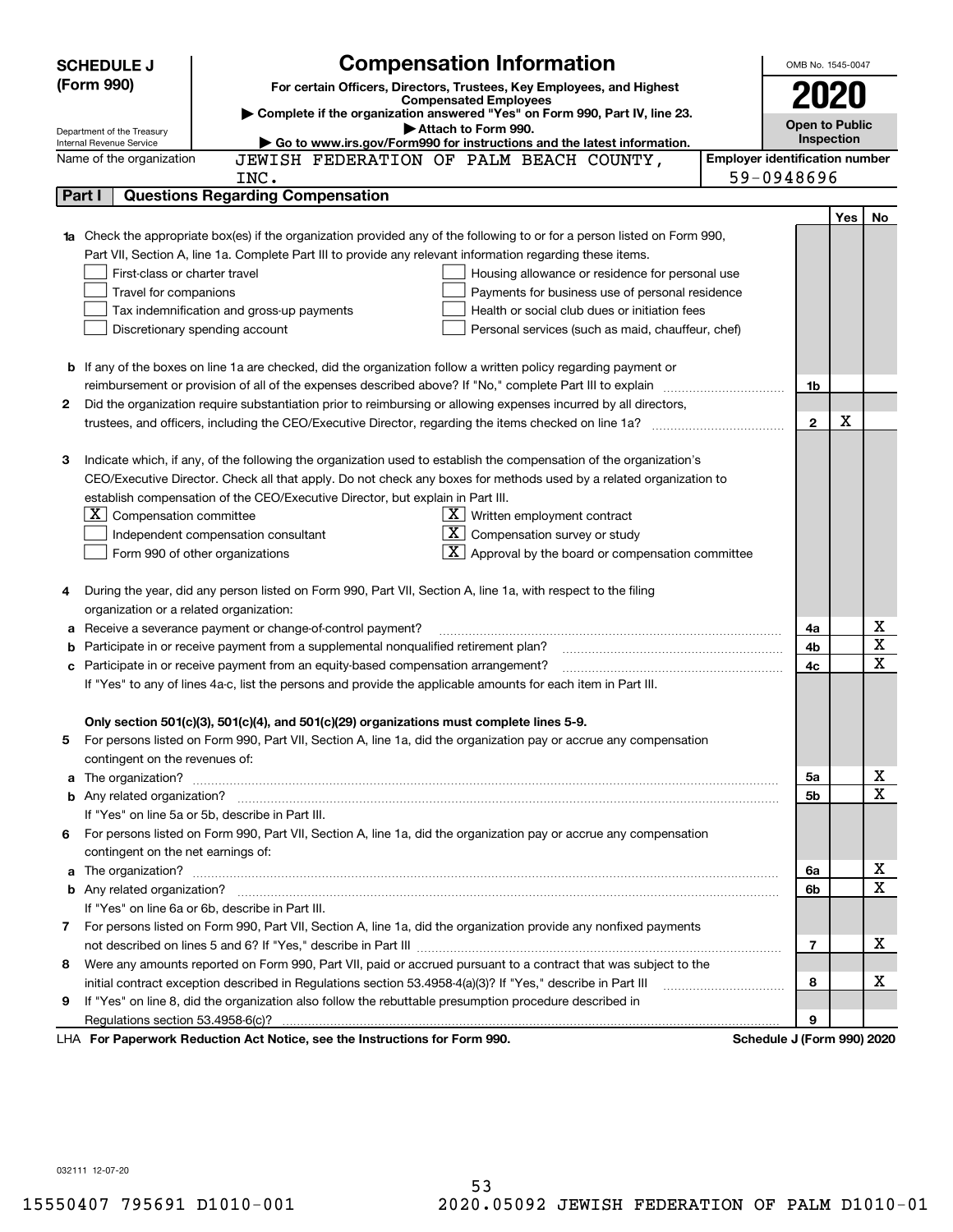**Part II Officers, Directors, Trustees, Key Employees, and Highest Compensated Employees.**  Schedule J (Form 990) 2020 Page Use duplicate copies if additional space is needed.

For each individual whose compensation must be reported on Schedule J, report compensation from the organization on row (i) and from related organizations, described in the instructions, on row (ii). Do not list any individuals that aren't listed on Form 990, Part VII.

59-0948696

**Note:**  The sum of columns (B)(i)-(iii) for each listed individual must equal the total amount of Form 990, Part VII, Section A, line 1a, applicable column (D) and (E) amounts for that individual.

| (A) Name and Title        |             |                          | (B) Breakdown of W-2 and/or 1099-MISC compensation |                                           | (C) Retirement and<br>other deferred | (D) Nontaxable<br>benefits | (E) Total of columns<br>$(B)(i)-(D)$ | (F) Compensation<br>in column (B)         |  |  |
|---------------------------|-------------|--------------------------|----------------------------------------------------|-------------------------------------------|--------------------------------------|----------------------------|--------------------------------------|-------------------------------------------|--|--|
|                           |             | (i) Base<br>compensation | (ii) Bonus &<br>incentive<br>compensation          | (iii) Other<br>reportable<br>compensation | compensation                         |                            |                                      | reported as deferred<br>on prior Form 990 |  |  |
| MICHAEL HOFFMAN<br>(1)    | (i)         | 304, 701.                | 0.                                                 | 9,000.                                    | 23,548.                              | 24, 183.                   | 361,432.                             | 0.                                        |  |  |
| CHIEF EXECUTIVE OFFICER   | (ii)        | 0.                       | 0.                                                 | $\overline{0}$ .                          | 0.                                   | 0.                         | $\mathbf 0$ .                        | $\overline{0}$ .                          |  |  |
| MATTHEW KERNKRAUT<br>(2)  | (i)         | 250,960.                 | 0.                                                 | 6,997.                                    | 20, 140.                             | 23,961.                    | 302,058.                             | 0.                                        |  |  |
| CHIEF DEVELOPMENT OFFICER | (ii)        | 0.                       | 0.                                                 | 0.                                        | 0.                                   | 0.                         | $\mathbf 0$ .                        | $\overline{0}$ .                          |  |  |
| KATHY SIGALL<br>(3)       | (i)         | 191,223.                 | 0.                                                 | 0.                                        | 15,200.                              | 9,108.                     | 215,531.                             | $\overline{0}$ .                          |  |  |
| CHIEF FINANCIAL OFFICER   | (ii)        | 0.                       | 0.                                                 | 0.                                        | 0.                                   | 0.                         | $\mathbf 0$ .                        | $\overline{0}$ .                          |  |  |
| MINDY HANKEN<br>(4)       | (i)         | 171,787.                 | 0.                                                 | 0.                                        | 13,954.                              | 9,187.                     | 194,928.                             | 0.                                        |  |  |
| CHIEF PROGRAM OFFICER     | (ii)        | 0.                       | 0.                                                 | 0.                                        | $\mathbf 0$ .                        | 0.                         | $\mathbf 0$ .                        | 0.                                        |  |  |
| LISBETH ROCK<br>(5)       | (i)         | 157,933.                 | $\overline{0}$ .                                   | $\overline{0}$ .                          | 7,000.                               | 9,577.                     | 174,510                              | $\overline{0}$ .                          |  |  |
| EXECUTIVE DIRECTOR        | (ii)        | 0.                       | $\overline{0}$ .                                   | $\overline{0}$ .                          | $\overline{0}$ .                     | 0.                         | $\overline{0}$ .                     | $\overline{0}$ .                          |  |  |
| ILAN HURVITZ<br>(6)       | (i)         | 154,183.                 | $\overline{0}$ .                                   | $\overline{0}$ .                          | 6,038.                               | 7,110.                     | 167, 331.                            | $\overline{0}$ .                          |  |  |
| CHIEF PLANNING OFFICER    | (ii)        | 0.                       | 0.                                                 | 0.                                        | 0.                                   | 0.                         | 0.                                   | $\overline{0}$ .                          |  |  |
|                           | (i)         |                          |                                                    |                                           |                                      |                            |                                      |                                           |  |  |
|                           | (ii)        |                          |                                                    |                                           |                                      |                            |                                      |                                           |  |  |
|                           | (i)         |                          |                                                    |                                           |                                      |                            |                                      |                                           |  |  |
|                           | (ii)        |                          |                                                    |                                           |                                      |                            |                                      |                                           |  |  |
|                           | (i)         |                          |                                                    |                                           |                                      |                            |                                      |                                           |  |  |
|                           | (ii)        |                          |                                                    |                                           |                                      |                            |                                      |                                           |  |  |
|                           | (i)         |                          |                                                    |                                           |                                      |                            |                                      |                                           |  |  |
|                           | (ii)        |                          |                                                    |                                           |                                      |                            |                                      |                                           |  |  |
|                           | (i)         |                          |                                                    |                                           |                                      |                            |                                      |                                           |  |  |
|                           | (ii)        |                          |                                                    |                                           |                                      |                            |                                      |                                           |  |  |
|                           | (i)         |                          |                                                    |                                           |                                      |                            |                                      |                                           |  |  |
|                           | (ii)        |                          |                                                    |                                           |                                      |                            |                                      |                                           |  |  |
|                           | (i)         |                          |                                                    |                                           |                                      |                            |                                      |                                           |  |  |
|                           | (ii)        |                          |                                                    |                                           |                                      |                            |                                      |                                           |  |  |
|                           | (i)<br>(ii) |                          |                                                    |                                           |                                      |                            |                                      |                                           |  |  |
|                           | (i)         |                          |                                                    |                                           |                                      |                            |                                      |                                           |  |  |
|                           | (ii)        |                          |                                                    |                                           |                                      |                            |                                      |                                           |  |  |
|                           | (i)         |                          |                                                    |                                           |                                      |                            |                                      |                                           |  |  |
|                           | (ii)        |                          |                                                    |                                           |                                      |                            |                                      |                                           |  |  |
|                           |             |                          |                                                    |                                           |                                      |                            |                                      |                                           |  |  |

**Schedule J (Form 990) 2020**

**2**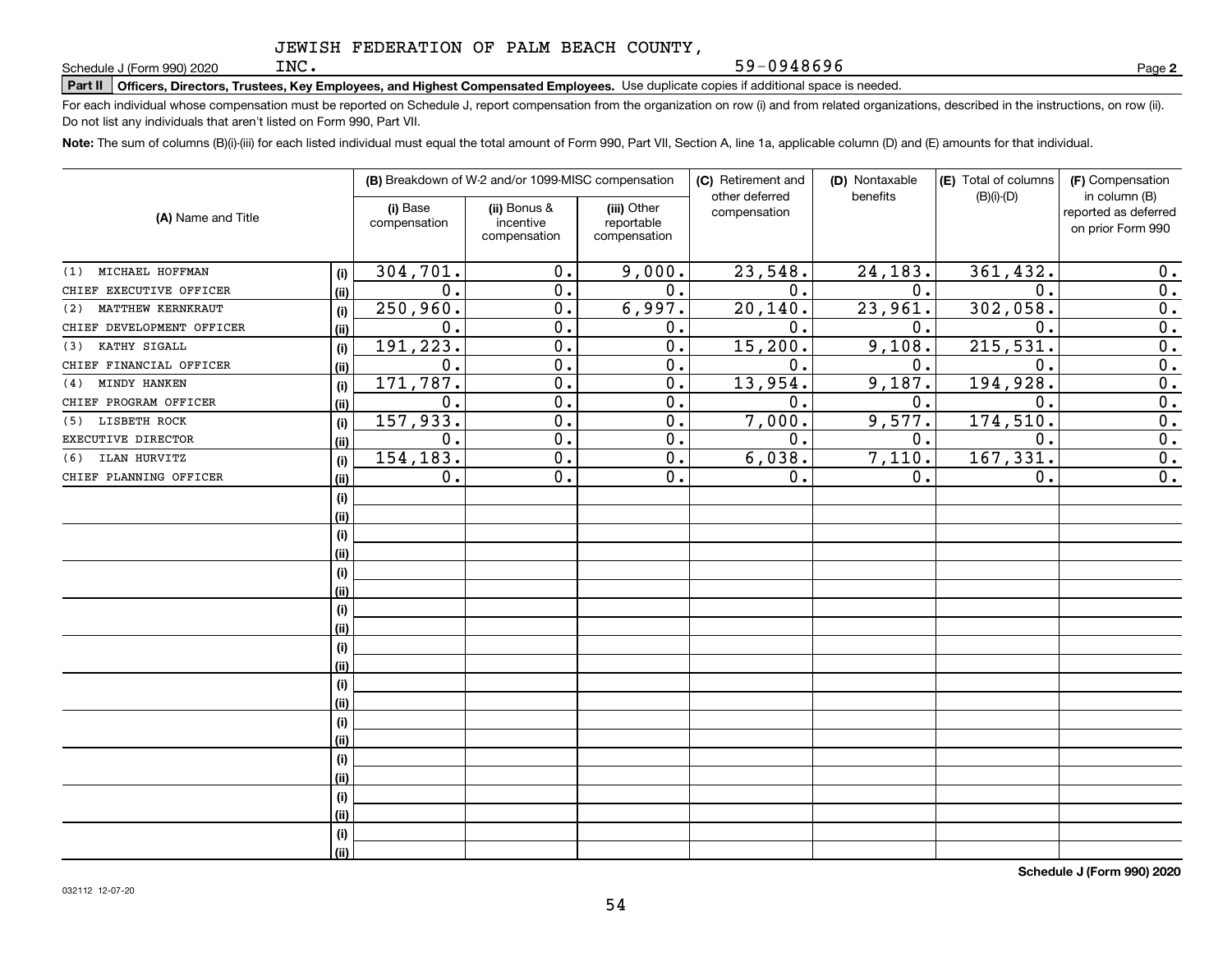**Part III Supplemental Information**

Schedule J (Form 990) 2020 INC.<br>Part III Supplemental Information<br>Provide the information, explanation, or descriptions required for Part I, lines 1a, 1b, 3, 4a, 4b, 4c, 5a, 5b, 6a, 6b, 7, and 8, and for Part II. Also comp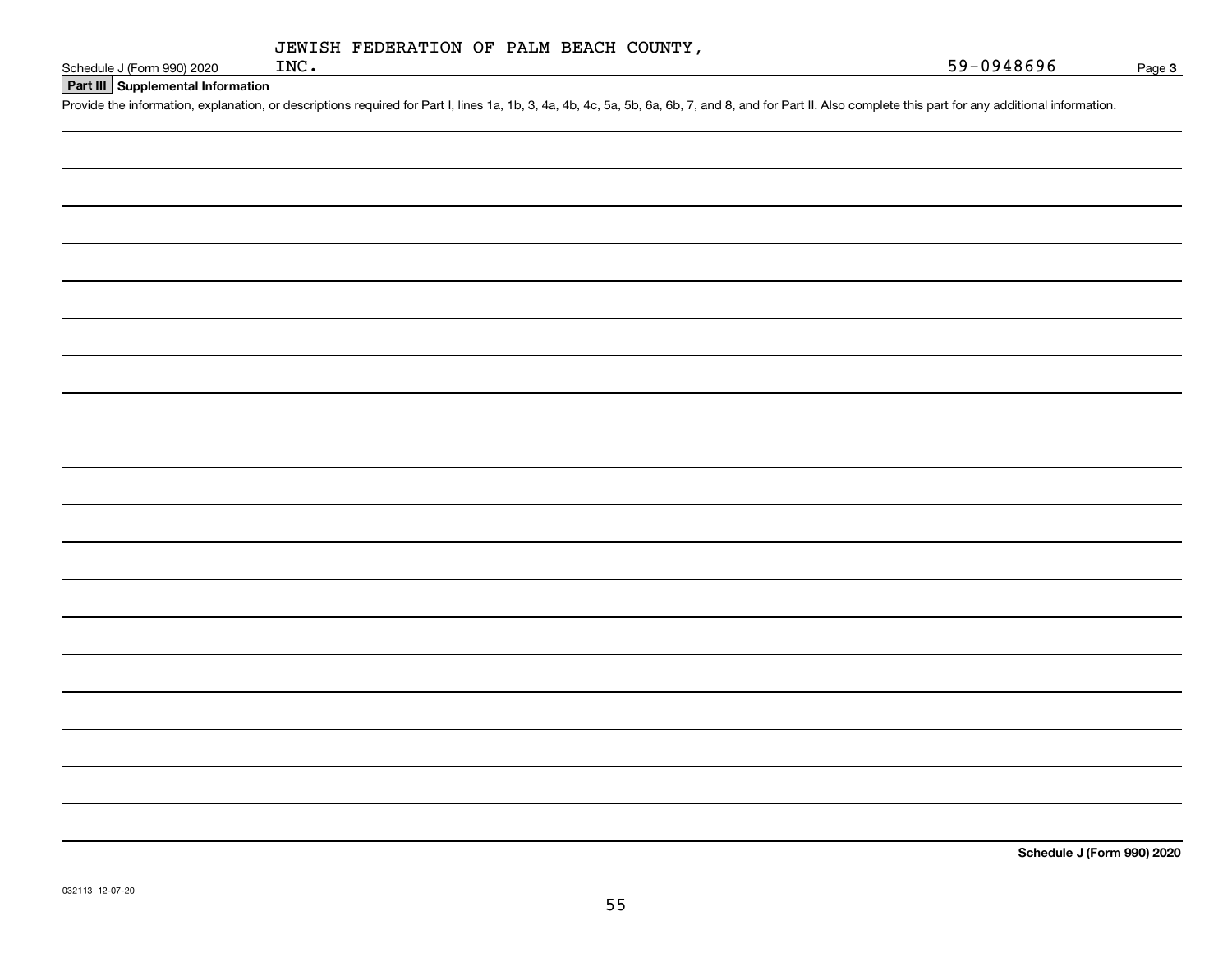| <b>SCHEDULE L</b>                                                                                                  |  |                                       |                                                                            |                            |                       | <b>Transactions With Interested Persons</b>                                                                                                            |                                |                      |    |                                       | OMB No. 1545-0047            |            |                                      |
|--------------------------------------------------------------------------------------------------------------------|--|---------------------------------------|----------------------------------------------------------------------------|----------------------------|-----------------------|--------------------------------------------------------------------------------------------------------------------------------------------------------|--------------------------------|----------------------|----|---------------------------------------|------------------------------|------------|--------------------------------------|
| (Form 990 or 990-EZ)                                                                                               |  |                                       |                                                                            |                            |                       | Complete if the organization answered "Yes" on Form 990, Part IV, line 25a, 25b, 26, 27, 28a,<br>28b, or 28c, or Form 990-EZ, Part V, line 38a or 40b. |                                |                      |    |                                       |                              |            |                                      |
| Department of the Treasury                                                                                         |  |                                       |                                                                            |                            |                       | Attach to Form 990 or Form 990-EZ.                                                                                                                     |                                |                      |    |                                       | <b>Open To Public</b>        |            |                                      |
| Internal Revenue Service                                                                                           |  |                                       |                                                                            |                            |                       | Go to www.irs.gov/Form990 for instructions and the latest information.                                                                                 |                                |                      |    |                                       | <b>Inspection</b>            |            |                                      |
| Name of the organization                                                                                           |  |                                       |                                                                            |                            |                       | JEWISH FEDERATION OF PALM BEACH COUNTY,                                                                                                                |                                |                      |    | <b>Employer identification number</b> |                              |            |                                      |
| Part I                                                                                                             |  | INC.                                  |                                                                            |                            |                       | Excess Benefit Transactions (section 501(c)(3), section 501(c)(4), and section 501(c)(29) organizations only).                                         |                                |                      |    | 59-0948696                            |                              |            |                                      |
|                                                                                                                    |  |                                       |                                                                            |                            |                       |                                                                                                                                                        |                                |                      |    |                                       |                              |            |                                      |
| $\mathbf{1}$                                                                                                       |  |                                       | (b) Relationship between disqualified                                      |                            |                       | Complete if the organization answered "Yes" on Form 990, Part IV, line 25a or 25b, or Form 990-EZ, Part V, line 40b.                                   |                                |                      |    |                                       |                              |            | (d) Corrected?                       |
| (a) Name of disqualified person                                                                                    |  |                                       | person and organization                                                    |                            |                       |                                                                                                                                                        | (c) Description of transaction |                      |    |                                       |                              | Yes        | No                                   |
|                                                                                                                    |  |                                       |                                                                            |                            |                       |                                                                                                                                                        |                                |                      |    |                                       |                              |            |                                      |
|                                                                                                                    |  |                                       |                                                                            |                            |                       |                                                                                                                                                        |                                |                      |    |                                       |                              |            |                                      |
|                                                                                                                    |  |                                       |                                                                            |                            |                       |                                                                                                                                                        |                                |                      |    |                                       |                              |            |                                      |
|                                                                                                                    |  |                                       |                                                                            |                            |                       |                                                                                                                                                        |                                |                      |    |                                       |                              |            |                                      |
|                                                                                                                    |  |                                       |                                                                            |                            |                       |                                                                                                                                                        |                                |                      |    |                                       |                              |            |                                      |
| 2 Enter the amount of tax incurred by the organization managers or disqualified persons during the year under      |  |                                       |                                                                            |                            |                       |                                                                                                                                                        |                                |                      |    |                                       |                              |            |                                      |
| section 4958                                                                                                       |  |                                       |                                                                            |                            |                       |                                                                                                                                                        |                                |                      |    |                                       |                              |            |                                      |
| 3 Enter the amount of tax, if any, on line 2, above, reimbursed by the organization <i>manumenon communicanous</i> |  |                                       |                                                                            |                            |                       |                                                                                                                                                        |                                |                      |    |                                       |                              |            |                                      |
|                                                                                                                    |  |                                       |                                                                            |                            |                       |                                                                                                                                                        |                                |                      |    |                                       |                              |            |                                      |
| <b>Part II</b>                                                                                                     |  |                                       | Loans to and/or From Interested Persons.                                   |                            |                       |                                                                                                                                                        |                                |                      |    |                                       |                              |            |                                      |
|                                                                                                                    |  |                                       |                                                                            |                            |                       | Complete if the organization answered "Yes" on Form 990-EZ, Part V, line 38a or Form 990, Part IV, line 26; or if the organization                     |                                |                      |    |                                       |                              |            |                                      |
|                                                                                                                    |  |                                       | reported an amount on Form 990, Part X, line 5, 6, or 22.                  |                            |                       |                                                                                                                                                        |                                |                      |    | <b>(h)</b> Approved                   |                              |            | (i) Written                          |
| (a) Name of<br>interested person                                                                                   |  | (b) Relationship<br>with organization | (c) Purpose<br>of loan                                                     | (d) Loan to or<br>from the |                       | (e) Original<br>principal amount                                                                                                                       | (f) Balance due                | $(g)$ In<br>default? |    | `by board or<br>committee?            |                              | agreement? |                                      |
|                                                                                                                    |  |                                       |                                                                            | To                         | organization?<br>From |                                                                                                                                                        |                                |                      | No | Yes                                   | No                           |            | Yes   No                             |
| MICHAEL HOFFMANCHIEF EXPURCHASE                                                                                    |  |                                       |                                                                            |                            | x                     | 115,000.                                                                                                                                               | 69,039.                        | Yes                  | х  | X                                     |                              | X          |                                      |
|                                                                                                                    |  |                                       |                                                                            |                            |                       |                                                                                                                                                        |                                |                      |    |                                       |                              |            |                                      |
|                                                                                                                    |  |                                       |                                                                            |                            |                       |                                                                                                                                                        |                                |                      |    |                                       |                              |            |                                      |
|                                                                                                                    |  |                                       |                                                                            |                            |                       |                                                                                                                                                        |                                |                      |    |                                       |                              |            |                                      |
|                                                                                                                    |  |                                       |                                                                            |                            |                       |                                                                                                                                                        |                                |                      |    |                                       |                              |            |                                      |
|                                                                                                                    |  |                                       |                                                                            |                            |                       |                                                                                                                                                        |                                |                      |    |                                       |                              |            |                                      |
|                                                                                                                    |  |                                       |                                                                            |                            |                       |                                                                                                                                                        |                                |                      |    |                                       |                              |            |                                      |
|                                                                                                                    |  |                                       |                                                                            |                            |                       |                                                                                                                                                        |                                |                      |    |                                       |                              |            |                                      |
|                                                                                                                    |  |                                       |                                                                            |                            |                       |                                                                                                                                                        |                                |                      |    |                                       |                              |            |                                      |
| Total                                                                                                              |  |                                       |                                                                            |                            |                       | $\blacktriangleright$ \$                                                                                                                               | 69,039.                        |                      |    |                                       |                              |            |                                      |
| Part II                                                                                                            |  |                                       | <b>Grants or Assistance Benefiting Interested Persons.</b>                 |                            |                       |                                                                                                                                                        |                                |                      |    |                                       |                              |            |                                      |
|                                                                                                                    |  |                                       | Complete if the organization answered "Yes" on Form 990, Part IV, line 27. |                            |                       |                                                                                                                                                        |                                |                      |    |                                       |                              |            |                                      |
| (a) Name of interested person                                                                                      |  |                                       | (b) Relationship between<br>interested person and                          |                            |                       | (c) Amount of<br>assistance                                                                                                                            | (d) Type of<br>assistance      |                      |    |                                       | (e) Purpose of<br>assistance |            |                                      |
|                                                                                                                    |  |                                       | the organization                                                           |                            |                       |                                                                                                                                                        |                                |                      |    |                                       |                              |            |                                      |
|                                                                                                                    |  |                                       |                                                                            |                            |                       |                                                                                                                                                        |                                |                      |    |                                       |                              |            |                                      |
|                                                                                                                    |  |                                       |                                                                            |                            |                       |                                                                                                                                                        |                                |                      |    |                                       |                              |            |                                      |
|                                                                                                                    |  |                                       |                                                                            |                            |                       |                                                                                                                                                        |                                |                      |    |                                       |                              |            |                                      |
|                                                                                                                    |  |                                       |                                                                            |                            |                       |                                                                                                                                                        |                                |                      |    |                                       |                              |            |                                      |
|                                                                                                                    |  |                                       |                                                                            |                            |                       |                                                                                                                                                        |                                |                      |    |                                       |                              |            |                                      |
|                                                                                                                    |  |                                       |                                                                            |                            |                       |                                                                                                                                                        |                                |                      |    |                                       |                              |            |                                      |
|                                                                                                                    |  |                                       |                                                                            |                            |                       |                                                                                                                                                        |                                |                      |    |                                       |                              |            |                                      |
|                                                                                                                    |  |                                       |                                                                            |                            |                       |                                                                                                                                                        |                                |                      |    |                                       |                              |            |                                      |
|                                                                                                                    |  |                                       |                                                                            |                            |                       |                                                                                                                                                        |                                |                      |    |                                       |                              |            |                                      |
| LHA For Paperwork Reduction Act Notice, see the Instructions for Form 990 or 990-EZ.                               |  |                                       |                                                                            |                            |                       |                                                                                                                                                        |                                |                      |    |                                       |                              |            | Schedule L (Form 990 or 990-EZ) 2020 |

#### SEE PART V FOR CONTINUATIONS

032131 12-09-20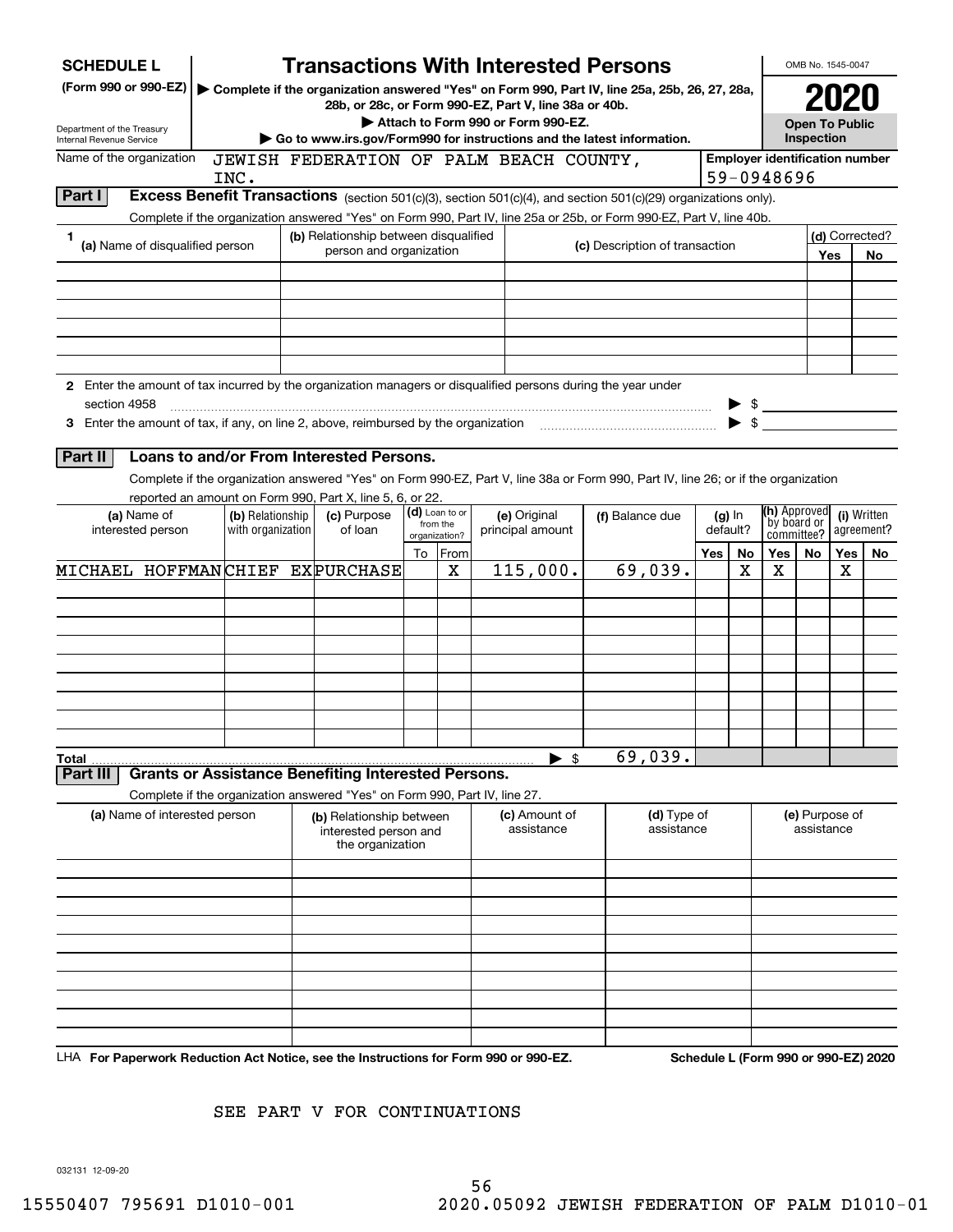|                                                                                                                           | JEWISH FEDERATION OF PALM BEACH COUNTY,                                                     |                              | $59 - 0948696$ Page 2             |                                               |             |  |
|---------------------------------------------------------------------------------------------------------------------------|---------------------------------------------------------------------------------------------|------------------------------|-----------------------------------|-----------------------------------------------|-------------|--|
| Schedule L (Form 990 or 990-EZ) 2020 INC.<br><b>Business Transactions Involving Interested Persons.</b><br><b>Part IV</b> |                                                                                             |                              |                                   |                                               |             |  |
|                                                                                                                           | Complete if the organization answered "Yes" on Form 990, Part IV, line 28a, 28b, or 28c.    |                              |                                   |                                               |             |  |
| (a) Name of interested person                                                                                             | (b) Relationship between interested<br>person and the organization                          | (c) Amount of<br>transaction | (d) Description of<br>transaction | (e) Sharing of<br>organization's<br>revenues? |             |  |
|                                                                                                                           |                                                                                             |                              |                                   | Yes                                           | No          |  |
| JULIANA GENDELMAN                                                                                                         | LAR<br>MEMBER AT<br>BOARD                                                                   |                              | 237,083. INSURANCE                |                                               | $\mathbf x$ |  |
| RONNIE PERTNOY                                                                                                            | BOARD MEMBER AT<br>LAR                                                                      |                              | 19,902. ROOF AND HV               |                                               | $\mathbf X$ |  |
|                                                                                                                           |                                                                                             |                              |                                   |                                               |             |  |
|                                                                                                                           |                                                                                             |                              |                                   |                                               |             |  |
|                                                                                                                           |                                                                                             |                              |                                   |                                               |             |  |
|                                                                                                                           |                                                                                             |                              |                                   |                                               |             |  |
|                                                                                                                           |                                                                                             |                              |                                   |                                               |             |  |
|                                                                                                                           |                                                                                             |                              |                                   |                                               |             |  |
|                                                                                                                           |                                                                                             |                              |                                   |                                               |             |  |
| Part V<br><b>Supplemental Information.</b>                                                                                |                                                                                             |                              |                                   |                                               |             |  |
|                                                                                                                           | Provide additional information for responses to questions on Schedule L (see instructions). |                              |                                   |                                               |             |  |
| SCHEDULE L, PART II,                                                                                                      | LOANS TO AND FROM INTERESTED PERSONS:                                                       |                              |                                   |                                               |             |  |
|                                                                                                                           |                                                                                             |                              |                                   |                                               |             |  |
| PERSON: MICHAEL HOFFMAN<br>NAME OF<br>(A)                                                                                 |                                                                                             |                              |                                   |                                               |             |  |
|                                                                                                                           |                                                                                             |                              |                                   |                                               |             |  |
| (B)<br>RELATIONSHIP WITH ORGANIZATION:                                                                                    | <b>CHIEF</b>                                                                                | <b>EXECUTIVE OFFICER</b>     |                                   |                                               |             |  |
|                                                                                                                           |                                                                                             |                              |                                   |                                               |             |  |
| (C)<br>PURPOSE OF LOAN: PURCHASE HOME DUE TO RELOCATION                                                                   |                                                                                             |                              |                                   |                                               |             |  |
|                                                                                                                           |                                                                                             |                              |                                   |                                               |             |  |
|                                                                                                                           |                                                                                             |                              |                                   |                                               |             |  |
| SCH L, PART IV, BUSINESS TRANSACTIONS INVOLVING INTERESTED PERSONS:                                                       |                                                                                             |                              |                                   |                                               |             |  |
|                                                                                                                           |                                                                                             |                              |                                   |                                               |             |  |
| NAME OF<br>PERSON:<br>(A)                                                                                                 | JULIANA GENDELMAN                                                                           |                              |                                   |                                               |             |  |
|                                                                                                                           |                                                                                             |                              |                                   |                                               |             |  |
| RELATIONSHIP BETWEEN INTERESTED PERSON AND ORGANIZATION:<br>(B)                                                           |                                                                                             |                              |                                   |                                               |             |  |
|                                                                                                                           |                                                                                             |                              |                                   |                                               |             |  |
| BOARD MEMBER AT LARGE                                                                                                     |                                                                                             |                              |                                   |                                               |             |  |
|                                                                                                                           |                                                                                             |                              |                                   |                                               |             |  |
|                                                                                                                           |                                                                                             |                              |                                   |                                               |             |  |
| NAME OF PERSON: RONNIE PERTNOY<br>(A)                                                                                     |                                                                                             |                              |                                   |                                               |             |  |
|                                                                                                                           |                                                                                             |                              |                                   |                                               |             |  |
| RELATIONSHIP BETWEEN INTERESTED PERSON AND ORGANIZATION:<br>(B)                                                           |                                                                                             |                              |                                   |                                               |             |  |
|                                                                                                                           |                                                                                             |                              |                                   |                                               |             |  |
| BOARD MEMBER AT LARGE                                                                                                     |                                                                                             |                              |                                   |                                               |             |  |
| (D) DESCRIPTION OF TRANSACTION: ROOF AND HVAC REPAIRS                                                                     |                                                                                             |                              |                                   |                                               |             |  |
|                                                                                                                           |                                                                                             |                              |                                   |                                               |             |  |
|                                                                                                                           |                                                                                             |                              |                                   |                                               |             |  |
|                                                                                                                           |                                                                                             |                              |                                   |                                               |             |  |
|                                                                                                                           |                                                                                             |                              |                                   |                                               |             |  |
|                                                                                                                           |                                                                                             |                              |                                   |                                               |             |  |
|                                                                                                                           |                                                                                             |                              |                                   |                                               |             |  |
|                                                                                                                           |                                                                                             |                              |                                   |                                               |             |  |
|                                                                                                                           |                                                                                             |                              |                                   |                                               |             |  |
|                                                                                                                           |                                                                                             |                              |                                   |                                               |             |  |
|                                                                                                                           |                                                                                             |                              |                                   |                                               |             |  |

**Schedule L (Form 990 or 990-EZ) 2020**

032132 12-09-20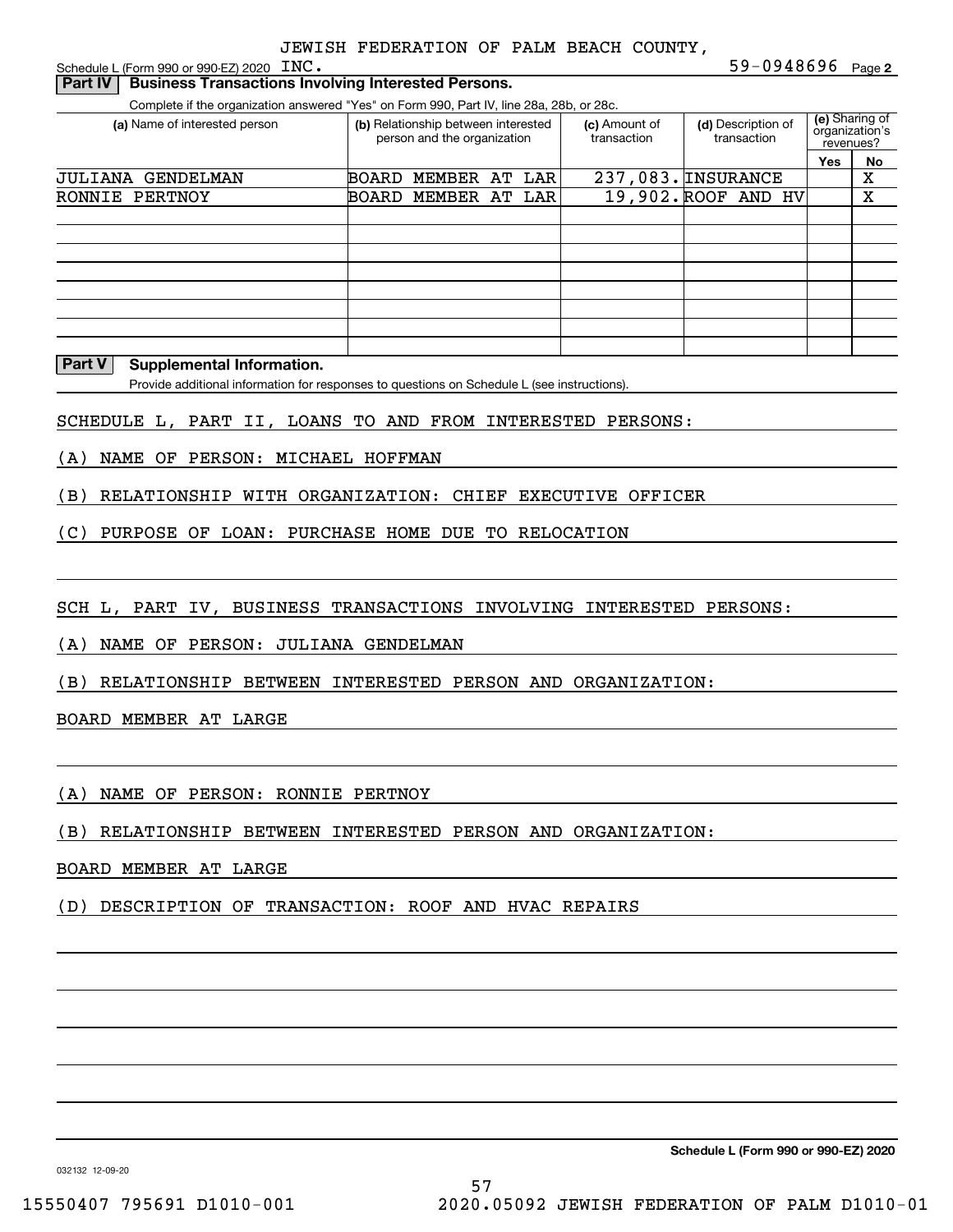| <b>SCHEDULE M</b> |  |
|-------------------|--|
| (Form 990)        |  |

# **Noncash Contributions**

OMB No. 1545-0047

| (Form 990)                 |
|----------------------------|
| Department of the Treasury |

# **Complete if the organizations answered "Yes" on Form 990, Part IV, lines 29 or 30.** <sup>J</sup>**2020 Attach to Form 990.** J

**Open to Public**

| Internal Revenue Service<br>► Go to www.irs.gov/Form990 for instructions and the latest information. |                          |                                         |                  |  |                             |  | <b>Inspection</b>                     |
|------------------------------------------------------------------------------------------------------|--------------------------|-----------------------------------------|------------------|--|-----------------------------|--|---------------------------------------|
| Name of the organization                                                                             |                          | JEWISH FEDERATION OF PALM BEACH COUNTY, |                  |  |                             |  | <b>Employer identification number</b> |
|                                                                                                      | INC.                     |                                         |                  |  |                             |  | 59-0948696                            |
| <b>Part I</b>                                                                                        | <b>Types of Property</b> |                                         |                  |  |                             |  |                                       |
|                                                                                                      |                          | (a)<br>Check if                         | (b)<br>Number of |  | (C)<br>Noncash contribution |  | (d)<br>Method of determining          |

|    |                                                                                                                                | UHUUN II<br>applicable  | ----------<br>contributions or | 1901 10831 1 001 161 10860 1<br>amounts reported on |                          | <u>Metriod of determining</u><br>noncash contribution amounts |     |    |
|----|--------------------------------------------------------------------------------------------------------------------------------|-------------------------|--------------------------------|-----------------------------------------------------|--------------------------|---------------------------------------------------------------|-----|----|
|    |                                                                                                                                |                         |                                | items contributed Form 990, Part VIII, line 1g      |                          |                                                               |     |    |
| 1  |                                                                                                                                |                         |                                |                                                     |                          |                                                               |     |    |
| 2  |                                                                                                                                |                         |                                |                                                     |                          |                                                               |     |    |
| 3  | Art - Fractional interests                                                                                                     |                         |                                |                                                     |                          |                                                               |     |    |
| 4  |                                                                                                                                |                         |                                |                                                     |                          |                                                               |     |    |
| 5  | Clothing and household goods                                                                                                   |                         |                                |                                                     |                          |                                                               |     |    |
| 6  |                                                                                                                                |                         |                                |                                                     |                          |                                                               |     |    |
| 7  |                                                                                                                                |                         |                                |                                                     |                          |                                                               |     |    |
| 8  |                                                                                                                                |                         |                                |                                                     |                          |                                                               |     |    |
| 9  |                                                                                                                                | $\overline{\mathbf{x}}$ | 109                            | 3,871,956. MARKET QUOTATION                         |                          |                                                               |     |    |
| 10 | Securities - Closely held stock                                                                                                |                         |                                |                                                     |                          |                                                               |     |    |
| 11 | Securities - Partnership, LLC, or                                                                                              |                         |                                |                                                     |                          |                                                               |     |    |
|    |                                                                                                                                |                         |                                |                                                     |                          |                                                               |     |    |
| 12 |                                                                                                                                | $\mathbf x$             | 1                              |                                                     | 75,000. MARKET QUOTATION |                                                               |     |    |
| 13 | Qualified conservation contribution -                                                                                          |                         |                                |                                                     |                          |                                                               |     |    |
|    | Historic structures                                                                                                            |                         |                                |                                                     |                          |                                                               |     |    |
| 14 | Qualified conservation contribution - Other                                                                                    |                         |                                |                                                     |                          |                                                               |     |    |
| 15 | Real estate - Residential                                                                                                      |                         |                                |                                                     |                          |                                                               |     |    |
| 16 | Real estate - Commercial                                                                                                       |                         |                                |                                                     |                          |                                                               |     |    |
| 17 |                                                                                                                                |                         |                                |                                                     |                          |                                                               |     |    |
| 18 |                                                                                                                                |                         |                                |                                                     |                          |                                                               |     |    |
| 19 |                                                                                                                                |                         |                                |                                                     |                          |                                                               |     |    |
| 20 | Drugs and medical supplies                                                                                                     |                         |                                |                                                     |                          |                                                               |     |    |
| 21 |                                                                                                                                |                         |                                |                                                     |                          |                                                               |     |    |
| 22 |                                                                                                                                |                         |                                |                                                     |                          |                                                               |     |    |
| 23 |                                                                                                                                |                         |                                |                                                     |                          |                                                               |     |    |
| 24 |                                                                                                                                |                         |                                |                                                     |                          |                                                               |     |    |
| 25 | Other $\blacktriangleright$<br>$($ )                                                                                           |                         |                                |                                                     |                          |                                                               |     |    |
| 26 | Other $\blacktriangleright$                                                                                                    |                         |                                |                                                     |                          |                                                               |     |    |
| 27 | $\left($ $\right)$<br>Other $\blacktriangleright$                                                                              |                         |                                |                                                     |                          |                                                               |     |    |
| 28 | Other $\blacktriangleright$                                                                                                    |                         |                                |                                                     |                          |                                                               |     |    |
| 29 | Number of Forms 8283 received by the organization during the tax year for contributions                                        |                         |                                |                                                     |                          |                                                               |     |    |
|    | for which the organization completed Form 8283, Part V, Donee Acknowledgement                                                  |                         |                                | 29                                                  |                          |                                                               |     |    |
|    |                                                                                                                                |                         |                                |                                                     |                          |                                                               | Yes | No |
|    | 30a During the year, did the organization receive by contribution any property reported in Part I, lines 1 through 28, that it |                         |                                |                                                     |                          |                                                               |     |    |
|    | must hold for at least three years from the date of the initial contribution, and which isn't required to be used for          |                         |                                |                                                     |                          |                                                               |     |    |
|    |                                                                                                                                |                         |                                |                                                     |                          | 30a                                                           |     | x  |
|    | <b>b</b> If "Yes," describe the arrangement in Part II.                                                                        |                         |                                |                                                     |                          |                                                               |     |    |
| 31 | Does the organization have a gift acceptance policy that requires the review of any nonstandard contributions?                 |                         |                                |                                                     | .                        | 31                                                            | x   |    |
|    | 32a Does the organization hire or use third parties or related organizations to solicit, process, or sell noncash              |                         |                                |                                                     |                          |                                                               |     |    |
|    | contributions?                                                                                                                 |                         |                                |                                                     |                          | 32a                                                           |     | X. |
|    | b If "Yes," describe in Part II.                                                                                               |                         |                                |                                                     |                          |                                                               |     |    |
|    |                                                                                                                                |                         |                                |                                                     |                          |                                                               |     |    |

**33**If the organization didn't report an amount in column (c) for a type of property for which column (a) is checked, describe in Part II.

**For Paperwork Reduction Act Notice, see the Instructions for Form 990. Schedule M (Form 990) 2020** LHA

032141 11-23-20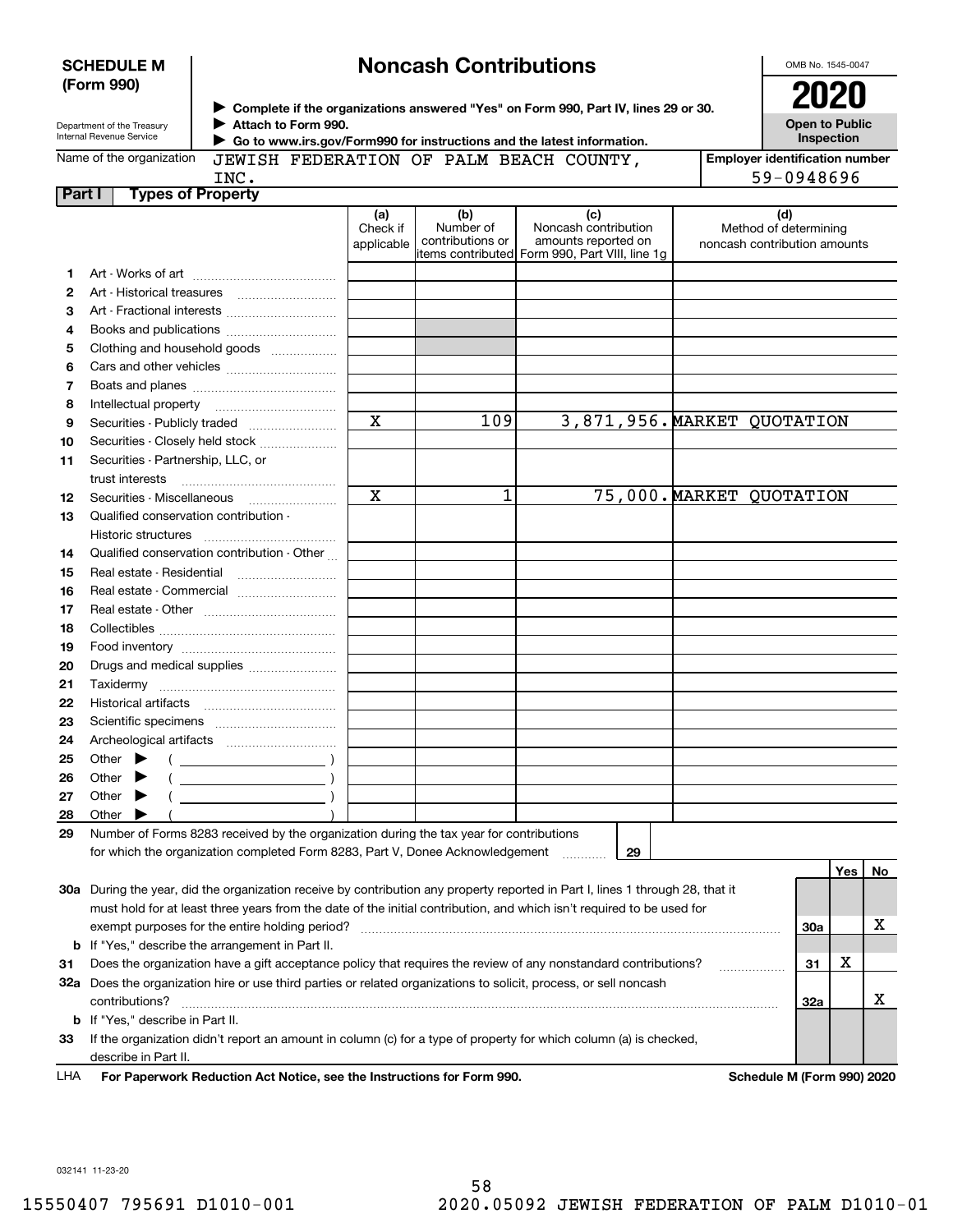|                 |                                 |                                           | JEWISH FEDERATION OF PALM BEACH COUNTY, |    |  |                                                                                                                                                                                                                                                                      |        |
|-----------------|---------------------------------|-------------------------------------------|-----------------------------------------|----|--|----------------------------------------------------------------------------------------------------------------------------------------------------------------------------------------------------------------------------------------------------------------------|--------|
|                 | Schedule M (Form 990) 2020      | INC.                                      |                                         |    |  | 59-0948696                                                                                                                                                                                                                                                           | Page 2 |
| <b>Part II</b>  |                                 | this part for any additional information. |                                         |    |  | Supplemental Information. Provide the information required by Part I, lines 30b, 32b, and 33, and whether the organization<br>is reporting in Part I, column (b), the number of contributions, the number of items received, or a combination of both. Also complete |        |
|                 | SCHEDULE M, PART I, COLUMN (B): |                                           |                                         |    |  |                                                                                                                                                                                                                                                                      |        |
|                 |                                 |                                           |                                         |    |  | PART 1, COLUMN B: THE NUMERICAL DATA HERE REPRESENTS THE NUMBER OF                                                                                                                                                                                                   |        |
|                 | CONTRIBUTIONS RECEIVED.         |                                           |                                         |    |  |                                                                                                                                                                                                                                                                      |        |
|                 |                                 |                                           |                                         |    |  |                                                                                                                                                                                                                                                                      |        |
|                 |                                 |                                           |                                         |    |  |                                                                                                                                                                                                                                                                      |        |
|                 |                                 |                                           |                                         |    |  |                                                                                                                                                                                                                                                                      |        |
|                 |                                 |                                           |                                         |    |  |                                                                                                                                                                                                                                                                      |        |
|                 |                                 |                                           |                                         |    |  |                                                                                                                                                                                                                                                                      |        |
|                 |                                 |                                           |                                         |    |  |                                                                                                                                                                                                                                                                      |        |
|                 |                                 |                                           |                                         |    |  |                                                                                                                                                                                                                                                                      |        |
|                 |                                 |                                           |                                         |    |  |                                                                                                                                                                                                                                                                      |        |
|                 |                                 |                                           |                                         |    |  |                                                                                                                                                                                                                                                                      |        |
|                 |                                 |                                           |                                         |    |  |                                                                                                                                                                                                                                                                      |        |
|                 |                                 |                                           |                                         |    |  |                                                                                                                                                                                                                                                                      |        |
|                 |                                 |                                           |                                         |    |  |                                                                                                                                                                                                                                                                      |        |
|                 |                                 |                                           |                                         |    |  |                                                                                                                                                                                                                                                                      |        |
|                 |                                 |                                           |                                         |    |  |                                                                                                                                                                                                                                                                      |        |
|                 |                                 |                                           |                                         |    |  |                                                                                                                                                                                                                                                                      |        |
|                 |                                 |                                           |                                         |    |  |                                                                                                                                                                                                                                                                      |        |
|                 |                                 |                                           |                                         |    |  |                                                                                                                                                                                                                                                                      |        |
|                 |                                 |                                           |                                         |    |  |                                                                                                                                                                                                                                                                      |        |
|                 |                                 |                                           |                                         |    |  |                                                                                                                                                                                                                                                                      |        |
|                 |                                 |                                           |                                         |    |  |                                                                                                                                                                                                                                                                      |        |
|                 |                                 |                                           |                                         |    |  |                                                                                                                                                                                                                                                                      |        |
|                 |                                 |                                           |                                         |    |  |                                                                                                                                                                                                                                                                      |        |
|                 |                                 |                                           |                                         |    |  |                                                                                                                                                                                                                                                                      |        |
|                 |                                 |                                           |                                         |    |  |                                                                                                                                                                                                                                                                      |        |
| 032142 11-23-20 |                                 |                                           |                                         |    |  | Schedule M (Form 990) 2020                                                                                                                                                                                                                                           |        |
|                 |                                 |                                           |                                         | 59 |  |                                                                                                                                                                                                                                                                      |        |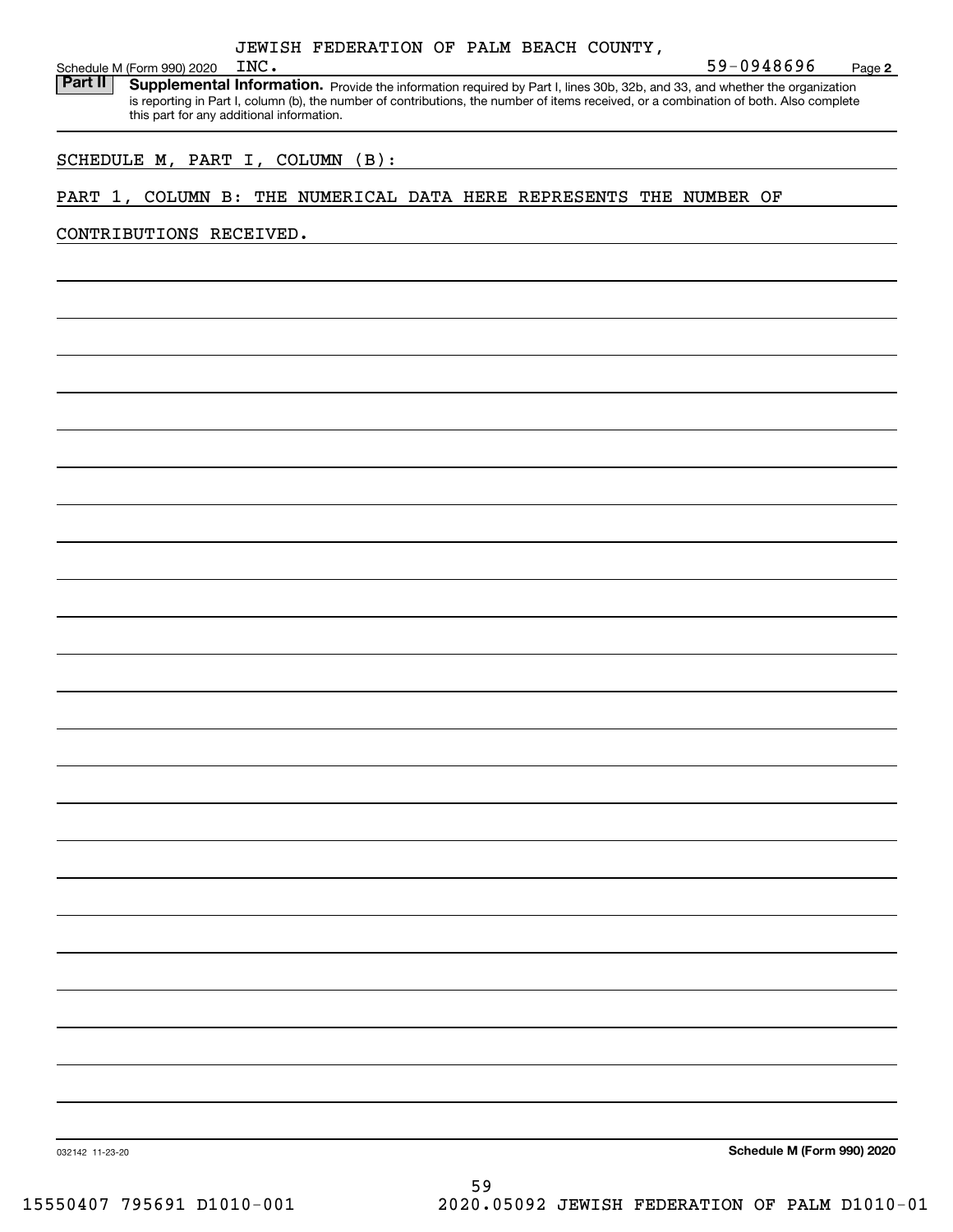**(Form 990 or 990-EZ)**

Department of the Treasury Internal Revenue Service Name of the organization

**SCHEDULE O Supplemental Information to Form 990 or 990-EZ**

**Complete to provide information for responses to specific questions on Form 990 or 990-EZ or to provide any additional information. | Attach to Form 990 or 990-EZ. | Go to www.irs.gov/Form990 for the latest information.**

JEWISH FEDERATION OF PALM BEACH COUNTY,



INC. 59-0948696

FORM 990, PART III, LINE 4A, PROGRAM SERVICE ACCOMPLISHMENTS:

ISRAEL AND OVERSEAS - THE ISRAEL & OVERSEAS DEPARTMENT OF THE

FEDERATION OVERSEES AND EVALUATES A COMPREHENSIVE SPECTRUM OF

PARTNERSHIP PROGRAMS THAT DIRECTLY IMPACT AND BENEFIT THE LIVES OF

THOUSANDS OF JEWS THROUGHOUT THE WORLD. SPECIFICALLY, THE FEDERATION

PROVIDES FUNDING, OVERSIGHT AND DIRECT INVOLVEMENT IN THE FOLLOWING

PARTNERSHIPS: IN THE TZAHAR (TZFAT, HATZOR AND ROSH PINA) REGION IN

ISRAEL THROUGH PROGRAMS FOCUSING ON ECONOMIC DEVELOPMENT, EDUCATION,

AND ASSISTANCE FOR AT-RISK YOUTH (YOUTH FUTURES); IN THE CITY OF RAMLA,

ISRAEL THROUGH PACT (PARENTS AND CHILDREN TOGETHER) AND ENP (ETHIOPIAN

NATIONAL PROJECT) OFFERING AFTER-SCHOOL ENRICHMENT PROGRAMS; AND IN ST.

PETERSBURG, RUSSIA THROUGH AN ARRAY OF WELFARE AND JEWISH RENEWAL

INITIATIVES. ALSO, THE VOLUNTEER SHALIACH'S (EMISSARY FROM ISRAEL) GOAL

IS TO WORK THROUGHOUT THE LOCAL COMMUNITY IN A VARIETY OF SETTINGS AND

WITH ALL AGE GROUPS TO PROVIDE OPPORTUNITIES FOR COMMUNITY MEMBERS TO

STRENGTHEN THEIR CONNECTION TO ISRAEL AND EMBED THEIR SENSE OF

BELONGING TO THE PEOPLE OF ISRAEL.

ISRAEL PROGRAM CENTER - THE ISRAEL PROGRAM CENTER CREATES OPPORTUNITIES FOR INDIVIDUALS AND COHORTS OF THE PALM BEACH JEWISH COMMUNITY TO DEVELOP AUTHENTIC AND MEANINGFUL ENGAGEMENT WITH AND CONNECTIONS TO ISRAEL. THIS IS ACCOMPLISHED THROUGH A WIDE VARIETY OF EDUCATIONAL PROGRAMMING ACTIVITIES THAT FOCUS ON THE SPECIFIC NEEDS, DESIRES AND NATURE OF THE DIFFERENT COMMUNITIES AND COHORTS.

032211 11-20-20 LHA For Paperwork Reduction Act Notice, see the Instructions for Form 990 or 990-EZ. Schedule O (Form 990 or 990-EZ) 2020 JEWISH COMMUNITY FOUNDATION PROGRAMS - THE PROGRAMMING OF THE JEWISH

60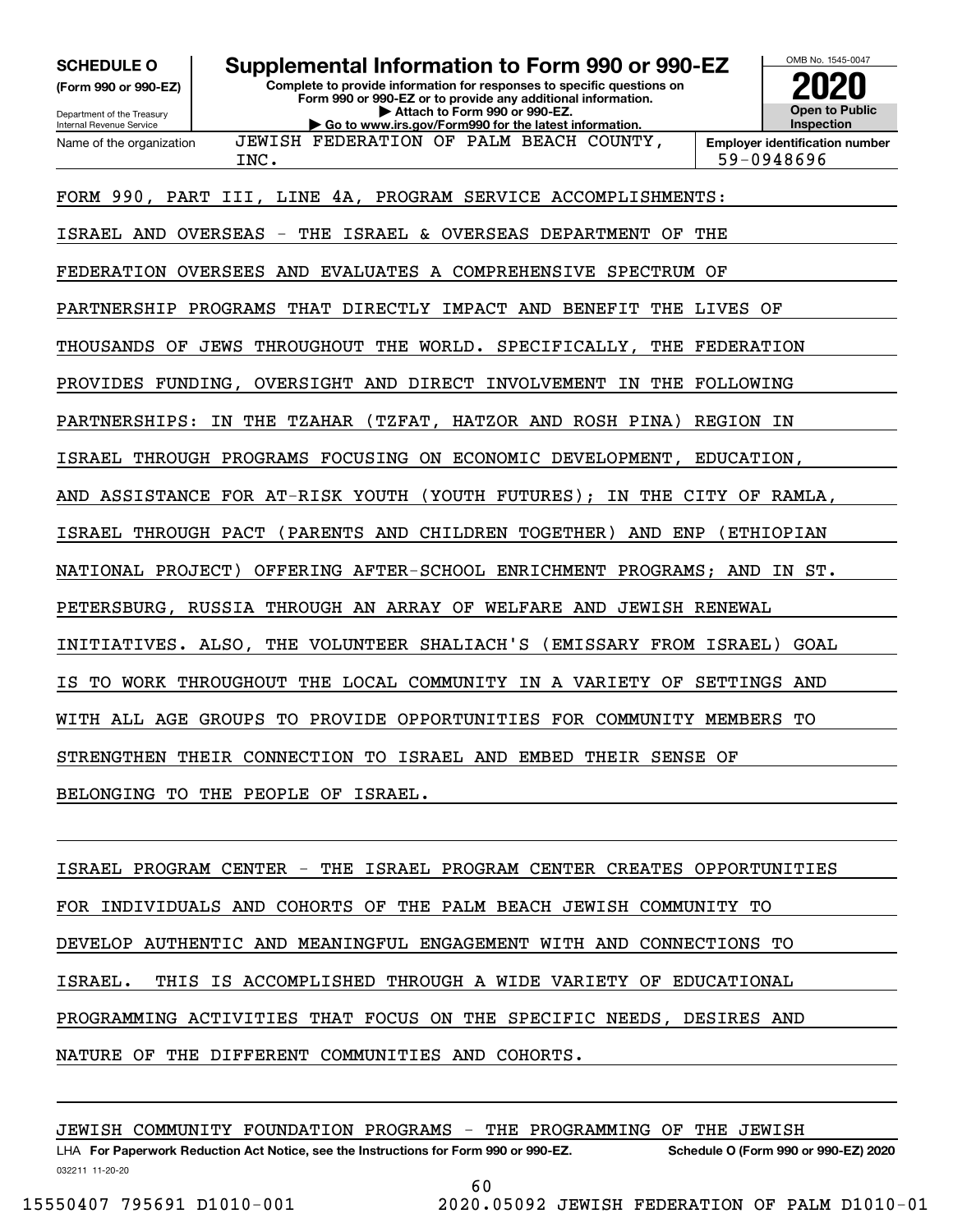| Schedule O (Form 990 or 990-EZ) 2020 |                                                                      | Page 2                                              |
|--------------------------------------|----------------------------------------------------------------------|-----------------------------------------------------|
| Name of the organization<br>INC.     | JEWISH FEDERATION OF PALM BEACH COUNTY.                              | <b>Employer identification number</b><br>59-0948696 |
|                                      | COMMUNITY FOUNDATION IS TO PERPETUATE PERMANENT FINANCIAL SUPPORT TO |                                                     |
|                                      | SUSTAIN A VIBRANT JEWISH COMMUNITY LOCALLY, IN ISRAEL AND THROUGHOUT |                                                     |
| THE WORLD.                           | THIS IS ACCOMPLISHED THROUGH MEANINGFUL PARTNERSHIPS WITH            |                                                     |
| DONORS.                              | JEWISH COMMUNITY ORGANIZATIONS AND<br>SYNAGOGUES.                    | THE PROGRAM                                         |
|                                      | ALSO PROVIDES CONTINUING EDUCATION PROGRAMS FOR LOCAL BUSINESS       |                                                     |
|                                      | PROFESSIONALS RELATING TO THE NOT-FOR-PROFIT SECTOR.                 |                                                     |

OUTREACH - THE OUTREACH PROGRAM SERVES AS THE EDUCATION AND ENGAGEMENT ARM OF THE FINANCIAL RESOURCE DEVELOPMENT DEPARTMENT BY OFFERING PROGRAMS AND EVENTS THAT HIGHLIGHT THE FEDERATION'S MISSION. FUNDRAISING IS NOT PART OF THESE PROGRAMS; RATHER THE GOAL IS TO SHARE THE REASONS WHY IS IT IMPORTANT TO BE INVOLVED WITH FEDERATION AND THE LOCAL JEWISH COMMUNITY.

YOUNG ADULT ENGAGEMENT - THE YOUNG ADULT ENGAGEMENT PROGRAM FOCUSES ON CULTIVATION AND PHILANTHROPIC JOURNEYS OF YOUNG ADULTS AGES 22-45. THROUGH A VARIETY OF PROGRAMS, INCLUDING BUT NOT LIMITED TO, VOLUNTEER OPPORTUNITIES, SOCIAL OUTINGS, AND IMMERSIVE EXPERIENCES, THE DEPARTMENT'S END GOAL IS TO ENSURE THE FUTURE OF JEWISH LEADERSHIP IN THE PALM BEACHES.

STRATEGIC COMMUNITY RELATIONS - THE STRATEGIC COMMUNITY RELATIONS PROGRAM CREATES STRATEGIC PARTNERSHIPS WITH OTHER NOT-FOR-PROFIT ORGANIZATIONS WHOSE MISSION ALIGNS WITH THE MISSION OF THE JEWISH FEDERATION.

FORM 990, PART III, LINE 4C, PROGRAM SERVICE ACCOMPLISHMENTS:

032212 11-20-20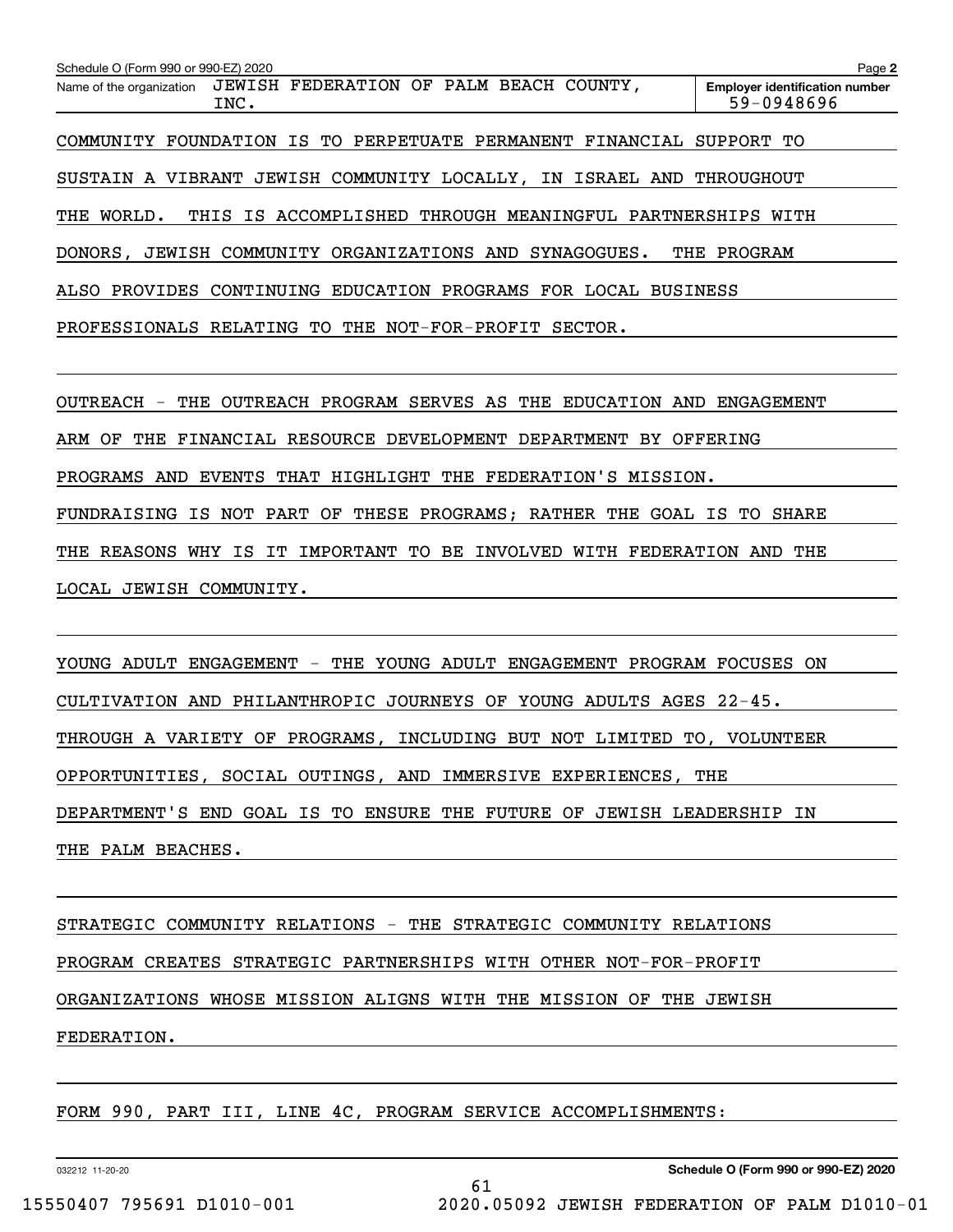| Schedule O (Form 990 or 990-EZ) 2020                                                                        | Page 2                                              |
|-------------------------------------------------------------------------------------------------------------|-----------------------------------------------------|
| FEDERATION OF<br>PALM BEACH COUNTY,<br>JEWISH<br>Name of the organization<br>INC.                           | <b>Employer identification number</b><br>59-0948696 |
| LEADERSHIP DEVELOPMENT<br>VISION<br>MANDEL<br><b>CENTER</b><br>FOR<br>THE<br>OF<br>$\overline{\phantom{m}}$ | THE<br>MANDEL                                       |
| FOR LEADERSHIP<br>DEVELOPMENT<br>IS<br>BUILD<br>COMMUNITY<br>CENTER<br>TO.<br>A                             | WHICH THE<br>ΙN                                     |
| BEACH COUNTY<br>JEWISH<br>OF<br>PALM<br><b>CREATES</b><br>AND<br>NOURISHES<br>FEDERATION                    | CULTURE<br>A                                        |
| CENTER ENCOURAGES<br><b>STRONG</b><br>LEADERSHIP.<br>THE<br>MANDEL<br>COMMUNITY<br>ОF                       | MEMBERS                                             |
| THE<br><b>JEWISH FEDERATION</b><br><b>SERVE</b><br>AS<br>LEADERS<br>FOR<br>AND<br>TО<br>SEEK<br>TO.         | ONGOING                                             |
| AND<br>MANDEL<br>LEARNING<br>DEVELOPMENT.<br>THE MISSION<br>OF<br>THE<br><b>CENTER</b>                      | TО<br>IS.                                           |
| HIGH PERFORMANCE VOLUNTEER AND<br>PROFESSIONAL<br>ENGAGE<br>AND<br>DEVELOP                                  | LEADERS.                                            |
| INSPIRE, TRAIN AND<br>GOAL<br>RECRUIT,<br>RETAIN<br>LEADERS<br>ITS<br>IS.<br>TO.                            | WHO<br>HAVE<br>THE                                  |
| COMMITMENT<br>AND<br>SKILLS<br>TO<br>GIVE<br>HIGH QUALITY LEADERSHIP<br>VALUES,                             | THE<br>TО                                           |
| JEWISH<br>FEDERATION.                                                                                       |                                                     |

COMMISSION FOR JEWISH EDUCATION- THE COMMISSION FOR JEWISH EDUCATION PROVIDES, EDUCATION, SUPPORT SERVICES AND OTHER RESOURCES TO INDIVIDUALS, FAMILIES, AND INSTITUTIONS IN ORDER TO CONNECT COMMUNITY MEMBERS WITH JEWISH LEARNING OPPORTUNITIES TO STRENGTHEN JEWISH EDUCATION, AND TO ENRICH THE LIVES OF JEWISH FAMILIES THROUGH THE GREATER PALM BEACHES. CURRENTLY, THE LITERACY PROGRAM WORKS WITH PALM BEACH COUNTY SCHOOLS AS WELL AS JEWISH PRESCHOOLS IN OUR COMMUNITY. TOGETHER THE FOLLOWING PROGRAMS, READING EXPRESS, READING TOGETHER, PROJECT SPECIALISTS, TIKKUN OLAM TODDLER PROGRAM, AND AFTERCARE CREATIVES ENGAGE OVER 250 VOLUNTEERS, IMPACT OVER 20 ELEMENTARY SCHOOLS, AND ENHANCE THE LIVES OF OVER 2,500 CHILDREN.

FORM 990, PART III, LINE 4D, OTHER PROGRAM SERVICES:

ALLOCATIONS AND DISTRIBUTIONS - PROVIDES FINANCIAL SUPPORT TO AGENCIES

AND ORGANIZATIONS THAT SUPPORT JEWISH SOCIAL SERVICE, CULTURAL AND

EDUCATIONAL PROGRAMS. WORKS WITH LOCAL AFFILIATED AGENCIES, NATIONAL

AND REGIONAL ORGANIZATIONS TO IDENTIFY ANY SERVICES AND PROGRAMS

62

032212 11-20-20

```
Schedule O (Form 990 or 990-EZ) 2020
```
15550407 795691 D1010-001 2020.05092 JEWISH FEDERATION OF PALM D1010-01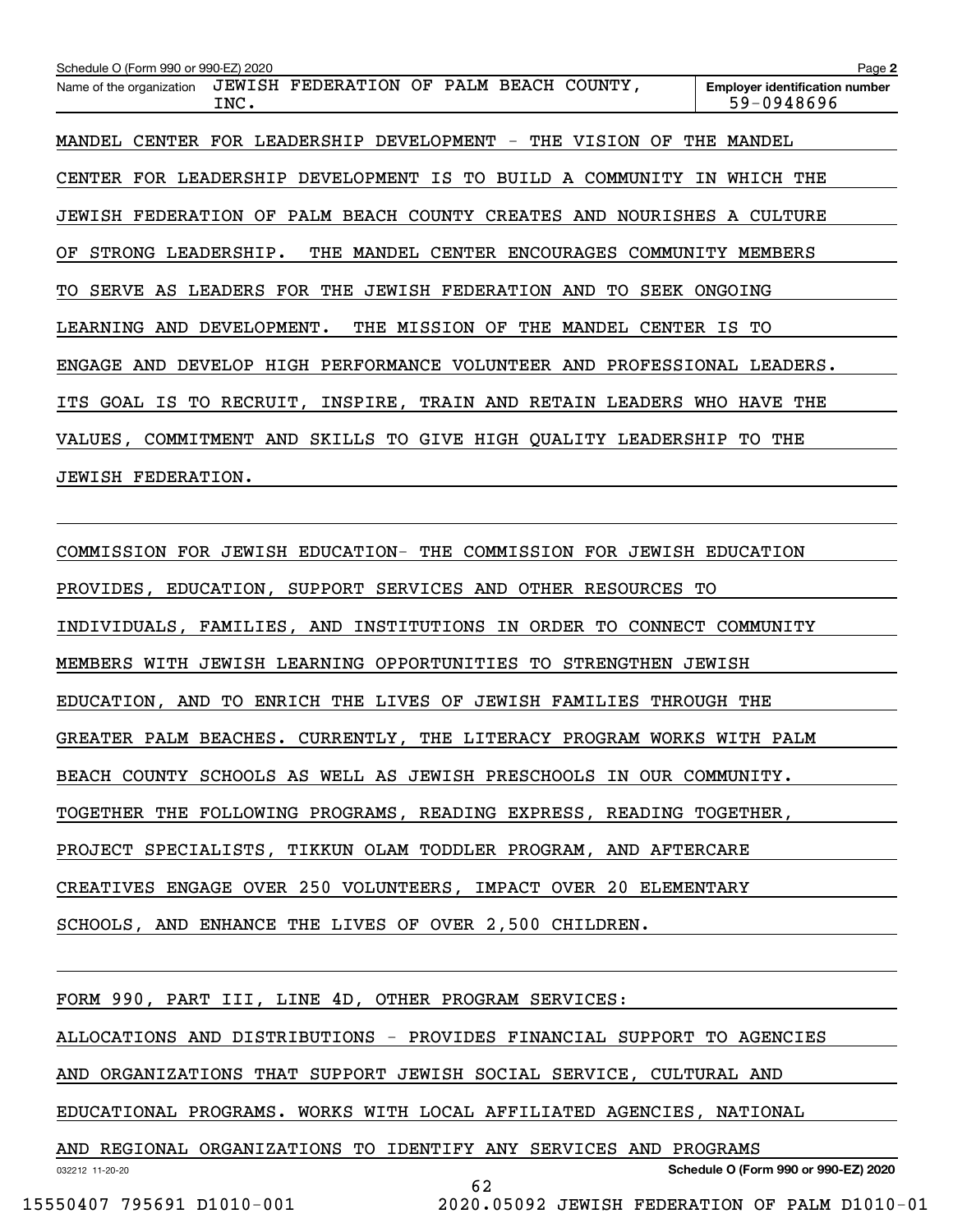| Schedule O (Form 990 or 990-EZ) 2020                                         | Page 2                                                                                                               |
|------------------------------------------------------------------------------|----------------------------------------------------------------------------------------------------------------------|
| Name of the organization JEWISH FEDERATION OF PALM BEACH COUNTY,<br>INC.     | <b>Employer identification number</b><br>59-0948696                                                                  |
| REQUIRED FOR THE MAINTENANCE, GROWTH AND DEVELOPMENT OF THE JEWISH           |                                                                                                                      |
| COMMUNITY OF THE GREATER PALM BEACHES.                                       |                                                                                                                      |
| EXPENSES \$ 27,012,519. INCL GRANTS OF \$ 25,488,390. REVENUE \$ 130,659.    |                                                                                                                      |
| FORM 990, PART VI, SECTION A, LINE 2:                                        |                                                                                                                      |
| BARRY BERG- FATHER-IN-LAW TO RACHEL BERG (EMP)                               |                                                                                                                      |
| ALAN SHULMAN- FATHER OF SUSAN SHULMAN PERTNOY (BOD), FATHER-IN-LAW TO RON    |                                                                                                                      |
| PERTNOY (BOD & CC)                                                           |                                                                                                                      |
| RON PERTNOY- HUSBAND OF SUSAN SHULMAN PERTNOY (BOD), SON-IN-LAW OF ALAN      |                                                                                                                      |
| SHULMAN (CC)                                                                 |                                                                                                                      |
| SUSAN SHULMAN PERTNOY- WIFE OF RON PERTNOY (CC & BOD), DAUGHTER OF ALAN      |                                                                                                                      |
| SHULMAN (BOD)<br><u> 1989 - Johann Stoff, amerikansk politiker (d. 1989)</u> |                                                                                                                      |
| ANDREW COMITER-SON OF RICHARD COMITER (BOD)                                  |                                                                                                                      |
|                                                                              |                                                                                                                      |
| MARK LEVY- HUSBAND TO STACEY LEVY (BOD)                                      | <u> 1989 - Johann Stein, synsk politik foar de oarnamme fan it ferstjer fan de oarnamme fan it ferstjer fan de o</u> |
|                                                                              |                                                                                                                      |
| RABBI ANDREW ROSENKRANZ- HUSBAND TO ERICA ROSENKRANZ                         |                                                                                                                      |
| BUSINESS RELATIONSHIPS:                                                      |                                                                                                                      |
| MARK LEVY(CC)- CONTRACTUAL RELATIONSHIP WITH RONALD PERTNOY(CC AND BOD)      |                                                                                                                      |
| ALLYSON SELIGMAN-CONTRACTUAL RELATIONSHIP WITH THE JEWISH FEDERATION OF      |                                                                                                                      |
| PALM BEACH COUNTY (SELIGMAN BRAND STRATEGIES)                                |                                                                                                                      |
|                                                                              |                                                                                                                      |
| FORM 990, PART VI, SECTION B, LINE 11B:                                      |                                                                                                                      |
| THE TAX PREPARER PREPARES THE 990 AND IT IS REVIEWED BY THE AUDIT            |                                                                                                                      |
| COMMITTEE.<br>THERE IS A SECURE PORTAL ON THE FEDERATION WEBSITE AVAILABLE   |                                                                                                                      |
| ONLY TO THE VOTING MEMBERS OF THE BOARD OF DIRECTORS.                        | THE COMPLETED FORM                                                                                                   |
| 990 IS POSTED ON THIS SECURE PORTAL AND BOARD MEMBERS ARE NOTIFIED THAT THE  |                                                                                                                      |

COMPLETED FORM 990 IS POSTED FOR THEIR REVIEW.

032212 11-20-20

**Schedule O (Form 990 or 990-EZ) 2020**

63

15550407 795691 D1010-001 2020.05092 JEWISH FEDERATION OF PALM D1010-01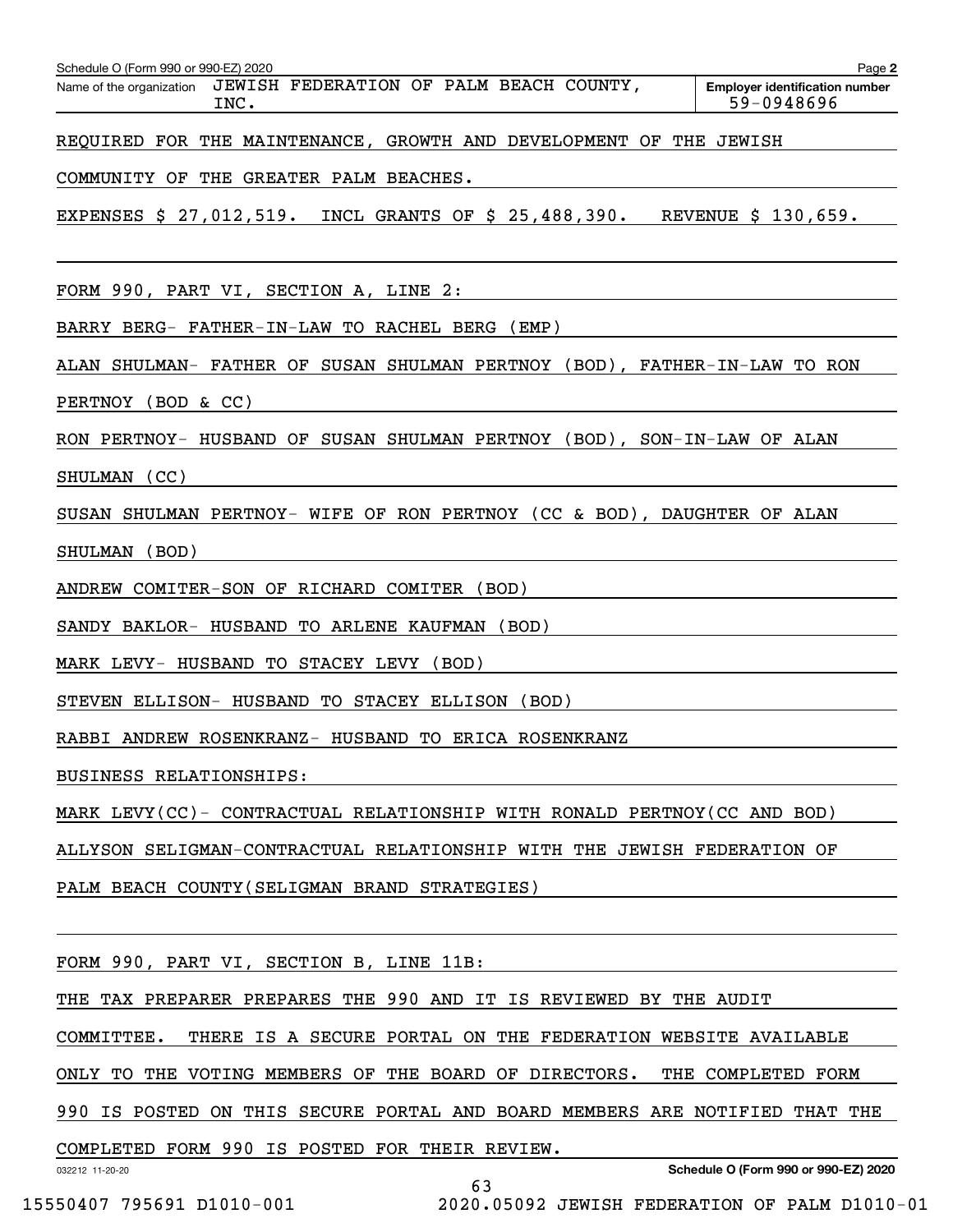| Schedule O (Form 990 or 990-EZ) 2020<br>Page 2                              |  |  |  |  |  |  |                                                     |
|-----------------------------------------------------------------------------|--|--|--|--|--|--|-----------------------------------------------------|
| JEWISH FEDERATION OF PALM BEACH COUNTY.<br>Name of the organization<br>INC. |  |  |  |  |  |  | <b>Employer identification number</b><br>59-0948696 |

FORM 990, PART VI, SECTION B, LINE 12C:

EMPLOYEES ARE GIVEN A COPY OF THE CONFLICT OF INTEREST POLICY AND ASKED TO COMPLETE AND SIGN A CONFLICT OF INTEREST DISCLOSURE FORM WHEN FIRST HIRED AND THEN ANNUALLY AFTER THAT. RETURN OF SIGNED FORMS IS MONITORED AND INDIVIDUAL FOLLOW UP IS DONE FOR 100% COMPLIANCE.

MEMBERS OF THE BOARD OF DIRECTORS ARE GIVEN A COPY OF THE CONFLICT OF INTEREST POLICY AND ASKED TO COMPLETE AND SIGN A CONFLICT OF INTEREST DISCLOSURE FORM ANNUALLY. AT A BOARD MEETING THE BOARD CHAIR REVIEWS WHY IT IS NECESSARY FOR ALL BOARD MEMBERS AND KEY EMPLOYEES TO COMPLETE THE CONFLICT OF INTEREST DISCLOSURE FORM. RETURN OF SIGNED FORMS IS MONITORED AND INDIVIDUAL FOLLOW UP IS DONE BY MAIL AND AT BOARD MEETINGS.

FORM 990, PART VI, SECTION B, LINE 15:

CEO: THE COMPENSATION COMMITTEE IS PROVIDED WITH COMPARABILITY DATA FOR CEO COMPENSATION COMPILED BY AN INDEPENDENT NATIONAL HR CONSULTING FIRM, INCLUDING DATA FROM THE OTHER LARGE CITY JEWISH FEDERATIONS AND EXTERNAL MARKET DATA FROM BOTH NOT-FOR-PROFIT AND FOR-PROFIT ORGANIZATIONS. THE COMPENSATION COMMITTEE DOCUMENTS ITS DECISIONS IN A LETTER SIGNED BY THE FEDERATION BOARD CHAIR AS CHAIR OF THE COMPENSATION COMMITTEE. THE CEO IS PROVIDED WITH AN EMPLOYMENT CONTRACT, AND THE TERMS ARE REPORTED TO THE FEDERATION EXECUTIVE COMMITTEE IN EXECUTIVE SESSION.

FOR OTHER SENIOR MANAGEMENT COMPENSATION DECISIONS, THE COMPENSATION COMMITTEE IS PROVIDED WITH COMPARABILITY DATA FROM OTHER JEWISH FEDERATIONS.

032212 11-20-20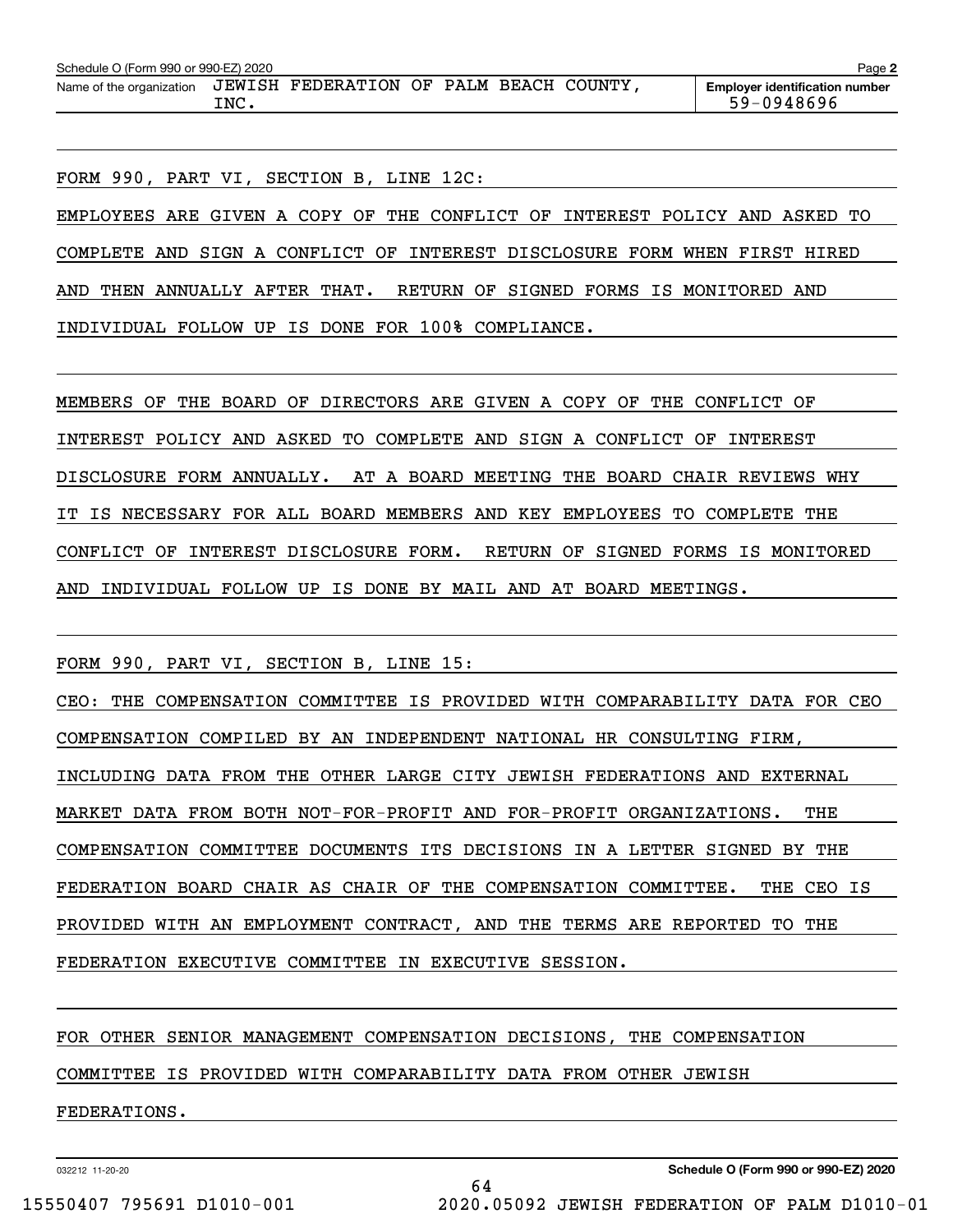| Schedule O (Form 990 or 990-EZ) 2020                                           | Page 2                                              |
|--------------------------------------------------------------------------------|-----------------------------------------------------|
| JEWISH FEDERATION OF PALM BEACH COUNTY,<br>Name of the organization<br>INC.    | <b>Employer identification number</b><br>59-0948696 |
| FORM 990, PART VI, SECTION C, LINE 19:                                         |                                                     |
| AVAILABLE ON THE JEWISH FEDERATION OF PALM BEACH COUNTY,<br>INFORMATION<br>IS. |                                                     |
| INC.'S WEBSITE, ON GUIDESTAR AND UPON REQUEST. GOVERNING DOCUMENTS,            |                                                     |
| INTEREST POLICY AND BYLAWS ARE AVAILABLE UPON REQUEST.<br>CONFLICT OF          | THE                                                 |
| STATEMENTS ARE AVAILABLE ON THE JEWISH FEDERATION<br>FINANCIAL                 | PALM<br><b>BEACH</b><br>OF                          |
| INC.'S WEBSITE<br>COUNTY,                                                      |                                                     |

FORM 990, PART XII, LINE 2C:

NO CHANGES FROM THE PRIOR YEAR.

**Schedule O (Form 990 or 990-EZ) 2020**

032212 11-20-20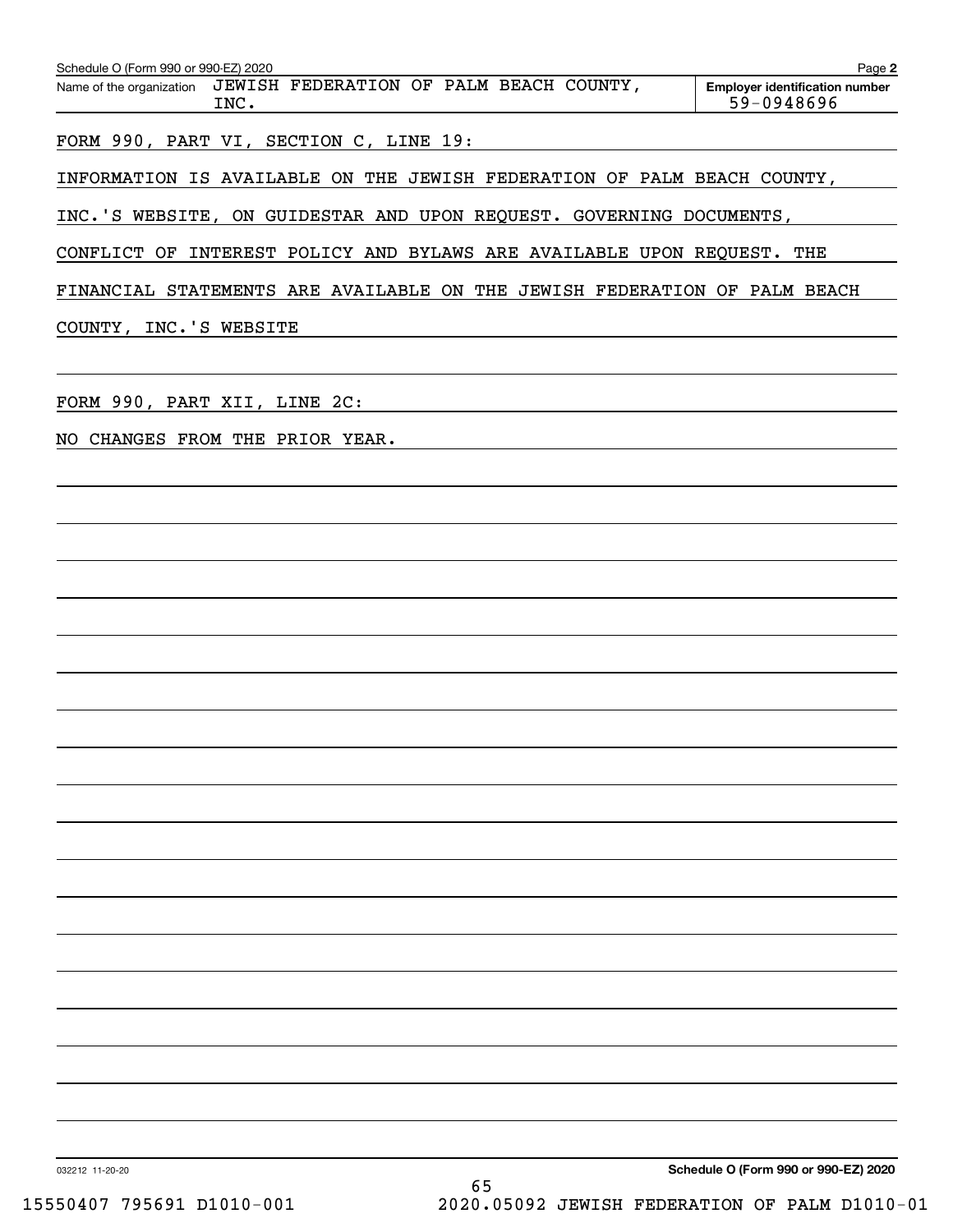| <b>SCHEDULE R</b><br>(Form 990)                        | <b>Related Organizations and Unrelated Partnerships</b><br>Complete if the organization answered "Yes" on Form 990, Part IV, line 33, 34, 35b, 36, or 37.<br>Attach to Form 990. | OMB No. 1545-0047<br>2020                           |
|--------------------------------------------------------|----------------------------------------------------------------------------------------------------------------------------------------------------------------------------------|-----------------------------------------------------|
| Department of the Treasury<br>Internal Revenue Service | $\triangleright$ Go to www.irs.gov/Form990 for instructions and the latest information.                                                                                          | Open to Public<br><b>Inspection</b>                 |
| Name of the organization                               | JEWISH FEDERATION OF PALM BEACH COUNTY.<br>INC.                                                                                                                                  | <b>Employer identification number</b><br>59-0948696 |

**Part I Identification of Disregarded Entities.**  Complete if the organization answered "Yes" on Form 990, Part IV, line 33.

| (a)<br>Name, address, and EIN (if applicable)<br>of disregarded entity | (b)<br>Primary activity | (c)<br>Legal domicile (state or<br>foreign country) | (d)<br>Total income | (e)<br>End-of-year assets | (f)<br>Direct controlling<br>entity |
|------------------------------------------------------------------------|-------------------------|-----------------------------------------------------|---------------------|---------------------------|-------------------------------------|
|                                                                        |                         |                                                     |                     |                           |                                     |
|                                                                        |                         |                                                     |                     |                           |                                     |
|                                                                        |                         |                                                     |                     |                           |                                     |
|                                                                        |                         |                                                     |                     |                           |                                     |

**Identification of Related Tax-Exempt Organizations.** Complete if the organization answered "Yes" on Form 990, Part IV, line 34, because it had one or more related tax-exempt **Part II** organizations during the tax year.

| (a)<br>Name, address, and EIN<br>of related organization | (b)<br>Primary activity    | (c)<br>Legal domicile (state or<br>foreign country) | (d)<br>Exempt Code<br>section | (e)<br>Public charity<br>status (if section | (f)<br>Direct controlling<br>entity | $(g)$<br>Section 512(b)(13)<br>controlled<br>entity? |    |
|----------------------------------------------------------|----------------------------|-----------------------------------------------------|-------------------------------|---------------------------------------------|-------------------------------------|------------------------------------------------------|----|
|                                                          |                            |                                                     |                               | 501(c)(3)                                   |                                     | Yes                                                  | No |
| PALM BEACH JEWISH COMMUNITY CAMPUS CORP. -               | OWNS PROPERTY FOR THE      |                                                     |                               |                                             | <b>JEWISH FEDERATION</b>            |                                                      |    |
| 65-0006250, ONE HARVARD CIRCLE, SUITE 100,               | PURPOSE OF PROVIDING       |                                                     |                               |                                             | OF PALM BEACH                       |                                                      |    |
| WEST PALM BEACH, FL 33409                                | EDUCATIONAL, PROGRAMMING   | FLORIDA                                             | 501(C)(3)                     | LINE 7                                      | COUNTY, INC.                        | х                                                    |    |
| NORTH PALM BEACH COUNTY JEWISH COMMUNITY                 | MAINTAINS PROPERTY FOR THE |                                                     |                               |                                             | <b>JEWISH FEDERATION</b>            |                                                      |    |
| CAMPUS CORP. - 46-1245509, ONE HARVARD                   | PURPOSE OF PROVIDING       |                                                     |                               |                                             | OF PALM BEACH                       |                                                      |    |
| CIRCLE, SUITE 100, WEST PALM BEACH, FL                   | EDUCATIONAL, PROGRAMMING   | FLORIDA                                             | 501(C)(3)                     | LINE 7                                      | COUNTY, INC.                        | х                                                    |    |
|                                                          |                            |                                                     |                               |                                             |                                     |                                                      |    |
|                                                          |                            |                                                     |                               |                                             |                                     |                                                      |    |

**For Paperwork Reduction Act Notice, see the Instructions for Form 990. Schedule R (Form 990) 2020**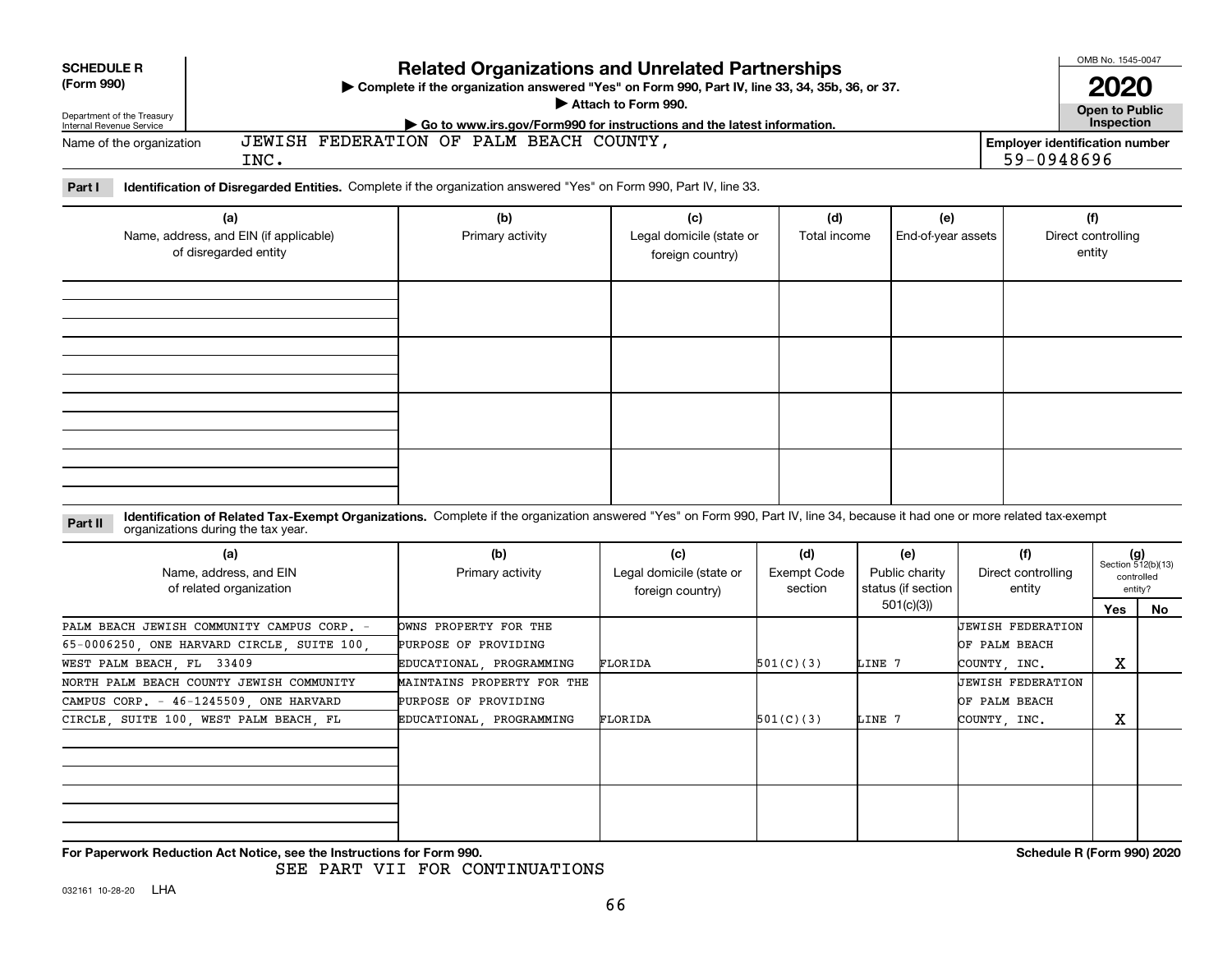Schedule R (Form 990) 2020  $INC$ .

**Identification of Related Organizations Taxable as a Partnership.** Complete if the organization answered "Yes" on Form 990, Part IV, line 34, because it had one or more related **Part III** organizations treated as a partnership during the tax year.

| (a)                                               | (b)              | (c)                  | (d)                          | (e)                                                                 | (f)                      | (g)                     |              | (h)              | (i)                                                              | (j)                                                     |  | (k) |  |  |  |  |  |  |  |  |
|---------------------------------------------------|------------------|----------------------|------------------------------|---------------------------------------------------------------------|--------------------------|-------------------------|--------------|------------------|------------------------------------------------------------------|---------------------------------------------------------|--|-----|--|--|--|--|--|--|--|--|
| Name, address, and EIN<br>of related organization | Primary activity | Legal<br>domicile    | Direct controlling<br>entity | Predominant income                                                  | Share of total<br>income | Share of<br>end-of-year |              | Disproportionate | Code V-UBI                                                       |                                                         |  |     |  |  |  |  |  |  |  |  |
|                                                   |                  | (state or<br>foreign |                              | related, unrelated,<br>excluded from tax under<br>sections 512-514) |                          | assets                  | allocations? |                  | amount in box<br>20 of Schedule<br>K-1 (Form 1065) <b>Yes No</b> | General or Percentage<br>managing ownership<br>partner? |  |     |  |  |  |  |  |  |  |  |
|                                                   |                  | country)             |                              |                                                                     |                          |                         | Yes $ $      | No               |                                                                  |                                                         |  |     |  |  |  |  |  |  |  |  |
|                                                   |                  |                      |                              |                                                                     |                          |                         |              |                  |                                                                  |                                                         |  |     |  |  |  |  |  |  |  |  |
|                                                   |                  |                      |                              |                                                                     |                          |                         |              |                  |                                                                  |                                                         |  |     |  |  |  |  |  |  |  |  |
|                                                   |                  |                      |                              |                                                                     |                          |                         |              |                  |                                                                  |                                                         |  |     |  |  |  |  |  |  |  |  |
|                                                   |                  |                      |                              |                                                                     |                          |                         |              |                  |                                                                  |                                                         |  |     |  |  |  |  |  |  |  |  |
|                                                   |                  |                      |                              |                                                                     |                          |                         |              |                  |                                                                  |                                                         |  |     |  |  |  |  |  |  |  |  |
|                                                   |                  |                      |                              |                                                                     |                          |                         |              |                  |                                                                  |                                                         |  |     |  |  |  |  |  |  |  |  |
|                                                   |                  |                      |                              |                                                                     |                          |                         |              |                  |                                                                  |                                                         |  |     |  |  |  |  |  |  |  |  |
|                                                   |                  |                      |                              |                                                                     |                          |                         |              |                  |                                                                  |                                                         |  |     |  |  |  |  |  |  |  |  |
|                                                   |                  |                      |                              |                                                                     |                          |                         |              |                  |                                                                  |                                                         |  |     |  |  |  |  |  |  |  |  |
|                                                   |                  |                      |                              |                                                                     |                          |                         |              |                  |                                                                  |                                                         |  |     |  |  |  |  |  |  |  |  |
|                                                   |                  |                      |                              |                                                                     |                          |                         |              |                  |                                                                  |                                                         |  |     |  |  |  |  |  |  |  |  |
|                                                   |                  |                      |                              |                                                                     |                          |                         |              |                  |                                                                  |                                                         |  |     |  |  |  |  |  |  |  |  |
|                                                   |                  |                      |                              |                                                                     |                          |                         |              |                  |                                                                  |                                                         |  |     |  |  |  |  |  |  |  |  |
|                                                   |                  |                      |                              |                                                                     |                          |                         |              |                  |                                                                  |                                                         |  |     |  |  |  |  |  |  |  |  |
|                                                   |                  |                      |                              |                                                                     |                          |                         |              |                  |                                                                  |                                                         |  |     |  |  |  |  |  |  |  |  |
|                                                   |                  |                      |                              |                                                                     |                          |                         |              |                  |                                                                  |                                                         |  |     |  |  |  |  |  |  |  |  |
|                                                   |                  |                      |                              |                                                                     |                          |                         |              |                  |                                                                  |                                                         |  |     |  |  |  |  |  |  |  |  |

**Identification of Related Organizations Taxable as a Corporation or Trust.** Complete if the organization answered "Yes" on Form 990, Part IV, line 34, because it had one or more related **Part IV** organizations treated as a corporation or trust during the tax year.

| (a)<br>Name, address, and EIN<br>of related organization | (b)<br>Primary activity | (c)<br>Legal domicile<br>(state or<br>foreign | (d)<br>Direct controlling<br>entity | (e)<br>Type of entity<br>(C corp, S corp,<br>or trust) | (f)<br>Share of total<br>income | (g)<br>Share of<br>end-of-year<br>assets | (h)<br>Percentage<br>ownership | $\begin{array}{c} \textbf{(i)}\\ \text{Section}\\ 512 \text{(b)} \text{(13)}\\ \text{controlled}\\ \text{entity?} \end{array}$ |  |  |
|----------------------------------------------------------|-------------------------|-----------------------------------------------|-------------------------------------|--------------------------------------------------------|---------------------------------|------------------------------------------|--------------------------------|--------------------------------------------------------------------------------------------------------------------------------|--|--|
|                                                          |                         | country)                                      |                                     |                                                        |                                 |                                          |                                | Yes No                                                                                                                         |  |  |
|                                                          |                         |                                               |                                     |                                                        |                                 |                                          |                                |                                                                                                                                |  |  |
|                                                          |                         |                                               |                                     |                                                        |                                 |                                          |                                |                                                                                                                                |  |  |
|                                                          |                         |                                               |                                     |                                                        |                                 |                                          |                                |                                                                                                                                |  |  |
|                                                          |                         |                                               |                                     |                                                        |                                 |                                          |                                |                                                                                                                                |  |  |
|                                                          |                         |                                               |                                     |                                                        |                                 |                                          |                                |                                                                                                                                |  |  |
|                                                          |                         |                                               |                                     |                                                        |                                 |                                          |                                |                                                                                                                                |  |  |
|                                                          |                         |                                               |                                     |                                                        |                                 |                                          |                                |                                                                                                                                |  |  |
|                                                          |                         |                                               |                                     |                                                        |                                 |                                          |                                |                                                                                                                                |  |  |
|                                                          |                         |                                               |                                     |                                                        |                                 |                                          |                                |                                                                                                                                |  |  |
|                                                          |                         |                                               |                                     |                                                        |                                 |                                          |                                |                                                                                                                                |  |  |
|                                                          |                         |                                               |                                     |                                                        |                                 |                                          |                                |                                                                                                                                |  |  |
|                                                          |                         |                                               |                                     |                                                        |                                 |                                          |                                |                                                                                                                                |  |  |
|                                                          |                         |                                               |                                     |                                                        |                                 |                                          |                                |                                                                                                                                |  |  |
|                                                          |                         |                                               |                                     |                                                        |                                 |                                          |                                |                                                                                                                                |  |  |
|                                                          |                         |                                               |                                     |                                                        |                                 |                                          |                                |                                                                                                                                |  |  |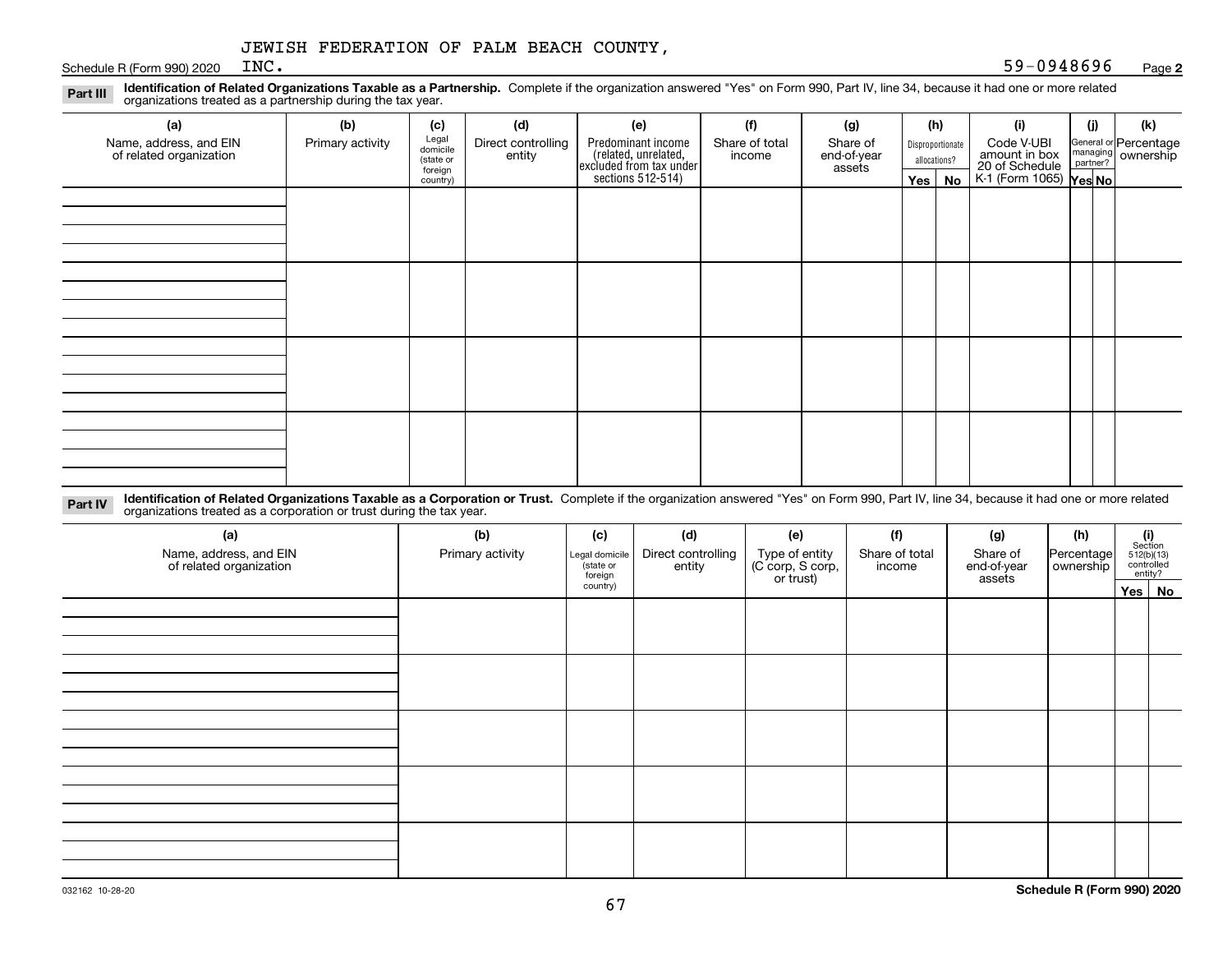Schedule R (Form 990) 2020  $INC$ .

|  | Part V Transactions With Related Organizations. Complete if the organization answered "Yes" on Form 990, Part IV, line 34, 35b, or 36. |  |  |
|--|----------------------------------------------------------------------------------------------------------------------------------------|--|--|
|--|----------------------------------------------------------------------------------------------------------------------------------------|--|--|

| Note: Complete line 1 if any entity is listed in Parts II, III, or IV of this schedule.                                                                                                                                        |                 | Yes | <b>No</b>               |
|--------------------------------------------------------------------------------------------------------------------------------------------------------------------------------------------------------------------------------|-----------------|-----|-------------------------|
| During the tax year, did the organization engage in any of the following transactions with one or more related organizations listed in Parts II-IV?                                                                            |                 |     |                         |
|                                                                                                                                                                                                                                | 1a              |     | $\mathbf X$             |
| b Gift, grant, or capital contribution to related organization(s) manufaction contracts and contribution to related organization(s) manufaction contribution to related organization(s)                                        | 1b              | X   |                         |
| c Gift, grant, or capital contribution from related organization(s) www.communities.com/www.communities.com/www.communities.com/www.communities.com/www.communities.com/www.communities.com/www.communities.com/www.communitie | 1 <sub>c</sub>  |     | х                       |
|                                                                                                                                                                                                                                | 1d              |     | X                       |
| d Loans or loan guarantees to or for related organization(s) www.communities.com/www.communities.com/www.communities.com/www.communities.com/www.communities.com/www.communities.com/www.communities.com/www.communities.com/w | 1e              | X   |                         |
|                                                                                                                                                                                                                                |                 |     |                         |
|                                                                                                                                                                                                                                |                 |     | X                       |
| Dividends from related organization(s) manufactured and contract and contract and contract and contract and contract and contract and contract and contract and contract and contract and contract and contract and contract a | 1f              |     |                         |
|                                                                                                                                                                                                                                | 1 <sub>q</sub>  |     | X                       |
| h Purchase of assets from related organization(s) manufactured and content to the content of the content of the content of the content of the content of the content of the content of the content of the content of the conte | 1 <sub>h</sub>  |     | $\mathbf X$             |
|                                                                                                                                                                                                                                | 1i              |     | X                       |
| Lease of facilities, equipment, or other assets to related organization(s) material content and content and content and content and content and content and content and content and content and content and content and conten | 1i              |     | X                       |
|                                                                                                                                                                                                                                |                 |     |                         |
|                                                                                                                                                                                                                                | 1k              | X   |                         |
|                                                                                                                                                                                                                                | 11              |     | X                       |
| m Performance of services or membership or fundraising solicitations by related organization(s)                                                                                                                                | 1 <sub>m</sub>  |     | X                       |
|                                                                                                                                                                                                                                | 1n              |     | $\overline{\mathbf{x}}$ |
| o Sharing of paid employees with related organization(s) manufactured and content to the content of the content of the content of the content of the content of the content of the content of the content of the content of th | 10 <sub>o</sub> | X   |                         |
|                                                                                                                                                                                                                                |                 |     |                         |
| p Reimbursement paid to related organization(s) for expenses [1111] and the content of the content of the content of the content of the content of the content of the content of the content of the content of the content of  | 1p              |     | X                       |
|                                                                                                                                                                                                                                | 1a              |     | $\mathbf X$             |
|                                                                                                                                                                                                                                |                 |     |                         |
| Other transfer of cash or property to related organization(s)                                                                                                                                                                  | 1r              |     | х                       |
|                                                                                                                                                                                                                                |                 |     | $\mathbf{x}$            |

**2**If the answer to any of the above is "Yes," see the instructions for information on who must complete this line, including covered relationships and transaction thresholds.

| (a)<br>Name of related organization                                | (b)<br>Transaction<br>type (a-s) | (c)<br>Amount involved | (d)<br>Method of determining amount involved |
|--------------------------------------------------------------------|----------------------------------|------------------------|----------------------------------------------|
| (1) PALM BEACH JEWISH COMMUNITY CAMPUS CORP                        | в                                | 2,230,267. CASH        |                                              |
| (2) PALM BEACH JEWISH COMMUNITY CAMPUS CORP                        | Е                                | $2,826,596.$ CASH      |                                              |
| (3) PALM BEACH JEWISH COMMUNITY CAMPUS CORP                        | К                                |                        | 2, 252, 240. MARKET VALUE                    |
| NORTH PALM BEACH COUNTY JEWISH COMMUNITY<br>(4) CAMPUS CORPORATION | в                                | $117,060.$ CASH        |                                              |
| (5)                                                                |                                  |                        |                                              |
| (6)                                                                |                                  |                        |                                              |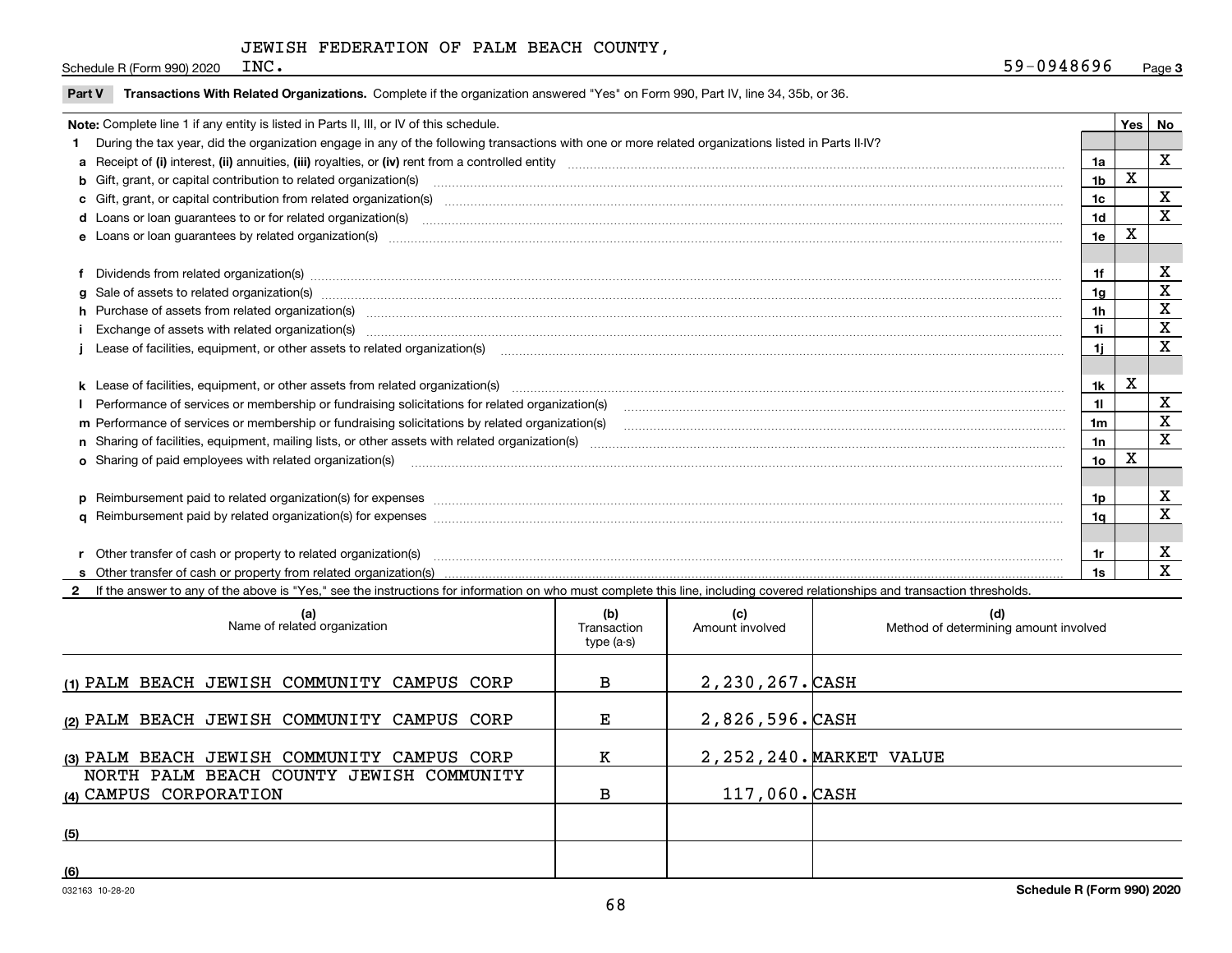Schedule R (Form 990) 2020  $INC$ .

#### **Part VI Unrelated Organizations Taxable as a Partnership. Complete if the organization answered "Yes" on Form 990, Part IV, line 37.**

Provide the following information for each entity taxed as a partnership through which the organization conducted more than five percent of its activities (measured by total assets or gross revenue) that was not a related organization. See instructions regarding exclusion for certain investment partnerships.

| that machieve a related erganization. See includitional regarding excludion for contain invectment partnerompe.<br>(a) | (b)              | (c)                                 | (d)                                                                                        |                                                                                                                  |  | (f)               | (g)                     |  | (h)                              | (i)                                                                                          | (i) | (k) |
|------------------------------------------------------------------------------------------------------------------------|------------------|-------------------------------------|--------------------------------------------------------------------------------------------|------------------------------------------------------------------------------------------------------------------|--|-------------------|-------------------------|--|----------------------------------|----------------------------------------------------------------------------------------------|-----|-----|
| Name, address, and EIN<br>of entity                                                                                    | Primary activity | Legal domicile<br>(state or foreign | Predominant income<br>(related, unrelated,<br>excluded from tax under<br>sections 512-514) | $\begin{array}{c} \textbf{(e)}\\ \text{Are all} \\ \text{partners sec.}\\ 501(c)(3)\\ \text{orgs.?} \end{array}$ |  | Share of<br>total | Share of<br>end-of-year |  | Disproportionate<br>allocations? | Code V-UBI<br>amount in box 20 managing<br>of Schedule K-1 partner?<br>(Form 1065)<br>ves No |     |     |
|                                                                                                                        |                  | country)                            |                                                                                            | Yes No                                                                                                           |  | income            | assets                  |  | Yes No                           |                                                                                              |     |     |
|                                                                                                                        |                  |                                     |                                                                                            |                                                                                                                  |  |                   |                         |  |                                  |                                                                                              |     |     |
|                                                                                                                        |                  |                                     |                                                                                            |                                                                                                                  |  |                   |                         |  |                                  |                                                                                              |     |     |
|                                                                                                                        |                  |                                     |                                                                                            |                                                                                                                  |  |                   |                         |  |                                  |                                                                                              |     |     |
|                                                                                                                        |                  |                                     |                                                                                            |                                                                                                                  |  |                   |                         |  |                                  |                                                                                              |     |     |
|                                                                                                                        |                  |                                     |                                                                                            |                                                                                                                  |  |                   |                         |  |                                  |                                                                                              |     |     |
|                                                                                                                        |                  |                                     |                                                                                            |                                                                                                                  |  |                   |                         |  |                                  |                                                                                              |     |     |
|                                                                                                                        |                  |                                     |                                                                                            |                                                                                                                  |  |                   |                         |  |                                  |                                                                                              |     |     |
|                                                                                                                        |                  |                                     |                                                                                            |                                                                                                                  |  |                   |                         |  |                                  |                                                                                              |     |     |
|                                                                                                                        |                  |                                     |                                                                                            |                                                                                                                  |  |                   |                         |  |                                  |                                                                                              |     |     |
|                                                                                                                        |                  |                                     |                                                                                            |                                                                                                                  |  |                   |                         |  |                                  |                                                                                              |     |     |
|                                                                                                                        |                  |                                     |                                                                                            |                                                                                                                  |  |                   |                         |  |                                  |                                                                                              |     |     |
|                                                                                                                        |                  |                                     |                                                                                            |                                                                                                                  |  |                   |                         |  |                                  |                                                                                              |     |     |
|                                                                                                                        |                  |                                     |                                                                                            |                                                                                                                  |  |                   |                         |  |                                  |                                                                                              |     |     |
|                                                                                                                        |                  |                                     |                                                                                            |                                                                                                                  |  |                   |                         |  |                                  |                                                                                              |     |     |
|                                                                                                                        |                  |                                     |                                                                                            |                                                                                                                  |  |                   |                         |  |                                  |                                                                                              |     |     |
|                                                                                                                        |                  |                                     |                                                                                            |                                                                                                                  |  |                   |                         |  |                                  |                                                                                              |     |     |
|                                                                                                                        |                  |                                     |                                                                                            |                                                                                                                  |  |                   |                         |  |                                  |                                                                                              |     |     |
|                                                                                                                        |                  |                                     |                                                                                            |                                                                                                                  |  |                   |                         |  |                                  |                                                                                              |     |     |
|                                                                                                                        |                  |                                     |                                                                                            |                                                                                                                  |  |                   |                         |  |                                  |                                                                                              |     |     |
|                                                                                                                        |                  |                                     |                                                                                            |                                                                                                                  |  |                   |                         |  |                                  |                                                                                              |     |     |
|                                                                                                                        |                  |                                     |                                                                                            |                                                                                                                  |  |                   |                         |  |                                  |                                                                                              |     |     |
|                                                                                                                        |                  |                                     |                                                                                            |                                                                                                                  |  |                   |                         |  |                                  |                                                                                              |     |     |
|                                                                                                                        |                  |                                     |                                                                                            |                                                                                                                  |  |                   |                         |  |                                  |                                                                                              |     |     |
|                                                                                                                        |                  |                                     |                                                                                            |                                                                                                                  |  |                   |                         |  |                                  |                                                                                              |     |     |
|                                                                                                                        |                  |                                     |                                                                                            |                                                                                                                  |  |                   |                         |  |                                  |                                                                                              |     |     |
|                                                                                                                        |                  |                                     |                                                                                            |                                                                                                                  |  |                   |                         |  |                                  |                                                                                              |     |     |
|                                                                                                                        |                  |                                     |                                                                                            |                                                                                                                  |  |                   |                         |  |                                  |                                                                                              |     |     |
|                                                                                                                        |                  |                                     |                                                                                            |                                                                                                                  |  |                   |                         |  |                                  |                                                                                              |     |     |
|                                                                                                                        |                  |                                     |                                                                                            |                                                                                                                  |  |                   |                         |  |                                  |                                                                                              |     |     |
|                                                                                                                        |                  |                                     |                                                                                            |                                                                                                                  |  |                   |                         |  |                                  |                                                                                              |     |     |
|                                                                                                                        |                  |                                     |                                                                                            |                                                                                                                  |  |                   |                         |  |                                  |                                                                                              |     |     |

**Schedule R (Form 990) 2020**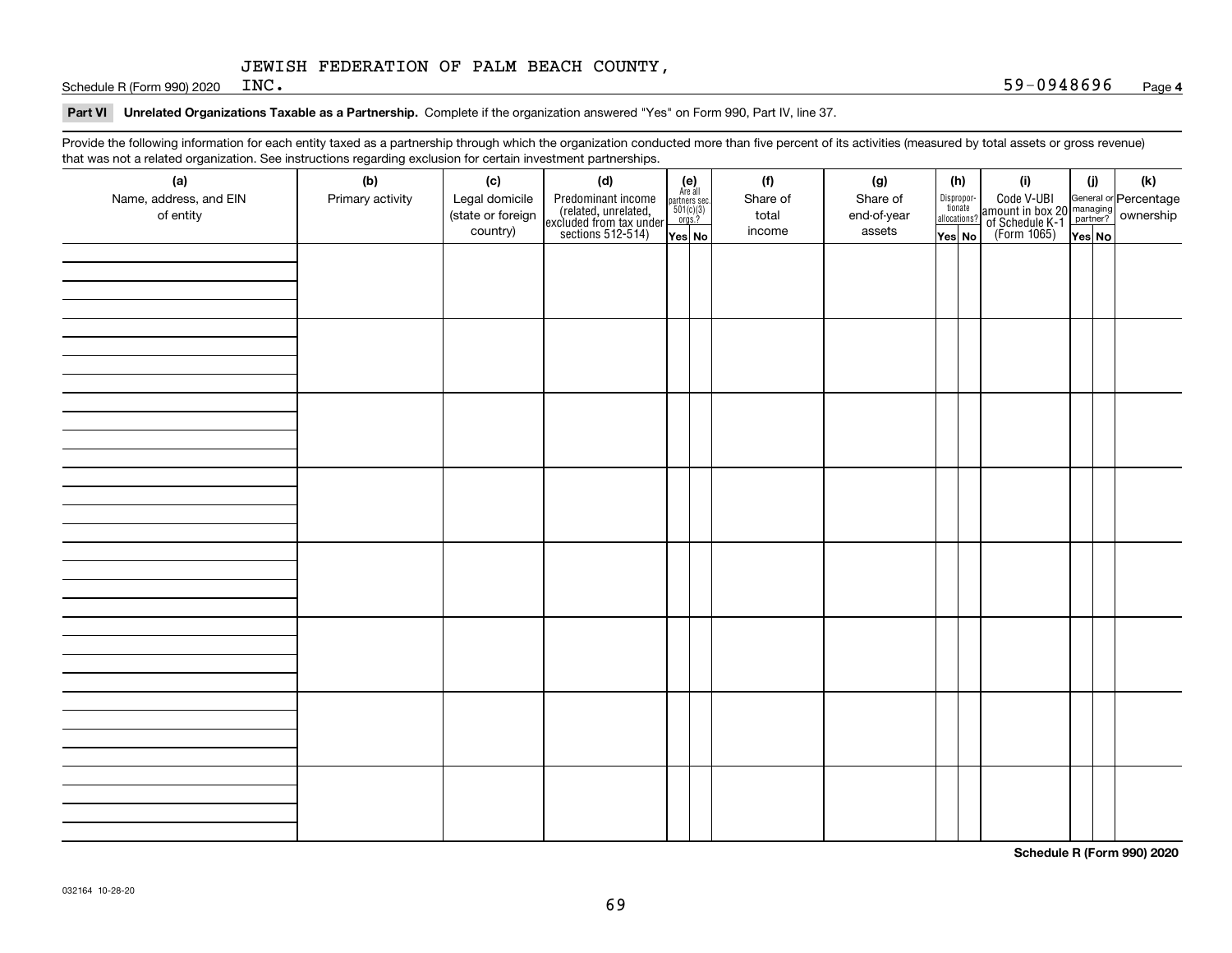Schedule R (Form 990) 2020  $N_{\text{C}}$ .

**Part VII Supplemental Information**

Provide additional information for responses to questions on Schedule R. See instructions.

#### PART II, IDENTIFICATION OF RELATED TAX-EXEMPT ORGANIZATIONS:

NAME, ADDRESS, AND EIN OF RELATED ORGANIZATION:

NORTH PALM BEACH COUNTY JEWISH COMMUNITY CAMPUS CORP.

EIN: 46-1245509

ONE HARVARD CIRCLE, SUITE 100

WEST PALM BEACH, FL 33409

**Schedule R (Form 990) 2020**

032165 10-28-20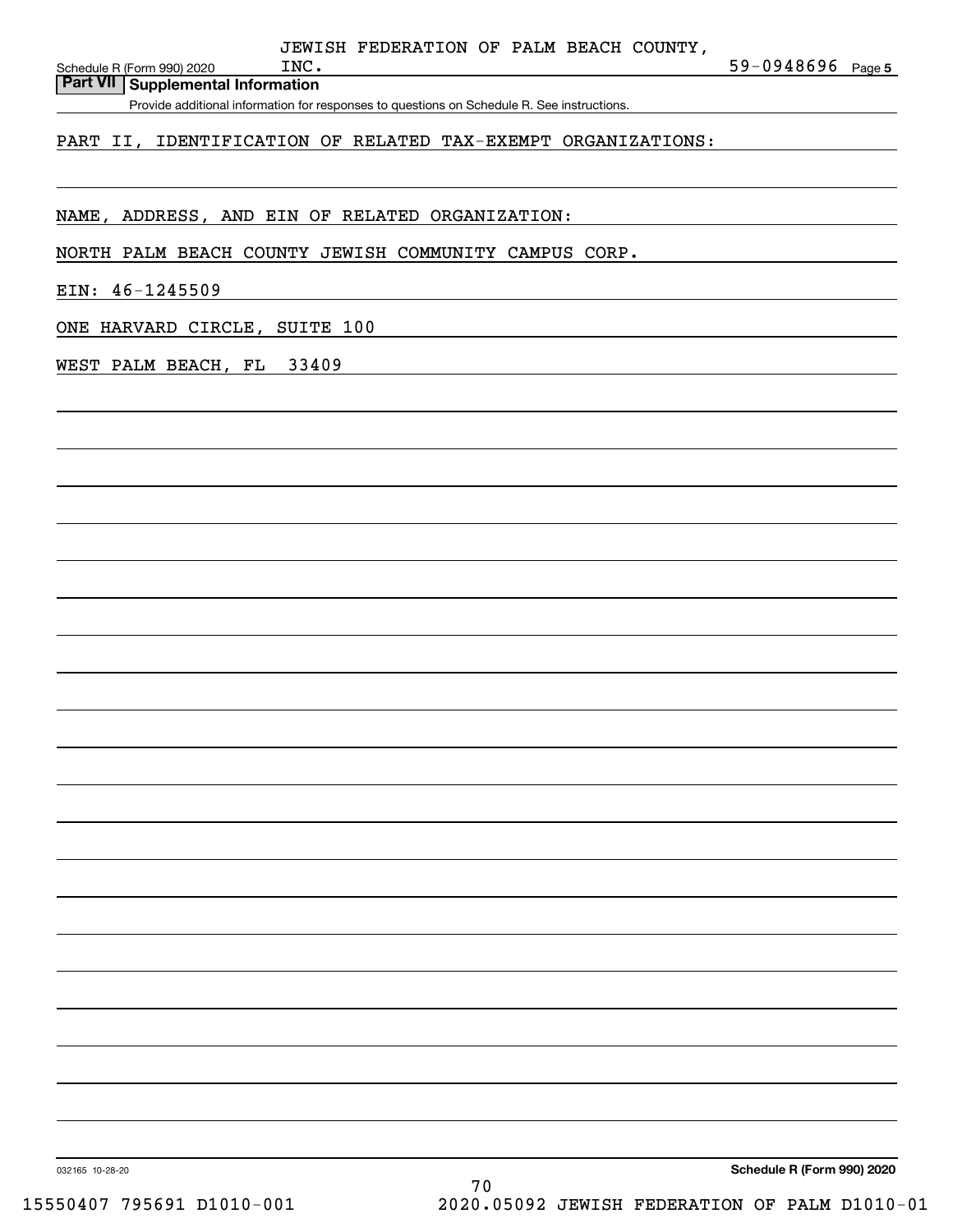#### UNRELATED BUSINESS INCOME

#### **CARRYOVER DATA TO 2021**

| Name JEWISH FEDERATION OF PALM BEACH COUNTY,<br>INC.                                                           | <b>Employer Identification Number</b><br>59-0948696 |            |
|----------------------------------------------------------------------------------------------------------------|-----------------------------------------------------|------------|
| Based on the information provided with this return, the following are possible carryover amounts to next year. |                                                     |            |
| FEDERAL POST-2017 NET OPERATING LOSS - INVESTMENT INCOME GEN                                                   |                                                     | 1,338,725. |
| FEDERAL PRE-2018 NET OPERATING LOSS                                                                            |                                                     | 217,861.   |
| FL NET OPERATING LOSS                                                                                          |                                                     | 541,389.   |
|                                                                                                                |                                                     |            |
|                                                                                                                |                                                     |            |
|                                                                                                                |                                                     |            |
|                                                                                                                |                                                     |            |
|                                                                                                                |                                                     |            |
|                                                                                                                |                                                     |            |
|                                                                                                                |                                                     |            |
|                                                                                                                |                                                     |            |
|                                                                                                                |                                                     |            |
|                                                                                                                |                                                     |            |
|                                                                                                                |                                                     |            |
|                                                                                                                |                                                     |            |
|                                                                                                                |                                                     |            |
|                                                                                                                |                                                     |            |
|                                                                                                                |                                                     |            |
|                                                                                                                |                                                     |            |
|                                                                                                                |                                                     |            |
|                                                                                                                |                                                     |            |
|                                                                                                                |                                                     |            |
|                                                                                                                |                                                     |            |
|                                                                                                                |                                                     |            |
|                                                                                                                |                                                     |            |
|                                                                                                                |                                                     |            |
|                                                                                                                |                                                     |            |
|                                                                                                                |                                                     |            |
|                                                                                                                |                                                     |            |
|                                                                                                                |                                                     |            |
|                                                                                                                |                                                     |            |
|                                                                                                                |                                                     |            |
|                                                                                                                |                                                     |            |

019341 04-01-20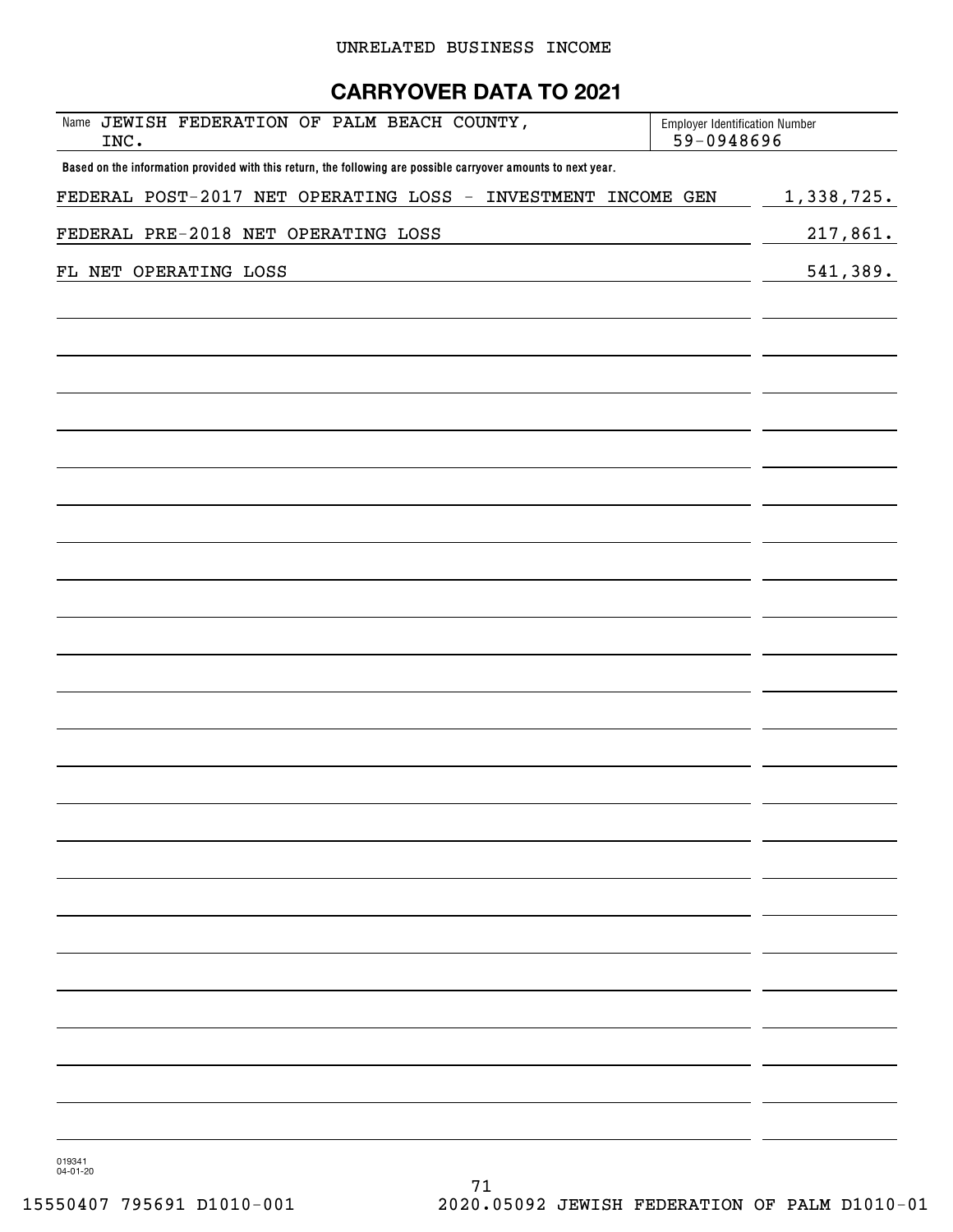|                | Form 990-T                                                        | <b>Exempt Organization Business Income Tax Return</b> | OMB No. 1545-0047                                                                                                                                                                 |                         |                                                               |
|----------------|-------------------------------------------------------------------|-------------------------------------------------------|-----------------------------------------------------------------------------------------------------------------------------------------------------------------------------------|-------------------------|---------------------------------------------------------------|
|                |                                                                   |                                                       | (and proxy tax under section 6033(e))                                                                                                                                             |                         |                                                               |
|                |                                                                   |                                                       | For calendar year 2020 or other tax year beginning $JUL$ 1, $2020$ , and ending $JUN$ 30, $2021$ .                                                                                |                         | 2020                                                          |
|                | Department of the Treasury<br>Internal Revenue Service            |                                                       | Go to www.irs.gov/Form990T for instructions and the latest information.<br>bo not enter SSN numbers on this form as it may be made public if your organization is a $501(c)(3)$ . |                         | Open to Public Inspection for<br>501(c)(3) Organizations Only |
| A              | Check box if<br>address changed.<br><b>B</b> Exempt under section | Print                                                 | Name of organization ( $\Box$ Check box if name changed and see instructions.)<br>JEWISH FEDERATION OF PALM BEACH COUNTY,<br>INC.                                                 |                         | DEmployer identification number<br>59-0948696                 |
|                | $\boxed{\mathbf{X}}$ 501(c)(3<br>7220(e)<br>408(e)                | 0ľ<br>Type                                            | Number, street, and room or suite no. If a P.O. box, see instructions.<br>ONE HARVARD CIRCLE, NO. 100                                                                             |                         | F Group exemption number<br>(see instructions)                |
|                | 530(a) <br>408A<br>529S<br>529(a)                                 |                                                       | City or town, state or province, country, and ZIP or foreign postal code<br>WEST PALM BEACH, FL 33409                                                                             |                         | Check box if                                                  |
|                |                                                                   |                                                       | 188,649,798.<br>C Book value of all assets at end of year                                                                                                                         |                         | an amended return.                                            |
| G              |                                                                   |                                                       | Check organization type $\triangleright \lfloor \underline{X} \rfloor$ 501(c) corporation<br>$501(c)$ trust<br>$401(a)$ trust<br>Other trust                                      |                         | Applicable reinsurance entity                                 |
| н.             | Check if filing only to $\blacktriangleright$                     |                                                       | Claim credit from Form 8941<br>Claim a refund shown on Form 2439                                                                                                                  |                         |                                                               |
|                |                                                                   |                                                       |                                                                                                                                                                                   |                         |                                                               |
|                |                                                                   |                                                       | Enter the number of attached Schedules A (Form 990-T)                                                                                                                             |                         |                                                               |
| K.             |                                                                   |                                                       | During the tax year, was the corporation a subsidiary in an affiliated group or a parent-subsidiary controlled group?                                                             |                         | $\boxed{\text{X}}$ No<br>Yes                                  |
|                |                                                                   |                                                       | If "Yes," enter the name and identifying number of the parent corporation.                                                                                                        |                         |                                                               |
|                |                                                                   |                                                       | The books are in care of $\triangleright$ KATHY SIGALL, CHIEF FINANCIAL OF Telephone number $\triangleright$ 561-478-0700                                                         |                         |                                                               |
| Part I         |                                                                   |                                                       | <b>Total Unrelated Business Taxable Income</b>                                                                                                                                    |                         |                                                               |
| 1              |                                                                   |                                                       | Total of unrelated business taxable income computed from all unrelated trades or businesses (see                                                                                  |                         |                                                               |
|                | instructions)                                                     |                                                       |                                                                                                                                                                                   | 1                       | $-398,668.$                                                   |
| $\mathbf{2}$   | Reserved                                                          |                                                       |                                                                                                                                                                                   | $\mathbf 2$             |                                                               |
| 3              | Add lines 1 and 2                                                 |                                                       |                                                                                                                                                                                   | 3                       | $-398,668.$                                                   |
| 4              |                                                                   |                                                       | Charitable contributions (see instructions for limitation rules)                                                                                                                  | 4                       | 0.                                                            |
| 5              |                                                                   |                                                       |                                                                                                                                                                                   | 5                       | $-398,668.$                                                   |
| 6              |                                                                   |                                                       | Deduction for net operating loss. See instructions                                                                                                                                | 6                       |                                                               |
| $\overline{7}$ |                                                                   |                                                       | Total of unrelated business taxable income before specific deduction and section 199A deduction.                                                                                  |                         |                                                               |
|                | Subtract line 6 from line 5                                       |                                                       |                                                                                                                                                                                   | $\overline{7}$          | $-398,668.$                                                   |
| 8              |                                                                   |                                                       | Specific deduction (generally \$1,000, but see instructions for exceptions) manufactured contains an exception of                                                                 | 8                       | 1,000.                                                        |
| 9              |                                                                   |                                                       | <b>Trusts.</b> Section 199A deduction. See instructions                                                                                                                           | 9                       |                                                               |
| 10             | Total deductions. Add lines 8 and 9                               |                                                       |                                                                                                                                                                                   | 10                      | 1,000.                                                        |
| 11             |                                                                   |                                                       | Unrelated business taxable income. Subtract line 10 from line 7. If line 10 is greater than line 7.                                                                               |                         |                                                               |
|                | enter zero                                                        |                                                       |                                                                                                                                                                                   | 11                      | $0$ .                                                         |
| <b>Part II</b> | <b>Tax Computation</b>                                            |                                                       |                                                                                                                                                                                   |                         |                                                               |
|                |                                                                   |                                                       | Organizations taxable as corporations. Multiply Part I, line 11 by 21% (0.21)                                                                                                     | 1                       | 0.                                                            |
| 2              |                                                                   |                                                       | Trusts taxable at trust rates. See instructions for tax computation. Income tax on the amount on                                                                                  |                         |                                                               |
|                | Part I, line 11 from:                                             |                                                       | Schedule D (Form 1041)<br>Tax rate schedule or                                                                                                                                    | $\mathbf{2}$            |                                                               |
| з              | Proxy tax. See instructions                                       |                                                       |                                                                                                                                                                                   | 3                       |                                                               |
| 4              | Other tax amounts. See instructions                               |                                                       |                                                                                                                                                                                   | 4                       |                                                               |
| 5              | Alternative minimum tax (trusts only)                             |                                                       |                                                                                                                                                                                   | 5                       |                                                               |
| 6              |                                                                   |                                                       | Tax on noncompliant facility income. See instructions                                                                                                                             | 6                       |                                                               |
| 7              |                                                                   |                                                       | Total. Add lines 3 through 6 to line 1 or 2, whichever applies                                                                                                                    | $\overline{\mathbf{r}}$ | $0 \cdot$                                                     |
| LHA            |                                                                   |                                                       | For Paperwork Reduction Act Notice, see instructions.                                                                                                                             |                         | Form 990-T (2020)                                             |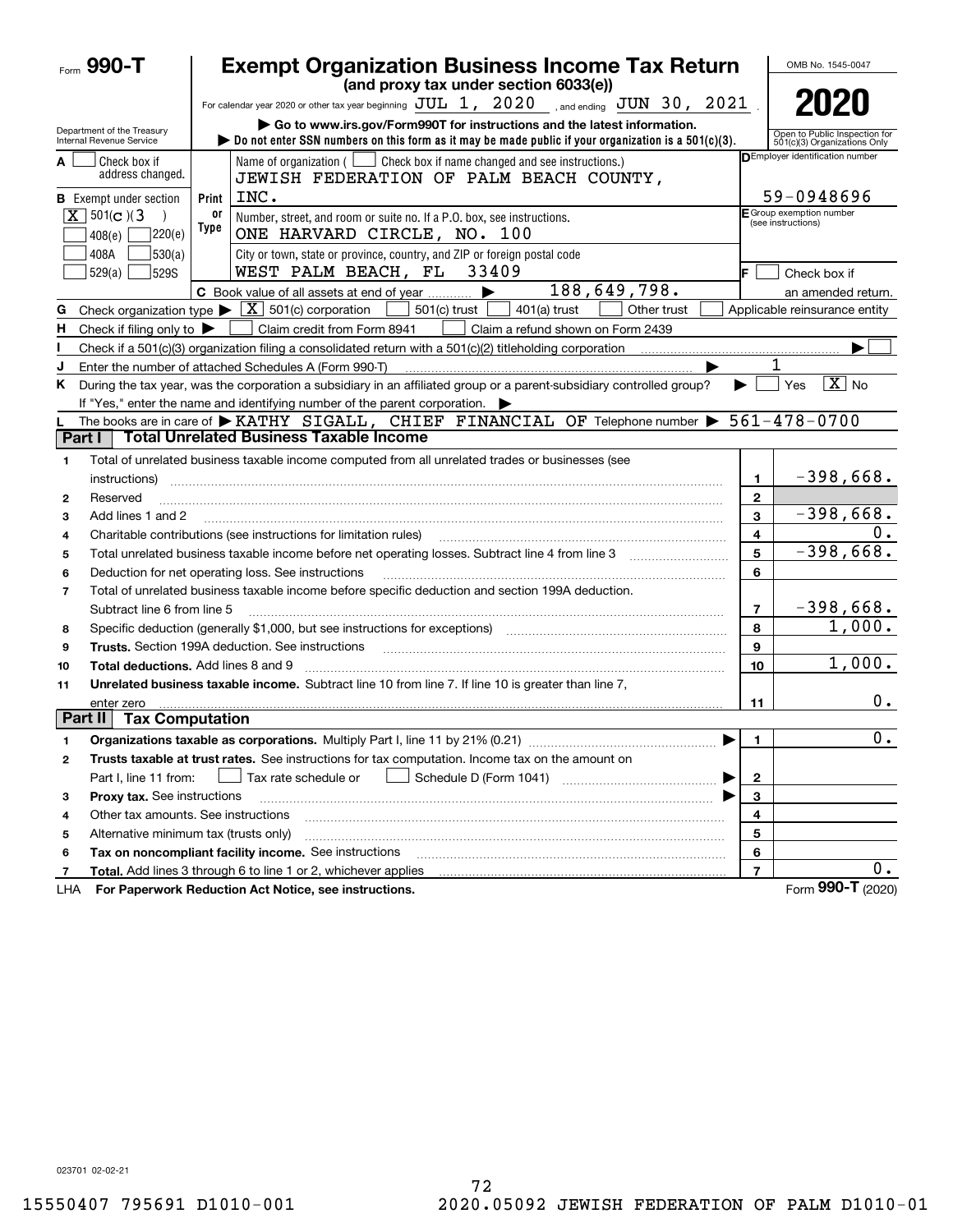|                 | Form 990-T (2020)                                                                                                                     |             |     | Page 2           |  |  |  |  |  |
|-----------------|---------------------------------------------------------------------------------------------------------------------------------------|-------------|-----|------------------|--|--|--|--|--|
| <b>Part III</b> | <b>Tax and Payments</b>                                                                                                               |             |     |                  |  |  |  |  |  |
| 1a              | Foreign tax credit (corporations attach Form 1118; trusts attach Form 1116)<br>1a                                                     |             |     |                  |  |  |  |  |  |
| b               | Other credits (see instructions)<br>1b                                                                                                |             |     |                  |  |  |  |  |  |
| C               | 1c                                                                                                                                    |             |     |                  |  |  |  |  |  |
| d               | 1 <sub>d</sub>                                                                                                                        |             |     |                  |  |  |  |  |  |
| e               |                                                                                                                                       | 1e          |     |                  |  |  |  |  |  |
| 2               | Subtract line 1e from Part II, line 7                                                                                                 | $\mathbf 2$ |     | $0$ .            |  |  |  |  |  |
| 3               | Form 8611<br>Form 8697<br>Form 4255<br>Form 8866<br>Other taxes. Check if from:<br>$\mathbf{1}$                                       |             |     |                  |  |  |  |  |  |
|                 | Other (attach statement)                                                                                                              | 3           |     |                  |  |  |  |  |  |
| 4               | Check if includes tax previously deferred under<br><b>Total tax.</b> Add lines 2 and 3 (see instructions).                            |             |     |                  |  |  |  |  |  |
|                 | section 1294. Enter tax amount here                                                                                                   | 4           |     | $0$ .            |  |  |  |  |  |
| 5               | 2020 net 965 tax liability paid from Form 965-A or Form 965-B, Part II, column (k), line 4                                            | 5           |     | $\overline{0}$ . |  |  |  |  |  |
| 6a              | Payments: A 2019 overpayment credited to 2020 [11] [11] maximum materials: A 2019 overpayment credited to 2020<br>6a                  |             |     |                  |  |  |  |  |  |
| b               | 2020 estimated tax payments. Check if section 643(g) election applies<br>6b                                                           |             |     |                  |  |  |  |  |  |
| c               | Tax deposited with Form 8868<br>6c                                                                                                    |             |     |                  |  |  |  |  |  |
| d               | Foreign organizations: Tax paid or withheld at source (see instructions) [<br>6d                                                      |             |     |                  |  |  |  |  |  |
| е               | 6e                                                                                                                                    |             |     |                  |  |  |  |  |  |
| f               | Credit for small employer health insurance premiums (attach Form 8941) [<br>6f                                                        |             |     |                  |  |  |  |  |  |
| g               | Other credits, adjustments, and payments:   Form 2439                                                                                 |             |     |                  |  |  |  |  |  |
|                 | Other $\overline{\hspace{1cm}}$ Total $\blacktriangleright$ $\begin{array}{ c c c c }\hline \hspace{1.2cm}6g\end{array}$<br>Form 4136 |             |     |                  |  |  |  |  |  |
| 7               |                                                                                                                                       | 7           |     |                  |  |  |  |  |  |
| 8               | Estimated tax penalty (see instructions). Check if Form 2220 is attached                                                              | 8           |     |                  |  |  |  |  |  |
| 9               | Tax due. If line 7 is smaller than the total of lines 4, 5, and 8, enter amount owed <i>manumenon containers</i>                      | 9           |     |                  |  |  |  |  |  |
| 10              |                                                                                                                                       | 10          |     |                  |  |  |  |  |  |
| 11              | Enter the amount of line 10 you want: Credited to 2021 estimated tax ><br>Refunded $\blacktriangleright$                              | 11          |     |                  |  |  |  |  |  |
| <b>Part IV</b>  | Statements Regarding Certain Activities and Other Information (see instructions)                                                      |             |     |                  |  |  |  |  |  |
| 1               | At any time during the 2020 calendar year, did the organization have an interest in or a signature or other authority                 |             | Yes | No               |  |  |  |  |  |
|                 | over a financial account (bank, securities, or other) in a foreign country? If "Yes," the organization may have to file               |             |     |                  |  |  |  |  |  |
|                 | FinCEN Form 114, Report of Foreign Bank and Financial Accounts. If "Yes," enter the name of the foreign country                       |             |     |                  |  |  |  |  |  |
|                 | here $\blacktriangleright$                                                                                                            |             |     | х                |  |  |  |  |  |
| 2               | During the tax year, did the organization receive a distribution from, or was it the grantor of, or transferor to, a                  |             |     |                  |  |  |  |  |  |
|                 |                                                                                                                                       |             |     | Х                |  |  |  |  |  |
|                 | If "Yes," see instructions for other forms the organization may have to file.                                                         |             |     |                  |  |  |  |  |  |
| 3               | Enter the amount of tax-exempt interest received or accrued during the tax year manufactured $\blacktriangleright$ \$                 |             |     |                  |  |  |  |  |  |
| 4a              | Did the organization change its method of accounting? (see instructions)                                                              |             |     |                  |  |  |  |  |  |
| b               | If 4a is "Yes," has the organization described the change on Form 990, 990-EZ, 990-PF, or Form 1128? If "No,"                         |             |     |                  |  |  |  |  |  |
|                 | explain in Part V                                                                                                                     |             |     |                  |  |  |  |  |  |
| <b>Part V</b>   | <b>Supplemental Information</b>                                                                                                       |             |     |                  |  |  |  |  |  |

Provide the explanation required by Part IV, line 4b. Also, provide any other additional information. See instructions.

| Sign             | Under penalties of perjury, I declare that I have examined this return, including accompanying schedules and statements, and to the best of my knowledge and belief, it is true,<br>correct, and complete. Declaration of preparer (other than taxpayer) is based on all information of which preparer has any knowledge.<br>CHIEF EXECUTIVE |                      |                  |      |               |    |                                                                                                                                 |
|------------------|----------------------------------------------------------------------------------------------------------------------------------------------------------------------------------------------------------------------------------------------------------------------------------------------------------------------------------------------|----------------------|------------------|------|---------------|----|---------------------------------------------------------------------------------------------------------------------------------|
| Here             | Signature of officer                                                                                                                                                                                                                                                                                                                         | Date                 | OFFICER<br>Title |      |               |    | May the IRS discuss this return with<br>the preparer shown below (see<br>$\overline{\mathbf{X}}$<br>instructions)?<br>Yes<br>No |
|                  | Print/Type preparer's name                                                                                                                                                                                                                                                                                                                   | Preparer's signature |                  | Date | Check         | if | PTIN                                                                                                                            |
| Paid<br>Preparer | HOLLANDER<br>DAVID                                                                                                                                                                                                                                                                                                                           |                      |                  |      | self-employed |    | P00646430                                                                                                                       |
| <b>Use Only</b>  | Firm's name > BDO USA, LLP<br>Firm's $EIN$                                                                                                                                                                                                                                                                                                   |                      |                  |      |               |    | 13-5381590                                                                                                                      |
|                  | 225<br>NF.                                                                                                                                                                                                                                                                                                                                   | MIZNER BLVD.         | SUITE 685        |      |               |    |                                                                                                                                 |
|                  | BOCA RATON, FL 33432<br>Firm's address $\blacktriangleright$                                                                                                                                                                                                                                                                                 |                      |                  |      |               |    | $561 - 909 - 2100$                                                                                                              |
|                  |                                                                                                                                                                                                                                                                                                                                              |                      |                  |      |               |    | Form 990-T (2020)                                                                                                               |

023711 02-02-21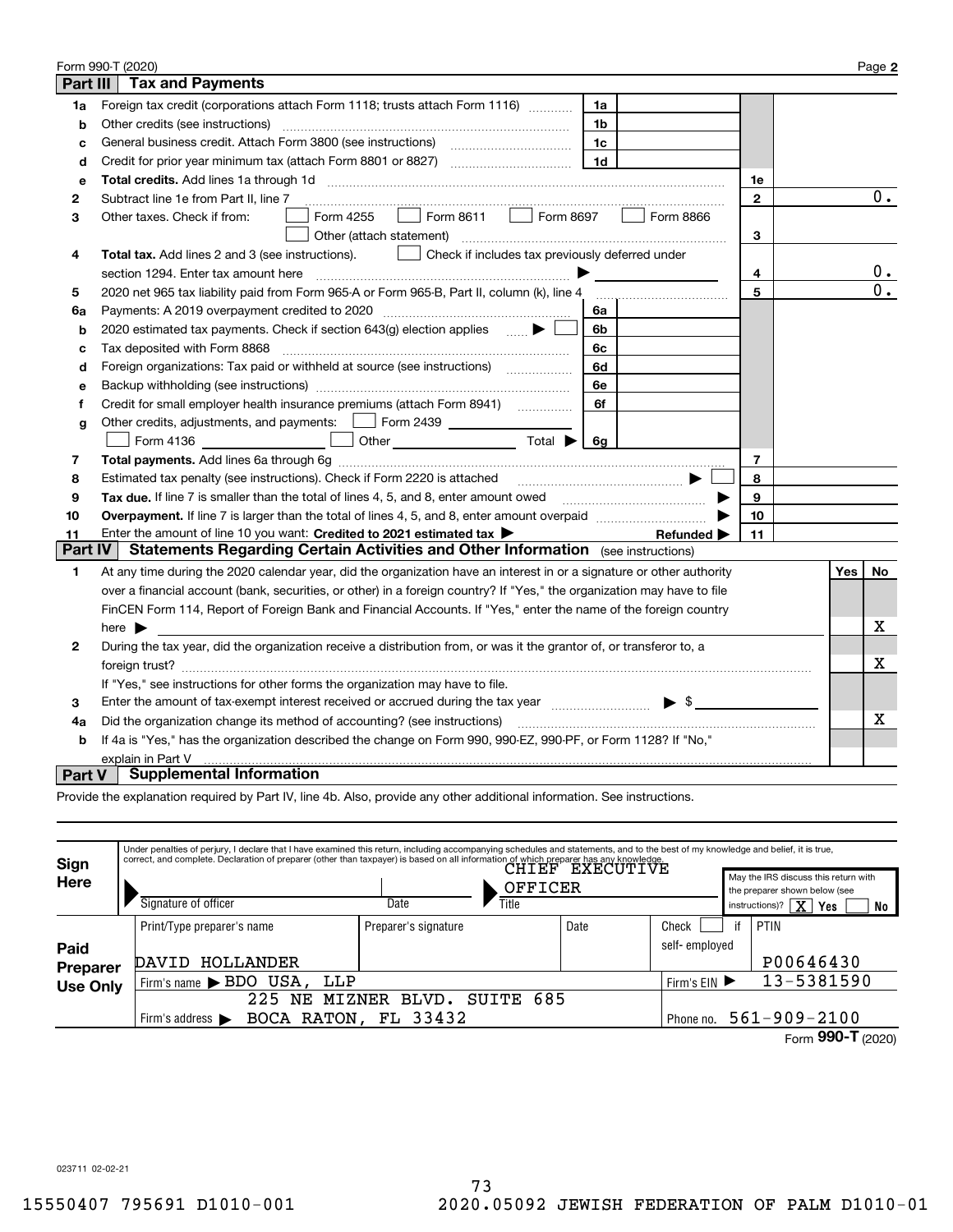| NOL CARRYFORWARD FROM JUNE 30,2020 WAS \$ 927,590 OF WHICH |  |  |  |  |  |
|------------------------------------------------------------|--|--|--|--|--|

NONE WAS APPLIED; ENTIRE BALANCE WILL BE CARRIED FORWARD.

}}}}}}}}}}}}}}}}}}}}}}}}}}}}}}}}}}}}}}}} }}}}}}}}}}

~~~~~~~~~~~~~~~~~~~~~~~~~~~~~~~~~~~~~~~~~~~~~~~~~~~~~~~~~~~~~~~~~~~~~~~~~~~~~~

#### FOOTNOTES STATEMENT 1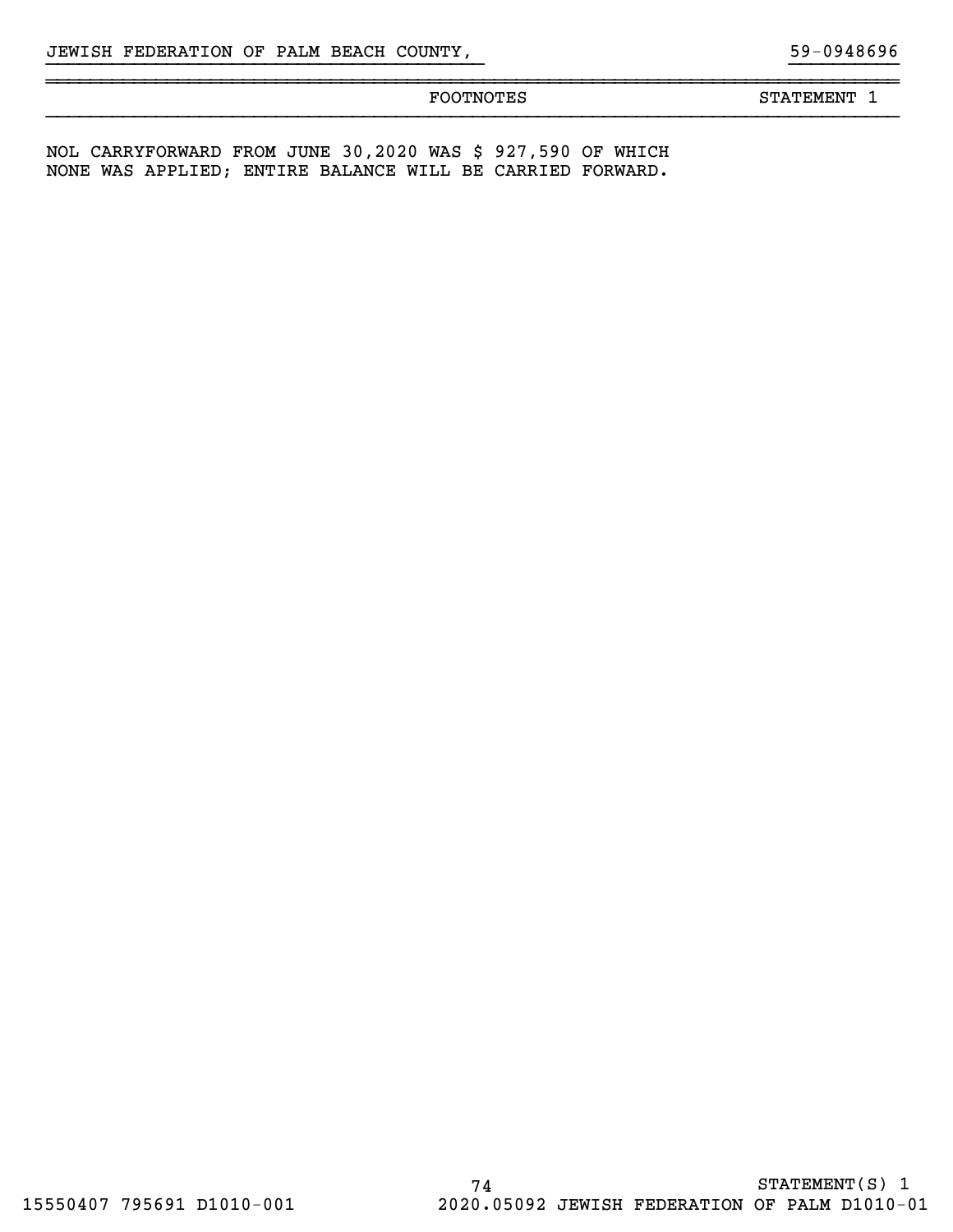|              |                                                        |                                                                                                                                                                                                                                |                  |                |              | <b>ENTITY</b> | 1                                                             |
|--------------|--------------------------------------------------------|--------------------------------------------------------------------------------------------------------------------------------------------------------------------------------------------------------------------------------|------------------|----------------|--------------|---------------|---------------------------------------------------------------|
|              | <b>SCHEDULE A</b>                                      | <b>Unrelated Business Taxable Income</b>                                                                                                                                                                                       |                  |                |              |               | OMB No. 1545-0047                                             |
|              | (Form 990-T)                                           |                                                                                                                                                                                                                                |                  |                |              |               |                                                               |
|              |                                                        | <b>From an Unrelated Trade or Business</b>                                                                                                                                                                                     |                  |                |              |               | 2020                                                          |
|              |                                                        | Go to www.irs.gov/Form990T for instructions and the latest information.                                                                                                                                                        |                  |                |              |               |                                                               |
|              | Department of the Treasury<br>Internal Revenue Service | Do not enter SSN numbers on this form as it may be made public if your organization is a 501(c)(3).                                                                                                                            |                  |                |              |               | Open to Public Inspection for<br>501(c)(3) Organizations Only |
|              | <b>A</b> Name of the organization                      | JEWISH FEDERATION OF PALM BEACH COUNTY,                                                                                                                                                                                        |                  |                |              |               | <b>B</b> Employer identification number                       |
|              | INC.                                                   |                                                                                                                                                                                                                                |                  |                |              | 59-0948696    |                                                               |
|              |                                                        |                                                                                                                                                                                                                                |                  |                |              |               |                                                               |
|              |                                                        | C Unrelated business activity code (see instructions) > 523000                                                                                                                                                                 |                  |                | D Sequence:  | ı.            | 1<br>of                                                       |
|              |                                                        |                                                                                                                                                                                                                                |                  |                |              |               |                                                               |
|              |                                                        | E Describe the unrelated trade or business <b>&gt;INVESTMENT</b> INCOME GENERATED FROM VARIOUS ALTE                                                                                                                            |                  |                |              |               |                                                               |
| Part I       |                                                        | <b>Unrelated Trade or Business Income</b>                                                                                                                                                                                      |                  | (A) Income     | (B) Expenses |               | (C) Net                                                       |
|              | 1a Gross receipts or sales                             |                                                                                                                                                                                                                                |                  |                |              |               |                                                               |
|              |                                                        |                                                                                                                                                                                                                                | 1c               |                |              |               |                                                               |
| 2            |                                                        |                                                                                                                                                                                                                                | $\overline{2}$   |                |              |               |                                                               |
| 3            |                                                        |                                                                                                                                                                                                                                | $\overline{3}$   |                |              |               |                                                               |
|              |                                                        | 4a Capital gain net income (attach Sch D (Form 1041 or Form                                                                                                                                                                    |                  |                |              |               |                                                               |
|              | 1120)) (see instructions)                              |                                                                                                                                                                                                                                | 4a               |                |              |               |                                                               |
|              |                                                        | <b>b</b> Net gain (loss) (Form 4797) (attach Form 4797) (see instructions)                                                                                                                                                     | 4b               |                |              |               |                                                               |
| c            | Capital loss deduction for trusts                      |                                                                                                                                                                                                                                | 4c               |                |              |               |                                                               |
| 5            |                                                        | Income (loss) from a partnership or an S corporation (attach                                                                                                                                                                   |                  |                |              |               |                                                               |
|              | statement)                                             |                                                                                                                                                                                                                                | 5                | $-217,861.$    |              |               | $-217,861.$                                                   |
| 6            |                                                        |                                                                                                                                                                                                                                | 6                |                |              |               |                                                               |
| 7            |                                                        |                                                                                                                                                                                                                                | $\overline{7}$   |                |              |               |                                                               |
| 8            |                                                        | Interest, annuities, royalties, and rents from a controlled                                                                                                                                                                    |                  |                |              |               |                                                               |
|              |                                                        |                                                                                                                                                                                                                                | 8                |                |              |               |                                                               |
| 9            |                                                        | Investment income of section $501(c)(7)$ , (9), or (17)                                                                                                                                                                        |                  |                |              |               |                                                               |
|              |                                                        |                                                                                                                                                                                                                                | 9                |                |              |               |                                                               |
| 10           |                                                        |                                                                                                                                                                                                                                | 10 <sup>10</sup> |                |              |               |                                                               |
| 11           |                                                        |                                                                                                                                                                                                                                | 11               |                |              |               |                                                               |
| 12           |                                                        | Other income (see instructions; attach statement)                                                                                                                                                                              | 12               |                |              |               |                                                               |
| 13           |                                                        |                                                                                                                                                                                                                                | 13               | $-217,861.$    |              |               | $-217,861.$                                                   |
|              | Part II                                                | Deductions Not Taken Elsewhere (See instructions for limitations on deductions) Deductions must be                                                                                                                             |                  |                |              |               |                                                               |
|              |                                                        | directly connected with the unrelated business income                                                                                                                                                                          |                  |                |              |               |                                                               |
| 1            |                                                        | Compensation of officers, directors, and trustees (Part X) [11] [2000] [2000] [2000] [2000] [2000] [2000] [2000] [3000] [2000] [2000] [3000] [3000] [3000] [3000] [3000] [3000] [3000] [3000] [3000] [3000] [3000] [3000] [300 |                  |                |              | 1.            |                                                               |
| $\mathbf{2}$ |                                                        |                                                                                                                                                                                                                                |                  |                |              | $\mathbf{2}$  | 58,803.                                                       |
| з            |                                                        |                                                                                                                                                                                                                                |                  |                |              | 3             |                                                               |
| 4            | Bad debts                                              | Repairs and maintenance material continuum contract and maintenance and maintenance material contract and maintenance                                                                                                          |                  |                |              | 4             |                                                               |
| 5            |                                                        | Interest (attach statement) (see instructions) [11] manufacture in the statement of the statement of the statement of the statement of the statement of the statement of the statement of the statement of the statement of th |                  |                |              | 5             |                                                               |
| 6            |                                                        |                                                                                                                                                                                                                                |                  |                |              | 6             |                                                               |
| 7            |                                                        | Depreciation (attach Form 4562) (see instructions) maturities and the contract of the Depreciation (attach Form                                                                                                                |                  | 7 <sup>1</sup> |              |               |                                                               |
| 8            |                                                        | Less depreciation claimed in Part III and elsewhere on return [11] [11] Less depreciation claimed in Part III and elsewhere on return                                                                                          |                  | 8a             |              | 8b            |                                                               |
| 9            |                                                        |                                                                                                                                                                                                                                |                  |                |              | 9             |                                                               |
| 10           |                                                        |                                                                                                                                                                                                                                |                  |                |              | 10            |                                                               |
| 11           |                                                        |                                                                                                                                                                                                                                |                  |                |              | 11            |                                                               |
| 12           |                                                        |                                                                                                                                                                                                                                |                  |                |              | 12            |                                                               |
| 13           |                                                        |                                                                                                                                                                                                                                |                  |                |              | 13            |                                                               |
| 14           |                                                        | Other deductions (attach statement) material material material SEE STATEMENT 2                                                                                                                                                 |                  |                |              | 14            | 122,004.                                                      |
| 15           |                                                        |                                                                                                                                                                                                                                |                  |                |              | 15            | 180,807.                                                      |
| 16           |                                                        | Unrelated business income before net operating loss deduction. Subtract line 15 from Part I, line 13,                                                                                                                          |                  |                |              |               |                                                               |
|              |                                                        |                                                                                                                                                                                                                                |                  |                |              | 16            | $-398,668.$                                                   |
| 17           |                                                        |                                                                                                                                                                                                                                |                  |                |              | 17            | 0.                                                            |
| 18           |                                                        |                                                                                                                                                                                                                                |                  |                |              | 18            | $-398,668$ .                                                  |
| LHA          |                                                        | For Paperwork Reduction Act Notice, see instructions.                                                                                                                                                                          |                  |                |              |               | <b>Schedule A (Form 990-T) 2020</b>                           |
|              |                                                        |                                                                                                                                                                                                                                |                  |                |              |               |                                                               |

023741 12-23-20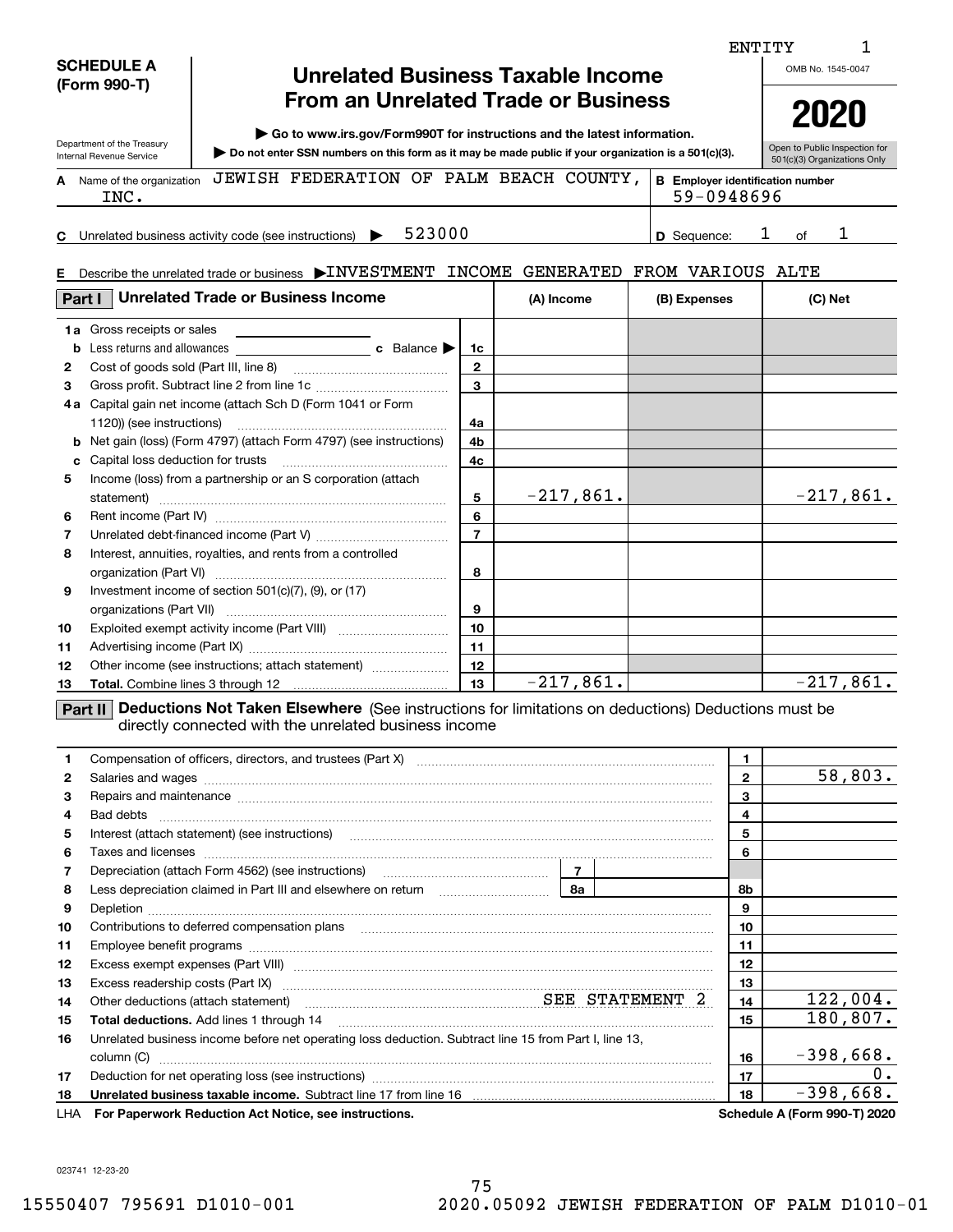|                | Schedule A (Form 990-T) 2020                                                                                                                                                                                                   |                                     |   |                | Page 2     |
|----------------|--------------------------------------------------------------------------------------------------------------------------------------------------------------------------------------------------------------------------------|-------------------------------------|---|----------------|------------|
| Part III       | <b>Cost of Goods Sold</b>                                                                                                                                                                                                      | Enter method of inventory valuation |   |                |            |
| 1              |                                                                                                                                                                                                                                |                                     |   | 1.             |            |
| 2              | Purchases                                                                                                                                                                                                                      |                                     |   | $\mathbf{2}$   |            |
| з              |                                                                                                                                                                                                                                |                                     |   | 3              |            |
| 4              |                                                                                                                                                                                                                                |                                     |   | 4              |            |
| 5              | Other costs (attach statement) manufactured and contract and contract and contract and contract and contract and contract and contract and contract and contract and contract and contract and contract and contract and contr |                                     |   | 5              |            |
| 6              |                                                                                                                                                                                                                                |                                     |   | 6              |            |
| 7              | Inventory at end of year                                                                                                                                                                                                       |                                     |   | $\overline{7}$ |            |
| 8              | Cost of goods sold. Subtract line 7 from line 6. Enter here and in Part I, line 2                                                                                                                                              |                                     |   | 8              |            |
| 9              | Do the rules of section 263A (with respect to property produced or acquired for resale) apply to the organization?                                                                                                             |                                     |   |                | Yes<br>No. |
| <b>Part IV</b> | Rent Income (From Real Property and Personal Property Leased with Real Property)                                                                                                                                               |                                     |   |                |            |
| 1              | Description of property (property street address, city, state, ZIP code). Check if a dual-use (see instructions)                                                                                                               |                                     |   |                |            |
|                | A                                                                                                                                                                                                                              |                                     |   |                |            |
|                | B                                                                                                                                                                                                                              |                                     |   |                |            |
|                | С                                                                                                                                                                                                                              |                                     |   |                |            |
|                | D                                                                                                                                                                                                                              |                                     |   |                |            |
|                |                                                                                                                                                                                                                                | A                                   | В | C              | D          |
| 2              | Rent received or accrued                                                                                                                                                                                                       |                                     |   |                |            |
| a              | From personal property (if the percentage of                                                                                                                                                                                   |                                     |   |                |            |
|                | rent for personal property is more than 10%                                                                                                                                                                                    |                                     |   |                |            |
|                |                                                                                                                                                                                                                                |                                     |   |                |            |
| b              | From real and personal property (if the                                                                                                                                                                                        |                                     |   |                |            |
|                | percentage of rent for personal property exceeds                                                                                                                                                                               |                                     |   |                |            |
|                | 50% or if the rent is based on profit or income)<br><b>Service</b>                                                                                                                                                             |                                     |   |                |            |
| с              | Total rents received or accrued by property.                                                                                                                                                                                   |                                     |   |                |            |
|                | Add lines 2a and 2b, columns A through D                                                                                                                                                                                       |                                     |   |                |            |
|                |                                                                                                                                                                                                                                |                                     |   |                |            |
| з              | Total rents received or accrued. Add line 2c columns A through D. Enter here and on Part I, line 6, column (A)                                                                                                                 |                                     |   |                | 0.         |
|                | Deductions directly connected with the income                                                                                                                                                                                  |                                     |   |                |            |
| 4              | in lines $2(a)$ and $2(b)$ (attach statement) $\ldots$                                                                                                                                                                         |                                     |   |                |            |
|                |                                                                                                                                                                                                                                |                                     |   |                |            |
| 5<br>Part V    |                                                                                                                                                                                                                                |                                     |   |                | 0.         |
|                | <b>Unrelated Debt-Financed Income</b> (see instructions)                                                                                                                                                                       |                                     |   |                |            |
| 1              | Description of debt-financed property (street address, city, state, ZIP code). Check if a dual-use (see instructions)                                                                                                          |                                     |   |                |            |
|                | A                                                                                                                                                                                                                              |                                     |   |                |            |
|                | В                                                                                                                                                                                                                              |                                     |   |                |            |
|                | C.                                                                                                                                                                                                                             |                                     |   |                |            |
|                | D                                                                                                                                                                                                                              |                                     |   |                |            |
|                |                                                                                                                                                                                                                                | A                                   | В | C              | D          |
| 2              | Gross income from or allocable to debt-financed                                                                                                                                                                                |                                     |   |                |            |
|                | property                                                                                                                                                                                                                       |                                     |   |                |            |
| 3              | Deductions directly connected with or allocable                                                                                                                                                                                |                                     |   |                |            |
|                | to debt-financed property                                                                                                                                                                                                      |                                     |   |                |            |
| а              | Straight line depreciation (attach statement)                                                                                                                                                                                  |                                     |   |                |            |
| b              | Other deductions (attach statement)                                                                                                                                                                                            |                                     |   |                |            |
| c              | Total deductions (add lines 3a and 3b,                                                                                                                                                                                         |                                     |   |                |            |
|                |                                                                                                                                                                                                                                |                                     |   |                |            |
| 4              | Amount of average acquisition debt on or allocable                                                                                                                                                                             |                                     |   |                |            |
|                | to debt-financed property (attach statement)                                                                                                                                                                                   |                                     |   |                |            |
| 5              | Average adjusted basis of or allocable to debt-                                                                                                                                                                                |                                     |   |                |            |
|                |                                                                                                                                                                                                                                |                                     |   |                |            |
| 6              |                                                                                                                                                                                                                                | %                                   | % | %              | %          |
| 7              | Gross income reportable. Multiply line 2 by line 6                                                                                                                                                                             |                                     |   |                |            |
| 8              |                                                                                                                                                                                                                                |                                     |   |                | 0.         |
|                |                                                                                                                                                                                                                                |                                     |   |                |            |
| 9              | Allocable deductions. Multiply line 3c by line 6                                                                                                                                                                               |                                     |   |                |            |
| 10             | Total allocable deductions. Add line 9, columns A through D. Enter here and on Part I, line 7, column (B)                                                                                                                      |                                     |   |                | 0.         |

#### 023721 12-23-20 **11 Total dividends-received deductions** included in line 10

**Schedule A (Form 990-T) 2020**

0.

ENTITY 1

 $\blacktriangleright$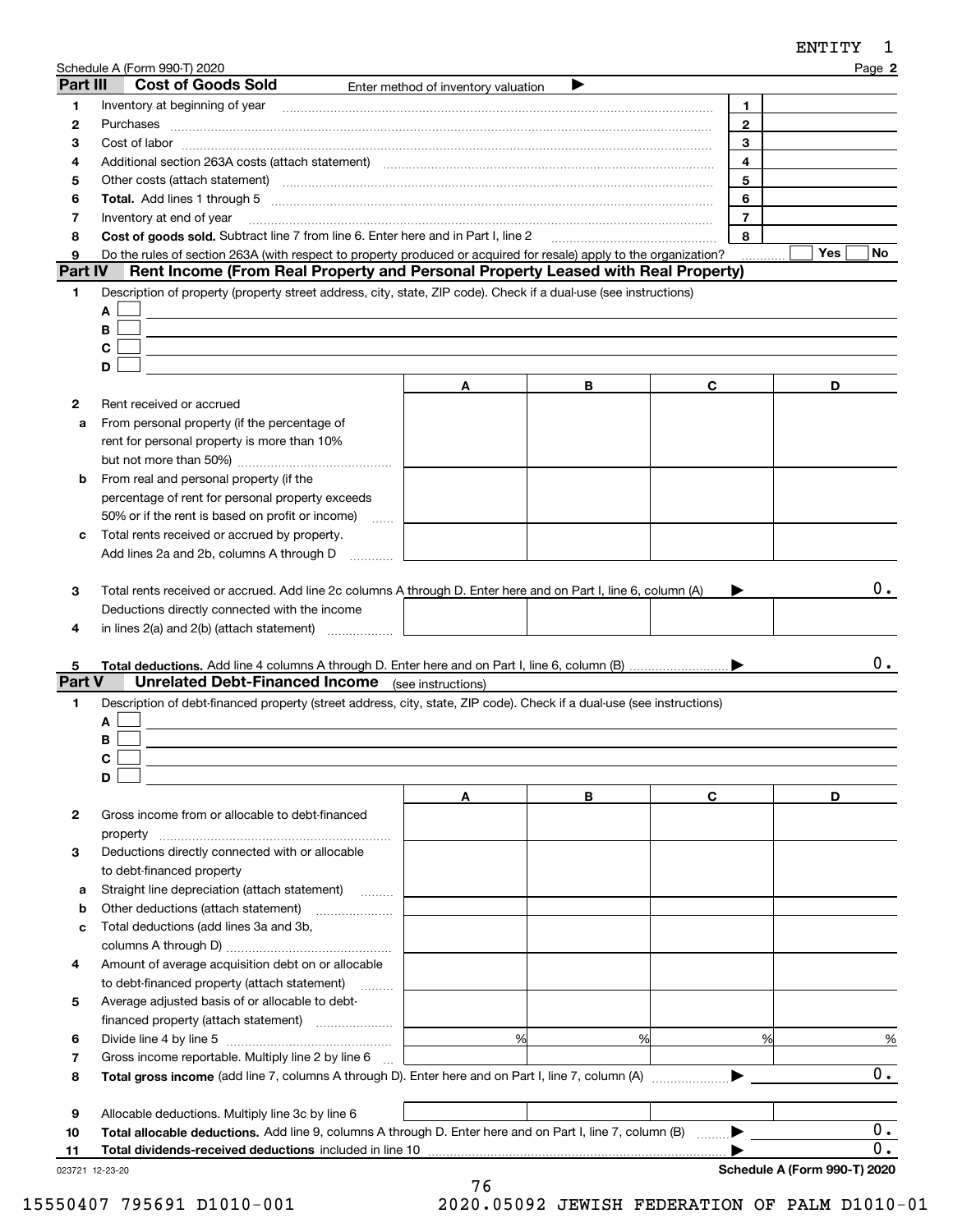|                  | Schedule A (Form 990-T) 2020                                                                                                                                                                                                                          |                          |                                                                        |                                           |    |                                                       |              |                                                |                                   |                         | Page 3                                             |
|------------------|-------------------------------------------------------------------------------------------------------------------------------------------------------------------------------------------------------------------------------------------------------|--------------------------|------------------------------------------------------------------------|-------------------------------------------|----|-------------------------------------------------------|--------------|------------------------------------------------|-----------------------------------|-------------------------|----------------------------------------------------|
|                  | Part VI Interest, Annuities, Royalties, and Rents from Controlled Organizations                                                                                                                                                                       |                          |                                                                        |                                           |    |                                                       |              | (see instructions)                             |                                   |                         |                                                    |
|                  |                                                                                                                                                                                                                                                       |                          |                                                                        |                                           |    | <b>Exempt Controlled Organizations</b>                |              |                                                |                                   |                         |                                                    |
|                  | 1. Name of controlled<br>organization                                                                                                                                                                                                                 |                          | 2. Employer<br>identification                                          | 3. Net unrelated<br>income (loss)         |    | 4. Total of specified<br>payments made                |              | 5. Part of column 4<br>that is included in the |                                   |                         | 6. Deductions directly<br>connected with           |
|                  |                                                                                                                                                                                                                                                       |                          | number                                                                 | (see instructions)                        |    |                                                       |              | controlling organiza-<br>tion's gross income   |                                   |                         | income in column 5                                 |
| (1)              |                                                                                                                                                                                                                                                       |                          |                                                                        |                                           |    |                                                       |              |                                                |                                   |                         |                                                    |
| (2)              |                                                                                                                                                                                                                                                       |                          |                                                                        |                                           |    |                                                       |              |                                                |                                   |                         |                                                    |
| (3)              |                                                                                                                                                                                                                                                       |                          |                                                                        |                                           |    |                                                       |              |                                                |                                   |                         |                                                    |
| (4)              |                                                                                                                                                                                                                                                       |                          |                                                                        |                                           |    |                                                       |              |                                                |                                   |                         |                                                    |
|                  |                                                                                                                                                                                                                                                       |                          |                                                                        | Nonexempt Controlled Organizations        |    |                                                       |              |                                                |                                   |                         |                                                    |
|                  | 7. Taxable Income                                                                                                                                                                                                                                     |                          | 8. Net unrelated                                                       | 9. Total of specified                     |    | <b>10.</b> Part of column 9                           |              |                                                |                                   |                         | 11. Deductions directly                            |
|                  |                                                                                                                                                                                                                                                       |                          | income (loss)                                                          | payments made                             |    | that is included in the<br>controlling organization's |              |                                                |                                   | connected with          |                                                    |
|                  |                                                                                                                                                                                                                                                       |                          | (see instructions)                                                     |                                           |    |                                                       | gross income |                                                |                                   |                         | income in column 10                                |
| (1)              |                                                                                                                                                                                                                                                       |                          |                                                                        |                                           |    |                                                       |              |                                                |                                   |                         |                                                    |
| (2)              |                                                                                                                                                                                                                                                       |                          |                                                                        |                                           |    |                                                       |              |                                                |                                   |                         |                                                    |
| (3)              |                                                                                                                                                                                                                                                       |                          |                                                                        |                                           |    |                                                       |              |                                                |                                   |                         |                                                    |
| (4)              |                                                                                                                                                                                                                                                       |                          |                                                                        |                                           |    | Add columns 5 and 10.                                 |              |                                                |                                   |                         |                                                    |
|                  |                                                                                                                                                                                                                                                       |                          |                                                                        |                                           |    | Enter here and on Part I,                             |              |                                                |                                   |                         | Add columns 6 and 11.<br>Enter here and on Part I, |
|                  |                                                                                                                                                                                                                                                       |                          |                                                                        |                                           |    | line 8, column (A)                                    |              |                                                |                                   | line $8$ , column $(B)$ |                                                    |
| Totals           |                                                                                                                                                                                                                                                       |                          |                                                                        |                                           |    |                                                       |              | О.                                             |                                   |                         | 0.                                                 |
| <b>Part VII</b>  |                                                                                                                                                                                                                                                       |                          | Investment Income of a Section 501(c)(7), (9), or (17) Organization    |                                           |    |                                                       |              | (see instructions)                             |                                   |                         |                                                    |
|                  |                                                                                                                                                                                                                                                       | 1. Description of income |                                                                        | 2. Amount of                              |    | 3. Deductions                                         |              |                                                | 4. Set-asides                     |                         | 5. Total deductions                                |
|                  |                                                                                                                                                                                                                                                       |                          |                                                                        | income                                    |    | directly connected                                    |              | (attach statement)                             |                                   |                         | and set-asides<br>(add cols 3 and 4)               |
|                  |                                                                                                                                                                                                                                                       |                          |                                                                        |                                           |    | (attach statement)                                    |              |                                                |                                   |                         |                                                    |
| (1)              |                                                                                                                                                                                                                                                       |                          |                                                                        |                                           |    |                                                       |              |                                                |                                   |                         |                                                    |
| (2)              |                                                                                                                                                                                                                                                       |                          |                                                                        |                                           |    |                                                       |              |                                                |                                   |                         |                                                    |
| (3)              |                                                                                                                                                                                                                                                       |                          |                                                                        |                                           |    |                                                       |              |                                                |                                   |                         |                                                    |
| (4)              |                                                                                                                                                                                                                                                       |                          |                                                                        | Add amounts in                            |    |                                                       |              |                                                |                                   |                         | Add amounts in                                     |
|                  |                                                                                                                                                                                                                                                       |                          |                                                                        | column 2. Enter                           |    |                                                       |              |                                                |                                   |                         | column 5. Enter                                    |
|                  |                                                                                                                                                                                                                                                       |                          |                                                                        | here and on Part I,<br>line 9, column (A) |    |                                                       |              |                                                |                                   |                         | here and on Part I,<br>line $9$ , column $(B)$     |
| Totals           |                                                                                                                                                                                                                                                       |                          |                                                                        |                                           | О. |                                                       |              |                                                |                                   |                         | 0.                                                 |
| <b>Part VIII</b> |                                                                                                                                                                                                                                                       |                          | <b>Exploited Exempt Activity Income, Other Than Advertising Income</b> |                                           |    |                                                       |              | (see instructions)                             |                                   |                         |                                                    |
| 1                | Description of exploited activity:                                                                                                                                                                                                                    |                          |                                                                        |                                           |    |                                                       |              |                                                |                                   |                         |                                                    |
| 2                | Gross unrelated business income from trade or business. Enter here and on Part I, line 10, column (A)                                                                                                                                                 |                          |                                                                        |                                           |    |                                                       |              |                                                | 2                                 |                         |                                                    |
| 3                | Expenses directly connected with production of unrelated business income. Enter here and on Part I,                                                                                                                                                   |                          |                                                                        |                                           |    |                                                       |              |                                                |                                   |                         |                                                    |
|                  | line 10, column (B)                                                                                                                                                                                                                                   |                          |                                                                        |                                           |    |                                                       |              |                                                | 3                                 |                         |                                                    |
| 4                | Net income (loss) from unrelated trade or business. Subtract line 3 from line 2. If a gain, complete                                                                                                                                                  |                          |                                                                        |                                           |    |                                                       |              |                                                |                                   |                         |                                                    |
|                  |                                                                                                                                                                                                                                                       |                          |                                                                        |                                           |    |                                                       |              |                                                | 4                                 |                         |                                                    |
| 5                | Gross income from activity that is not unrelated business income [11] [11] content material content from activity that is not unrelated business income [11] [11] [11] $\alpha$ [11] $\alpha$ [11] $\alpha$ [11] $\alpha$ [11] $\alpha$ [11] $\alpha$ |                          |                                                                        |                                           |    |                                                       |              |                                                | 5                                 |                         |                                                    |
| 6                | Expenses attributable to income entered on line 5 [[11] manufacture manufacture attributable to income entered on line 5 [[11] manufacture manufacture attributable to income entered on line 5 [[11] manufacture manufacture                         |                          |                                                                        |                                           |    |                                                       |              |                                                | 6                                 |                         |                                                    |
| 7                | Excess exempt expenses. Subtract line 5 from line 6, but do not enter more than the amount on line                                                                                                                                                    |                          |                                                                        |                                           |    |                                                       |              |                                                |                                   |                         |                                                    |
|                  |                                                                                                                                                                                                                                                       |                          |                                                                        |                                           |    |                                                       |              |                                                | $\overline{7}$<br><b>Cahadula</b> |                         | $A$ (F $=$ $=$ 000 T) 0000                         |

**Schedule A (Form 990-T) 2020**

023731 12-23-20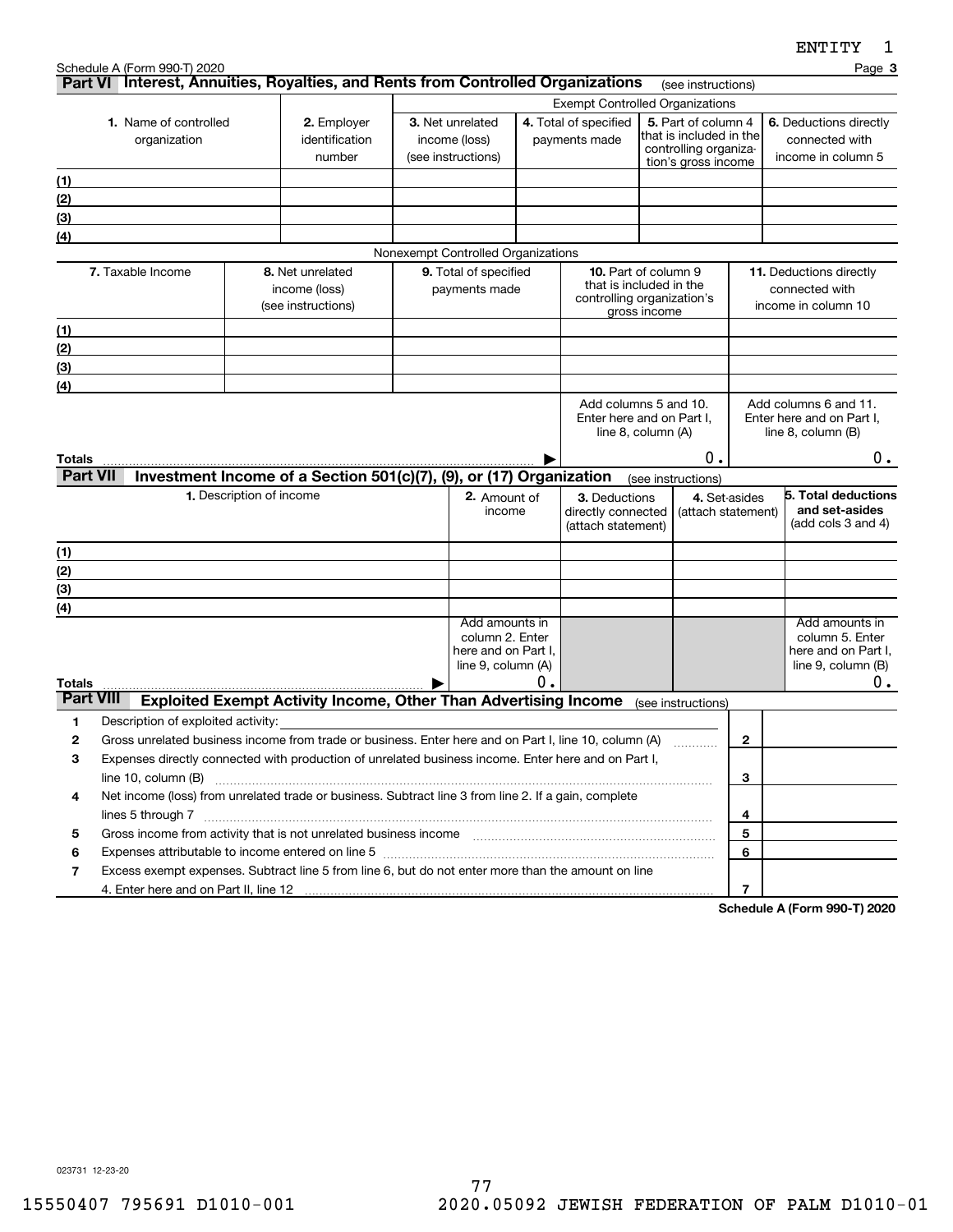| <b>Part IX</b>             | Schedule A (Form 990-T) 2020<br><b>Advertising Income</b>                                                                                                                                                                                                                                                                                                                                                                                                                                                                                                                                                                             |          |   |                                                 | Page 4                                                   |
|----------------------------|---------------------------------------------------------------------------------------------------------------------------------------------------------------------------------------------------------------------------------------------------------------------------------------------------------------------------------------------------------------------------------------------------------------------------------------------------------------------------------------------------------------------------------------------------------------------------------------------------------------------------------------|----------|---|-------------------------------------------------|----------------------------------------------------------|
| 1                          | Name(s) of periodical(s). Check box if reporting two or more periodicals on a consolidated basis.<br>A<br>в<br>C<br>D                                                                                                                                                                                                                                                                                                                                                                                                                                                                                                                 |          |   |                                                 |                                                          |
|                            | Enter amounts for each periodical listed above in the corresponding column.                                                                                                                                                                                                                                                                                                                                                                                                                                                                                                                                                           |          |   |                                                 |                                                          |
|                            |                                                                                                                                                                                                                                                                                                                                                                                                                                                                                                                                                                                                                                       | A        | В | C                                               | D                                                        |
| 2                          | Gross advertising income                                                                                                                                                                                                                                                                                                                                                                                                                                                                                                                                                                                                              |          |   |                                                 |                                                          |
|                            |                                                                                                                                                                                                                                                                                                                                                                                                                                                                                                                                                                                                                                       |          |   |                                                 | $\overline{0}$ .                                         |
| а                          |                                                                                                                                                                                                                                                                                                                                                                                                                                                                                                                                                                                                                                       |          |   |                                                 |                                                          |
| 3                          | Direct advertising costs by periodical                                                                                                                                                                                                                                                                                                                                                                                                                                                                                                                                                                                                |          |   |                                                 |                                                          |
| a                          |                                                                                                                                                                                                                                                                                                                                                                                                                                                                                                                                                                                                                                       |          |   |                                                 | 0.                                                       |
| 4<br>5<br>6<br>7<br>8<br>a | Advertising gain (loss). Subtract line 3 from line<br>2. For any column in line 4 showing a gain,<br>complete lines 5 through 8. For any column in<br>line 4 showing a loss or zero, do not complete<br>lines 5 through 7, and enter zero on line 8<br>Excess readership costs. If line 6 is less than<br>line 5, subtract line 6 from line 5. If line 5 is less<br>Excess readership costs allowed as a<br>deduction. For each column showing a gain on<br>line 4, enter the lesser of line 4 or line 7<br>Add line 8, columns A through D. Enter the greater of the line 8a, columns total or zero here and on<br>Part II, line 13. |          |   |                                                 | 0.                                                       |
| Part X                     | <b>Compensation of Officers, Directors, and Trustees</b> (see instructions)                                                                                                                                                                                                                                                                                                                                                                                                                                                                                                                                                           |          |   |                                                 |                                                          |
|                            | 1. Name                                                                                                                                                                                                                                                                                                                                                                                                                                                                                                                                                                                                                               | 2. Title |   | 3. Percentage<br>of time devoted<br>to business | 4. Compensation<br>attributable to<br>unrelated business |
| (1)                        |                                                                                                                                                                                                                                                                                                                                                                                                                                                                                                                                                                                                                                       |          |   | %                                               |                                                          |
| (2)                        |                                                                                                                                                                                                                                                                                                                                                                                                                                                                                                                                                                                                                                       |          |   | %                                               |                                                          |
| (3)                        |                                                                                                                                                                                                                                                                                                                                                                                                                                                                                                                                                                                                                                       |          |   | %                                               |                                                          |
| <u>(4)</u>                 |                                                                                                                                                                                                                                                                                                                                                                                                                                                                                                                                                                                                                                       |          |   | %                                               |                                                          |
| <b>Part XI</b>             | Total. Enter here and on Part II, line 1<br><b>Supplemental Information</b> (see instructions)                                                                                                                                                                                                                                                                                                                                                                                                                                                                                                                                        |          |   |                                                 | 0.                                                       |
|                            |                                                                                                                                                                                                                                                                                                                                                                                                                                                                                                                                                                                                                                       |          |   |                                                 |                                                          |

023732 12-23-20

**Schedule A (Form 990-T) 2020** 78 15550407 795691 D1010-001 2020.05092 JEWISH FEDERATION OF PALM D1010-01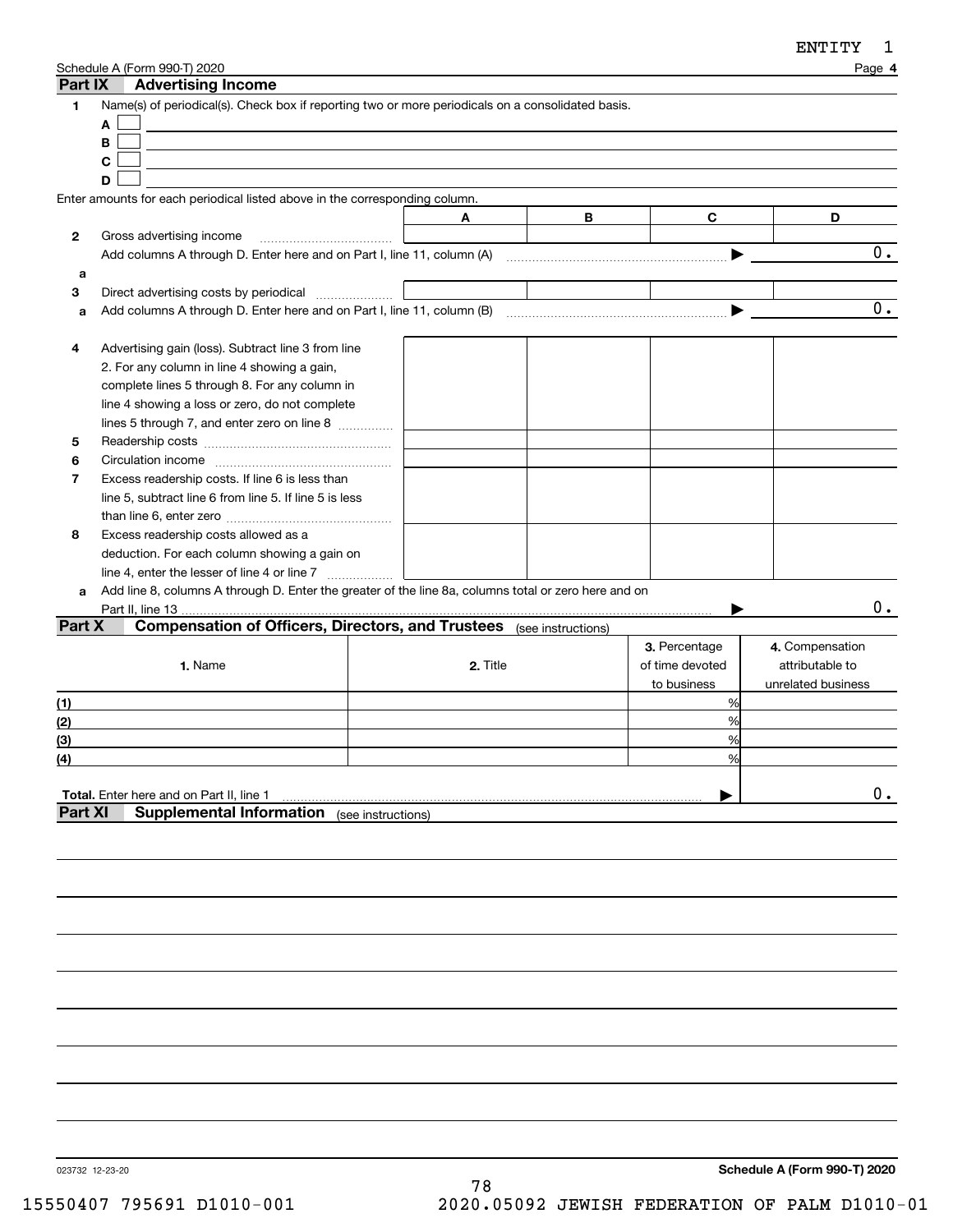| FORM $990-T (A)$                                                                                                                                      | OTHER DEDUCTIONS | STATEMENT <sub>2</sub>                  |
|-------------------------------------------------------------------------------------------------------------------------------------------------------|------------------|-----------------------------------------|
| DESCRIPTION                                                                                                                                           |                  | AMOUNT                                  |
| ACCOUNTING AND TAX PREPARATION<br>ENDOWMENT SYSTEM TRACKING OF INVESTMENTS<br>INVESTMENT ADVISOR/MONITOR FEES ALLOCATION<br>OFFICE EXPENSES AND OTHER |                  | 20,000.<br>35,000.<br>64,204.<br>2,800. |
| TOTAL TO SCHEDULE A, PART II, LINE 14                                                                                                                 |                  | 122,004.                                |
|                                                                                                                                                       |                  |                                         |

}}}}}}}}}}}}}}}}}}}}}}}}}}}}}}}}}}}}}}}} }}}}}}}}}}

~~~~~~~~~~~~~~~~~~~~~~~~~~~~~~~~~~~~~~~~~~~~~~~~~~~~~~~~~~~~~~~~~~~~~~~~~~~~~~

| FORM $990-T$    | DESCRIPTION OF ORGANIZATION'S | UNRELATED | <b>STATEMENT</b> |
|-----------------|-------------------------------|-----------|------------------|
| <b>SCHEDULE</b> | <b>BUSINESS ACTIVITY</b>      |           |                  |

INVESTMENT INCOME GENERATED FROM VARIOUS ALTERNATIVE INVESTMENTS

TO FORM 990-T, SCHEDULE A, LINE E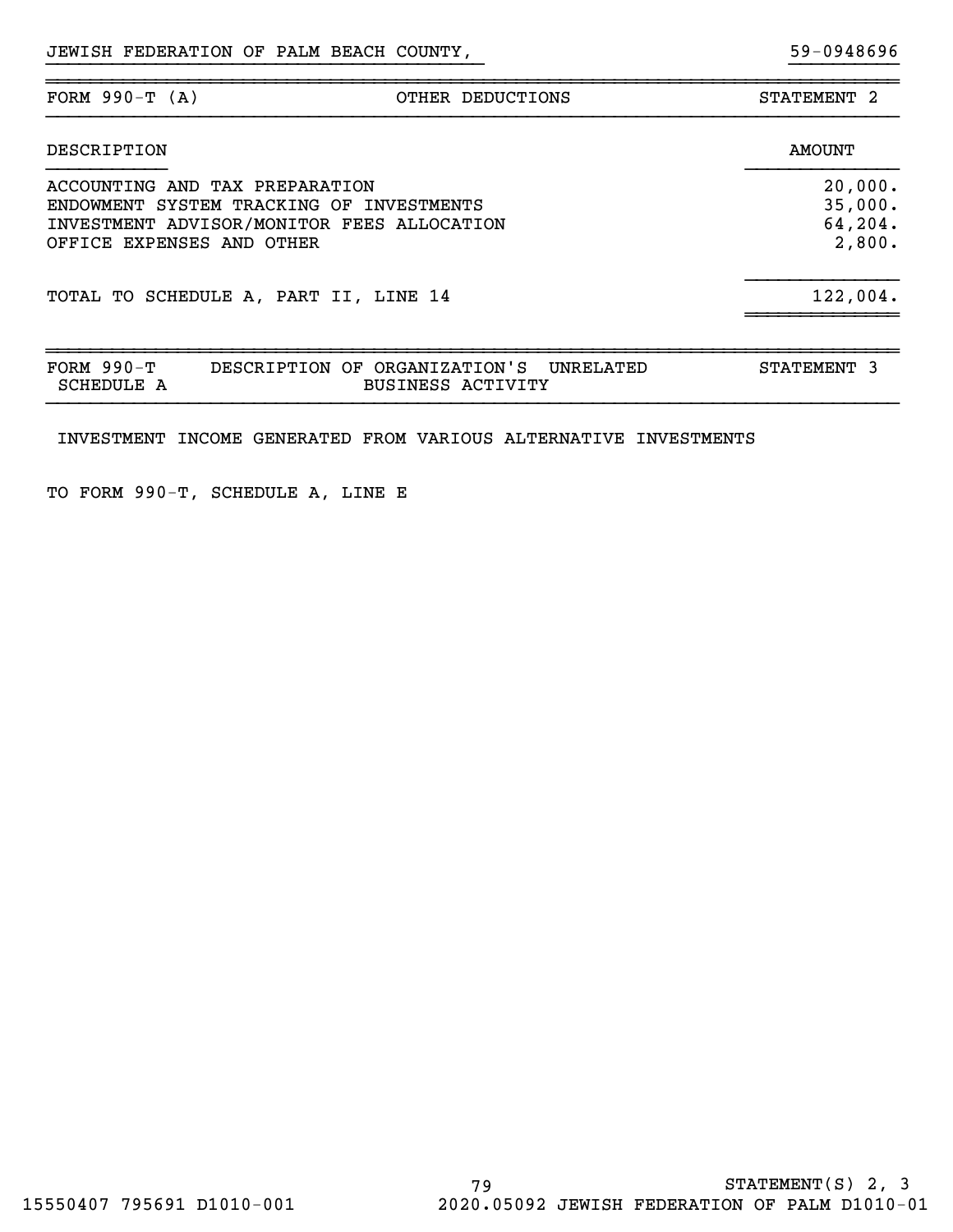

#### 813302021063000020050372359094869600005

| Name<br><b>Address</b> | JEWISH FEDERATION OF PALM BEACH COUNTY,<br>INC.<br>ONE HARVARD CIRCLE<br>33409<br>WEST PALM BEACH, FL<br>City/State/ZIP<br>Check here if any changes have been made to name or address                                                                                                                                                                                                                                                                          |                                                       |                 |
|------------------------|-----------------------------------------------------------------------------------------------------------------------------------------------------------------------------------------------------------------------------------------------------------------------------------------------------------------------------------------------------------------------------------------------------------------------------------------------------------------|-------------------------------------------------------|-----------------|
|                        | <b>Computation of Florida Net Income Tax</b>                                                                                                                                                                                                                                                                                                                                                                                                                    |                                                       |                 |
| 1.                     | Federal taxable income (see instructions) - Attach pages 1-5 of federal return Check here if negative                                                                                                                                                                                                                                                                                                                                                           |                                                       | 0.00            |
| 2.                     | State income taxes deducted in computing federal taxable income                                                                                                                                                                                                                                                                                                                                                                                                 |                                                       |                 |
|                        |                                                                                                                                                                                                                                                                                                                                                                                                                                                                 |                                                       |                 |
| 3.                     | Additions to federal taxable income (from Schedule I) [11] [12] [12] Additions to federal taxable income (from Schedule I)                                                                                                                                                                                                                                                                                                                                      | Check here if negative                                |                 |
| $\overline{4}$ .       | Total of Lines 1, 2 and 3                                                                                                                                                                                                                                                                                                                                                                                                                                       |                                                       | 0.00            |
| 5.                     | Subtractions from federal taxable income (from Schedule II) [[[[[[[[[[[[[[[[[[[[[[[]]]]]]]]]]]                                                                                                                                                                                                                                                                                                                                                                  | Check here if negative<br>$\mathcal{L} = \mathcal{L}$ | 1,414,627.00    |
| 6.                     | Adjusted federal income (Line 4 minus Line 5) [111] [12] manuscription of Adjusted federal income (Line 4 minus Line 5)                                                                                                                                                                                                                                                                                                                                         | $\underline{x}$<br>Check here if negative             | $-1,414,627.00$ |
| 7.                     | Florida portion of adjusted federal income (see instructions) [                                                                                                                                                                                                                                                                                                                                                                                                 | $\mathbf{X}_{\text{max}}$<br>Check here if negative   | $-1,414,627.00$ |
| 8.                     |                                                                                                                                                                                                                                                                                                                                                                                                                                                                 | Check here if negative                                |                 |
| 9.                     | <b>Florida exemption</b>                                                                                                                                                                                                                                                                                                                                                                                                                                        |                                                       | 0.00            |
| 10.                    | Florida net income (Line 7 plus Line 8 minus Line 9) [11] manufacture in the income (Line 7 plus Line 8 minus Line 9) [11] manufacture in the income contract to the state of the state of the state of the state of the state                                                                                                                                                                                                                                  |                                                       | 0.00            |
| 11.                    | $\begin{minipage}[b]{0.5\textwidth} \centering \begin{tabular}{ c c c c c } \hline \multicolumn{1}{ c }{\textbf{0.5}} \multicolumn{1}{ c }{\textbf{0.5}} \multicolumn{1}{ c }{\textbf{0.5}} \multicolumn{1}{ c }{\textbf{0.5}} \multicolumn{1}{ c }{\textbf{0.5}} \multicolumn{1}{ c }{\textbf{0.5}} \multicolumn{1}{ c }{\textbf{0.5}} \multicolumn{1}{ c }{\textbf{0.5}} \multicolumn{1}{ c }{\textbf{0.5}} \multicolumn{1}{ c$<br>Tax due: 4.458% of Line 10 |                                                       | 0.00            |
| 12.                    | Credits against the tax (from Schedule V) <b>manufacture and continuum contracts</b> against the tax (from Schedule V)                                                                                                                                                                                                                                                                                                                                          |                                                       |                 |
| 13.                    |                                                                                                                                                                                                                                                                                                                                                                                                                                                                 |                                                       | 0.00            |
| 14.                    | a) Penalty: F-2220<br>$\frac{1}{2}$ b) Other $\frac{1}{2}$ b) Other $\frac{1}{2}$                                                                                                                                                                                                                                                                                                                                                                               |                                                       |                 |
|                        | $\overline{\phantom{a}}$ d) Other $\overline{\phantom{a}}$ d) Other $\overline{\phantom{a}}$ Line 14 Total $\blacktriangleright$ $\overline{\phantom{a}}$<br>c) Interest: F-2220                                                                                                                                                                                                                                                                                |                                                       |                 |
| 15.                    |                                                                                                                                                                                                                                                                                                                                                                                                                                                                 |                                                       |                 |
| 16.                    | Payment credits: Estimated tax payments $16a \$                                                                                                                                                                                                                                                                                                                                                                                                                 |                                                       |                 |
|                        | 16b \$<br>Tentative tax payment                                                                                                                                                                                                                                                                                                                                                                                                                                 |                                                       |                 |
| 17.                    | Total amount due: Subtract Line 16 from Line 15. If positive, enter amount due here and on payment coupon.                                                                                                                                                                                                                                                                                                                                                      |                                                       |                 |
|                        | If the amount is negative (overpayment), enter on Line 18 and/or Line 19                                                                                                                                                                                                                                                                                                                                                                                        |                                                       |                 |
| 18.                    | Credit: Enter amount of overpayment credited to next year's estimated tax here and on payment coupon <i>management</i>                                                                                                                                                                                                                                                                                                                                          |                                                       |                 |
| 19.                    |                                                                                                                                                                                                                                                                                                                                                                                                                                                                 |                                                       |                 |
|                        | 044081 10-20-20                                                                                                                                                                                                                                                                                                                                                                                                                                                 |                                                       |                 |

### **Payment Coupon for Florida Corporate Income Tax Return**

**Do Not Detach**

YEAR ENDING 06/30/21

**F-1120 R. 01/20 1019**

To ensure proper credit to your account, enclose your check with tax return when mailing.

| Name<br>Address | INC.<br>ONE HARVARD CIRCLE<br>City/State/ZIP WEST PALM BEACH, FL | JEWISH FEDERATION OF PALM BEA<br>33409 | of the taxable year. | If 6/30 year end, return is due 1st day of the 4th month after the close of the<br>taxable year, otherwise return is due 1st day of the 5th month after the close |
|-----------------|------------------------------------------------------------------|----------------------------------------|----------------------|-------------------------------------------------------------------------------------------------------------------------------------------------------------------|
| 590948696       |                                                                  |                                        |                      |                                                                                                                                                                   |
| 20200701        |                                                                  | 141462700                              |                      |                                                                                                                                                                   |
| 20210630        |                                                                  | $-141462700$                           |                      |                                                                                                                                                                   |
| 00000000        |                                                                  | 0.000000                               |                      |                                                                                                                                                                   |
| 012             |                                                                  | 141462700                              |                      |                                                                                                                                                                   |
| 202             |                                                                  |                                        |                      |                                                                                                                                                                   |
| 0               |                                                                  |                                        |                      |                                                                                                                                                                   |
|                 |                                                                  |                                        |                      |                                                                                                                                                                   |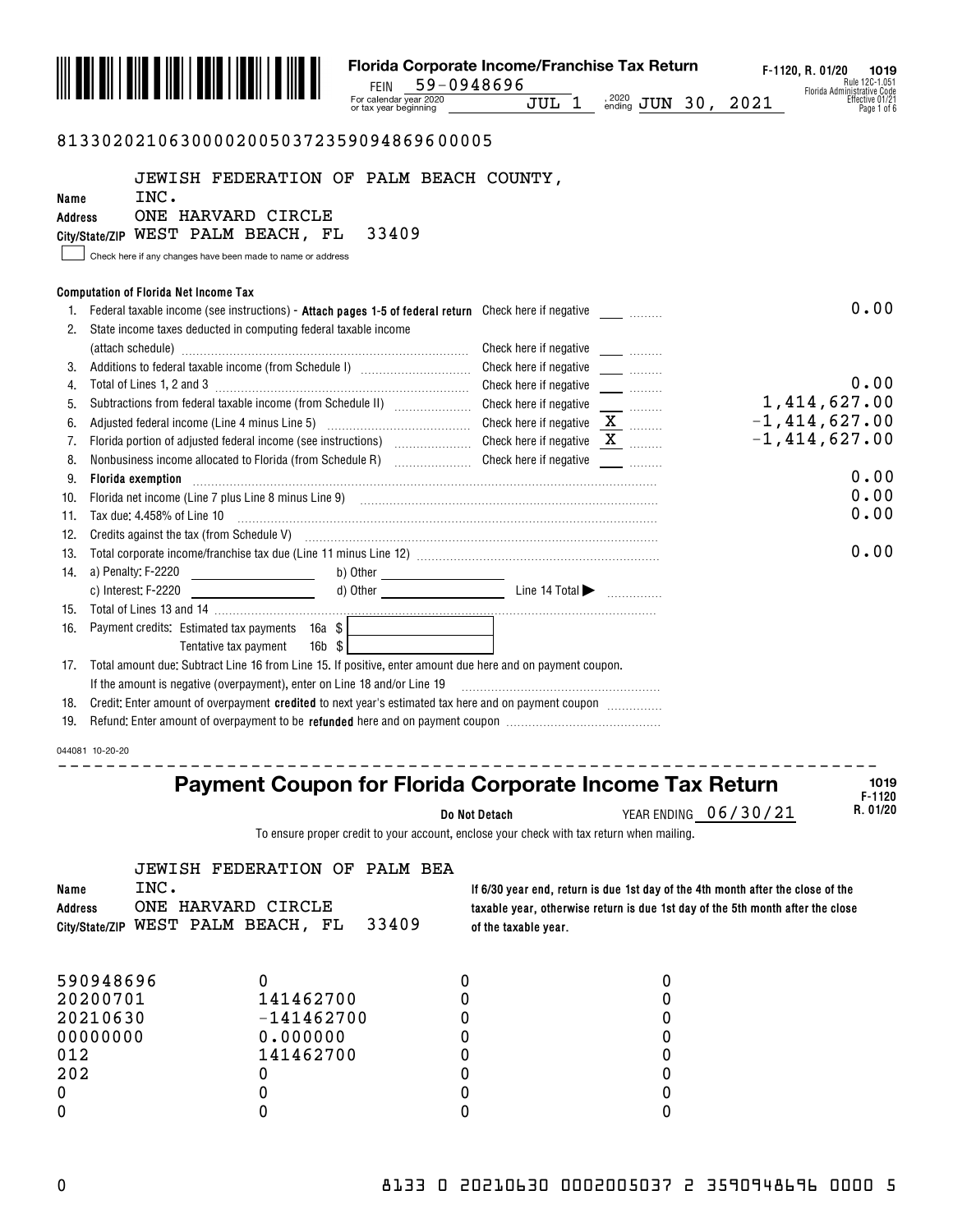

59-0948696

FEIN

Under penalties of perjury, I declare that I have examined this return, including accompanying schedules and statements, and to the best of my knowledge and belief, it is true, correct, and complete. Declaration of preparer (other than taxpayer) is based on all information of which preparer has any knowledge. Sign here<br>
Signature of officer (must be an original signature) Date<br>
Date A.B.C.D.E.F.G-1. Corporation is a member of a controlled group?  $YES$   $\Box$  **NO**  $\boxed{X}$  If yes, attach list. J. Enter date of latest IRS audit: State of incorporation:  $\, {\rm FLORIDA}$ Florida Secretary of State document number:  $\,7\,0\,4\,9\,1\,1$ Florida consolidated return? G-2. Part of a federal consolidated return? Initial return **Conservant Primal return (final federal return filed)** G-3. The federal common parent has sales, property, or payroll in Florida? YES **NO X** H. Location of corporate books: I.J.K. Contact person concerning this return:  $\rm\,MICHAEL$   $\rm\,HOFFMAN$ L. Type of federal return filed  $\boxed{\phantom{0}}$  1120  $\boxed{\phantom{0}}$  1120S or FEIN from federal consolidated return: Name of corporation: Principal Business Activity Code (as pertains to Florida)  $\,$   $\rm{S23000}$   $\,$   $\,$   $\rm{C}$   $\rm{C}$   $\rm{C}$   $\rm{C}$   $\rm{C}$   $\rm{C}$   $\rm{C}$   $\rm{C}$   $\rm{C}$   $\rm{C}$   $\rm{C}$   $\rm{C}$   $\rm{C}$   $\rm{C}$   $\rm{C}$   $\rm{C}$   $\rm{C}$   $\rm{C}$   $\rm{C}$   $\rm{C}$   $\rm{C}$   $\rm{C}$   $\rm{C}$   $\rm{C}$  A Florida extension of time was timely filed? YES **NO**  $\boxed{\textbf{X}}$  **NO**  $\boxed{\textbf{X}}$  1. Taxpayer is a member of a Florida partnership or joint venture? YES NO  $\boxed{\textbf{X}}$ a) List years examined: a)  $\,$  Contact person telephone number:  $\,5614780700$ b) Contact person e-mail address:  $\overline{\text{KATHY}}\centerdot \text{SIGALL@JEWISHP}$ **This return is considered incomplete unless a copy of the federal return is attached. YES**  $\Box$  **NO**  $\overline{\mathbf{X}}$  If yes, provide:  $YES$  **NO**  $X$ A Florida extension of time was timely filed? **YES** If your return is not signed, or improperly signed and verified, it will be subject to a penalty. The statute of limitations will not start until your return is properly signed and verified. Your return must be completed in its entirety. Date**Date** Preparer check if selfemployedPreparer'sPTINPreparer'sPaid signature preparersonlyFirm's name (or yours if self-employed) and address FEIN  $\blacktriangleright$ ZIP | 33432 Visit the Department website to obtain a list of the required All Taxpayers Must Answer Questions A through M Below - See Instructions **Online Information Reporting Requirement Remember:T**  $\mathcal{L}^{\text{max}}$  $\mathcal{L}^{\text{max}}$  $\Box$  NO  $\overline{\mathrm{X}}$  $\blacktriangleright$  $\blacktriangleright$  $\blacktriangleright$  $\blacktriangleright$ ONE HARVARD CIRCLE  $\Box$  NO  $\Box$ 1120S or  $990-T$ 225 NE MIZNER BLVD. SUITE 685 BOCA RATON, FL CHIEF EXECUTIVE OFFI  $NO[X]$ 13-5381590 P00646430

information, due date, penalty rate and application to enter the information. (See section 220.27, Florida Statutes)

#### **Where to Send Payments and Returns <b>WEIN CONSTRANT WAS A WRITE YOUR FEIN** on your check.

Make check payable to and mail with return to: Florida Department of Revenue

> 5050 W Tennessee Street Tallahassee FL 32399-0135

If you are requesting a **refund** (Line 19), send your return to: Florida Department of Revenue PO Box 6440 Tallahassee FL 32314-6440

**Make your check payable to the Florida** U**Department of Revenue.**

**F-1120 R. 01/20 Page 2 of 6**

06/30/21

**1019**

- U
- **Sign your check and return.** U
- **Attach a copy of your federal return.** U
- **Attach a copy of your Florida Form F-7004** U**(extension of time) if applicable.**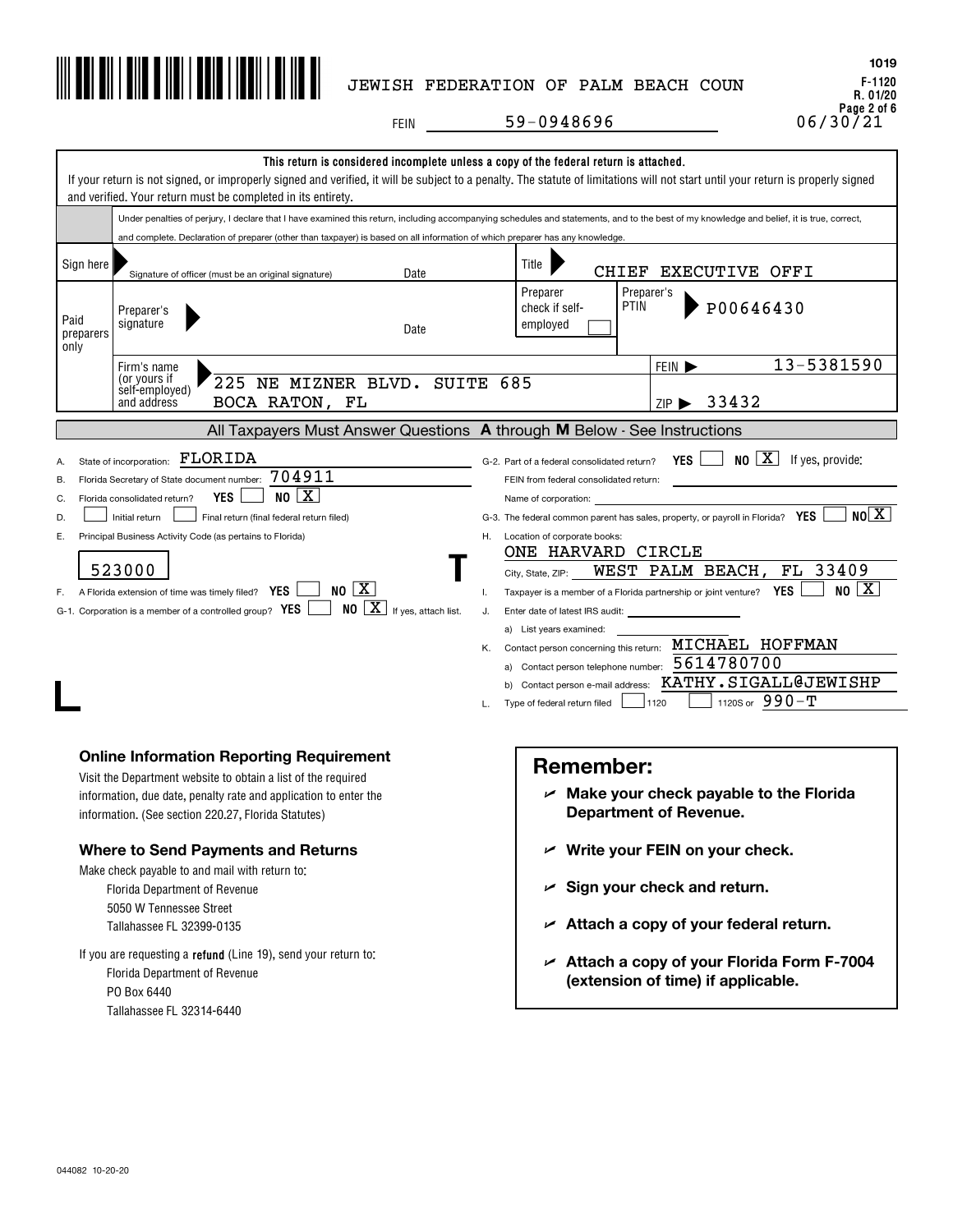## 

#### NAME JEWISH FEDERATION OF PALM BEACH COUNT FEIN 59-0948696 TAXABLEYEARENDING 06/30/21

| Schedule I - Additions and/or Adjustments to Federal Taxable Income                            |     |  |  |  |  |  |
|------------------------------------------------------------------------------------------------|-----|--|--|--|--|--|
| Interest excluded from federal taxable income (see instructions)                               | 1.  |  |  |  |  |  |
| Undistributed net long-term capital gains (see instructions)<br>2.                             | 2.  |  |  |  |  |  |
| Net operating loss deduction (attach schedule)<br>3.                                           | 3.  |  |  |  |  |  |
| Net capital loss carryover (attach schedule)<br>4.                                             | 4.  |  |  |  |  |  |
| Excess charitable contribution carryover (attach schedule)<br>5.                               | 5.  |  |  |  |  |  |
| Employee benefit plan contribution carryover (attach schedule)<br>6.                           | 6.  |  |  |  |  |  |
| Enterprise zone jobs credit (Florida Form F-1156Z)<br>7.                                       | 7.  |  |  |  |  |  |
| Ad valorem taxes allowable as enterprise zone property tax credit (Florida Form F-1158Z)<br>8. | 8.  |  |  |  |  |  |
| Guaranty association assessment(s) credit<br>9.                                                | 9.  |  |  |  |  |  |
| 10. Rural and/or urban high crime area job tax credits                                         | 10. |  |  |  |  |  |
| 11. State housing tax credit                                                                   | 11. |  |  |  |  |  |
| 12. Florida Tax Credit Scholarship Program Credits                                             | 12. |  |  |  |  |  |
| Florida Renewable energy production tax credit<br>13.                                          | 13. |  |  |  |  |  |
| 14. New markets tax credit                                                                     | 14. |  |  |  |  |  |
| 15. Entertainment industry tax credit                                                          | 15. |  |  |  |  |  |
| Research and Development tax credit<br>16.                                                     | 16. |  |  |  |  |  |
| 17. Energy Economic Zone tax credit                                                            | 17. |  |  |  |  |  |
| 18. s. 168(k) IRC special bonus depreciation                                                   | 18. |  |  |  |  |  |
| 19. Other additions (attach schedule)                                                          | 19. |  |  |  |  |  |
| 20. Total Lines 1 through 19. Enter total on Line 20 and on Page 1, Line 3.                    | 20. |  |  |  |  |  |

| <b>Schedule II - Subtractions from Federal Taxable Income</b> |                                                                                                           |                  |  |  |  |  |
|---------------------------------------------------------------|-----------------------------------------------------------------------------------------------------------|------------------|--|--|--|--|
| 1.                                                            | Gross foreign source income less attributable expenses                                                    |                  |  |  |  |  |
|                                                               | (a) Enter s. 78, IRC income<br>\$                                                                         |                  |  |  |  |  |
|                                                               | <u> 1989 - John Stein, mars and de Branden</u><br>(b) plus s. 862, IRC dividends                          |                  |  |  |  |  |
|                                                               | <u> 1989 - John Stein, Amerikaansk politiker</u><br>plus s. 951A, IRC, income<br>(c)                      | -1.              |  |  |  |  |
|                                                               | (d) less direct and indirect expenses                                                                     |                  |  |  |  |  |
|                                                               | and related amounts deducted                                                                              |                  |  |  |  |  |
|                                                               | under s. 250, IRC<br>\$<br>the company of the company of the company<br>Total I                           |                  |  |  |  |  |
| 2.                                                            | Gross subpart F income less attributable expenses                                                         |                  |  |  |  |  |
|                                                               |                                                                                                           |                  |  |  |  |  |
|                                                               | less direct and indirect expenses \$<br><u> 1989 - Andrea State Barbara, pre</u><br>Total                 | 2.               |  |  |  |  |
|                                                               | Note: Taxpayers doing business outside Florida enter zero on Lines 3 through 6, and complete Schedule IV. |                  |  |  |  |  |
| 3.                                                            | <b>STATEMENT</b><br>-2<br>Florida net operating loss carryover deduction (see instructions)               | $_31,414,627.00$ |  |  |  |  |
| 4.                                                            | Florida net capital loss carryover deduction (see instructions)                                           | 4.               |  |  |  |  |
| 5.                                                            | Florida excess charitable contribution carryover (see instructions)                                       | 5.               |  |  |  |  |
| 6.                                                            | Florida employee benefit plan contribution carryover (see instructions)                                   | 6.               |  |  |  |  |
| 7.                                                            | Nonbusiness income (from Schedule R, Line 3)                                                              | 7.               |  |  |  |  |
| 8.                                                            | Eligible net income of an international banking facility (see instructions)                               | 8.               |  |  |  |  |
| 9.                                                            | s. 179, IRC expense (see instructions)                                                                    | 9.               |  |  |  |  |
|                                                               | 10. s. 168(k), IRC special bonus depreciation (see instructions)                                          | 10.              |  |  |  |  |
|                                                               | 11. Other subtractions (attach statement)                                                                 | 11.              |  |  |  |  |
|                                                               | 12. Total Lines 1 through 11. Enter total on Line 12 and on Page 1, Line 5.                               | 11.414.627.00    |  |  |  |  |

044091 10-20-20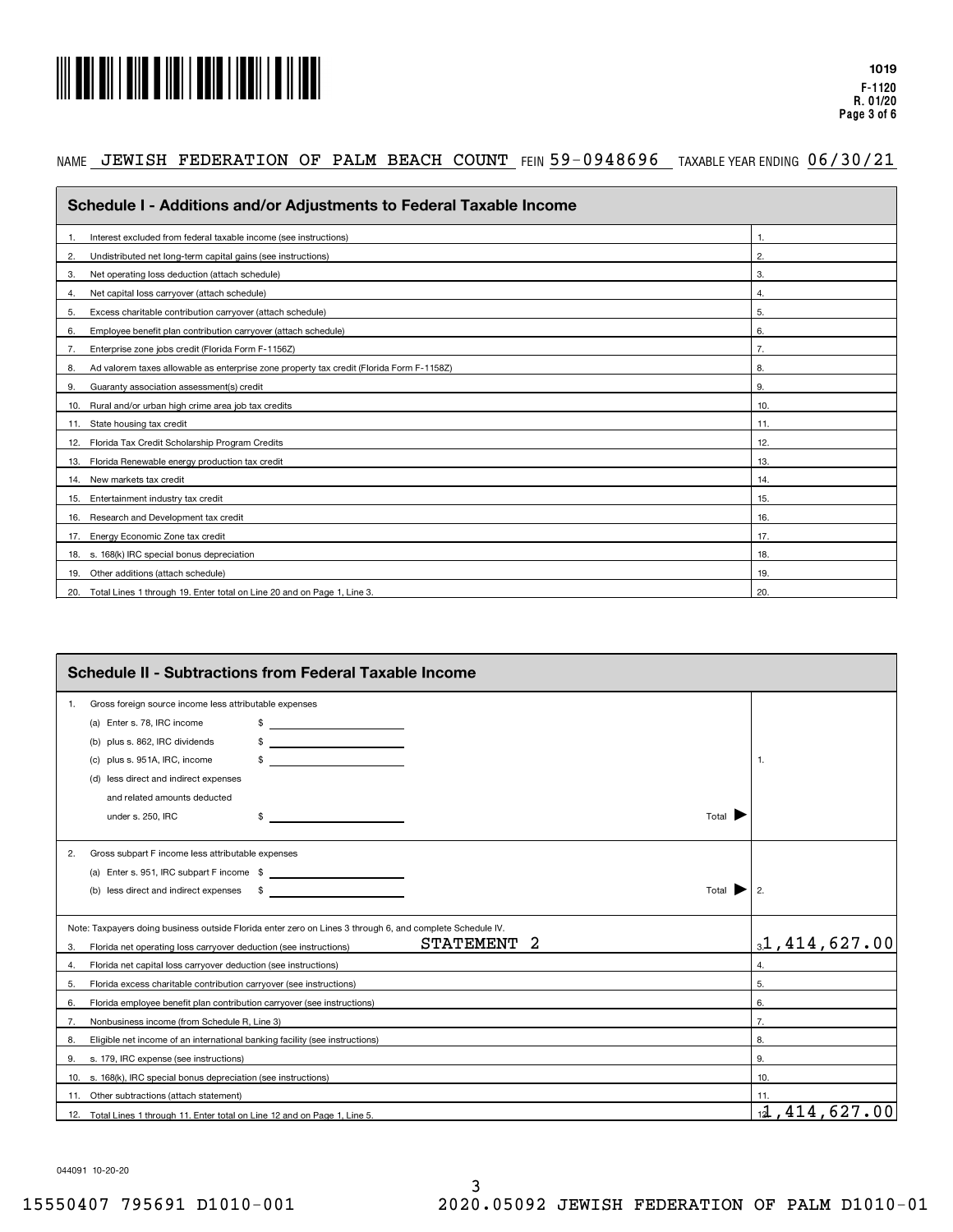

#### <code>name JEWISH FEDERATION OF PALM BEACH COUNT </code> FEIN <code>59-0948696</code>  $\,$  TAXABLE YEAR ENDING <code>06/30/21</code>

|                                                  | <b>Schedule III - Apportionment of Adjusted Federal Income</b>          |                                                                                                                                                                                                                                |                                          |                |                                                                                                      |                                                                                                                                                                                                                                |                                                                   |
|--------------------------------------------------|-------------------------------------------------------------------------|--------------------------------------------------------------------------------------------------------------------------------------------------------------------------------------------------------------------------------|------------------------------------------|----------------|------------------------------------------------------------------------------------------------------|--------------------------------------------------------------------------------------------------------------------------------------------------------------------------------------------------------------------------------|-------------------------------------------------------------------|
|                                                  |                                                                         | III-A For use by taxpayers doing business outside Florida, except those providing insurance or transportation services.                                                                                                        |                                          |                |                                                                                                      |                                                                                                                                                                                                                                |                                                                   |
|                                                  |                                                                         | (a)<br>WITHIN FLORIDA<br>(Numerator)                                                                                                                                                                                           | (b)<br>TOTAL EVERYWHERE<br>(Denominator) |                | $\begin{array}{c} (c) \\ \text{Col. (a) ÷ Col. (b)} \end{array}$<br>Rounded to Six Decimal<br>Places | (d)<br>Weight<br>If any factor in Column (b) is zero,<br>see note on Pg 9 of the instructions.                                                                                                                                 | (e)<br>Weighted Factors<br>Rounded to Six Decimal<br>Places       |
|                                                  | 1. Property (Schedule III-B below)                                      |                                                                                                                                                                                                                                |                                          |                |                                                                                                      | X 25% or                                                                                                                                                                                                                       |                                                                   |
| 2. Payroll                                       |                                                                         |                                                                                                                                                                                                                                |                                          |                |                                                                                                      | X 25% or                                                                                                                                                                                                                       |                                                                   |
| 3. Sales (Schedule III-C below)                  |                                                                         |                                                                                                                                                                                                                                |                                          |                |                                                                                                      | X 50% or                                                                                                                                                                                                                       |                                                                   |
|                                                  |                                                                         | 4. Apportionment fraction (Sum of Lines 1, 2, and 3, Column [e]). Enter here and on Schedule IV, Line 2.                                                                                                                       |                                          |                |                                                                                                      |                                                                                                                                                                                                                                | 1.000000                                                          |
|                                                  |                                                                         | III-B For use in computing average value of property                                                                                                                                                                           |                                          |                | <b>WITHIN FLORIDA</b>                                                                                |                                                                                                                                                                                                                                | <b>TOTAL EVERYWHERE</b>                                           |
| (use original cost).                             |                                                                         |                                                                                                                                                                                                                                | a. Beginning of year                     | b. End of year |                                                                                                      | c. Beginning of year                                                                                                                                                                                                           | d. End of year                                                    |
| 1                                                |                                                                         | Inventories of raw material, work in process, finished goods                                                                                                                                                                   |                                          |                |                                                                                                      |                                                                                                                                                                                                                                |                                                                   |
| 2.                                               | Buildings and other depreciable assets                                  |                                                                                                                                                                                                                                |                                          |                |                                                                                                      |                                                                                                                                                                                                                                |                                                                   |
| 3.<br>Land owned                                 |                                                                         |                                                                                                                                                                                                                                |                                          |                |                                                                                                      |                                                                                                                                                                                                                                |                                                                   |
|                                                  |                                                                         | Other tangible and intangible (financial org. only) assets (attach schedule)                                                                                                                                                   |                                          |                |                                                                                                      |                                                                                                                                                                                                                                |                                                                   |
| Total (Lines 1 through 4)<br>5.                  |                                                                         |                                                                                                                                                                                                                                |                                          |                |                                                                                                      |                                                                                                                                                                                                                                |                                                                   |
| 6. Average value of property                     |                                                                         |                                                                                                                                                                                                                                |                                          |                |                                                                                                      |                                                                                                                                                                                                                                |                                                                   |
|                                                  |                                                                         | a. Add Line 5, Columns (a) and (b) and divide by 2 (for within Florida)                                                                                                                                                        |                                          |                | 6a.                                                                                                  |                                                                                                                                                                                                                                |                                                                   |
|                                                  |                                                                         | b. Add Line 5, Columns (c) and (d) and divide by 2 (for total everywhere)                                                                                                                                                      |                                          |                |                                                                                                      | $\sim$ 6b.                                                                                                                                                                                                                     |                                                                   |
|                                                  | 7. Rented property (8 times net annual rent)                            |                                                                                                                                                                                                                                |                                          |                |                                                                                                      |                                                                                                                                                                                                                                |                                                                   |
|                                                  |                                                                         |                                                                                                                                                                                                                                |                                          |                |                                                                                                      |                                                                                                                                                                                                                                |                                                                   |
|                                                  | b. Rented property Everywhere                                           |                                                                                                                                                                                                                                |                                          |                |                                                                                                      |                                                                                                                                                                                                                                |                                                                   |
| 8.                                               |                                                                         | Total (Lines 6 and 7). Enter on Line 1, Schedule III-A, Columns (a) and (b).                                                                                                                                                   |                                          |                |                                                                                                      |                                                                                                                                                                                                                                |                                                                   |
|                                                  |                                                                         | a. Enter Lines 6 a. plus 7 a. and also enter on Schedule III-A, Line 1,                                                                                                                                                        |                                          |                |                                                                                                      |                                                                                                                                                                                                                                |                                                                   |
|                                                  |                                                                         | Column (a) for total average property in Florida (exceptional controller and the state of the state of the state of the state of the state of the state of the state of the state of the state of the state of the state of th |                                          |                |                                                                                                      |                                                                                                                                                                                                                                |                                                                   |
|                                                  |                                                                         | b. Enter Lines 6 b. plus 7 b. and also enter on Schedule III-A, Line 1,                                                                                                                                                        |                                          |                |                                                                                                      |                                                                                                                                                                                                                                |                                                                   |
|                                                  |                                                                         |                                                                                                                                                                                                                                |                                          |                |                                                                                                      | Column (b) for total average property Everywhere entity and the content of the column (b) for total average property Everywhere entity content to the content of the state of the state of the state of the state of the state |                                                                   |
|                                                  |                                                                         |                                                                                                                                                                                                                                |                                          |                |                                                                                                      |                                                                                                                                                                                                                                |                                                                   |
| III-C Sales Factor                               |                                                                         |                                                                                                                                                                                                                                |                                          |                |                                                                                                      | (a)<br>TOTAL WITHIN FLORIDA<br>(Numerator)                                                                                                                                                                                     | (b)<br>TOTAL EVERYWHERE<br>(Denominator)                          |
| 1                                                | N/A<br>Sales (gross receipts)                                           |                                                                                                                                                                                                                                |                                          |                |                                                                                                      |                                                                                                                                                                                                                                |                                                                   |
| Sales delivered or shipped to Florida purchasers |                                                                         |                                                                                                                                                                                                                                |                                          |                | N/A                                                                                                  |                                                                                                                                                                                                                                |                                                                   |
| 3.                                               | Other gross receipts (rents, royalties, interest, etc. when applicable) |                                                                                                                                                                                                                                |                                          |                |                                                                                                      |                                                                                                                                                                                                                                |                                                                   |
| 4.                                               |                                                                         | TOTAL SALES (Enter on Schedule III-A, Line 3, Columns [a] and [b])                                                                                                                                                             |                                          |                |                                                                                                      |                                                                                                                                                                                                                                |                                                                   |
|                                                  |                                                                         | III-D Special Apportionment Fractions (see instructions)                                                                                                                                                                       |                                          |                | (a) WITHIN FLORIDA                                                                                   | (b) TOTAL EVERYWHERE                                                                                                                                                                                                           | (c) FLORIDA Fraction ([a] ÷ [b])<br>Rounded to Six Decimal Places |
|                                                  |                                                                         | Insurance companies (attach copy of Schedule T - Annual Report)                                                                                                                                                                |                                          |                |                                                                                                      |                                                                                                                                                                                                                                |                                                                   |
| Transportation services<br>2.                    |                                                                         |                                                                                                                                                                                                                                |                                          |                |                                                                                                      |                                                                                                                                                                                                                                |                                                                   |

| Schedule IV - Computation of Florida Portion of Adjusted Federal Income |                                                                                                         |    |  |  |  |  |
|-------------------------------------------------------------------------|---------------------------------------------------------------------------------------------------------|----|--|--|--|--|
|                                                                         | Apportionable adjusted federal income from Page 1, Line 6                                               |    |  |  |  |  |
|                                                                         | Florida apportionment fraction (Schedule III-A, Line 4)                                                 | 2. |  |  |  |  |
| з                                                                       | Tentative apportioned adjusted federal income (multiply Line 1 by Line 2)                               | 3. |  |  |  |  |
| 4.                                                                      | Net operating loss carryover apportioned to Florida (attach schedule; see instructions)                 | 4. |  |  |  |  |
| 5.                                                                      | Net capital loss carryover apportioned to Florida (attach schedule; see instructions)                   | 5. |  |  |  |  |
| 6.                                                                      | Excess charitable contribution carryover apportioned to Florida (attach schedule; see instructions)     | 6. |  |  |  |  |
|                                                                         | Employee benefit plan contribution carryover apportioned to Florida (attach schedule; see instructions) |    |  |  |  |  |
| 8.                                                                      | Total carryovers apportioned to Florida (add Lines 4 through 7)                                         | 8. |  |  |  |  |
| 9                                                                       | Adjusted federal income apportioned to Florida (Line 3 less Line 8: see instructions)                   | 9. |  |  |  |  |
|                                                                         |                                                                                                         |    |  |  |  |  |

044092 10-20-20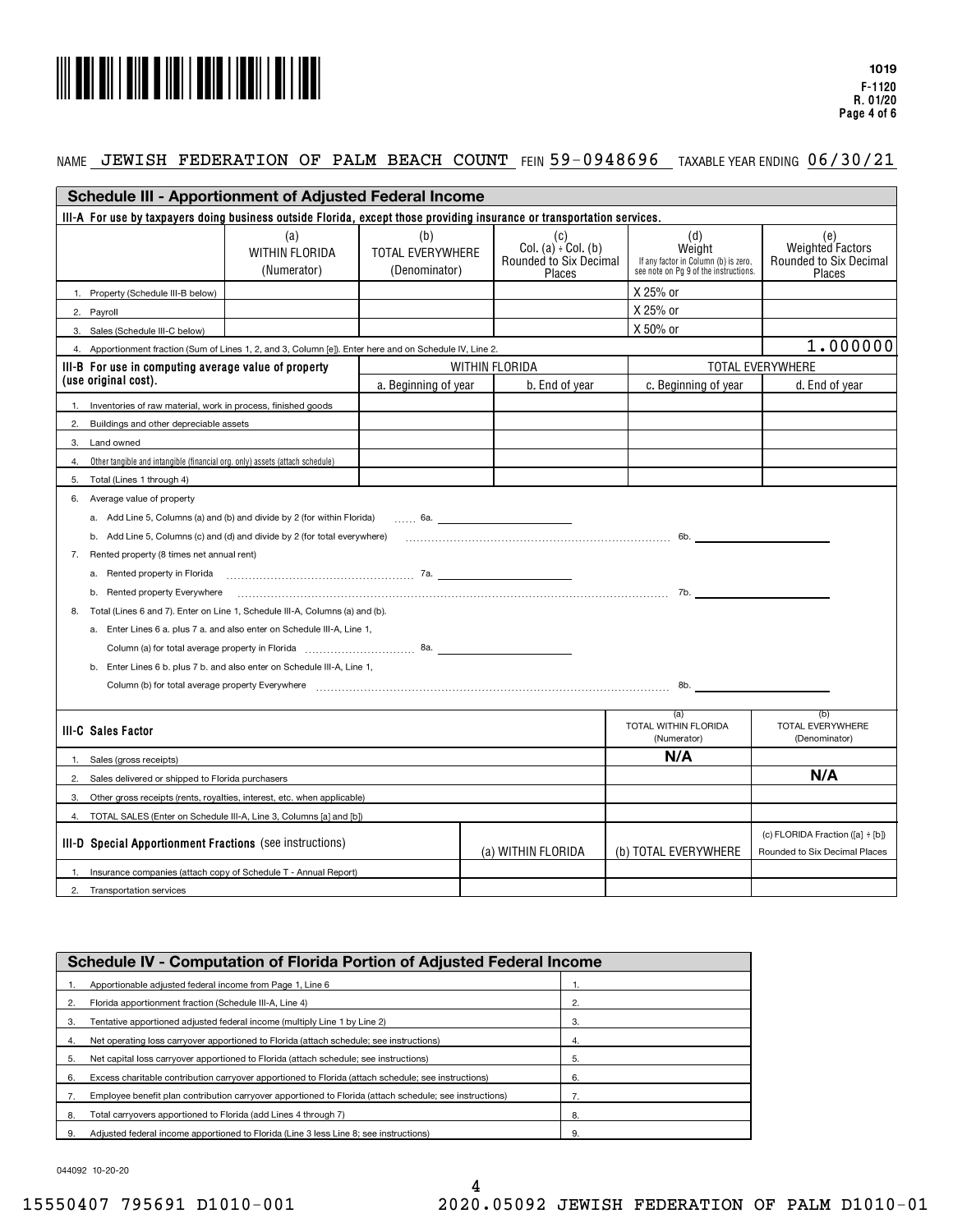# 

#### NAME JEWISH FEDERATION OF PALM BEACH COUNT FEIN 59-0948696 TAXABLEYEARENDING 06/30/21

| Schedule V - Credits Against the Corporate Income/Franchise Tax                                               |     |  |  |  |  |  |
|---------------------------------------------------------------------------------------------------------------|-----|--|--|--|--|--|
| Florida health maintenance organization credit (attach assessment notice)                                     |     |  |  |  |  |  |
| Capital investment tax credit (attach certification letter)<br>2.                                             | 2.  |  |  |  |  |  |
| Enterprise zone jobs credit (from Florida Form F-1156Z attached)<br>3.                                        | 3.  |  |  |  |  |  |
| Community contribution tax credit (attach certification letter)<br>4.                                         | 4.  |  |  |  |  |  |
| Enterprise zone property tax credit (from Florida Form F-1158Z attached)<br>5.                                | 5.  |  |  |  |  |  |
| Rural job tax credit (attach certification letter)<br>6.                                                      | 6.  |  |  |  |  |  |
| Urban high crime area job tax credit (attach certification letter)                                            | 7.  |  |  |  |  |  |
| Hazardous waste facility tax credit<br>8.                                                                     | 8.  |  |  |  |  |  |
| Florida alternative minimum tax (AMT) credit<br>9.                                                            | 9.  |  |  |  |  |  |
| Contaminated site rehabilitation tax credit (attach tax credit certificate)<br>10.                            | 10. |  |  |  |  |  |
| 11. State housing tax credit (attach certification letter)                                                    | 11. |  |  |  |  |  |
| 12. Florida Tax Credit: Scholarship Program Credits. (attach certificate)                                     | 12. |  |  |  |  |  |
| 13. Florida renewable energy production tax credit                                                            | 13. |  |  |  |  |  |
| 14. New markets tax credit                                                                                    | 14. |  |  |  |  |  |
| 15. Entertainment industry tax credit                                                                         | 15. |  |  |  |  |  |
| 16. Research and Development tax credit                                                                       | 16. |  |  |  |  |  |
| Energy Economic Zone tax credit<br>17.                                                                        | 17. |  |  |  |  |  |
| 18. Other credits (attach schedule)                                                                           | 18. |  |  |  |  |  |
| Total credits against the tax (sum of Lines 1 through 18 not to exceed the amount on Page 1, Line 11).<br>19. |     |  |  |  |  |  |
| Enter total credits on Page 1, Line 12                                                                        | 19. |  |  |  |  |  |

#### **Schedule R - Nonbusiness Income**

|  |  |  | Line 1. Nonbusiness income (loss) allocated to Florida |
|--|--|--|--------------------------------------------------------|
|--|--|--|--------------------------------------------------------|

| l ype                                                                                                                                                                                                                         |                            |              |        |
|-------------------------------------------------------------------------------------------------------------------------------------------------------------------------------------------------------------------------------|----------------------------|--------------|--------|
|                                                                                                                                                                                                                               |                            |              |        |
| Total allocated to Florida [11] manufactured and all of the state of the state of the state of the state of the state of the state of the state of the state of the state of the state of the state of the state of the state |                            |              |        |
| (Enter here and on Page 1, Line 8)                                                                                                                                                                                            |                            |              |        |
| Line 2. Nonbusiness income (loss) allocated elsewhere                                                                                                                                                                         |                            |              |        |
| Type                                                                                                                                                                                                                          | State/country allocated to |              | Amount |
|                                                                                                                                                                                                                               |                            |              |        |
| Total allocated elsewhere                                                                                                                                                                                                     |                            | $\mathbf{2}$ |        |
| Line 3. Total nonbusiness income                                                                                                                                                                                              |                            |              |        |
|                                                                                                                                                                                                                               |                            |              |        |
| (Enter here and on Schedule II, Line 7)                                                                                                                                                                                       |                            |              |        |

044093 10-20-20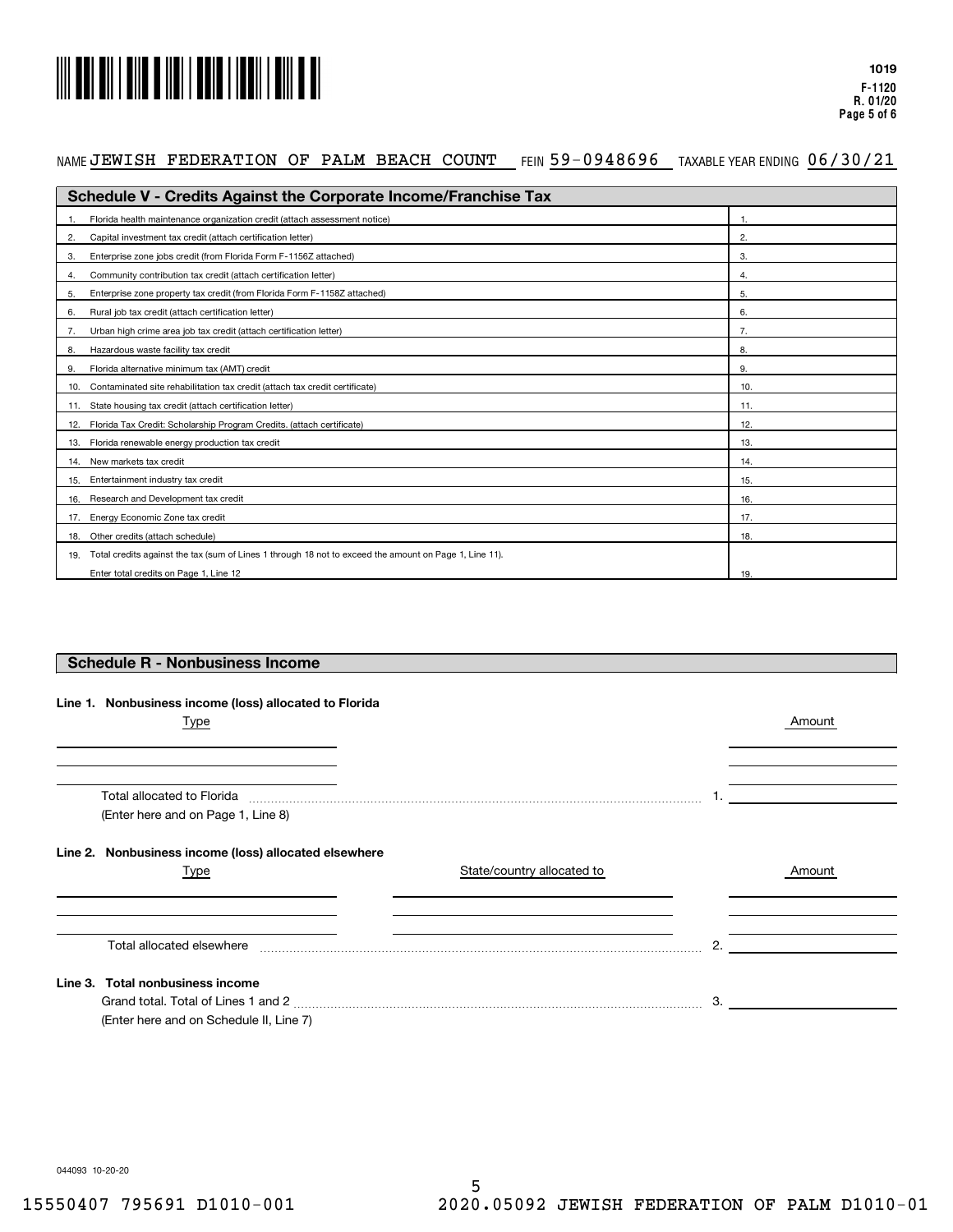

#### NAMEJEWISH FEDERATION OF PALM BEACH COUNT FEIN 59-0948696 TAXABLEYEARENDING 06/30/21

| <b>Estimated Tax Worksheet</b> |  |
|--------------------------------|--|
|--------------------------------|--|

|  |  |  |  |  | For Taxable Years Beginning On or After January 1, |  |
|--|--|--|--|--|----------------------------------------------------|--|
|--|--|--|--|--|----------------------------------------------------|--|

|    |                                                                                           |                                          |                                                                                                                                                                                                    |    |               | $1. \quad $-1,414,627.00$                               |
|----|-------------------------------------------------------------------------------------------|------------------------------------------|----------------------------------------------------------------------------------------------------------------------------------------------------------------------------------------------------|----|---------------|---------------------------------------------------------|
| 2. | Florida exemption \$50,000 (Members of a controlled group, see instructions on Page 14 of |                                          |                                                                                                                                                                                                    |    |               |                                                         |
|    |                                                                                           |                                          |                                                                                                                                                                                                    |    |               | 2. $\sqrt[6]{}$                                         |
| 3. |                                                                                           |                                          | Estimated Florida net income (Line 1 less Line 2) [11] [20] [11] [20] [20] [20] [20] [30] [30] [30] [30] [30] [                                                                                    |    | $3. \quad$ \$ |                                                         |
| 4. |                                                                                           |                                          |                                                                                                                                                                                                    |    |               |                                                         |
|    |                                                                                           |                                          |                                                                                                                                                                                                    |    |               | 4. $\frac{1}{2}$                                        |
|    |                                                                                           |                                          |                                                                                                                                                                                                    |    |               |                                                         |
| 5. | Computation of installments:                                                              |                                          |                                                                                                                                                                                                    |    |               |                                                         |
|    | Payment due dates and                                                                     | If 6/30 year end, last day of 4th month, |                                                                                                                                                                                                    |    |               |                                                         |
|    | payment amounts:                                                                          |                                          | otherwise last day of 5th month - Enter 0.25 of Line 4 5a.                                                                                                                                         |    |               |                                                         |
|    |                                                                                           |                                          |                                                                                                                                                                                                    |    |               | <u> 1989 - Johann Barn, fransk politik fotograf (</u>   |
|    |                                                                                           |                                          |                                                                                                                                                                                                    |    |               | <u> 1989 - Andrea State Barbara, política establece</u> |
|    |                                                                                           |                                          |                                                                                                                                                                                                    |    |               |                                                         |
|    |                                                                                           |                                          | NOTE: If your estimated tax should change during the year, you may use the amended computation<br>below to determine the amended amounts to be entered on the declaration (Florida Form F-1120ES). |    |               |                                                         |
|    |                                                                                           |                                          |                                                                                                                                                                                                    |    |               |                                                         |
| 2. | Less:                                                                                     |                                          |                                                                                                                                                                                                    |    |               |                                                         |
|    | (a) Amount of overpayment from last year elected for credit                               |                                          |                                                                                                                                                                                                    |    |               |                                                         |
|    |                                                                                           |                                          |                                                                                                                                                                                                    |    |               |                                                         |
|    | (b)                                                                                       |                                          | Payments made on estimated tax declaration (Florida Form F-1120ES) 2b. - \$                                                                                                                        |    |               |                                                         |
|    | Total of Lines 2(a) and 2(b)<br>(c)                                                       |                                          | <u>20.</u> 20.                                                                                                                                                                                     |    |               |                                                         |
| 3. |                                                                                           |                                          |                                                                                                                                                                                                    | 3. |               |                                                         |
|    |                                                                                           |                                          | 4. Amount to be paid (Line 3 divided by number of remaining installments) [110] [11] Amount to be paid (Line 3 divided by number of remaining installments) [11] [12] Amount to be paid            | 4. |               |                                                         |

### **References**

*The following documents were mentioned in this form and are incorporated by reference in the rules indicated below. The forms are available online at floridarevenue.com/forms.*

| Form F-2220   | Underpayment of Estimated Tax on Florida<br>Corporate Income/Franchise Tax                               | Rule 12C-1.051, F.A.C. |
|---------------|----------------------------------------------------------------------------------------------------------|------------------------|
| Form F-7004   | Florida Tentative Income/Franchise Tax Return<br>and Application for Extension of Time to File<br>Return | Rule 12C-1.051, F.A.C. |
| Form F-1156Z  | Florida Enterprise Zone Jobs Credit Certificate of<br>Eligibility for Corporate Income Tax               | Rule 12C-1.051, F.A.C. |
| Form F-1158Z  | Enterprise Zone Property Tax Credit                                                                      | Rule 12C-1.051, F.A.C. |
| Form F-1120N  | Instructions for Corporate Income/Franchise Tax Return                                                   | Rule 12C-1.051, F.A.C. |
| Form F-1120ES | Declaration/Installment of Florida Estimated<br>Income/Franchise Tax                                     | Rule 12C-1.051, F.A.C. |

<sup>044094 10-20-20</sup>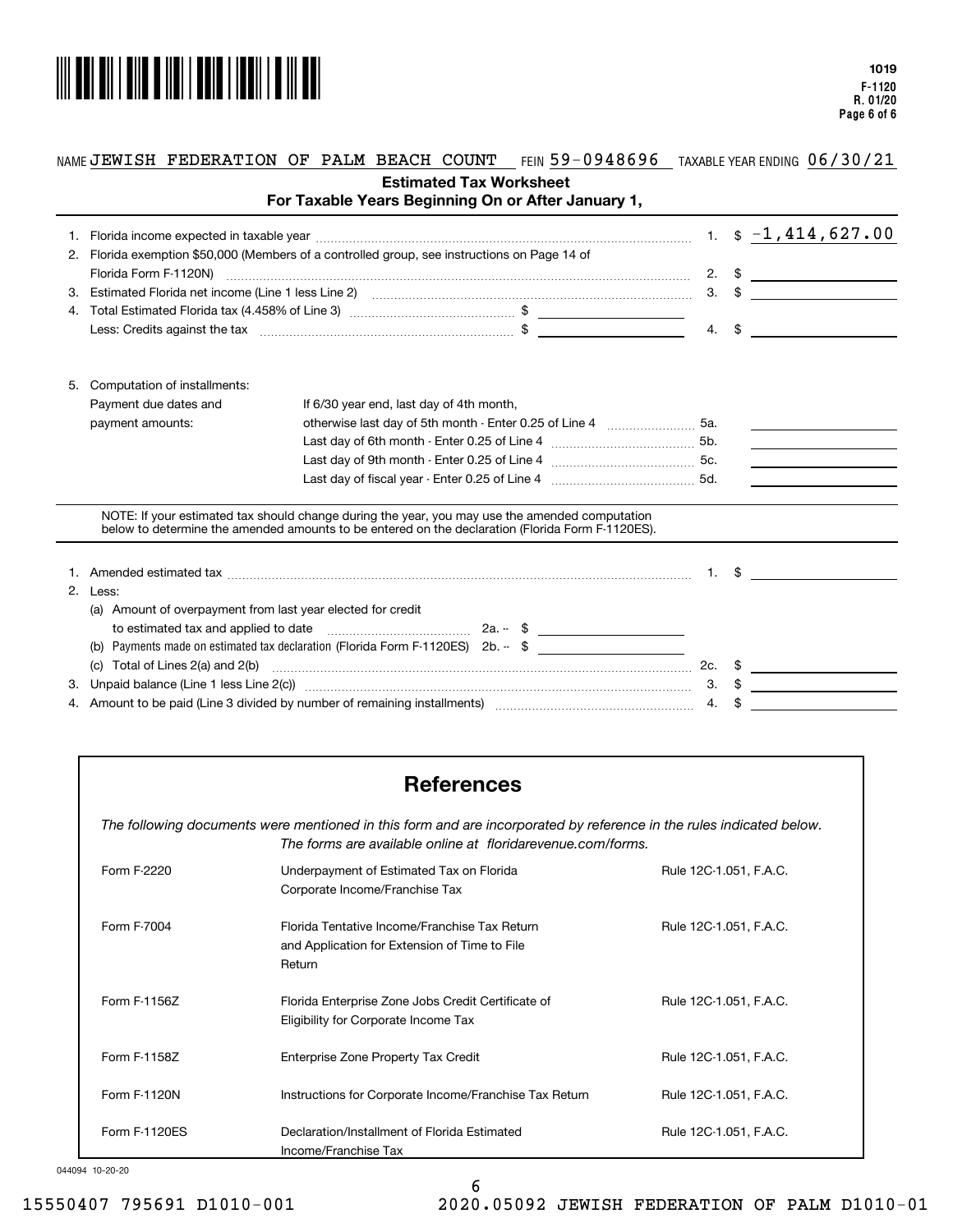| FLORIDA NET OPERATING LOSS CARRYFORWARD SCHEDULE<br>TAX YEAR                                                                                                                                                                      |                                                                                 |
|-----------------------------------------------------------------------------------------------------------------------------------------------------------------------------------------------------------------------------------|---------------------------------------------------------------------------------|
| $30 - JUN - 09$                                                                                                                                                                                                                   |                                                                                 |
| (A) ADJUSTED FEDERAL INCOME/LOSS<br>(B) APPORTIONMENT FRACTION FOR YEAR OF LOSS<br>(C) FLORIDA APPORTIONED NOLCO (A) X (B)<br>(D) NOLCO APPLIED<br>(E) FLORIDA NET INCOME/LOSS (C+D)<br>(F) NOL CARRY FORWARD TO F-1120 NEXT YEAR | $-88, 365.$<br>1.<br>$-88, 365.$<br>$\mathbf 0$ .<br>$-88, 365.$<br>$-88, 365.$ |
| $30 - JUN - 10$                                                                                                                                                                                                                   |                                                                                 |
| (A) ADJUSTED FEDERAL INCOME/LOSS<br>(B) APPORTIONMENT FRACTION FOR YEAR OF LOSS<br>(C) FLORIDA APPORTIONED NOLCO (A) X (B)<br>(D) NOLCO APPLIED<br>(E) FLORIDA NET INCOME/LOSS (C+D)                                              | $-36,757.$<br>1.<br>$-36,757.$<br>$\mathbf 0$ .<br>$-36,757.$                   |
| (F) NOL CARRY FORWARD TO F-1120 NEXT YEAR<br>$30 - JUN - 11$                                                                                                                                                                      | $-125, 122.$                                                                    |
| (A) ADJUSTED FEDERAL INCOME/LOSS<br>(B) APPORTIONMENT FRACTION FOR YEAR OF LOSS<br>(C) FLORIDA APPORTIONED NOLCO (A) X (B)<br>(D) NOLCO APPLIED<br>(E) FLORIDA NET INCOME/LOSS (C+D)                                              | 28,466.<br>1.<br>28,466.<br>$-28,466.$<br>$\mathbf 0$ .                         |
| (F) NOL CARRY FORWARD TO F-1120 NEXT YEAR                                                                                                                                                                                         | $-96,656.$                                                                      |

}}}}}}}}}}}}}}}}}}}}}}}}}}}}}}}}}}}}}}}} }}}}}}}}}}

~~~~~~~~~~~~~~~~~~~~~~~~~~~~~~~~~~~~~~~~~~~~~~~~~~~~~~~~~~~~~~~~~~~~~~~~~~~~~~

30-JUN-12

| (A) ADJUSTED FEDERAL INCOME/LOSS            | $-36,973.$  |
|---------------------------------------------|-------------|
| (B) APPORTIONMENT FRACTION FOR YEAR OF LOSS |             |
| (C) FLORIDA APPORTIONED NOLCO (A) X (B)     | $-36,973.$  |
| (D) NOLCO APPLIED                           |             |
| (E) FLORIDA NET INCOME/LOSS (C+D)           | $-36,973.$  |
| (F) NOL CARRY FORWARD TO F-1120 NEXT YEAR   | $-133,629.$ |

30-JUN-13

(A) ADJUSTED FEDERAL INCOME/LOSS 37,347. (B) APPORTIONMENT FRACTION FOR YEAR OF LOSS 1.<br>(C) FLORIDA APPORTIONED NOLCO (A) X (B) 37,347. (C) FLORIDA APPORTIONED NOLCO  $(A)$  X  $(B)$ (D) NOLCO APPLIED  $-37,347$ . 7 STATEMENT(S) 1

```
 15550407 795691 D1010-001 2020.05092 JEWISH FEDERATION OF PALM D1010-01
```
FOOTNOTES STATEMENT 1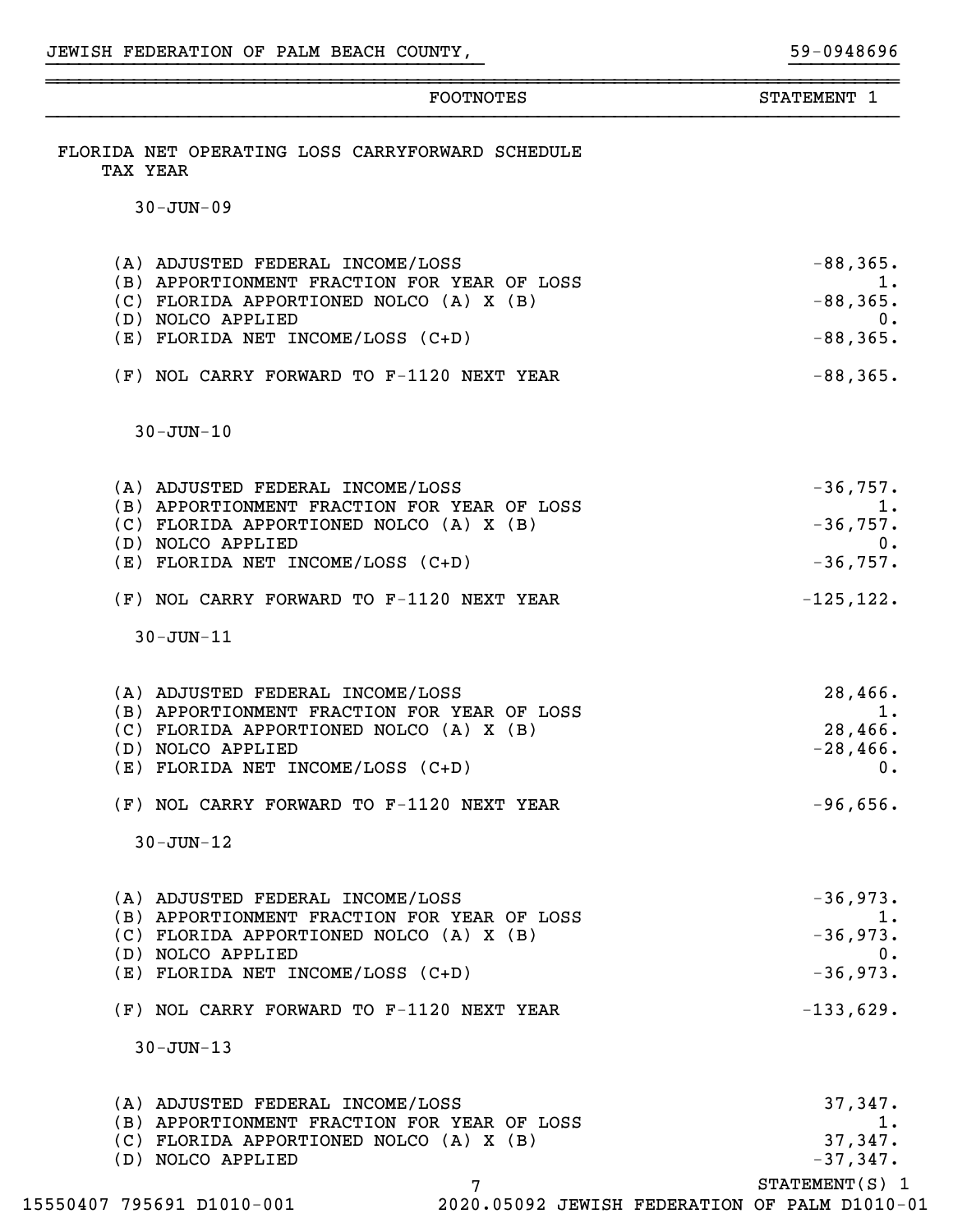| JEWISH FEDERATION OF PALM BEACH COUNTY,                                                | 59-0948696          |
|----------------------------------------------------------------------------------------|---------------------|
| (E) FLORIDA NET INCOME/LOSS (C+D)                                                      | $0 \cdot$           |
| (F) NOL CARRY FORWARD TO F-1120 NEXT YEAR                                              | $-96, 282.$         |
| $30 - JUN - 14$                                                                        |                     |
| (A) ADJUSTED FEDERAL INCOME/LOSS<br>(B) APPORTIONMENT FRACTION FOR YEAR OF LOSS        | $-96, 282.$<br>1.   |
| (C) FLORIDA APPORTIONED NOLCO (A) X (B)<br>(D) NOLCO APPLIED                           | 2,303.<br>$-2,303.$ |
| (E) FLORIDA NET INCOME/LOSS (C+D)                                                      | 0.                  |
| (F) NOL CARRY FORWARD TO F-1120 NEXT YEAR                                              | $-93,979.$          |
| $30 - JUN - 15$                                                                        |                     |
| (A) ADJUSTED FEDERAL INCOME/LOSS                                                       | 3,178.              |
| (B) APPORTIONMENT FRACTION FOR YEAR OF LOSS<br>(C) FLORIDA APPORTIONED NOLCO (A) X (B) | 1.<br>3,178.        |
| (D) NOLCO APPLIED                                                                      | $-3,178.$           |
| (E) FLORIDA NET INCOME/LOSS (C+D)                                                      |                     |
| (F) NOL CARRY FORWARD TO F-1120 NEXT YEAR                                              | $-90,801.$          |
| $30 - JUN - 16$                                                                        |                     |
| (A) ADJUSTED FEDERAL INCOME/LOSS                                                       | $-63,793.$          |
| (B) APPORTIONMENT FRACTION FOR YEAR OF LOSS<br>(C) FLORIDA APPORTIONED NOLCO (A) X (B) | 1.<br>$-63,793.$    |
| (D) NOLCO APPLIED                                                                      | 0.                  |
| (E) FLORIDA NET INCOME/LOSS (C+D)                                                      | $-63,793.$          |
| (F) NOL CARRY FORWARD TO F-1120 NEXT YEAR                                              | $-154,594.$         |
| $30 - JUN - 17$                                                                        |                     |
| (A) ADJUSTED FEDERAL INCOME/LOSS                                                       | $-154,594.$         |
| (B) APPORTIONMENT FRACTION FOR YEAR OF LOSS<br>(C) FLORIDA APPORTIONED NOLCO (A) X (B) | 1.<br>$-145,753.$   |
| (D) NOLCO APPLIED                                                                      | $0$ .               |
| (E) FLORIDA NET INCOME/LOSS (C+D)                                                      | $-145,753.$         |
| (F) NOL CARRY FORWARD TO F-1120 NEXT YEAR                                              | $-300, 347.$        |
| $30 - JUN - 18$                                                                        |                     |
| (A) ADJUSTED FEDERAL INCOME/LOSS                                                       | $-300, 347.$        |
| (B) APPORTIONMENT FRACTION FOR YEAR OF LOSS<br>(C) FLORIDA APPORTIONED NOLCO (A) X (B) | 1.<br>$-174, 222.$  |
| (D) NOLCO APPLIED                                                                      | $0$ .               |
| (E) FLORIDA NET INCOME/LOSS (C+D)                                                      | $-174, 222.$        |
| (F) NOL CARRY FORWARD TO F-1120 NEXT YEAR                                              | $-474,569.$         |
|                                                                                        |                     |

STATEMENT(S) 1

8

15550407 795691 D1010-001 2020.05092 JEWISH FEDERATION OF PALM D1010-01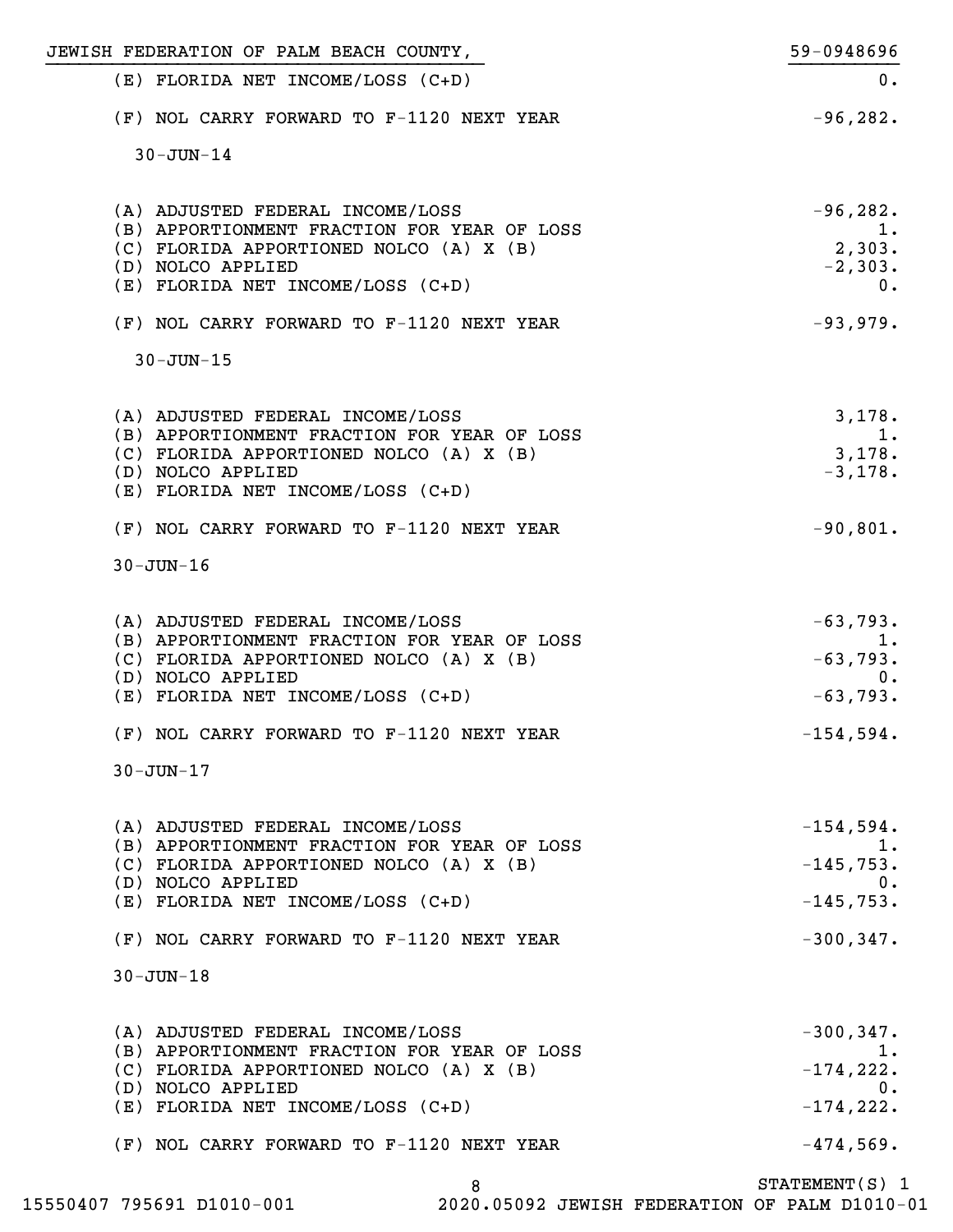30-JUN-19

| (A) ADJUSTED FEDERAL INCOME/LOSS            | $-303,810.$ |
|---------------------------------------------|-------------|
| (B) APPORTIONMENT FRACTION FOR YEAR OF LOSS |             |
| (C) FLORIDA APPORTIONED NOLCO (A) X (B)     | $-303,810.$ |
| (D) NOLCO APPLIED                           |             |
| (E) FLORIDA NET INCOME/LOSS (C+D)           | $-303,810.$ |
| (F) NOL CARRY FORWARD TO F-1120 NEXT YEAR   | 778,379.    |

}}}}}}}}}}}}}}}}}}}}}}}}}}}}}}}}}}}}}}}} }}}}}}}}}}

30-JUN-20

| (A) ADJUSTED FEDERAL INCOME/LOSS            | $-237,578.$ |
|---------------------------------------------|-------------|
| (B) APPORTIONMENT FRACTION FOR YEAR OF LOSS |             |
| (C) FLORIDA APPORTIONED NOLCO (A) X (B)     | $-237,578.$ |
| (D) NOLCO APPLIED                           |             |
| (E) FLORIDA NET INCOME/LOSS (C+D)           | $-237,578.$ |
| (F) NOL CARRY FORWARD TO F-1120 NEXT YEAR   | 1,015,959.  |

30-JUN-21

| (A) ADJUSTED FEDERAL INCOME/LOSS            | $-398,668$ .   |
|---------------------------------------------|----------------|
| (B) APPORTIONMENT FRACTION FOR YEAR OF LOSS |                |
| (C) FLORIDA APPORTIONED NOLCO (A) X (B)     | $-398,668$ .   |
| (D) NOLCO APPLIED                           | 0 <sub>1</sub> |
| (E) FLORIDA NET INCOME/LOSS (C+D)           | $-398,668.$    |
| (F) NOL CARRY FORWARD TO F-1120 NEXT YEAR   | $-1,414,627$ . |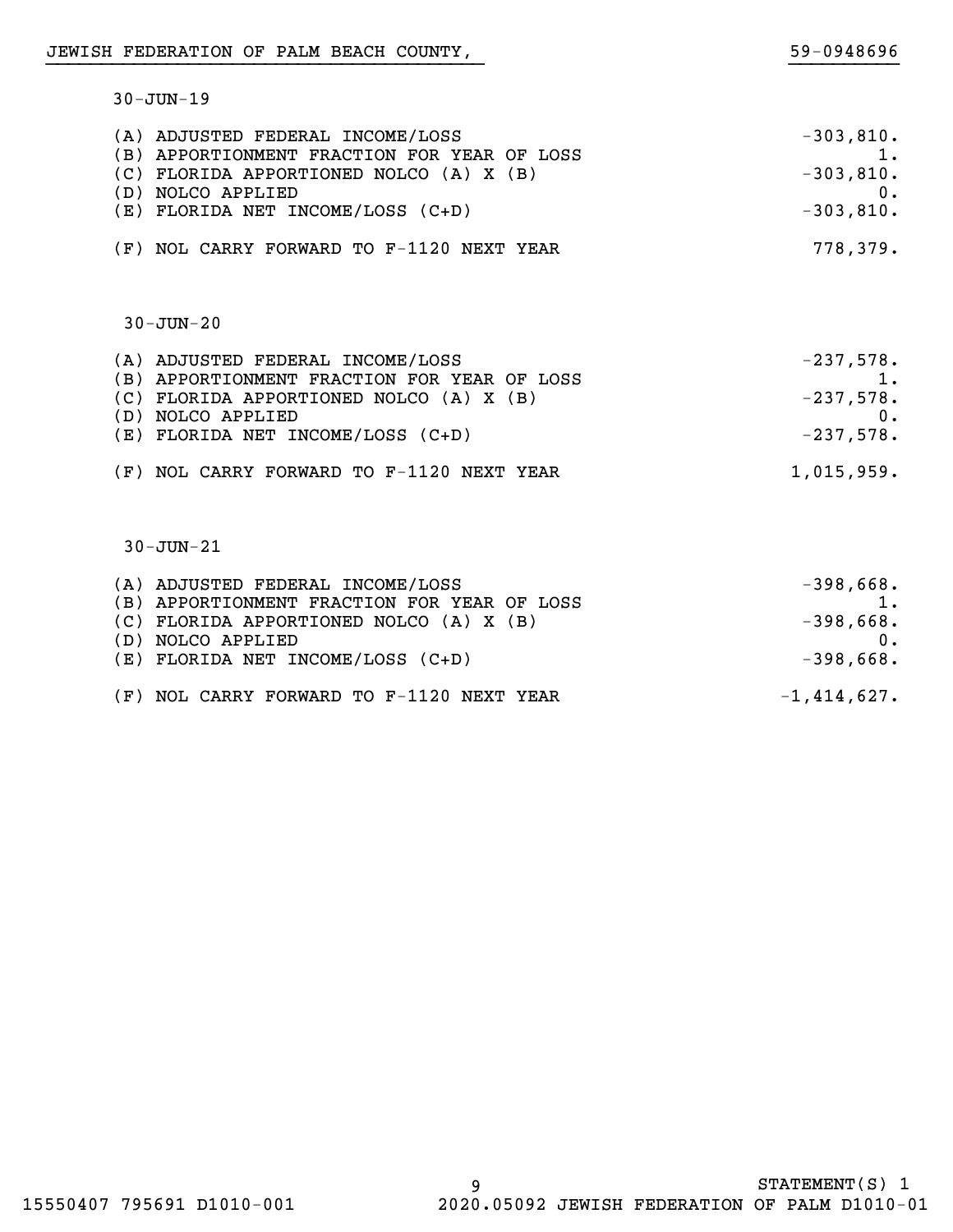| $FL F-1120$  |                            | NET OPERATING LOSS CARRYOVERS                | STATEMENT <sub>2</sub>          |                             |                          |
|--------------|----------------------------|----------------------------------------------|---------------------------------|-----------------------------|--------------------------|
| YEAR         | APPORTION<br><b>FACTOR</b> | CURRENT YR NOL/<br>SECTION<br>382 LIMIT      | NET OPERATING<br>LOSS CARRYOVER | LOSS PREVIOUSLY<br>DEDUCTED | NET LOSS<br>REMAINING    |
| 2018<br>2019 | 0%<br>0%                   | О.                                           | 303,810.<br>237,579.            | 0.<br>0.                    | 303,810.00<br>237,579.00 |
|              |                            | TOTAL NET OPERATING LOSS CARRYOVER AVAILABLE |                                 |                             | 541,389.00               |

}}}}}}}}}}}}}}}}}}}}}}}}}}}}}}}}}}}}}}}} }}}}}}}}}}

~~~~~~~~~~~~~~~~~~~~~~~~~~~~~~~~~~~~~~~~~~~~~~~~~~~~~~~~~~~~~~~~~~~~~~~~~~~~~~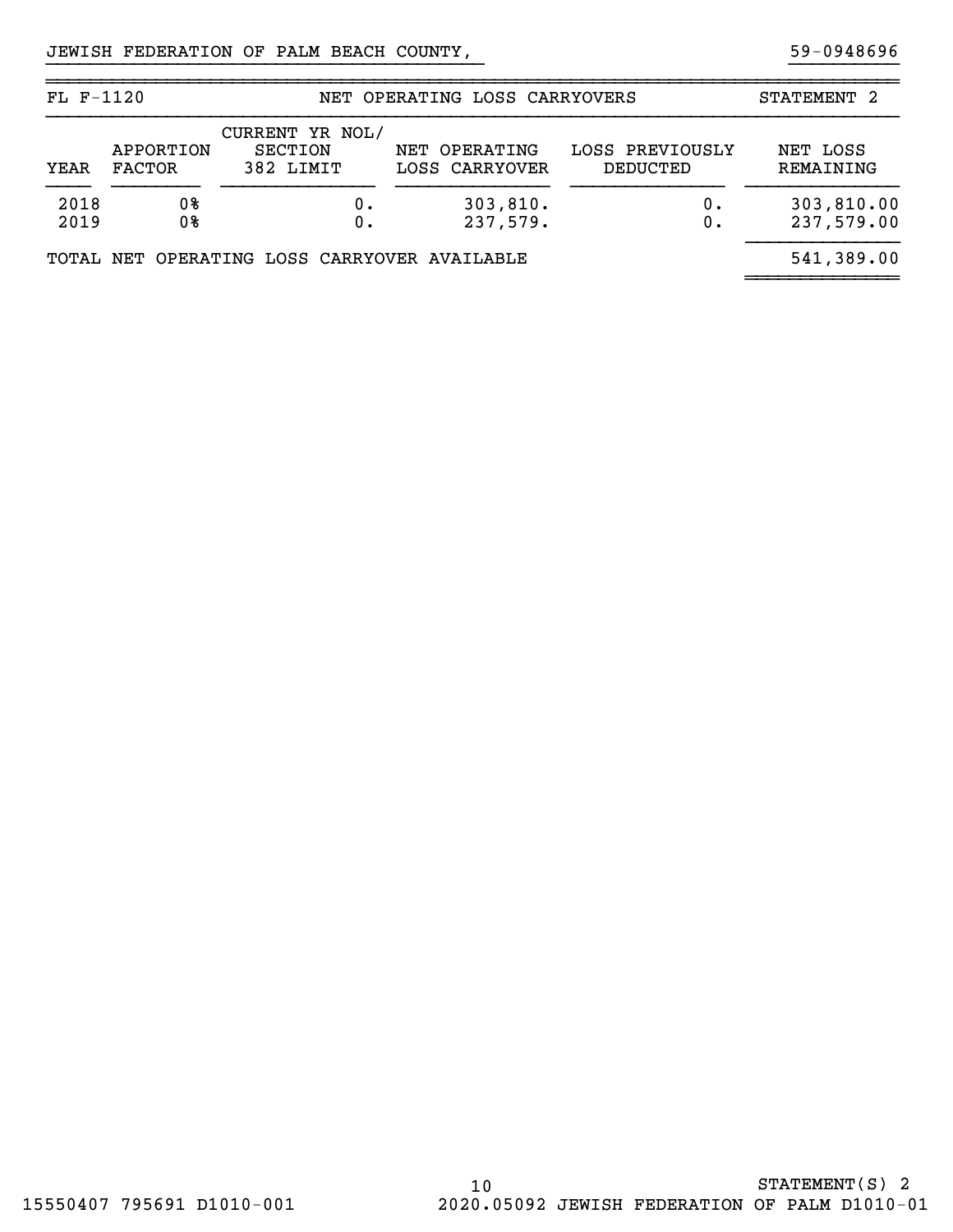

**F-1120 R. 01/20 1019**

|                  | FEIN      | 59-0948696       |           |
|------------------|-----------|------------------|-----------|
|                  |           | DATA Page 1 of 2 |           |
| 590948696        | $\pmb{0}$ | $\pmb{0}$        | 141462700 |
| $\pmb{0}$        | $\pmb{0}$ | $\pmb{0}$        | $\pmb{0}$ |
| $\pmb{0}$        | $\pmb{0}$ | $\pmb{0}$        | $\pmb{0}$ |
| $\pmb{0}$        | $\pmb{0}$ | $\pmb{0}$        | $\pmb{0}$ |
| $\pmb{0}$        | $\pmb{0}$ | $\pmb{0}$        | $\pmb{0}$ |
| $\pmb{0}$        | $\pmb{0}$ | $\pmb{0}$        | $\pmb{0}$ |
| $\pmb{0}$        | $\pmb{0}$ | $\pmb{0}$        | $\pmb{0}$ |
| $\pmb{0}$        | $\pmb{0}$ | $\pmb{0}$        | $\pmb{0}$ |
| $\pmb{0}$        | $\pmb{0}$ | $\pmb{0}$        | $\pmb{0}$ |
| $\pmb{0}$        | $\pmb{0}$ | $\pmb{0}$        | $\pmb{0}$ |
| $\boldsymbol{2}$ | $\pmb{0}$ | $\pmb{0}$        | $\pmb{0}$ |
| $\boldsymbol{2}$ | $\pmb{0}$ | $\pmb{0}$        | $\pmb{0}$ |
| $\overline{a}$   | $\pmb{0}$ | $\pmb{0}$        | $\pmb{0}$ |
| $\mathbf 2$      | $\pmb{0}$ | $\pmb{0}$        | $\pmb{0}$ |
| 00000000         | $\pmb{0}$ | $\pmb{0}$        | $\pmb{0}$ |
| $\pmb{0}$        | $\pmb{0}$ | $\pmb{0}$        | $\pmb{0}$ |
| $\pmb{0}$        | $\pmb{0}$ | $\pmb{0}$        | $\pmb{0}$ |
| $\pmb{0}$        | $\pmb{0}$ | $\pmb{0}$        | $\pmb{0}$ |
| $\pmb{0}$        | $\pmb{0}$ | $\pmb{0}$        | $\pmb{0}$ |
| $\pmb{0}$        | $\pmb{0}$ | $\pmb{0}$        | $\pmb{0}$ |
| $\pmb{0}$        | $\pmb{0}$ | $\pmb{0}$        | $\pmb{0}$ |
| $\pmb{0}$        | $\pmb{0}$ | $\pmb{0}$        | 100       |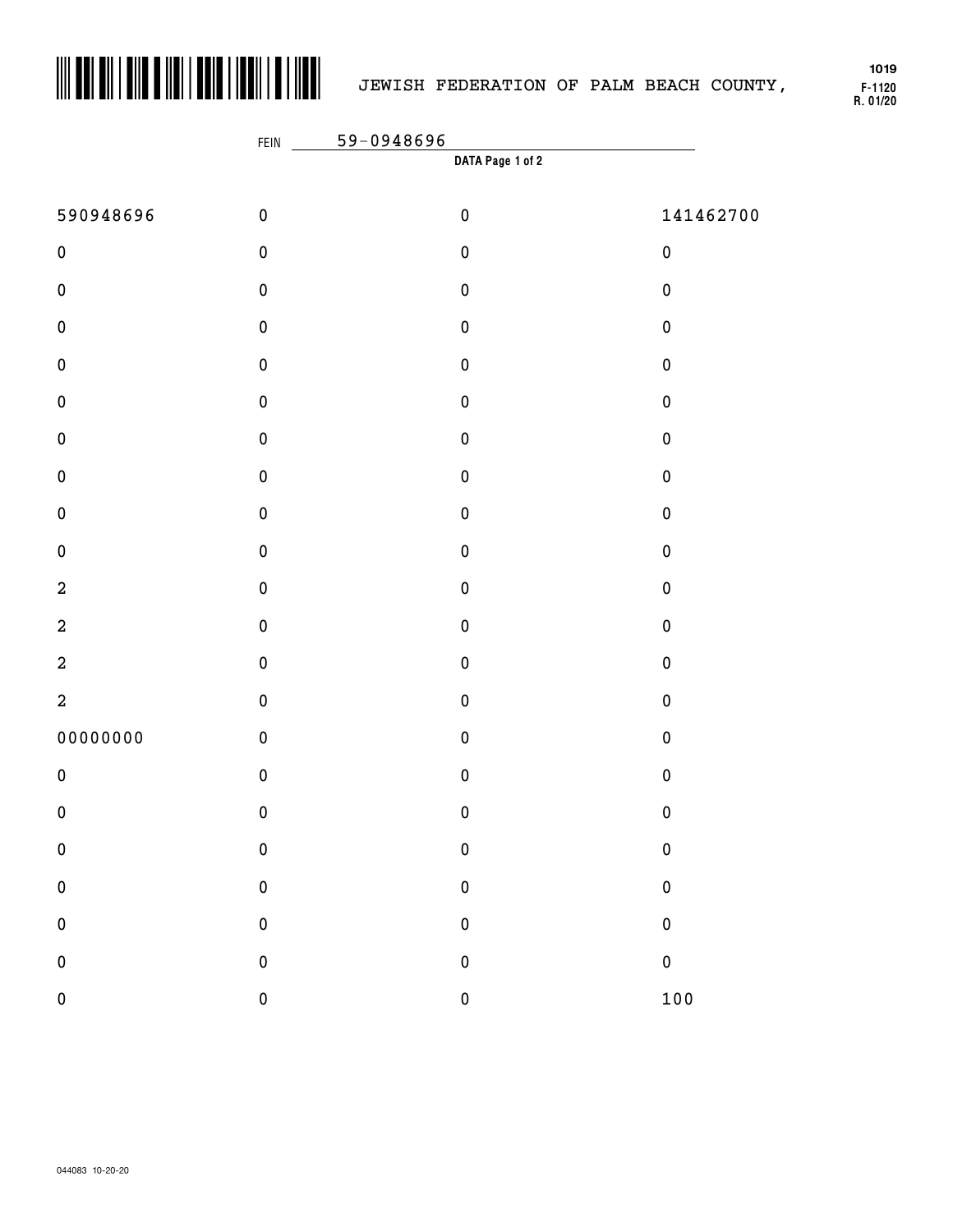

**F-1120 R. 01/20 1019**

|           | 59-0948696<br>FEIN |                  |           |
|-----------|--------------------|------------------|-----------|
|           |                    | DATA Page 2 of 2 |           |
| 590948696 | $\pmb{0}$          | $\pmb{0}$        | $\pmb{0}$ |
| $\pmb{0}$ | $\pmb{0}$          | $\pmb{0}$        | $\pmb{0}$ |
| $\pmb{0}$ | $\pmb{0}$          | $\pmb{0}$        | $\pmb{0}$ |
| $\pmb{0}$ | $\pmb{0}$          | $\pmb{0}$        | $\pmb{0}$ |
| $\pmb{0}$ | $\pmb{0}$          | $\pmb{0}$        | $\pmb{0}$ |
| $\pmb{0}$ | $\pmb{0}$          | $\pmb{0}$        | $\pmb{0}$ |
| $\pmb{0}$ | $\pmb{0}$          | $\pmb{0}$        | $\pmb{0}$ |
| $\pmb{0}$ | $\pmb{0}$          | $\pmb{0}$        | $\pmb{0}$ |
| $\pmb{0}$ | 0.000000           | $\pmb{0}$        | $\pmb{0}$ |
| $\pmb{0}$ | 0.000000           | $\pmb{0}$        | $\pmb{0}$ |
| $\pmb{0}$ | $\pmb{0}$          | $\pmb{0}$        | $\pmb{0}$ |
| $\pmb{0}$ | $\pmb{0}$          | $\pmb{0}$        | $\pmb{0}$ |
| $\pmb{0}$ | $\pmb{0}$          | $\pmb{0}$        | $\pmb{0}$ |
| $\pmb{0}$ | $\pmb{0}$          | $\pmb{0}$        | $\pmb{0}$ |
| $\pmb{0}$ | $\pmb{0}$          | $\pmb{0}$        | $\pmb{0}$ |
| $\pmb{0}$ | $\pmb{0}$          | $\pmb{0}$        | $\pmb{0}$ |
| $\pmb{0}$ | $\pmb{0}$          | $\pmb{0}$        | $\pmb{0}$ |
| $\pmb{0}$ | $\pmb{0}$          | $\pmb{0}$        | ${\bf 0}$ |
| $\pmb{0}$ | $\pmb{0}$          | $\mathbf 0$      | $\pmb{0}$ |
| $\pmb{0}$ | $\pmb{0}$          | $\mathbf 0$      | $\pmb{0}$ |
| ${\bf 0}$ | $\pmb{0}$          | $\mathbf 0$      | ${\bf 0}$ |
| $\pmb{0}$ | $\pmb{0}$          | $\mathbf 0$      | $\pmb{0}$ |